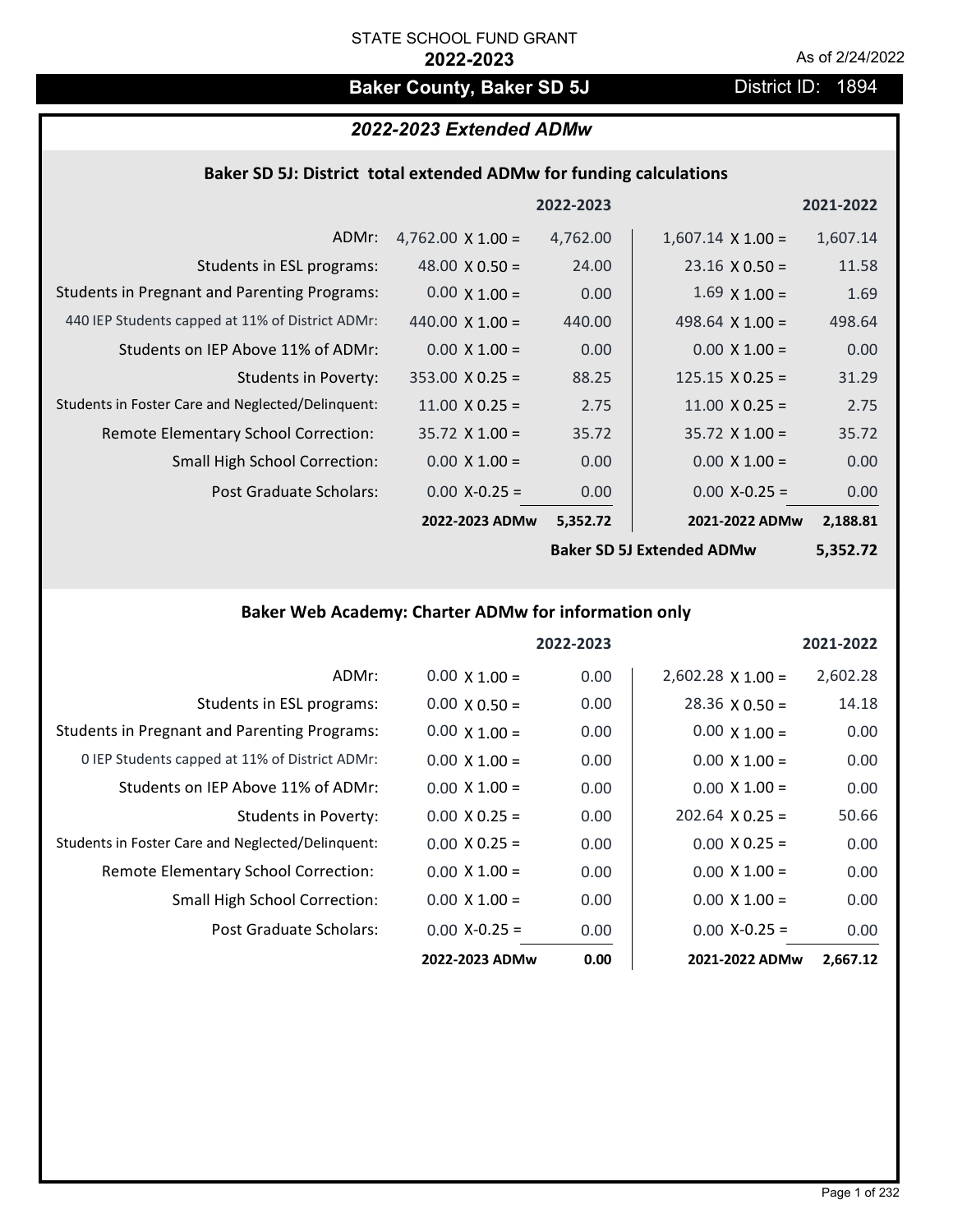#### **Baker Early College: Charter ADMw for information only**

|                                                     |                      | 2022-2023 |                        | 2021-2022 |
|-----------------------------------------------------|----------------------|-----------|------------------------|-----------|
| ADMr:                                               | $0.00 \times 1.00 =$ | 0.00      | $323.70 \times 1.00 =$ | 323.70    |
| Students in ESL programs:                           | $0.00 \times 0.50 =$ | 0.00      | $0.00 \times 0.50 =$   | 0.00      |
| <b>Students in Pregnant and Parenting Programs:</b> | $0.00 \times 1.00 =$ | 0.00      | $0.00 \times 1.00 =$   | 0.00      |
| 0 IEP Students capped at 11% of District ADMr:      | $0.00 \times 1.00 =$ | 0.00      | $0.00 \times 1.00 =$   | 0.00      |
| Students on IEP Above 11% of ADMr:                  | $0.00 \times 1.00 =$ | 0.00      | $0.00 \times 1.00 =$   | 0.00      |
| Students in Poverty:                                | $0.00 \times 0.25 =$ | 0.00      | $25.21 \times 0.25 =$  | 6.30      |
| Students in Foster Care and Neglected/Delinguent:   | $0.00 \times 0.25 =$ | 0.00      | $0.00 \times 0.25 =$   | 0.00      |
| Remote Elementary School Correction:                | $0.00 \times 1.00 =$ | 0.00      | $0.00 \times 1.00 =$   | 0.00      |
| <b>Small High School Correction:</b>                | $0.00 \times 1.00 =$ | 0.00      | $0.00 \times 1.00 =$   | 0.00      |
| Post Graduate Scholars:                             | $0.00 X - 0.25 =$    | 0.00      | $0.00 X - 0.25 =$      | 0.00      |
|                                                     | 2022-2023 ADMw       | 0.00      | 2021-2022 ADMw         | 330.00    |

#### **Oregon International School: Charter ADMw for information only**

|                                                     |                      | 2022-2023 |                      | 2021-2022 |
|-----------------------------------------------------|----------------------|-----------|----------------------|-----------|
| ADMr:                                               | $0.00 \times 1.00 =$ | 0.00      | $0.00 \times 1.00 =$ | 0.00      |
| Students in ESL programs:                           | $0.00 \times 0.50 =$ | 0.00      | $0.00 \times 0.50 =$ | 0.00      |
| <b>Students in Pregnant and Parenting Programs:</b> | $0.00 \times 1.00 =$ | 0.00      | $0.00 \times 1.00 =$ | 0.00      |
| 0 IEP Students capped at 11% of District ADMr:      | $0.00 \times 1.00 =$ | 0.00      | $0.00 \times 1.00 =$ | 0.00      |
| Students on IEP Above 11% of ADMr:                  | $0.00 \times 1.00 =$ | 0.00      | $0.00 \times 1.00 =$ | 0.00      |
| Students in Poverty:                                | $0.00 \times 0.25 =$ | 0.00      | $0.00 \times 0.25 =$ | 0.00      |
| Students in Foster Care and Neglected/Delinquent:   | $0.00 \times 0.25 =$ | 0.00      | $0.00 \times 0.25 =$ | 0.00      |
| Remote Elementary School Correction:                | $0.00 \times 1.00 =$ | 0.00      | $0.00 \times 1.00 =$ | 0.00      |
| Small High School Correction:                       | $0.00 \times 1.00 =$ | 0.00      | $0.00 \times 1.00 =$ | 0.00      |
| Post Graduate Scholars:                             | $0.00 X - 0.25 =$    | 0.00      | $0.00$ X-0.25 =      | 0.00      |
|                                                     | 2022-2023 ADMw       | 0.00      | 2021-2022 ADMw       | 0.00      |

**Baker SD 5J Extended ADMw 5,352.72**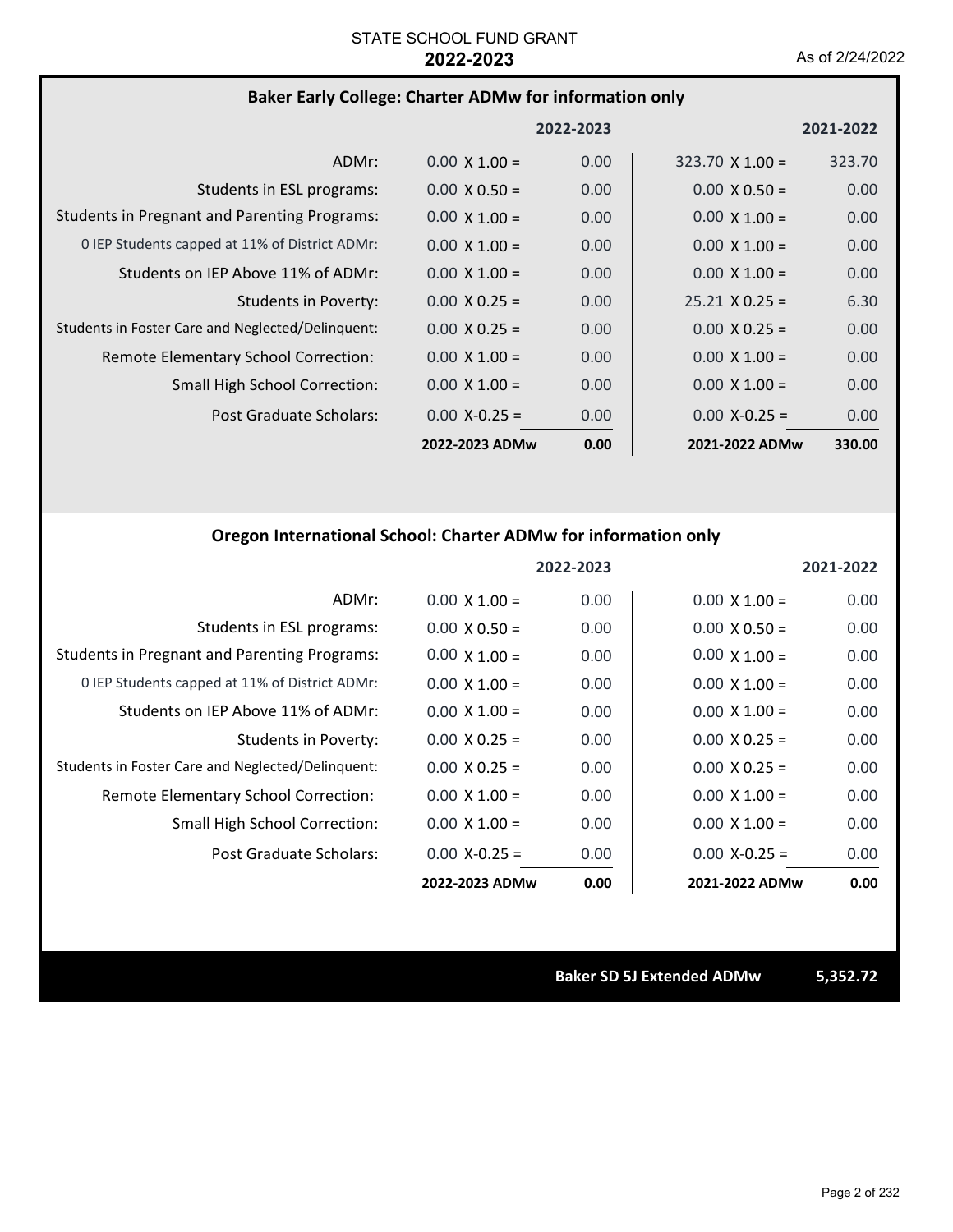## Baker County, Huntington SD 16J **District ID: 1895**

## *2022-2023 Extended ADMw*

#### **Huntington SD 16J: District total extended ADMw for funding calculations**

|                                                     |                       | 2022-2023 |                      | 2021-2022 |
|-----------------------------------------------------|-----------------------|-----------|----------------------|-----------|
| ADMr:                                               | $88.00 \times 1.00 =$ | 88.00     | $0.00 \times 1.00 =$ | 0.00      |
| Students in ESL programs:                           | $0.00 \times 0.50 =$  | 0.00      | $0.00 \times 0.50 =$ | 0.00      |
| <b>Students in Pregnant and Parenting Programs:</b> | $0.00 \times 1.00 =$  | 0.00      | $0.00 \times 1.00 =$ | 0.00      |
| 4 IEP Students capped at 11% of District ADMr:      | $4.00 \times 1.00 =$  | 4.00      | 4.00 $\times$ 1.00 = | 4.00      |
| Students on IEP Above 11% of ADMr:                  | $0.00 \times 1.00 =$  | 0.00      | $0.00 \times 1.00 =$ | 0.00      |
| <b>Students in Poverty:</b>                         | $18.00 \times 0.25 =$ | 4.50      | $0.00 \times 0.25 =$ | 0.00      |
| Students in Foster Care and Neglected/Delinquent:   | $0.00 \times 0.25 =$  | 0.00      | $0.00 \times 0.25 =$ | 0.00      |
| Remote Elementary School Correction:                | $0.00 \times 1.00 =$  | 0.00      | $0.00 \times 1.00 =$ | 0.00      |
| <b>Small High School Correction:</b>                | $0.00 \times 1.00 =$  | 0.00      | $0.00 \times 1.00 =$ | 0.00      |
| Post Graduate Scholars:                             | $0.00$ X-0.25 =       | 0.00      | $0.00$ X-0.25 =      | 0.00      |
|                                                     | 2022-2023 ADMw        | 96.50     | 2021-2022 ADMw       | 4.00      |

**Huntington SD 16J Extended ADMw**

**200.57**

## **Huntington School: Charter ADMw for information only**

|                                                     |                       | 2022-2023 |                       | 2021-2022 |
|-----------------------------------------------------|-----------------------|-----------|-----------------------|-----------|
| ADMr:                                               | $0.00 \times 1.00 =$  | 0.00      | $94.90 \times 1.00 =$ | 94.90     |
| Students in ESL programs:                           | $0.00 \times 0.50 =$  | 0.00      | $0.00 \times 0.50 =$  | 0.00      |
| <b>Students in Pregnant and Parenting Programs:</b> | $0.00 \times 1.00 =$  | 0.00      | $0.00 \times 1.00 =$  | 0.00      |
| 0 IEP Students capped at 11% of District ADMr:      | $0.00 \times 1.00 =$  | 0.00      | $0.00 \times 1.00 =$  | 0.00      |
| Students on IEP Above 11% of ADMr:                  | $0.00 \times 1.00 =$  | 0.00      | $0.00 \times 1.00 =$  | 0.00      |
| <b>Students in Poverty:</b>                         | $0.00 \times 0.25 =$  | 0.00      | $18.00 \times 0.25 =$ | 4.50      |
| Students in Foster Care and Neglected/Delinquent:   | $0.00 \times 0.25 =$  | 0.00      | $0.00 \times 0.25 =$  | 0.00      |
| Remote Elementary School Correction:                | $46.71 \times 1.00 =$ | 46.71     | $46.71 \times 1.00 =$ | 46.71     |
| <b>Small High School Correction:</b>                | $50.46$ X 1.00 =      | 50.46     | $50.46 \times 1.00 =$ | 50.46     |
| Post Graduate Scholars:                             | $0.00$ X-0.25 =       | 0.00      | $0.00 X-0.25 =$       | 0.00      |
|                                                     | 2022-2023 ADMw        | 97.17     | 2021-2022 ADMw        | 196.57    |

#### **Huntington SD 16J Extended ADMw 200.57**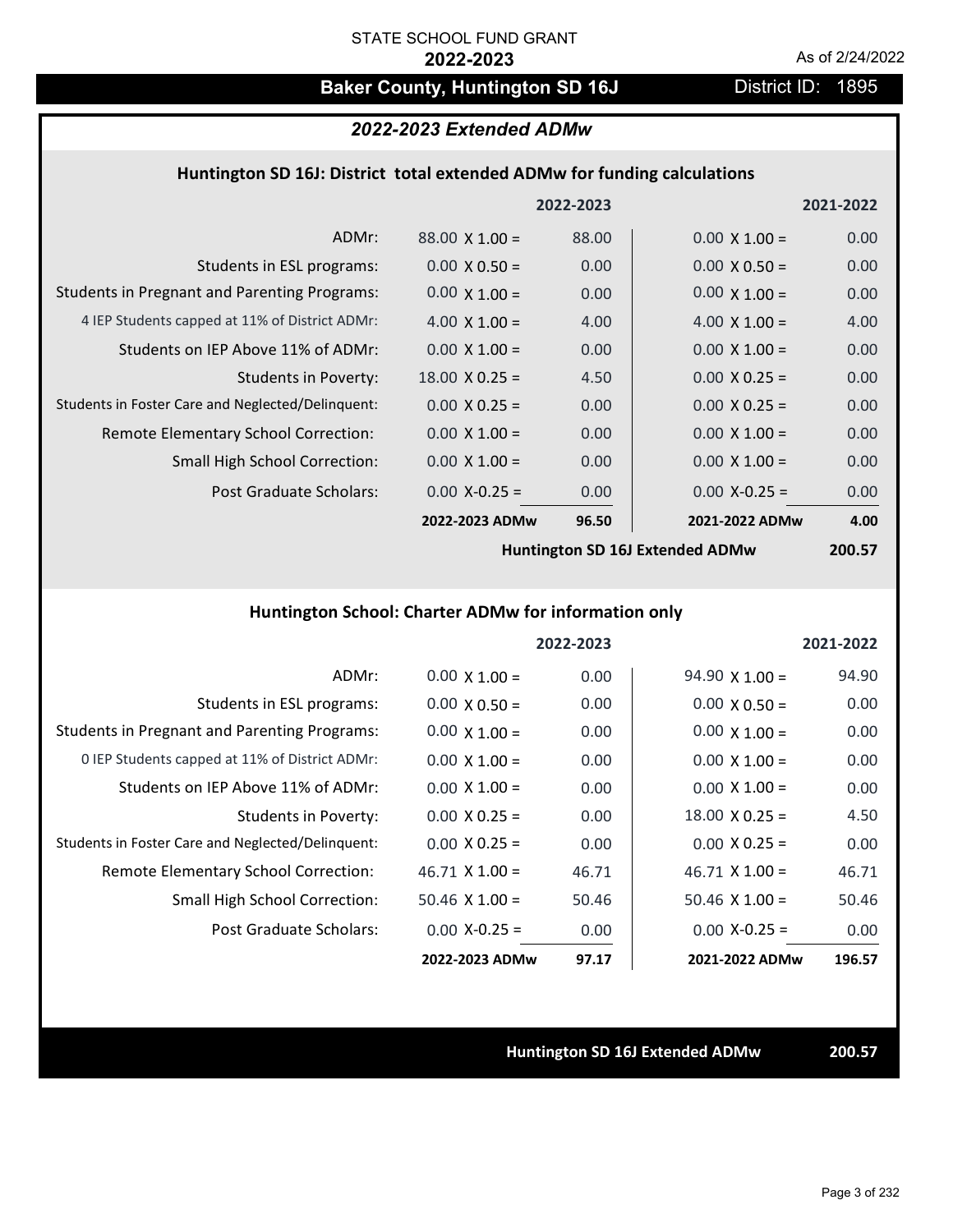## Baker County, Burnt River SD 30J District ID: 1896

### *2022-2023 Extended ADMw*

#### **Burnt River SD 30J: District total extended ADMw for funding calculations**

|                                                     |                       | 2022-2023 |                      | 2021-2022 |
|-----------------------------------------------------|-----------------------|-----------|----------------------|-----------|
| ADMr:                                               | $21.00 \times 1.00 =$ | 21.00     | $0.00 \times 1.00 =$ | 0.00      |
| Students in ESL programs:                           | $0.00 \times 0.50 =$  | 0.00      | $0.00 \times 0.50 =$ | 0.00      |
| <b>Students in Pregnant and Parenting Programs:</b> | $0.00 \times 1.00 =$  | 0.00      | $0.00 \times 1.00 =$ | 0.00      |
| 6 IEP Students capped at 11% of District ADMr:      | $2.31 \times 1.00 =$  | 2.31      | $2.66 \times 1.00 =$ | 2.66      |
| Students on IEP Above 11% of ADMr:                  | $0.50 \times 1.00 =$  | 0.50      | $0.50 \times 1.00 =$ | 0.50      |
| <b>Students in Poverty:</b>                         | $3.07$ X 0.25 =       | 0.77      | $0.00 \times 0.25 =$ | 0.00      |
| Students in Foster Care and Neglected/Delinquent:   | $0.00 \times 0.25 =$  | 0.00      | $0.00 \times 0.25 =$ | 0.00      |
| Remote Elementary School Correction:                | $0.00 \times 1.00 =$  | 0.00      | $0.00 \times 1.00 =$ | 0.00      |
| <b>Small High School Correction:</b>                | $0.00 \times 1.00 =$  | 0.00      | $0.00 \times 1.00 =$ | 0.00      |
| Post Graduate Scholars:                             | $0.00$ X-0.25 =       | 0.00      | $0.00 X - 0.25 =$    | 0.00      |
|                                                     | 2022-2023 ADMw        | 24.58     | 2021-2022 ADMw       | 3.16      |
|                                                     |                       |           |                      |           |

**Burnt River SD 30J Extended ADMw**

**104.18**

## **Burnt River School: Charter ADMw for information only**

|                                                     |                       | 2022-2023 |                       | 2021-2022 |
|-----------------------------------------------------|-----------------------|-----------|-----------------------|-----------|
| ADMr:                                               | $0.00 \times 1.00 =$  | 0.00      | $24.14 \times 1.00 =$ | 24.14     |
| Students in ESL programs:                           | $0.00 \times 0.50 =$  | 0.00      | $0.00 \times 0.50 =$  | 0.00      |
| <b>Students in Pregnant and Parenting Programs:</b> | $0.00 \times 1.00 =$  | 0.00      | $0.00 \times 1.00 =$  | 0.00      |
| 0 IEP Students capped at 11% of District ADMr:      | $0.00 \times 1.00 =$  | 0.00      | $0.00 \times 1.00 =$  | 0.00      |
| Students on IEP Above 11% of ADMr:                  | $0.00 \times 1.00 =$  | 0.00      | $0.00 \times 1.00 =$  | 0.00      |
| Students in Poverty:                                | $0.00 \times 0.25 =$  | 0.00      | $3.53 \times 0.25 =$  | 0.88      |
| Students in Foster Care and Neglected/Delinquent:   | $0.00 \times 0.25 =$  | 0.00      | $0.00 \times 0.25 =$  | 0.00      |
| Remote Elementary School Correction:                | $25.54 \times 1.00 =$ | 25.54     | $25.54 \times 1.00 =$ | 25.54     |
| <b>Small High School Correction:</b>                | $50.46$ X 1.00 =      | 50.46     | $50.46 \times 1.00 =$ | 50.46     |
| Post Graduate Scholars:                             | $0.00$ X-0.25 =       | 0.00      | $0.00 X-0.25 =$       | 0.00      |
|                                                     | 2022-2023 ADMw        | 76.00     | 2021-2022 ADMw        | 101.02    |

**Burnt River SD 30J Extended ADMw 104.18**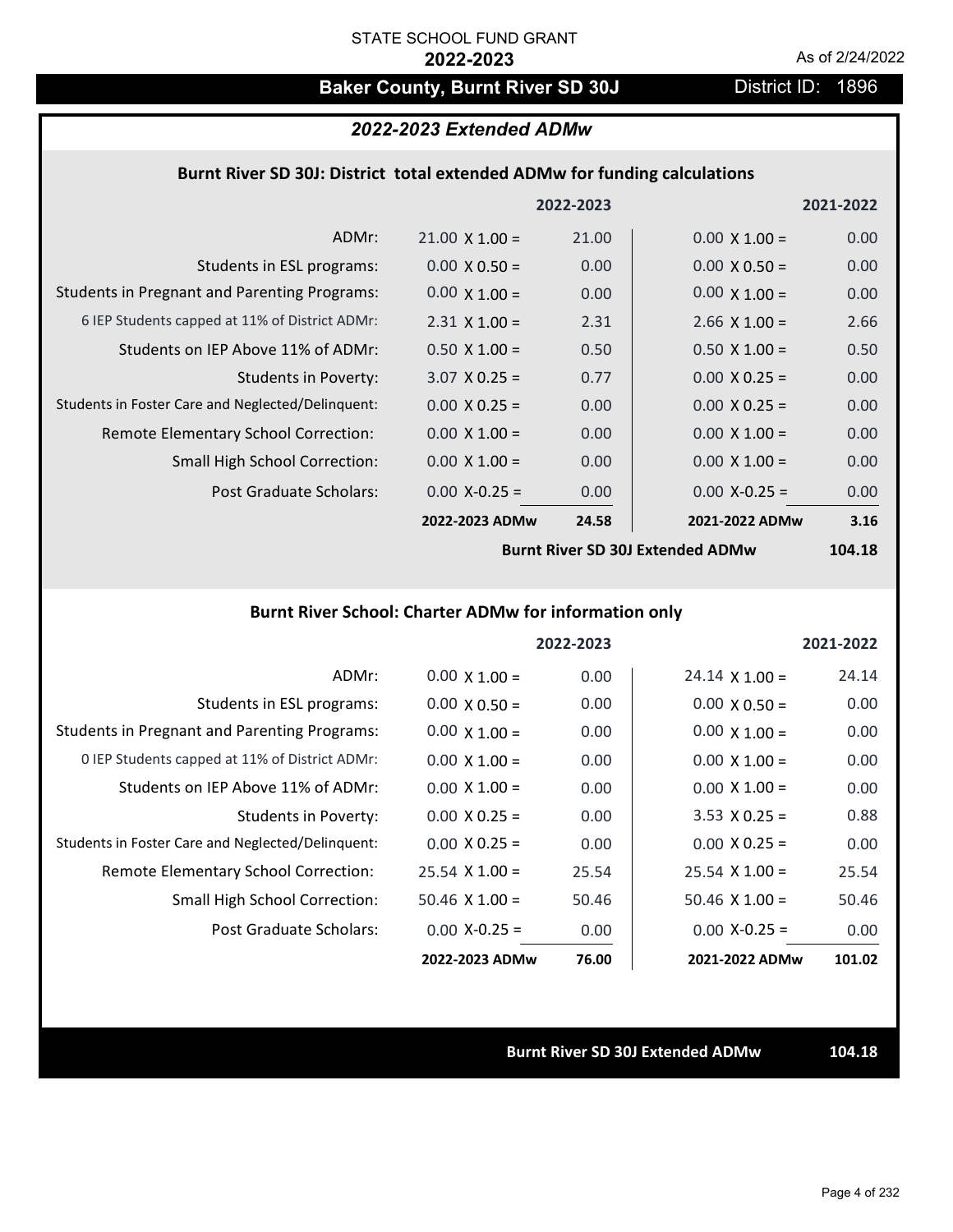# **Baker County, Pine Eagle SD 61** District ID: 1897

## *2022-2023 Extended ADMw*

#### **Pine Eagle SD 61: District total extended ADMw for funding calculations**

|                                                     |                        | 2022-2023      |                       | 2021-2022 |
|-----------------------------------------------------|------------------------|----------------|-----------------------|-----------|
| ADMr:                                               | $190.00 \times 1.00 =$ | 190.00         | $0.00 \times 1.00 =$  | 0.00      |
| Students in ESL programs:                           | $1.00 \times 0.50 =$   | 0.50           | $0.00 \times 0.50 =$  | 0.00      |
| <b>Students in Pregnant and Parenting Programs:</b> | $0.00 \times 1.00 =$   | 0.00           | $0.00 \times 1.00 =$  | 0.00      |
| 35 IEP Students capped at 11% of District ADMr:     | $20.90 \times 1.00 =$  | 20.90          | $21.19 \times 1.00 =$ | 21.19     |
| Students on IEP Above 11% of ADMr:                  | $0.10 \times 1.00 =$   | 0.10           | $0.10 \times 1.00 =$  | 0.10      |
| <b>Students in Poverty:</b>                         | $35.33 \times 0.25 =$  | 8.83           | $0.00 \times 0.25 =$  | 0.00      |
| Students in Foster Care and Neglected/Delinquent:   | 4.00 $X$ 0.25 =        | 1.00           | 4.00 $X$ 0.25 =       | 1.00      |
| Remote Elementary School Correction:                | $0.00 \times 1.00 =$   | 0.00           | $0.00 \times 1.00 =$  | 0.00      |
| <b>Small High School Correction:</b>                | $0.00 \times 1.00 =$   | 0.00           | $0.00 \times 1.00 =$  | 0.00      |
| Post Graduate Scholars:                             | $0.00 X - 0.25 =$      | 0.00           | $0.00$ X-0.25 =       | 0.00      |
|                                                     | 2022-2023 ADMw         | 221.33         | 2021-2022 ADMw        | 22.29     |
|                                                     |                        | $\blacksquare$ |                       | --- --    |

**Pine Eagle SD 61 Extended ADMw**

**347.60**

## **Pine Eagle Charter School: Charter ADMw for information only**

|                                                     |                       | 2022-2023 |                        | 2021-2022 |
|-----------------------------------------------------|-----------------------|-----------|------------------------|-----------|
| ADMr:                                               | $0.00 \times 1.00 =$  | 0.00      | $192.64 \times 1.00 =$ | 192.64    |
| Students in ESL programs:                           | $0.00 \times 0.50 =$  | 0.00      | $0.00 \times 0.50 =$   | 0.00      |
| <b>Students in Pregnant and Parenting Programs:</b> | $0.00 \times 1.00 =$  | 0.00      | $0.00 \times 1.00 =$   | 0.00      |
| 0 IEP Students capped at 11% of District ADMr:      | $0.00 \times 1.00 =$  | 0.00      | $0.00 \times 1.00 =$   | 0.00      |
| Students on IEP Above 11% of ADMr:                  | $0.00 \times 1.00 =$  | 0.00      | $0.00 \times 1.00 =$   | 0.00      |
| Students in Poverty:                                | $0.00 \times 0.25 =$  | 0.00      | $35.82 \times 0.25 =$  | 8.96      |
| Students in Foster Care and Neglected/Delinquent:   | $0.00 \times 0.25 =$  | 0.00      | $0.00 \times 0.25 =$   | 0.00      |
| Remote Elementary School Correction:                | $71.43 \times 1.00 =$ | 71.43     | $71.43 \times 1.00 =$  | 71.43     |
| <b>Small High School Correction:</b>                | $52.28 \times 1.00 =$ | 52.28     | $52.28 \times 1.00 =$  | 52.28     |
| Post Graduate Scholars:                             | $0.00 X-0.25 =$       | 0.00      | $0.00 X-0.25 =$        | 0.00      |
|                                                     | 2022-2023 ADMw        | 123.71    | 2021-2022 ADMw         | 325.31    |

**Pine Eagle SD 61 Extended ADMw 347.60**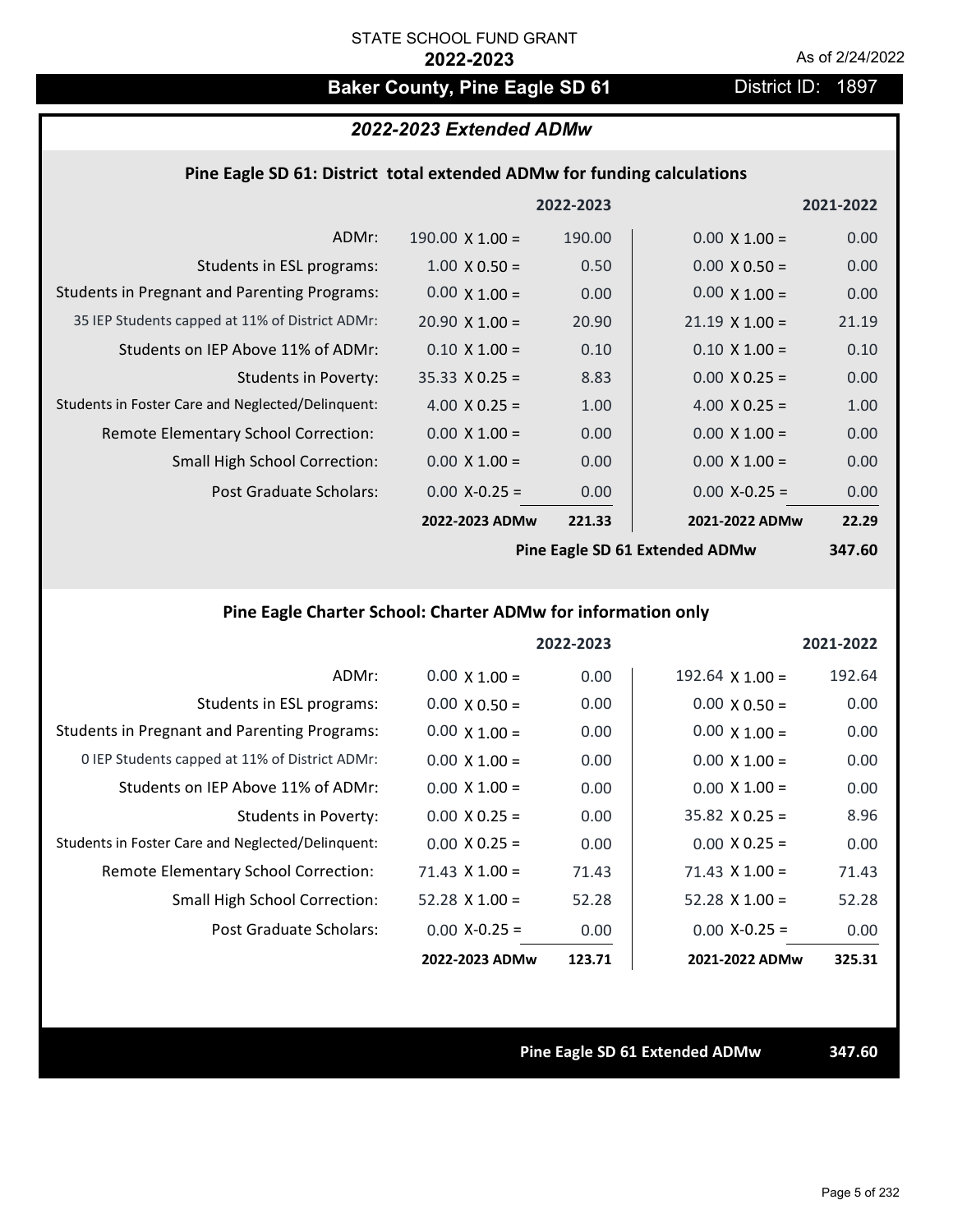# **Benton County, Monroe SD 1J** District ID: 1898

## *2022-2023 Extended ADMw*

## **Monroe SD 1J: District total extended ADMw for funding calculations**

|                                                     |                        | 2022-2023 |                                   | 2021-2022 |
|-----------------------------------------------------|------------------------|-----------|-----------------------------------|-----------|
| ADMr:                                               | $357.00 \times 1.00 =$ | 357.00    | $358.46 \times 1.00 =$            | 358.46    |
| Students in ESL programs:                           | 41.00 $\times$ 0.50 =  | 20.50     | 40.52 $\times$ 0.50 =             | 20.26     |
| <b>Students in Pregnant and Parenting Programs:</b> | $0.00 \times 1.00 =$   | 0.00      | $0.00 \times 1.00 =$              | 0.00      |
| 43 IEP Students capped at 11% of District ADMr:     | $39.27 \times 1.00 =$  | 39.27     | $39.43 \times 1.00 =$             | 39.43     |
| Students on IEP Above 11% of ADMr:                  | $2.20 \times 1.00 =$   | 2.20      | $2.20 \times 1.00 =$              | 2.20      |
| <b>Students in Poverty:</b>                         | $50.90 \times 0.25 =$  | 12.73     | $51.11 \times 0.25 =$             | 12.78     |
| Students in Foster Care and Neglected/Delinquent:   | $2.00 \times 0.25 =$   | 0.50      | $2.00 \times 0.25 =$              | 0.50      |
| Remote Elementary School Correction:                | $0.00 \times 1.00 =$   | 0.00      | $0.00 \times 1.00 =$              | 0.00      |
| <b>Small High School Correction:</b>                | $80.68$ X 1.00 =       | 80.68     | $80.68$ X $1.00 =$                | 80.68     |
| Post Graduate Scholars:                             | $0.00$ X-0.25 =        | 0.00      | $0.00$ X-0.25 =                   | 0.00      |
|                                                     | 2022-2023 ADMw         | 512.88    | 2021-2022 ADMw                    | 514.31    |
|                                                     |                        |           | <b>Monroe SD 1J Extended ADMw</b> | 514.31    |
|                                                     |                        |           |                                   |           |
|                                                     |                        |           | <b>Monroe SD 1J Extended ADMw</b> | 514.31    |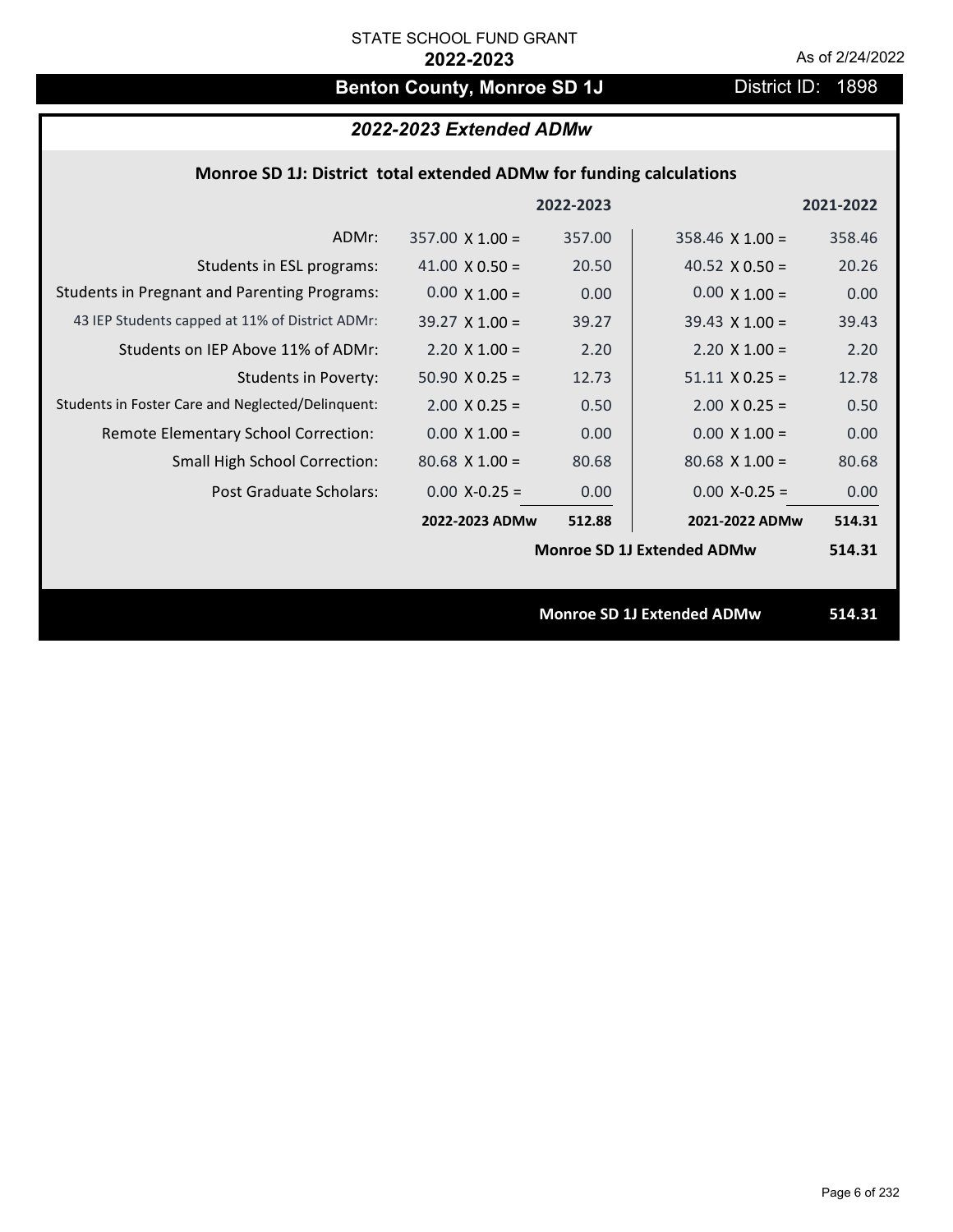## **Benton County, Alsea SD 7J** District ID: 1899

## *2022-2023 Extended ADMw*

#### **Alsea SD 7J: District total extended ADMw for funding calculations**

|                                                     |                        | 2022-2023 |                           | 2021-2022 |
|-----------------------------------------------------|------------------------|-----------|---------------------------|-----------|
| ADMr:                                               | $961.00 \times 1.00 =$ | 961.00    | $0.00 \times 1.00 =$      | 0.00      |
| Students in ESL programs:                           | $0.00 \times 0.50 =$   | 0.00      | $0.00 \times 0.50 =$      | 0.00      |
| <b>Students in Pregnant and Parenting Programs:</b> | $0.00 \times 1.00 =$   | 0.00      | $0.00 \times 1.00 =$      | 0.00      |
| 96 IEP Students capped at 11% of District ADMr:     | $96.00 \times 1.00 =$  | 96.00     | $96.00 \times 1.00 =$     | 96.00     |
| Students on IEP Above 11% of ADMr:                  | $2.20 \times 1.00 =$   | 2.20      | $2.20 \times 1.00 =$      | 2.20      |
| <b>Students in Poverty:</b>                         | $20.00 \times 0.25 =$  | 5.00      | $0.00 \times 0.25 =$      | 0.00      |
| Students in Foster Care and Neglected/Delinquent:   | $2.00 \times 0.25 =$   | 0.50      | $2.00 \times 0.25 =$      | 0.50      |
| Remote Elementary School Correction:                | $0.00 \times 1.00 =$   | 0.00      | $0.00 \times 1.00 =$      | 0.00      |
| <b>Small High School Correction:</b>                | $0.00 \times 1.00 =$   | 0.00      | $0.00 \times 1.00 =$      | 0.00      |
| Post Graduate Scholars:                             | $0.00$ X-0.25 =        | 0.00      | $0.00 X - 0.25 =$         | 0.00      |
|                                                     | 2022-2023 ADMw         | 1,064.70  | 2021-2022 ADMw            | 98.70     |
|                                                     |                        |           | Alcon CD 71 Extended ADMu | 1.150E2   |

**Alsea SD 7J Extended ADMw**

**1,150.53**

## **Alsea Charter School: Charter ADMw for information only**

|                                                     |                       | 2022-2023 |                        | 2021-2022 |
|-----------------------------------------------------|-----------------------|-----------|------------------------|-----------|
| ADMr:                                               | $0.00 \times 1.00 =$  | 0.00      | $921.06 \times 1.00 =$ | 921.06    |
| Students in ESL programs:                           | $0.00 \times 0.50 =$  | 0.00      | $3.14 \times 0.50 =$   | 1.57      |
| <b>Students in Pregnant and Parenting Programs:</b> | $0.00 \times 1.00 =$  | 0.00      | $0.00 \times 1.00 =$   | 0.00      |
| 0 IEP Students capped at 11% of District ADMr:      | $0.00 \times 1.00 =$  | 0.00      | $0.00 \times 1.00 =$   | 0.00      |
| Students on IEP Above 11% of ADMr:                  | $0.00 \times 1.00 =$  | 0.00      | $0.00 \times 1.00 =$   | 0.00      |
| Students in Poverty:                                | $0.00 \times 0.25 =$  | 0.00      | $20.00 \times 0.25 =$  | 5.00      |
| Students in Foster Care and Neglected/Delinquent:   | $0.00 \times 0.25 =$  | 0.00      | $0.00 \times 0.25 =$   | 0.00      |
| Remote Elementary School Correction:                | $0.00 \times 1.00 =$  | 0.00      | $0.00 \times 1.00 =$   | 0.00      |
| <b>Small High School Correction:</b>                | $85.83 \times 1.00 =$ | 85.83     | $85.83 \times 1.00 =$  | 85.83     |
| Post Graduate Scholars:                             | $0.00$ X-0.25 =       | 0.00      | $0.00 X-0.25 =$        | 0.00      |
|                                                     | 2022-2023 ADMw        | 85.83     | 2021-2022 ADMw         | 1,013.46  |

**Alsea SD 7J Extended ADMw 1,150.53**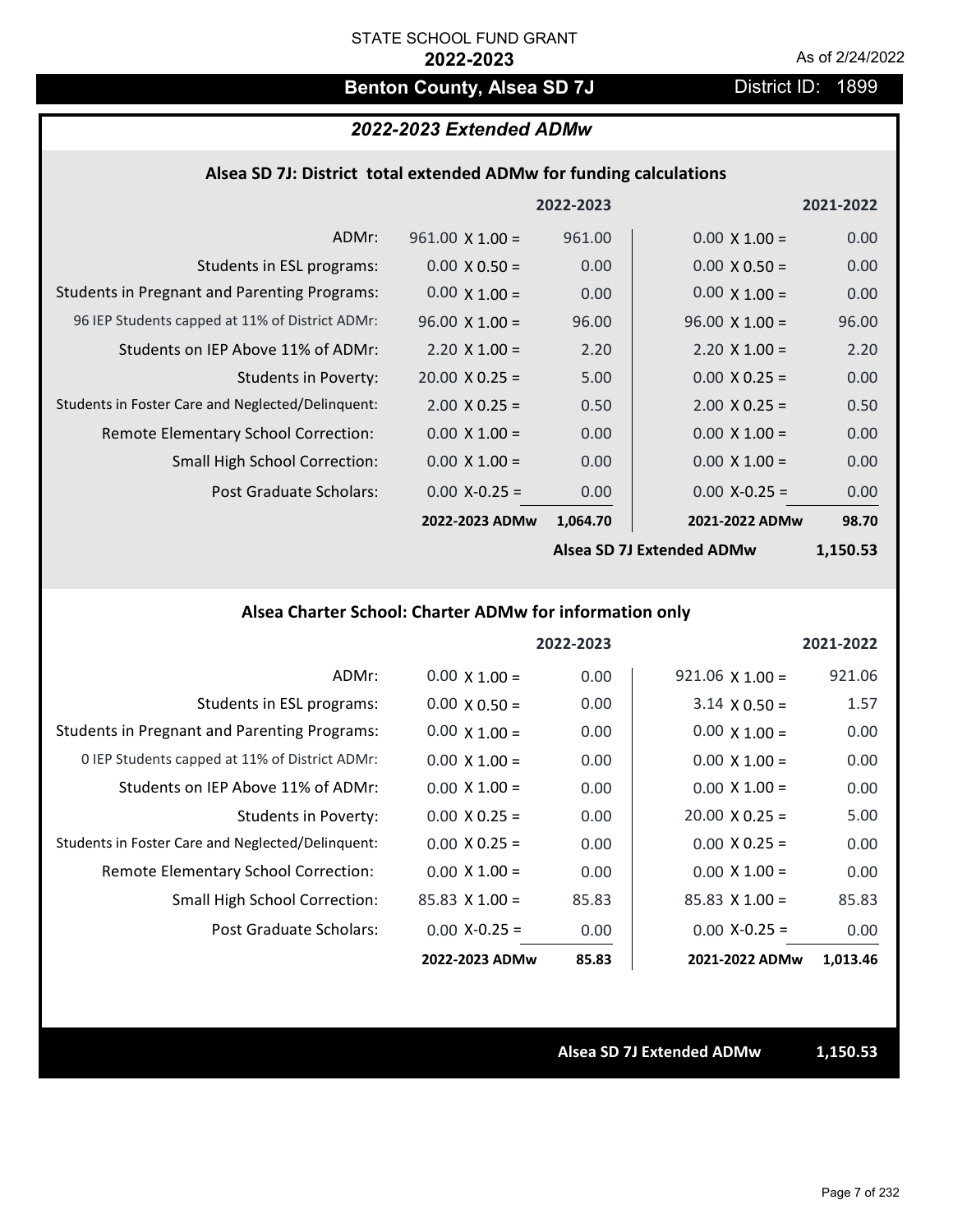# **Benton County, Philomath SD 17J** District ID: 1900

### *2022-2023 Extended ADMw*

#### **Philomath SD 17J: District total extended ADMw for funding calculations**

|                                                     |                          | 2022-2023 |                          | 2021-2022 |
|-----------------------------------------------------|--------------------------|-----------|--------------------------|-----------|
| ADMr:                                               | $1,562.00 \times 1.00 =$ | 1,562.00  | $1,340.47 \times 1.00 =$ | 1,340.47  |
| Students in ESL programs:                           | $38.00 \times 0.50 =$    | 19.00     | $12.71 \times 0.50 =$    | 6.36      |
| <b>Students in Pregnant and Parenting Programs:</b> | $0.00 \times 1.00 =$     | 0.00      | $0.00 \times 1.00 =$     | 0.00      |
| 157 IEP Students capped at 11% of District ADMr:    | $157.00 \times 1.00 =$   | 157.00    | $150.00 \times 1.00 =$   | 150.00    |
| Students on IEP Above 11% of ADMr:                  | $0.00 \times 1.00 =$     | 0.00      | $0.00 \times 1.00 =$     | 0.00      |
| <b>Students in Poverty:</b>                         | $149.65 \times 0.25 =$   | 37.41     | 128.32 $X$ 0.25 =        | 32.08     |
| Students in Foster Care and Neglected/Delinquent:   | $0.00 \times 0.25 =$     | 0.00      | $0.00 \times 0.25 =$     | 0.00      |
| Remote Elementary School Correction:                | $19.21 \times 1.00 =$    | 19.21     | $19.21$ X $1.00 =$       | 19.21     |
| <b>Small High School Correction:</b>                | $0.00 \times 1.00 =$     | 0.00      | $0.00 \times 1.00 =$     | 0.00      |
| Post Graduate Scholars:                             | $0.00$ X-0.25 =          | 0.00      | $0.00$ X-0.25 =          | 0.00      |
|                                                     | 2022-2023 ADMw           | 1,794.62  | 2021-2022 ADMw           | 1,548.12  |

**Philomath SD 17J Extended ADMw**

**1,862.70**

## **Kings Valley Charter School: Charter ADMw for information only**

|                                                     |                       | 2022-2023 |                        | 2021-2022 |
|-----------------------------------------------------|-----------------------|-----------|------------------------|-----------|
| ADMr:                                               | $0.00 \times 1.00 =$  | 0.00      | $194.33 \times 1.00 =$ | 194.33    |
| Students in ESL programs:                           | $0.00 \times 0.50 =$  | 0.00      | $1.35 \times 0.50 =$   | 0.68      |
| <b>Students in Pregnant and Parenting Programs:</b> | $0.00 \times 1.00 =$  | 0.00      | $0.00 \times 1.00 =$   | 0.00      |
| 0 IEP Students capped at 11% of District ADMr:      | $0.00 \times 1.00 =$  | 0.00      | $0.00 \times 1.00 =$   | 0.00      |
| Students on IEP Above 11% of ADMr:                  | $0.00 \times 1.00 =$  | 0.00      | $0.00 \times 1.00 =$   | 0.00      |
| Students in Poverty:                                | $0.00 \times 0.25 =$  | 0.00      | $18.72 \times 0.25 =$  | 4.68      |
| Students in Foster Care and Neglected/Delinquent:   | $0.00 \times 0.25 =$  | 0.00      | $0.00 \times 0.25 =$   | 0.00      |
| Remote Elementary School Correction:                | $68.08 \times 1.00 =$ | 68.08     | $68.08 \times 1.00 =$  | 68.08     |
| <b>Small High School Correction:</b>                | $0.00 \times 1.00 =$  | 0.00      | $0.00 \times 1.00 =$   | 0.00      |
| Post Graduate Scholars:                             | $0.00$ X-0.25 =       | 0.00      | $0.00$ X-0.25 =        | 0.00      |
|                                                     | 2022-2023 ADMw        | 68.08     | 2021-2022 ADMw         | 267.77    |

#### **Philomath SD 17J Extended ADMw 1,862.70**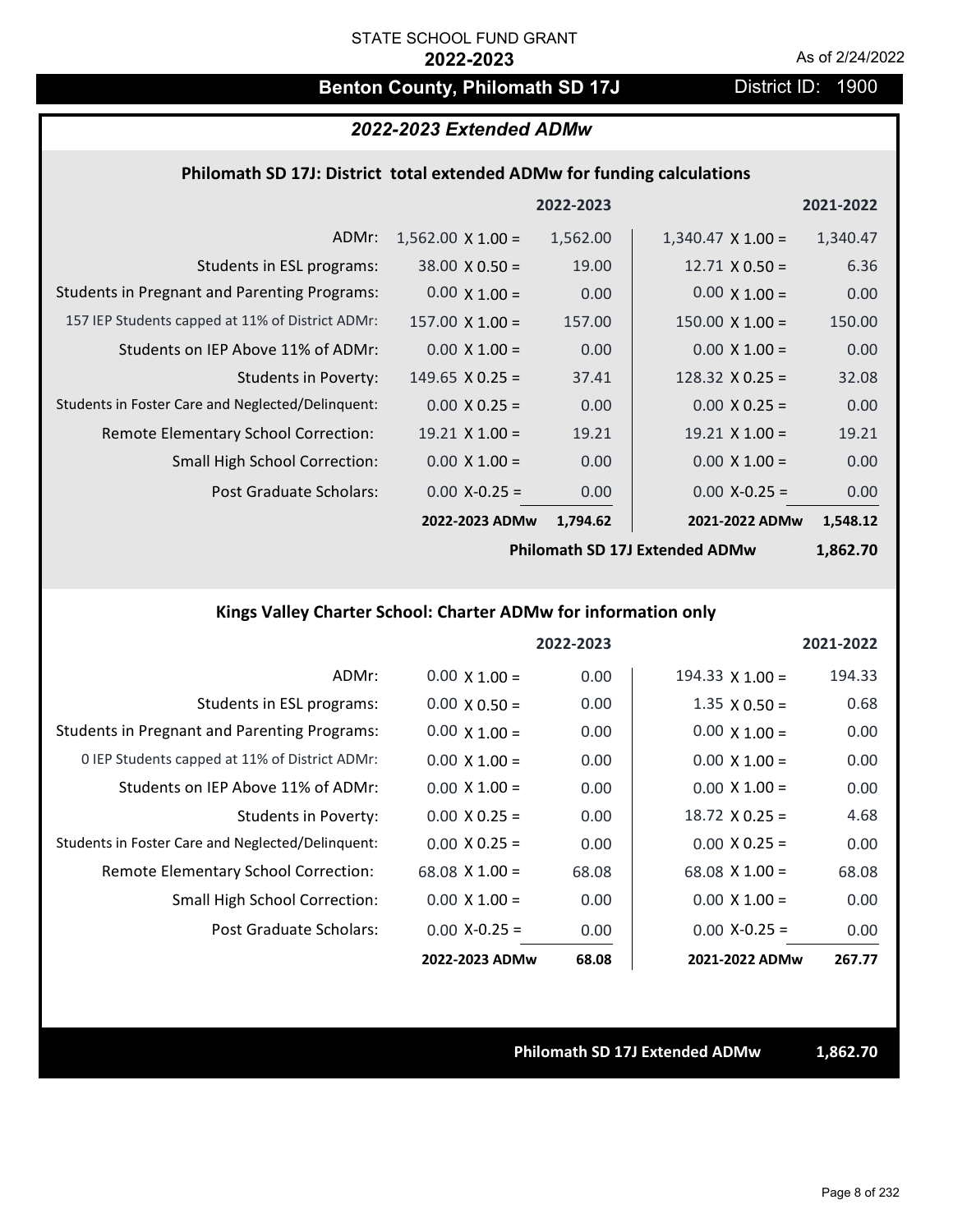## **Benton County, Corvallis SD 509J** District ID: 1901

## *2022-2023 Extended ADMw*

#### **Corvallis SD 509J: District total extended ADMw for funding calculations**

|                                                     |                          | 2022-2023 |                                        | 2021-2022 |
|-----------------------------------------------------|--------------------------|-----------|----------------------------------------|-----------|
| ADMr:                                               | $6,439.00 \times 1.00 =$ | 6,439.00  | $6,214.66 \times 1.00 =$               | 6,214.66  |
| Students in ESL programs:                           | 459.00 $\times$ 0.50 =   | 229.50    | 496.16 $\times$ 0.50 =                 | 248.08    |
| <b>Students in Pregnant and Parenting Programs:</b> | $0.00 \times 1.00 =$     | 0.00      | $1.54 \times 1.00 =$                   | 1.54      |
| 665 IEP Students capped at 11% of District ADMr:    | 665.00 $\times$ 1.00 =   | 665.00    | 660.00 $\times$ 1.00 =                 | 660.00    |
| Students on IEP Above 11% of ADMr:                  | $0.00 \times 1.00 =$     | 0.00      | $0.00 \times 1.00 =$                   | 0.00      |
| <b>Students in Poverty:</b>                         | $668.07$ X 0.25 =        | 167.02    | $644.75 \times 0.25 =$                 | 161.19    |
| Students in Foster Care and Neglected/Delinquent:   | $32.00 \times 0.25 =$    | 8.00      | $32.00 \times 0.25 =$                  | 8.00      |
| Remote Elementary School Correction:                | $0.00 \times 1.00 =$     | 0.00      | $0.00 \times 1.00 =$                   | 0.00      |
| <b>Small High School Correction:</b>                | $0.00 \times 1.00 =$     | 0.00      | $0.00 \times 1.00 =$                   | 0.00      |
| Post Graduate Scholars:                             | $0.00 X - 0.25 =$        | 0.00      | $0.00$ X-0.25 =                        | 0.00      |
|                                                     | 2022-2023 ADMw           | 7,508.52  | 2021-2022 ADMw                         | 7,293.47  |
|                                                     |                          |           | <b>Corvallis SD 509J Extended ADMw</b> | 7,517.91  |

## **Inavale Community Partners dba Muddy Creek Charter School : Charter ADMw for information only**

|                                                     |                      | 2022-2023 |                       | 2021-2022 |
|-----------------------------------------------------|----------------------|-----------|-----------------------|-----------|
| ADMr:                                               | $0.00 \times 1.00 =$ | 0.00      | $97.20 \times 1.00 =$ | 97.20     |
| Students in ESL programs:                           | $0.00 \times 0.50 =$ | 0.00      | $1.00 \times 0.50 =$  | 0.50      |
| <b>Students in Pregnant and Parenting Programs:</b> | $0.00 \times 1.00 =$ | 0.00      | $0.00 \times 1.00 =$  | 0.00      |
| 0 IEP Students capped at 11% of District ADMr:      | $0.00 \times 1.00 =$ | 0.00      | $0.00 \times 1.00 =$  | 0.00      |
| Students on IEP Above 11% of ADMr:                  | $0.00 \times 1.00 =$ | 0.00      | $0.00 \times 1.00 =$  | 0.00      |
| Students in Poverty:                                | $0.00 \times 0.25 =$ | 0.00      | $10.13 \times 0.25 =$ | 2.53      |
| Students in Foster Care and Neglected/Delinquent:   | $0.00 \times 0.25 =$ | 0.00      | $0.00 \times 0.25 =$  | 0.00      |
| <b>Remote Elementary School Correction:</b>         | $9.39 \times 1.00 =$ | 9.39      | $9.39 \times 1.00 =$  | 9.39      |
| <b>Small High School Correction:</b>                | $0.00 \times 1.00 =$ | 0.00      | $0.00 \times 1.00 =$  | 0.00      |
| Post Graduate Scholars:                             | $0.00$ X-0.25 =      | 0.00      | $0.00 X-0.25 =$       | 0.00      |
|                                                     | 2022-2023 ADMw       | 9.39      | 2021-2022 ADMw        | 109.62    |

**Corvallis SD 509J Extended ADMw 7,517.91**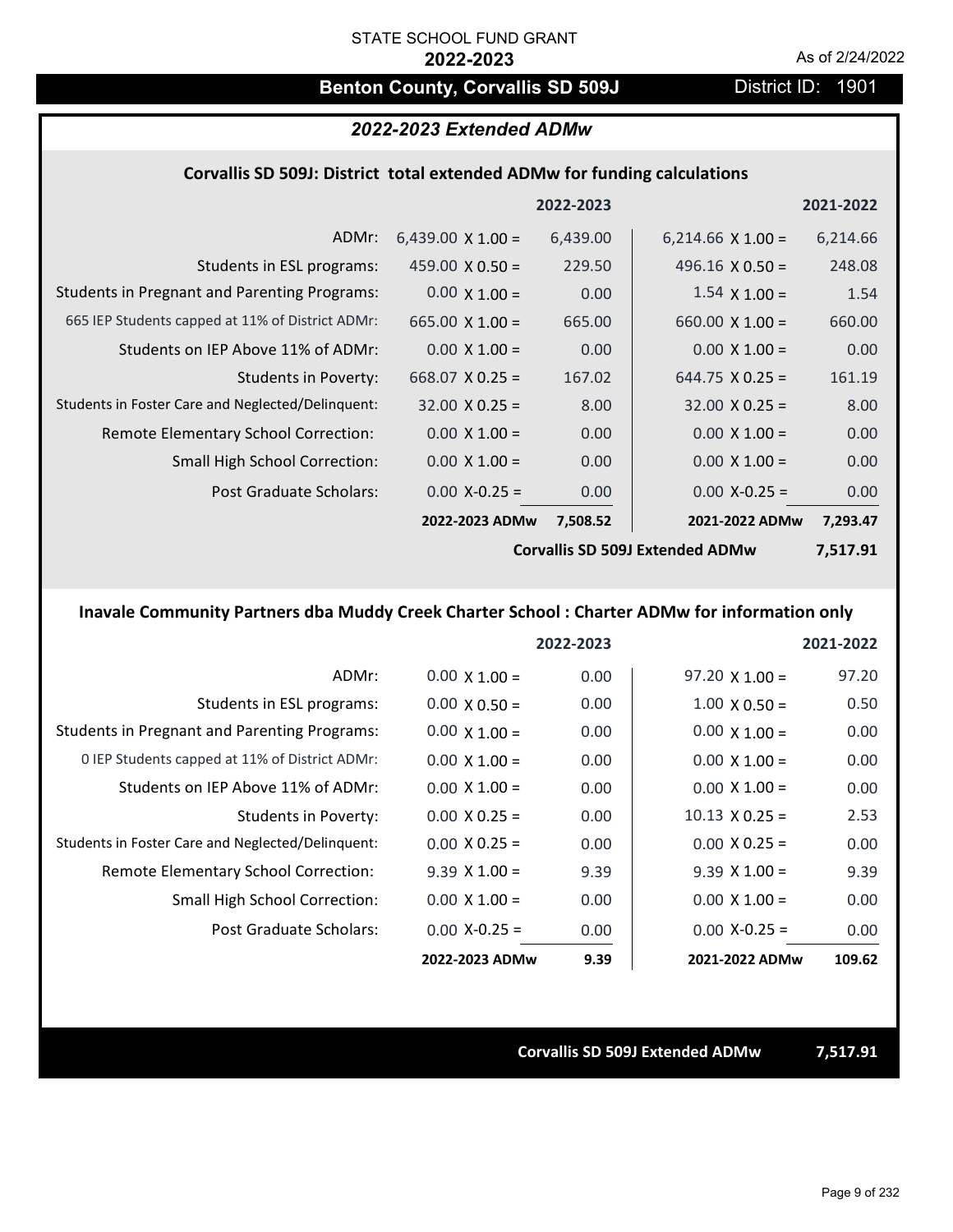#### **Clackamas County, West Linn-Wilsonville SD 3J** District ID: 1922

#### *2022-2023 Extended ADMw*

#### **West Linn‐Wilsonville SD 3J: District total extended ADMw for funding calculations**

|                                                     |                          | 2022-2023 |                          | 2021-2022 |
|-----------------------------------------------------|--------------------------|-----------|--------------------------|-----------|
| ADMr:                                               | $9,111.00 \times 1.00 =$ | 9,111.00  | $8,995.10 \times 1.00 =$ | 8,995.10  |
| Students in ESL programs:                           | $312.00 \times 0.50 =$   | 156.00    | $385.97 \times 0.50 =$   | 192.99    |
| <b>Students in Pregnant and Parenting Programs:</b> | $2.00 \times 1.00 =$     | 2.00      | $0.00 \times 1.00 =$     | 0.00      |
| 988 IEP Students capped at 11% of District ADMr:    | $988.00 \times 1.00 =$   | 988.00    | $988.00 \times 1.00 =$   | 988.00    |
| Students on IEP Above 11% of ADMr:                  | $5.60 \times 1.00 =$     | 5.60      | $5.60 \times 1.00 =$     | 5.60      |
| <b>Students in Poverty:</b>                         | $360.19 \times 0.25 =$   | 90.05     | $355.61$ X 0.25 =        | 88.90     |
| Students in Foster Care and Neglected/Delinquent:   | $17.00 \times 0.25 =$    | 4.25      | $17.00 \times 0.25 =$    | 4.25      |
| Remote Elementary School Correction:                | $0.00 \times 1.00 =$     | 0.00      | $0.00 \times 1.00 =$     | 0.00      |
| <b>Small High School Correction:</b>                | $0.00 \times 1.00 =$     | 0.00      | $0.00 \times 1.00 =$     | 0.00      |
| Post Graduate Scholars:                             | $0.00 X - 0.25 =$        | 0.00      | $0.00$ X-0.25 =          | 0.00      |
|                                                     | 2022-2023 ADMw           | 10.356.90 | 2021-2022 ADMw           | 10.274.84 |

**West Linn‐Wilsonville SD 3J Extended ADMw**

**10,385.64**

#### **Three Rivers Charter School: Charter ADMw for information only**

|                                                     |                      | 2022-2023 |                        | 2021-2022 |
|-----------------------------------------------------|----------------------|-----------|------------------------|-----------|
| ADMr:                                               | $0.00 \times 1.00 =$ | 0.00      | $109.72 \times 1.00 =$ | 109.72    |
| Students in ESL programs:                           | $0.00 \times 0.50 =$ | 0.00      | $0.00 \times 0.50 =$   | 0.00      |
| <b>Students in Pregnant and Parenting Programs:</b> | $0.00 \times 1.00 =$ | 0.00      | $0.00 \times 1.00 =$   | 0.00      |
| 0 IEP Students capped at 11% of District ADMr:      | $0.00 \times 1.00 =$ | 0.00      | $0.00 \times 1.00 =$   | 0.00      |
| Students on IEP Above 11% of ADMr:                  | $0.00 \times 1.00 =$ | 0.00      | $0.00 \times 1.00 =$   | 0.00      |
| Students in Poverty:                                | $0.00 \times 0.25 =$ | 0.00      | 4.34 $X$ 0.25 =        | 1.09      |
| Students in Foster Care and Neglected/Delinquent:   | $0.00 \times 0.25 =$ | 0.00      | $0.00 \times 0.25 =$   | 0.00      |
| Remote Elementary School Correction:                | $0.00 \times 1.00 =$ | 0.00      | $0.00 \times 1.00 =$   | 0.00      |
| <b>Small High School Correction:</b>                | $0.00 \times 1.00 =$ | 0.00      | $0.00 \times 1.00 =$   | 0.00      |
| Post Graduate Scholars:                             | $0.00$ X-0.25 =      | 0.00      | $0.00 X-0.25 =$        | 0.00      |
|                                                     | 2022-2023 ADMw       | 0.00      | 2021-2022 ADMw         | 110.81    |

**West Linn‐Wilsonville SD 3J Extended ADMw 10,385.64**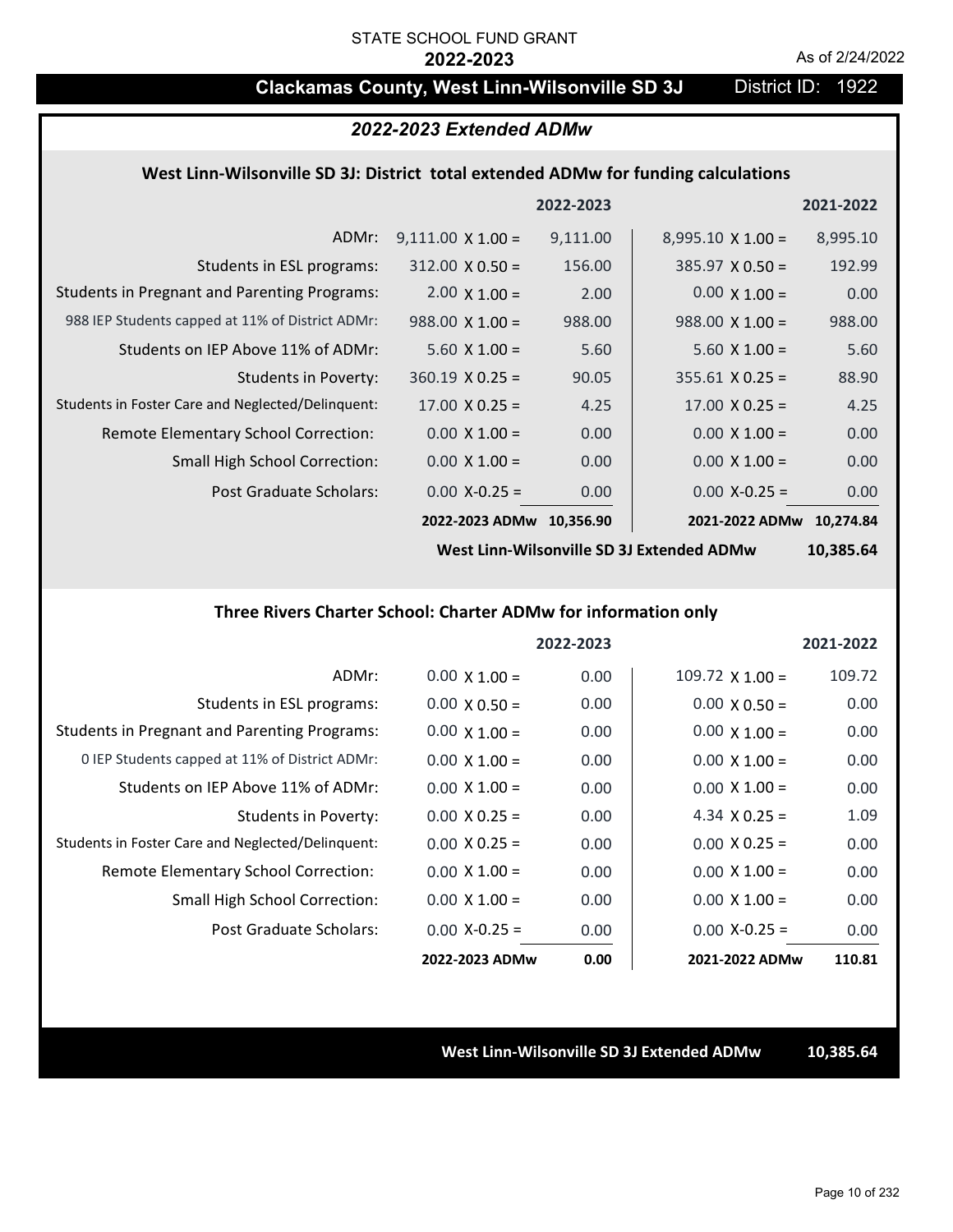## **Clackamas County, Lake Oswego SD 7J District ID: 1923**

## *2022-2023 Extended ADMw*

#### **Lake Oswego SD 7J: District total extended ADMw for funding calculations**

|                                                     |                          | 2022-2023 |                          | 2021-2022 |
|-----------------------------------------------------|--------------------------|-----------|--------------------------|-----------|
| ADMr:                                               | $6,820.00 \times 1.00 =$ | 6,820.00  | 6,778.92 $\times$ 1.00 = | 6,778.92  |
| Students in ESL programs:                           | $120.00 \times 0.50 =$   | 60.00     | $170.06 \times 0.50 =$   | 85.03     |
| <b>Students in Pregnant and Parenting Programs:</b> | $1.00 \times 1.00 =$     | 1.00      | $0.00 \times 1.00 =$     | 0.00      |
| 750 IEP Students capped at 11% of District ADMr:    | $750.00 \times 1.00 =$   | 750.00    | $720.00 \times 1.00 =$   | 720.00    |
| Students on IEP Above 11% of ADMr:                  | $0.00 \times 1.00 =$     | 0.00      | $0.00 \times 1.00 =$     | 0.00      |
| Students in Poverty:                                | $205.75 \times 0.25 =$   | 51.44     | $204.51$ X 0.25 =        | 51.13     |
| Students in Foster Care and Neglected/Delinquent:   | $6.00 \times 0.25 =$     | 1.50      | $6.00 \times 0.25 =$     | 1.50      |
| Remote Elementary School Correction:                | $0.00 \times 1.00 =$     | 0.00      | $0.00 \times 1.00 =$     | 0.00      |
| <b>Small High School Correction:</b>                | $0.00 \times 1.00 =$     | 0.00      | $0.00 \times 1.00 =$     | 0.00      |
| Post Graduate Scholars:                             | $0.00$ X-0.25 =          | 0.00      | $0.00$ X-0.25 =          | 0.00      |
|                                                     | 2022-2023 ADMw           | 7,683.94  | 2021-2022 ADMw           | 7,636.58  |

**Lake Oswego SD 7J Extended ADMw**

**7,683.94**

#### **Harmony Academy: Charter ADMw for information only**

|                                                     |                      | 2022-2023 |                       | 2021-2022 |
|-----------------------------------------------------|----------------------|-----------|-----------------------|-----------|
| ADMr:                                               | $0.00 \times 1.00 =$ | 0.00      | $11.86 \times 1.00 =$ | 11.86     |
| Students in ESL programs:                           | $0.00 \times 0.50 =$ | 0.00      | $0.00 \times 0.50 =$  | 0.00      |
| <b>Students in Pregnant and Parenting Programs:</b> | $0.00 \times 1.00 =$ | 0.00      | $0.00 \times 1.00 =$  | 0.00      |
| 0 IEP Students capped at 11% of District ADMr:      | $0.00 \times 1.00 =$ | 0.00      | $0.00 \times 1.00 =$  | 0.00      |
| Students on IEP Above 11% of ADMr:                  | $0.00 \times 1.00 =$ | 0.00      | $0.00 \times 1.00 =$  | 0.00      |
| Students in Poverty:                                | $0.00 \times 0.25 =$ | 0.00      | $0.36 \times 0.25 =$  | 0.09      |
| Students in Foster Care and Neglected/Delinquent:   | $0.00 \times 0.25 =$ | 0.00      | $0.00 \times 0.25 =$  | 0.00      |
| Remote Elementary School Correction:                | $0.00 \times 1.00 =$ | 0.00      | $0.00 \times 1.00 =$  | 0.00      |
| <b>Small High School Correction:</b>                | $0.00 \times 1.00 =$ | 0.00      | $0.00 \times 1.00 =$  | 0.00      |
| Post Graduate Scholars:                             | $0.00 X-0.25 =$      | 0.00      | $0.00 X-0.25 =$       | 0.00      |
|                                                     | 2022-2023 ADMw       | 0.00      | 2021-2022 ADMw        | 11.95     |

**Lake Oswego SD 7J Extended ADMw 7,683.94**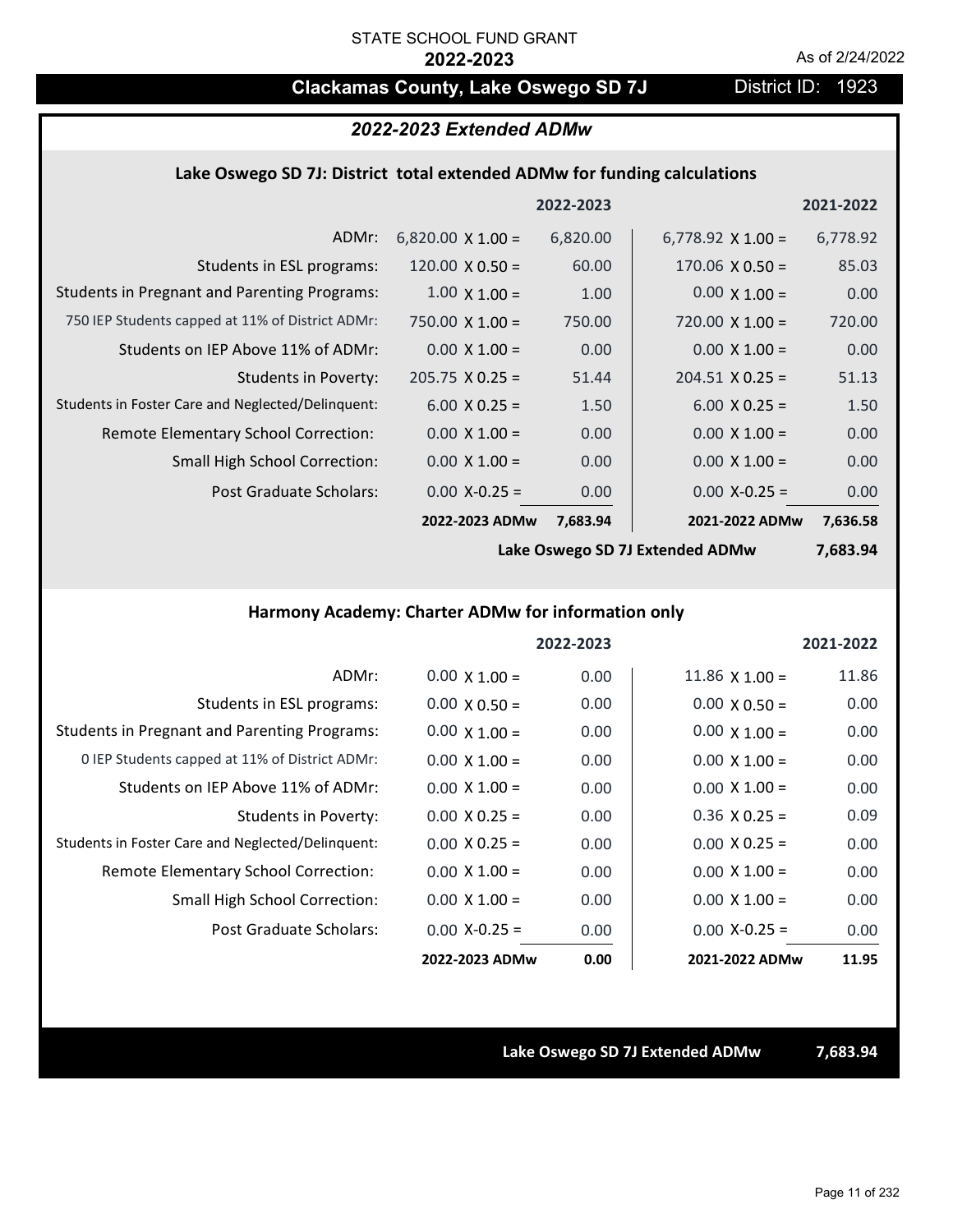## **Clackamas County, North Clackamas SD 12** District ID: 1924

## *2022-2023 Extended ADMw*

## **North Clackamas SD 12: District total extended ADMw for funding calculations**

|                                                     |                                 | 2022-2023 |                           | 2021-2022 |
|-----------------------------------------------------|---------------------------------|-----------|---------------------------|-----------|
|                                                     | ADMr: $16,750.00 \times 1.00 =$ | 16,750.00 | $15,057.59 \times 1.00 =$ | 15,057.59 |
| Students in ESL programs:                           | $1,682.00 \times 0.50 =$        | 841.00    | $1,743.27 \times 0.50 =$  | 871.64    |
| <b>Students in Pregnant and Parenting Programs:</b> | $6.00 \times 1.00 =$            | 6.00      | $10.15 \times 1.00 =$     | 10.15     |
| 2586 IEP Students capped at 11% of District ADMr:   | $1,842.50 \times 1.00 =$        | 1,842.50  | $1,796.60 \times 1.00 =$  | 1,796.60  |
| Students on IEP Above 11% of ADMr:                  | $359.80 \times 1.00 =$          | 359.80    | $359.80 \times 1.00 =$    | 359.80    |
| <b>Students in Poverty:</b>                         | $1,198.10 \times 0.25 =$        | 299.53    | $1,075.67$ X 0.25 =       | 268.92    |
| Students in Foster Care and Neglected/Delinquent:   | $59.00 \times 0.25 =$           | 14.75     | $59.00 \times 0.25 =$     | 14.75     |
| Remote Elementary School Correction:                | $0.00 \times 1.00 =$            | 0.00      | $0.00 \times 1.00 =$      | 0.00      |
| <b>Small High School Correction:</b>                | $0.00 \times 1.00 =$            | 0.00      | $0.00 \times 1.00 =$      | 0.00      |
| Post Graduate Scholars:                             | $0.00$ X-0.25 =                 | 0.00      | $0.00$ X-0.25 =           | 0.00      |
|                                                     | 2022-2023 ADMw                  | 20,113.58 | 2021-2022 ADMw            | 18,379.45 |

**North Clackamas SD 12 Extended ADMw**

**20,113.58**

### **Clackamas Web Academy: Charter ADMw for information only**

|                                                     |                      | 2022-2023 |                        | 2021-2022 |
|-----------------------------------------------------|----------------------|-----------|------------------------|-----------|
| ADMr:                                               | $0.00 \times 1.00 =$ | 0.00      | $523.74 \times 1.00 =$ | 523.74    |
| Students in ESL programs:                           | $0.00 \times 0.50 =$ | 0.00      | $27.04 \times 0.50 =$  | 13.52     |
| <b>Students in Pregnant and Parenting Programs:</b> | $0.00 \times 1.00 =$ | 0.00      | $0.00 \times 1.00 =$   | 0.00      |
| 0 IEP Students capped at 11% of District ADMr:      | $0.00 \times 1.00 =$ | 0.00      | $0.00 \times 1.00 =$   | 0.00      |
| Students on IEP Above 11% of ADMr:                  | $0.00 \times 1.00 =$ | 0.00      | $0.00 \times 1.00 =$   | 0.00      |
| Students in Poverty:                                | $0.00 \times 0.25 =$ | 0.00      | $38.03 \times 0.25 =$  | 9.51      |
| Students in Foster Care and Neglected/Delinquent:   | $0.00 \times 0.25 =$ | 0.00      | $0.00 \times 0.25 =$   | 0.00      |
| Remote Elementary School Correction:                | $0.00 \times 1.00 =$ | 0.00      | $0.00 \times 1.00 =$   | 0.00      |
| <b>Small High School Correction:</b>                | $0.00 \times 1.00 =$ | 0.00      | $0.00 \times 1.00 =$   | 0.00      |
| Post Graduate Scholars:                             | $0.00 X-0.25 =$      | 0.00      | $0.00 X-0.25 =$        | 0.00      |
|                                                     | 2022-2023 ADMw       | 0.00      | 2021-2022 ADMw         | 546.77    |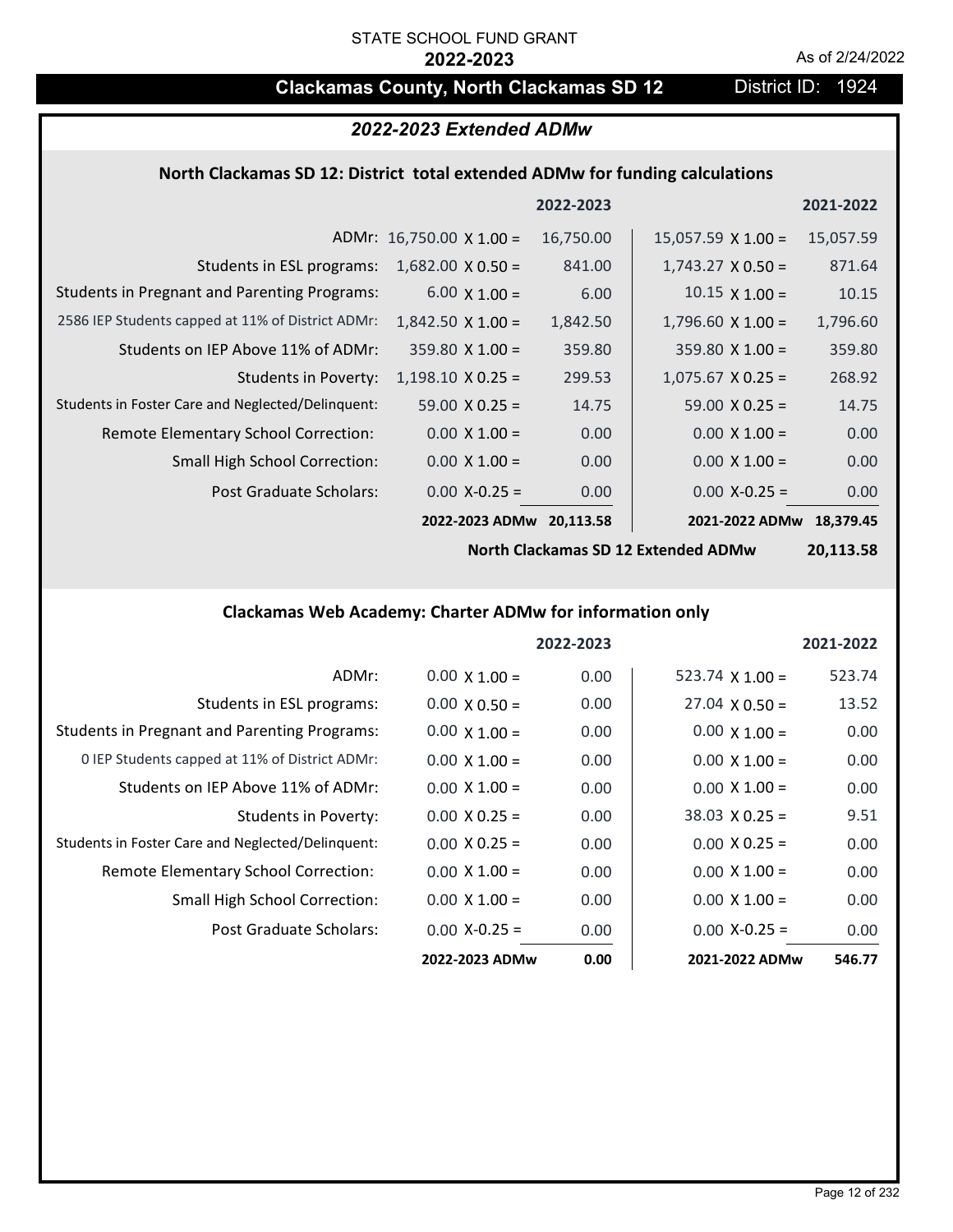### **Clackamas Middle College: Charter ADMw for information only**

|                                                     |                      | 2022-2023 |                        | 2021-2022 |
|-----------------------------------------------------|----------------------|-----------|------------------------|-----------|
| ADMr:                                               | $0.00 \times 1.00 =$ | 0.00      | $230.40 \times 1.00 =$ | 230.40    |
| Students in ESL programs:                           | $0.00 \times 0.50 =$ | 0.00      | $15.50 \times 0.50 =$  | 7.75      |
| <b>Students in Pregnant and Parenting Programs:</b> | $0.00 \times 1.00 =$ | 0.00      | $0.00 \times 1.00 =$   | 0.00      |
| 0 IEP Students capped at 11% of District ADMr:      | $0.00 \times 1.00 =$ | 0.00      | $0.00 \times 1.00 =$   | 0.00      |
| Students on IEP Above 11% of ADMr:                  | $0.00 \times 1.00 =$ | 0.00      | $0.00 \times 1.00 =$   | 0.00      |
| Students in Poverty:                                | $0.00 \times 0.25 =$ | 0.00      | $16.73 \times 0.25 =$  | 4.18      |
| Students in Foster Care and Neglected/Delinquent:   | $0.00 \times 0.25 =$ | 0.00      | $0.00 \times 0.25 =$   | 0.00      |
| Remote Elementary School Correction:                | $0.00 \times 1.00 =$ | 0.00      | $0.00 \times 1.00 =$   | 0.00      |
| <b>Small High School Correction:</b>                | $0.00 \times 1.00 =$ | 0.00      | $0.00 \times 1.00 =$   | 0.00      |
| Post Graduate Scholars:                             | $0.00 X - 0.25 =$    | 0.00      | $0.00 X - 0.25 =$      | 0.00      |
|                                                     | 2022-2023 ADMw       | 0.00      | 2021-2022 ADMw         | 242.33    |

## **Milwaukie Academy of the Arts: Charter ADMw for information only**

|                                                     |                      | 2022-2023 |                       | 2021-2022 |
|-----------------------------------------------------|----------------------|-----------|-----------------------|-----------|
| ADMr:                                               | $0.00 \times 1.00 =$ | 0.00      | $304.05$ X 1.00 =     | 304.05    |
| Students in ESL programs:                           | $0.00 \times 0.50 =$ | 0.00      | $3.09 \times 0.50 =$  | 1.55      |
| <b>Students in Pregnant and Parenting Programs:</b> | $0.00 \times 1.00 =$ | 0.00      | $0.00 \times 1.00 =$  | 0.00      |
| 0 IEP Students capped at 11% of District ADMr:      | $0.00 \times 1.00 =$ | 0.00      | $0.00 \times 1.00 =$  | 0.00      |
| Students on IEP Above 11% of ADMr:                  | $0.00 \times 1.00 =$ | 0.00      | $0.00 \times 1.00 =$  | 0.00      |
| <b>Students in Poverty:</b>                         | $0.00 \times 0.25 =$ | 0.00      | $22.08 \times 0.25 =$ | 5.52      |
| Students in Foster Care and Neglected/Delinquent:   | $0.00 \times 0.25 =$ | 0.00      | $0.00 \times 0.25 =$  | 0.00      |
| Remote Elementary School Correction:                | $0.00 \times 1.00 =$ | 0.00      | $0.00 \times 1.00 =$  | 0.00      |
| <b>Small High School Correction:</b>                | $0.00 \times 1.00 =$ | 0.00      | $0.00 \times 1.00 =$  | 0.00      |
| Post Graduate Scholars:                             | $0.00$ X-0.25 =      | 0.00      | $0.00$ X-0.25 =       | 0.00      |
|                                                     | 2022-2023 ADMw       | 0.00      | 2021-2022 ADMw        | 311.12    |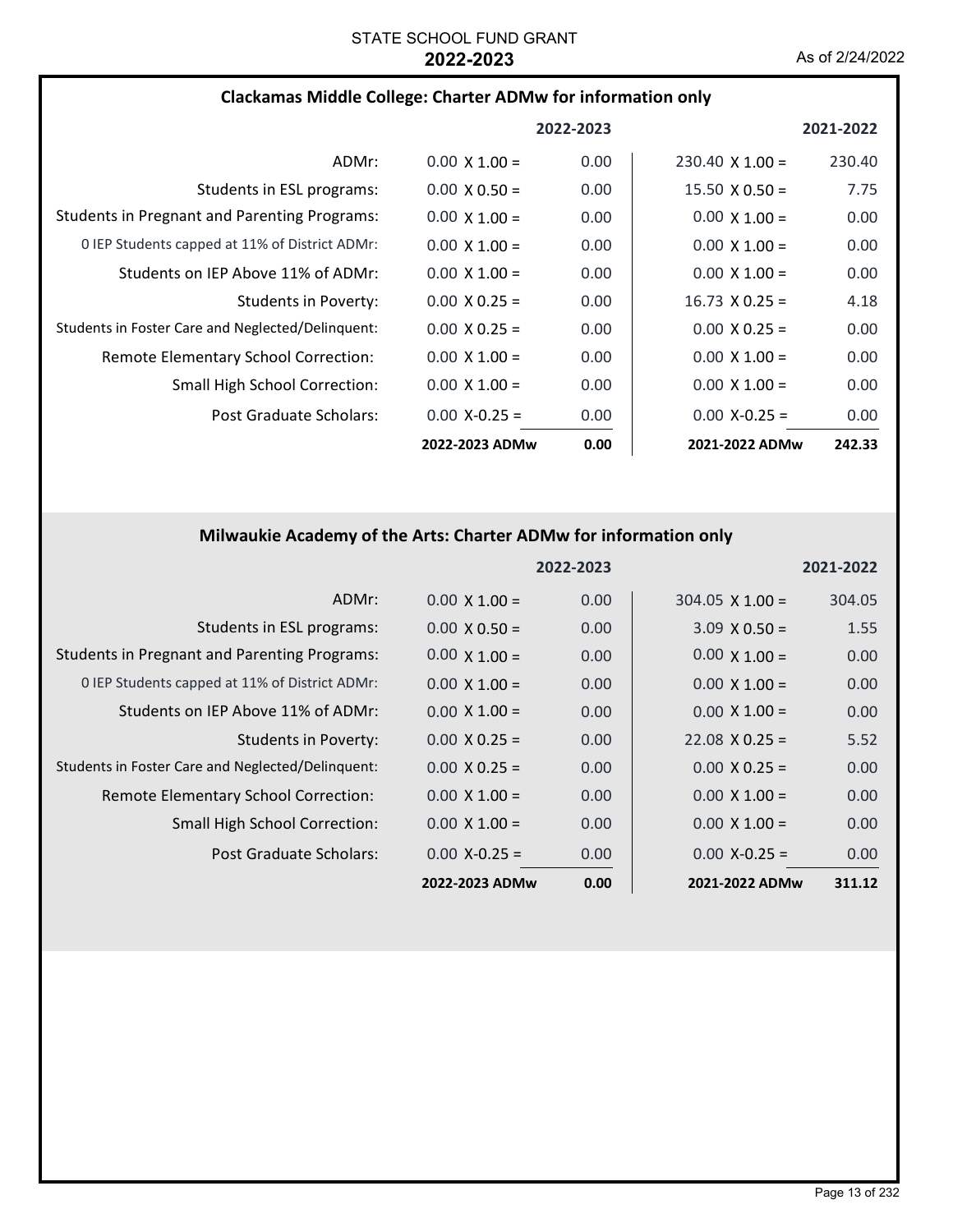### **Cascade Heights Public Charter School: Charter ADMw for information only**

|                                                     |                      | 2022-2023 |                        | 2021-2022 |
|-----------------------------------------------------|----------------------|-----------|------------------------|-----------|
| ADMr:                                               | $0.00 \times 1.00 =$ | 0.00      | $216.99 \times 1.00 =$ | 216.99    |
| Students in ESL programs:                           | $0.00 \times 0.50 =$ | 0.00      | $16.91 \times 0.50 =$  | 8.46      |
| <b>Students in Pregnant and Parenting Programs:</b> | $0.00 \times 1.00 =$ | 0.00      | $0.00 \times 1.00 =$   | 0.00      |
| 0 IEP Students capped at 11% of District ADMr:      | $0.00 \times 1.00 =$ | 0.00      | $0.00 \times 1.00 =$   | 0.00      |
| Students on IEP Above 11% of ADMr:                  | $0.00 \times 1.00 =$ | 0.00      | $0.00 \times 1.00 =$   | 0.00      |
| Students in Poverty:                                | $0.00 \times 0.25 =$ | 0.00      | $15.75 \times 0.25 =$  | 3.94      |
| Students in Foster Care and Neglected/Delinquent:   | $0.00 \times 0.25 =$ | 0.00      | $0.00 \times 0.25 =$   | 0.00      |
| Remote Elementary School Correction:                | $0.00 \times 1.00 =$ | 0.00      | $0.00 \times 1.00 =$   | 0.00      |
| <b>Small High School Correction:</b>                | $0.00 \times 1.00 =$ | 0.00      | $0.00 \times 1.00 =$   | 0.00      |
| Post Graduate Scholars:                             | $0.00 X - 0.25 =$    | 0.00      | $0.00 X - 0.25 =$      | 0.00      |
|                                                     | 2022-2023 ADMw       | 0.00      | 2021-2022 ADMw         | 229.38    |

**North Clackamas SD 12 Extended ADMw 20,113.58**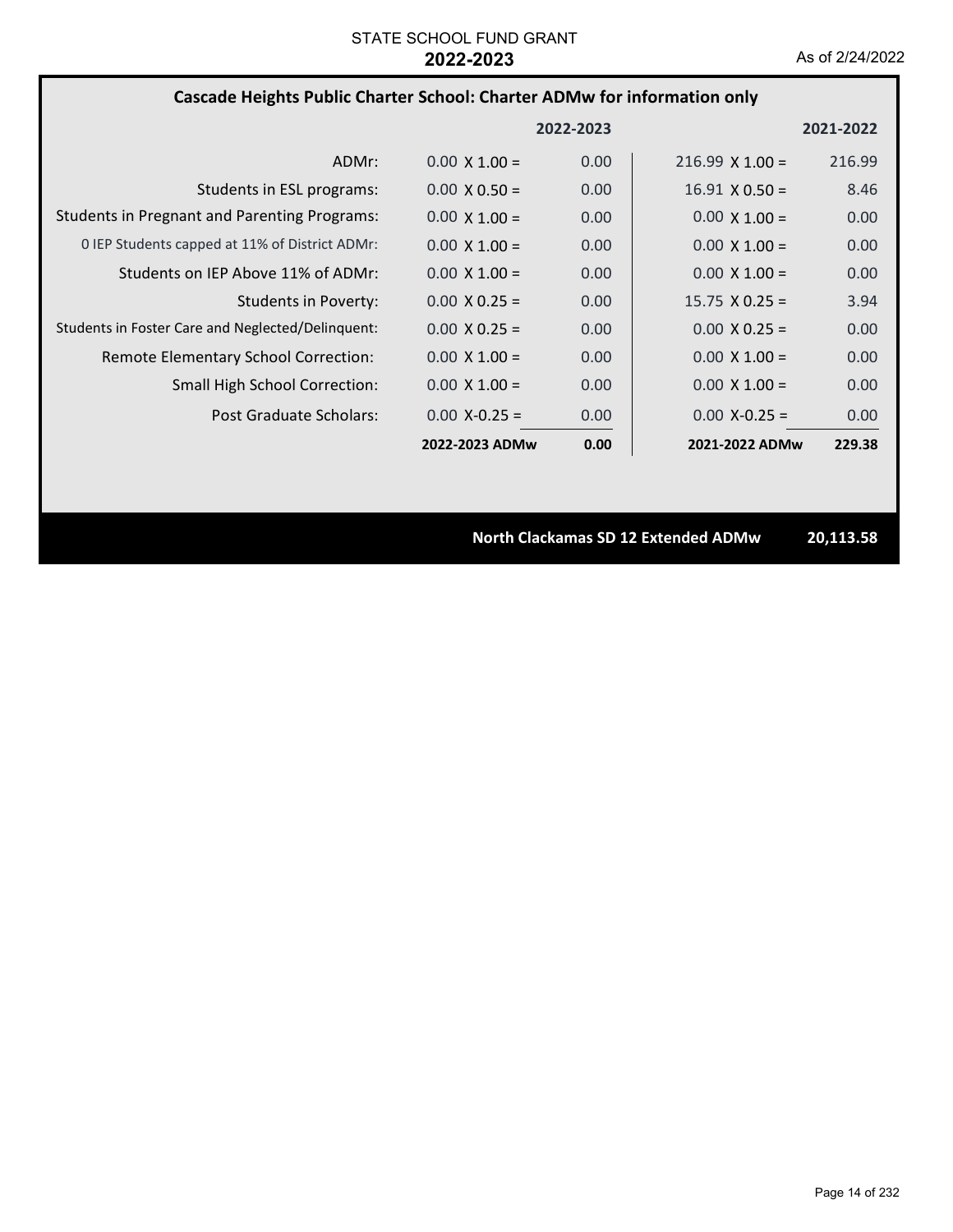## **Clackamas County, Molalla River SD 35** District ID: 1925

## *2022-2023 Extended ADMw*

## **Molalla River SD 35: District total extended ADMw for funding calculations**

|                                                     |                          | 2022-2023 |                          | 2021-2022 |
|-----------------------------------------------------|--------------------------|-----------|--------------------------|-----------|
| ADMr:                                               | $2,448.00 \times 1.00 =$ | 2,448.00  | $2,217.02 \times 1.00 =$ | 2,217.02  |
| Students in ESL programs:                           | $200.00 \times 0.50 =$   | 100.00    | $188.14 \times 0.50 =$   | 94.07     |
| <b>Students in Pregnant and Parenting Programs:</b> | $0.00 \times 1.00 =$     | 0.00      | $0.00 \times 1.00 =$     | 0.00      |
| 401 IEP Students capped at 11% of District ADMr:    | $269.28 \times 1.00 =$   | 269.28    | $270.42 \times 1.00 =$   | 270.42    |
| Students on IEP Above 11% of ADMr:                  | $37.80 \times 1.00 =$    | 37.80     | $37.80 \times 1.00 =$    | 37.80     |
| Students in Poverty:                                | $187.94 \times 0.25 =$   | 46.99     | $170.12 \times 0.25 =$   | 42.53     |
| Students in Foster Care and Neglected/Delinquent:   | $12.00 \times 0.25 =$    | 3.00      | $12.00 \times 0.25 =$    | 3.00      |
| Remote Elementary School Correction:                | $0.00 \times 1.00 =$     | 0.00      | $0.00 \times 1.00 =$     | 0.00      |
| <b>Small High School Correction:</b>                | $0.00 \times 1.00 =$     | 0.00      | $0.00 \times 1.00 =$     | 0.00      |
| Post Graduate Scholars:                             | $0.00$ X-0.25 =          | 0.00      | $0.00$ X-0.25 =          | 0.00      |
|                                                     | 2022-2023 ADMw           | 2,905.07  | 2021-2022 ADMw           | 2,664.84  |

**Molalla River SD 35 Extended ADMw**

**2,914.29**

## **Molalla River Academy: Charter ADMw for information only**

|                                                     |                      | 2022-2023 |                        | 2021-2022 |
|-----------------------------------------------------|----------------------|-----------|------------------------|-----------|
| ADMr:                                               | $0.00 \times 1.00 =$ | 0.00      | $186.88 \times 1.00 =$ | 186.88    |
| Students in ESL programs:                           | $0.00 \times 0.50 =$ | 0.00      | $0.94 \times 0.50 =$   | 0.47      |
| <b>Students in Pregnant and Parenting Programs:</b> | $0.00 \times 1.00 =$ | 0.00      | $0.00 \times 1.00 =$   | 0.00      |
| 0 IEP Students capped at 11% of District ADMr:      | $0.00 \times 1.00 =$ | 0.00      | $0.00 \times 1.00 =$   | 0.00      |
| Students on IEP Above 11% of ADMr:                  | $0.00 \times 1.00 =$ | 0.00      | $0.00 \times 1.00 =$   | 0.00      |
| Students in Poverty:                                | $0.00 \times 0.25 =$ | 0.00      | $14.41 \times 0.25 =$  | 3.60      |
| Students in Foster Care and Neglected/Delinquent:   | $0.00 \times 0.25 =$ | 0.00      | $0.00 \times 0.25 =$   | 0.00      |
| Remote Elementary School Correction:                | $0.00 \times 1.00 =$ | 0.00      | $0.00 \times 1.00 =$   | 0.00      |
| <b>Small High School Correction:</b>                | $0.00 \times 1.00 =$ | 0.00      | $0.00 \times 1.00 =$   | 0.00      |
| Post Graduate Scholars:                             | $0.00 X-0.25 =$      | 0.00      | $0.00 X-0.25 =$        | 0.00      |
|                                                     | 2022-2023 ADMw       | 0.00      | 2021-2022 ADMw         | 190.95    |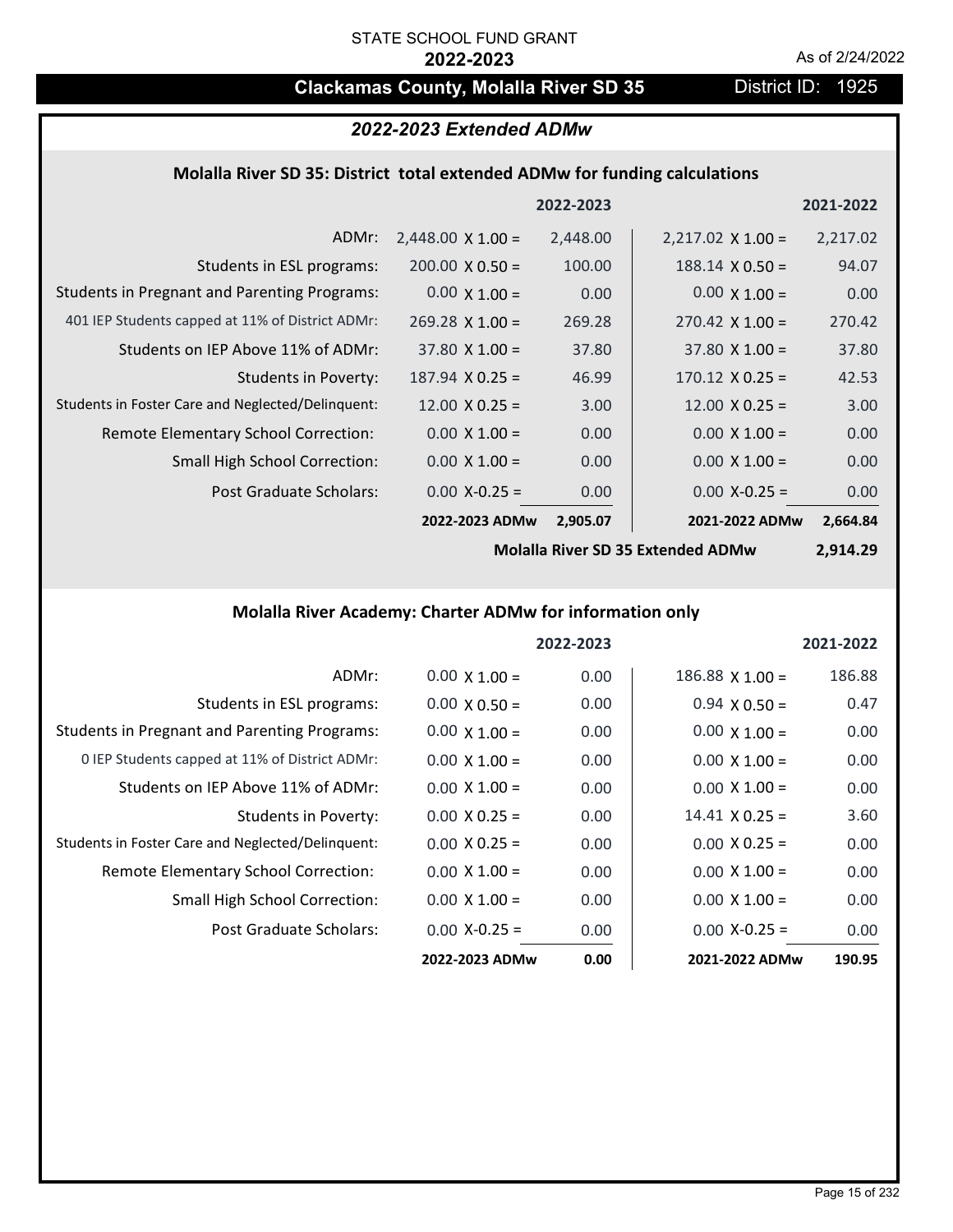### **Renaissance Public Academy: Charter ADMw for information only**

|                                                     |                      | 2022-2023 |                       | 2021-2022 |
|-----------------------------------------------------|----------------------|-----------|-----------------------|-----------|
| ADMr:                                               | $0.00 \times 1.00 =$ | 0.00      | 54.46 $\times$ 1.00 = | 54.46     |
| Students in ESL programs:                           | $0.00 \times 0.50 =$ | 0.00      | $5.98 \times 0.50 =$  | 2.99      |
| <b>Students in Pregnant and Parenting Programs:</b> | $0.00 \times 1.00 =$ | 0.00      | $0.00 \times 1.00 =$  | 0.00      |
| 0 IEP Students capped at 11% of District ADMr:      | $0.00 \times 1.00 =$ | 0.00      | $0.00 \times 1.00 =$  | 0.00      |
| Students on IEP Above 11% of ADMr:                  | $0.00 \times 1.00 =$ | 0.00      | $0.00 \times 1.00 =$  | 0.00      |
| Students in Poverty:                                | $0.00 \times 0.25 =$ | 0.00      | 4.20 $X$ 0.25 =       | 1.05      |
| Students in Foster Care and Neglected/Delinquent:   | $0.00 \times 0.25 =$ | 0.00      | $0.00 \times 0.25 =$  | 0.00      |
| Remote Elementary School Correction:                | $0.00 \times 1.00 =$ | 0.00      | $0.00 \times 1.00 =$  | 0.00      |
| <b>Small High School Correction:</b>                | $0.00 \times 1.00 =$ | 0.00      | $0.00 \times 1.00 =$  | 0.00      |
| Post Graduate Scholars:                             | $0.00 X - 0.25 =$    | 0.00      | $0.00 X - 0.25 =$     | 0.00      |
|                                                     | 2022-2023 ADMw       | 0.00      | 2021-2022 ADMw        | 58.50     |

**Molalla River SD 35 Extended ADMw 2,914.29**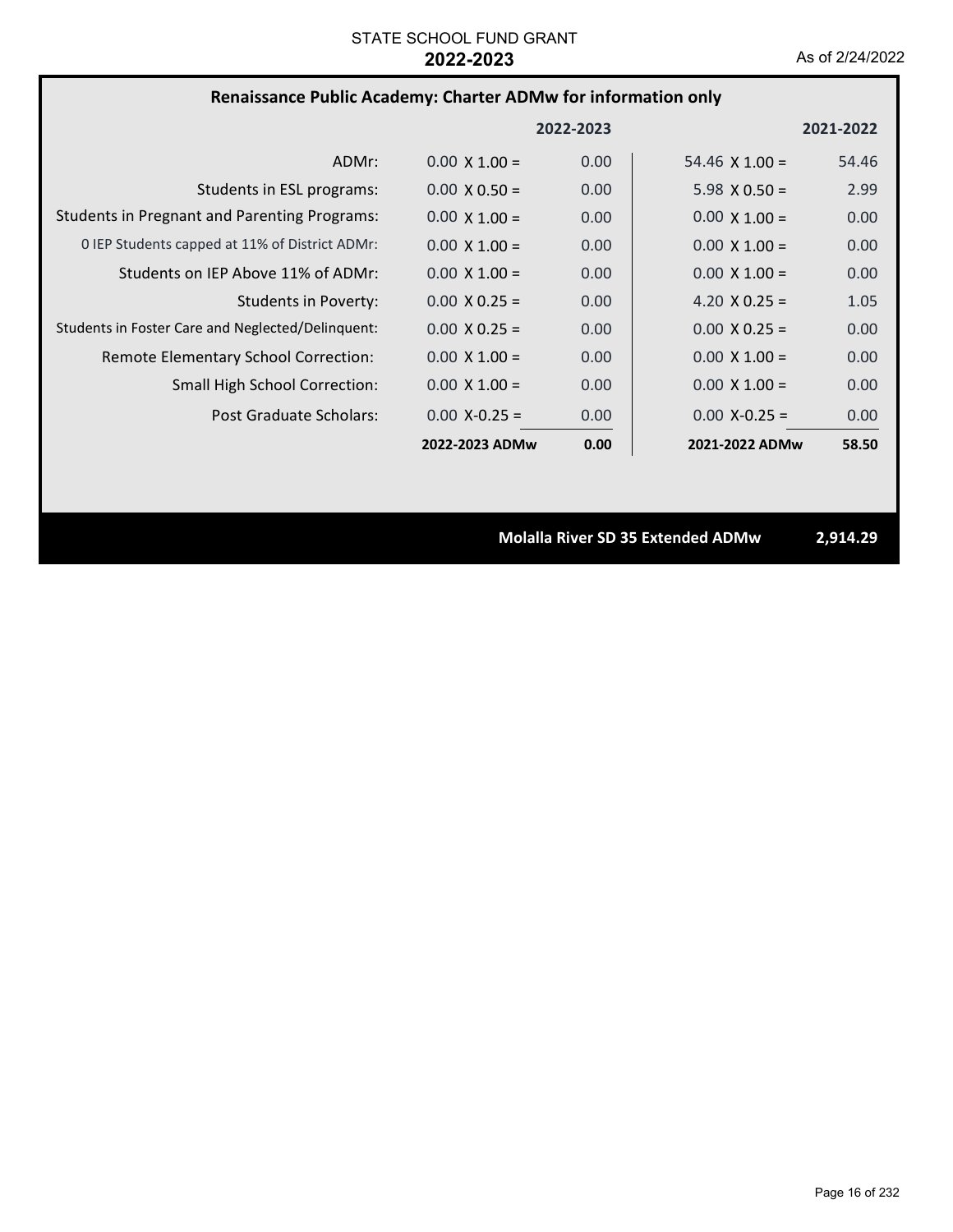## **Clackamas County, Oregon Trail SD 46** District ID: 1926

## *2022-2023 Extended ADMw*

#### **Oregon Trail SD 46: District total extended ADMw for funding calculations**

|                                                     |                          | 2022-2023 |                          | 2021-2022 |
|-----------------------------------------------------|--------------------------|-----------|--------------------------|-----------|
| ADMr:                                               | 4,350.00 $\times$ 1.00 = | 4,350.00  | $4,039.05 \times 1.00 =$ | 4,039.05  |
| Students in ESL programs:                           | $214.00 \times 0.50 =$   | 107.00    | $215.04 \times 0.50 =$   | 107.52    |
| <b>Students in Pregnant and Parenting Programs:</b> | $0.00 \times 1.00 =$     | 0.00      | $0.00 \times 1.00 =$     | 0.00      |
| 540 IEP Students capped at 11% of District ADMr:    | $478.50 \times 1.00 =$   | 478.50    | $471.50 \times 1.00 =$   | 471.50    |
| Students on IEP Above 11% of ADMr:                  | $31.10 \times 1.00 =$    | 31.10     | $31.10 \times 1.00 =$    | 31.10     |
| Students in Poverty:                                | $275.65 \times 0.25 =$   | 68.91     | $255.89 \times 0.25 =$   | 63.97     |
| Students in Foster Care and Neglected/Delinquent:   | $10.00 \times 0.25 =$    | 2.50      | $10.00 \times 0.25 =$    | 2.50      |
| Remote Elementary School Correction:                | $0.00 \times 1.00 =$     | 0.00      | $0.00 \times 1.00 =$     | 0.00      |
| <b>Small High School Correction:</b>                | $0.00 \times 1.00 =$     | 0.00      | $0.00 \times 1.00 =$     | 0.00      |
| Post Graduate Scholars:                             | $0.00 X - 0.25 =$        | 0.00      | $0.00$ X-0.25 =          | 0.00      |
|                                                     | 2022-2023 ADMw           | 5,038.01  | 2021-2022 ADMw           | 4,715.64  |

**Oregon Trail SD 46 Extended ADMw**

**5,038.01**

## **Oregon Trail Academy: Charter ADMw for information only**

|                                                     |                      | 2022-2023 |                        | 2021-2022 |
|-----------------------------------------------------|----------------------|-----------|------------------------|-----------|
| ADMr:                                               | $0.00 \times 1.00 =$ | 0.00      | $247.27 \times 1.00 =$ | 247.27    |
| Students in ESL programs:                           | $0.00 \times 0.50 =$ | 0.00      | $1.14 \times 0.50 =$   | 0.57      |
| <b>Students in Pregnant and Parenting Programs:</b> | $0.00 \times 1.00 =$ | 0.00      | $0.00 \times 1.00 =$   | 0.00      |
| 0 IEP Students capped at 11% of District ADMr:      | $0.00 \times 1.00 =$ | 0.00      | $0.00 \times 1.00 =$   | 0.00      |
| Students on IEP Above 11% of ADMr:                  | $0.00 \times 1.00 =$ | 0.00      | $0.00 \times 1.00 =$   | 0.00      |
| Students in Poverty:                                | $0.00 \times 0.25 =$ | 0.00      | $15.72 \times 0.25 =$  | 3.93      |
| Students in Foster Care and Neglected/Delinquent:   | $0.00 \times 0.25 =$ | 0.00      | $0.00 \times 0.25 =$   | 0.00      |
| Remote Elementary School Correction:                | $0.00 \times 1.00 =$ | 0.00      | $0.00 \times 1.00 =$   | 0.00      |
| <b>Small High School Correction:</b>                | $0.00 \times 1.00 =$ | 0.00      | $0.00 \times 1.00 =$   | 0.00      |
| Post Graduate Scholars:                             | $0.00$ X-0.25 =      | 0.00      | $0.00$ X-0.25 =        | 0.00      |
|                                                     | 2022-2023 ADMw       | 0.00      | 2021-2022 ADMw         | 251.77    |

**Oregon Trail SD 46 Extended ADMw 5,038.01**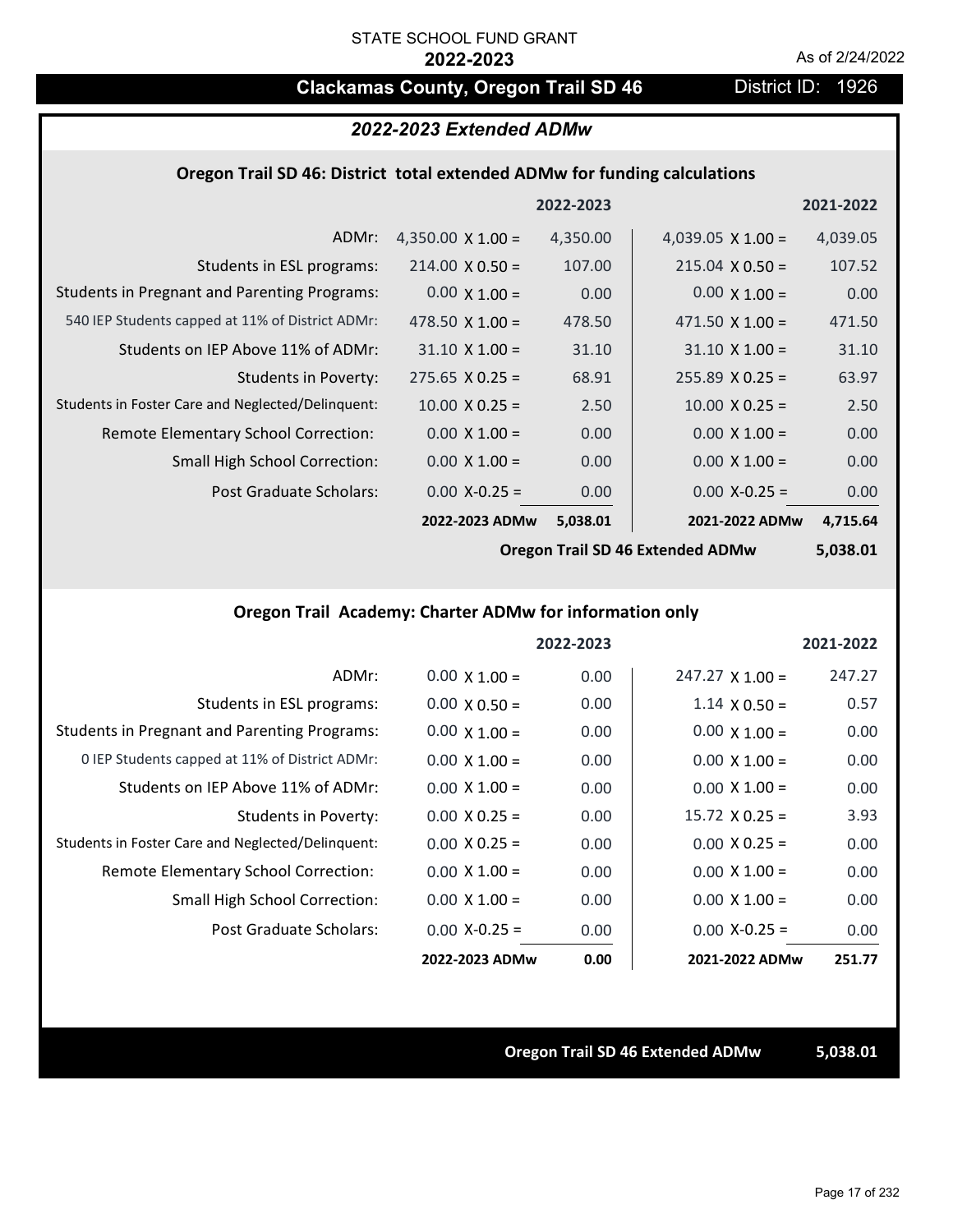# **Clackamas County, Colton SD 53** District ID: 1927

## *2022-2023 Extended ADMw*

## **Colton SD 53: District total extended ADMw for funding calculations**

|                                                     |                        | 2022-2023 |                                   | 2021-2022 |
|-----------------------------------------------------|------------------------|-----------|-----------------------------------|-----------|
| ADMr:                                               | 495.00 $\times$ 1.00 = | 495.00    | $469.71 \times 1.00 =$            | 469.71    |
| Students in ESL programs:                           | $3.00 \times 0.50 =$   | 1.50      | $0.00 \times 0.50 =$              | 0.00      |
| <b>Students in Pregnant and Parenting Programs:</b> | $0.00 \times 1.00 =$   | 0.00      | $0.00 \times 1.00 =$              | 0.00      |
| 69 IEP Students capped at 11% of District ADMr:     | 54.45 $\times$ 1.00 =  | 54.45     | $51.67 \times 1.00 =$             | 51.67     |
| Students on IEP Above 11% of ADMr:                  | $3.40 \times 1.00 =$   | 3.40      | $3.40 \times 1.00 =$              | 3.40      |
| <b>Students in Poverty:</b>                         | $29.88$ X 0.25 =       | 7.47      | $28.36$ X 0.25 =                  | 7.09      |
| Students in Foster Care and Neglected/Delinquent:   | $5.00 \times 0.25 =$   | 1.25      | $5.00 \times 0.25 =$              | 1.25      |
| Remote Elementary School Correction:                | $0.00 \times 1.00 =$   | 0.00      | $0.00 \times 1.00 =$              | 0.00      |
| <b>Small High School Correction:</b>                | $88.58$ X 1.00 =       | 88.58     | $88.58 \times 1.00 =$             | 88.58     |
| Post Graduate Scholars:                             | $0.00$ X-0.25 =        | 0.00      | $0.00 X - 0.25 =$                 | 0.00      |
|                                                     | 2022-2023 ADMw         | 651.65    | 2021-2022 ADMw                    | 621.70    |
|                                                     |                        |           | <b>Colton SD 53 Extended ADMw</b> | 651.65    |
|                                                     |                        |           |                                   |           |
|                                                     |                        |           | <b>Colton SD 53 Extended ADMw</b> | 651.65    |

Page 18 of 232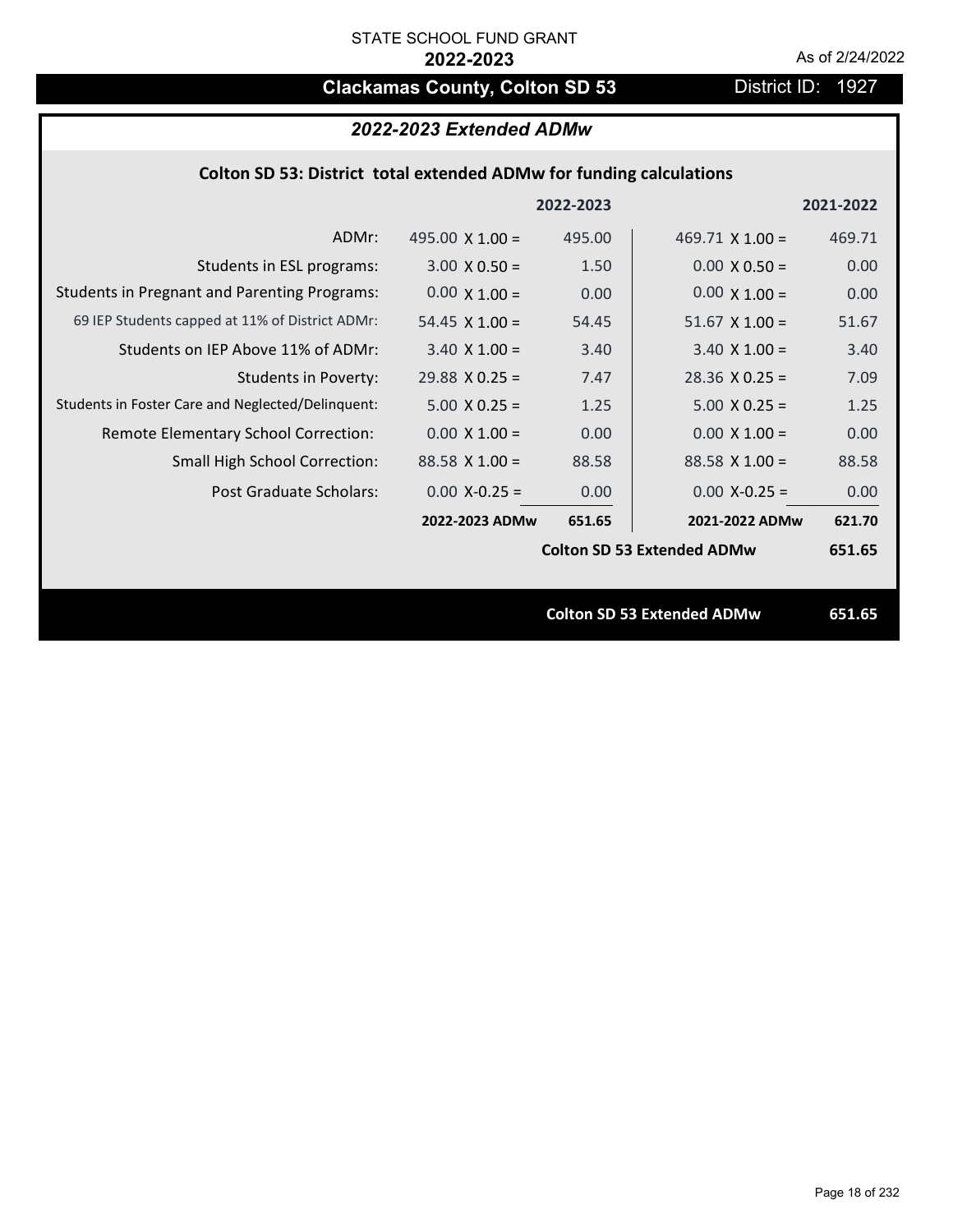## **Clackamas County, Oregon City SD 62** District ID: 1928

## *2022-2023 Extended ADMw*

## **Oregon City SD 62: District total extended ADMw for funding calculations**

|                                                     |                          | 2022-2023 |                          | 2021-2022 |
|-----------------------------------------------------|--------------------------|-----------|--------------------------|-----------|
| ADMr:                                               | $7,398.00 \times 1.00 =$ | 7,398.00  | $6,206.25 \times 1.00 =$ | 6,206.25  |
| Students in ESL programs:                           | $305.00 \times 0.50 =$   | 152.50    | $328.10 \times 0.50 =$   | 164.05    |
| <b>Students in Pregnant and Parenting Programs:</b> | $0.00 \times 1.00 =$     | 0.00      | $1.92 \times 1.00 =$     | 1.92      |
| 1106 IEP Students capped at 11% of District ADMr:   | $813.78 \times 1.00 =$   | 813.78    | $792.44 \times 1.00 =$   | 792.44    |
| Students on IEP Above 11% of ADMr:                  | $180.30 \times 1.00 =$   | 180.30    | $180.30 \times 1.00 =$   | 180.30    |
| <b>Students in Poverty:</b>                         | $468.79 \times 0.25 =$   | 117.20    | $393.13 \times 0.25 =$   | 98.28     |
| Students in Foster Care and Neglected/Delinquent:   | $35.00 \times 0.25 =$    | 8.75      | $35.00 \times 0.25 =$    | 8.75      |
| Remote Elementary School Correction:                | $0.00 \times 1.00 =$     | 0.00      | $0.00 \times 1.00 =$     | 0.00      |
| <b>Small High School Correction:</b>                | $0.00 \times 1.00 =$     | 0.00      | $0.00 \times 1.00 =$     | 0.00      |
| Post Graduate Scholars:                             | $0.00 X - 0.25 =$        | 0.00      | $0.00$ X-0.25 =          | 0.00      |
|                                                     | 2022-2023 ADMw           | 8,670.53  | 2021-2022 ADMw           | 7,451.99  |

**Oregon City SD 62 Extended ADMw**

**8,670.53**

## **Oregon City Service Learning Academy: Charter ADMw for information only**

|                                                     |                      | 2022-2023 |                        | 2021-2022 |
|-----------------------------------------------------|----------------------|-----------|------------------------|-----------|
| ADMr:                                               | $0.00 \times 1.00 =$ | 0.00      | $130.35 \times 1.00 =$ | 130.35    |
| Students in ESL programs:                           | $0.00 \times 0.50 =$ | 0.00      | $5.00 \times 0.50 =$   | 2.50      |
| <b>Students in Pregnant and Parenting Programs:</b> | $0.00 \times 1.00 =$ | 0.00      | $0.00 \times 1.00 =$   | 0.00      |
| 0 IEP Students capped at 11% of District ADMr:      | $0.00 \times 1.00 =$ | 0.00      | $0.00 \times 1.00 =$   | 0.00      |
| Students on IEP Above 11% of ADMr:                  | $0.00 \times 1.00 =$ | 0.00      | $0.00 \times 1.00 =$   | 0.00      |
| Students in Poverty:                                | $0.00 \times 0.25 =$ | 0.00      | $8.28 \times 0.25 =$   | 2.07      |
| Students in Foster Care and Neglected/Delinquent:   | $0.00 \times 0.25 =$ | 0.00      | $0.00 \times 0.25 =$   | 0.00      |
| Remote Elementary School Correction:                | $0.00 \times 1.00 =$ | 0.00      | $0.00 \times 1.00 =$   | 0.00      |
| <b>Small High School Correction:</b>                | $0.00 \times 1.00 =$ | 0.00      | $0.00 \times 1.00 =$   | 0.00      |
| Post Graduate Scholars:                             | $0.00 X - 0.25 =$    | 0.00      | $0.00 X-0.25 =$        | 0.00      |
|                                                     | 2022-2023 ADMw       | 0.00      | 2021-2022 ADMw         | 134.92    |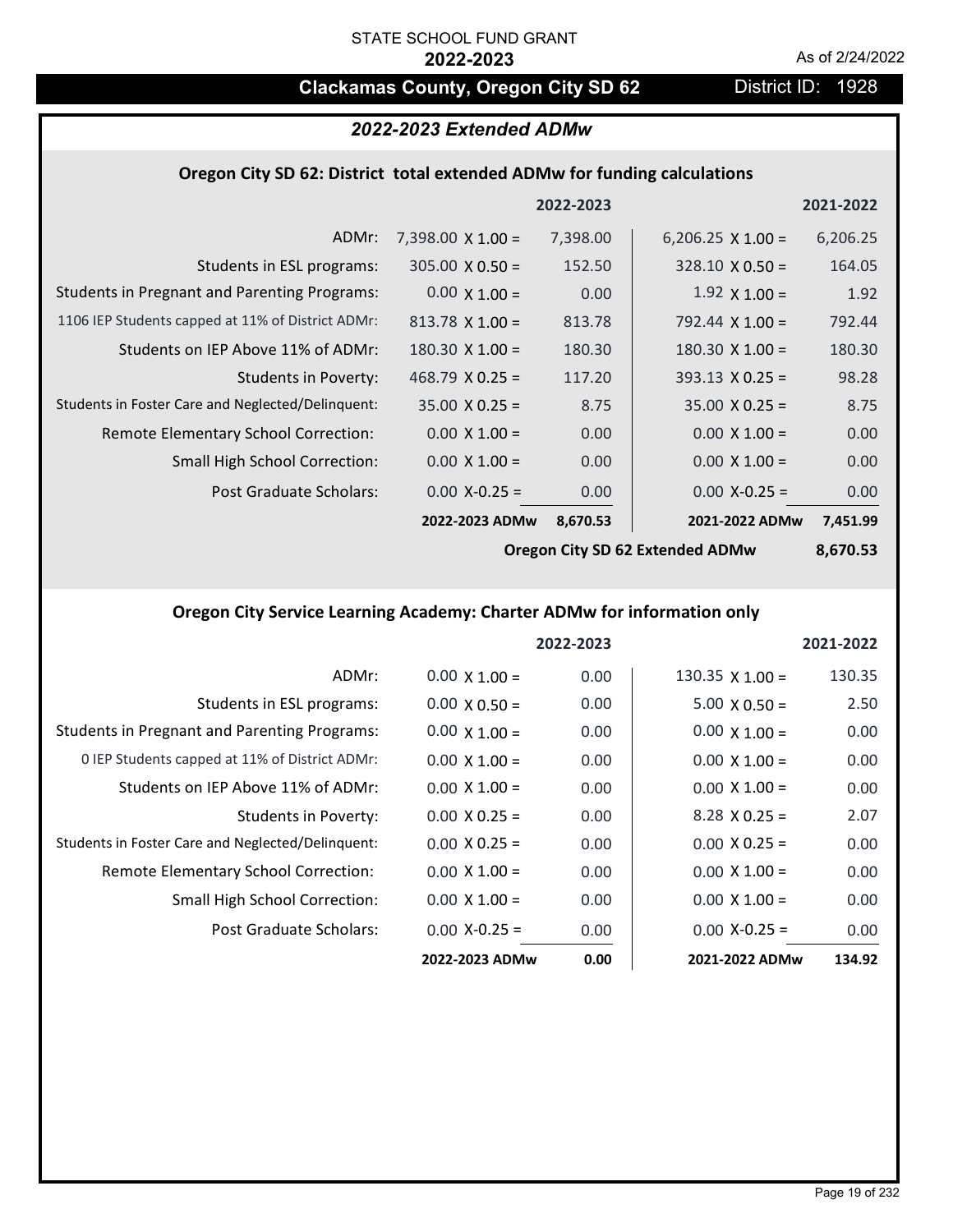| Springwater Environmental Sciences School: Charter ADMw for information only |                      |           |                        |           |
|------------------------------------------------------------------------------|----------------------|-----------|------------------------|-----------|
|                                                                              |                      | 2022-2023 |                        | 2021-2022 |
| ADMr:                                                                        | $0.00 \times 1.00 =$ | 0.00      | 199.62 $\times$ 1.00 = | 199.62    |
| Students in ESL programs:                                                    | $0.00 \times 0.50 =$ | 0.00      | $1.00 \times 0.50 =$   | 0.50      |
| <b>Students in Pregnant and Parenting Programs:</b>                          | $0.00 \times 1.00 =$ | 0.00      | $0.00 \times 1.00 =$   | 0.00      |
| 0 IEP Students capped at 11% of District ADMr:                               | $0.00 \times 1.00 =$ | 0.00      | $0.00 \times 1.00 =$   | 0.00      |
| Students on IEP Above 11% of ADMr:                                           | $0.00 \times 1.00 =$ | 0.00      | $0.00 \times 1.00 =$   | 0.00      |
| Students in Poverty:                                                         | $0.00 \times 0.25 =$ | 0.00      | $12.68 \times 0.25 =$  | 3.17      |
| Students in Foster Care and Neglected/Delinguent:                            | $0.00 \times 0.25 =$ | 0.00      | $0.00 \times 0.25 =$   | 0.00      |
| Remote Elementary School Correction:                                         | $0.00 \times 1.00 =$ | 0.00      | $0.00 \times 1.00 =$   | 0.00      |
| <b>Small High School Correction:</b>                                         | $0.00 \times 1.00 =$ | 0.00      | $0.00 \times 1.00 =$   | 0.00      |
| Post Graduate Scholars:                                                      | $0.00 X - 0.25 =$    | 0.00      | $0.00 X - 0.25 =$      | 0.00      |
|                                                                              | 2022-2023 ADMw       | 0.00      | 2021-2022 ADMw         | 203.29    |

## **Alliance Charter Academy: Charter ADMw for information only**

|                                                     |                      | 2022-2023 |                       | 2021-2022 |
|-----------------------------------------------------|----------------------|-----------|-----------------------|-----------|
| ADMr:                                               | $0.00 \times 1.00 =$ | 0.00      | $368.03$ X 1.00 =     | 368.03    |
| Students in ESL programs:                           | $0.00 \times 0.50 =$ | 0.00      | $0.00 \times 0.50 =$  | 0.00      |
| <b>Students in Pregnant and Parenting Programs:</b> | $0.00 \times 1.00 =$ | 0.00      | $0.00 \times 1.00 =$  | 0.00      |
| 0 IEP Students capped at 11% of District ADMr:      | $0.00 \times 1.00 =$ | 0.00      | $0.00 \times 1.00 =$  | 0.00      |
| Students on IEP Above 11% of ADMr:                  | $0.00 \times 1.00 =$ | 0.00      | $0.00 \times 1.00 =$  | 0.00      |
| <b>Students in Poverty:</b>                         | $0.00 \times 0.25 =$ | 0.00      | $23.37 \times 0.25 =$ | 5.84      |
| Students in Foster Care and Neglected/Delinquent:   | $0.00 \times 0.25 =$ | 0.00      | $0.00 \times 0.25 =$  | 0.00      |
| Remote Elementary School Correction:                | $0.00 \times 1.00 =$ | 0.00      | $0.00 \times 1.00 =$  | 0.00      |
| <b>Small High School Correction:</b>                | $0.00 \times 1.00 =$ | 0.00      | $0.00 \times 1.00 =$  | 0.00      |
| Post Graduate Scholars:                             | $0.00$ X-0.25 =      | 0.00      | $0.00 X - 0.25 =$     | 0.00      |
|                                                     | 2022-2023 ADMw       | 0.00      | 2021-2022 ADMw        | 373.87    |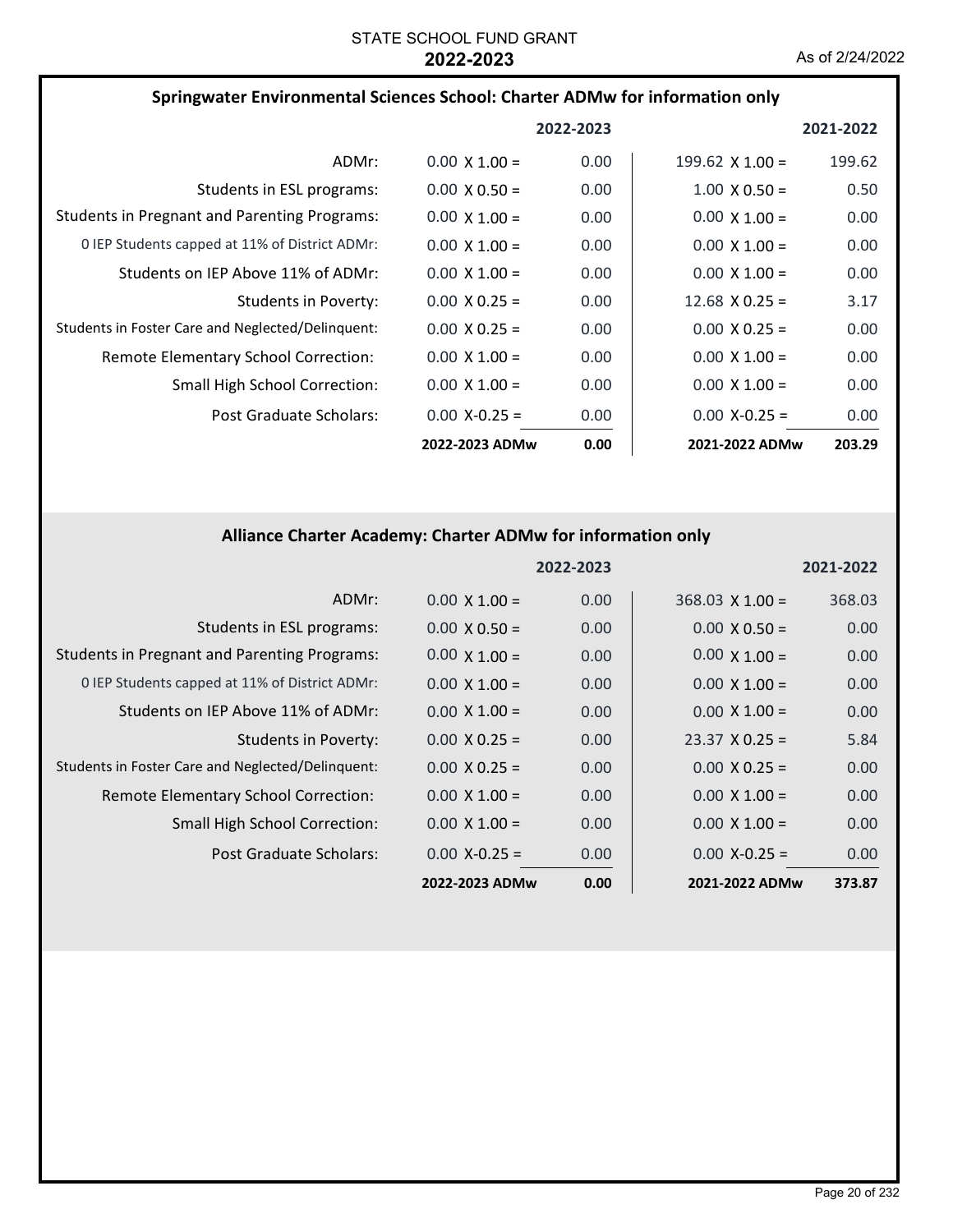### **Clackamas Academy of Industrial Sciences: Charter ADMw for information only**

|                                                     |                      | 2022-2023 |                        | 2021-2022 |
|-----------------------------------------------------|----------------------|-----------|------------------------|-----------|
| ADMr:                                               | $0.00 \times 1.00 =$ | 0.00      | $299.73 \times 1.00 =$ | 299.73    |
| Students in ESL programs:                           | $0.00 \times 0.50 =$ | 0.00      | 4.56 $\times$ 0.50 =   | 2.28      |
| <b>Students in Pregnant and Parenting Programs:</b> | $0.00 \times 1.00 =$ | 0.00      | $0.00 \times 1.00 =$   | 0.00      |
| 0 IEP Students capped at 11% of District ADMr:      | $0.00 \times 1.00 =$ | 0.00      | $0.00 \times 1.00 =$   | 0.00      |
| Students on IEP Above 11% of ADMr:                  | $0.00 \times 1.00 =$ | 0.00      | $0.00 \times 1.00 =$   | 0.00      |
| Students in Poverty:                                | $0.00 \times 0.25 =$ | 0.00      | $19.04 \times 0.25 =$  | 4.76      |
| Students in Foster Care and Neglected/Delinquent:   | $0.00 \times 0.25 =$ | 0.00      | $0.00 \times 0.25 =$   | 0.00      |
| Remote Elementary School Correction:                | $0.00 \times 1.00 =$ | 0.00      | $0.00 \times 1.00 =$   | 0.00      |
| <b>Small High School Correction:</b>                | $0.00 \times 1.00 =$ | 0.00      | $0.00 \times 1.00 =$   | 0.00      |
| Post Graduate Scholars:                             | $0.00 X - 0.25 =$    | 0.00      | $0.00 X - 0.25 =$      | 0.00      |
|                                                     | 2022-2023 ADMw       | 0.00      | 2021-2022 ADMw         | 306.77    |

**Oregon City SD 62 Extended ADMw 8,670.53**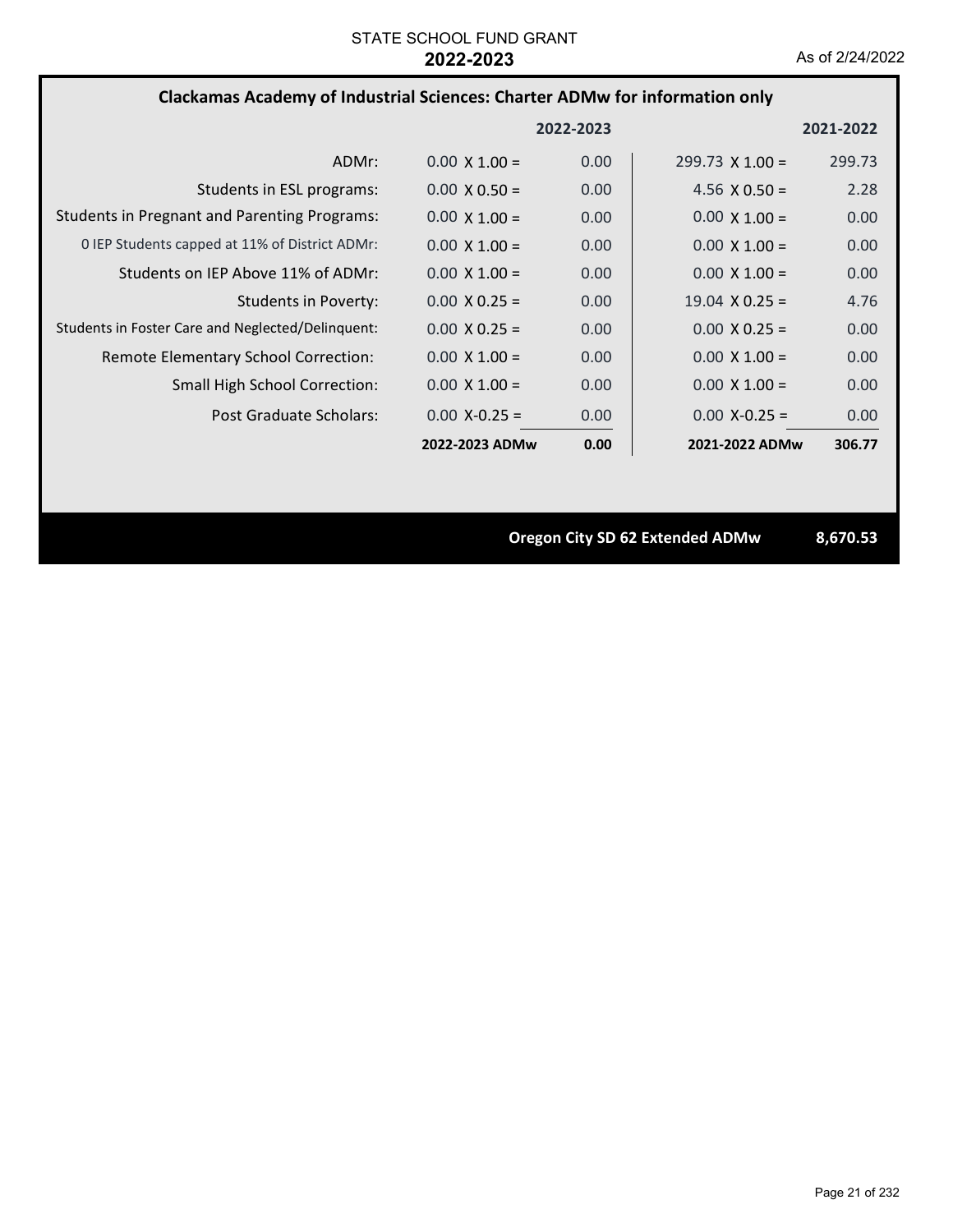# **Clackamas County, Canby SD 86** District ID: 1929

## *2022-2023 Extended ADMw*

### **Canby SD 86: District total extended ADMw for funding calculations**

|                                                     |                          | 2022-2023                        |                                  | 2021-2022 |  |
|-----------------------------------------------------|--------------------------|----------------------------------|----------------------------------|-----------|--|
| ADMr:                                               | 4,209.00 $\times$ 1.00 = | 4,209.00                         | 4,091.75 $\times$ 1.00 =         | 4,091.75  |  |
| Students in ESL programs:                           | $575.00 \times 0.50 =$   | 287.50                           | $578.18 \times 0.50 =$           | 289.09    |  |
| <b>Students in Pregnant and Parenting Programs:</b> | $2.00 \times 1.00 =$     | 2.00                             | $0.94 \times 1.00 =$             | 0.94      |  |
| 575 IEP Students capped at 11% of District ADMr:    | 462.99 $\times$ 1.00 =   | 462.99                           | 450.09 $\times$ 1.00 =           | 450.09    |  |
| Students on IEP Above 11% of ADMr:                  | $17.10 \times 1.00 =$    | 17.10                            | $17.10 \times 1.00 =$            | 17.10     |  |
| <b>Students in Poverty:</b>                         | $287.59 \times 0.25 =$   | 71.90                            | $279.58 \times 0.25 =$           | 69.90     |  |
| Students in Foster Care and Neglected/Delinquent:   | $32.00 \times 0.25 =$    | 8.00                             | $32.00 \times 0.25 =$            | 8.00      |  |
| Remote Elementary School Correction:                | $0.00 \times 1.00 =$     | 0.00                             | $0.00 \times 1.00 =$             | 0.00      |  |
| <b>Small High School Correction:</b>                | $0.00 \times 1.00 =$     | 0.00                             | $0.00 \times 1.00 =$             | 0.00      |  |
| Post Graduate Scholars:                             | $0.00$ X-0.25 =          | 0.00                             | $0.00$ X-0.25 =                  | 0.00      |  |
|                                                     | 2022-2023 ADMw           | 5,058.49                         | 2021-2022 ADMw                   | 4,926.87  |  |
|                                                     |                          |                                  | <b>Canby SD 86 Extended ADMw</b> | 5,058.49  |  |
|                                                     |                          |                                  |                                  |           |  |
|                                                     |                          | <b>Canby SD 86 Extended ADMw</b> |                                  |           |  |
|                                                     |                          |                                  |                                  | 5,058.49  |  |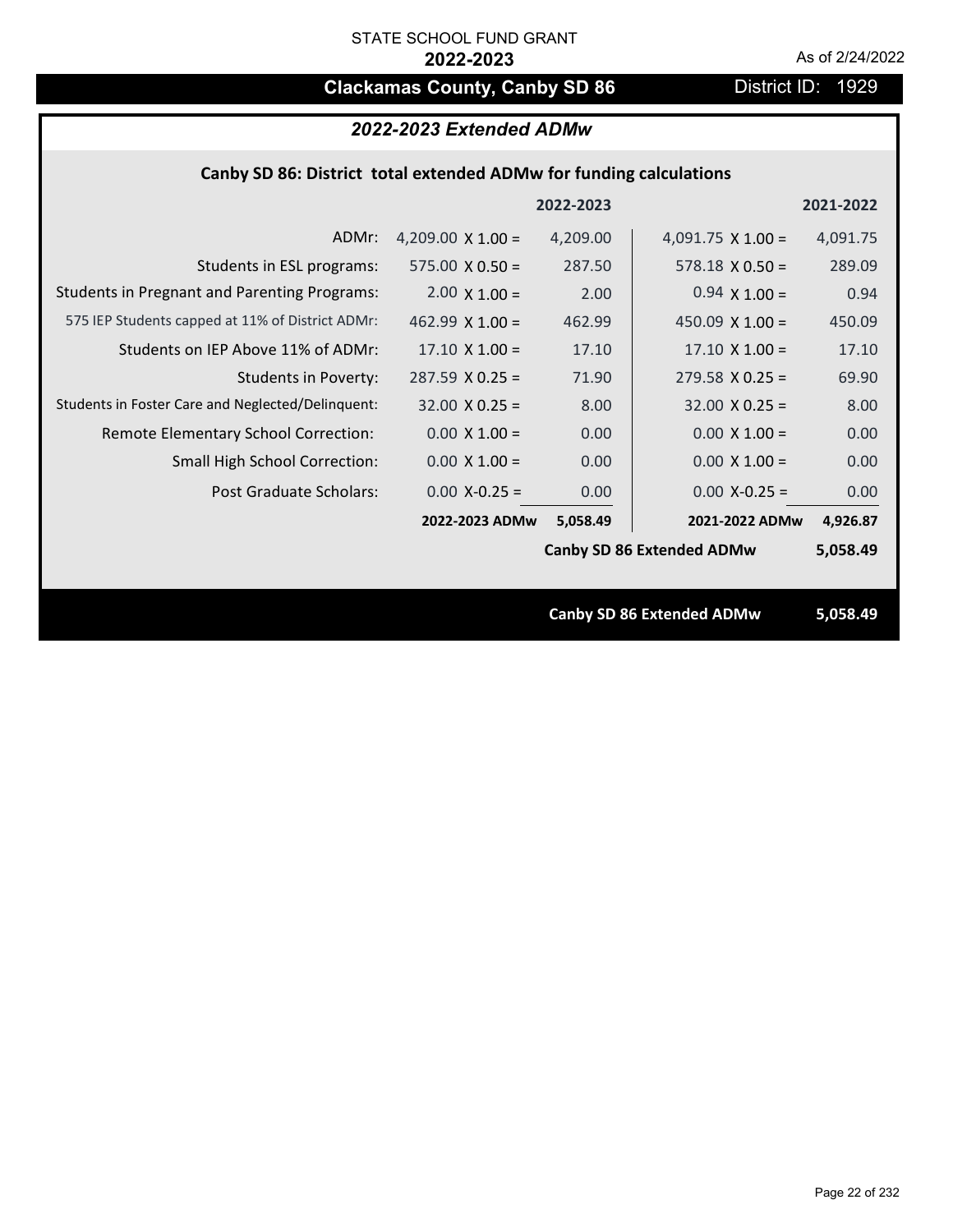## **Clackamas County, Estacada SD 108** District ID: 1930

## *2022-2023 Extended ADMw*

#### **Estacada SD 108: District total extended ADMw for funding calculations**

|                                                     |                          | 2022-2023 |                          | 2021-2022 |
|-----------------------------------------------------|--------------------------|-----------|--------------------------|-----------|
| ADMr:                                               | $3,062.00 \times 1.00 =$ | 3,062.00  | $1,692.74 \times 1.00 =$ | 1,692.74  |
| Students in ESL programs:                           | $90.00 \times 0.50 =$    | 45.00     | $90.83 \times 0.50 =$    | 45.42     |
| <b>Students in Pregnant and Parenting Programs:</b> | $0.00 \times 1.00 =$     | 0.00      | $0.00 \times 1.00 =$     | 0.00      |
| 355 IEP Students capped at 11% of District ADMr:    | $336.82 \times 1.00 =$   | 336.82    | $322.00 \times 1.00 =$   | 322.00    |
| Students on IEP Above 11% of ADMr:                  | $0.00 \times 1.00 =$     | 0.00      | $0.00 \times 1.00 =$     | 0.00      |
| Students in Poverty:                                | $152.00 \times 0.25 =$   | 38.00     | $86.11 \times 0.25 =$    | 21.53     |
| Students in Foster Care and Neglected/Delinquent:   | $6.00 \times 0.25 =$     | 1.50      | $6.00 \times 0.25 =$     | 1.50      |
| Remote Elementary School Correction:                | $0.00 \times 1.00 =$     | 0.00      | $0.00 \times 1.00 =$     | 0.00      |
| <b>Small High School Correction:</b>                | $0.00 \times 1.00 =$     | 0.00      | $0.00 \times 1.00 =$     | 0.00      |
| Post Graduate Scholars:                             | $0.00$ X-0.25 =          | 0.00      | $0.00$ X-0.25 =          | 0.00      |
|                                                     | 2022-2023 ADMw           | 3,483.32  | 2021-2022 ADMw           | 2,083.18  |

**Estacada SD 108 Extended ADMw**

**3,483.32**

## **Summit Learning Charter: Charter ADMw for information only**

|                                                     |                      | 2022-2023 |                          | 2021-2022 |
|-----------------------------------------------------|----------------------|-----------|--------------------------|-----------|
| ADMr:                                               | $0.00 \times 1.00 =$ | 0.00      | $1,295.13 \times 1.00 =$ | 1,295.13  |
| Students in ESL programs:                           | $0.00 \times 0.50 =$ | 0.00      | $6.00 \times 0.50 =$     | 3.00      |
| <b>Students in Pregnant and Parenting Programs:</b> | $0.00 \times 1.00 =$ | 0.00      | $1.00 \times 1.00 =$     | 1.00      |
| 0 IEP Students capped at 11% of District ADMr:      | $0.00 \times 1.00 =$ | 0.00      | $0.00 \times 1.00 =$     | 0.00      |
| Students on IEP Above 11% of ADMr:                  | $0.00 \times 1.00 =$ | 0.00      | $0.00 \times 1.00 =$     | 0.00      |
| <b>Students in Poverty:</b>                         | $0.00 \times 0.25 =$ | 0.00      | 65.89 $X$ 0.25 =         | 16.47     |
| Students in Foster Care and Neglected/Delinquent:   | $0.00 \times 0.25 =$ | 0.00      | $0.00 \times 0.25 =$     | 0.00      |
| Remote Elementary School Correction:                | $0.00 \times 1.00 =$ | 0.00      | $0.00 \times 1.00 =$     | 0.00      |
| <b>Small High School Correction:</b>                | $0.00 \times 1.00 =$ | 0.00      | $0.00 \times 1.00 =$     | 0.00      |
| Post Graduate Scholars:                             | $0.00$ X-0.25 =      | 0.00      | $0.00 X-0.25 =$          | 0.00      |
|                                                     | 2022-2023 ADMw       | 0.00      | 2021-2022 ADMw           | 1,315.60  |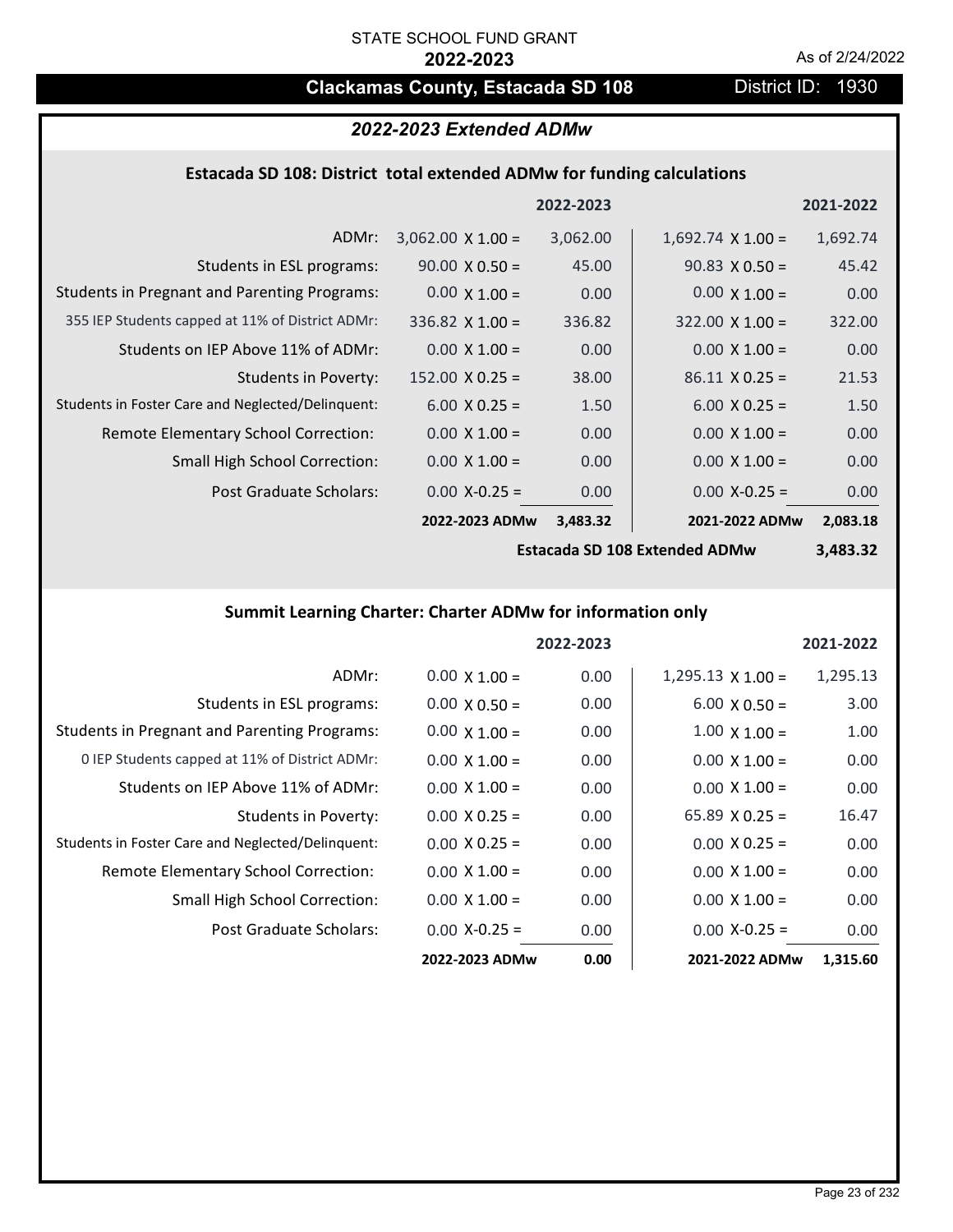#### **Summit Community College High School: Charter ADMw for information only 0.00 0.00 2022‐2023 ADMw 2021‐2022 ADMw** ADMr: 0 IEP Students capped at 11% of District ADMr:  $0.00 \times 1.00 = 0.00$ Students in ESL programs:  $0.00 \times 0.50 = 0.00$ Students in Pregnant and Parenting Programs:  $0.00 \times 1.00 = 0.00$ Students in Foster Care and Neglected/Delinquent:  $0.00 \times 0.25 = 0.00$ Students in Poverty:  $0.00 \times 0.25 = 0.00$ Remote Elementary School Correction: Small High School Correction: **2022‐2023 2021‐2022** Students on IEP Above 11% of ADMr:  $0.00 \times 1.00 = 0.00$  $0.00 \times 0.50 =$  $0.00 \times 1.00 =$  $0.00 \times 1.00 =$  $0.00 \times 1.00 = 0.00$  $0.00 \times 0.25 =$  $0.00 \times 0.25 =$  $0.00 \times 1.00 = 0.00$  $0.00 \times 1.00 = 0.00$  $0.00 \times 1.00 = 0.00$ 0.00  $0.00 \times 0.50 = 0.00$  $0.00 \times 1.00 = 0.00$  $0.00 \times 0.25 = 0.00$  $0.00 \times 0.25 = 0.00$  $0.00 \times 1.00 = 0.00$  $0.00 \times 1.00 = 0.00$  $0.00 \times 1.00 = 0.00$  $0.00 \times 1.00 =$ Post Graduate Scholars:  $0.00 \text{ X} - 0.25 = 0.00 \text{ X} - 0.25 = 0.00 \text{ X} - 0.25 = 0.00 \text{ X} - 0.00 \text{ X} - 0.00 \text{ X} - 0.00 \text{ X} - 0.00 \text{ X} - 0.00 \text{ X} - 0.00 \text{ X} - 0.00 \text{ X} - 0.00 \text{ X} - 0.00 \text{ X} - 0.00 \text{ X} - 0.00 \text{ X} - 0.00 \text{ X} - 0.$

**Estacada SD 108 Extended ADMw 3,483.32**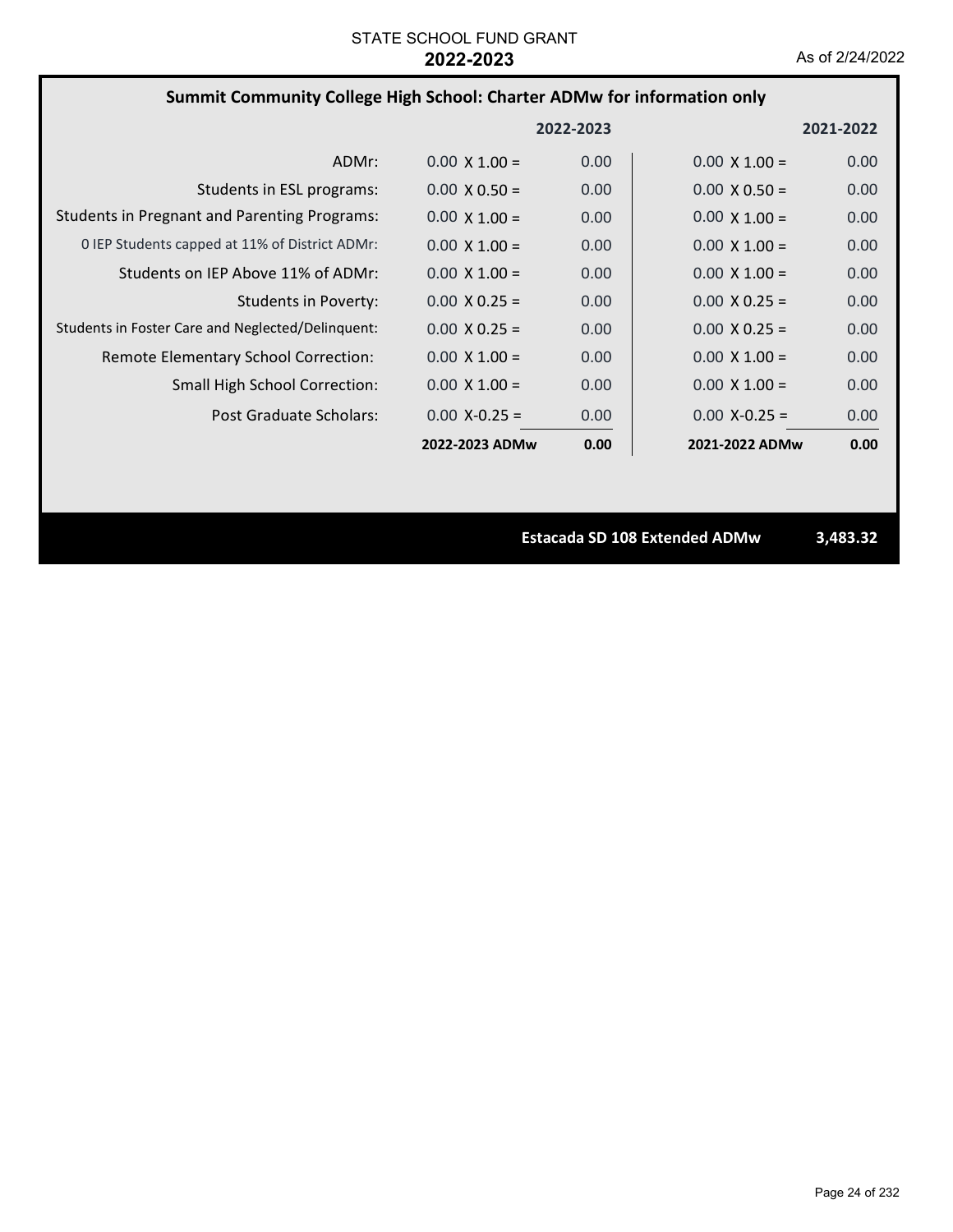## **Clackamas County, Gladstone SD 115** District ID: 1931

## *2022-2023 Extended ADMw*

### **Gladstone SD 115: District total extended ADMw for funding calculations**

|                                                     |                                       | 2022-2023 |                                       | 2021-2022 |
|-----------------------------------------------------|---------------------------------------|-----------|---------------------------------------|-----------|
| ADMr:                                               | $1,715.00 \times 1.00 =$              | 1,715.00  | $1,746.42 \times 1.00 =$              | 1,746.42  |
| Students in ESL programs:                           | $90.00 \times 0.50 =$                 | 45.00     | $86.31 \times 0.50 =$                 | 43.16     |
| <b>Students in Pregnant and Parenting Programs:</b> | $1.00 \times 1.00 =$                  | 1.00      | $0.00 \times 1.00 =$                  | 0.00      |
| 276 IEP Students capped at 11% of District ADMr:    | $188.65$ X $1.00 =$                   | 188.65    | $192.11 \times 1.00 =$                | 192.11    |
| Students on IEP Above 11% of ADMr:                  | $16.70 \times 1.00 =$                 | 16.70     | $16.70$ X $1.00 =$                    | 16.70     |
| <b>Students in Poverty:</b>                         | $137.77 \times 0.25 =$                | 34.44     | $140.29$ X 0.25 =                     | 35.07     |
| Students in Foster Care and Neglected/Delinquent:   | $1.00 \times 0.25 =$                  | 0.25      | $1.00 \times 0.25 =$                  | 0.25      |
| Remote Elementary School Correction:                | $0.00 \times 1.00 =$                  | 0.00      | $0.00 \times 1.00 =$                  | 0.00      |
| <b>Small High School Correction:</b>                | $0.00 \times 1.00 =$                  | 0.00      | $0.00 \times 1.00 =$                  | 0.00      |
| Post Graduate Scholars:                             | $0.00$ X-0.25 =                       | 0.00      | $0.00$ X-0.25 =                       | 0.00      |
|                                                     | 2022-2023 ADMw                        | 2,001.04  | 2021-2022 ADMw                        | 2,033.70  |
|                                                     | <b>Gladstone SD 115 Extended ADMw</b> |           |                                       |           |
|                                                     |                                       |           |                                       |           |
|                                                     |                                       |           | <b>Gladstone SD 115 Extended ADMw</b> | 2,033.70  |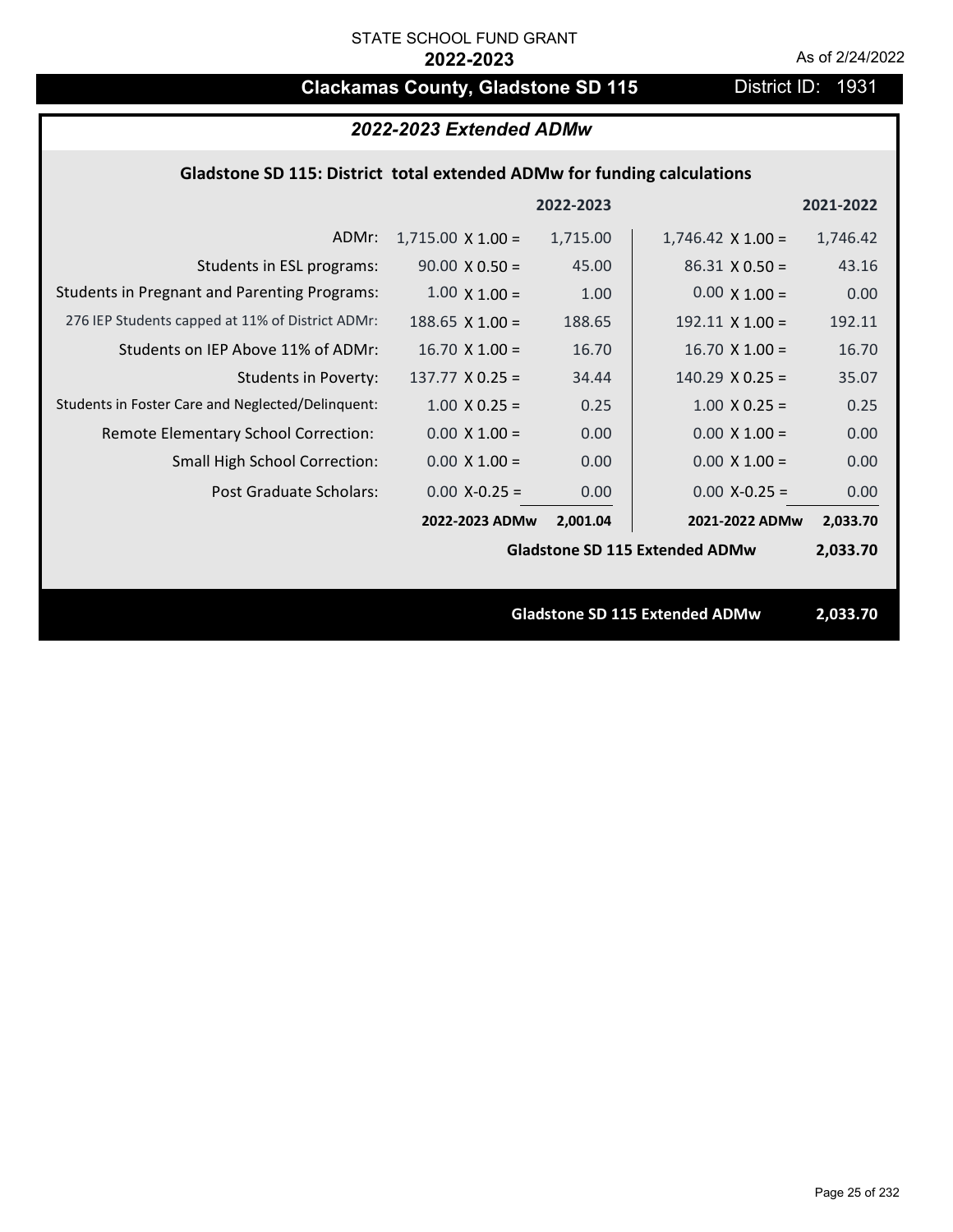## **Clatsop County, Astoria SD 1** District ID: 1933

## *2022-2023 Extended ADMw*

## **Astoria SD 1: District total extended ADMw for funding calculations**

|                                                     |                          | 2022-2023 |                                   | 2021-2022 |
|-----------------------------------------------------|--------------------------|-----------|-----------------------------------|-----------|
| ADMr:                                               | $1,765.00 \times 1.00 =$ | 1,765.00  | $1,737.43 \times 1.00 =$          | 1,737.43  |
| Students in ESL programs:                           | $100.00 \times 0.50 =$   | 50.00     | $97.81 \times 0.50 =$             | 48.91     |
| <b>Students in Pregnant and Parenting Programs:</b> | $0.00 \times 1.00 =$     | 0.00      | $1.01 \times 1.00 =$              | 1.01      |
| 245 IEP Students capped at 11% of District ADMr:    | $194.15 \times 1.00 =$   | 194.15    | $191.12 \times 1.00 =$            | 191.12    |
| Students on IEP Above 11% of ADMr:                  | $9.40 \times 1.00 =$     | 9.40      | $9.40 \times 1.00 =$              | 9.40      |
| Students in Poverty:                                | 195.06 $X$ 0.25 =        | 48.77     | $192.01$ X 0.25 =                 | 48.00     |
| Students in Foster Care and Neglected/Delinquent:   | $10.00 \times 0.25 =$    | 2.50      | $10.00 \times 0.25 =$             | 2.50      |
| Remote Elementary School Correction:                | $0.00 \times 1.00 =$     | 0.00      | $0.00 \times 1.00 =$              | 0.00      |
| <b>Small High School Correction:</b>                | $0.00 \times 1.00 =$     | 0.00      | $0.00 \times 1.00 =$              | 0.00      |
| Post Graduate Scholars:                             | $0.00$ X-0.25 =          | 0.00      | $0.00 X - 0.25 =$                 | 0.00      |
|                                                     | 2022-2023 ADMw           | 2,069.82  | 2021-2022 ADMw                    | 2,038.36  |
|                                                     |                          |           | <b>Astoria SD 1 Extended ADMw</b> | 2,069.82  |
|                                                     |                          |           |                                   |           |
|                                                     |                          |           | <b>Astoria SD 1 Extended ADMw</b> | 2,069.82  |
|                                                     |                          |           |                                   |           |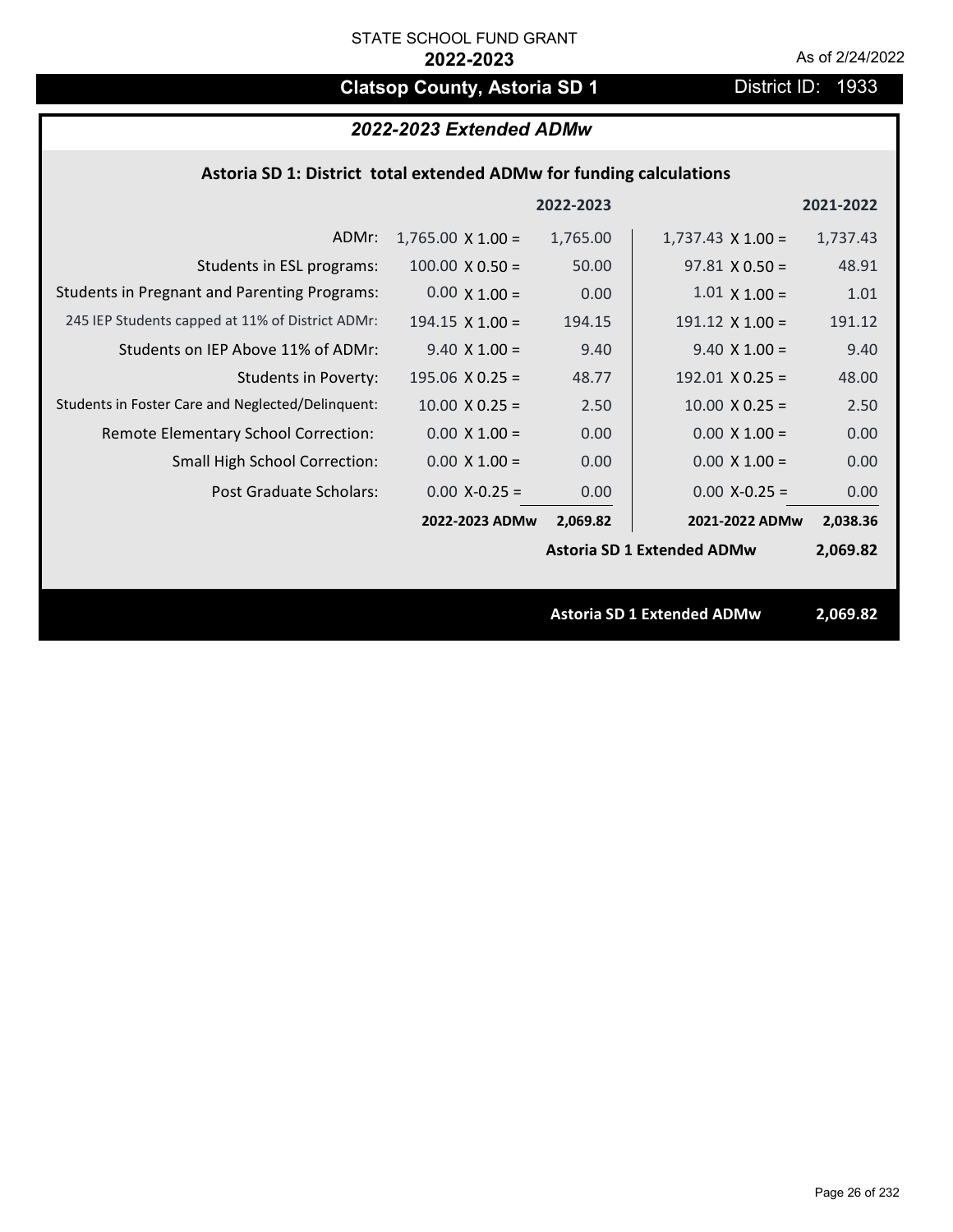# **Clatsop County, Knappa SD 4** District ID: 2262

## *2022-2023 Extended ADMw*

## **Knappa SD 4: District total extended ADMw for funding calculations**

|                                                     |                           | 2022-2023 |                        | 2021-2022 |
|-----------------------------------------------------|---------------------------|-----------|------------------------|-----------|
| ADMr:                                               | $471.00 \times 1.00 =$    | 471.00    | $468.73 \times 1.00 =$ | 468.73    |
| Students in ESL programs:                           | $3.00 \times 0.50 =$      | 1.50      | $5.00 \times 0.50 =$   | 2.50      |
| <b>Students in Pregnant and Parenting Programs:</b> | $2.00 \times 1.00 =$      | 2.00      | $0.00 \times 1.00 =$   | 0.00      |
| 100 IEP Students capped at 11% of District ADMr:    | $51.81 \times 1.00 =$     | 51.81     | $51.56 \times 1.00 =$  | 51.56     |
| Students on IEP Above 11% of ADMr:                  | $13.40 \times 1.00 =$     | 13.40     | 13.40 $X$ 1.00 =       | 13.40     |
| <b>Students in Poverty:</b>                         | 49.08 $X$ 0.25 =          | 12.27     | 48.84 $X$ 0.25 =       | 12.21     |
| Students in Foster Care and Neglected/Delinquent:   | $2.00 \times 0.25 =$      | 0.50      | $2.00 \times 0.25 =$   | 0.50      |
| Remote Elementary School Correction:                | $0.00 \times 1.00 =$      | 0.00      | $0.00 \times 1.00 =$   | 0.00      |
| <b>Small High School Correction:</b>                | $85.45 \times 1.00 =$     | 85.45     | $85.45 \times 1.00 =$  | 85.45     |
| Post Graduate Scholars:                             | $0.00$ X-0.25 =           | 0.00      | $0.00$ X-0.25 =        | 0.00      |
|                                                     | 2022-2023 ADMw            | 637.93    | 2021-2022 ADMw         | 634.35    |
|                                                     | Knappa SD 4 Extended ADMw |           |                        | 637.93    |
|                                                     |                           |           |                        |           |
|                                                     | Knappa SD 4 Extended ADMw |           |                        | 637.93    |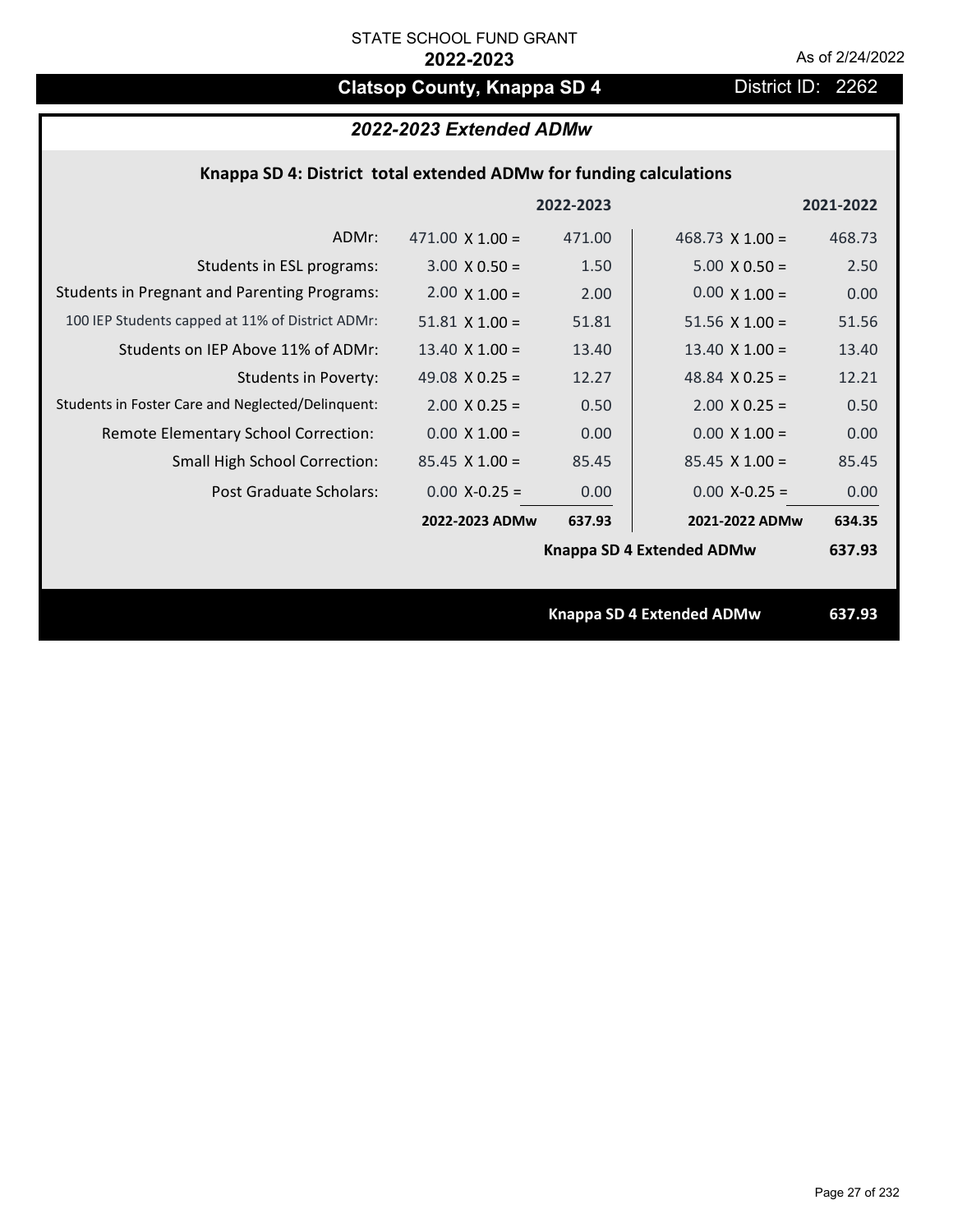# **Clatsop County, Jewell SD 8** District ID: 1934

## *2022-2023 Extended ADMw*

| Jewell SD 8: District total extended ADMw for funding calculations |  |  |  |
|--------------------------------------------------------------------|--|--|--|
|--------------------------------------------------------------------|--|--|--|

|                                                     |                                  | 2022-2023 |                        | 2021-2022 |
|-----------------------------------------------------|----------------------------------|-----------|------------------------|-----------|
| ADMr:                                               | $150.00 \times 1.00 =$           | 150.00    | $127.01 \times 1.00 =$ | 127.01    |
| Students in ESL programs:                           | $0.00 \times 0.50 =$             | 0.00      | $0.00 \times 0.50 =$   | 0.00      |
| <b>Students in Pregnant and Parenting Programs:</b> | $0.00 \times 1.00 =$             | 0.00      | $0.00 \times 1.00 =$   | 0.00      |
| 25 IEP Students capped at 11% of District ADMr:     | $16.50 \times 1.00 =$            | 16.50     | $13.97 \times 1.00 =$  | 13.97     |
| Students on IEP Above 11% of ADMr:                  | $8.70 \times 1.00 =$             | 8.70      | $8.70 \times 1.00 =$   | 8.70      |
| <b>Students in Poverty:</b>                         | $35.39 \times 0.25 =$            | 8.85      | $29.97$ X 0.25 =       | 7.49      |
| Students in Foster Care and Neglected/Delinquent:   | $0.00 \times 0.25 =$             | 0.00      | $0.00 \times 0.25 =$   | 0.00      |
| Remote Elementary School Correction:                | $60.74$ X 1.00 =                 | 60.74     | $60.74 \times 1.00 =$  | 60.74     |
| <b>Small High School Correction:</b>                | $50.46 \times 1.00 =$            | 50.46     | $50.46$ X $1.00 =$     | 50.46     |
| Post Graduate Scholars:                             | $0.00$ X-0.25 =                  | 0.00      | $0.00$ X-0.25 =        | 0.00      |
|                                                     | 2022-2023 ADMw                   | 295.25    | 2021-2022 ADMw         | 268.37    |
|                                                     | <b>Jewell SD 8 Extended ADMw</b> |           | 295.25                 |           |
|                                                     |                                  |           |                        |           |
|                                                     | <b>Jewell SD 8 Extended ADMw</b> |           |                        | 295.25    |
|                                                     |                                  |           |                        |           |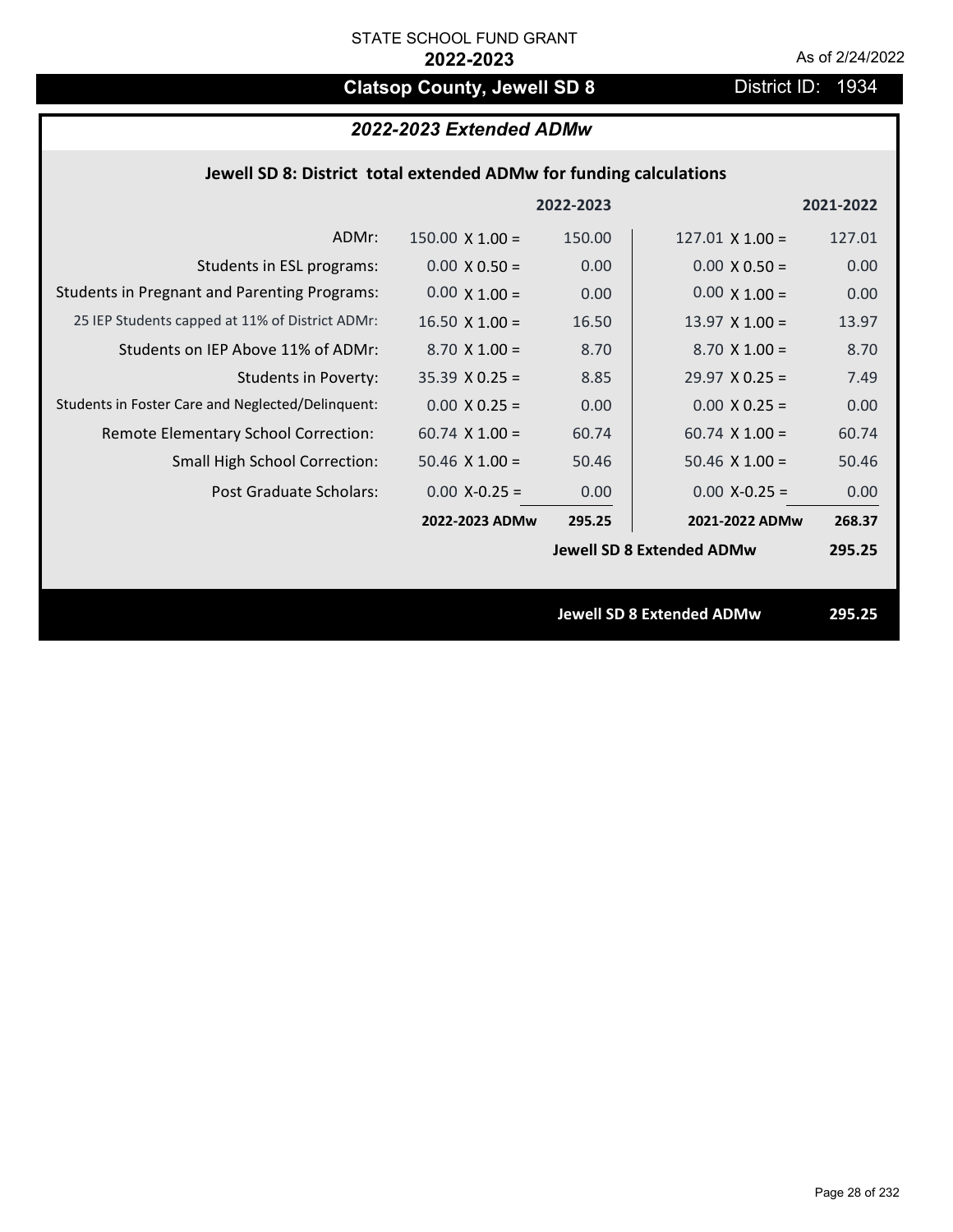# **Clatsop County, Seaside SD 10** District ID: 1935

### *2022-2023 Extended ADMw*

#### **Seaside SD 10: District total extended ADMw for funding calculations**

|                                                     |                          | 2022-2023 |                                                          | 2021-2022             |
|-----------------------------------------------------|--------------------------|-----------|----------------------------------------------------------|-----------------------|
| ADMr:                                               | $1,561.00 \times 1.00 =$ | 1,561.00  | $1,437.26 \times 1.00 =$                                 | 1,437.26              |
| Students in ESL programs:                           | $182.00 \times 0.50 =$   | 91.00     | $194.61 \times 0.50 =$                                   | 97.31                 |
| <b>Students in Pregnant and Parenting Programs:</b> | $0.00 \times 1.00 =$     | 0.00      | $0.00 \times 1.00 =$                                     | 0.00                  |
| 234 IEP Students capped at 11% of District ADMr:    | $171.71 \times 1.00 =$   | 171.71    | $163.42 \times 1.00 =$                                   | 163.42                |
| Students on IEP Above 11% of ADMr:                  | $23.40 \times 1.00 =$    | 23.40     | $23.40 \times 1.00 =$                                    | 23.40                 |
| <b>Students in Poverty:</b>                         | $201.07 \times 0.25 =$   | 50.27     | $185.11 \times 0.25 =$                                   | 46.28                 |
| Students in Foster Care and Neglected/Delinquent:   | $6.00 \times 0.25 =$     | 1.50      | $6.00 \times 0.25 =$                                     | 1.50                  |
| Remote Elementary School Correction:                | $0.00 \times 1.00 =$     | 0.00      | $0.00 \times 1.00 =$                                     | 0.00                  |
| <b>Small High School Correction:</b>                | $0.00 \times 1.00 =$     | 0.00      | $0.00 \times 1.00 =$                                     | 0.00                  |
| Post Graduate Scholars:                             | $0.00 X - 0.25 =$        | 0.00      | $0.00$ X-0.25 =                                          | 0.00                  |
|                                                     | 2022-2023 ADMw           | 1,898.88  | 2021-2022 ADMw                                           | 1,769.17              |
|                                                     |                          |           | $\mathcal{L}$ . The contract is the set of $\mathcal{L}$ | $\overline{a}$ and an |

**Seaside SD 10 Extended ADMw**

**1,898.88**

## **The Cannon Beach Academy: Charter ADMw for information only**

|                                                     |                      | 2022-2023 |                       | 2021-2022 |
|-----------------------------------------------------|----------------------|-----------|-----------------------|-----------|
| ADMr:                                               | $0.00 \times 1.00 =$ | 0.00      | $48.41 \times 1.00 =$ | 48.41     |
| Students in ESL programs:                           | $0.00 \times 0.50 =$ | 0.00      | $8.03 \times 0.50 =$  | 4.02      |
| <b>Students in Pregnant and Parenting Programs:</b> | $0.00 \times 1.00 =$ | 0.00      | $0.00 \times 1.00 =$  | 0.00      |
| 0 IEP Students capped at 11% of District ADMr:      | $0.00 \times 1.00 =$ | 0.00      | $0.00 \times 1.00 =$  | 0.00      |
| Students on IEP Above 11% of ADMr:                  | $0.00 \times 1.00 =$ | 0.00      | $0.00 \times 1.00 =$  | 0.00      |
| Students in Poverty:                                | $0.00 \times 0.25 =$ | 0.00      | 6.26 $X$ 0.25 =       | 1.57      |
| Students in Foster Care and Neglected/Delinquent:   | $0.00 \times 0.25 =$ | 0.00      | $0.00 \times 0.25 =$  | 0.00      |
| Remote Elementary School Correction:                | $0.00 \times 1.00 =$ | 0.00      | $0.00 \times 1.00 =$  | 0.00      |
| <b>Small High School Correction:</b>                | $0.00 \times 1.00 =$ | 0.00      | $0.00 \times 1.00 =$  | 0.00      |
| Post Graduate Scholars:                             | $0.00 X-0.25 =$      | 0.00      | $0.00$ X-0.25 =       | 0.00      |
|                                                     | 2022-2023 ADMw       | 0.00      | 2021-2022 ADMw        | 53.99     |

**Seaside SD 10 Extended ADMw 1,898.88**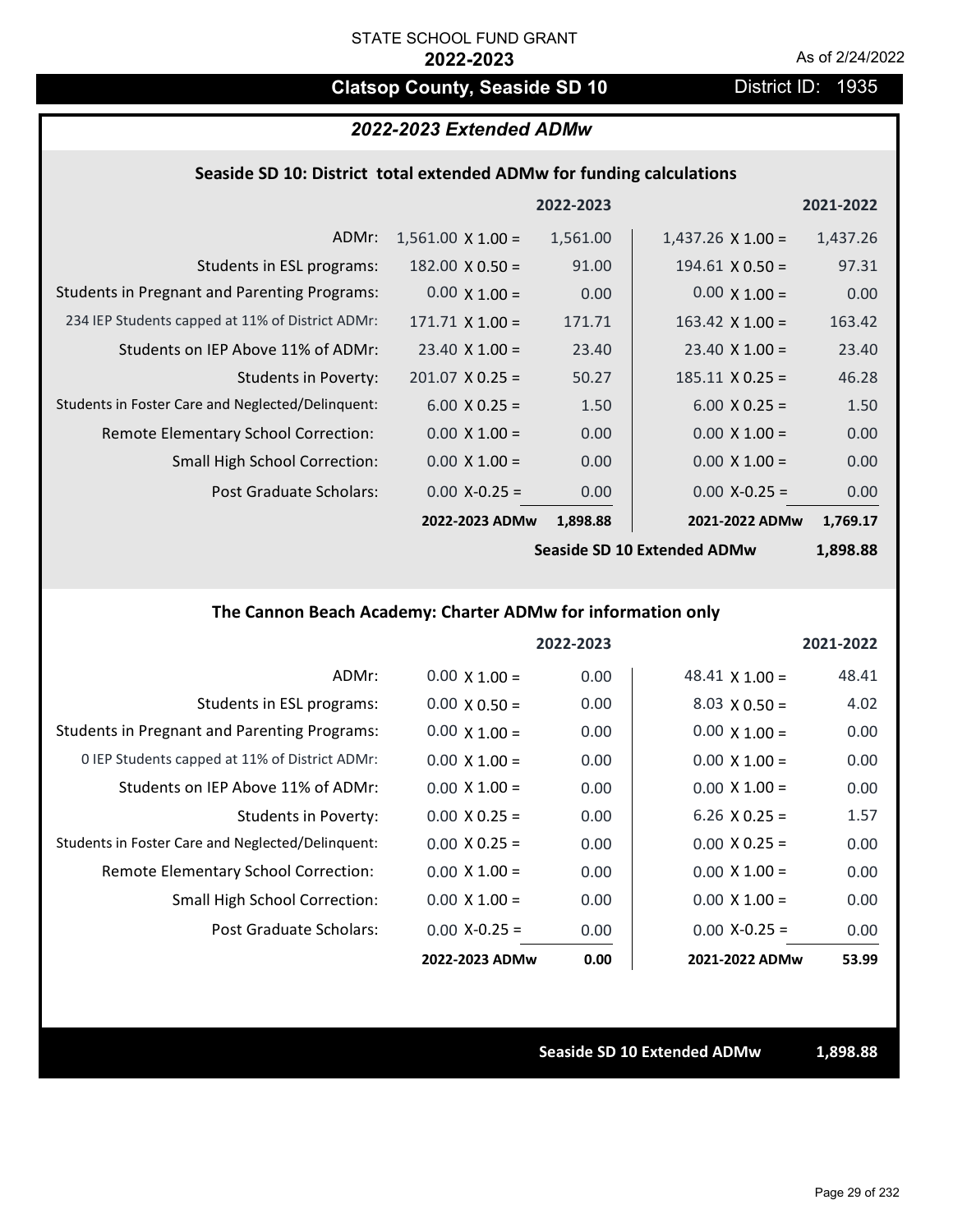# **Clatsop County, Warrenton-Hammond SD 30** District ID: 1936

| 2022-2023 Extended ADMw                                                        |                          |           |                                              |           |  |  |
|--------------------------------------------------------------------------------|--------------------------|-----------|----------------------------------------------|-----------|--|--|
| Warrenton-Hammond SD 30: District total extended ADMw for funding calculations |                          |           |                                              |           |  |  |
|                                                                                |                          | 2022-2023 |                                              | 2021-2022 |  |  |
| ADMr:                                                                          | $1,000.00 \times 1.00 =$ | 1,000.00  | $974.70 \times 1.00 =$                       | 974.70    |  |  |
| Students in ESL programs:                                                      | $0.00 \times 0.50 =$     | 0.00      | $23.52 \times 0.50 =$                        | 11.76     |  |  |
| <b>Students in Pregnant and Parenting Programs:</b>                            | $0.00 \times 1.00 =$     | 0.00      | $0.00 \times 1.00 =$                         | 0.00      |  |  |
| 190 IEP Students capped at 11% of District ADMr:                               | $110.00 \times 1.00 =$   | 110.00    | $107.22 \times 1.00 =$                       | 107.22    |  |  |
| Students on IEP Above 11% of ADMr:                                             | $16.90 \times 1.00 =$    | 16.90     | $16.90 \times 1.00 =$                        | 16.90     |  |  |
| <b>Students in Poverty:</b>                                                    | $109.24$ X 0.25 =        | 27.31     | $106.47 \times 0.25 =$                       | 26.62     |  |  |
| Students in Foster Care and Neglected/Delinquent:                              | $3.00 \times 0.25 =$     | 0.75      | $3.00 \times 0.25 =$                         | 0.75      |  |  |
| Remote Elementary School Correction:                                           | $0.00 \times 1.00 =$     | 0.00      | $0.00 \times 1.00 =$                         | 0.00      |  |  |
| Small High School Correction:                                                  | 69.88 $X$ 1.00 =         | 69.88     | 69.88 $X$ 1.00 =                             | 69.88     |  |  |
| <b>Post Graduate Scholars:</b>                                                 | $0.00$ X-0.25 =          | 0.00      | $0.00$ X-0.25 =                              | 0.00      |  |  |
|                                                                                | 2022-2023 ADMw           | 1,224.84  | 2021-2022 ADMw                               | 1,207.82  |  |  |
| Warrenton-Hammond SD 30 Extended ADMw                                          |                          |           |                                              |           |  |  |
|                                                                                |                          |           |                                              |           |  |  |
|                                                                                |                          |           | <b>Warrenton-Hammond SD 30 Extended ADMw</b> | 1,224.84  |  |  |
|                                                                                |                          |           |                                              |           |  |  |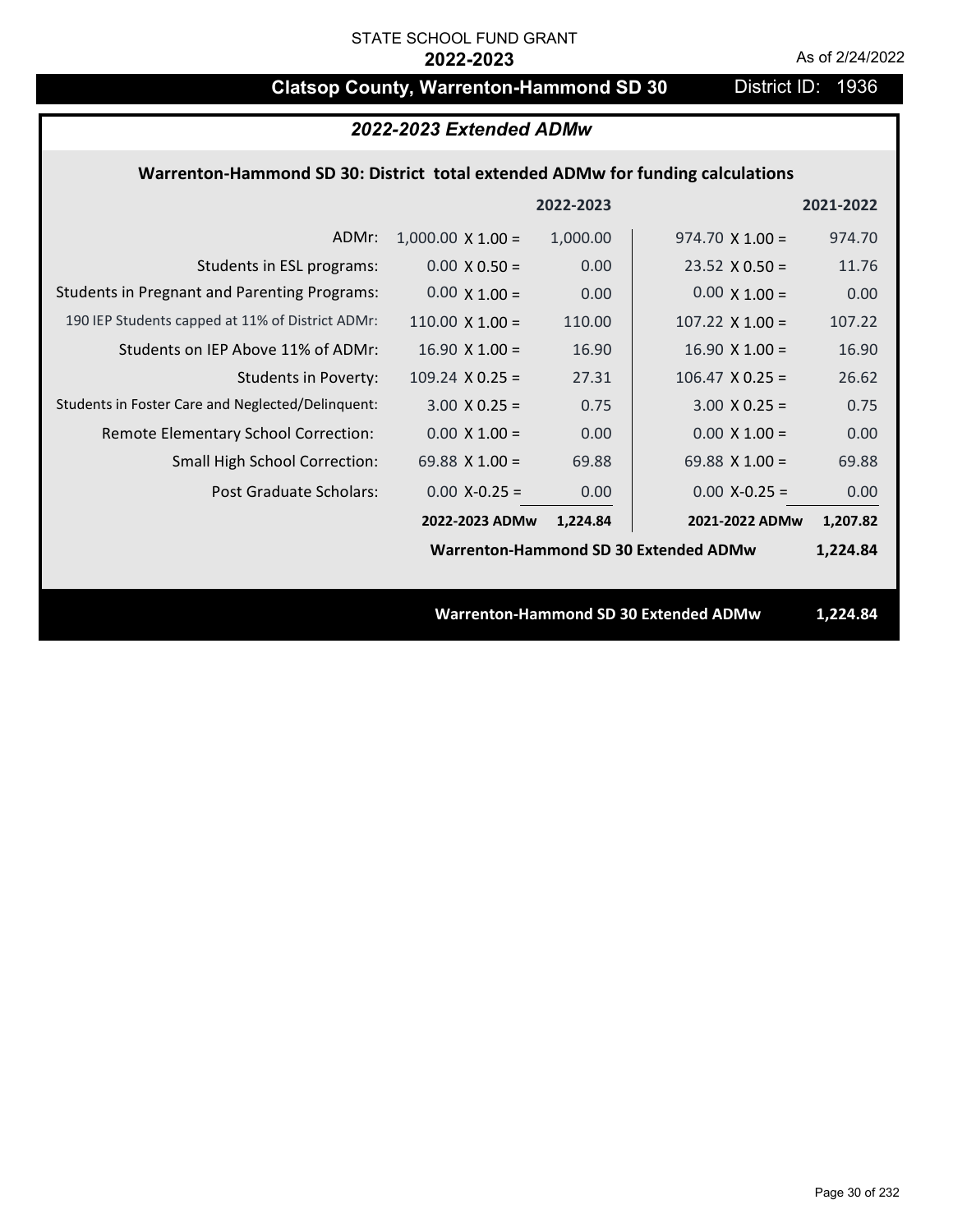## **Columbia County, Scappoose SD 1J** District ID: 1944

## *2022-2023 Extended ADMw*

## **Scappoose SD 1J: District total extended ADMw for funding calculations**

|                                                     |                          | 2022-2023 |                          | 2021-2022 |
|-----------------------------------------------------|--------------------------|-----------|--------------------------|-----------|
| ADMr:                                               | $2,137.00 \times 1.00 =$ | 2,137.00  | $1,889.00 \times 1.00 =$ | 1,889.00  |
| Students in ESL programs:                           | 40.00 $\times$ 0.50 =    | 20.00     | 48.45 $\times$ 0.50 =    | 24.23     |
| <b>Students in Pregnant and Parenting Programs:</b> | $1.00 \times 1.00 =$     | 1.00      | $0.00 \times 1.00 =$     | 0.00      |
| 353 IEP Students capped at 11% of District ADMr:    | $235.07 \times 1.00 =$   | 235.07    | $237.55 \times 1.00 =$   | 237.55    |
| Students on IEP Above 11% of ADMr:                  | $16.60 \times 1.00 =$    | 16.60     | $16.60$ X $1.00 =$       | 16.60     |
| <b>Students in Poverty:</b>                         | $148.94 \times 0.25 =$   | 37.24     | $131.56$ X 0.25 =        | 32.89     |
| Students in Foster Care and Neglected/Delinquent:   | $6.00 \times 0.25 =$     | 1.50      | $6.00 \times 0.25 =$     | 1.50      |
| Remote Elementary School Correction:                | $0.00 \times 1.00 =$     | 0.00      | $0.00 \times 1.00 =$     | 0.00      |
| <b>Small High School Correction:</b>                | $0.00 \times 1.00 =$     | 0.00      | $0.00 \times 1.00 =$     | 0.00      |
| Post Graduate Scholars:                             | $0.00 X - 0.25 =$        | 0.00      | $0.00$ X-0.25 =          | 0.00      |
|                                                     | 2022-2023 ADMw           | 2,448.41  | 2021-2022 ADMw           | 2,201.76  |
|                                                     |                          |           |                          |           |

**Scappoose SD 1J Extended ADMw**

**2,515.56**

## **South Columbia Family School: Charter ADMw for information only**

|                                                     |                      | 2022-2023 |                       | 2021-2022 |
|-----------------------------------------------------|----------------------|-----------|-----------------------|-----------|
| ADMr:                                               | $0.00 \times 1.00 =$ | 0.00      | $58.51 \times 1.00 =$ | 58.51     |
| Students in ESL programs:                           | $0.00 \times 0.50 =$ | 0.00      | $0.00 \times 0.50 =$  | 0.00      |
| <b>Students in Pregnant and Parenting Programs:</b> | $0.00 \times 1.00 =$ | 0.00      | $0.00 \times 1.00 =$  | 0.00      |
| 0 IEP Students capped at 11% of District ADMr:      | $0.00 \times 1.00 =$ | 0.00      | $0.00 \times 1.00 =$  | 0.00      |
| Students on IEP Above 11% of ADMr:                  | $0.00 \times 1.00 =$ | 0.00      | $0.00 \times 1.00 =$  | 0.00      |
| Students in Poverty:                                | $0.00 \times 0.25 =$ | 0.00      | 4.10 $X$ 0.25 =       | 1.03      |
| Students in Foster Care and Neglected/Delinquent:   | $0.00 \times 0.25 =$ | 0.00      | $0.00 \times 0.25 =$  | 0.00      |
| Remote Elementary School Correction:                | $0.00 \times 1.00 =$ | 0.00      | $0.00 \times 1.00 =$  | 0.00      |
| <b>Small High School Correction:</b>                | $0.00 \times 1.00 =$ | 0.00      | $0.00 \times 1.00 =$  | 0.00      |
| Post Graduate Scholars:                             | $0.00$ X-0.25 =      | 0.00      | $0.00$ X-0.25 =       | 0.00      |
|                                                     | 2022-2023 ADMw       | 0.00      | 2021-2022 ADMw        | 59.54     |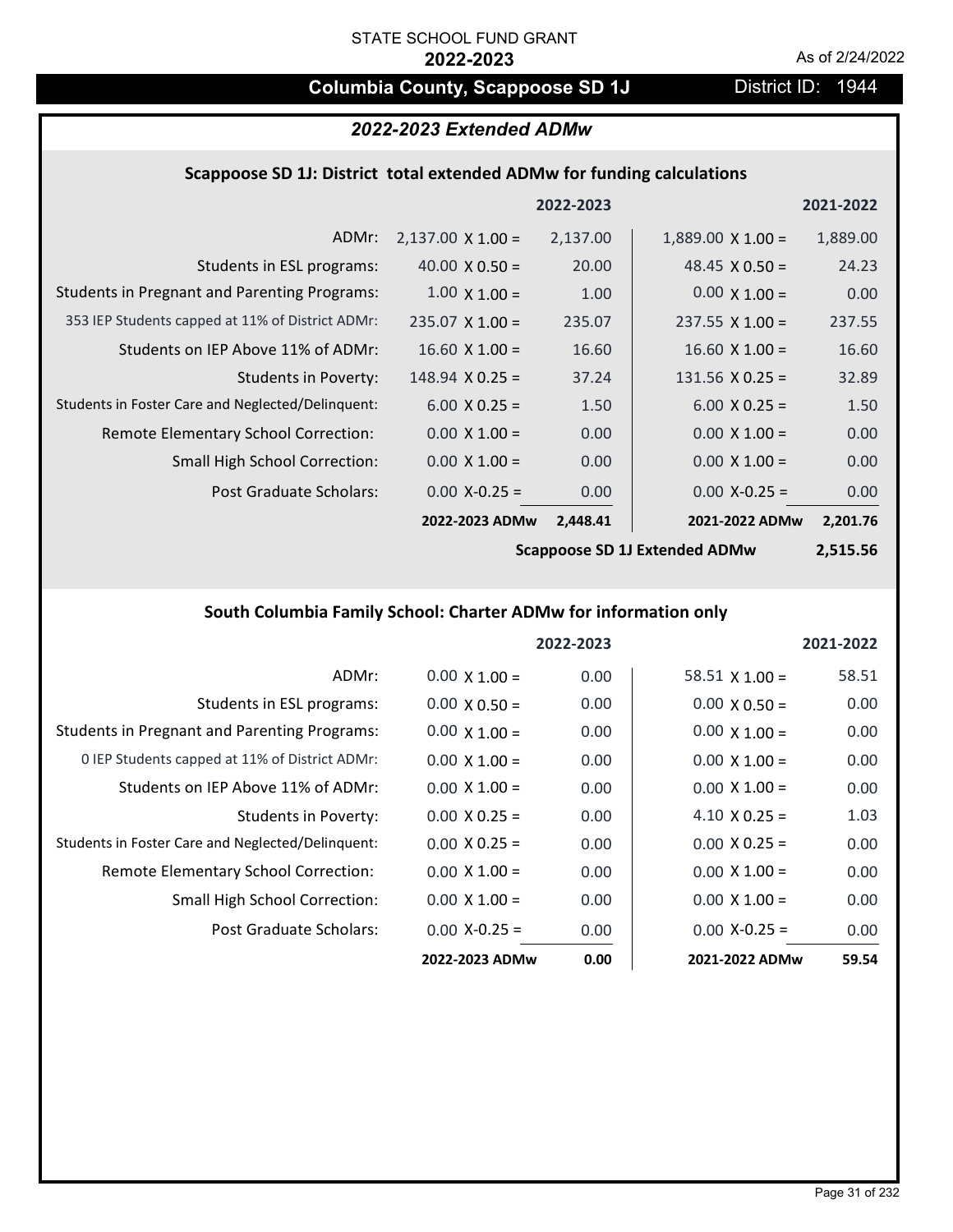#### **Sauvie Island School: Charter ADMw for information only**

|                                                     |                       | 2022-2023 |                        | 2021-2022 |
|-----------------------------------------------------|-----------------------|-----------|------------------------|-----------|
| ADMr:                                               | $0.00 \times 1.00 =$  | 0.00      | $211.99 \times 1.00 =$ | 211.99    |
| Students in ESL programs:                           | $0.00 \times 0.50 =$  | 0.00      | $7.00 \times 0.50 =$   | 3.50      |
| <b>Students in Pregnant and Parenting Programs:</b> | $0.00 \times 1.00 =$  | 0.00      | $0.00 \times 1.00 =$   | 0.00      |
| 0 IEP Students capped at 11% of District ADMr:      | $0.00 \times 1.00 =$  | 0.00      | $0.00 \times 1.00 =$   | 0.00      |
| Students on IEP Above 11% of ADMr:                  | $0.00 \times 1.00 =$  | 0.00      | $0.00 \times 1.00 =$   | 0.00      |
| <b>Students in Poverty:</b>                         | $0.00 \times 0.25 =$  | 0.00      | $14.84 \times 0.25 =$  | 3.71      |
| Students in Foster Care and Neglected/Delinquent:   | $0.00 \times 0.25 =$  | 0.00      | $0.00 \times 0.25 =$   | 0.00      |
| Remote Elementary School Correction:                | $35.06 \times 1.00 =$ | 35.06     | $35.06 \times 1.00 =$  | 35.06     |
| <b>Small High School Correction:</b>                | $0.00 \times 1.00 =$  | 0.00      | $0.00 \times 1.00 =$   | 0.00      |
| Post Graduate Scholars:                             | $0.00 X - 0.25 =$     | 0.00      | $0.00$ X-0.25 =        | 0.00      |
|                                                     | 2022-2023 ADMw        | 35.06     | 2021-2022 ADMw         | 254.26    |

**Scappoose SD 1J Extended ADMw 2,515.56**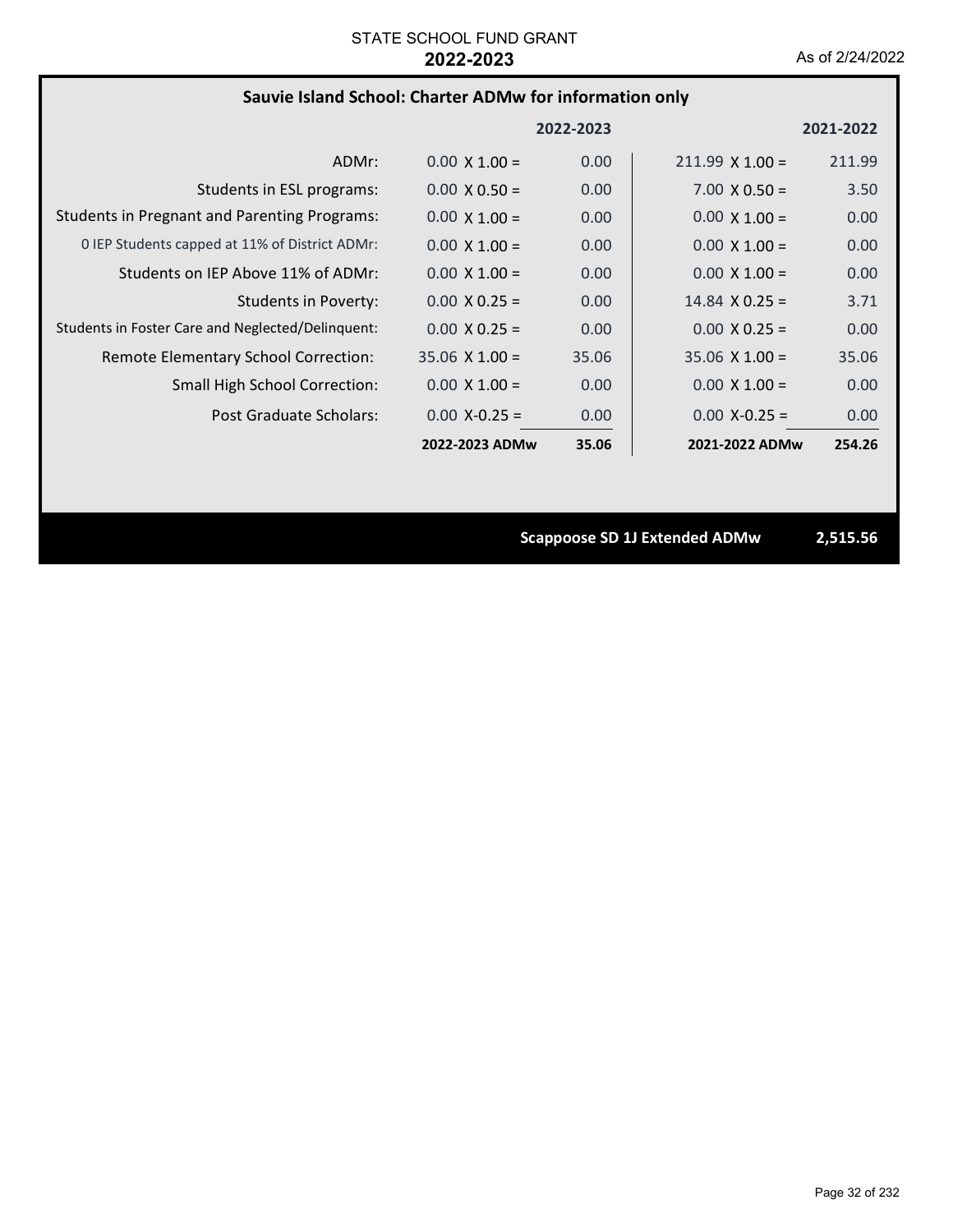# **Columbia County, Clatskanie SD 6J** District ID: 1945

## *2022-2023 Extended ADMw*

## **Clatskanie SD 6J: District total extended ADMw for funding calculations**

|                                                     |                        | 2022-2023 |                                       | 2021-2022 |
|-----------------------------------------------------|------------------------|-----------|---------------------------------------|-----------|
| ADMr:                                               | $701.00 \times 1.00 =$ | 701.00    | $654.21$ X 1.00 =                     | 654.21    |
| Students in ESL programs:                           | $0.00 \times 0.50 =$   | 0.00      | $3.00 \times 0.50 =$                  | 1.50      |
| <b>Students in Pregnant and Parenting Programs:</b> | $0.00 \times 1.00 =$   | 0.00      | $0.00 \times 1.00 =$                  | 0.00      |
| 118 IEP Students capped at 11% of District ADMr:    | $77.11 \times 1.00 =$  | 77.11     | $71.96 \times 1.00 =$                 | 71.96     |
| Students on IEP Above 11% of ADMr:                  | $34.10 \times 1.00 =$  | 34.10     | $34.10 \times 1.00 =$                 | 34.10     |
| <b>Students in Poverty:</b>                         | $97.95 \times 0.25 =$  | 24.49     | $91.41 \times 0.25 =$                 | 22.85     |
| Students in Foster Care and Neglected/Delinquent:   | $6.00 \times 0.25 =$   | 1.50      | $6.00 \times 0.25 =$                  | 1.50      |
| Remote Elementary School Correction:                | $0.00 \times 1.00 =$   | 0.00      | $0.00 \times 1.00 =$                  | 0.00      |
| <b>Small High School Correction:</b>                | $88.36 \times 1.00 =$  | 88.36     | $88.36 \times 1.00 =$                 | 88.36     |
| Post Graduate Scholars:                             | $0.00$ X-0.25 =        | 0.00      | $0.00$ X-0.25 =                       | 0.00      |
|                                                     | 2022-2023 ADMw         | 926.56    | 2021-2022 ADMw                        | 874.49    |
|                                                     |                        |           | <b>Clatskanie SD 6J Extended ADMw</b> | 926.56    |
|                                                     |                        |           |                                       |           |
|                                                     |                        |           | <b>Clatskanie SD 6J Extended ADMw</b> | 926.56    |
|                                                     |                        |           |                                       |           |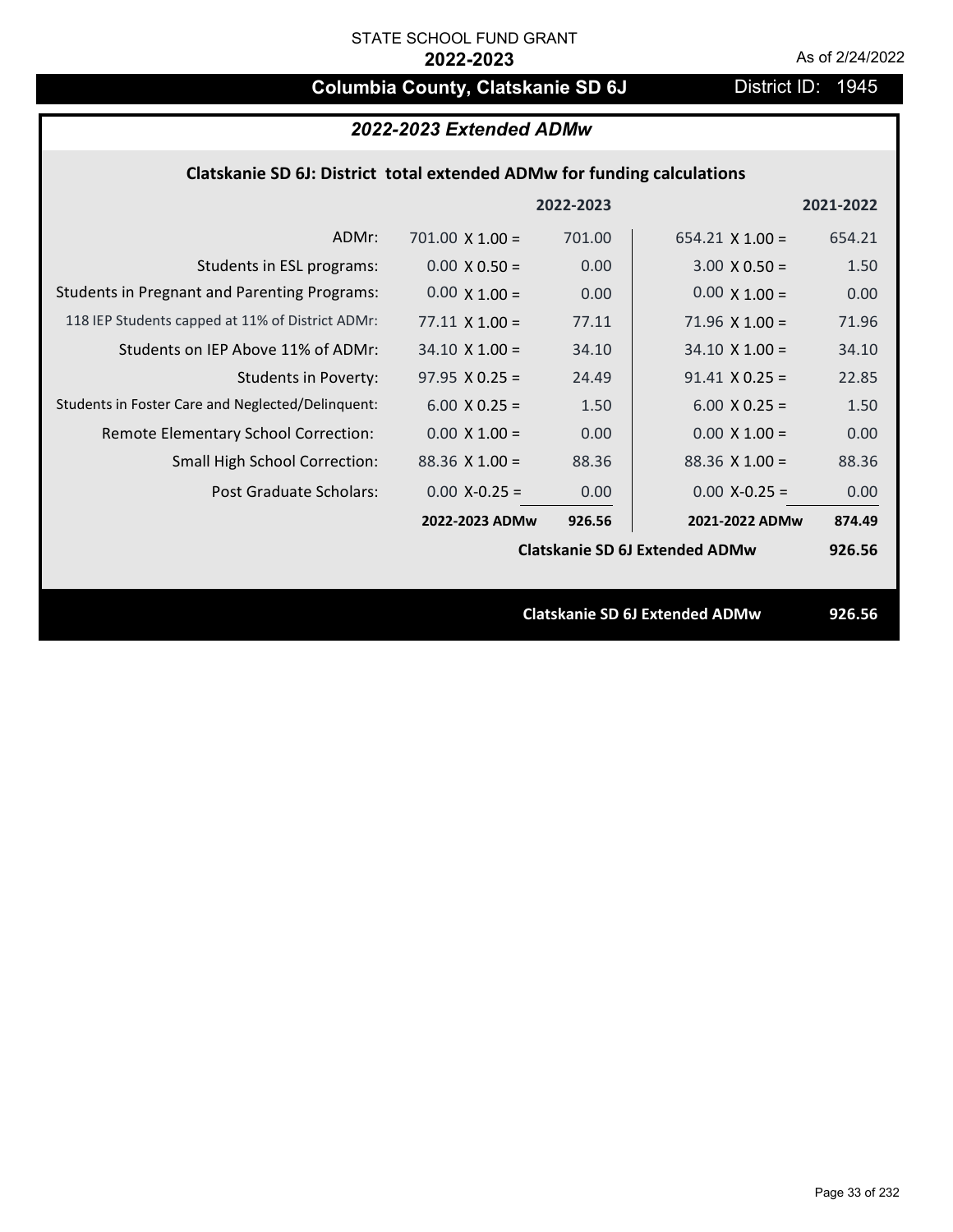## **Columbia County, Rainier SD 13** District ID: 1946

## *2022-2023 Extended ADMw*

#### **Rainier SD 13: District total extended ADMw for funding calculations**

|                                                     |                        | 2022-2023 |                        | 2021-2022 |
|-----------------------------------------------------|------------------------|-----------|------------------------|-----------|
| ADMr:                                               | $890.00 \times 1.00 =$ | 890.00    | $849.37 \times 1.00 =$ | 849.37    |
| Students in ESL programs:                           | $5.00 \times 0.50 =$   | 2.50      | $15.00 \times 0.50 =$  | 7.50      |
| <b>Students in Pregnant and Parenting Programs:</b> | $0.00 \times 1.00 =$   | 0.00      | $0.00 \times 1.00 =$   | 0.00      |
| 143 IEP Students capped at 11% of District ADMr:    | $97.90 \times 1.00 =$  | 97.90     | $93.43 \times 1.00 =$  | 93.43     |
| Students on IEP Above 11% of ADMr:                  | $29.60 \times 1.00 =$  | 29.60     | $29.60 \times 1.00 =$  | 29.60     |
| <b>Students in Poverty:</b>                         | $98.37 \times 0.25 =$  | 24.59     | $93.88$ X 0.25 =       | 23.47     |
| Students in Foster Care and Neglected/Delinquent:   | $5.00 \times 0.25 =$   | 1.25      | $5.00 \times 0.25 =$   | 1.25      |
| Remote Elementary School Correction:                | $0.00 \times 1.00 =$   | 0.00      | $0.00 \times 1.00 =$   | 0.00      |
| <b>Small High School Correction:</b>                | $0.00 \times 1.00 =$   | 0.00      | $0.00 \times 1.00 =$   | 0.00      |
| Post Graduate Scholars:                             | $0.00$ X-0.25 =        | 0.00      | $0.00$ X-0.25 =        | 0.00      |
|                                                     | 2022-2023 ADMw         | 1,045.84  | 2021-2022 ADMw         | 1,004.62  |

**Rainier SD 13 Extended ADMw**

**1,045.84**

## **North Columbia Academy: Charter ADMw for information only**

|                                                     |                      | 2022-2023 |                      | 2021-2022 |
|-----------------------------------------------------|----------------------|-----------|----------------------|-----------|
| ADMr:                                               | $0.00 \times 1.00 =$ | 0.00      | $0.00 \times 1.00 =$ | 0.00      |
| Students in ESL programs:                           | $0.00 \times 0.50 =$ | 0.00      | $0.00 \times 0.50 =$ | 0.00      |
| <b>Students in Pregnant and Parenting Programs:</b> | $0.00 \times 1.00 =$ | 0.00      | $0.00 \times 1.00 =$ | 0.00      |
| 0 IEP Students capped at 11% of District ADMr:      | $0.00 \times 1.00 =$ | 0.00      | $0.00 \times 1.00 =$ | 0.00      |
| Students on IEP Above 11% of ADMr:                  | $0.00 \times 1.00 =$ | 0.00      | $0.00 \times 1.00 =$ | 0.00      |
| Students in Poverty:                                | $0.00 \times 0.25 =$ | 0.00      | $0.00 \times 0.25 =$ | 0.00      |
| Students in Foster Care and Neglected/Delinquent:   | $0.00 \times 0.25 =$ | 0.00      | $0.00 \times 0.25 =$ | 0.00      |
| Remote Elementary School Correction:                | $0.00 \times 1.00 =$ | 0.00      | $0.00 \times 1.00 =$ | 0.00      |
| <b>Small High School Correction:</b>                | $0.00 \times 1.00 =$ | 0.00      | $0.00 \times 1.00 =$ | 0.00      |
| Post Graduate Scholars:                             | $0.00$ X-0.25 =      | 0.00      | $0.00$ X-0.25 =      | 0.00      |
|                                                     | 2022-2023 ADMw       | 0.00      | 2021-2022 ADMw       | 0.00      |

**Rainier SD 13 Extended ADMw 1,045.84**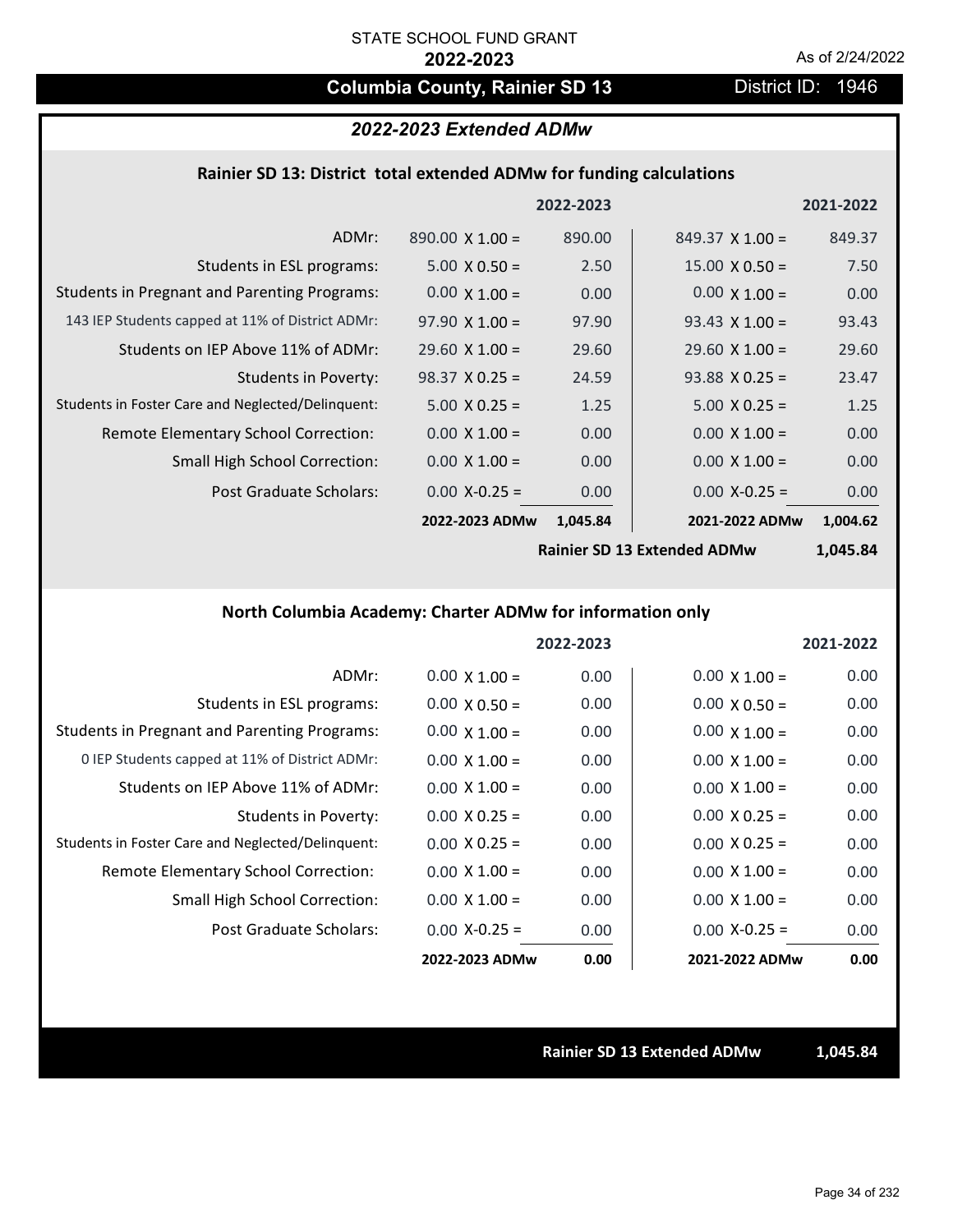# **Columbia County, Vernonia SD 47J District ID: 1947**

## *2022-2023 Extended ADMw*

## **Vernonia SD 47J: District total extended ADMw for funding calculations**

|                                                     |                        | 2022-2023 |                                      | 2021-2022 |
|-----------------------------------------------------|------------------------|-----------|--------------------------------------|-----------|
| ADMr:                                               | $547.00 \times 1.00 =$ | 547.00    | $578.24$ X 1.00 =                    | 578.24    |
| Students in ESL programs:                           | $2.00 \times 0.50 =$   | 1.00      | $2.00 \times 0.50 =$                 | 1.00      |
| <b>Students in Pregnant and Parenting Programs:</b> | $1.00 \times 1.00 =$   | 1.00      | $0.00 \times 1.00 =$                 | 0.00      |
| 90 IEP Students capped at 11% of District ADMr:     | $60.17 \times 1.00 =$  | 60.17     | 63.61 $\times$ 1.00 =                | 63.61     |
| Students on IEP Above 11% of ADMr:                  | $22.60 \times 1.00 =$  | 22.60     | $22.60$ X $1.00 =$                   | 22.60     |
| <b>Students in Poverty:</b>                         | $55.71$ X 0.25 =       | 13.93     | 58.89 $X$ 0.25 =                     | 14.72     |
| Students in Foster Care and Neglected/Delinquent:   | $3.00 \times 0.25 =$   | 0.75      | $3.00 X 0.25 =$                      | 0.75      |
| Remote Elementary School Correction:                | $24.13 \times 1.00 =$  | 24.13     | $24.13 \times 1.00 =$                | 24.13     |
| <b>Small High School Correction:</b>                | $88.32 \times 1.00 =$  | 88.32     | $88.32 \times 1.00 =$                | 88.32     |
| Post Graduate Scholars:                             | $0.00$ X-0.25 =        | 0.00      | $0.00$ X-0.25 =                      | 0.00      |
|                                                     | 2022-2023 ADMw         | 758.90    | 2021-2022 ADMw                       | 793.37    |
|                                                     |                        |           | Vernonia SD 47J Extended ADMw        | 793.37    |
|                                                     |                        |           |                                      |           |
|                                                     |                        |           | <b>Vernonia SD 47J Extended ADMw</b> | 793.37    |
|                                                     |                        |           |                                      |           |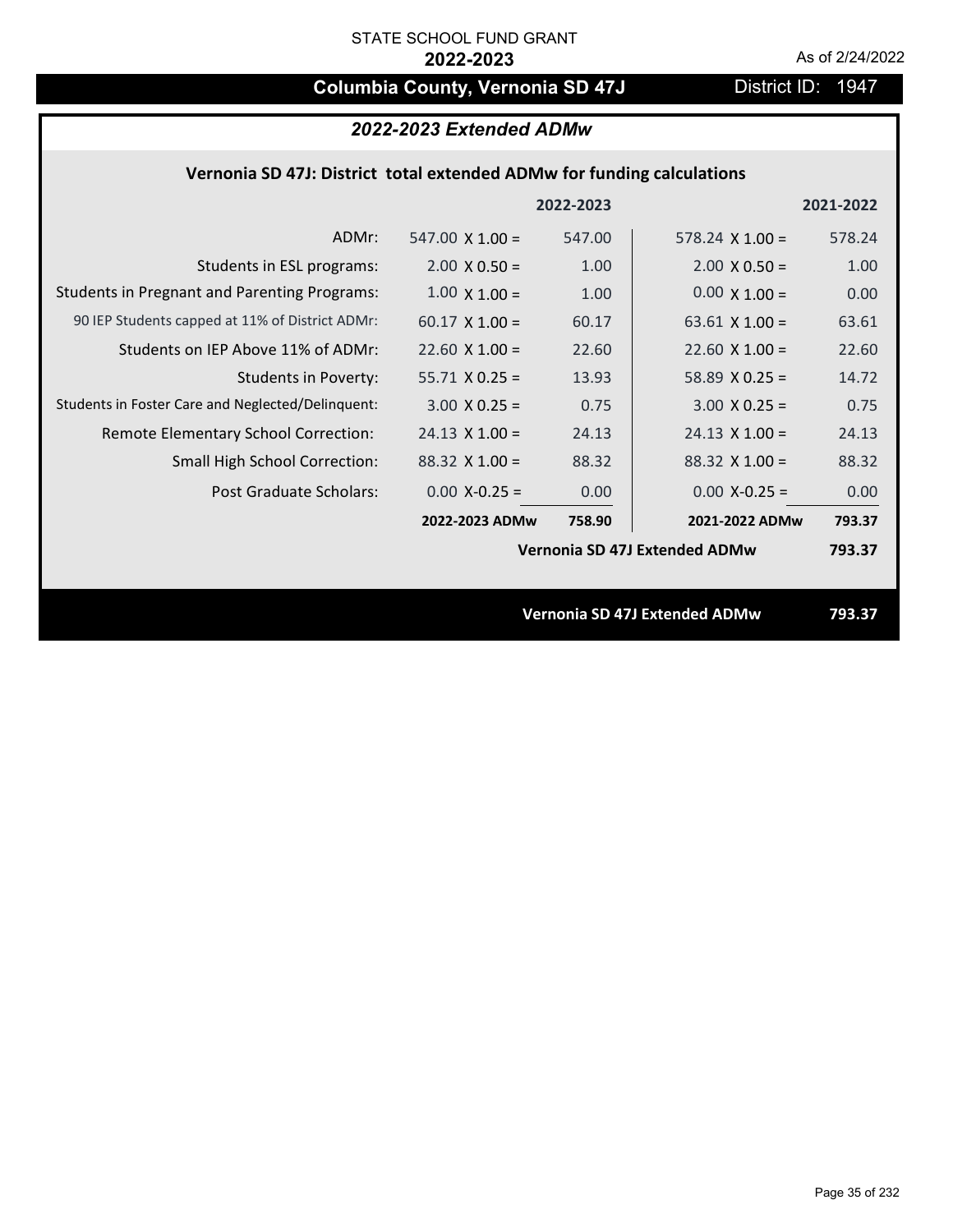## **Columbia County, St Helens SD 502** District ID: 1948

### *2022-2023 Extended ADMw*

#### **St Helens SD 502: District total extended ADMw for funding calculations**

|                                                     |                          | 2022-2023 |                          | 2021-2022 |
|-----------------------------------------------------|--------------------------|-----------|--------------------------|-----------|
| ADMr:                                               | $2,758.30 \times 1.00 =$ | 2,758.30  | $2,598.71 \times 1.00 =$ | 2,598.71  |
| Students in ESL programs:                           | $30.00 \times 0.50 =$    | 15.00     | 44.23 $\times$ 0.50 =    | 22.12     |
| <b>Students in Pregnant and Parenting Programs:</b> | $1.00 \times 1.00 =$     | 1.00      | $0.47 \times 1.00 =$     | 0.47      |
| 440 IEP Students capped at 11% of District ADMr:    | $303.41$ X 1.00 =        | 303.41    | $305.31 \times 1.00 =$   | 305.31    |
| Students on IEP Above 11% of ADMr:                  | $52.10 \times 1.00 =$    | 52.10     | $52.10 \times 1.00 =$    | 52.10     |
| <b>Students in Poverty:</b>                         | $257.94 \times 0.25 =$   | 64.49     | $242.96 \times 0.25 =$   | 60.74     |
| Students in Foster Care and Neglected/Delinquent:   | $32.00 \times 0.25 =$    | 8.00      | $32.00 \times 0.25 =$    | 8.00      |
| Remote Elementary School Correction:                | $0.00 \times 1.00 =$     | 0.00      | $0.00 \times 1.00 =$     | 0.00      |
| <b>Small High School Correction:</b>                | $0.00 \times 1.00 =$     | 0.00      | $0.00 \times 1.00 =$     | 0.00      |
| Post Graduate Scholars:                             | $0.00$ X-0.25 =          | 0.00      | $0.00$ X-0.25 =          | 0.00      |
|                                                     | 2022-2023 ADMw           | 3,202.30  | 2021-2022 ADMw           | 3,047.44  |

**St Helens SD 502 Extended ADMw**

**3,229.41**

#### **St Helens Arthur Academy: Charter ADMw for information only**

|                                                     |                      | 2022-2023 |                        | 2021-2022 |
|-----------------------------------------------------|----------------------|-----------|------------------------|-----------|
| ADMr:                                               | $0.00 \times 1.00 =$ | 0.00      | $176.82 \times 1.00 =$ | 176.82    |
| Students in ESL programs:                           | $0.00 \times 0.50 =$ | 0.00      | $2.00 \times 0.50 =$   | 1.00      |
| <b>Students in Pregnant and Parenting Programs:</b> | $0.00 \times 1.00 =$ | 0.00      | $0.00 \times 1.00 =$   | 0.00      |
| 0 IEP Students capped at 11% of District ADMr:      | $0.00 \times 1.00 =$ | 0.00      | $0.00 \times 1.00 =$   | 0.00      |
| Students on IEP Above 11% of ADMr:                  | $0.00 \times 1.00 =$ | 0.00      | $0.00 \times 1.00 =$   | 0.00      |
| Students in Poverty:                                | $0.00 \times 0.25 =$ | 0.00      | $16.59 \times 0.25 =$  | 4.15      |
| Students in Foster Care and Neglected/Delinquent:   | $0.00 \times 0.25 =$ | 0.00      | $0.00 \times 0.25 =$   | 0.00      |
| Remote Elementary School Correction:                | $0.00 \times 1.00 =$ | 0.00      | $0.00 \times 1.00 =$   | 0.00      |
| <b>Small High School Correction:</b>                | $0.00 \times 1.00 =$ | 0.00      | $0.00 \times 1.00 =$   | 0.00      |
| Post Graduate Scholars:                             | $0.00$ X-0.25 =      | 0.00      | $0.00$ X-0.25 =        | 0.00      |
|                                                     | 2022-2023 ADMw       | 0.00      | 2021-2022 ADMw         | 181.97    |

**St Helens SD 502 Extended ADMw 3,229.41**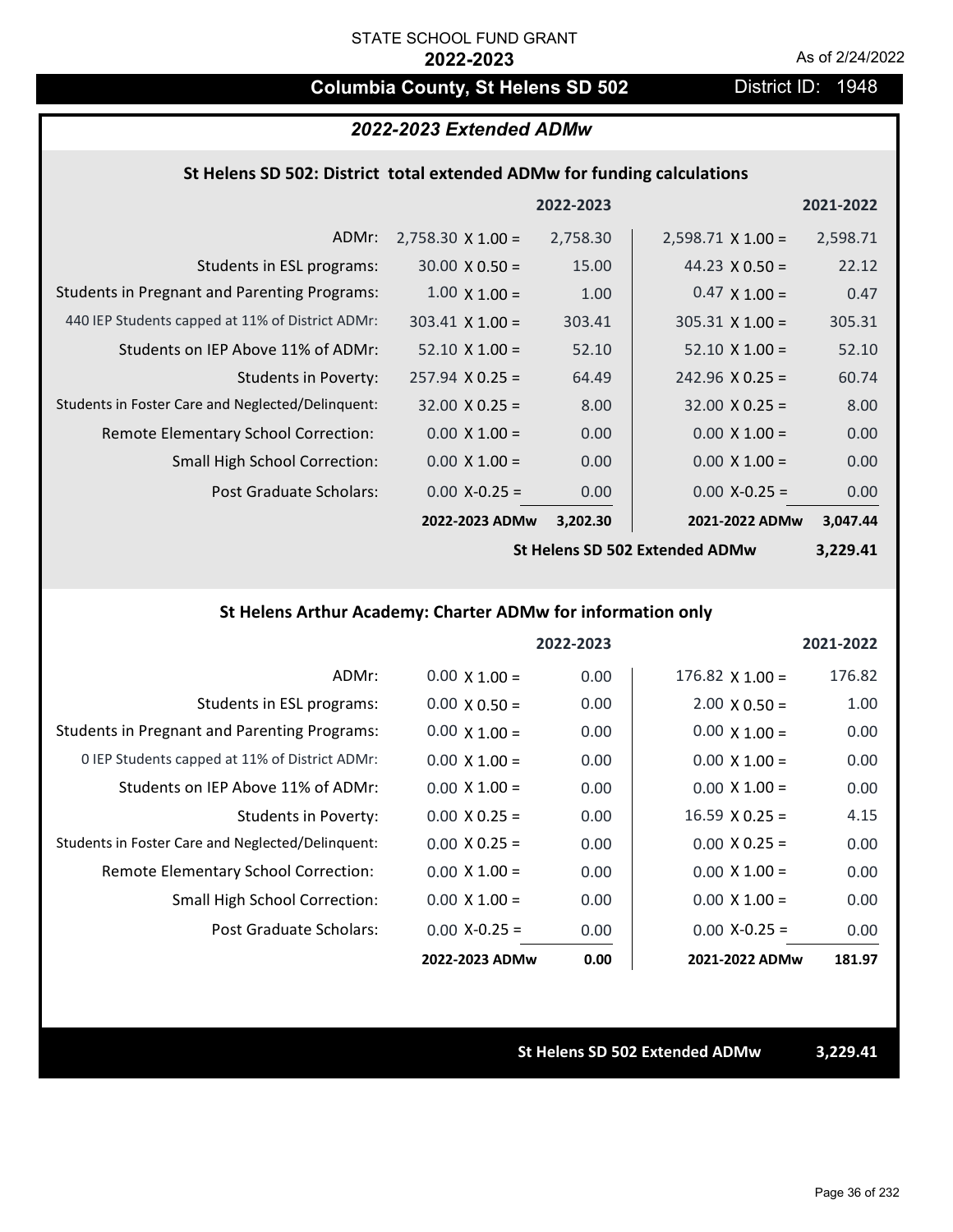# **Coos County, Coquille SD 8** District ID: 1964

# *2022-2023 Extended ADMw*

## **Coquille SD 8: District total extended ADMw for funding calculations**

|                                                     |                          | 2022-2023 |                                    | 2021-2022 |
|-----------------------------------------------------|--------------------------|-----------|------------------------------------|-----------|
| ADMr:                                               | $1,295.00 \times 1.00 =$ | 1,295.00  | $1,242.94 \times 1.00 =$           | 1,242.94  |
| Students in ESL programs:                           | $25.00 \times 0.50 =$    | 12.50     | $25.74 \times 0.50 =$              | 12.87     |
| <b>Students in Pregnant and Parenting Programs:</b> | $10.00 \times 1.00 =$    | 10.00     | 7.70 $\times$ 1.00 =               | 7.70      |
| 180 IEP Students capped at 11% of District ADMr:    | $142.45 \times 1.00 =$   | 142.45    | $136.72 \times 1.00 =$             | 136.72    |
| Students on IEP Above 11% of ADMr:                  | 4.30 $X$ 1.00 =          | 4.30      | 4.30 $X$ 1.00 =                    | 4.30      |
| <b>Students in Poverty:</b>                         | $172.00 \times 0.25 =$   | 43.00     | $172.00 \times 0.25 =$             | 43.00     |
| Students in Foster Care and Neglected/Delinquent:   | $11.00 \times 0.25 =$    | 2.75      | $11.00 \times 0.25 =$              | 2.75      |
| Remote Elementary School Correction:                | $0.00 \times 1.00 =$     | 0.00      | $0.00 \times 1.00 =$               | 0.00      |
| <b>Small High School Correction:</b>                | $81.95 \times 1.00 =$    | 81.95     | $81.95$ X $1.00 =$                 | 81.95     |
| Post Graduate Scholars:                             | $0.00$ X-0.25 =          | 0.00      | $0.00$ X-0.25 =                    | 0.00      |
|                                                     | 2022-2023 ADMw           | 1,591.95  | 2021-2022 ADMw                     | 1,532.23  |
|                                                     |                          |           | <b>Coquille SD 8 Extended ADMw</b> | 1,591.95  |
|                                                     |                          |           |                                    |           |
|                                                     |                          |           | <b>Coquille SD 8 Extended ADMw</b> | 1,591.95  |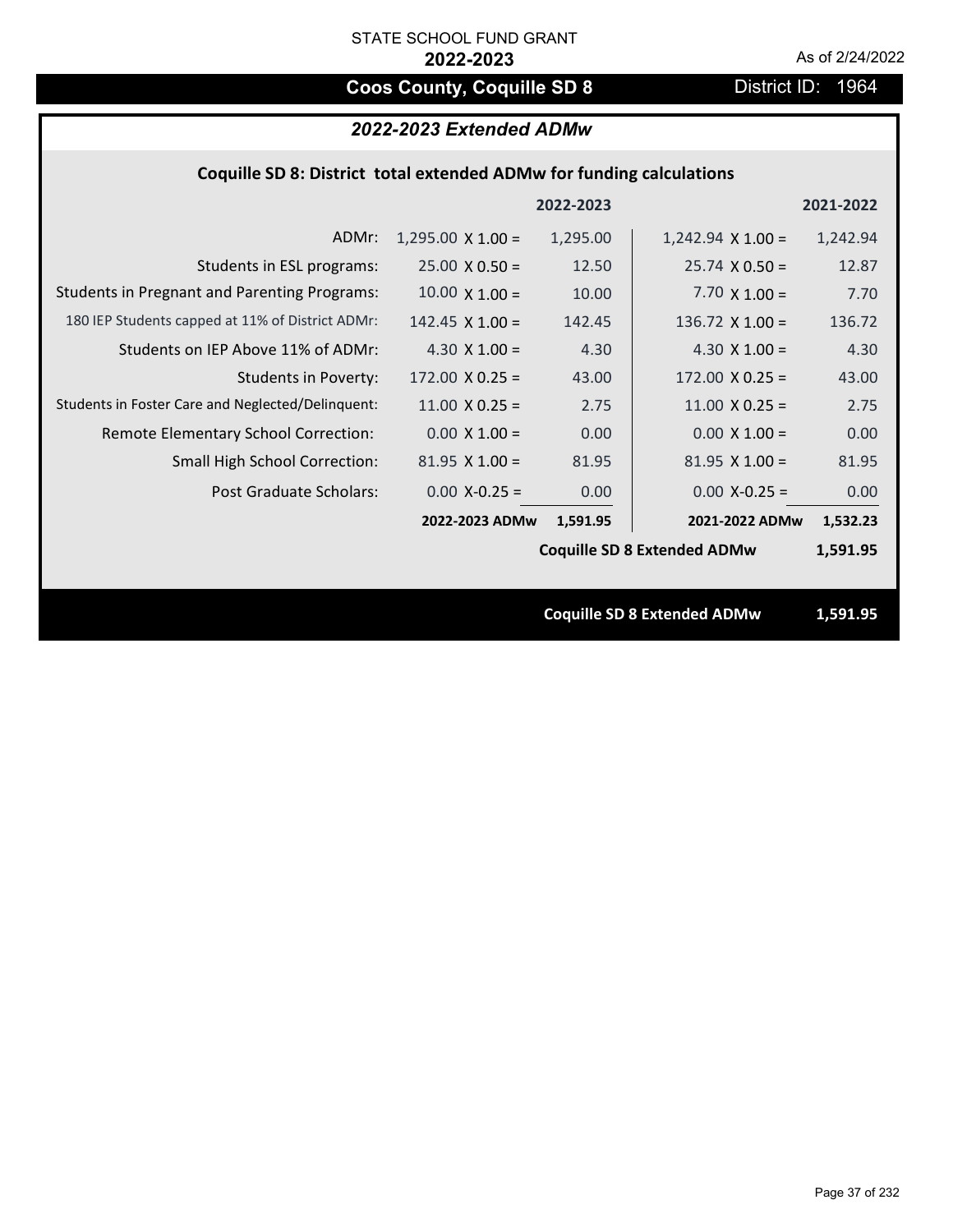# **Coos County, Coos Bay SD 9** District ID: 1965

# *2022-2023 Extended ADMw*

#### **Coos Bay SD 9: District total extended ADMw for funding calculations**

|                                                     |                          | 2022-2023 |                          | 2021-2022 |
|-----------------------------------------------------|--------------------------|-----------|--------------------------|-----------|
| ADMr:                                               | $3,061.00 \times 1.00 =$ | 3,061.00  | $2,758.71 \times 1.00 =$ | 2,758.71  |
| Students in ESL programs:                           | $50.00 \times 0.50 =$    | 25.00     | 47.94 $\times$ 0.50 =    | 23.97     |
| <b>Students in Pregnant and Parenting Programs:</b> | $0.00 \times 1.00 =$     | 0.00      | $0.00 \times 1.00 =$     | 0.00      |
| 465 IEP Students capped at 11% of District ADMr:    | $336.71 \times 1.00 =$   | 336.71    | $331.87 \times 1.00 =$   | 331.87    |
| Students on IEP Above 11% of ADMr:                  | $51.20 \times 1.00 =$    | 51.20     | $51.20 \times 1.00 =$    | 51.20     |
| <b>Students in Poverty:</b>                         | 618.58 $X$ 0.25 =        | 154.65    | $557.32 \times 0.25 =$   | 139.33    |
| Students in Foster Care and Neglected/Delinquent:   | $36.00 \times 0.25 =$    | 9.00      | $36.00 \times 0.25 =$    | 9.00      |
| Remote Elementary School Correction:                | $0.00 \times 1.00 =$     | 0.00      | $0.00 \times 1.00 =$     | 0.00      |
| <b>Small High School Correction:</b>                | $0.00 \times 1.00 =$     | 0.00      | $0.00 \times 1.00 =$     | 0.00      |
| Post Graduate Scholars:                             | $0.00 X - 0.25 =$        | 0.00      | $0.00$ X-0.25 =          | 0.00      |
|                                                     | 2022-2023 ADMw           | 3,637.56  | 2021-2022 ADMw           | 3,314.08  |

**Coos Bay SD 9 Extended ADMw**

**3,637.56**

## **Lighthouse Charter School: Charter ADMw for information only**

|                                                     |                      | 2022-2023 |                        | 2021-2022 |
|-----------------------------------------------------|----------------------|-----------|------------------------|-----------|
| ADMr:                                               | $0.00 \times 1.00 =$ | 0.00      | $203.93 \times 1.00 =$ | 203.93    |
| Students in ESL programs:                           | $0.00 \times 0.50 =$ | 0.00      | $0.00 \times 0.50 =$   | 0.00      |
| <b>Students in Pregnant and Parenting Programs:</b> | $0.00 \times 1.00 =$ | 0.00      | $0.00 \times 1.00 =$   | 0.00      |
| 0 IEP Students capped at 11% of District ADMr:      | $0.00 \times 1.00 =$ | 0.00      | $0.00 \times 1.00 =$   | 0.00      |
| Students on IEP Above 11% of ADMr:                  | $0.00 \times 1.00 =$ | 0.00      | $0.00 \times 1.00 =$   | 0.00      |
| Students in Poverty:                                | $0.00 \times 0.25 =$ | 0.00      | 41.35 $\times$ 0.25 =  | 10.34     |
| Students in Foster Care and Neglected/Delinquent:   | $0.00 \times 0.25 =$ | 0.00      | $0.00 \times 0.25 =$   | 0.00      |
| Remote Elementary School Correction:                | $0.00 \times 1.00 =$ | 0.00      | $0.00 \times 1.00 =$   | 0.00      |
| <b>Small High School Correction:</b>                | $0.00 \times 1.00 =$ | 0.00      | $0.00 \times 1.00 =$   | 0.00      |
| Post Graduate Scholars:                             | $0.00 X-0.25 =$      | 0.00      | $0.00 X-0.25 =$        | 0.00      |
|                                                     | 2022-2023 ADMw       | 0.00      | 2021-2022 ADMw         | 214.27    |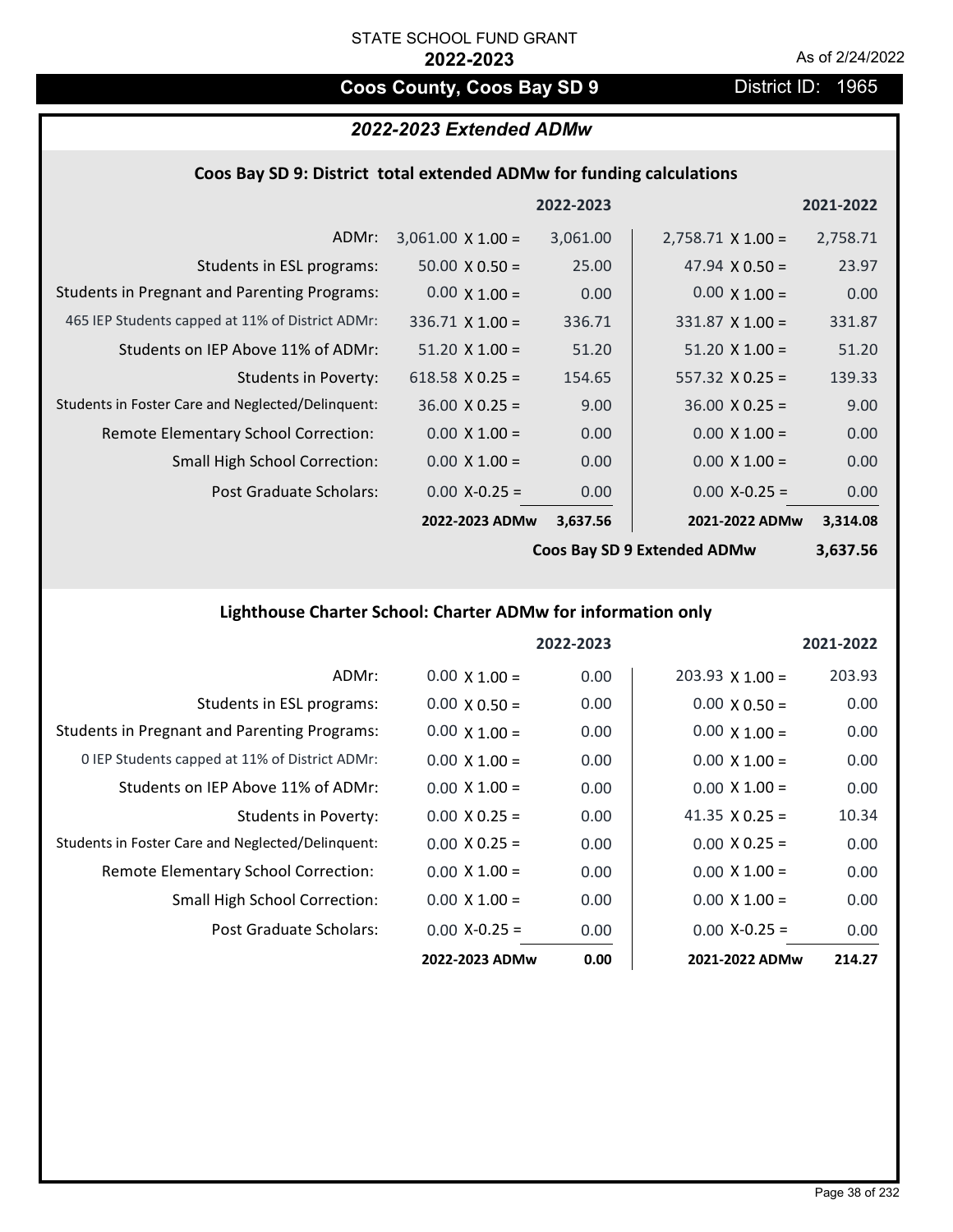### **Resource Link Charter School: Charter ADMw for information only**

|                                                     |                      | 2022-2023         |                       | 2021-2022 |
|-----------------------------------------------------|----------------------|-------------------|-----------------------|-----------|
| ADMr:                                               | $0.00 \times 1.00 =$ | 0.00              | $54.40 \times 1.00 =$ | 54.40     |
| Students in ESL programs:                           | $0.00 \times 0.50 =$ | 0.00              | $0.00 \times 0.50 =$  | 0.00      |
| <b>Students in Pregnant and Parenting Programs:</b> | $0.00 \times 1.00 =$ | 0.00              | $0.00 \times 1.00 =$  | 0.00      |
| 0 IEP Students capped at 11% of District ADMr:      | $0.00 \times 1.00 =$ | 0.00              | $0.00 \times 1.00 =$  | 0.00      |
| Students on IEP Above 11% of ADMr:                  | $0.00 \times 1.00 =$ | 0.00              | $0.00 \times 1.00 =$  | 0.00      |
| Students in Poverty:                                | $0.00 \times 0.25 =$ | 0.00              | $11.03 \times 0.25 =$ | 2.76      |
| Students in Foster Care and Neglected/Delinguent:   | $0.00 \times 0.25 =$ | 0.00              | $0.00 \times 0.25 =$  | 0.00      |
| Remote Elementary School Correction:                | $0.00 \times 1.00 =$ | 0.00              | $0.00 \times 1.00 =$  | 0.00      |
| <b>Small High School Correction:</b>                | $0.00 \times 1.00 =$ | 0.00              | $0.00 \times 1.00 =$  | 0.00      |
| Post Graduate Scholars:                             | $0.00 X - 0.25 =$    | 0.00 <sub>1</sub> | $0.00 X - 0.25 =$     | 0.00      |
|                                                     | 2022-2023 ADMw       | 0.00              | 2021-2022 ADMw        | 57.16     |

**Coos Bay SD 9 Extended ADMw 3,637.56**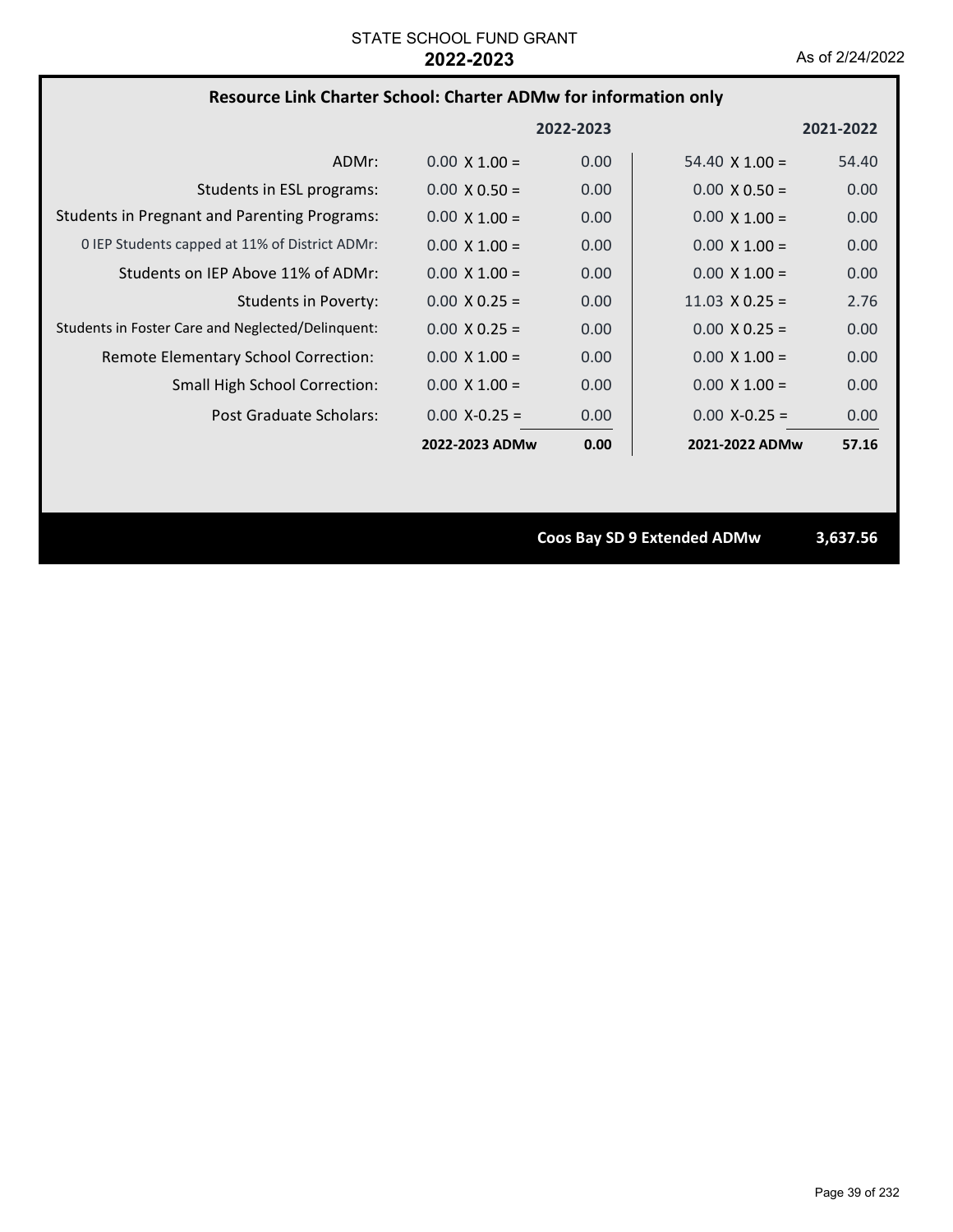# **Coos County, North Bend SD 13** District ID: 1966

## *2022-2023 Extended ADMw*

#### **North Bend SD 13: District total extended ADMw for funding calculations**

|                                                     |                          | 2022-2023 |                          | 2021-2022 |
|-----------------------------------------------------|--------------------------|-----------|--------------------------|-----------|
| ADMr:                                               | $3,960.00 \times 1.00 =$ | 3,960.00  | $2,145.49 \times 1.00 =$ | 2,145.49  |
| Students in ESL programs:                           | $30.00 \times 0.50 =$    | 15.00     | $31.97 \times 0.50 =$    | 15.99     |
| <b>Students in Pregnant and Parenting Programs:</b> | $0.00 \times 1.00 =$     | 0.00      | $0.00 \times 1.00 =$     | 0.00      |
| 596 IEP Students capped at 11% of District ADMr:    | 435.60 $\times$ 1.00 =   | 435.60    | 436.61 $\times$ 1.00 =   | 436.61    |
| Students on IEP Above 11% of ADMr:                  | $30.70 \times 1.00 =$    | 30.70     | $30.70 \times 1.00 =$    | 30.70     |
| <b>Students in Poverty:</b>                         | $380.00 \times 0.25 =$   | 95.00     | $205.41 \times 0.25 =$   | 51.35     |
| Students in Foster Care and Neglected/Delinquent:   | $19.00 \times 0.25 =$    | 4.75      | $19.00 \times 0.25 =$    | 4.75      |
| Remote Elementary School Correction:                | $0.00 \times 1.00 =$     | 0.00      | $0.00 \times 1.00 =$     | 0.00      |
| <b>Small High School Correction:</b>                | $0.00 \times 1.00 =$     | 0.00      | $0.00 \times 1.00 =$     | 0.00      |
| Post Graduate Scholars:                             | $0.00 X - 0.25 =$        | 0.00      | $0.00$ X-0.25 =          | 0.00      |
|                                                     | 2022-2023 ADMw           | 4,541.05  | 2021-2022 ADMw           | 2,684.88  |

**North Bend SD 13 Extended ADMw**

**4,574.12**

### **Oregon Virtual Academy: Charter ADMw for information only**

|                                                     |                      | 2022-2023 |                        | 2021-2022 |
|-----------------------------------------------------|----------------------|-----------|------------------------|-----------|
| ADMr:                                               | $0.00 \times 1.00 =$ | 0.00      | $1,823.65$ X $1.00 =$  | 1,823.65  |
| Students in ESL programs:                           | $0.00 \times 0.50 =$ | 0.00      | 43.88 $X$ 0.50 =       | 21.94     |
| <b>Students in Pregnant and Parenting Programs:</b> | $0.00 \times 1.00 =$ | 0.00      | $0.00 \times 1.00 =$   | 0.00      |
| 0 IEP Students capped at 11% of District ADMr:      | $0.00 \times 1.00 =$ | 0.00      | $0.00 \times 1.00 =$   | 0.00      |
| Students on IEP Above 11% of ADMr:                  | $0.00 \times 1.00 =$ | 0.00      | $0.00 \times 1.00 =$   | 0.00      |
| Students in Poverty:                                | $0.00 \times 0.25 =$ | 0.00      | $174.59 \times 0.25 =$ | 43.65     |
| Students in Foster Care and Neglected/Delinquent:   | $0.00 \times 0.25 =$ | 0.00      | $0.00 \times 0.25 =$   | 0.00      |
| Remote Elementary School Correction:                | $0.00 \times 1.00 =$ | 0.00      | $0.00 \times 1.00 =$   | 0.00      |
| <b>Small High School Correction:</b>                | $0.00 \times 1.00 =$ | 0.00      | $0.00 \times 1.00 =$   | 0.00      |
| Post Graduate Scholars:                             | $0.00 X-0.25 =$      | 0.00      | $0.00 X-0.25 =$        | 0.00      |
|                                                     | 2022-2023 ADMw       | 0.00      | 2021-2022 ADMw         | 1,889.24  |

**North Bend SD 13 Extended ADMw 4,574.12**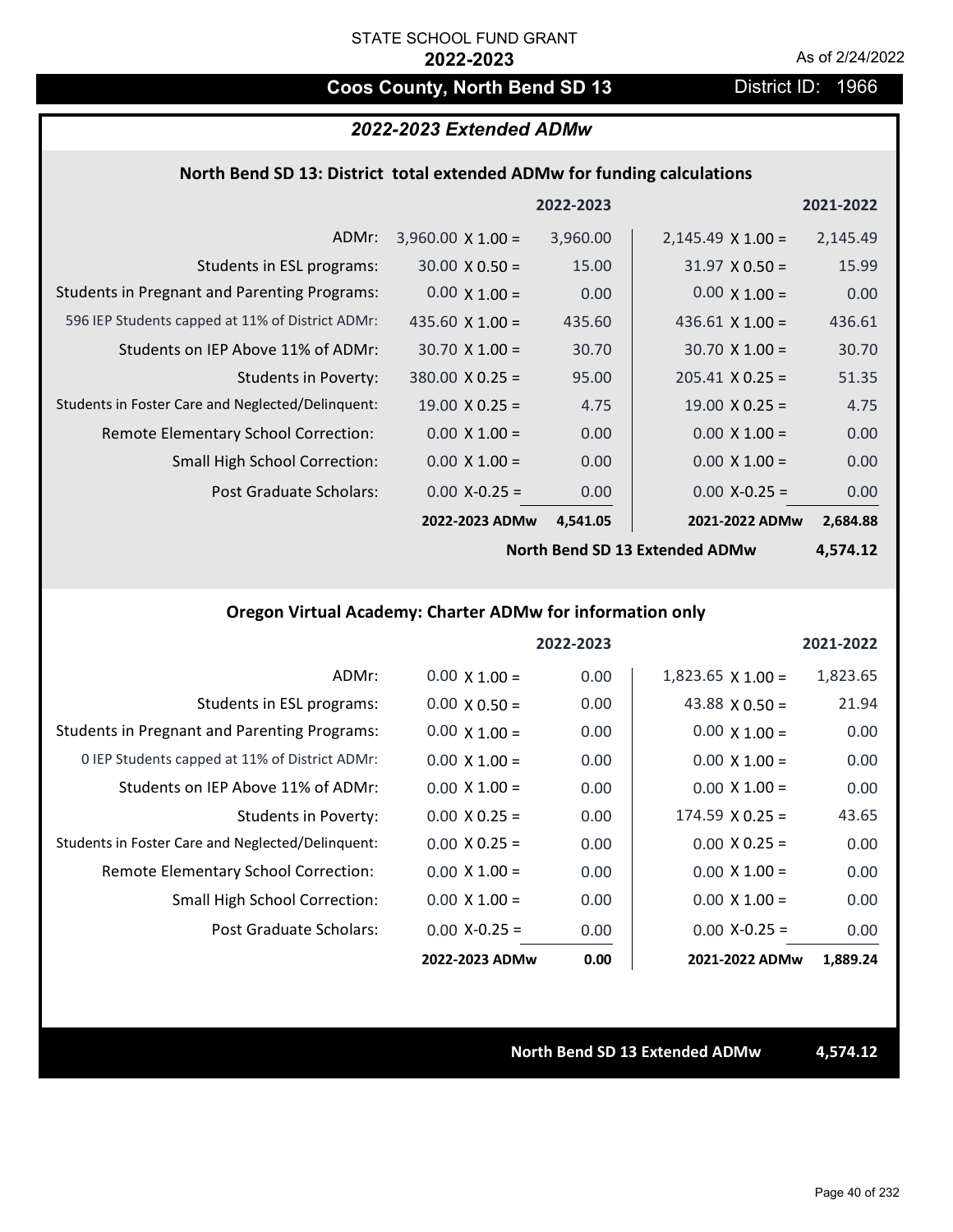# Coos County, Powers SD 31 District ID: 1967

# *2022-2023 Extended ADMw*

## **Powers SD 31: District total extended ADMw for funding calculations**

|                                                     |                        | 2022-2023 |                                   | 2021-2022 |
|-----------------------------------------------------|------------------------|-----------|-----------------------------------|-----------|
| ADMr:                                               | $125.00 \times 1.00 =$ | 125.00    | $123.51 \times 1.00 =$            | 123.51    |
| Students in ESL programs:                           | $0.00 \times 0.50 =$   | 0.00      | $0.00 \times 0.50 =$              | 0.00      |
| <b>Students in Pregnant and Parenting Programs:</b> | $0.00 \times 1.00 =$   | 0.00      | $0.00 \times 1.00 =$              | 0.00      |
| 0 IEP Students capped at 11% of District ADMr:      | $0.00 \times 1.00 =$   | 0.00      | $0.00 \times 1.00 =$              | 0.00      |
| Students on IEP Above 11% of ADMr:                  | $0.00 \times 1.00 =$   | 0.00      | $0.00 \times 1.00 =$              | 0.00      |
| <b>Students in Poverty:</b>                         | $33.00 \times 0.25 =$  | 8.25      | $33.00 \times 0.25 =$             | 8.25      |
| Students in Foster Care and Neglected/Delinquent:   | $1.00 \times 0.25 =$   | 0.25      | $1.00 \times 0.25 =$              | 0.25      |
| Remote Elementary School Correction:                | $52.60 \times 1.00 =$  | 52.60     | $52.60$ X $1.00 =$                | 52.60     |
| <b>Small High School Correction:</b>                | $50.46 \times 1.00 =$  | 50.46     | $50.46$ X $1.00 =$                | 50.46     |
| Post Graduate Scholars:                             | $0.00$ X-0.25 =        | 0.00      | $0.00 X - 0.25 =$                 | 0.00      |
|                                                     | 2022-2023 ADMw         | 236.56    | 2021-2022 ADMw                    | 235.07    |
|                                                     |                        |           | <b>Powers SD 31 Extended ADMw</b> | 236.56    |
|                                                     |                        |           |                                   |           |
|                                                     |                        |           | <b>Powers SD 31 Extended ADMw</b> | 236.56    |
|                                                     |                        |           |                                   |           |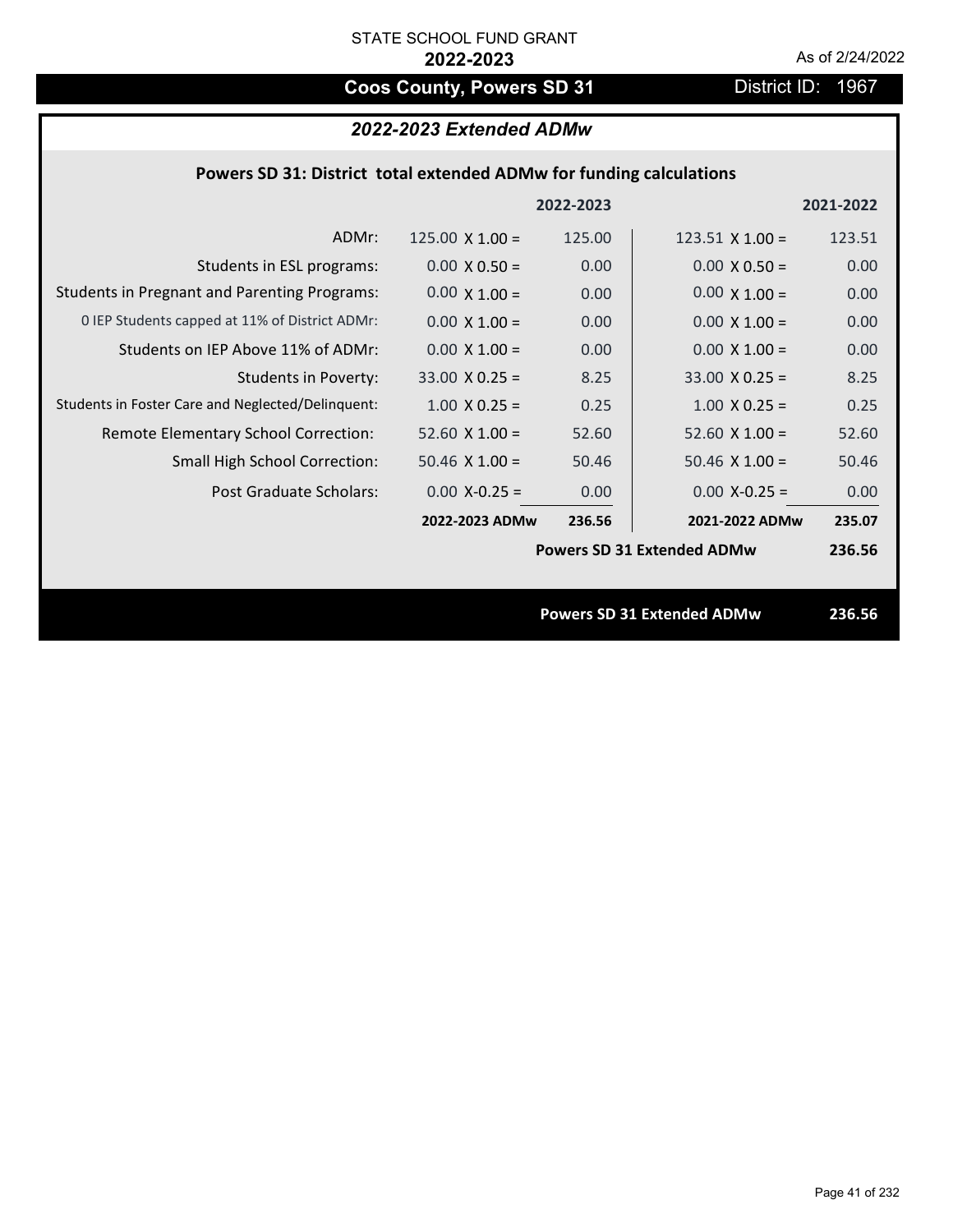# **Coos County, Myrtle Point SD 41** District ID: 1968

# *2022-2023 Extended ADMw*

## **Myrtle Point SD 41: District total extended ADMw for funding calculations**

|                                                     |                        | 2022-2023 |                                         | 2021-2022 |
|-----------------------------------------------------|------------------------|-----------|-----------------------------------------|-----------|
| ADMr:                                               | 445.00 $\times$ 1.00 = | 445.00    | 447.08 $\times$ 1.00 =                  | 447.08    |
| Students in ESL programs:                           | $8.00 \times 0.50 =$   | 4.00      | $3.25 \times 0.50 =$                    | 1.63      |
| <b>Students in Pregnant and Parenting Programs:</b> | $1.00 \times 1.00 =$   | 1.00      | $0.00 \times 1.00 =$                    | 0.00      |
| 72 IEP Students capped at 11% of District ADMr:     | 48.95 $\times$ 1.00 =  | 48.95     | 49.18 $\times$ 1.00 =                   | 49.18     |
| Students on IEP Above 11% of ADMr:                  | $5.20 \times 1.00 =$   | 5.20      | $5.20$ X $1.00 =$                       | 5.20      |
| <b>Students in Poverty:</b>                         | $70.45 \times 0.25 =$  | 17.61     | $70.78 \times 0.25 =$                   | 17.70     |
| Students in Foster Care and Neglected/Delinquent:   | $2.00 \times 0.25 =$   | 0.50      | $2.00 \times 0.25 =$                    | 0.50      |
| Remote Elementary School Correction:                | $0.00 \times 1.00 =$   | 0.00      | $0.00 \times 1.00 =$                    | 0.00      |
| <b>Small High School Correction:</b>                | $82.97 \times 1.00 =$  | 82.97     | $82.97$ X 1.00 =                        | 82.97     |
| Post Graduate Scholars:                             | $0.00$ X-0.25 =        | 0.00      | $0.00 X - 0.25 =$                       | 0.00      |
|                                                     | 2022-2023 ADMw         | 605.23    | 2021-2022 ADMw                          | 604.25    |
|                                                     |                        |           | Myrtle Point SD 41 Extended ADMw        | 605.23    |
|                                                     |                        |           |                                         |           |
|                                                     |                        |           | <b>Myrtle Point SD 41 Extended ADMw</b> | 605.23    |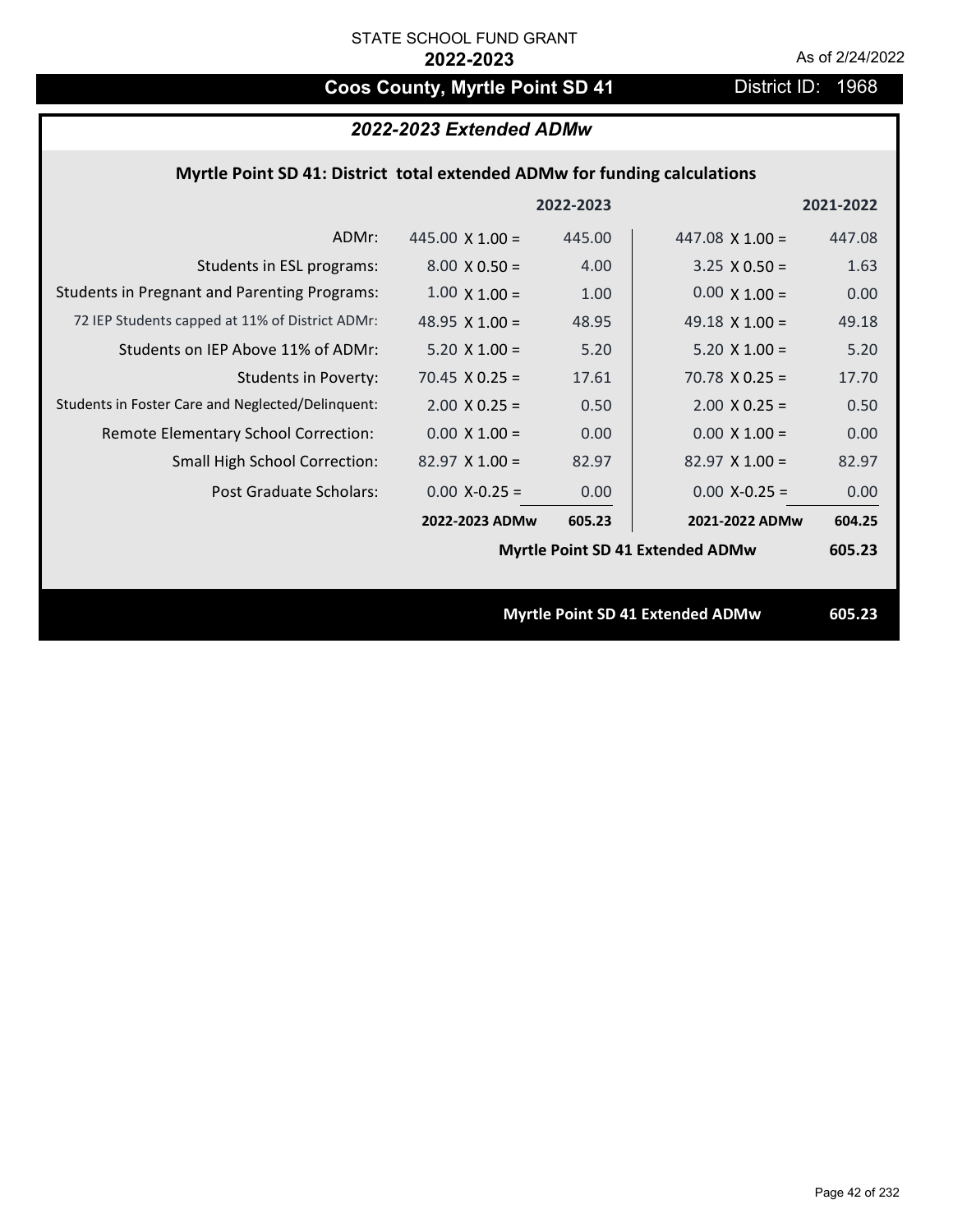# **Coos County, Bandon SD 54** District ID: 1969

### *2022-2023 Extended ADMw*

| Bandon SD 54: District total extended ADMw for funding calculations |  |  |  |
|---------------------------------------------------------------------|--|--|--|
|---------------------------------------------------------------------|--|--|--|

|                                                     |                        | 2022-2023 |                                   | 2021-2022 |  |
|-----------------------------------------------------|------------------------|-----------|-----------------------------------|-----------|--|
| ADMr:                                               | 617.00 $\times$ 1.00 = | 617.00    | 606.36 $\times$ 1.00 =            | 606.36    |  |
| Students in ESL programs:                           | $2.00 \times 0.50 =$   | 1.00      | $2.36 \times 0.50 =$              | 1.18      |  |
| <b>Students in Pregnant and Parenting Programs:</b> | $0.00 \times 1.00 =$   | 0.00      | $0.00 \times 1.00 =$              | 0.00      |  |
| 88 IEP Students capped at 11% of District ADMr:     | $67.87 \times 1.00 =$  | 67.87     | $66.70 \times 1.00 =$             | 66.70     |  |
| Students on IEP Above 11% of ADMr:                  | $9.10 \times 1.00 =$   | 9.10      | $9.10 \times 1.00 =$              | 9.10      |  |
| <b>Students in Poverty:</b>                         | $118.69$ X 0.25 =      | 29.67     | $116.64$ X 0.25 =                 | 29.16     |  |
| Students in Foster Care and Neglected/Delinquent:   | $5.00 \times 0.25 =$   | 1.25      | $5.00 \times 0.25 =$              | 1.25      |  |
| Remote Elementary School Correction:                | $0.00 \times 1.00 =$   | 0.00      | $0.00 \times 1.00 =$              | 0.00      |  |
| <b>Small High School Correction:</b>                | $87.49 \times 1.00 =$  | 87.49     | $87.49 \times 1.00 =$             | 87.49     |  |
| Post Graduate Scholars:                             | $0.00$ X-0.25 =        | 0.00      | $0.00 X - 0.25 =$                 | 0.00      |  |
|                                                     | 2022-2023 ADMw         | 813.38    | 2021-2022 ADMw                    | 801.24    |  |
|                                                     |                        |           | <b>Bandon SD 54 Extended ADMw</b> | 813.38    |  |
|                                                     |                        |           |                                   |           |  |
|                                                     |                        |           | <b>Bandon SD 54 Extended ADMw</b> | 813.38    |  |
|                                                     |                        |           |                                   |           |  |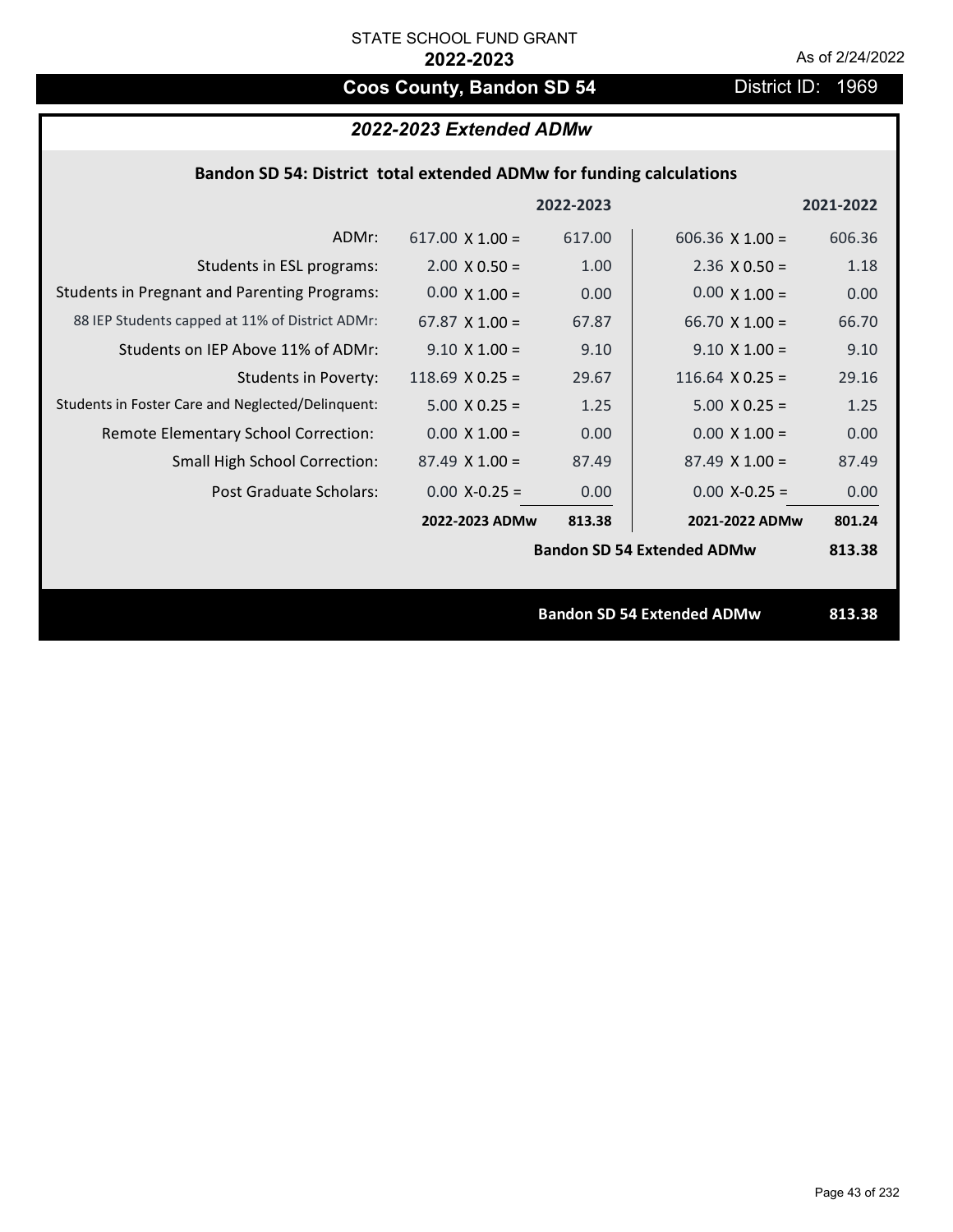# **Crook County, Crook County SD District ID: 1970**

## *2022-2023 Extended ADMw*

#### **Crook County SD: District total extended ADMw for funding calculations**

|                                                     |                          | 2022-2023 |                          | 2021-2022 |
|-----------------------------------------------------|--------------------------|-----------|--------------------------|-----------|
| ADMr:                                               | $3,062.00 \times 1.00 =$ | 3,062.00  | $2,949.20 \times 1.00 =$ | 2,949.20  |
| Students in ESL programs:                           | $79.00 \times 0.50 =$    | 39.50     | $101.74 \times 0.50 =$   | 50.87     |
| <b>Students in Pregnant and Parenting Programs:</b> | $1.00 \times 1.00 =$     | 1.00      | $0.31 \times 1.00 =$     | 0.31      |
| 439 IEP Students capped at 11% of District ADMr:    | $336.82 \times 1.00 =$   | 336.82    | $347.51 \times 1.00 =$   | 347.51    |
| Students on IEP Above 11% of ADMr:                  | $10.50 \times 1.00 =$    | 10.50     | $10.50 \times 1.00 =$    | 10.50     |
| <b>Students in Poverty:</b>                         | $377.78$ X 0.25 =        | 94.45     | $363.87$ X 0.25 =        | 90.97     |
| Students in Foster Care and Neglected/Delinquent:   | $16.00 \times 0.25 =$    | 4.00      | $16.00 \times 0.25 =$    | 4.00      |
| Remote Elementary School Correction:                | $51.08 \times 1.00 =$    | 51.08     | $51.08 \times 1.00 =$    | 51.08     |
| <b>Small High School Correction:</b>                | $0.00 \times 1.00 =$     | 0.00      | $0.00 \times 1.00 =$     | 0.00      |
| Post Graduate Scholars:                             | $0.00$ X-0.25 =          | 0.00      | $0.00$ X-0.25 =          | 0.00      |
|                                                     | 2022-2023 ADMw           | 3,599.35  | 2021-2022 ADMw           | 3,504.44  |
|                                                     |                          |           |                          |           |

**Crook County SD Extended ADMw**

**3,740.79**

## **Powell Butte Community Charter School: Charter ADMw for information only**

|                                                     |                       | 2022-2023 |                        | 2021-2022 |
|-----------------------------------------------------|-----------------------|-----------|------------------------|-----------|
| ADMr:                                               | $0.00 \times 1.00 =$  | 0.00      | $209.99 \times 1.00 =$ | 209.99    |
| Students in ESL programs:                           | $0.00 \times 0.50 =$  | 0.00      | $1.00 \times 0.50 =$   | 0.50      |
| <b>Students in Pregnant and Parenting Programs:</b> | $0.00 \times 1.00 =$  | 0.00      | $0.00 \times 1.00 =$   | 0.00      |
| 0 IEP Students capped at 11% of District ADMr:      | $0.00 \times 1.00 =$  | 0.00      | $0.00 \times 1.00 =$   | 0.00      |
| Students on IEP Above 11% of ADMr:                  | $0.00 \times 1.00 =$  | 0.00      | $0.00 \times 1.00 =$   | 0.00      |
| Students in Poverty:                                | $0.00 \times 0.25 =$  | 0.00      | $25.91 \times 0.25 =$  | 6.48      |
| Students in Foster Care and Neglected/Delinquent:   | $0.00 \times 0.25 =$  | 0.00      | $0.00 \times 0.25 =$   | 0.00      |
| Remote Elementary School Correction:                | $19.38 \times 1.00 =$ | 19.38     | $19.38 \times 1.00 =$  | 19.38     |
| <b>Small High School Correction:</b>                | $0.00 \times 1.00 =$  | 0.00      | $0.00 \times 1.00 =$   | 0.00      |
| Post Graduate Scholars:                             | $0.00$ X-0.25 =       | 0.00      | $0.00$ X-0.25 =        | 0.00      |
|                                                     | 2022-2023 ADMw        | 19.38     | 2021-2022 ADMw         | 236.35    |

**Crook County SD Extended ADMw 3,740.79**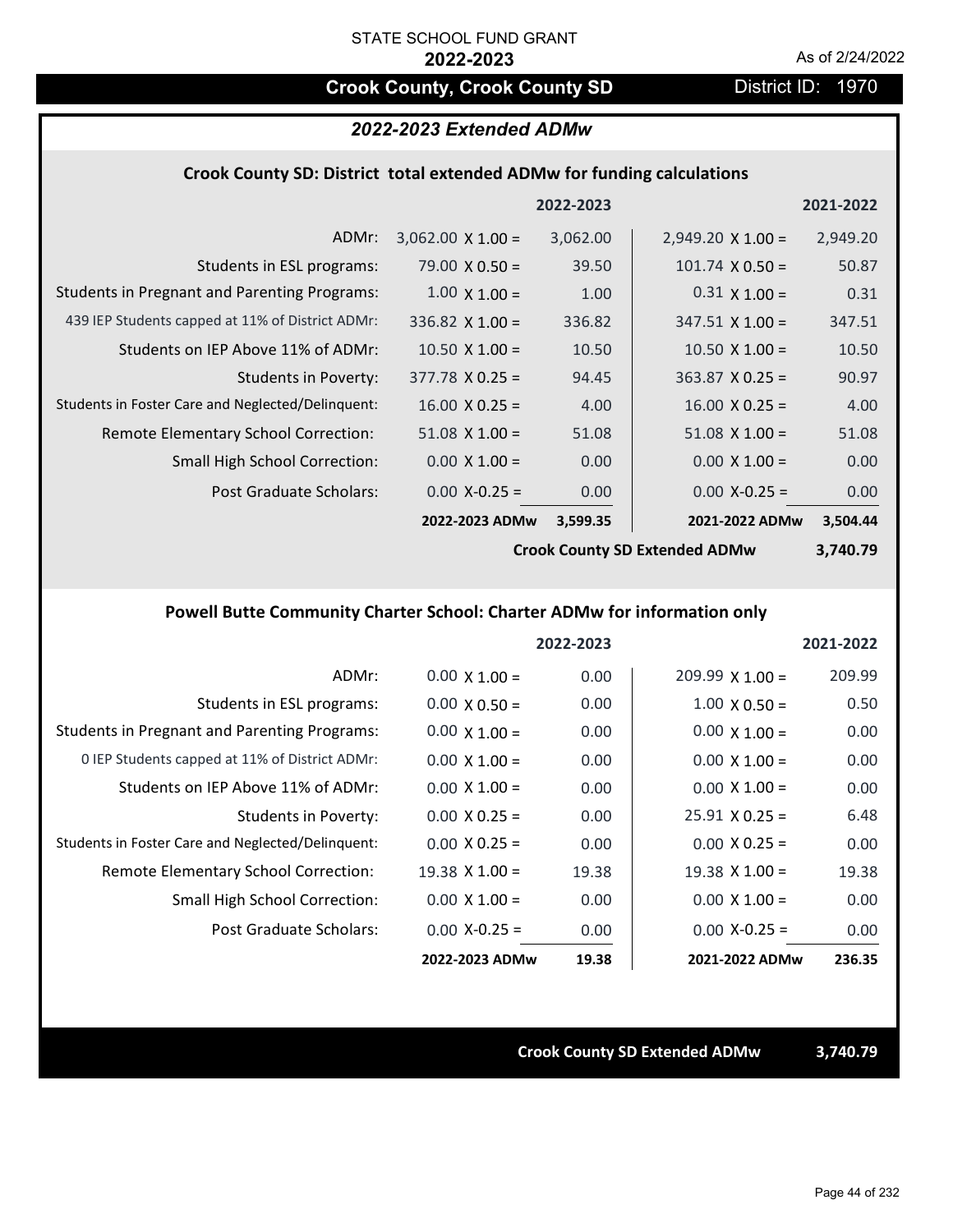# **Curry County, Central Curry SD 1** District ID: 1972

# *2022-2023 Extended ADMw*

## **Central Curry SD 1: District total extended ADMw for funding calculations**

|                                                     |                        | 2022-2023 |                                         | 2021-2022 |
|-----------------------------------------------------|------------------------|-----------|-----------------------------------------|-----------|
| ADMr:                                               | 425.00 $\times$ 1.00 = | 425.00    | 422.66 $X$ 1.00 =                       | 422.66    |
| Students in ESL programs:                           | $0.00 \times 0.50 =$   | 0.00      | $1.00 \times 0.50 =$                    | 0.50      |
| <b>Students in Pregnant and Parenting Programs:</b> | $0.00 \times 1.00 =$   | 0.00      | $0.00 \times 1.00 =$                    | 0.00      |
| 55 IEP Students capped at 11% of District ADMr:     | 46.75 $\times$ 1.00 =  | 46.75     | 46.49 $\times$ 1.00 =                   | 46.49     |
| Students on IEP Above 11% of ADMr:                  | $0.20 X 1.00 =$        | 0.20      | $0.20$ X $1.00 =$                       | 0.20      |
| <b>Students in Poverty:</b>                         | $83.43 \times 0.25 =$  | 20.86     | $82.97 \times 0.25 =$                   | 20.74     |
| Students in Foster Care and Neglected/Delinquent:   | $0.00 \times 0.25 =$   | 0.00      | $0.00 \times 0.25 =$                    | 0.00      |
| Remote Elementary School Correction:                | $0.00 \times 1.00 =$   | 0.00      | $0.00 \times 1.00 =$                    | 0.00      |
| <b>Small High School Correction:</b>                | $84.89 \times 1.00 =$  | 84.89     | $84.89 \times 1.00 =$                   | 84.89     |
| Post Graduate Scholars:                             | $0.00$ X-0.25 =        | 0.00      | $0.00$ X-0.25 =                         | 0.00      |
|                                                     | 2022-2023 ADMw         | 577.70    | 2021-2022 ADMw                          | 575.49    |
|                                                     |                        |           | <b>Central Curry SD 1 Extended ADMw</b> | 577.70    |
|                                                     |                        |           |                                         |           |
|                                                     |                        |           | <b>Central Curry SD 1 Extended ADMw</b> | 577.70    |
|                                                     |                        |           |                                         |           |

Page 45 of 232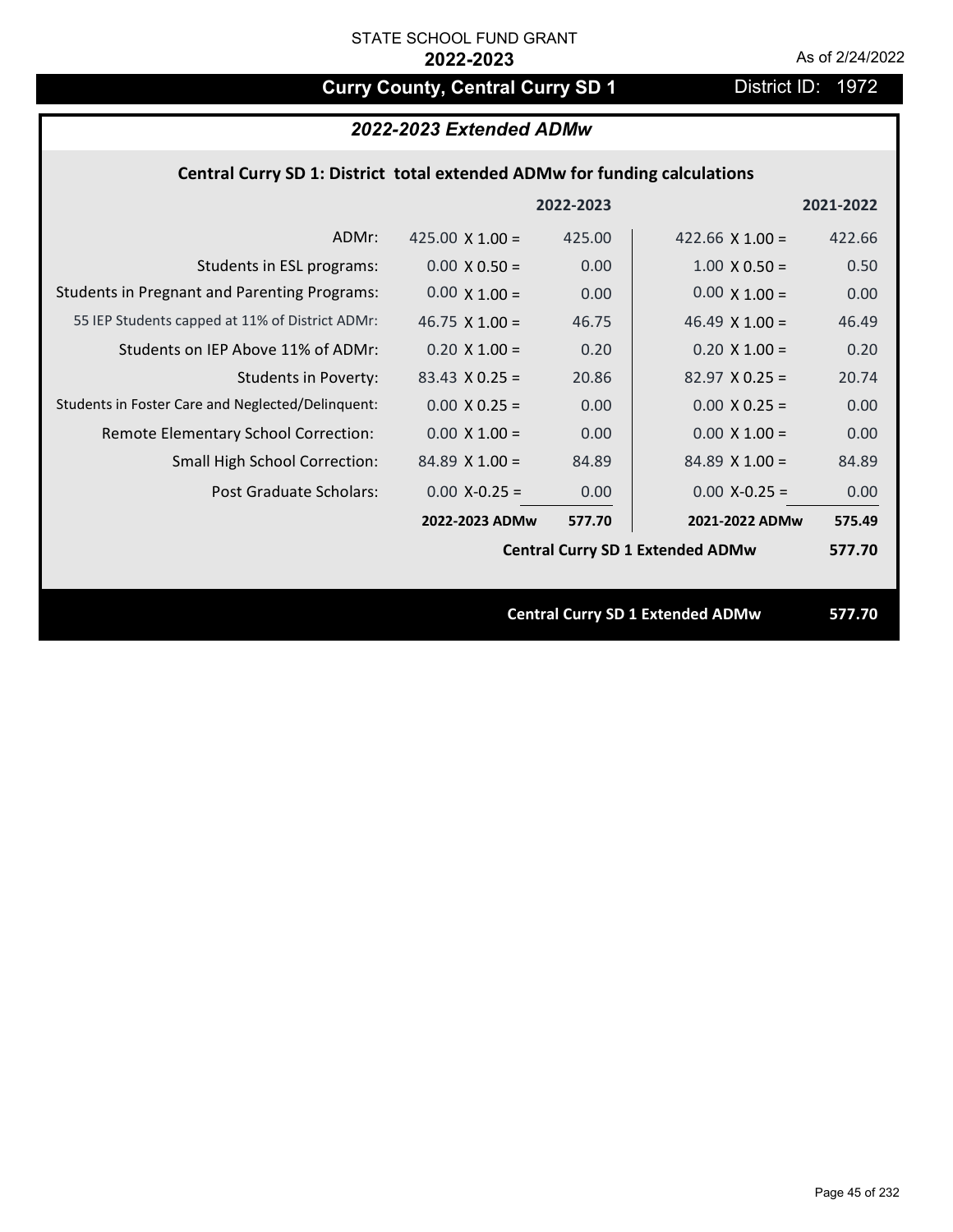# **Curry County, Port Orford-Langlois SD 2CJ** District ID: 1973

## *2022-2023 Extended ADMw*

### **Port Orford‐Langlois SD 2CJ: District total extended ADMw for funding calculations**

|                                                     |                        | 2022-2023 |                                           | 2021-2022 |
|-----------------------------------------------------|------------------------|-----------|-------------------------------------------|-----------|
| ADMr:                                               | $211.00 \times 1.00 =$ | 211.00    | $217.74 \times 1.00 =$                    | 217.74    |
| Students in ESL programs:                           | $0.00 \times 0.50 =$   | 0.00      | $0.00 \times 0.50 =$                      | 0.00      |
| <b>Students in Pregnant and Parenting Programs:</b> | $0.00 \times 1.00 =$   | 0.00      | $0.00 \times 1.00 =$                      | 0.00      |
| 23 IEP Students capped at 11% of District ADMr:     | $23.00 \times 1.00 =$  | 23.00     | $23.00 \times 1.00 =$                     | 23.00     |
| Students on IEP Above 11% of ADMr:                  | $0.00 \times 1.00 =$   | 0.00      | $0.00$ X $1.00 =$                         | 0.00      |
| <b>Students in Poverty:</b>                         | $59.91$ X 0.25 =       | 14.98     | 61.82 $X$ 0.25 =                          | 15.46     |
| Students in Foster Care and Neglected/Delinquent:   | $2.00 \times 0.25 =$   | 0.50      | $2.00 X 0.25 =$                           | 0.50      |
| Remote Elementary School Correction:                | 69.86 $\times$ 1.00 =  | 69.86     | 69.86 $X$ 1.00 =                          | 69.86     |
| <b>Small High School Correction:</b>                | $50.46$ X $1.00 =$     | 50.46     | $50.46$ X $1.00 =$                        | 50.46     |
| Post Graduate Scholars:                             | $0.00$ X-0.25 =        | 0.00      | $0.00 X - 0.25 =$                         | 0.00      |
|                                                     | 2022-2023 ADMw         | 369.80    | 2021-2022 ADMw                            | 377.02    |
|                                                     |                        |           | Port Orford-Langlois SD 2CJ Extended ADMw | 377.02    |
|                                                     |                        |           |                                           |           |
|                                                     |                        |           | Port Orford-Langlois SD 2CJ Extended ADMw | 377.02    |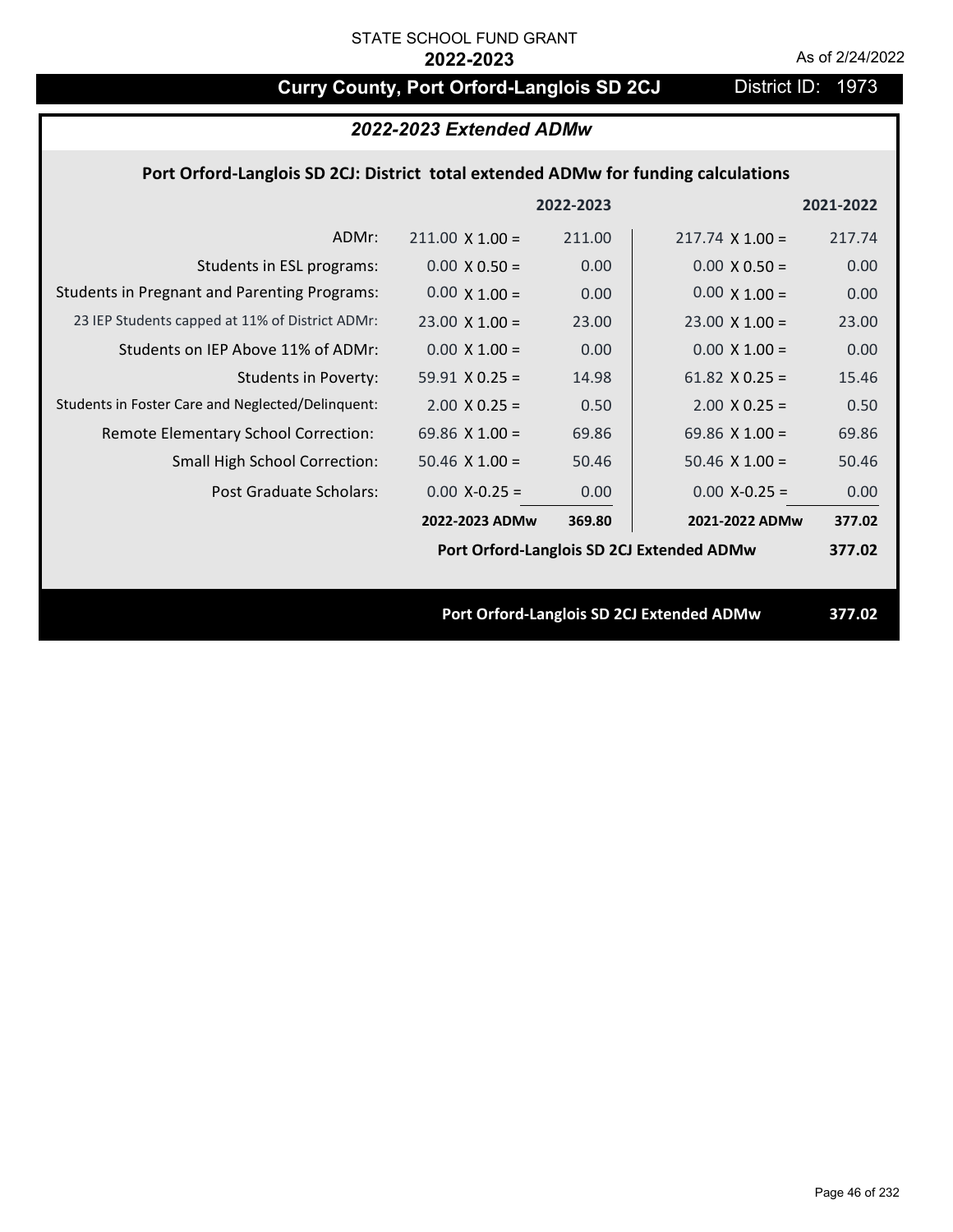# **Curry County, Brookings-Harbor SD 17C** District ID: 1974

*2022-2023 Extended ADMw*

| Brookings-Harbor SD 17C: District total extended ADMw for funding calculations |                          |           |                                              |           |  |
|--------------------------------------------------------------------------------|--------------------------|-----------|----------------------------------------------|-----------|--|
|                                                                                |                          | 2022-2023 |                                              | 2021-2022 |  |
| ADMr:                                                                          | $1,390.00 \times 1.00 =$ | 1,390.00  | $1,398.35 \times 1.00 =$                     | 1,398.35  |  |
| Students in ESL programs:                                                      | $38.00 \times 0.50 =$    | 19.00     | $37.00 \times 0.50 =$                        | 18.50     |  |
| <b>Students in Pregnant and Parenting Programs:</b>                            | $0.00 \times 1.00 =$     | 0.00      | $0.00 \times 1.00 =$                         | 0.00      |  |
| 215 IEP Students capped at 11% of District ADMr:                               | $152.90 \times 1.00 =$   | 152.90    | 153.82 $X$ 1.00 =                            | 153.82    |  |
| Students on IEP Above 11% of ADMr:                                             | 13.80 $X$ 1.00 =         | 13.80     | $13.80$ X $1.00 =$                           | 13.80     |  |
| <b>Students in Poverty:</b>                                                    | $267.93 \times 0.25 =$   | 66.98     | $269.54$ X 0.25 =                            | 67.39     |  |
| Students in Foster Care and Neglected/Delinquent:                              | $13.00 \times 0.25 =$    | 3.25      | $13.00 \times 0.25 =$                        | 3.25      |  |
| Remote Elementary School Correction:                                           | $0.00 \times 1.00 =$     | 0.00      | $0.00 \times 1.00 =$                         | 0.00      |  |
| <b>Small High School Correction:</b>                                           | $0.00 X 1.00 =$          | 0.00      | $0.00 \times 1.00 =$                         | 0.00      |  |
| Post Graduate Scholars:                                                        | $0.00$ X-0.25 =          | 0.00      | $0.00$ X-0.25 =                              | 0.00      |  |
|                                                                                | 2022-2023 ADMw           | 1,645.93  | 2021-2022 ADMw                               | 1,655.10  |  |
|                                                                                |                          |           | <b>Brookings-Harbor SD 17C Extended ADMw</b> | 1,655.10  |  |
|                                                                                |                          |           |                                              |           |  |
|                                                                                |                          |           | <b>Brookings-Harbor SD 17C Extended ADMw</b> | 1,655.10  |  |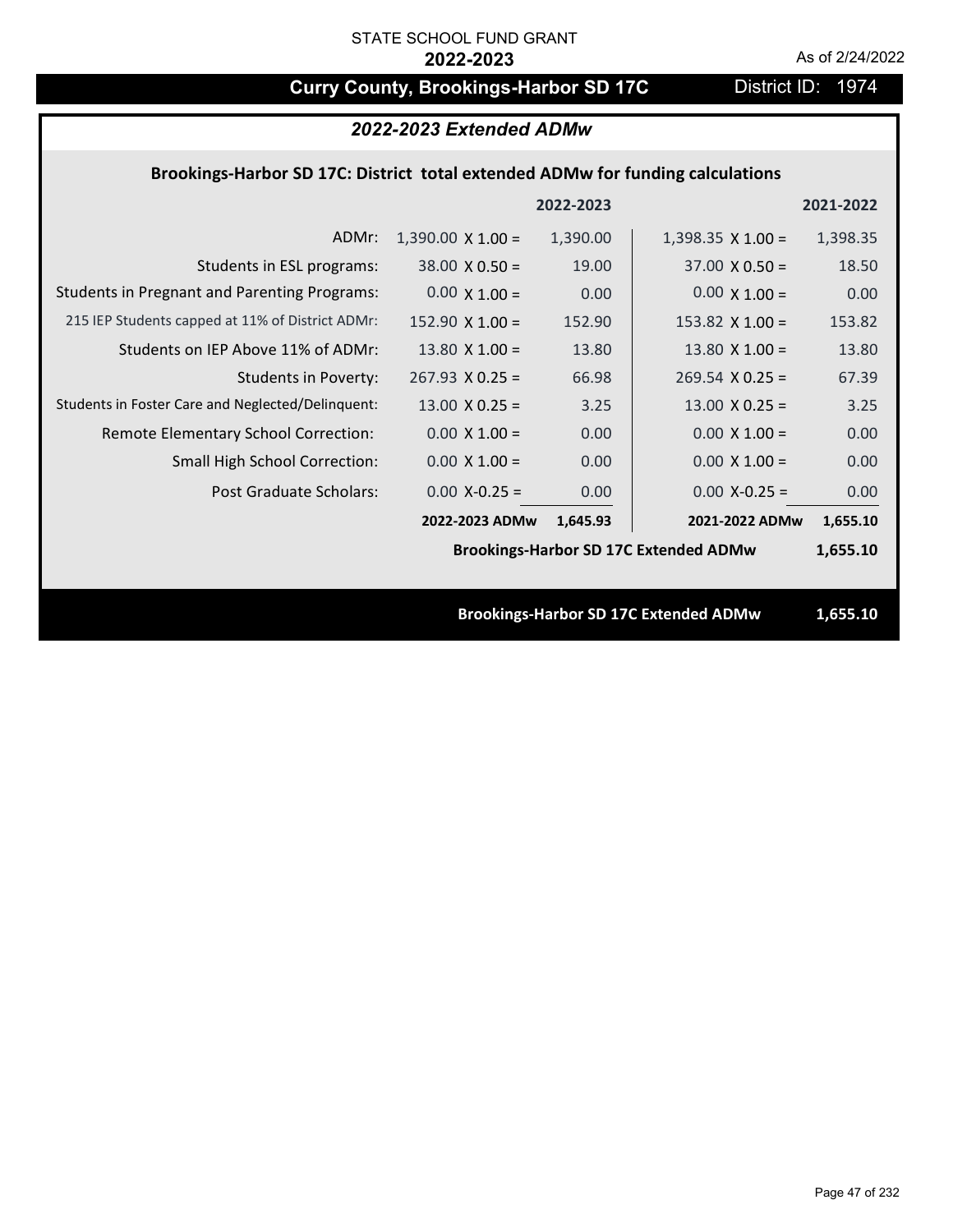# STATE SCHOOL FUND GRANT

# **Deschutes County, Bend-LaPine Administrative SD 1** District ID: 1976

#### *2022-2023 Extended ADMw*

### **Bend‐LaPine Administrative SD 1: District total extended ADMw for funding calculations**

|                                                     |                                 | 2022-2023 |                           | 2021-2022 |
|-----------------------------------------------------|---------------------------------|-----------|---------------------------|-----------|
|                                                     | ADMr: $17,514.00 \times 1.00 =$ | 17,514.00 | $16,875.02 \times 1.00 =$ | 16,875.02 |
| Students in ESL programs:                           | $640.00 \times 0.50 =$          | 320.00    | 693.35 $X$ 0.50 =         | 346.68    |
| <b>Students in Pregnant and Parenting Programs:</b> | 2.00 $\times$ 1.00 =            | 2.00      | $1.00 \times 1.00 =$      | 1.00      |
| 1752 IEP Students capped at 11% of District ADMr:   | $1,752.00 \times 1.00 =$        | 1,752.00  | $1,800.00 \times 1.00 =$  | 1,800.00  |
| Students on IEP Above 11% of ADMr:                  | $0.00 \times 1.00 =$            | 0.00      | $0.00 \times 1.00 =$      | 0.00      |
| <b>Students in Poverty:</b>                         | $1,274.48 \times 0.25 =$        | 318.62    | $1,227.91$ X 0.25 =       | 306.98    |
| Students in Foster Care and Neglected/Delinquent:   | $99.00 \times 0.25 =$           | 24.75     | $99.00 \times 0.25 =$     | 24.75     |
| Remote Elementary School Correction:                | $0.00 \times 1.00 =$            | 0.00      | $0.00 \times 1.00 =$      | 0.00      |
| <b>Small High School Correction:</b>                | $0.00 \times 1.00 =$            | 0.00      | $0.00 \times 1.00 =$      | 0.00      |
| Post Graduate Scholars:                             | $0.00 X - 0.25 =$               | 0.00      | $0.00$ X-0.25 =           | 0.00      |
|                                                     | 2022-2023 ADMw                  | 19,931.37 | 2021-2022 ADMw            | 19.354.42 |

**Bend‐LaPine Administrative SD 1 Extended ADMw**

**19,931.37**

## **Bend International School: Charter ADMw for information only**

|                                                     |                      | 2022-2023 |                        | 2021-2022 |
|-----------------------------------------------------|----------------------|-----------|------------------------|-----------|
| ADMr:                                               | $0.00 \times 1.00 =$ | 0.00      | $216.58 \times 1.00 =$ | 216.58    |
| Students in ESL programs:                           | $0.00 \times 0.50 =$ | 0.00      | $6.30 \times 0.50 =$   | 3.15      |
| <b>Students in Pregnant and Parenting Programs:</b> | $0.00 \times 1.00 =$ | 0.00      | $0.00 \times 1.00 =$   | 0.00      |
| 0 IEP Students capped at 11% of District ADMr:      | $0.00 \times 1.00 =$ | 0.00      | $0.00 \times 1.00 =$   | 0.00      |
| Students on IEP Above 11% of ADMr:                  | $0.00 \times 1.00 =$ | 0.00      | $0.00 \times 1.00 =$   | 0.00      |
| Students in Poverty:                                | $0.00 \times 0.25 =$ | 0.00      | $15.80 \times 0.25 =$  | 3.95      |
| Students in Foster Care and Neglected/Delinquent:   | $0.00 \times 0.25 =$ | 0.00      | $0.00 \times 0.25 =$   | 0.00      |
| Remote Elementary School Correction:                | $0.00 \times 1.00 =$ | 0.00      | $0.00 \times 1.00 =$   | 0.00      |
| <b>Small High School Correction:</b>                | $0.00 \times 1.00 =$ | 0.00      | $0.00 \times 1.00 =$   | 0.00      |
| Post Graduate Scholars:                             | $0.00 X-0.25 =$      | 0.00      | $0.00 X-0.25 =$        | 0.00      |
|                                                     | 2022-2023 ADMw       | 0.00      | 2021-2022 ADMw         | 223.68    |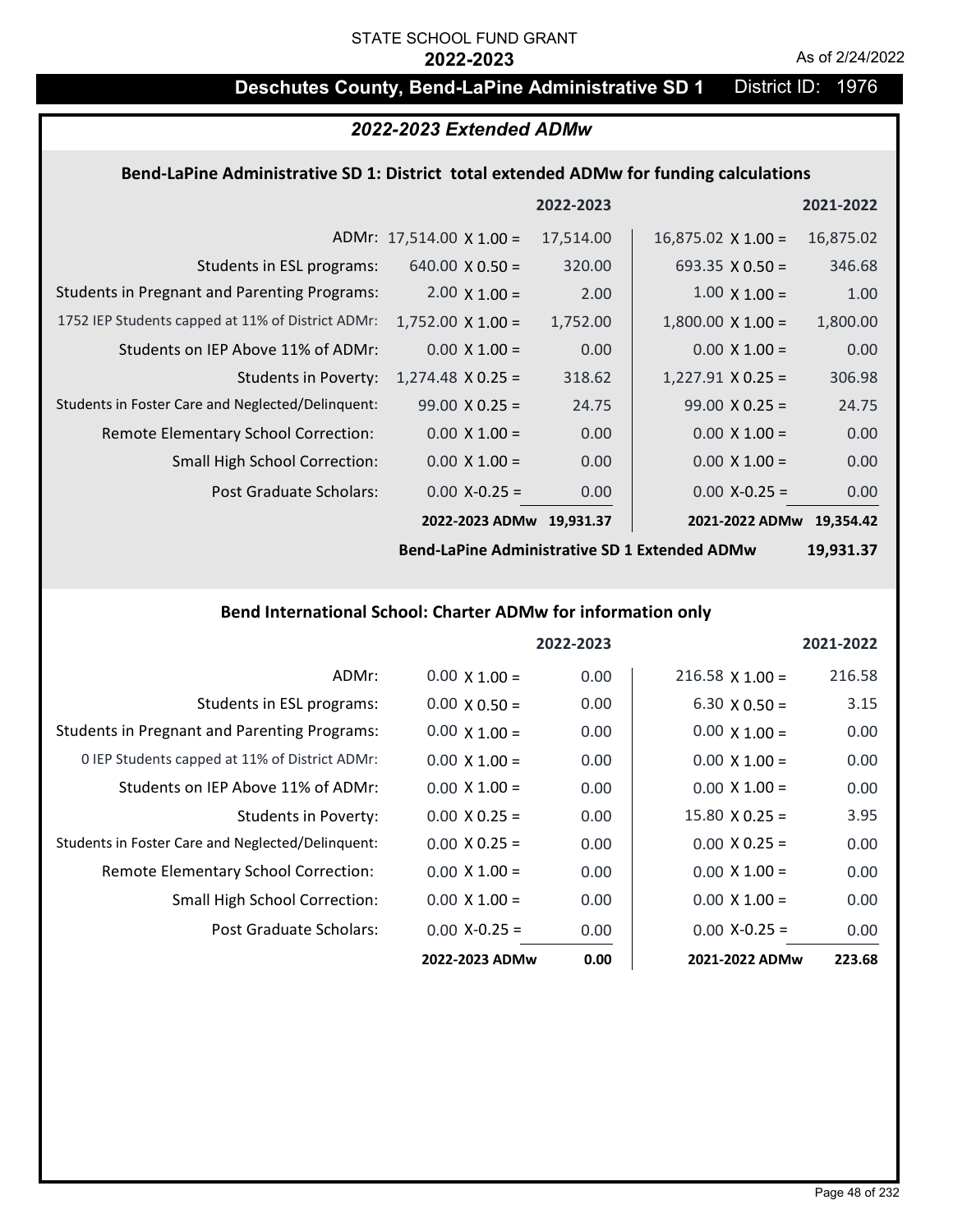### **Desert Sky Montessori: Charter ADMw for information only**

|                                                     |                      | 2022-2023         |                        | 2021-2022 |
|-----------------------------------------------------|----------------------|-------------------|------------------------|-----------|
| ADMr:                                               | $0.00 \times 1.00 =$ | 0.00              | $166.15 \times 1.00 =$ | 166.15    |
| Students in ESL programs:                           | $0.00 \times 0.50 =$ | 0.00              | $1.80 \times 0.50 =$   | 0.90      |
| <b>Students in Pregnant and Parenting Programs:</b> | $0.00 \times 1.00 =$ | 0.00              | $0.00 \times 1.00 =$   | 0.00      |
| 0 IEP Students capped at 11% of District ADMr:      | $0.00 \times 1.00 =$ | 0.00              | $0.00 \times 1.00 =$   | 0.00      |
| Students on IEP Above 11% of ADMr:                  | $0.00 \times 1.00 =$ | 0.00              | $0.00 \times 1.00 =$   | 0.00      |
| Students in Poverty:                                | $0.00 \times 0.25 =$ | 0.00              | $12.12 \times 0.25 =$  | 3.03      |
| Students in Foster Care and Neglected/Delinguent:   | $0.00 \times 0.25 =$ | 0.00              | $0.00 \times 0.25 =$   | 0.00      |
| Remote Elementary School Correction:                | $0.00 \times 1.00 =$ | 0.00              | $0.00 \times 1.00 =$   | 0.00      |
| <b>Small High School Correction:</b>                | $0.00 \times 1.00 =$ | 0.00              | $0.00 \times 1.00 =$   | 0.00      |
| Post Graduate Scholars:                             | $0.00 X - 0.25 =$    | 0.00 <sub>1</sub> | $0.00 X - 0.25 =$      | 0.00      |
|                                                     | 2022-2023 ADMw       | 0.00              | 2021-2022 ADMw         | 170.08    |

**Bend‐LaPine Administrative SD 1 Extended ADMw 19,931.37**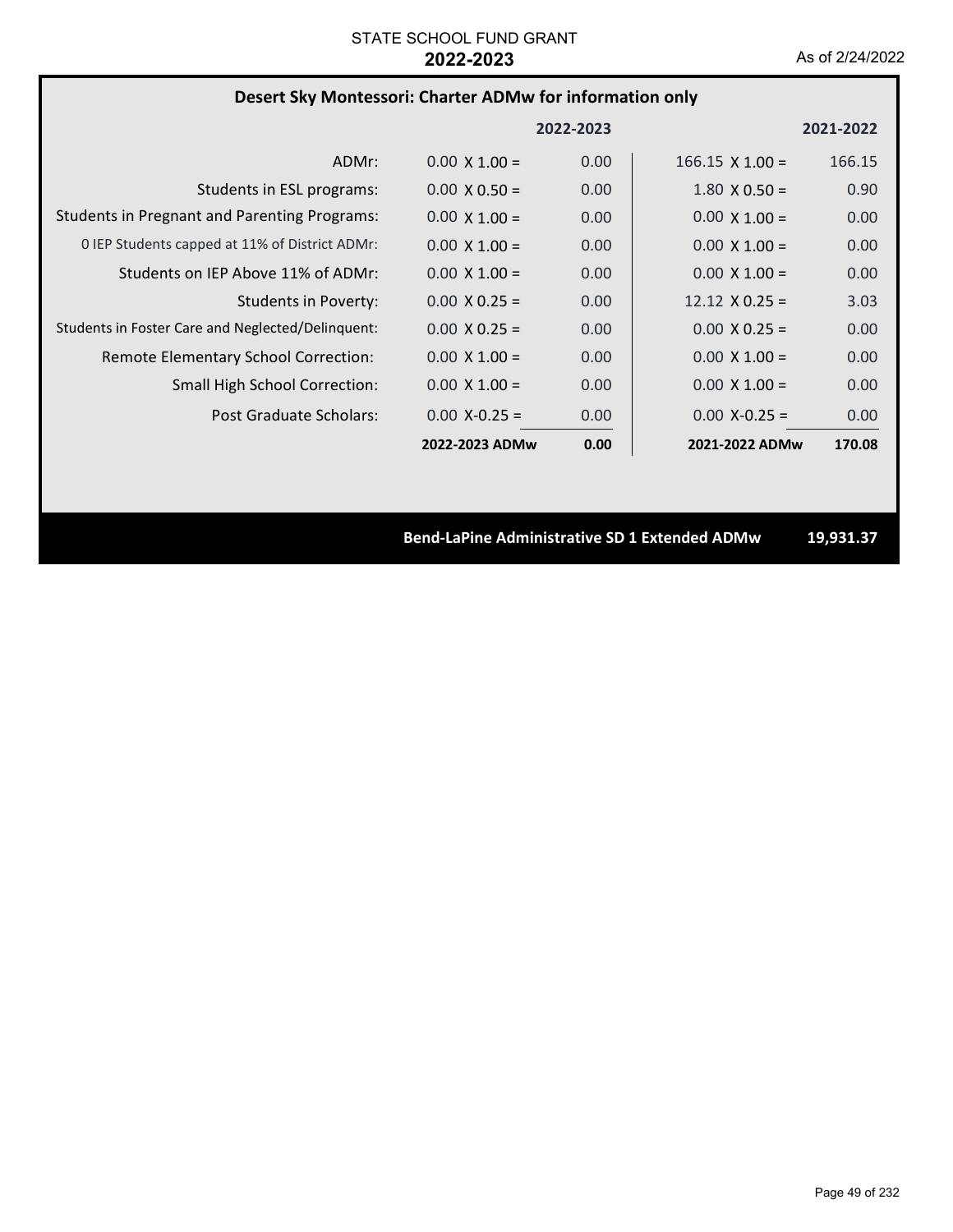# **Deschutes County, Redmond SD 2J District ID: 1977**

## *2022-2023 Extended ADMw*

#### **Redmond SD 2J: District total extended ADMw for funding calculations**

|                                                     |                          | 2022-2023 |                          | 2021-2022 |
|-----------------------------------------------------|--------------------------|-----------|--------------------------|-----------|
| ADMr:                                               | 6,883.70 $\times$ 1.00 = | 6,883.70  | $6,081.26 \times 1.00 =$ | 6,081.26  |
| Students in ESL programs:                           | $303.00 \times 0.50 =$   | 151.50    | $371.57 \times 0.50 =$   | 185.79    |
| <b>Students in Pregnant and Parenting Programs:</b> | $0.00 \times 1.00 =$     | 0.00      | $0.19 \times 1.00 =$     | 0.19      |
| 896 IEP Students capped at 11% of District ADMr:    | $757.21 \times 1.00 =$   | 757.21    | $768.18 \times 1.00 =$   | 768.18    |
| Students on IEP Above 11% of ADMr:                  | $35.60 \times 1.00 =$    | 35.60     | $35.60 \times 1.00 =$    | 35.60     |
| <b>Students in Poverty:</b>                         | 634.66 $X$ 0.25 =        | 158.67    | $560.15 \times 0.25 =$   | 140.04    |
| Students in Foster Care and Neglected/Delinquent:   | $29.00 \times 0.25 =$    | 7.25      | $29.00 \times 0.25 =$    | 7.25      |
| Remote Elementary School Correction:                | $0.00 \times 1.00 =$     | 0.00      | $0.00 \times 1.00 =$     | 0.00      |
| <b>Small High School Correction:</b>                | $0.00 \times 1.00 =$     | 0.00      | $0.00 \times 1.00 =$     | 0.00      |
| Post Graduate Scholars:                             | $0.00 X - 0.25 =$        | 0.00      | $0.00$ X-0.25 =          | 0.00      |
|                                                     | 2022-2023 ADMw           | 7,993.92  | 2021-2022 ADMw           | 7,218.30  |

**Redmond SD 2J Extended ADMw**

**8,145.93**

## **Redmond Proficiency Academy: Charter ADMw for information only**

|                                                     |                      | 2022-2023 |                        | 2021-2022 |
|-----------------------------------------------------|----------------------|-----------|------------------------|-----------|
| ADMr:                                               | $0.00 \times 1.00 =$ | 0.00      | $902.15 \times 1.00 =$ | 902.15    |
| Students in ESL programs:                           | $0.00 \times 0.50 =$ | 0.00      | $9.12 \times 0.50 =$   | 4.56      |
| <b>Students in Pregnant and Parenting Programs:</b> | $0.00 \times 1.00 =$ | 0.00      | $0.00 \times 1.00 =$   | 0.00      |
| 0 IEP Students capped at 11% of District ADMr:      | $0.00 \times 1.00 =$ | 0.00      | $0.00 \times 1.00 =$   | 0.00      |
| Students on IEP Above 11% of ADMr:                  | $0.00 \times 1.00 =$ | 0.00      | $0.00 \times 1.00 =$   | 0.00      |
| Students in Poverty:                                | $0.00 \times 0.25 =$ | 0.00      | $83.70 \times 0.25 =$  | 20.93     |
| Students in Foster Care and Neglected/Delinquent:   | $0.00 \times 0.25 =$ | 0.00      | $0.00 \times 0.25 =$   | 0.00      |
| Remote Elementary School Correction:                | $0.00 \times 1.00 =$ | 0.00      | $0.00 \times 1.00 =$   | 0.00      |
| <b>Small High School Correction:</b>                | $0.00 \times 1.00 =$ | 0.00      | $0.00 \times 1.00 =$   | 0.00      |
| Post Graduate Scholars:                             | $0.00$ X-0.25 =      | 0.00      | $0.00 X-0.25 =$        | 0.00      |
|                                                     | 2022-2023 ADMw       | 0.00      | 2021-2022 ADMw         | 927.64    |

**Redmond SD 2J Extended ADMw 8,145.93**

Page 50 of 232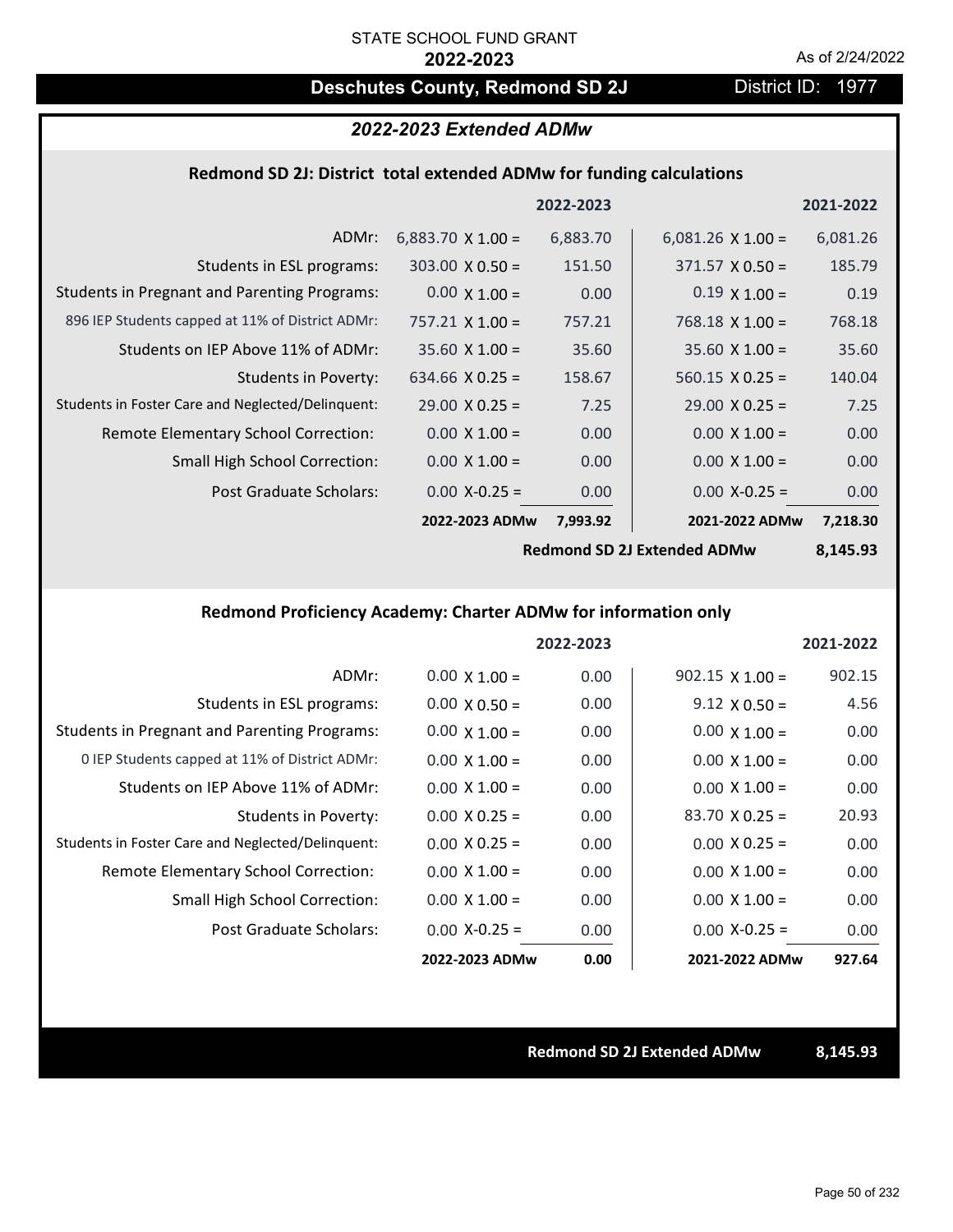# **Deschutes County, Sisters SD 6** District ID: 1978

# *2022-2023 Extended ADMw*

## **Sisters SD 6: District total extended ADMw for funding calculations**

|                                                     |                          | 2022-2023 |                                   | 2021-2022 |
|-----------------------------------------------------|--------------------------|-----------|-----------------------------------|-----------|
| ADMr:                                               | $1,120.00 \times 1.00 =$ | 1,120.00  | $1,080.04 \times 1.00 =$          | 1,080.04  |
| Students in ESL programs:                           | $17.00 \times 0.50 =$    | 8.50      | $16.97 \times 0.50 =$             | 8.49      |
| <b>Students in Pregnant and Parenting Programs:</b> | $0.00 \times 1.00 =$     | 0.00      | $0.00 \times 1.00 =$              | 0.00      |
| 132 IEP Students capped at 11% of District ADMr:    | 123.20 $\times$ 1.00 =   | 123.20    | $114.00 \times 1.00 =$            | 114.00    |
| Students on IEP Above 11% of ADMr:                  | $0.00 \times 1.00 =$     | 0.00      | $0.00 \times 1.00 =$              | 0.00      |
| <b>Students in Poverty:</b>                         | $101.13 \times 0.25 =$   | 25.28     | $97.52 \times 0.25 =$             | 24.38     |
| Students in Foster Care and Neglected/Delinquent:   | $3.00 \times 0.25 =$     | 0.75      | $3.00 \times 0.25 =$              | 0.75      |
| Remote Elementary School Correction:                | $0.00 \times 1.00 =$     | 0.00      | $0.00 \times 1.00 =$              | 0.00      |
| <b>Small High School Correction:</b>                | $0.00 \times 1.00 =$     | 0.00      | $0.00 \times 1.00 =$              | 0.00      |
| Post Graduate Scholars:                             | $0.00$ X-0.25 =          | 0.00      | $0.00$ X-0.25 =                   | 0.00      |
|                                                     | 2022-2023 ADMw           | 1,277.73  | 2021-2022 ADMw                    | 1,227.66  |
|                                                     |                          |           | <b>Sisters SD 6 Extended ADMw</b> | 1,277.73  |
|                                                     |                          |           |                                   |           |
|                                                     |                          |           | <b>Sisters SD 6 Extended ADMw</b> | 1,277.73  |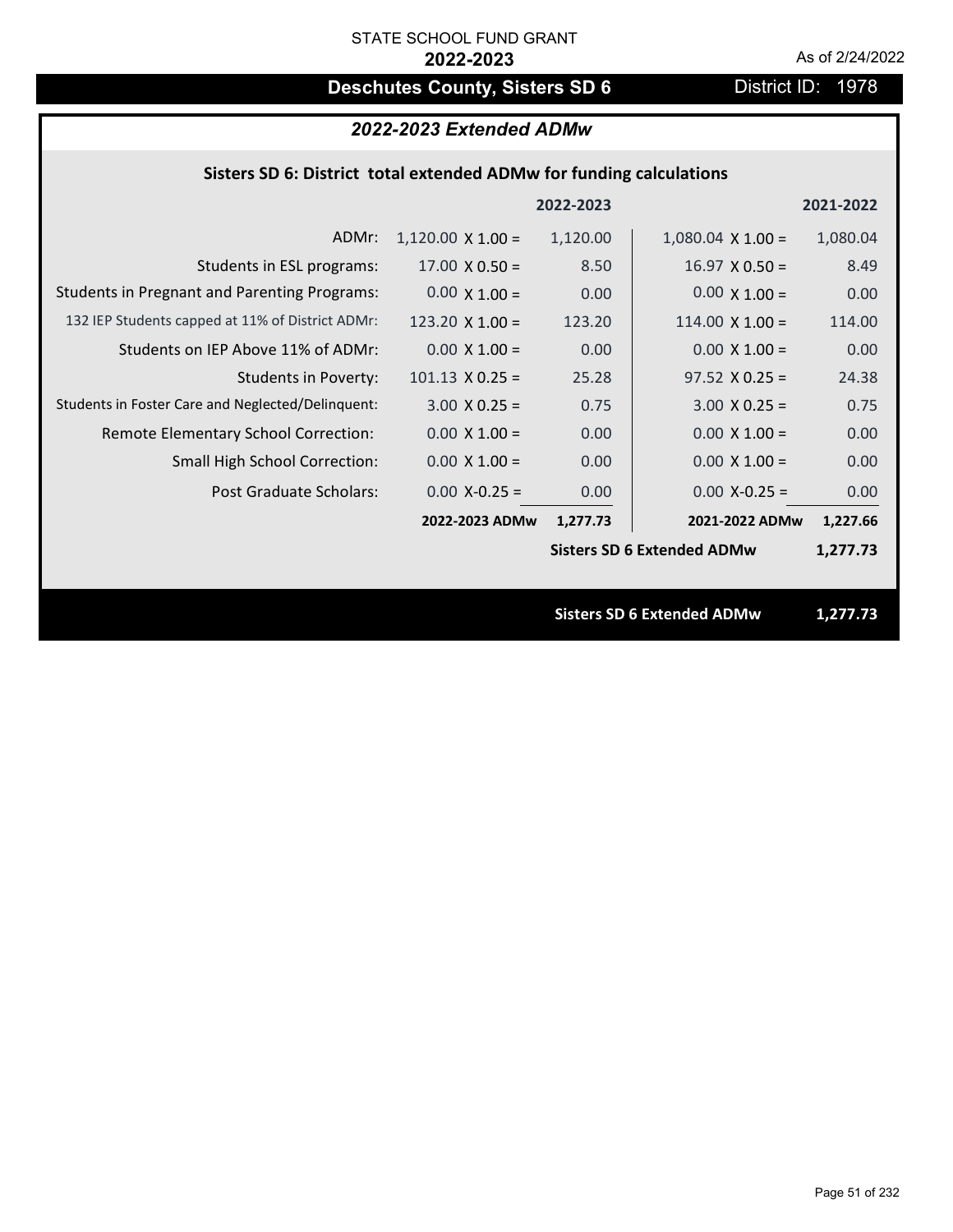# **Douglas County, Oakland SD 1** District ID: 1990

# *2022-2023 Extended ADMw*

## **Oakland SD 1: District total extended ADMw for funding calculations**

|                                                     |                        | 2022-2023 |                                   | 2021-2022 |
|-----------------------------------------------------|------------------------|-----------|-----------------------------------|-----------|
| ADMr:                                               | 594.00 $\times$ 1.00 = | 594.00    | 595.63 $X$ 1.00 =                 | 595.63    |
| Students in ESL programs:                           | $0.00 \times 0.50 =$   | 0.00      | $2.68 \times 0.50 =$              | 1.34      |
| <b>Students in Pregnant and Parenting Programs:</b> | $0.00 \times 1.00 =$   | 0.00      | $0.00 \times 1.00 =$              | 0.00      |
| 88 IEP Students capped at 11% of District ADMr:     | 65.34 $X$ 1.00 =       | 65.34     | 65.52 $X$ 1.00 =                  | 65.52     |
| Students on IEP Above 11% of ADMr:                  | $0.00 \times 1.00 =$   | 0.00      | $0.00 \times 1.00 =$              | 0.00      |
| <b>Students in Poverty:</b>                         | $76.00 \times 0.25 =$  | 19.00     | $76.00 \times 0.25 =$             | 19.00     |
| Students in Foster Care and Neglected/Delinquent:   | $9.00 \times 0.25 =$   | 2.25      | $9.00 \times 0.25 =$              | 2.25      |
| Remote Elementary School Correction:                | $0.00 \times 1.00 =$   | 0.00      | $0.00 \times 1.00 =$              | 0.00      |
| <b>Small High School Correction:</b>                | $87.54 \times 1.00 =$  | 87.54     | $87.54 \times 1.00 =$             | 87.54     |
| Post Graduate Scholars:                             | $0.00$ X-0.25 =        | 0.00      | $0.00$ X-0.25 =                   | 0.00      |
|                                                     | 2022-2023 ADMw         | 768.13    | 2021-2022 ADMw                    | 771.28    |
|                                                     |                        |           | <b>Oakland SD 1 Extended ADMw</b> | 771.28    |
|                                                     |                        |           |                                   |           |
|                                                     |                        |           | <b>Oakland SD 1 Extended ADMw</b> | 771.28    |
|                                                     |                        |           |                                   |           |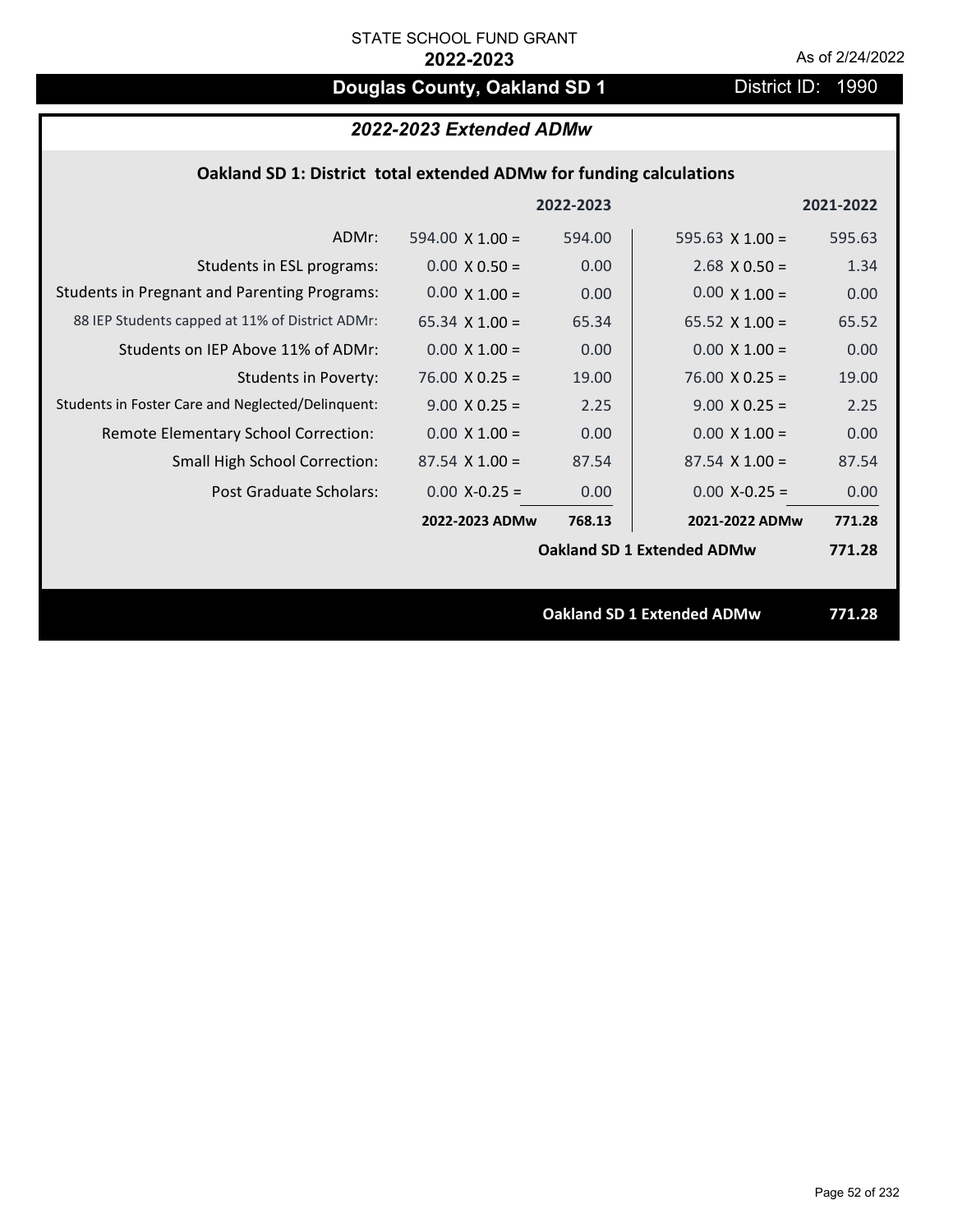# **Douglas County, Douglas County SD 4** District ID: 1991

# *2022-2023 Extended ADMw*

#### **Douglas County SD 4: District total extended ADMw for funding calculations**

|                                                     |                          | 2022-2023 |                          | 2021-2022 |
|-----------------------------------------------------|--------------------------|-----------|--------------------------|-----------|
| ADMr:                                               | $5,638.00 \times 1.00 =$ | 5,638.00  | $5,428.21 \times 1.00 =$ | 5,428.21  |
| Students in ESL programs:                           | $35.00 \times 0.50 =$    | 17.50     | 42.70 $\times$ 0.50 =    | 21.35     |
| <b>Students in Pregnant and Parenting Programs:</b> | $5.00 \times 1.00 =$     | 5.00      | $0.81 \times 1.00 =$     | 0.81      |
| 699 IEP Students capped at 11% of District ADMr:    | $620.18 \times 1.00 =$   | 620.18    | 617.55 $\times$ 1.00 =   | 617.55    |
| Students on IEP Above 11% of ADMr:                  | $7.40 \times 1.00 =$     | 7.40      | $7.40 \times 1.00 =$     | 7.40      |
| Students in Poverty:                                | $789.39 \times 0.25 =$   | 197.35    | $759.98 \times 0.25 =$   | 190.00    |
| Students in Foster Care and Neglected/Delinquent:   | $105.00 \times 0.25 =$   | 26.25     | $105.00 \times 0.25 =$   | 26.25     |
| Remote Elementary School Correction:                | $0.00 \times 1.00 =$     | 0.00      | $0.00 \times 1.00 =$     | 0.00      |
| <b>Small High School Correction:</b>                | $0.00 \times 1.00 =$     | 0.00      | $0.00 \times 1.00 =$     | 0.00      |
| Post Graduate Scholars:                             | $0.00$ X-0.25 =          | 0.00      | $0.00$ X-0.25 =          | 0.00      |
|                                                     | 2022-2023 ADMw           | 6,511.68  | 2021-2022 ADMw           | 6,291.57  |

**Douglas County SD 4 Extended ADMw**

**6,511.68**

## **Phoenix School: Charter ADMw for information only**

|                                                     |                      | 2022-2023 |                        | 2021-2022 |
|-----------------------------------------------------|----------------------|-----------|------------------------|-----------|
| ADMr:                                               | $0.00 \times 1.00 =$ | 0.00      | $185.92 \times 1.00 =$ | 185.92    |
| Students in ESL programs:                           | $0.00 \times 0.50 =$ | 0.00      | $0.00 \times 0.50 =$   | 0.00      |
| <b>Students in Pregnant and Parenting Programs:</b> | $0.00 \times 1.00 =$ | 0.00      | $9.14 \times 1.00 =$   | 9.14      |
| 0 IEP Students capped at 11% of District ADMr:      | $0.00 \times 1.00 =$ | 0.00      | $0.00 \times 1.00 =$   | 0.00      |
| Students on IEP Above 11% of ADMr:                  | $0.00 \times 1.00 =$ | 0.00      | $0.00 \times 1.00 =$   | 0.00      |
| Students in Poverty:                                | $0.00 \times 0.25 =$ | 0.00      | $26.06 \times 0.25 =$  | 6.52      |
| Students in Foster Care and Neglected/Delinquent:   | $0.00 \times 0.25 =$ | 0.00      | $0.00 \times 0.25 =$   | 0.00      |
| Remote Elementary School Correction:                | $0.00 \times 1.00 =$ | 0.00      | $0.00 \times 1.00 =$   | 0.00      |
| <b>Small High School Correction:</b>                | $0.00 \times 1.00 =$ | 0.00      | $0.00 \times 1.00 =$   | 0.00      |
| Post Graduate Scholars:                             | $0.00 X-0.25 =$      | 0.00      | $0.00 X-0.25 =$        | 0.00      |
|                                                     | 2022-2023 ADMw       | 0.00      | 2021-2022 ADMw         | 201.58    |

### **Douglas County SD 4 Extended ADMw 6,511.68**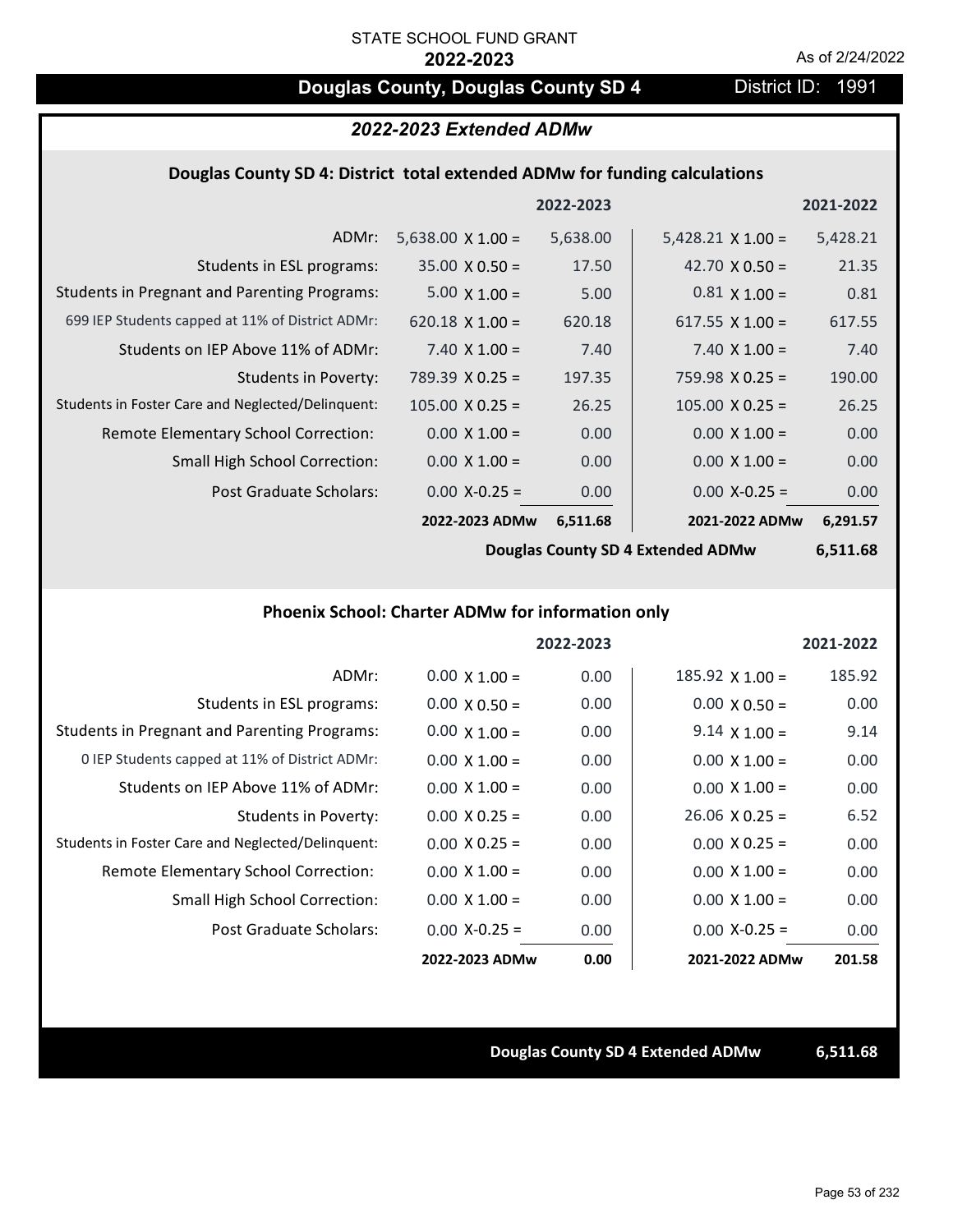# **Douglas County, Glide SD 12** District ID: 1992

# *2022-2023 Extended ADMw*

## **Glide SD 12: District total extended ADMw for funding calculations**

|                                                     |                        | 2022-2023 |                                  | 2021-2022 |
|-----------------------------------------------------|------------------------|-----------|----------------------------------|-----------|
| ADMr:                                               | $722.00 \times 1.00 =$ | 722.00    | $672.09 \times 1.00 =$           | 672.09    |
| Students in ESL programs:                           | $1.00 \times 0.50 =$   | 0.50      | $2.00 \times 0.50 =$             | 1.00      |
| <b>Students in Pregnant and Parenting Programs:</b> | $0.00 \times 1.00 =$   | 0.00      | $0.00 \times 1.00 =$             | 0.00      |
| 98 IEP Students capped at 11% of District ADMr:     | 79.42 $\times$ 1.00 =  | 79.42     | 73.93 $\times$ 1.00 =            | 73.93     |
| Students on IEP Above 11% of ADMr:                  | $1.50 \times 1.00 =$   | 1.50      | $1.50 \times 1.00 =$             | 1.50      |
| <b>Students in Poverty:</b>                         | 120.83 $X$ 0.25 =      | 30.21     | 112.48 $X$ 0.25 =                | 28.12     |
| Students in Foster Care and Neglected/Delinquent:   | 4.00 $X$ 0.25 =        | 1.00      | 4.00 $X$ 0.25 =                  | 1.00      |
| Remote Elementary School Correction:                | $0.00 \times 1.00 =$   | 0.00      | $0.00 \times 1.00 =$             | 0.00      |
| <b>Small High School Correction:</b>                | $87.45$ X 1.00 =       | 87.45     | $87.45 \times 1.00 =$            | 87.45     |
| Post Graduate Scholars:                             | $0.00$ X-0.25 =        | 0.00      | $0.00$ X-0.25 =                  | 0.00      |
|                                                     | 2022-2023 ADMw         | 922.08    | 2021-2022 ADMw                   | 865.09    |
|                                                     |                        |           | Glide SD 12 Extended ADMw        | 922.08    |
|                                                     |                        |           |                                  |           |
|                                                     |                        |           | <b>Glide SD 12 Extended ADMw</b> | 922.08    |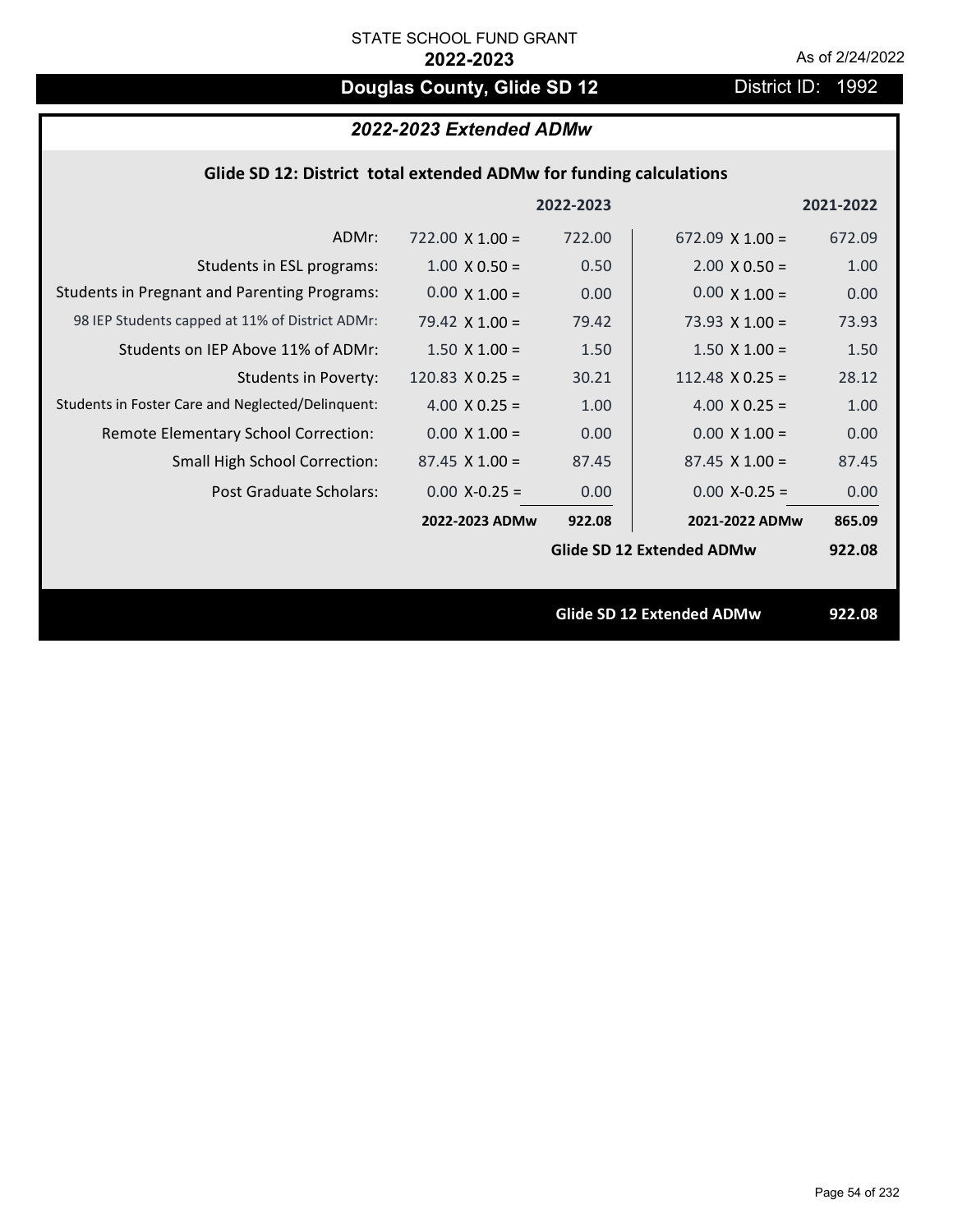# **Douglas County, Douglas County SD 15** District ID: 1993

### *2022-2023 Extended ADMw*

#### **Douglas County SD 15: District total extended ADMw for funding calculations**

|                                                     |                        | 2022-2023 |                       | 2021-2022 |
|-----------------------------------------------------|------------------------|-----------|-----------------------|-----------|
| ADMr:                                               | $213.00 \times 1.00 =$ | 213.00    | $0.00 \times 1.00 =$  | 0.00      |
| Students in ESL programs:                           | $0.00 \times 0.50 =$   | 0.00      | $0.00 \times 0.50 =$  | 0.00      |
| <b>Students in Pregnant and Parenting Programs:</b> | $1.00 \times 1.00 =$   | 1.00      | $0.00 \times 1.00 =$  | 0.00      |
| 40 IEP Students capped at 11% of District ADMr:     | $23.43 \times 1.00 =$  | 23.43     | $23.79 \times 1.00 =$ | 23.79     |
| Students on IEP Above 11% of ADMr:                  | $1.20 \times 1.00 =$   | 1.20      | $1.20 \times 1.00 =$  | 1.20      |
| <b>Students in Poverty:</b>                         | $30.00 \times 0.25 =$  | 7.50      | $0.00 \times 0.25 =$  | 0.00      |
| Students in Foster Care and Neglected/Delinquent:   | $1.00 \times 0.25 =$   | 0.25      | $1.00 \times 0.25 =$  | 0.25      |
| Remote Elementary School Correction:                | $0.00 \times 1.00 =$   | 0.00      | $0.00 \times 1.00 =$  | 0.00      |
| <b>Small High School Correction:</b>                | $0.00 \times 1.00 =$   | 0.00      | $0.00 \times 1.00 =$  | 0.00      |
| Post Graduate Scholars:                             | $0.00 X - 0.25 =$      | 0.00      | $0.00$ X-0.25 =       | 0.00      |
|                                                     | 2022-2023 ADMw         | 246.38    | 2021-2022 ADMw        | 25.24     |
|                                                     |                        |           |                       |           |

**Douglas County SD 15 Extended ADMw**

**384.18**

## **Days Creek Charter School: Charter ADMw for information only**

|                                                     |                       | 2022-2023 |                        | 2021-2022 |
|-----------------------------------------------------|-----------------------|-----------|------------------------|-----------|
| ADMr:                                               | $0.00 \times 1.00 =$  | 0.00      | $216.25 \times 1.00 =$ | 216.25    |
| Students in ESL programs:                           | $0.00 \times 0.50 =$  | 0.00      | $1.00 \times 0.50 =$   | 0.50      |
| <b>Students in Pregnant and Parenting Programs:</b> | $0.00 \times 1.00 =$  | 0.00      | $0.00 \times 1.00 =$   | 0.00      |
| 0 IEP Students capped at 11% of District ADMr:      | $0.00 \times 1.00 =$  | 0.00      | $0.00 \times 1.00 =$   | 0.00      |
| Students on IEP Above 11% of ADMr:                  | $0.00 \times 1.00 =$  | 0.00      | $0.00 \times 1.00 =$   | 0.00      |
| Students in Poverty:                                | $0.00 \times 0.25 =$  | 0.00      | $30.00 \times 0.25 =$  | 7.50      |
| Students in Foster Care and Neglected/Delinquent:   | $0.00 \times 0.25 =$  | 0.00      | $0.00 \times 0.25 =$   | 0.00      |
| Remote Elementary School Correction:                | $71.10 \times 1.00 =$ | 71.10     | $71.10 \times 1.00 =$  | 71.10     |
| <b>Small High School Correction:</b>                | 63.59 $\times$ 1.00 = | 63.59     | 63.59 $\times$ 1.00 =  | 63.59     |
| Post Graduate Scholars:                             | $0.00$ X-0.25 =       | 0.00      | $0.00 X - 0.25 =$      | 0.00      |
|                                                     | 2022-2023 ADMw        | 134.69    | 2021-2022 ADMw         | 358.94    |

#### **Douglas County SD 15 Extended ADMw 384.18**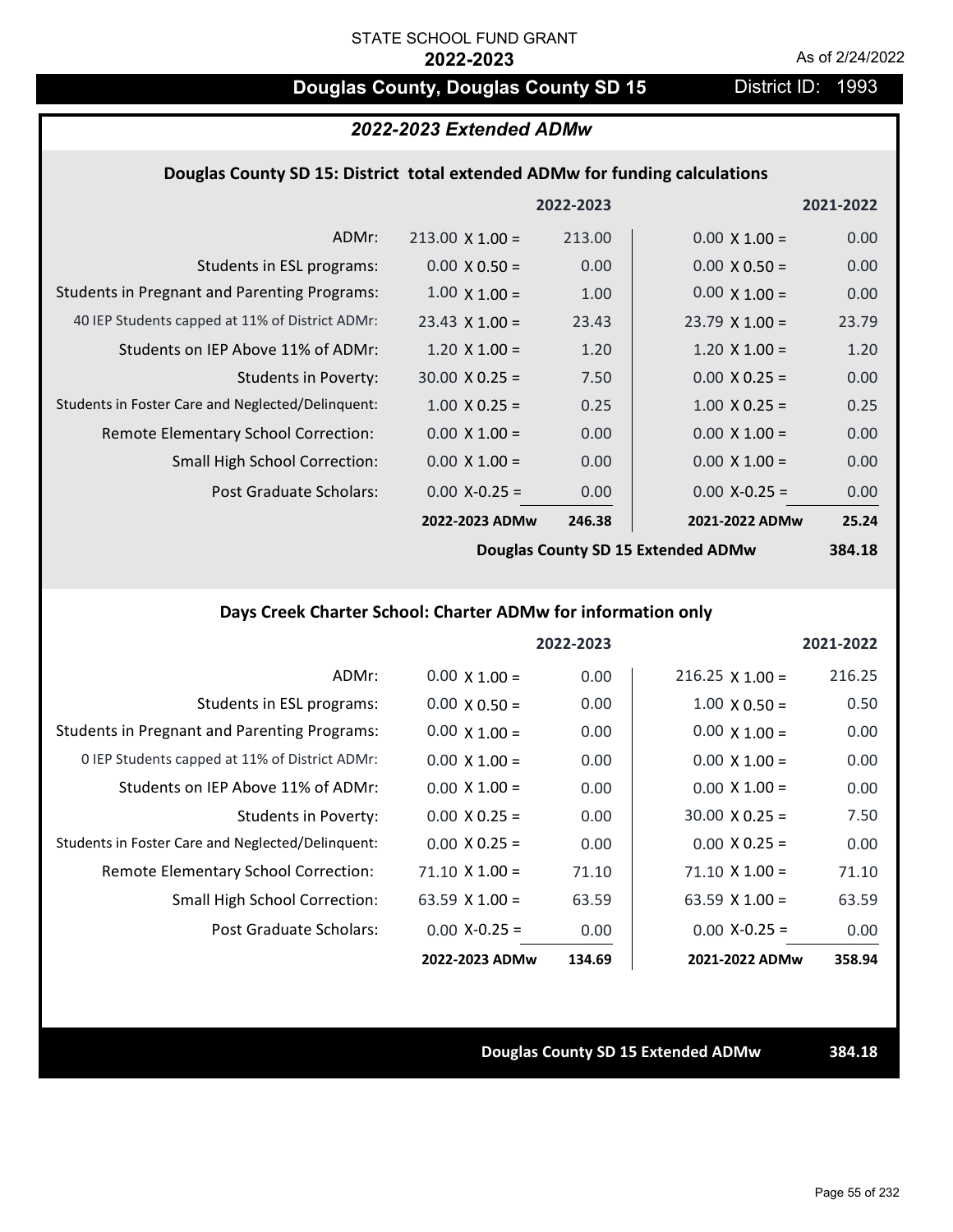# **Douglas County, South Umpqua SD 19** District ID: 1994

## *2022-2023 Extended ADMw*

### **South Umpqua SD 19: District total extended ADMw for funding calculations**

| 2022-2023<br>2021-2022                                                                                                   |
|--------------------------------------------------------------------------------------------------------------------------|
| ADMr:<br>$1,442.00 \times 1.00 =$<br>1,442.00<br>$1,422.31 \times 1.00 =$<br>1,422.31                                    |
| 2.00<br>1.93<br>Students in ESL programs:<br>$4.00 \times 0.50 =$<br>$3.86 \times 0.50 =$                                |
| <b>Students in Pregnant and Parenting Programs:</b><br>$0.00 \times 1.00 =$<br>$0.00 \times 1.00 =$<br>0.00<br>0.00      |
| 250 IEP Students capped at 11% of District ADMr:<br>158.62<br>156.45<br>$158.62 \times 1.00 =$<br>$156.45 \times 1.00 =$ |
| Students on IEP Above 11% of ADMr:<br>$23.70 \times 1.00 =$<br>$23.70$ X 1.00 =<br>23.70<br>23.70                        |
| <b>Students in Poverty:</b><br>$233.57$ X 0.25 =<br>58.39<br>$230.38$ X 0.25 =<br>57.60                                  |
| Students in Foster Care and Neglected/Delinquent:<br>$21.00 \times 0.25 =$<br>$21.00 \times 0.25 =$<br>5.25<br>5.25      |
| 0.00<br>Remote Elementary School Correction:<br>$0.00 \times 1.00 =$<br>$0.00 \times 1.00 =$<br>0.00                     |
| <b>Small High School Correction:</b><br>$0.00 \times 1.00 =$<br>0.00<br>$0.00 \times 1.00 =$<br>0.00                     |
| Post Graduate Scholars:<br>$0.00$ X-0.25 =<br>0.00<br>$0.00$ X-0.25 =<br>0.00                                            |
| 2022-2023 ADMw<br>2021-2022 ADMw<br>1,689.96<br>1,667.24                                                                 |
| South Umpqua SD 19 Extended ADMw<br>1,689.96                                                                             |
|                                                                                                                          |
| South Umpqua SD 19 Extended ADMw<br>1,689.96                                                                             |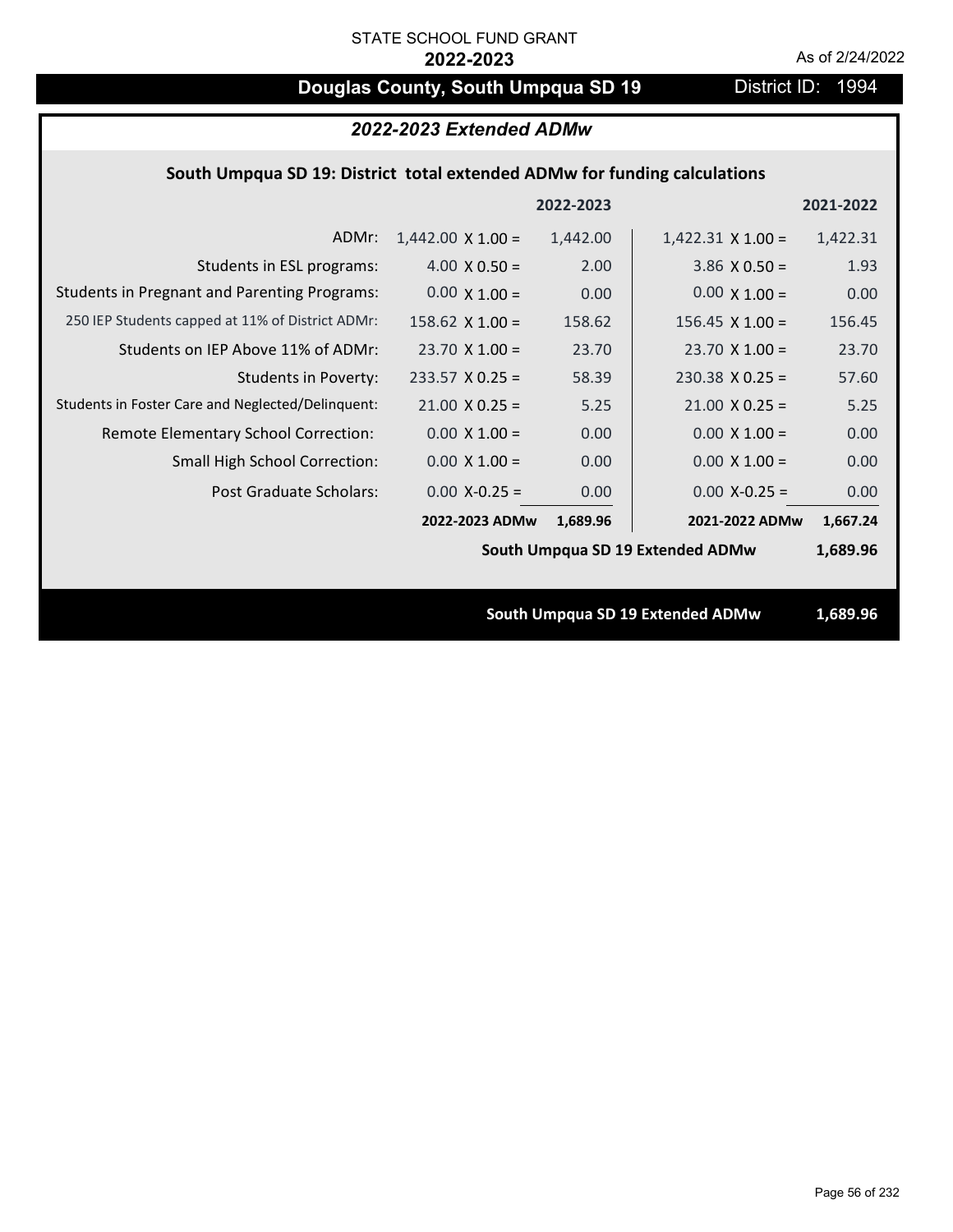**Douglas County, Camas Valley SD 21J** District ID: 1995

### *2022-2023 Extended ADMw*

#### **Camas Valley SD 21J: District total extended ADMw for funding calculations**

|                                                     |                        | 2022-2023 |                       | 2021-2022 |
|-----------------------------------------------------|------------------------|-----------|-----------------------|-----------|
| ADMr:                                               | $215.00 \times 1.00 =$ | 215.00    | $0.00 \times 1.00 =$  | 0.00      |
| Students in ESL programs:                           | $0.00 \times 0.50 =$   | 0.00      | $0.00 \times 0.50 =$  | 0.00      |
| <b>Students in Pregnant and Parenting Programs:</b> | $0.00 \times 1.00 =$   | 0.00      | $0.00 \times 1.00 =$  | 0.00      |
| 38 IEP Students capped at 11% of District ADMr:     | $23.65 \times 1.00 =$  | 23.65     | $24.67 \times 1.00 =$ | 24.67     |
| Students on IEP Above 11% of ADMr:                  | $1.90 \times 1.00 =$   | 1.90      | $1.90 \times 1.00 =$  | 1.90      |
| Students in Poverty:                                | $22.00 \times 0.25 =$  | 5.50      | $0.00 \times 0.25 =$  | 0.00      |
| Students in Foster Care and Neglected/Delinquent:   | $2.00 \times 0.25 =$   | 0.50      | $2.00 \times 0.25 =$  | 0.50      |
| Remote Elementary School Correction:                | $0.00 \times 1.00 =$   | 0.00      | $0.00 \times 1.00 =$  | 0.00      |
| <b>Small High School Correction:</b>                | $0.00 \times 1.00 =$   | 0.00      | $0.00 \times 1.00 =$  | 0.00      |
| Post Graduate Scholars:                             | $0.00$ X-0.25 =        | 0.00      | $0.00 X - 0.25 =$     | 0.00      |
|                                                     | 2022-2023 ADMw         | 246.55    | 2021-2022 ADMw        | 27.07     |

**Camas Valley SD 21J Extended ADMw**

**376.15**

## **Camas Valley School: Charter ADMw for information only**

|                                                     |                       | 2022-2023 |                       | 2021-2022 |
|-----------------------------------------------------|-----------------------|-----------|-----------------------|-----------|
| ADMr:                                               | $0.00 \times 1.00 =$  | 0.00      | $224.25$ X 1.00 =     | 224.25    |
| Students in ESL programs:                           | $0.00 \times 0.50 =$  | 0.00      | $0.93 \times 0.50 =$  | 0.47      |
| <b>Students in Pregnant and Parenting Programs:</b> | $0.00 \times 1.00 =$  | 0.00      | $0.00 \times 1.00 =$  | 0.00      |
| 0 IEP Students capped at 11% of District ADMr:      | $0.00 \times 1.00 =$  | 0.00      | $0.00 \times 1.00 =$  | 0.00      |
| Students on IEP Above 11% of ADMr:                  | $0.00 \times 1.00 =$  | 0.00      | $0.00 \times 1.00 =$  | 0.00      |
| Students in Poverty:                                | $0.00 \times 0.25 =$  | 0.00      | $22.00 \times 0.25 =$ | 5.50      |
| Students in Foster Care and Neglected/Delinquent:   | $0.00 \times 0.25 =$  | 0.00      | $0.00 \times 0.25 =$  | 0.00      |
| Remote Elementary School Correction:                | $66.36 \times 1.00 =$ | 66.36     | $66.36 \times 1.00 =$ | 66.36     |
| <b>Small High School Correction:</b>                | $52.51$ X 1.00 =      | 52.51     | $52.51 \times 1.00 =$ | 52.51     |
| Post Graduate Scholars:                             | $0.00$ X-0.25 =       | 0.00      | $0.00 X-0.25 =$       | 0.00      |
|                                                     | 2022-2023 ADMw        | 118.87    | 2021-2022 ADMw        | 349.09    |

**Camas Valley SD 21J Extended ADMw 376.15**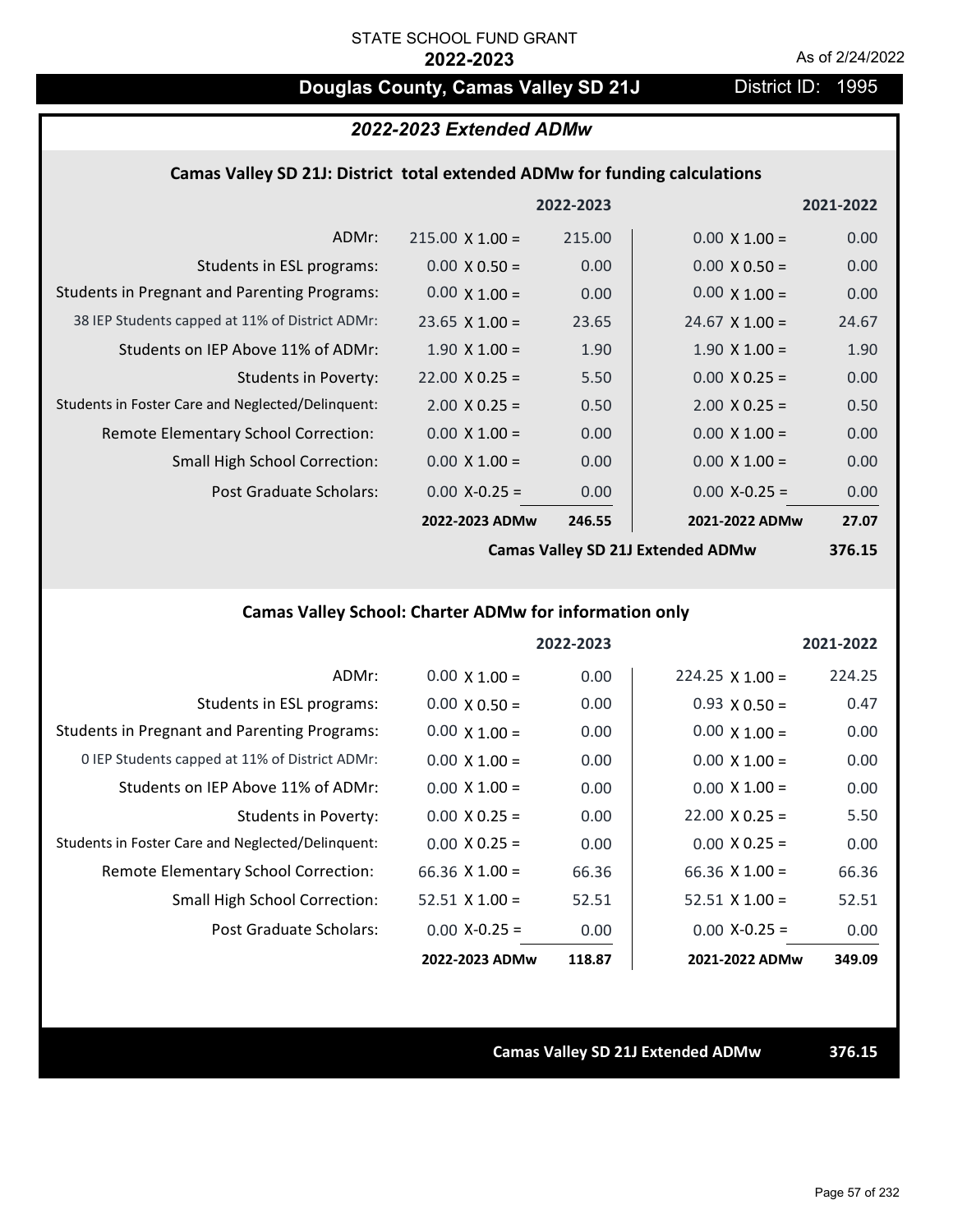# **Douglas County, North Douglas SD 22** District ID: 1996

# *2022-2023 Extended ADMw*

## **North Douglas SD 22: District total extended ADMw for funding calculations**

|                                                     |                        | 2022-2023 |                                          | 2021-2022 |
|-----------------------------------------------------|------------------------|-----------|------------------------------------------|-----------|
| ADMr:                                               | $372.00 \times 1.00 =$ | 372.00    | $329.03 \times 1.00 =$                   | 329.03    |
| Students in ESL programs:                           | $0.00 \times 0.50 =$   | 0.00      | $3.14 \times 0.50 =$                     | 1.57      |
| <b>Students in Pregnant and Parenting Programs:</b> | $0.00 \times 1.00 =$   | 0.00      | $0.00 \times 1.00 =$                     | 0.00      |
| 65 IEP Students capped at 11% of District ADMr:     | 40.92 $\times$ 1.00 =  | 40.92     | $36.19 \times 1.00 =$                    | 36.19     |
| Students on IEP Above 11% of ADMr:                  | $0.80$ X $1.00 =$      | 0.80      | $0.80$ X 1.00 =                          | 0.80      |
| <b>Students in Poverty:</b>                         | 68.89 $X$ 0.25 =       | 17.22     | 60.93 $X$ 0.25 =                         | 15.23     |
| Students in Foster Care and Neglected/Delinquent:   | $5.00 \times 0.25 =$   | 1.25      | $5.00 \times 0.25 =$                     | 1.25      |
| Remote Elementary School Correction:                | $21.73$ X $1.00 =$     | 21.73     | $21.73$ X $1.00 =$                       | 21.73     |
| <b>Small High School Correction:</b>                | $67.68 \times 1.00 =$  | 67.68     | $67.68 \times 1.00 =$                    | 67.68     |
| Post Graduate Scholars:                             | $0.00$ X-0.25 =        | 0.00      | $0.00$ X-0.25 =                          | 0.00      |
|                                                     | 2022-2023 ADMw         | 521.60    | 2021-2022 ADMw                           | 473.49    |
|                                                     |                        |           | <b>North Douglas SD 22 Extended ADMw</b> | 521.60    |
|                                                     |                        |           |                                          |           |
|                                                     |                        |           | <b>North Douglas SD 22 Extended ADMw</b> | 521.60    |
|                                                     |                        |           |                                          |           |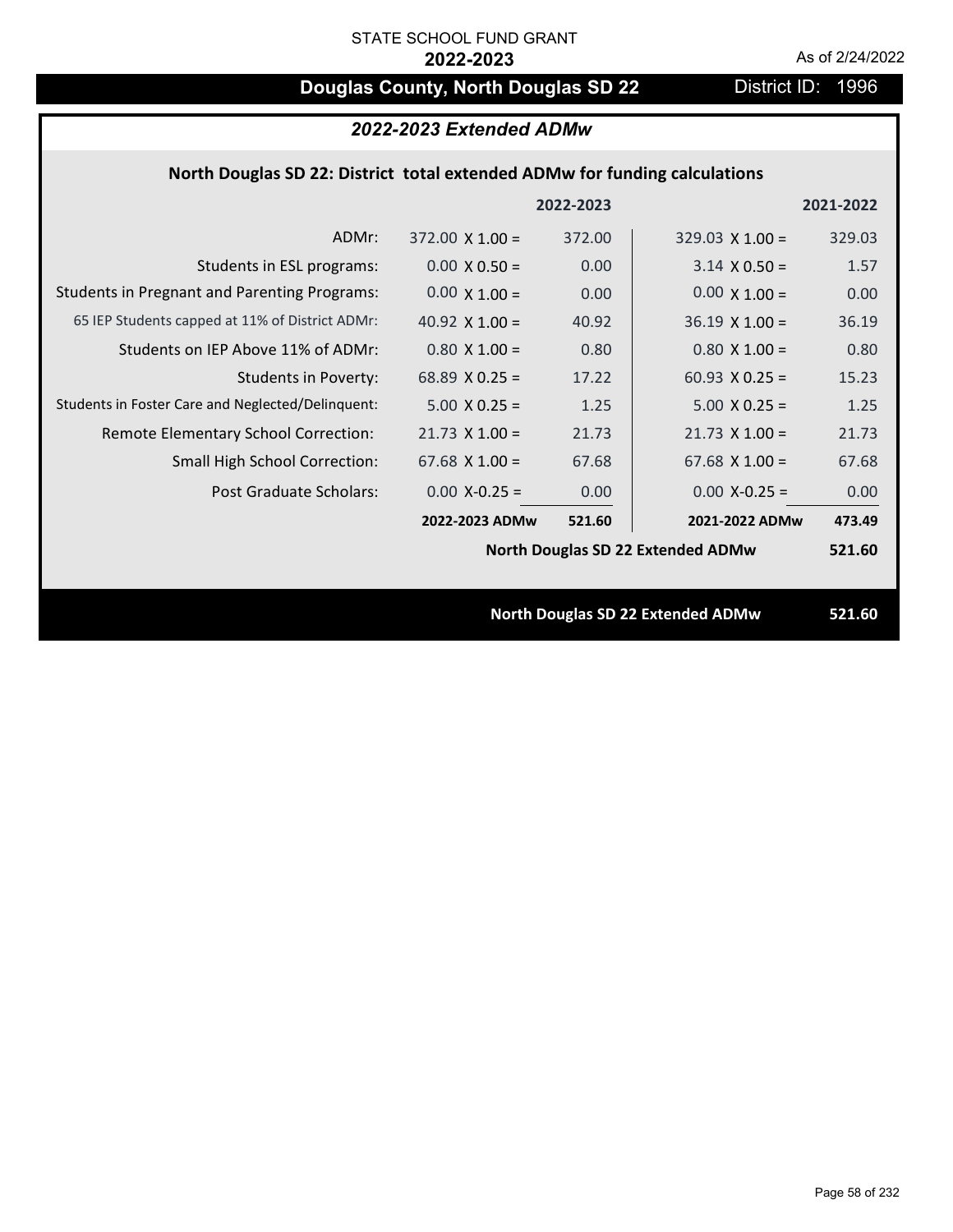# **Douglas County, Yoncalla SD 32** District ID: 1997

|  | 2022-2023 Extended ADMw |
|--|-------------------------|
|--|-------------------------|

### **Yoncalla SD 32: District total extended ADMw for funding calculations**

|                                                     |                        | 2022-2023 |                                     | 2021-2022 |
|-----------------------------------------------------|------------------------|-----------|-------------------------------------|-----------|
| ADMr:                                               | $240.00 \times 1.00 =$ | 240.00    | $232.99 \times 1.00 =$              | 232.99    |
| Students in ESL programs:                           | $0.00 \times 0.50 =$   | 0.00      | $0.00 \times 0.50 =$                | 0.00      |
| <b>Students in Pregnant and Parenting Programs:</b> | $0.00 \times 1.00 =$   | 0.00      | $0.00 \times 1.00 =$                | 0.00      |
| 38 IEP Students capped at 11% of District ADMr:     | $26.40 \times 1.00 =$  | 26.40     | $25.63 \times 1.00 =$               | 25.63     |
| Students on IEP Above 11% of ADMr:                  | $3.50 \times 1.00 =$   | 3.50      | $3.50 \times 1.00 =$                | 3.50      |
| <b>Students in Poverty:</b>                         | 48.13 $X$ 0.25 =       | 12.03     | 46.72 $X$ 0.25 =                    | 11.68     |
| Students in Foster Care and Neglected/Delinquent:   | $2.00 \times 0.25 =$   | 0.50      | $2.00 \times 0.25 =$                | 0.50      |
| Remote Elementary School Correction:                | 70.57 $X$ 1.00 =       | 70.57     | $70.57$ X 1.00 =                    | 70.57     |
| <b>Small High School Correction:</b>                | $75.95 \times 1.00 =$  | 75.95     | $75.95 \times 1.00 =$               | 75.95     |
| Post Graduate Scholars:                             | $0.00 X - 0.25 =$      | 0.00      | $0.00$ X-0.25 =                     | 0.00      |
|                                                     | 2022-2023 ADMw         | 428.95    | 2021-2022 ADMw                      | 420.82    |
|                                                     |                        |           | Yoncalla SD 32 Extended ADMw        | 428.95    |
|                                                     |                        |           |                                     |           |
|                                                     |                        |           | <b>Yoncalla SD 32 Extended ADMw</b> | 428.95    |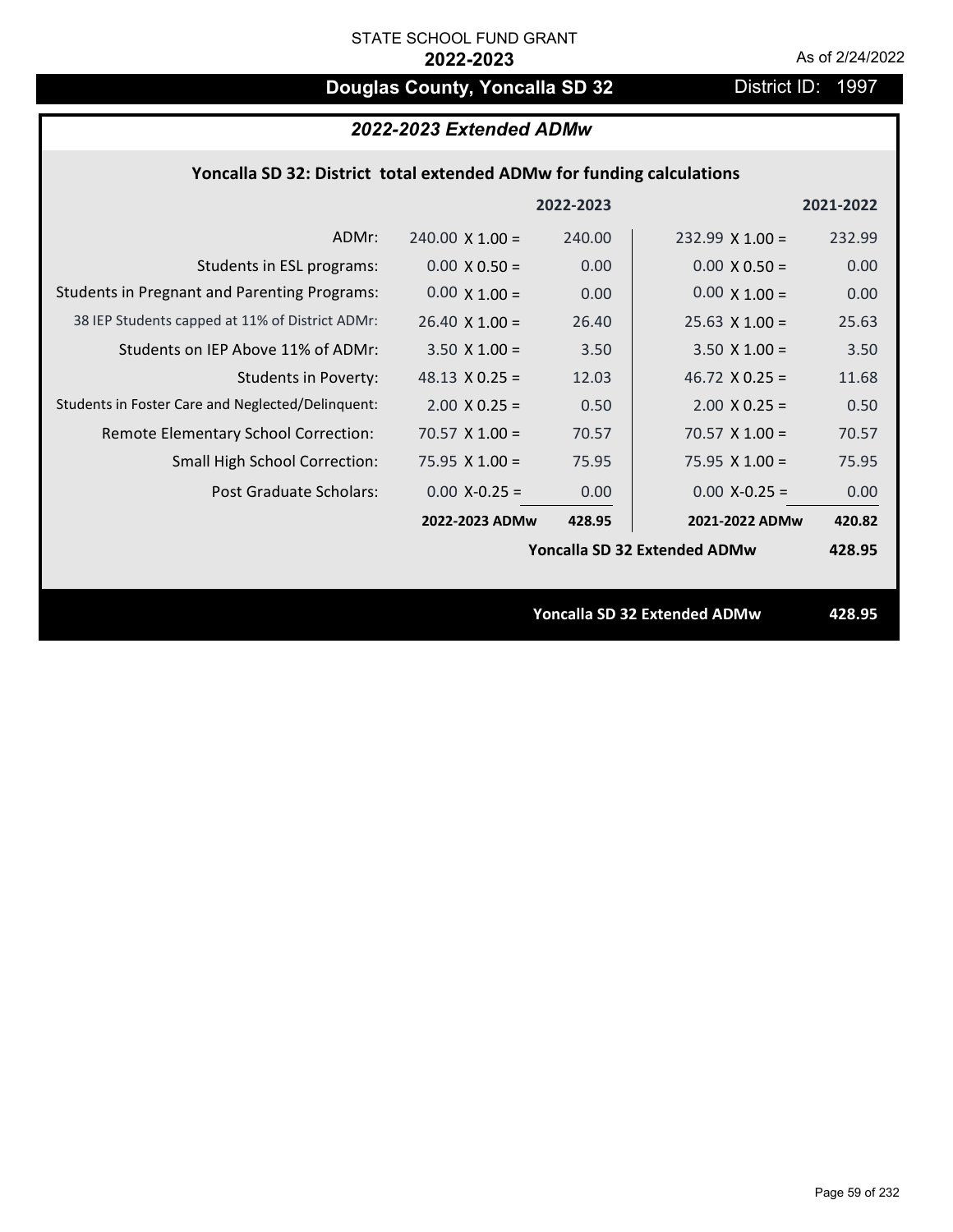# **Douglas County, Elkton SD 34** District ID: 1998

### *2022-2023 Extended ADMw*

#### **Elkton SD 34: District total extended ADMw for funding calculations**

|                                                     |                        | 2022-2023 |                       | 2021-2022         |
|-----------------------------------------------------|------------------------|-----------|-----------------------|-------------------|
| ADMr:                                               | $235.00 \times 1.00 =$ | 235.00    | $0.00 \times 1.00 =$  | 0.00              |
| Students in ESL programs:                           | $0.00 \times 0.50 =$   | 0.00      | $0.00 \times 0.50 =$  | 0.00              |
| <b>Students in Pregnant and Parenting Programs:</b> | $0.00 \times 1.00 =$   | 0.00      | $0.00 \times 1.00 =$  | 0.00              |
| 26 IEP Students capped at 11% of District ADMr:     | $25.85 \times 1.00 =$  | 25.85     | $19.00 \times 1.00 =$ | 19.00             |
| Students on IEP Above 11% of ADMr:                  | $0.00 \times 1.00 =$   | 0.00      | $0.00 \times 1.00 =$  | 0.00              |
| <b>Students in Poverty:</b>                         | $23.00 \times 0.25 =$  | 5.75      | $0.00 \times 0.25 =$  | 0.00              |
| Students in Foster Care and Neglected/Delinquent:   | 4.00 $X$ 0.25 =        | 1.00      | 4.00 $X$ 0.25 =       | 1.00              |
| Remote Elementary School Correction:                | $0.00 \times 1.00 =$   | 0.00      | $0.00 \times 1.00 =$  | 0.00              |
| <b>Small High School Correction:</b>                | $0.00 \times 1.00 =$   | 0.00      | $0.00 \times 1.00 =$  | 0.00              |
| Post Graduate Scholars:                             | $0.00$ X-0.25 =        | 0.00      | $0.00 X - 0.25 =$     | 0.00              |
|                                                     | 2022-2023 ADMw         | 267.60    | 2021-2022 ADMw        | 20.00             |
|                                                     |                        |           |                       | $\overline{1010}$ |

**Elkton SD 34 Extended ADMw**

**404.92**

## **Elkton Charter School: Charter ADMw for information only**

|                                                     |                       | 2022-2023 |                       | 2021-2022 |
|-----------------------------------------------------|-----------------------|-----------|-----------------------|-----------|
| ADMr:                                               | $0.00 \times 1.00 =$  | 0.00      | $221.59$ X 1.00 =     | 221.59    |
| Students in ESL programs:                           | $0.00 \times 0.50 =$  | 0.00      | $0.00 \times 0.50 =$  | 0.00      |
| <b>Students in Pregnant and Parenting Programs:</b> | $0.00 \times 1.00 =$  | 0.00      | $0.00 \times 1.00 =$  | 0.00      |
| 0 IEP Students capped at 11% of District ADMr:      | $0.00 \times 1.00 =$  | 0.00      | $0.00 \times 1.00 =$  | 0.00      |
| Students on IEP Above 11% of ADMr:                  | $0.00 \times 1.00 =$  | 0.00      | $0.00 \times 1.00 =$  | 0.00      |
| Students in Poverty:                                | $0.00 \times 0.25 =$  | 0.00      | $23.00 \times 0.25 =$ | 5.75      |
| Students in Foster Care and Neglected/Delinquent:   | $0.00 \times 0.25 =$  | 0.00      | $0.00 \times 0.25 =$  | 0.00      |
| Remote Elementary School Correction:                | $70.75 \times 1.00 =$ | 70.75     | $70.75 \times 1.00 =$ | 70.75     |
| Small High School Correction:                       | 66.57 $X$ 1.00 =      | 66.57     | $66.57 \times 1.00 =$ | 66.57     |
| Post Graduate Scholars:                             | $0.00$ X-0.25 =       | 0.00      | $0.00 X-0.25 =$       | 0.00      |
|                                                     | 2022-2023 ADMw        | 137.32    | 2021-2022 ADMw        | 364.66    |

**Elkton SD 34 Extended ADMw 404.92**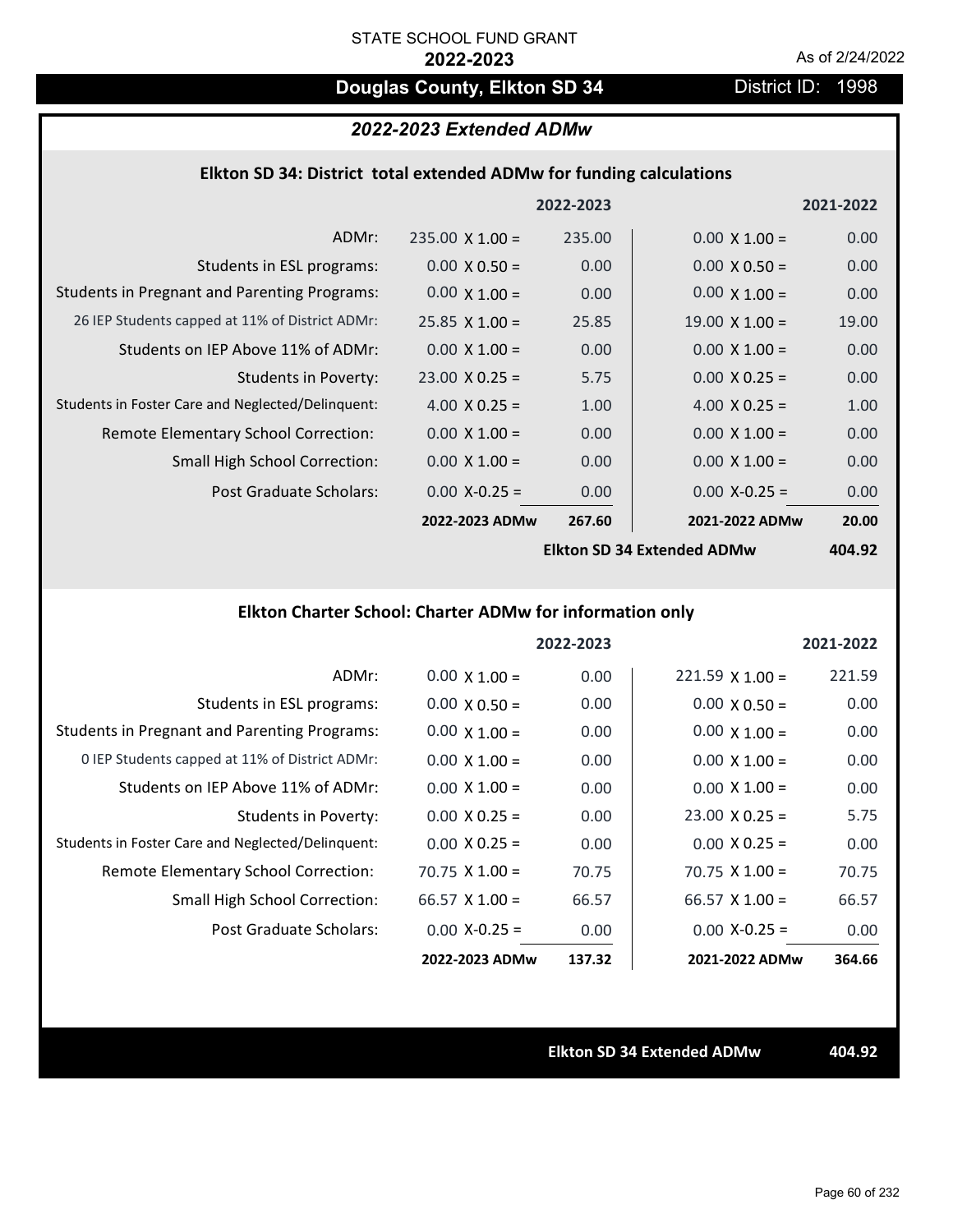# **Douglas County, Riddle SD 70** District ID: 1999

# *2022-2023 Extended ADMw*

## **Riddle SD 70: District total extended ADMw for funding calculations**

|                                                     |                        | 2022-2023 |                                   | 2021-2022 |
|-----------------------------------------------------|------------------------|-----------|-----------------------------------|-----------|
| ADMr:                                               | $330.00 \times 1.00 =$ | 330.00    | $348.73 \times 1.00 =$            | 348.73    |
| Students in ESL programs:                           | $0.00 \times 0.50 =$   | 0.00      | $0.00 \times 0.50 =$              | 0.00      |
| <b>Students in Pregnant and Parenting Programs:</b> | $0.00 \times 1.00 =$   | 0.00      | $0.00 \times 1.00 =$              | 0.00      |
| 66 IEP Students capped at 11% of District ADMr:     | $36.30 \times 1.00 =$  | 36.30     | $38.36 \times 1.00 =$             | 38.36     |
| Students on IEP Above 11% of ADMr:                  | $5.50 \times 1.00 =$   | 5.50      | $5.50 \times 1.00 =$              | 5.50      |
| <b>Students in Poverty:</b>                         | 65.48 $X$ 0.25 =       | 16.37     | 69.19 $X$ 0.25 =                  | 17.30     |
| Students in Foster Care and Neglected/Delinquent:   | $8.00 \times 0.25 =$   | 2.00      | $8.00 \times 0.25 =$              | 2.00      |
| Remote Elementary School Correction:                | $0.00 \times 1.00 =$   | 0.00      | $0.00 \times 1.00 =$              | 0.00      |
| <b>Small High School Correction:</b>                | 74.35 $X$ 1.00 =       | 74.35     | 74.35 $X$ 1.00 =                  | 74.35     |
| Post Graduate Scholars:                             | $0.00$ X-0.25 =        | 0.00      | $0.00$ X-0.25 =                   | 0.00      |
|                                                     | 2022-2023 ADMw         | 464.52    | 2021-2022 ADMw                    | 486.24    |
|                                                     |                        |           | <b>Riddle SD 70 Extended ADMw</b> | 486.24    |
|                                                     |                        |           |                                   |           |
|                                                     |                        |           | <b>Riddle SD 70 Extended ADMw</b> | 486.24    |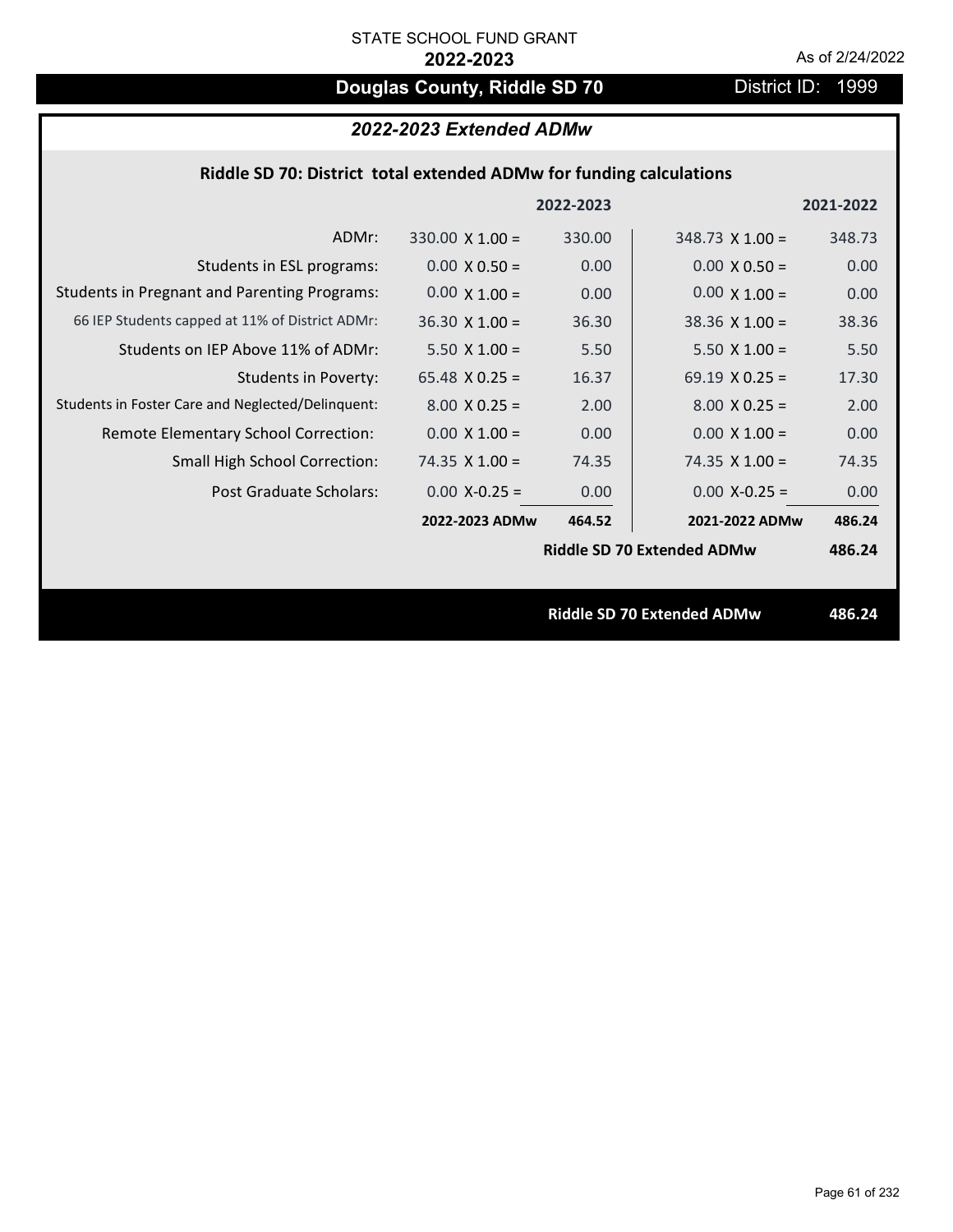# **Douglas County, Glendale SD 77** District ID: 2000

#### *2022-2023 Extended ADMw*

#### **Glendale SD 77: District total extended ADMw for funding calculations**

|                                                     |                        | 2022-2023 |                        | 2021-2022 |
|-----------------------------------------------------|------------------------|-----------|------------------------|-----------|
| ADMr:                                               | $275.00 \times 1.00 =$ | 275.00    | $176.95 \times 1.00 =$ | 176.95    |
| Students in ESL programs:                           | $0.00 \times 0.50 =$   | 0.00      | $0.00 \times 0.50 =$   | 0.00      |
| <b>Students in Pregnant and Parenting Programs:</b> | $0.00 \times 1.00 =$   | 0.00      | $0.00 \times 1.00 =$   | 0.00      |
| 51 IEP Students capped at 11% of District ADMr:     | $30.25 \times 1.00 =$  | 30.25     | $30.25 \times 1.00 =$  | 30.25     |
| Students on IEP Above 11% of ADMr:                  | $10.10 \times 1.00 =$  | 10.10     | $10.10 \times 1.00 =$  | 10.10     |
| <b>Students in Poverty:</b>                         | 57.89 $X$ 0.25 =       | 14.47     | $37.25 \times 0.25 =$  | 9.31      |
| Students in Foster Care and Neglected/Delinquent:   | $7.00 \times 0.25 =$   | 1.75      | $7.00 \times 0.25 =$   | 1.75      |
| Remote Elementary School Correction:                | 47.98 $\times$ 1.00 =  | 47.98     | 47.98 $\times$ 1.00 =  | 47.98     |
| <b>Small High School Correction:</b>                | $0.00 \times 1.00 =$   | 0.00      | $0.00 \times 1.00 =$   | 0.00      |
| Post Graduate Scholars:                             | $0.00$ X-0.25 =        | 0.00      | $0.00 X - 0.25 =$      | 0.00      |
|                                                     | 2022-2023 ADMw         | 379.55    | 2021-2022 ADMw         | 276.34    |
|                                                     |                        |           |                        |           |

**Glendale SD 77 Extended ADMw**

**448.49**

## **Glendale Community Charter School: Charter ADMw for information only**

|                                                     |                       | 2022-2023 |                       | 2021-2022 |
|-----------------------------------------------------|-----------------------|-----------|-----------------------|-----------|
| ADMr:                                               | $0.00 \times 1.00 =$  | 0.00      | $98.03 \times 1.00 =$ | 98.03     |
| Students in ESL programs:                           | $0.00 \times 0.50 =$  | 0.00      | $0.00 \times 0.50 =$  | 0.00      |
| <b>Students in Pregnant and Parenting Programs:</b> | $0.00 \times 1.00 =$  | 0.00      | $0.00 \times 1.00 =$  | 0.00      |
| 0 IEP Students capped at 11% of District ADMr:      | $0.00 \times 1.00 =$  | 0.00      | $0.00 \times 1.00 =$  | 0.00      |
| Students on IEP Above 11% of ADMr:                  | $0.00 \times 1.00 =$  | 0.00      | $0.00 \times 1.00 =$  | 0.00      |
| Students in Poverty:                                | $0.00 \times 0.25 =$  | 0.00      | $20.64 \times 0.25 =$ | 5.16      |
| Students in Foster Care and Neglected/Delinquent:   | $0.00 \times 0.25 =$  | 0.00      | $0.00 \times 0.25 =$  | 0.00      |
| Remote Elementary School Correction:                | $0.00 \times 1.00 =$  | 0.00      | $0.00 \times 1.00 =$  | 0.00      |
| <b>Small High School Correction:</b>                | $68.94 \times 1.00 =$ | 68.94     | $68.94 \times 1.00 =$ | 68.94     |
| Post Graduate Scholars:                             | $0.00$ X-0.25 =       | 0.00      | $0.00 X-0.25 =$       | 0.00      |
|                                                     | 2022-2023 ADMw        | 68.94     | 2021-2022 ADMw        | 172.13    |

**Glendale SD 77 Extended ADMw 448.49**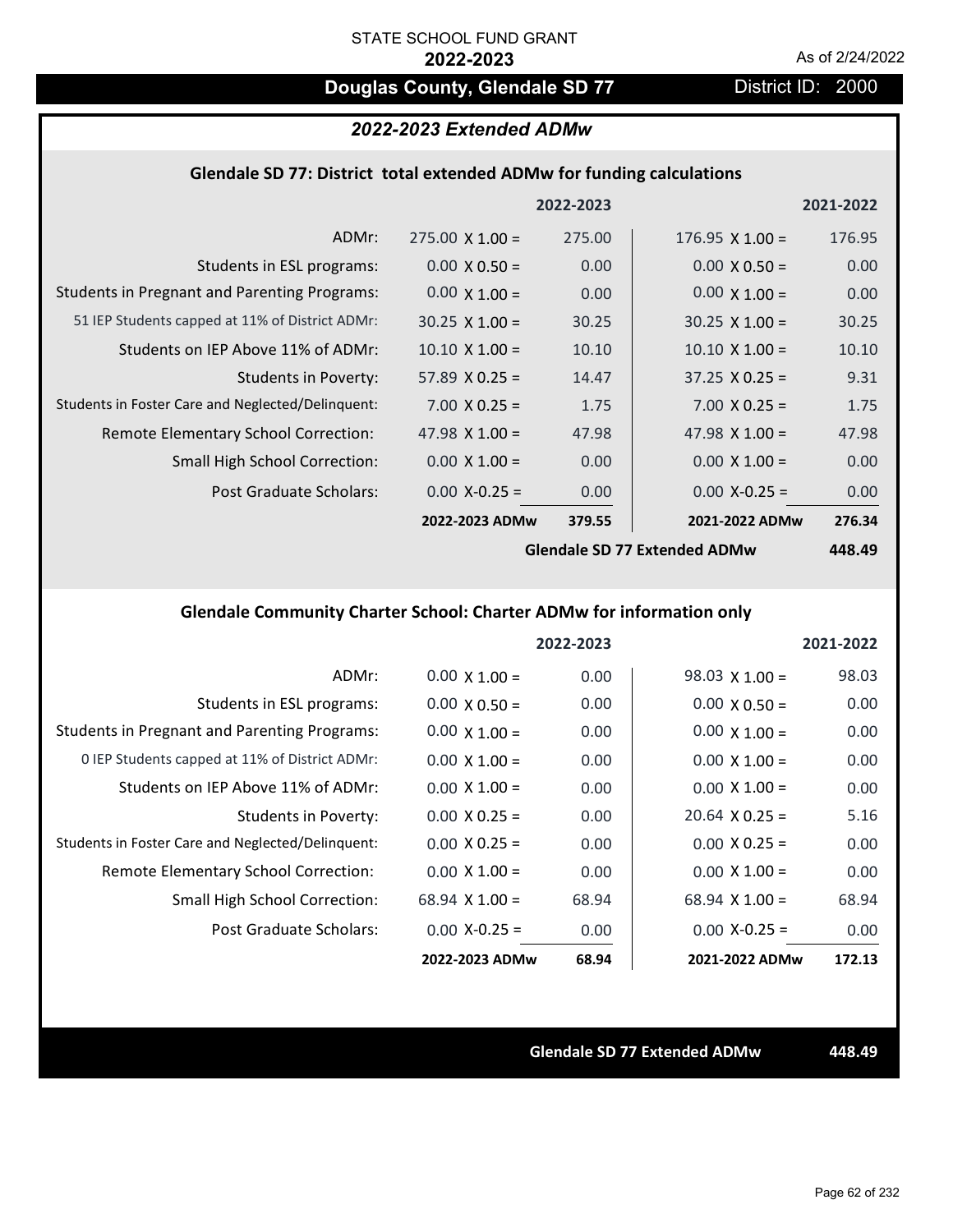# **Douglas County, Reedsport SD 105** District ID: 2001

### *2022-2023 Extended ADMw*

#### **Reedsport SD 105: District total extended ADMw for funding calculations**

|                                                     |                        | 2022-2023 |                                | 2021-2022 |
|-----------------------------------------------------|------------------------|-----------|--------------------------------|-----------|
| ADMr:                                               | $600.00 \times 1.00 =$ | 600.00    | $0.00 \times 1.00 =$           | 0.00      |
| Students in ESL programs:                           | $5.00 \times 0.50 =$   | 2.50      | $0.00 \times 0.50 =$           | 0.00      |
| <b>Students in Pregnant and Parenting Programs:</b> | $0.00 \times 1.00 =$   | 0.00      | $0.00 \times 1.00 =$           | 0.00      |
| 105 IEP Students capped at 11% of District ADMr:    | $66.00 \times 1.00 =$  | 66.00     | 64.97 $\times$ 1.00 =          | 64.97     |
| Students on IEP Above 11% of ADMr:                  | $35.40 \times 1.00 =$  | 35.40     | $35.40 \times 1.00 =$          | 35.40     |
| <b>Students in Poverty:</b>                         | 117.39 $X$ 0.25 =      | 29.35     | $0.00 \times 0.25 =$           | 0.00      |
| Students in Foster Care and Neglected/Delinquent:   | $3.00 \times 0.25 =$   | 0.75      | $3.00 \times 0.25 =$           | 0.75      |
| Remote Elementary School Correction:                | $0.00 \times 1.00 =$   | 0.00      | $0.00 \times 1.00 =$           | 0.00      |
| <b>Small High School Correction:</b>                | $0.00 \times 1.00 =$   | 0.00      | $0.00 \times 1.00 =$           | 0.00      |
| Post Graduate Scholars:                             | $0.00$ X-0.25 =        | 0.00      | $0.00$ X-0.25 =                | 0.00      |
|                                                     | 2022-2023 ADMw         | 734.00    | 2021-2022 ADMw                 | 101.12    |
|                                                     |                        |           | Boodcnort CD 10E Extended ADMu | 000.72    |

**Reedsport SD 105 Extended ADMw**

**890.72**

## **Reedsport Community Charter School: Charter ADMw for information only**

|                                                     |                       | 2022-2023 |                        | 2021-2022 |
|-----------------------------------------------------|-----------------------|-----------|------------------------|-----------|
| ADMr:                                               | $0.00 \times 1.00 =$  | 0.00      | 590.68 $\times$ 1.00 = | 590.68    |
| Students in ESL programs:                           | $0.00 \times 0.50 =$  | 0.00      | $0.00 \times 0.50 =$   | 0.00      |
| <b>Students in Pregnant and Parenting Programs:</b> | $0.00 \times 1.00 =$  | 0.00      | $0.00 \times 1.00 =$   | 0.00      |
| 0 IEP Students capped at 11% of District ADMr:      | $0.00 \times 1.00 =$  | 0.00      | $0.00 \times 1.00 =$   | 0.00      |
| Students on IEP Above 11% of ADMr:                  | $0.00 \times 1.00 =$  | 0.00      | $0.00 \times 1.00 =$   | 0.00      |
| Students in Poverty:                                | $0.00 \times 0.25 =$  | 0.00      | $115.57 \times 0.25 =$ | 28.89     |
| Students in Foster Care and Neglected/Delinquent:   | $0.00 \times 0.25 =$  | 0.00      | $0.00 \times 0.25 =$   | 0.00      |
| Remote Elementary School Correction:                | $68.31$ X 1.00 =      | 68.31     | $68.31 \times 1.00 =$  | 68.31     |
| <b>Small High School Correction:</b>                | $88.41 \times 1.00 =$ | 88.41     | $88.41 \times 1.00 =$  | 88.41     |
| Post Graduate Scholars:                             | $0.00$ X-0.25 =       | 0.00      | $0.00 X-0.25 =$        | 0.00      |
|                                                     | 2022-2023 ADMw        | 156.72    | 2021-2022 ADMw         | 776.29    |

**Reedsport SD 105 Extended ADMw 890.72**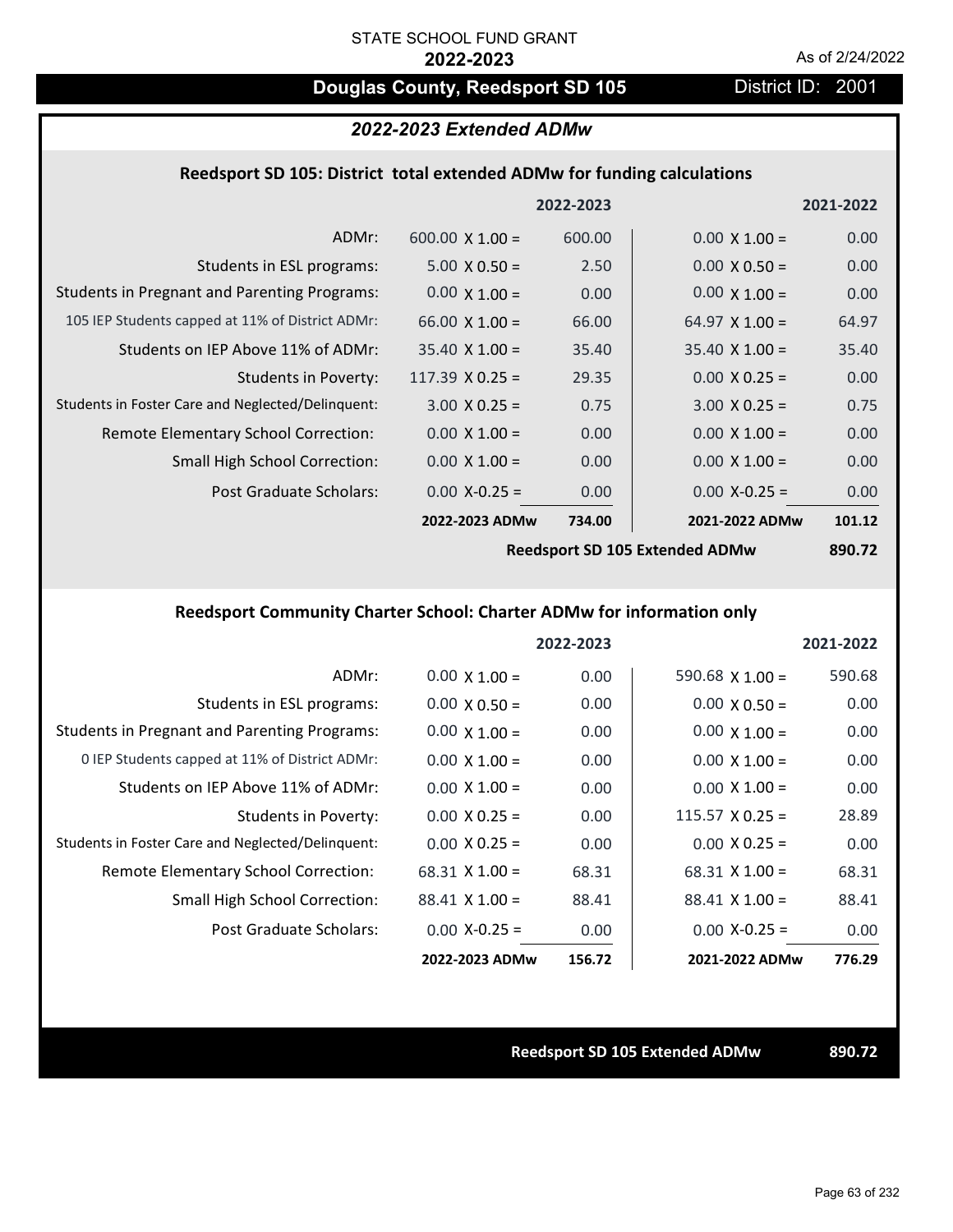# **Douglas County, Winston-Dillard SD 116** District ID: 2002

## *2022-2023 Extended ADMw*

### **Winston‐Dillard SD 116: District total extended ADMw for funding calculations**

|                                                     |                          | 2022-2023 |                                             | 2021-2022 |
|-----------------------------------------------------|--------------------------|-----------|---------------------------------------------|-----------|
| ADMr:                                               | $1,400.00 \times 1.00 =$ | 1,400.00  | $1,346.11 \times 1.00 =$                    | 1,346.11  |
| Students in ESL programs:                           | $8.00 \times 0.50 =$     | 4.00      | $4.00 \times 0.50 =$                        | 2.00      |
| <b>Students in Pregnant and Parenting Programs:</b> | $0.00 \times 1.00 =$     | 0.00      | $0.00 \times 1.00 =$                        | 0.00      |
| 208 IEP Students capped at 11% of District ADMr:    | $154.00 \times 1.00 =$   | 154.00    | $148.07 \times 1.00 =$                      | 148.07    |
| Students on IEP Above 11% of ADMr:                  | 7.90 $X$ 1.00 =          | 7.90      | 7.90 $X$ 1.00 =                             | 7.90      |
| <b>Students in Poverty:</b>                         | $253.90 \times 0.25 =$   | 63.48     | $244.13 \times 0.25 =$                      | 61.03     |
| Students in Foster Care and Neglected/Delinquent:   | $21.00 \times 0.25 =$    | 5.25      | $21.00 \times 0.25 =$                       | 5.25      |
| Remote Elementary School Correction:                | $0.00 \times 1.00 =$     | 0.00      | $0.00 \times 1.00 =$                        | 0.00      |
| <b>Small High School Correction:</b>                | $0.00 \times 1.00 =$     | 0.00      | $0.00 \times 1.00 =$                        | 0.00      |
| Post Graduate Scholars:                             | $0.00$ X-0.25 =          | 0.00      | $0.00$ X-0.25 =                             | 0.00      |
|                                                     | 2022-2023 ADMw           | 1,634.63  | 2021-2022 ADMw                              | 1,570.36  |
|                                                     |                          |           | Winston-Dillard SD 116 Extended ADMw        | 1,634.63  |
|                                                     |                          |           |                                             |           |
|                                                     |                          |           | <b>Winston-Dillard SD 116 Extended ADMw</b> | 1,634.63  |
|                                                     |                          |           |                                             |           |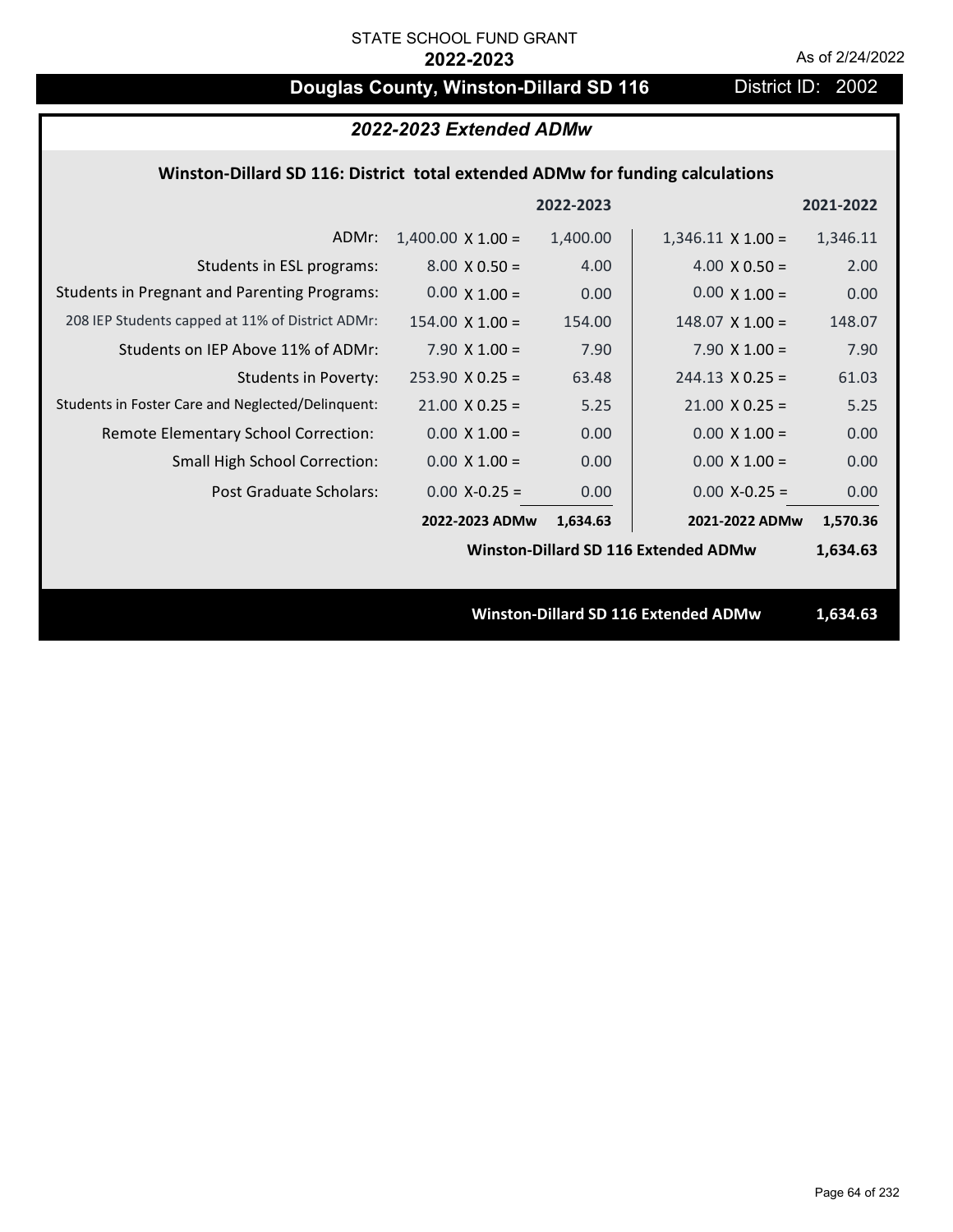# **Douglas County, Sutherlin SD 130** District ID: 2003

# *2022-2023 Extended ADMw*

## **Sutherlin SD 130: District total extended ADMw for funding calculations**

| 2022-2023<br>2021-2022                                                                                                   |
|--------------------------------------------------------------------------------------------------------------------------|
| $1,300.00 \times 1.00 =$<br>1,300.00<br>ADMr:<br>$1,317.45 \times 1.00 =$<br>1,317.45                                    |
| 22.50<br>17.91<br>Students in ESL programs:<br>$35.81 \times 0.50 =$<br>$45.00 \times 0.50 =$                            |
| <b>Students in Pregnant and Parenting Programs:</b><br>$0.00 \times 1.00 =$<br>$0.00 \times 1.00 =$<br>0.00<br>0.00      |
| 215 IEP Students capped at 11% of District ADMr:<br>$143.00 \times 1.00 =$<br>143.00<br>144.92 $\times$ 1.00 =<br>144.92 |
| Students on IEP Above 11% of ADMr:<br>$2.60 \times 1.00 =$<br>$2.60$ X $1.00 =$<br>2.60<br>2.60                          |
| 195.52 $X$ 0.25 =<br><b>Students in Poverty:</b><br>192.93 $X$ 0.25 =<br>48.23<br>48.88                                  |
| Students in Foster Care and Neglected/Delinquent:<br>$15.00 \times 0.25 =$<br>$15.00 \times 0.25 =$<br>3.75<br>3.75      |
| 0.00<br>$0.00 \times 1.00 =$<br>Remote Elementary School Correction:<br>$0.00 \times 1.00 =$<br>0.00                     |
| <b>Small High School Correction:</b><br>$0.00 \times 1.00 =$<br>0.00<br>$0.00 \times 1.00 =$<br>0.00                     |
| Post Graduate Scholars:<br>$0.00$ X-0.25 =<br>0.00<br>$0.00$ X-0.25 =<br>0.00                                            |
| 2022-2023 ADMw<br>1,520.08<br>2021-2022 ADMw<br>1,535.50                                                                 |
| <b>Sutherlin SD 130 Extended ADMw</b><br>1,535.50                                                                        |
|                                                                                                                          |
| <b>Sutherlin SD 130 Extended ADMw</b><br>1,535.50                                                                        |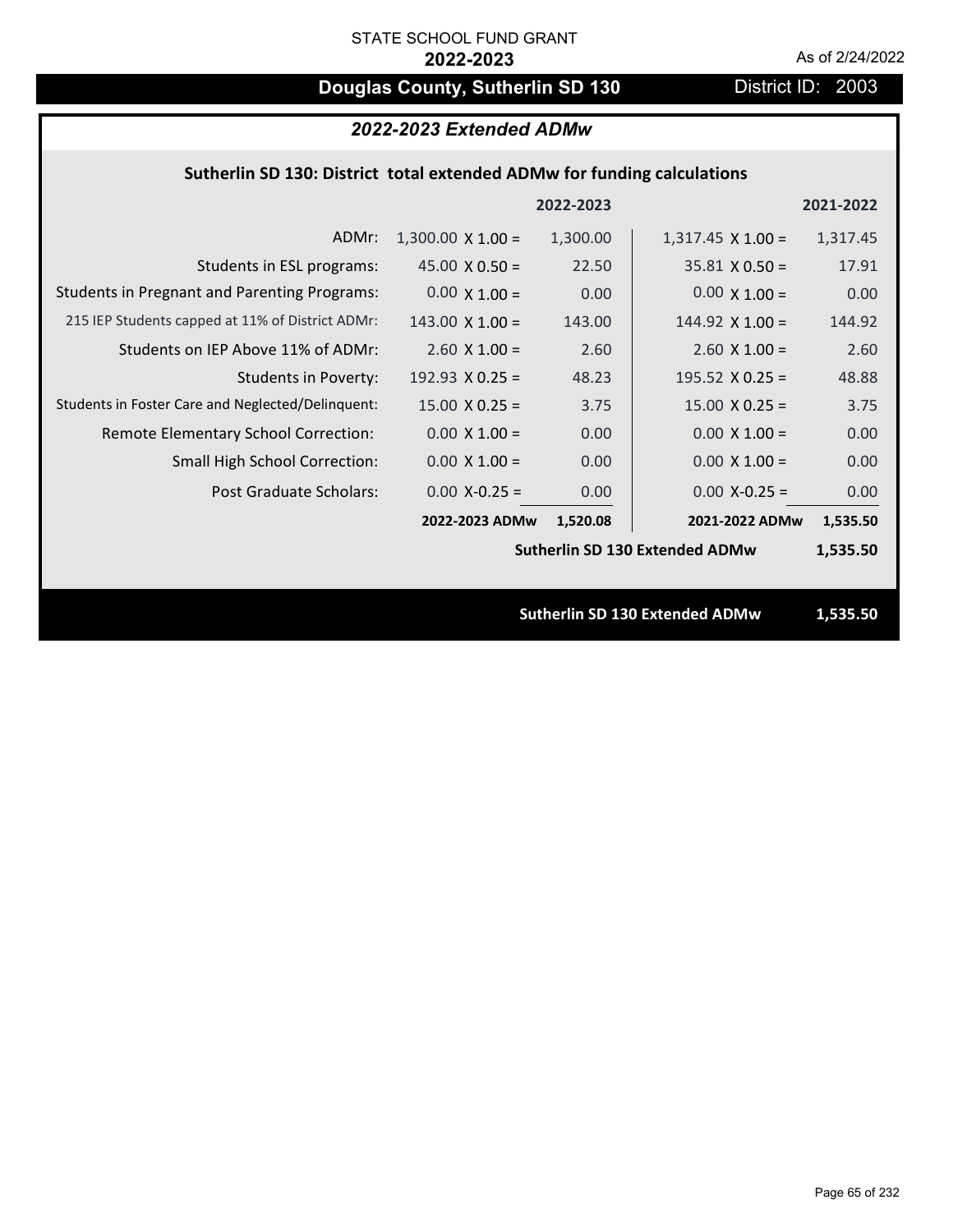# Gilliam County, Arlington SD 3 District ID: 2005

### *2022-2023 Extended ADMw*

#### **Arlington SD 3: District total extended ADMw for funding calculations**

|                                                     |                        | 2022-2023 |                               | 2021-2022    |
|-----------------------------------------------------|------------------------|-----------|-------------------------------|--------------|
| ADMr:                                               | $161.00 \times 1.00 =$ | 161.00    | $0.00 \times 1.00 =$          | 0.00         |
| Students in ESL programs:                           | $0.00 \times 0.50 =$   | 0.00      | $0.00 \times 0.50 =$          | 0.00         |
| <b>Students in Pregnant and Parenting Programs:</b> | $0.00 \times 1.00 =$   | 0.00      | $0.00 \times 1.00 =$          | 0.00         |
| 21 IEP Students capped at 11% of District ADMr:     | $17.71 \times 1.00 =$  | 17.71     | $17.47 \times 1.00 =$         | 17.47        |
| Students on IEP Above 11% of ADMr:                  | $0.40 \times 1.00 =$   | 0.40      | $0.40 \times 1.00 =$          | 0.40         |
| <b>Students in Poverty:</b>                         | $21.00 \times 0.25 =$  | 5.25      | $0.00 \times 0.25 =$          | 0.00         |
| Students in Foster Care and Neglected/Delinquent:   | $1.00 \times 0.25 =$   | 0.25      | $1.00 \times 0.25 =$          | 0.25         |
| Remote Elementary School Correction:                | $0.00 \times 1.00 =$   | 0.00      | $0.00 \times 1.00 =$          | 0.00         |
| <b>Small High School Correction:</b>                | $0.00 \times 1.00 =$   | 0.00      | $0.00 \times 1.00 =$          | 0.00         |
| Post Graduate Scholars:                             | $0.00$ X-0.25 =        | 0.00      | $0.00 X - 0.25 =$             | 0.00         |
|                                                     | 2022-2023 ADMw         | 184.61    | 2021-2022 ADMw                | 18.12        |
|                                                     |                        |           | Aulington CD 3 Evtended ADMus | <b>COMMO</b> |

**Arlington SD 3 Extended ADMw**

# **304.10**

## **Arlington Community Charter School: Charter ADMw for information only**

|                                                     |                       | 2022-2023 |                        | 2021-2022 |
|-----------------------------------------------------|-----------------------|-----------|------------------------|-----------|
| ADMr:                                               | $0.00 \times 1.00 =$  | 0.00      | $158.83 \times 1.00 =$ | 158.83    |
| Students in ESL programs:                           | $0.00 \times 0.50 =$  | 0.00      | $0.00 \times 0.50 =$   | 0.00      |
| <b>Students in Pregnant and Parenting Programs:</b> | $0.00 \times 1.00 =$  | 0.00      | $0.00 \times 1.00 =$   | 0.00      |
| 0 IEP Students capped at 11% of District ADMr:      | $0.00 \times 1.00 =$  | 0.00      | $0.00 \times 1.00 =$   | 0.00      |
| Students on IEP Above 11% of ADMr:                  | $0.00 \times 1.00 =$  | 0.00      | $0.00 \times 1.00 =$   | 0.00      |
| Students in Poverty:                                | $0.00 \times 0.25 =$  | 0.00      | $21.00 \times 0.25 =$  | 5.25      |
| Students in Foster Care and Neglected/Delinquent:   | $0.00 \times 0.25 =$  | 0.00      | $0.00 \times 0.25 =$   | 0.00      |
| Remote Elementary School Correction:                | $69.03 \times 1.00 =$ | 69.03     | $69.03 \times 1.00 =$  | 69.03     |
| <b>Small High School Correction:</b>                | $50.46 \times 1.00 =$ | 50.46     | $50.46 \times 1.00 =$  | 50.46     |
| Post Graduate Scholars:                             | $0.00$ X-0.25 =       | 0.00      | $0.00 X-0.25 =$        | 0.00      |
|                                                     | 2022-2023 ADMw        | 119.49    | 2021-2022 ADMw         | 283.57    |

**Arlington SD 3 Extended ADMw 304.10**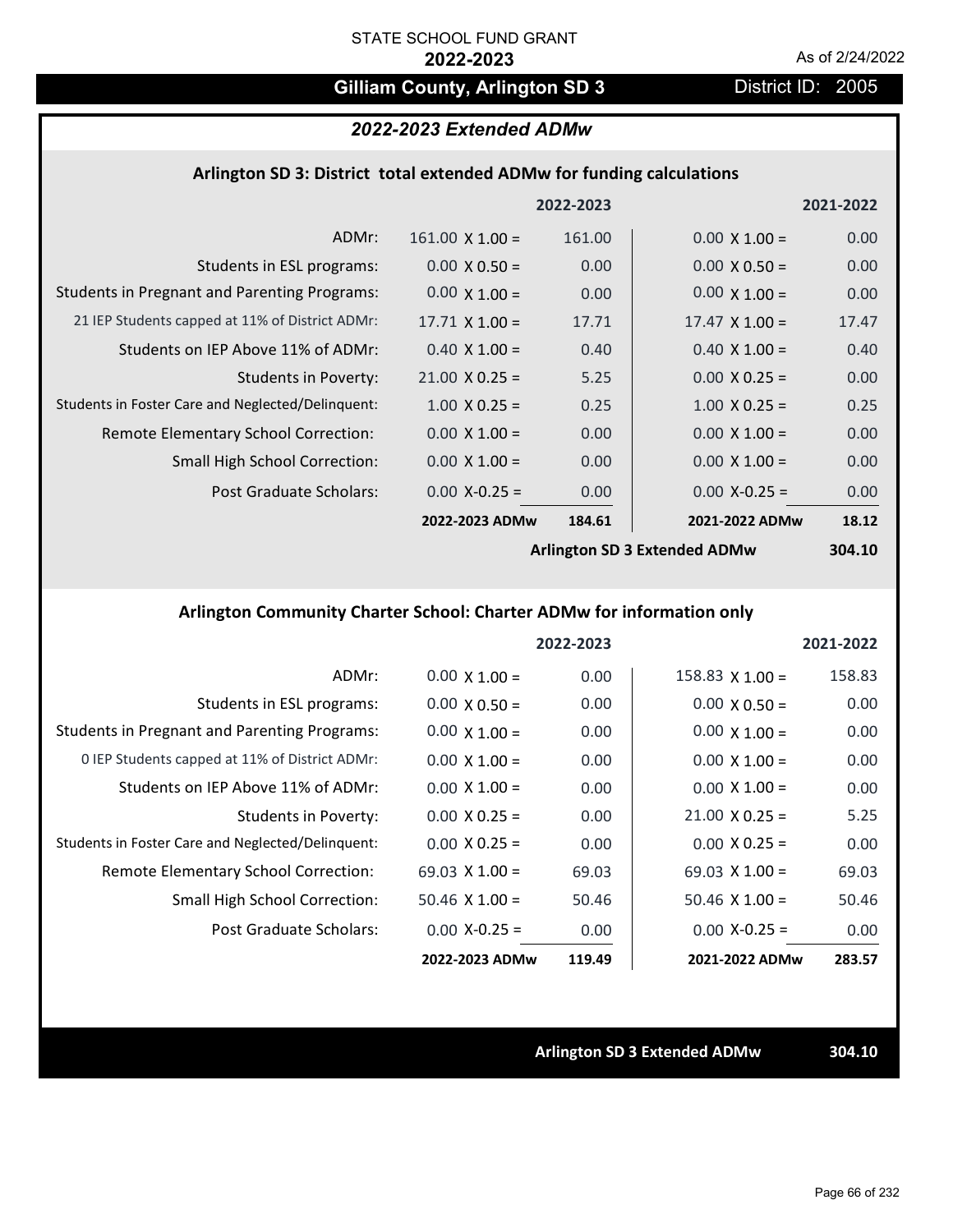# Gilliam County, Condon SD 25J District ID: 2006

# *2022-2023 Extended ADMw*

## **Condon SD 25J: District total extended ADMw for funding calculations**

|                                                     |                        | 2022-2023         |                                    | 2021-2022 |
|-----------------------------------------------------|------------------------|-------------------|------------------------------------|-----------|
| ADMr:                                               | $127.00 \times 1.00 =$ | 127.00            | 129.40 $\times$ 1.00 =             | 129.40    |
| Students in ESL programs:                           | $0.00 \times 0.50 =$   | 0.00 <sub>1</sub> | $0.00 \times 0.50 =$               | 0.00      |
| <b>Students in Pregnant and Parenting Programs:</b> | $0.00 \times 1.00 =$   | 0.00 <sub>1</sub> | $0.00 \times 1.00 =$               | 0.00      |
| 8 IEP Students capped at 11% of District ADMr:      | $8.00 \times 1.00 =$   | 8.00              | $11.00 \times 1.00 =$              | 11.00     |
| Students on IEP Above 11% of ADMr:                  | $0.40 \times 1.00 =$   | 0.40              | $0.40 \times 1.00 =$               | 0.40      |
| <b>Students in Poverty:</b>                         | $15.27$ X 0.25 =       | 3.82              | $15.56 \times 0.25 =$              | 3.89      |
| Students in Foster Care and Neglected/Delinquent:   | $0.00 \times 0.25 =$   | 0.00 <sub>1</sub> | $0.00 \times 0.25 =$               | 0.00      |
| Remote Elementary School Correction:                | $68.61$ X $1.00 =$     | 68.61             | $68.61$ X 1.00 =                   | 68.61     |
| <b>Small High School Correction:</b>                | $50.46 \times 1.00 =$  | 50.46             | $50.46 \times 1.00 =$              | 50.46     |
| Post Graduate Scholars:                             | $0.00$ X-0.25 =        | 0.00 <sub>1</sub> | $0.00$ X-0.25 =                    | 0.00      |
|                                                     | 2022-2023 ADMw         | 258.29            | 2021-2022 ADMw                     | 263.76    |
|                                                     |                        |                   | <b>Condon SD 25J Extended ADMw</b> | 263.76    |
|                                                     |                        |                   |                                    |           |
|                                                     |                        |                   | <b>Condon SD 25J Extended ADMw</b> | 263.76    |
|                                                     |                        |                   |                                    |           |

Page 67 of 232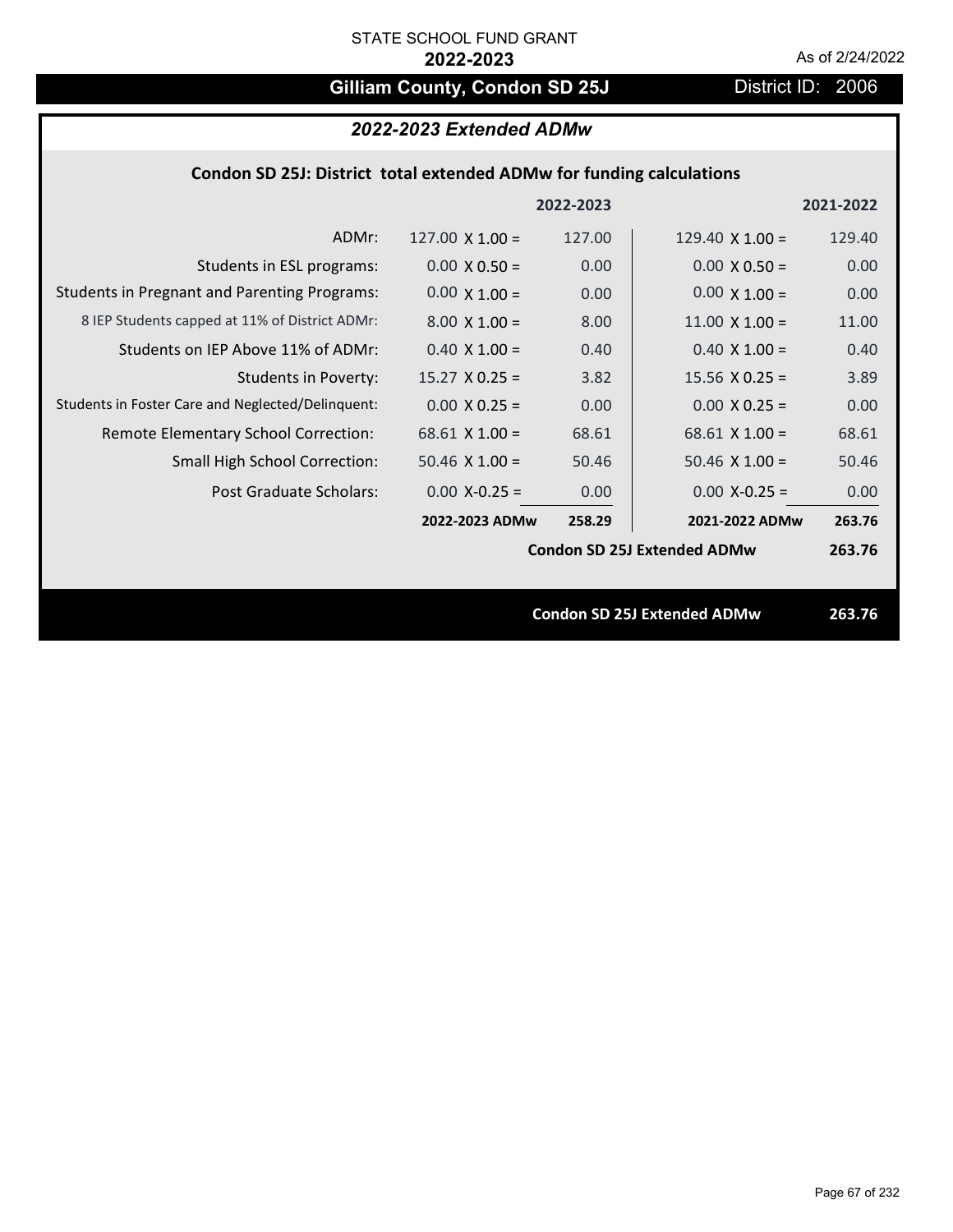# Grant County, John Day SD 3 District ID: 2008

# *2022-2023 Extended ADMw*

## **John Day SD 3: District total extended ADMw for funding calculations**

|                                                     |                        | 2022-2023 |                                    | 2021-2022 |
|-----------------------------------------------------|------------------------|-----------|------------------------------------|-----------|
| ADMr:                                               | 507.00 $\times$ 1.00 = | 507.00    | 498.40 $\times$ 1.00 =             | 498.40    |
| Students in ESL programs:                           | $5.00 \times 0.50 =$   | 2.50      | 4.99 $X$ 0.50 =                    | 2.50      |
| <b>Students in Pregnant and Parenting Programs:</b> | $0.00 \times 1.00 =$   | 0.00      | $0.00 \times 1.00 =$               | 0.00      |
| 92 IEP Students capped at 11% of District ADMr:     | $55.77 \times 1.00 =$  | 55.77     | 54.82 $\times$ 1.00 =              | 54.82     |
| Students on IEP Above 11% of ADMr:                  | 6.80 $X$ 1.00 =        | 6.80      | 6.80 $X$ 1.00 =                    | 6.80      |
| <b>Students in Poverty:</b>                         | $77.39 \times 0.25 =$  | 19.35     | $76.08$ X 0.25 =                   | 19.02     |
| Students in Foster Care and Neglected/Delinquent:   | 4.00 $X$ 0.25 =        | 1.00      | $4.00 \times 0.25 =$               | 1.00      |
| Remote Elementary School Correction:                | $24.73 \times 1.00 =$  | 24.73     | $24.73 \times 1.00 =$              | 24.73     |
| <b>Small High School Correction:</b>                | $87.52$ X 1.00 =       | 87.52     | $87.52 \times 1.00 =$              | 87.52     |
| Post Graduate Scholars:                             | $0.00 X - 0.25 =$      | 0.00      | $0.00$ X-0.25 =                    | 0.00      |
|                                                     | 2022-2023 ADMw         | 704.67    | 2021-2022 ADMw                     | 694.79    |
|                                                     |                        |           | John Day SD 3 Extended ADMw        | 704.67    |
|                                                     |                        |           |                                    |           |
|                                                     |                        |           | <b>John Day SD 3 Extended ADMw</b> | 704.67    |
|                                                     |                        |           |                                    |           |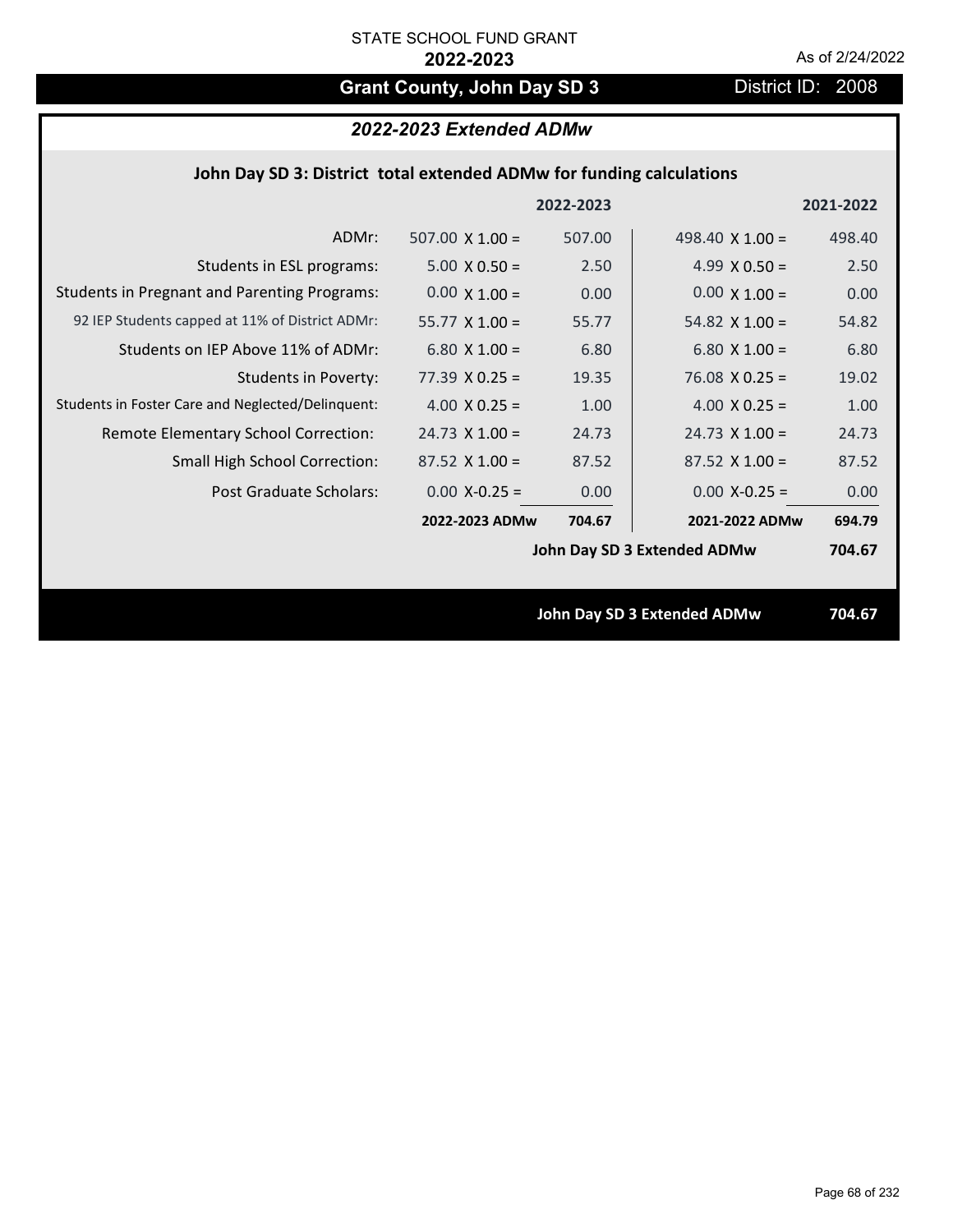# Grant County, Prairie City SD 4 District ID: 2009

## *2022-2023 Extended ADMw*

#### **Prairie City SD 4: District total extended ADMw for funding calculations**

|                                                     |                          | 2022-2023 |                       | 2021-2022 |
|-----------------------------------------------------|--------------------------|-----------|-----------------------|-----------|
| ADMr:                                               | $1,245.00 \times 1.00 =$ | 1,245.00  | 193.53 $X$ 1.00 =     | 193.53    |
| Students in ESL programs:                           | $12.00 \times 0.50 =$    | 6.00      | $0.00 \times 0.50 =$  | 0.00      |
| <b>Students in Pregnant and Parenting Programs:</b> | 2.00 $\times$ 1.00 =     | 2.00      | $0.00 \times 1.00 =$  | 0.00      |
| 180 IEP Students capped at 11% of District ADMr:    | 136.95 $\times$ 1.00 =   | 136.95    | $30.00 \times 1.00 =$ | 30.00     |
| Students on IEP Above 11% of ADMr:                  | $1.80 \times 1.00 =$     | 1.80      | $1.80 \times 1.00 =$  | 1.80      |
| <b>Students in Poverty:</b>                         | $37.00 \times 0.25 =$    | 9.25      | $7.62$ X 0.25 =       | 1.91      |
| Students in Foster Care and Neglected/Delinquent:   | $1.00 \times 0.25 =$     | 0.25      | $1.00 \times 0.25 =$  | 0.25      |
| <b>Remote Elementary School Correction:</b>         | $71.38 \times 1.00 =$    | 71.38     | $71.38 \times 1.00 =$ | 71.38     |
| <b>Small High School Correction:</b>                | $50.46 \times 1.00 =$    | 50.46     | $50.46 \times 1.00 =$ | 50.46     |
| Post Graduate Scholars:                             | $0.00$ X-0.25 =          | 0.00      | $0.00$ X-0.25 =       | 0.00      |
|                                                     | 2022-2023 ADMw           | 1,523.09  | 2021-2022 ADMw        | 349.33    |

**Prairie City SD 4 Extended ADMw**

**1,523.09**

### **Oregon Connections Academy: Charter ADMw for information only**

|                                                     |                      | 2022-2023 |                        | 2021-2022 |
|-----------------------------------------------------|----------------------|-----------|------------------------|-----------|
| ADMr:                                               | $0.00 \times 1.00 =$ | 0.00      | $746.22 \times 1.00 =$ | 746.22    |
| Students in ESL programs:                           | $0.00 \times 0.50 =$ | 0.00      | $17.70 \times 0.50 =$  | 8.85      |
| <b>Students in Pregnant and Parenting Programs:</b> | $0.00 \times 1.00 =$ | 0.00      | $0.00 \times 1.00 =$   | 0.00      |
| 0 IEP Students capped at 11% of District ADMr:      | $0.00 \times 1.00 =$ | 0.00      | $0.00 \times 1.00 =$   | 0.00      |
| Students on IEP Above 11% of ADMr:                  | $0.00 \times 1.00 =$ | 0.00      | $0.00 \times 1.00 =$   | 0.00      |
| Students in Poverty:                                | $0.00 \times 0.25 =$ | 0.00      | $29.38 \times 0.25 =$  | 7.35      |
| Students in Foster Care and Neglected/Delinquent:   | $0.00 \times 0.25 =$ | 0.00      | $0.00 \times 0.25 =$   | 0.00      |
| Remote Elementary School Correction:                | $0.00 \times 1.00 =$ | 0.00      | $0.00 \times 1.00 =$   | 0.00      |
| Small High School Correction:                       | $0.00 \times 1.00 =$ | 0.00      | $0.00 \times 1.00 =$   | 0.00      |
| Post Graduate Scholars:                             | $0.00$ X-0.25 =      | 0.00      | $0.00$ X-0.25 =        | 0.00      |
|                                                     | 2022-2023 ADMw       | 0.00      | 2021-2022 ADMw         | 762.42    |

**Prairie City SD 4 Extended ADMw 1,523.09**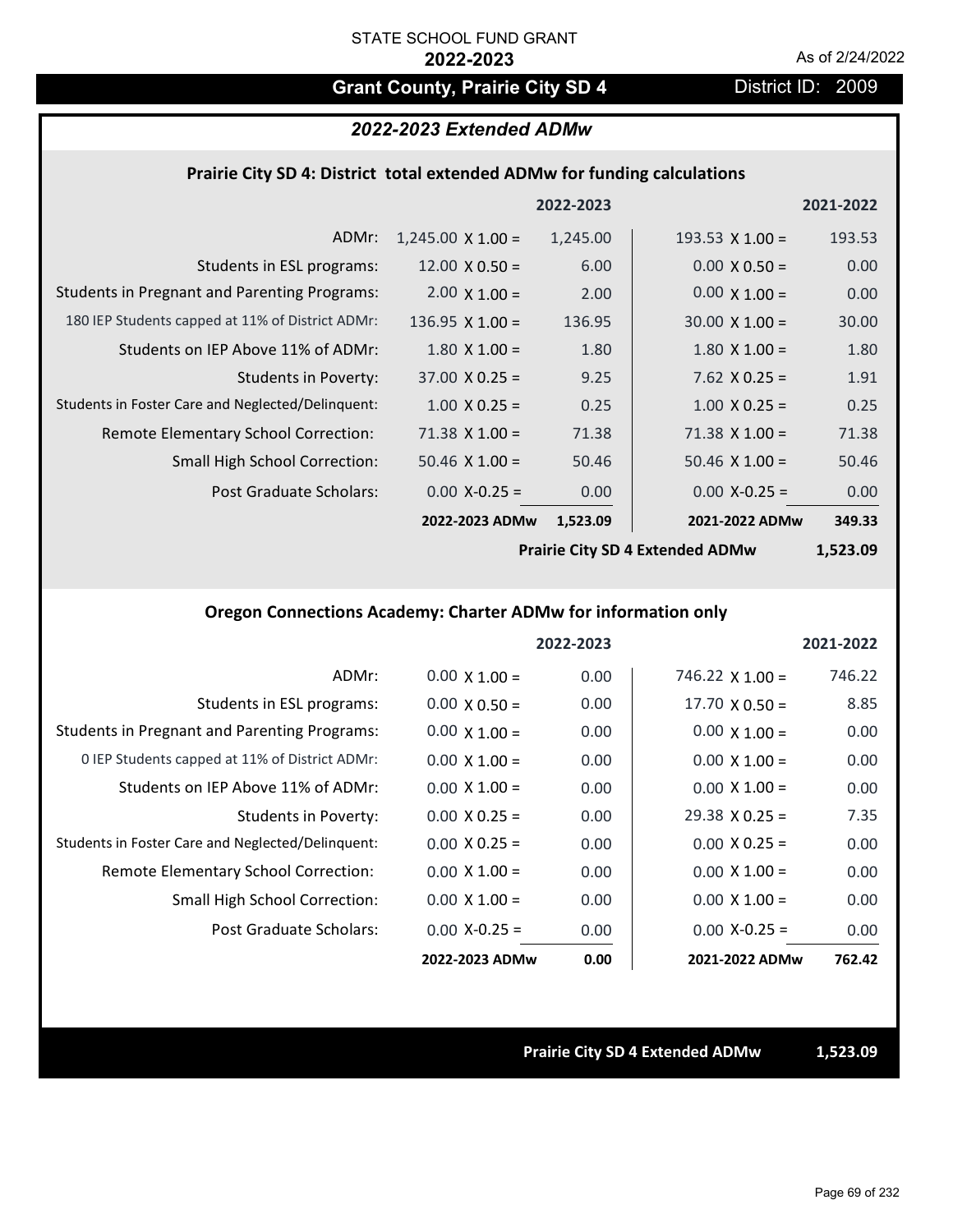# Grant County, Monument SD 8 District ID: 2010

## *2022-2023 Extended ADMw*

## **Monument SD 8: District total extended ADMw for funding calculations**

|                                                     |                                    | 2022-2023 |                       | 2021-2022 |
|-----------------------------------------------------|------------------------------------|-----------|-----------------------|-----------|
| ADMr:                                               | 43.00 $\times$ 1.00 =              | 43.00     | 43.32 $\times$ 1.00 = | 43.32     |
| Students in ESL programs:                           | $4.00 \times 0.50 =$               | 2.00      | $0.00 \times 0.50 =$  | 0.00      |
| <b>Students in Pregnant and Parenting Programs:</b> | $0.00 \times 1.00 =$               | 0.00      | $0.00 \times 1.00 =$  | 0.00      |
| 7 IEP Students capped at 11% of District ADMr:      | 4.73 $\times$ 1.00 =               | 4.73      | 4.77 $\times$ 1.00 =  | 4.77      |
| Students on IEP Above 11% of ADMr:                  | $0.30 \times 1.00 =$               | 0.30      | $0.30 \times 1.00 =$  | 0.30      |
| Students in Poverty:                                | 6.86 $X$ 0.25 =                    | 1.72      | $6.91 X 0.25 =$       | 1.73      |
| Students in Foster Care and Neglected/Delinquent:   | $0.00 \times 0.25 =$               | 0.00      | $0.00 \times 0.25 =$  | 0.00      |
| Remote Elementary School Correction:                | $31.26$ X $1.00 =$                 | 31.26     | $31.26$ X $1.00 =$    | 31.26     |
| <b>Small High School Correction:</b>                | $50.46$ X $1.00 =$                 | 50.46     | $50.46 \times 1.00 =$ | 50.46     |
| Post Graduate Scholars:                             | $0.00$ X-0.25 =                    | 0.00      | $0.00 X-0.25 =$       | 0.00      |
|                                                     | 2022-2023 ADMw                     | 133.47    | 2021-2022 ADMw        | 131.83    |
|                                                     | <b>Monument SD 8 Extended ADMw</b> |           |                       | 133.47    |
|                                                     |                                    |           |                       |           |
|                                                     | <b>Monument SD 8 Extended ADMw</b> | 133.47    |                       |           |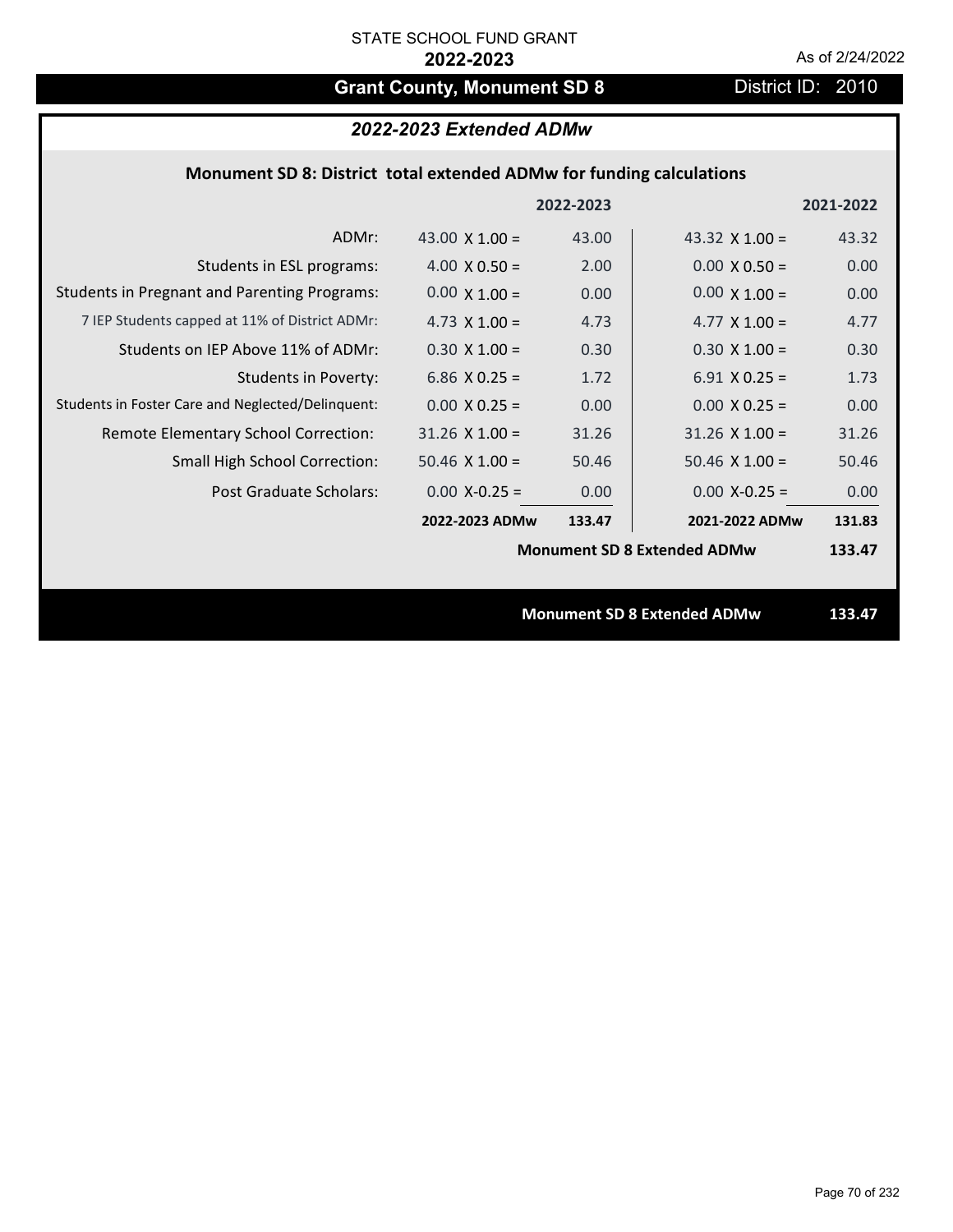# Grant County, Dayville SD 16J **District ID: 2011**

# *2022-2023 Extended ADMw*

## **Dayville SD 16J: District total extended ADMw for funding calculations**

|                                                     |                               | 2022-2023 |                       | 2021-2022 |
|-----------------------------------------------------|-------------------------------|-----------|-----------------------|-----------|
| ADMr:                                               | $52.00 \times 1.00 =$         | 52.00     | 57.76 $\times$ 1.00 = | 57.76     |
| Students in ESL programs:                           | $0.00 \times 0.50 =$          | 0.00      | $0.00 \times 0.50 =$  | 0.00      |
| <b>Students in Pregnant and Parenting Programs:</b> | $0.00 \times 1.00 =$          | 0.00      | $0.00 \times 1.00 =$  | 0.00      |
| 7 IEP Students capped at 11% of District ADMr:      | $5.72 \times 1.00 =$          | 5.72      | 6.35 $X$ 1.00 =       | 6.35      |
| Students on IEP Above 11% of ADMr:                  | $1.40 \times 1.00 =$          | 1.40      | $1.40 \times 1.00 =$  | 1.40      |
| <b>Students in Poverty:</b>                         | $12.00 \times 0.25 =$         | 3.00      | $12.00 \times 0.25 =$ | 3.00      |
| Students in Foster Care and Neglected/Delinquent:   | $1.00 \times 0.25 =$          | 0.25      | $1.00$ X 0.25 =       | 0.25      |
| Remote Elementary School Correction:                | $36.24$ X $1.00 =$            | 36.24     | $36.24$ X $1.00 =$    | 36.24     |
| <b>Small High School Correction:</b>                | $50.46$ X $1.00 =$            | 50.46     | $50.46$ X $1.00 =$    | 50.46     |
| Post Graduate Scholars:                             | $0.00$ X-0.25 =               | 0.00      | $0.00$ X-0.25 =       | 0.00      |
|                                                     | 2022-2023 ADMw                | 149.07    | 2021-2022 ADMw        | 155.46    |
|                                                     | Dayville SD 16J Extended ADMw |           |                       | 155.46    |
|                                                     |                               |           |                       |           |
|                                                     | Dayville SD 16J Extended ADMw |           |                       | 155.46    |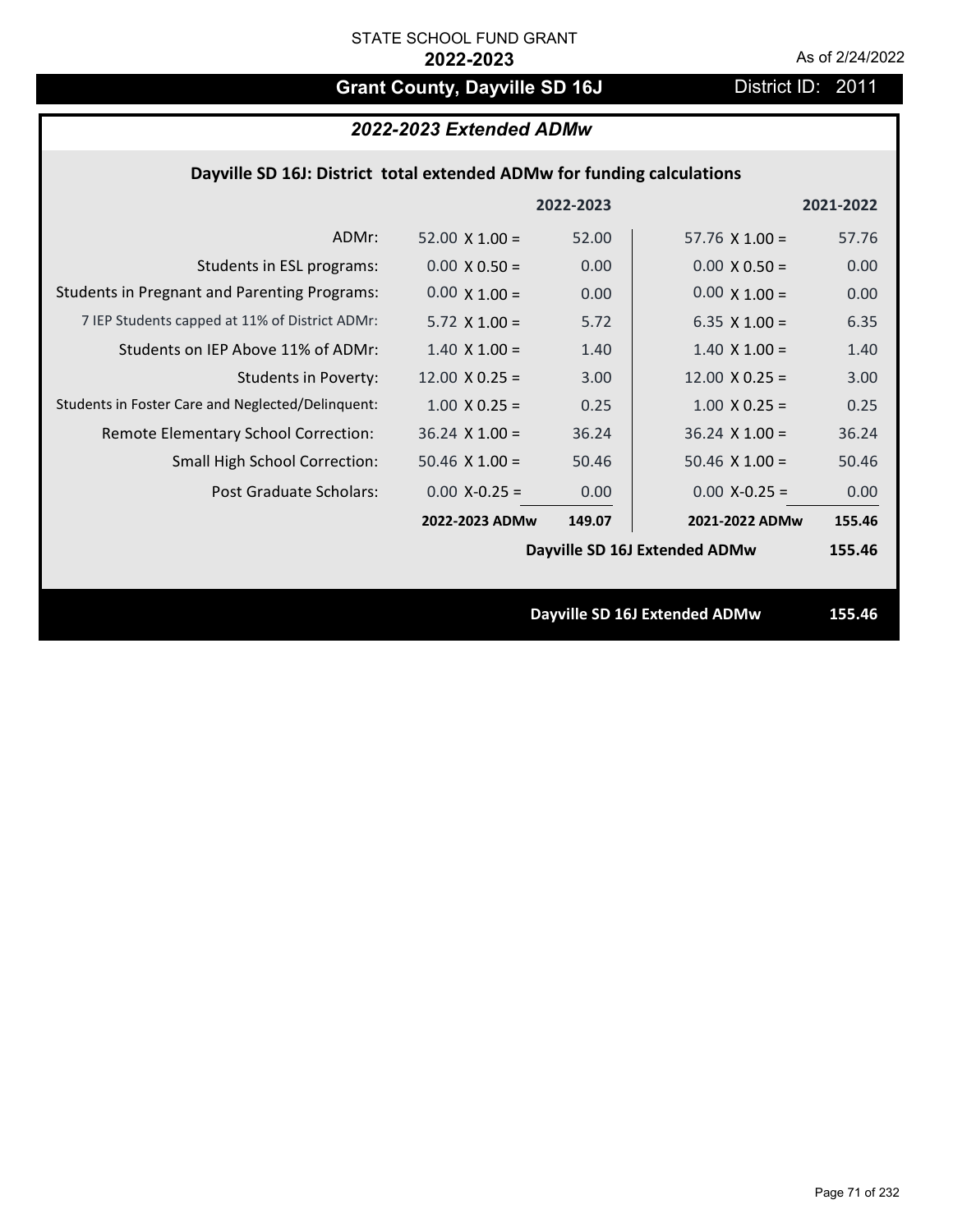# Grant County, Long Creek SD 17 **District ID: 2012**

# *2022-2023 Extended ADMw*

## **Long Creek SD 17: District total extended ADMw for funding calculations**

|                                                     |                                | 2022-2023 |                       | 2021-2022 |
|-----------------------------------------------------|--------------------------------|-----------|-----------------------|-----------|
| ADMr:                                               | $23.00 \times 1.00 =$          | 23.00     | $22.04 \times 1.00 =$ | 22.04     |
| Students in ESL programs:                           | $0.00 \times 0.50 =$           | 0.00      | $0.00 \times 0.50 =$  | 0.00      |
| <b>Students in Pregnant and Parenting Programs:</b> | $0.00 \times 1.00 =$           | 0.00      | $0.00 \times 1.00 =$  | 0.00      |
| 1 IEP Students capped at 11% of District ADMr:      | $1.00 \times 1.00 =$           | 1.00      | $2.00 \times 1.00 =$  | 2.00      |
| Students on IEP Above 11% of ADMr:                  | $0.00$ X $1.00 =$              | 0.00      | $0.00$ X $1.00 =$     | 0.00      |
| <b>Students in Poverty:</b>                         | $8.15 \times 0.25 =$           | 2.04      | $7.81$ X 0.25 =       | 1.95      |
| Students in Foster Care and Neglected/Delinquent:   | $0.00 \times 0.25 =$           | 0.00      | $0.00 X 0.25 =$       | 0.00      |
| Remote Elementary School Correction:                | $25.54$ X 1.00 =               | 25.54     | $25.54 \times 1.00 =$ | 25.54     |
| <b>Small High School Correction:</b>                | $50.46$ X $1.00 =$             | 50.46     | $50.46$ X 1.00 =      | 50.46     |
| Post Graduate Scholars:                             | $0.00 X - 0.25 =$              | 0.00      | $0.00$ X-0.25 =       | 0.00      |
|                                                     | 2022-2023 ADMw                 | 102.04    | 2021-2022 ADMw        | 101.99    |
|                                                     | Long Creek SD 17 Extended ADMw |           |                       | 102.04    |
|                                                     |                                |           |                       |           |
|                                                     | Long Creek SD 17 Extended ADMw |           |                       |           |
|                                                     |                                |           |                       | 102.04    |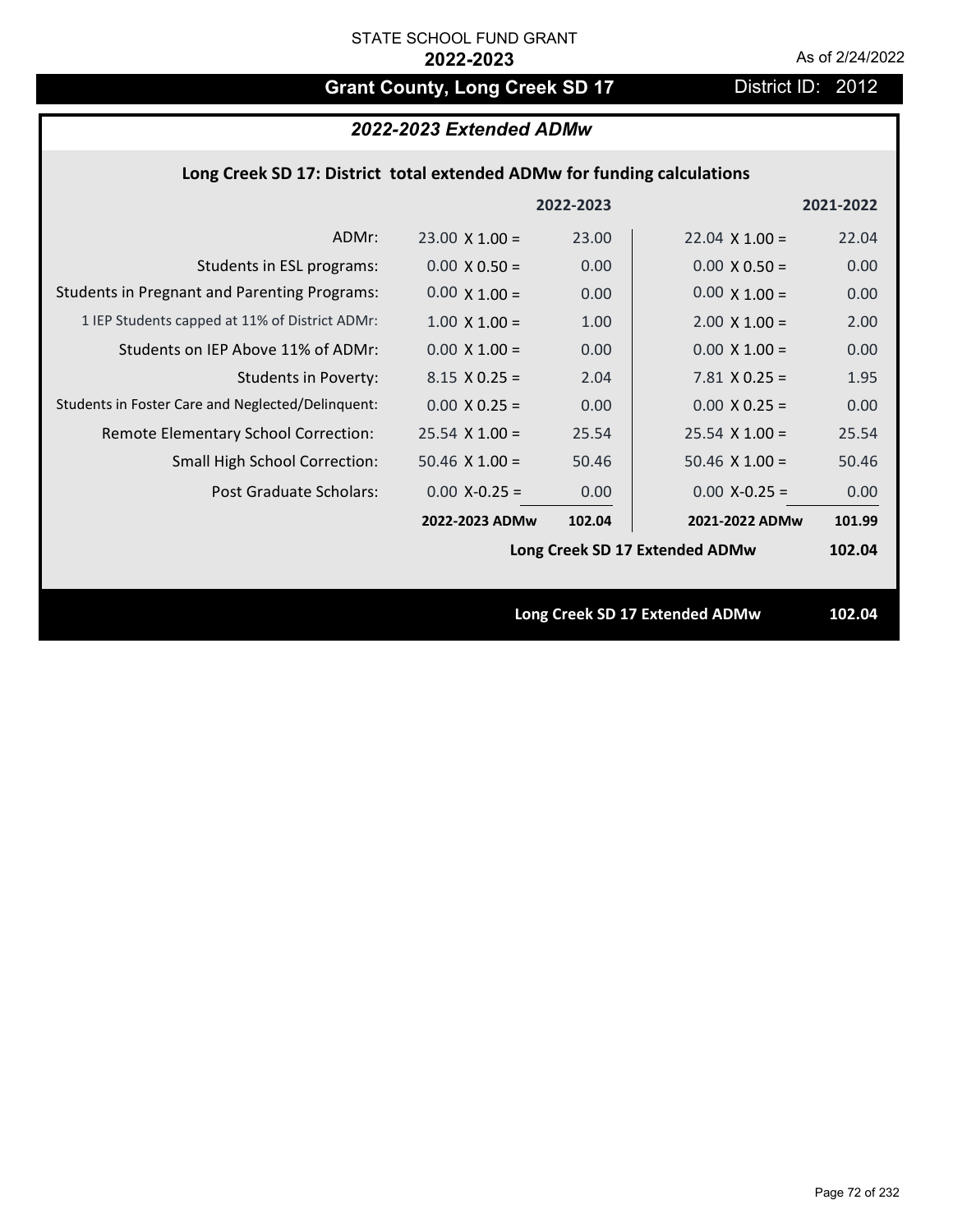# Harney County, Harney County SD 3 District ID: 2014

# *2022-2023 Extended ADMw*

# **Harney County SD 3: District total extended ADMw for funding calculations**

|                                                     |                        | 2022-2023 |                                         | 2021-2022 |
|-----------------------------------------------------|------------------------|-----------|-----------------------------------------|-----------|
| ADMr:                                               | 748.00 $\times$ 1.00 = | 748.00    | $755.60 \times 1.00 =$                  | 755.60    |
| Students in ESL programs:                           | $2.00 \times 0.50 =$   | 1.00      | 4.56 $X$ 0.50 =                         | 2.28      |
| <b>Students in Pregnant and Parenting Programs:</b> | $0.00 \times 1.00 =$   | 0.00      | $0.00 \times 1.00 =$                    | 0.00      |
| 80 IEP Students capped at 11% of District ADMr:     | $80.00 \times 1.00 =$  | 80.00     | $83.12 \times 1.00 =$                   | 83.12     |
| Students on IEP Above 11% of ADMr:                  | $3.50 \times 1.00 =$   | 3.50      | $3.50$ X $1.00 =$                       | 3.50      |
| <b>Students in Poverty:</b>                         | $144.97$ X 0.25 =      | 36.24     | $146.44$ X 0.25 =                       | 36.61     |
| Students in Foster Care and Neglected/Delinquent:   | $12.00 \times 0.25 =$  | 3.00      | $12.00 \times 0.25 =$                   | 3.00      |
| Remote Elementary School Correction:                | $0.00 \times 1.00 =$   | 0.00      | $0.00 \times 1.00 =$                    | 0.00      |
| <b>Small High School Correction:</b>                | $82.35$ X 1.00 =       | 82.35     | $82.35 \times 1.00 =$                   | 82.35     |
| Post Graduate Scholars:                             | $0.00$ X-0.25 =        | 0.00      | $0.00$ X-0.25 =                         | 0.00      |
|                                                     | 2022-2023 ADMw         | 954.09    | 2021-2022 ADMw                          | 966.46    |
|                                                     |                        |           | <b>Harney County SD 3 Extended ADMw</b> | 966.46    |
|                                                     |                        |           |                                         |           |
|                                                     |                        |           | <b>Harney County SD 3 Extended ADMw</b> | 966.46    |
|                                                     |                        |           |                                         |           |

Page 73 of 232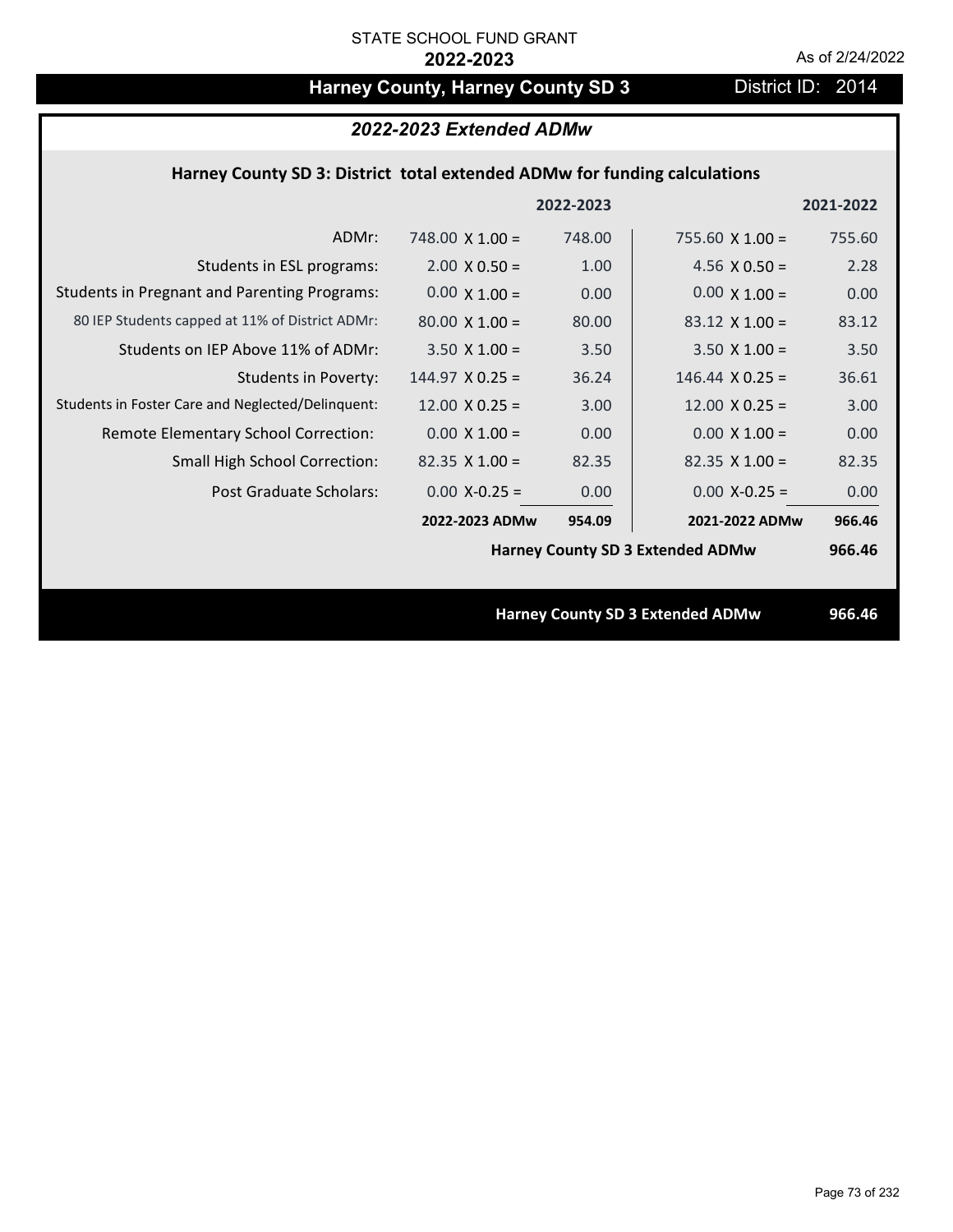# Harney County, Harney County SD 4 District ID: 2015

# *2022-2023 Extended ADMw*

### **Harney County SD 4: District total extended ADMw for funding calculations**

|                                                     |                          | 2022-2023 |                        | 2021-2022 |
|-----------------------------------------------------|--------------------------|-----------|------------------------|-----------|
| ADMr:                                               | $1,038.00 \times 1.00 =$ | 1,038.00  | $161.78 \times 1.00 =$ | 161.78    |
| Students in ESL programs:                           | $0.00 \times 0.50 =$     | 0.00      | $4.00 \times 0.50 =$   | 2.00      |
| <b>Students in Pregnant and Parenting Programs:</b> | $0.00 \times 1.00 =$     | 0.00      | $0.00 \times 1.00 =$   | 0.00      |
| 100 IEP Students capped at 11% of District ADMr:    | $100.00 \times 1.00 =$   | 100.00    | $45.00 \times 1.00 =$  | 45.00     |
| Students on IEP Above 11% of ADMr:                  | $0.00 \times 1.00 =$     | 0.00      | $0.00 \times 1.00 =$   | 0.00      |
| Students in Poverty:                                | $20.00 \times 0.25 =$    | 5.00      | $3.60 X 0.25 =$        | 0.90      |
| Students in Foster Care and Neglected/Delinquent:   | $0.00 \times 0.25 =$     | 0.00      | $0.00 \times 0.25 =$   | 0.00      |
| Remote Elementary School Correction:                | $70.15 \times 1.00 =$    | 70.15     | $70.15 \times 1.00 =$  | 70.15     |
| <b>Small High School Correction:</b>                | $0.00 \times 1.00 =$     | 0.00      | $0.00 \times 1.00 =$   | 0.00      |
| Post Graduate Scholars:                             | $0.00$ X-0.25 =          | 0.00      | $0.00$ X-0.25 =        | 0.00      |
|                                                     | 2022-2023 ADMw           | 1,213.15  | 2021-2022 ADMw         | 279.83    |

**Harney County SD 4 Extended ADMw**

**1,213.15**

# **Oregon Family School: Charter ADMw for information only**

|                                                     |                      | 2022-2023 |                        | 2021-2022 |
|-----------------------------------------------------|----------------------|-----------|------------------------|-----------|
| ADMr:                                               | $0.00 \times 1.00 =$ | 0.00      | $736.91 \times 1.00 =$ | 736.91    |
| Students in ESL programs:                           | $0.00 \times 0.50 =$ | 0.00      | $0.00 \times 0.50 =$   | 0.00      |
| <b>Students in Pregnant and Parenting Programs:</b> | $0.00 \times 1.00 =$ | 0.00      | $0.00 \times 1.00 =$   | 0.00      |
| 0 IEP Students capped at 11% of District ADMr:      | $0.00 \times 1.00 =$ | 0.00      | $0.00 \times 1.00 =$   | 0.00      |
| Students on IEP Above 11% of ADMr:                  | $0.00 \times 1.00 =$ | 0.00      | $0.00 \times 1.00 =$   | 0.00      |
| Students in Poverty:                                | $0.00 \times 0.25 =$ | 0.00      | $16.40 \times 0.25 =$  | 4.10      |
| Students in Foster Care and Neglected/Delinquent:   | $0.00 \times 0.25 =$ | 0.00      | $0.00 \times 0.25 =$   | 0.00      |
| Remote Elementary School Correction:                | $0.00 \times 1.00 =$ | 0.00      | $0.00 \times 1.00 =$   | 0.00      |
| <b>Small High School Correction:</b>                | $0.00 \times 1.00 =$ | 0.00      | $0.00 \times 1.00 =$   | 0.00      |
| Post Graduate Scholars:                             | $0.00 X-0.25 =$      | 0.00      | $0.00 X-0.25 =$        | 0.00      |
|                                                     | 2022-2023 ADMw       | 0.00      | 2021-2022 ADMw         | 741.01    |

### **Harney County SD 4 Extended ADMw 1,213.15**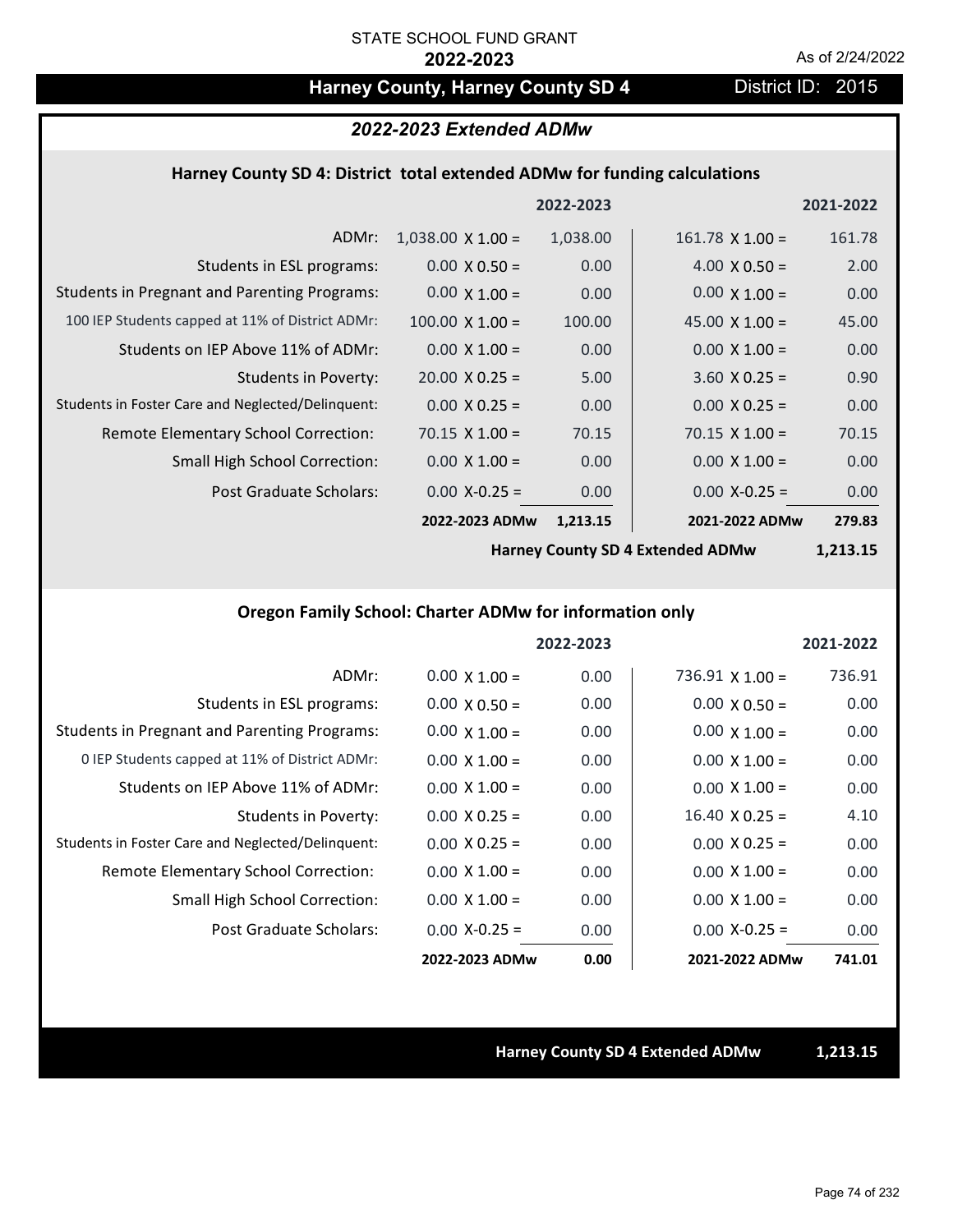# Harney County, Pine Creek SD 5 **District ID: 2016**

# *2022-2023 Extended ADMw*

# **Pine Creek SD 5: District total extended ADMw for funding calculations**

|                                                     |                       | 2022-2023 |                                      | 2021-2022 |
|-----------------------------------------------------|-----------------------|-----------|--------------------------------------|-----------|
| ADMr:                                               | $2.70 \times 1.00 =$  | 2.70      | $2.23 \times 1.00 =$                 | 2.23      |
| Students in ESL programs:                           | $0.00 \times 0.50 =$  | 0.00      | $0.00 \times 0.50 =$                 | 0.00      |
| <b>Students in Pregnant and Parenting Programs:</b> | $0.00 \times 1.00 =$  | 0.00      | $0.00 \times 1.00 =$                 | 0.00      |
| 0 IEP Students capped at 11% of District ADMr:      | $0.00 \times 1.00 =$  | 0.00      | $0.00 \times 1.00 =$                 | 0.00      |
| Students on IEP Above 11% of ADMr:                  | $0.00 \times 1.00 =$  | 0.00      | $0.00 \times 1.00 =$                 | 0.00      |
| <b>Students in Poverty:</b>                         | $0.55 \times 0.25 =$  | 0.14      | $0.45$ X 0.25 =                      | 0.11      |
| Students in Foster Care and Neglected/Delinquent:   | $0.00 \times 0.25 =$  | 0.00      | $0.00 X 0.25 =$                      | 0.00      |
| Remote Elementary School Correction:                | $25.54 \times 1.00 =$ | 25.54     | $25.54 \times 1.00 =$                | 25.54     |
| <b>Small High School Correction:</b>                | $0.00 \times 1.00 =$  | 0.00      | $0.00 \times 1.00 =$                 | 0.00      |
| Post Graduate Scholars:                             | $0.00$ X-0.25 =       | 0.00      | $0.00$ X-0.25 =                      | 0.00      |
|                                                     | 2022-2023 ADMw        | 28.38     | 2021-2022 ADMw                       | 27.88     |
|                                                     |                       |           | <b>Pine Creek SD 5 Extended ADMw</b> | 28.38     |
|                                                     |                       |           |                                      |           |
|                                                     |                       |           | <b>Pine Creek SD 5 Extended ADMw</b> | 28.38     |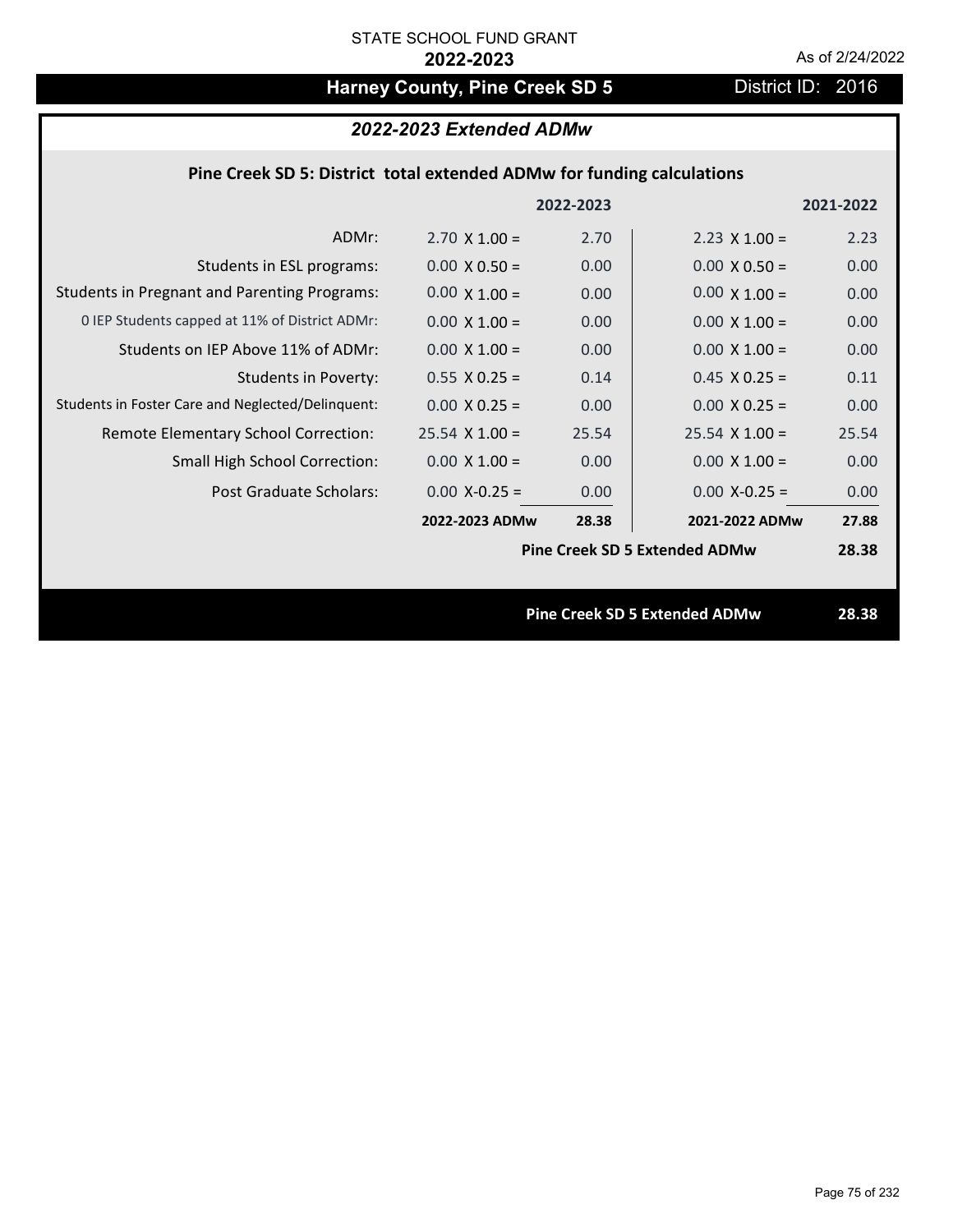# Harney County, Diamond SD 7 District ID: 2017

# *2022-2023 Extended ADMw*

# **Diamond SD 7: District total extended ADMw for funding calculations**

|                                                     |                      | 2022-2023 |                                   | 2021-2022 |
|-----------------------------------------------------|----------------------|-----------|-----------------------------------|-----------|
| ADMr:                                               | $9.90 \times 1.00 =$ | 9.90      | $7.31 \times 1.00 =$              | 7.31      |
| Students in ESL programs:                           | $0.00 \times 0.50 =$ | 0.00      | $0.00 \times 0.50 =$              | 0.00      |
| <b>Students in Pregnant and Parenting Programs:</b> | $0.00 \times 1.00 =$ | 0.00      | $0.00 \times 1.00 =$              | 0.00      |
| 0 IEP Students capped at 11% of District ADMr:      | $0.00 \times 1.00 =$ | 0.00      | $0.00 \times 1.00 =$              | 0.00      |
| Students on IEP Above 11% of ADMr:                  | $0.00 \times 1.00 =$ | 0.00      | $0.00$ X $1.00 =$                 | 0.00      |
| <b>Students in Poverty:</b>                         | $0.73$ X 0.25 =      | 0.18      | $0.54$ X 0.25 =                   | 0.14      |
| Students in Foster Care and Neglected/Delinquent:   | $0.00 \times 0.25 =$ | 0.00      | $0.00 \times 0.25 =$              | 0.00      |
| Remote Elementary School Correction:                | $25.54$ X 1.00 =     | 25.54     | $25.54 \times 1.00 =$             | 25.54     |
| <b>Small High School Correction:</b>                | $0.00 \times 1.00 =$ | 0.00      | $0.00 \times 1.00 =$              | 0.00      |
| Post Graduate Scholars:                             | $0.00$ X-0.25 =      | 0.00      | $0.00 X - 0.25 =$                 | 0.00      |
|                                                     | 2022-2023 ADMw       | 35.62     | 2021-2022 ADMw                    | 32.99     |
|                                                     |                      |           | <b>Diamond SD 7 Extended ADMw</b> | 35.62     |
|                                                     |                      |           |                                   |           |
|                                                     |                      |           | <b>Diamond SD 7 Extended ADMw</b> | 35.62     |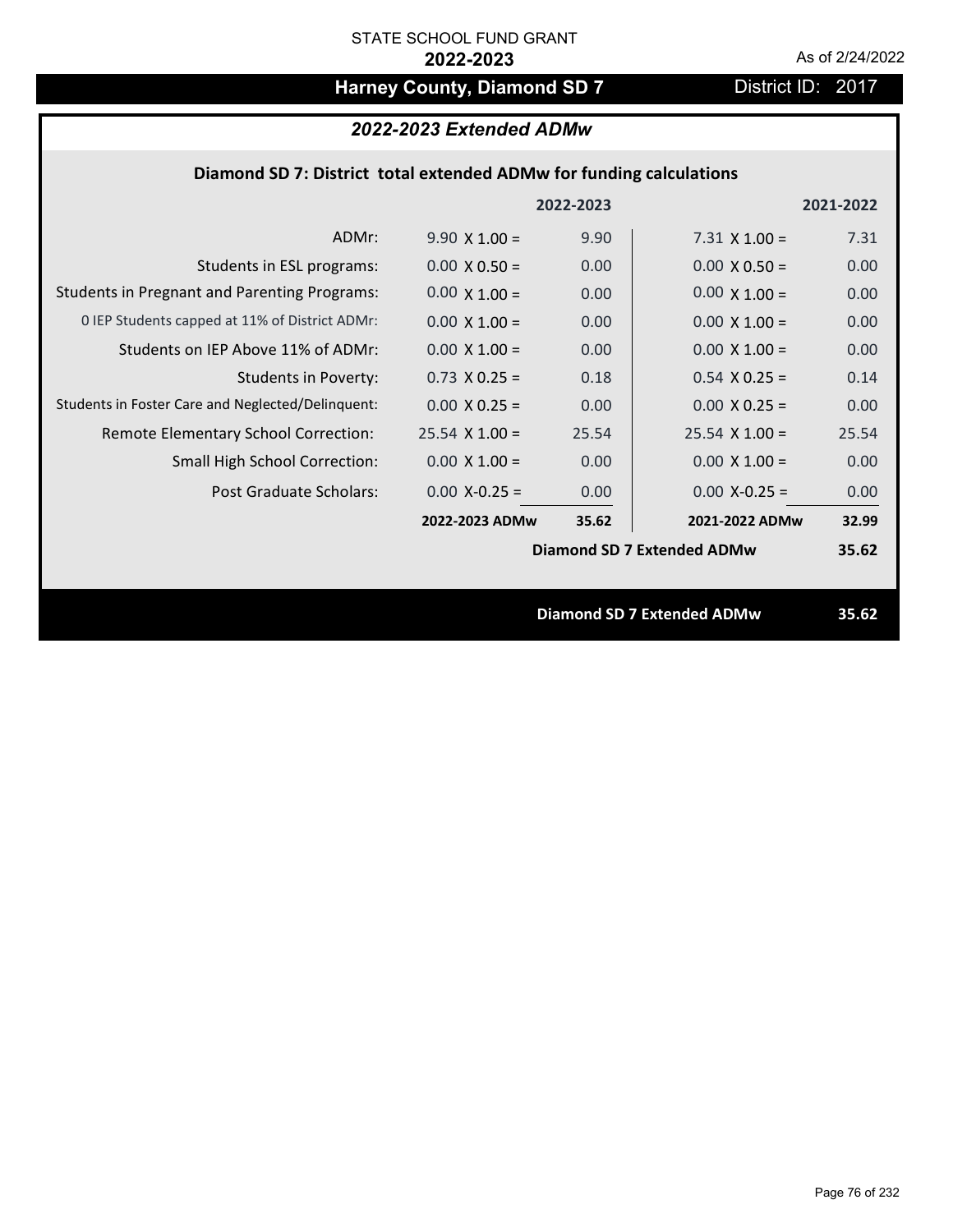# Harney County, Suntex SD 10 **District ID: 2018**

# *2022-2023 Extended ADMw*

# **Suntex SD 10: District total extended ADMw for funding calculations**

|                                                     |                       | 2022-2023 |                                   | 2021-2022 |
|-----------------------------------------------------|-----------------------|-----------|-----------------------------------|-----------|
| ADMr:                                               | $2.70 \times 1.00 =$  | 2.70      | $3.43 \times 1.00 =$              | 3.43      |
| Students in ESL programs:                           | $0.00 \times 0.50 =$  | 0.00      | $0.00 \times 0.50 =$              | 0.00      |
| <b>Students in Pregnant and Parenting Programs:</b> | $0.00 \times 1.00 =$  | 0.00      | $0.00 \times 1.00 =$              | 0.00      |
| 0 IEP Students capped at 11% of District ADMr:      | $0.00 \times 1.00 =$  | 0.00      | $0.00 \times 1.00 =$              | 0.00      |
| Students on IEP Above 11% of ADMr:                  | $0.50 \times 1.00 =$  | 0.50      | $0.50$ X 1.00 =                   | 0.50      |
| <b>Students in Poverty:</b>                         | $0.82$ X 0.25 =       | 0.21      | $1.04 \times 0.25 =$              | 0.26      |
| Students in Foster Care and Neglected/Delinquent:   | $0.00 \times 0.25 =$  | 0.00      | $0.00 X 0.25 =$                   | 0.00      |
| Remote Elementary School Correction:                | $25.54 \times 1.00 =$ | 25.54     | $25.54 \times 1.00 =$             | 25.54     |
| <b>Small High School Correction:</b>                | $0.00 \times 1.00 =$  | 0.00      | $0.00 \times 1.00 =$              | 0.00      |
| Post Graduate Scholars:                             | $0.00$ X-0.25 =       | 0.00      | $0.00 X - 0.25 =$                 | 0.00      |
|                                                     | 2022-2023 ADMw        | 28.95     | 2021-2022 ADMw                    | 29.73     |
|                                                     |                       |           | <b>Suntex SD 10 Extended ADMw</b> | 29.73     |
|                                                     |                       |           |                                   |           |
|                                                     |                       |           | <b>Suntex SD 10 Extended ADMw</b> | 29.73     |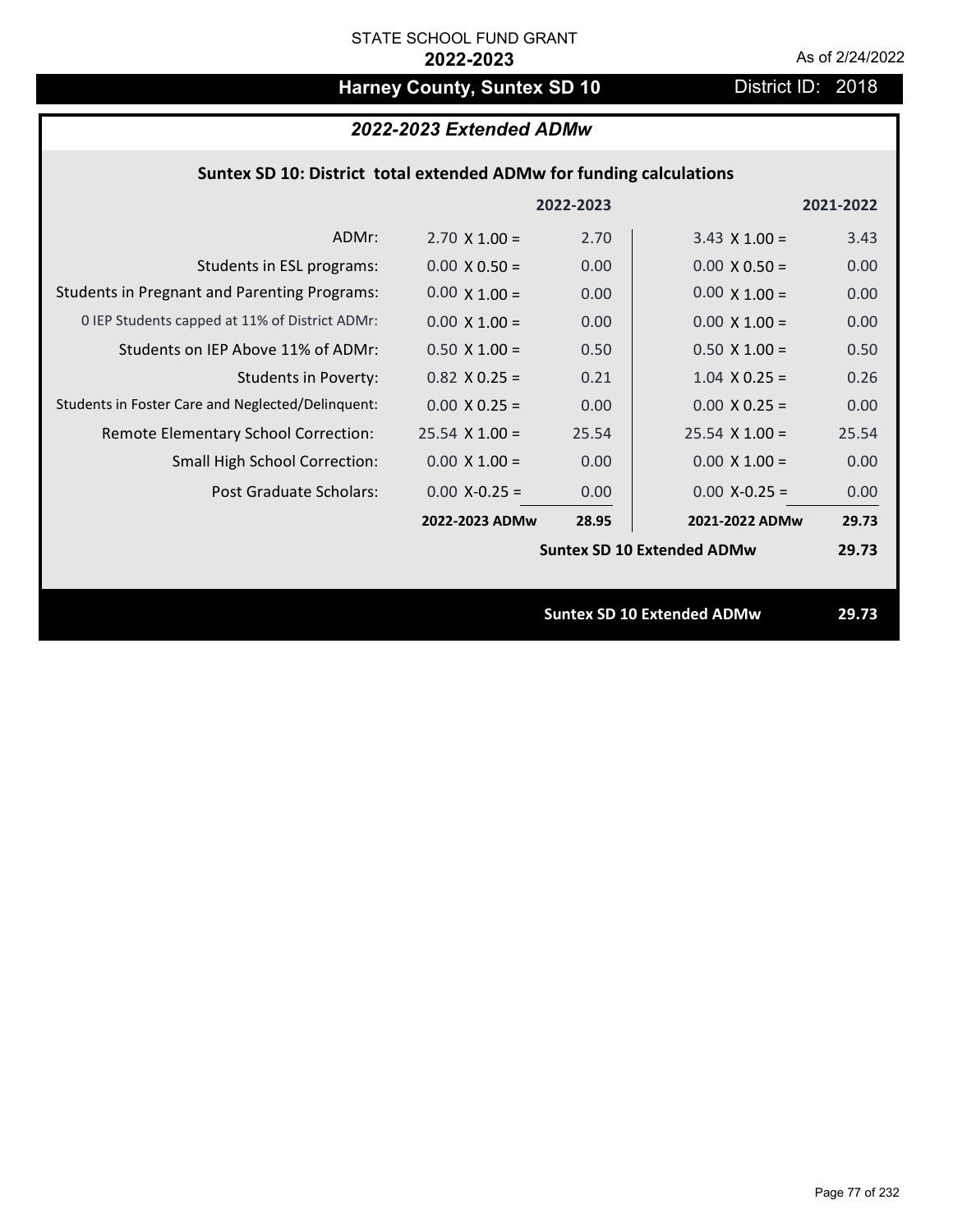# Harney County, Drewsey SD 13 District ID: 2019

# *2022-2023 Extended ADMw*

# **Drewsey SD 13: District total extended ADMw for funding calculations**

| 2022-2023                                                                           |                       | 2021-2022 |
|-------------------------------------------------------------------------------------|-----------------------|-----------|
| ADMr:<br>9.90<br>$9.90 \times 1.00 =$                                               | $13.38 \times 1.00 =$ | 13.38     |
| 0.00<br>Students in ESL programs:<br>$0.00 \times 0.50 =$                           | $0.00 \times 0.50 =$  | 0.00      |
| <b>Students in Pregnant and Parenting Programs:</b><br>$0.00 \times 1.00 =$<br>0.00 | $0.00 \times 1.00 =$  | 0.00      |
| 0 IEP Students capped at 11% of District ADMr:<br>$0.00 \times 1.00 =$<br>0.00      | $0.00 \times 1.00 =$  | 0.00      |
| Students on IEP Above 11% of ADMr:<br>$0.20 \times 1.00 =$<br>0.20                  | $0.20$ X $1.00 =$     | 0.20      |
| $2.06$ X 0.25 =<br><b>Students in Poverty:</b><br>0.52                              | $2.79$ X 0.25 =       | 0.70      |
| Students in Foster Care and Neglected/Delinquent:<br>$0.00 \times 0.25 =$<br>0.00   | $0.00 \times 0.25 =$  | 0.00      |
| Remote Elementary School Correction:<br>$25.54$ X 1.00 =<br>25.54                   | $25.54 \times 1.00 =$ | 25.54     |
| <b>Small High School Correction:</b><br>$0.00 \times 1.00 =$<br>0.00                | $0.00 \times 1.00 =$  | 0.00      |
| Post Graduate Scholars:<br>$0.00$ X-0.25 =<br>0.00                                  | $0.00 X - 0.25 =$     | 0.00      |
| 36.16<br>2022-2023 ADMw                                                             | 2021-2022 ADMw        | 39.82     |
| <b>Drewsey SD 13 Extended ADMw</b>                                                  |                       | 39.82     |
|                                                                                     |                       |           |
| <b>Drewsey SD 13 Extended ADMw</b>                                                  |                       | 39.82     |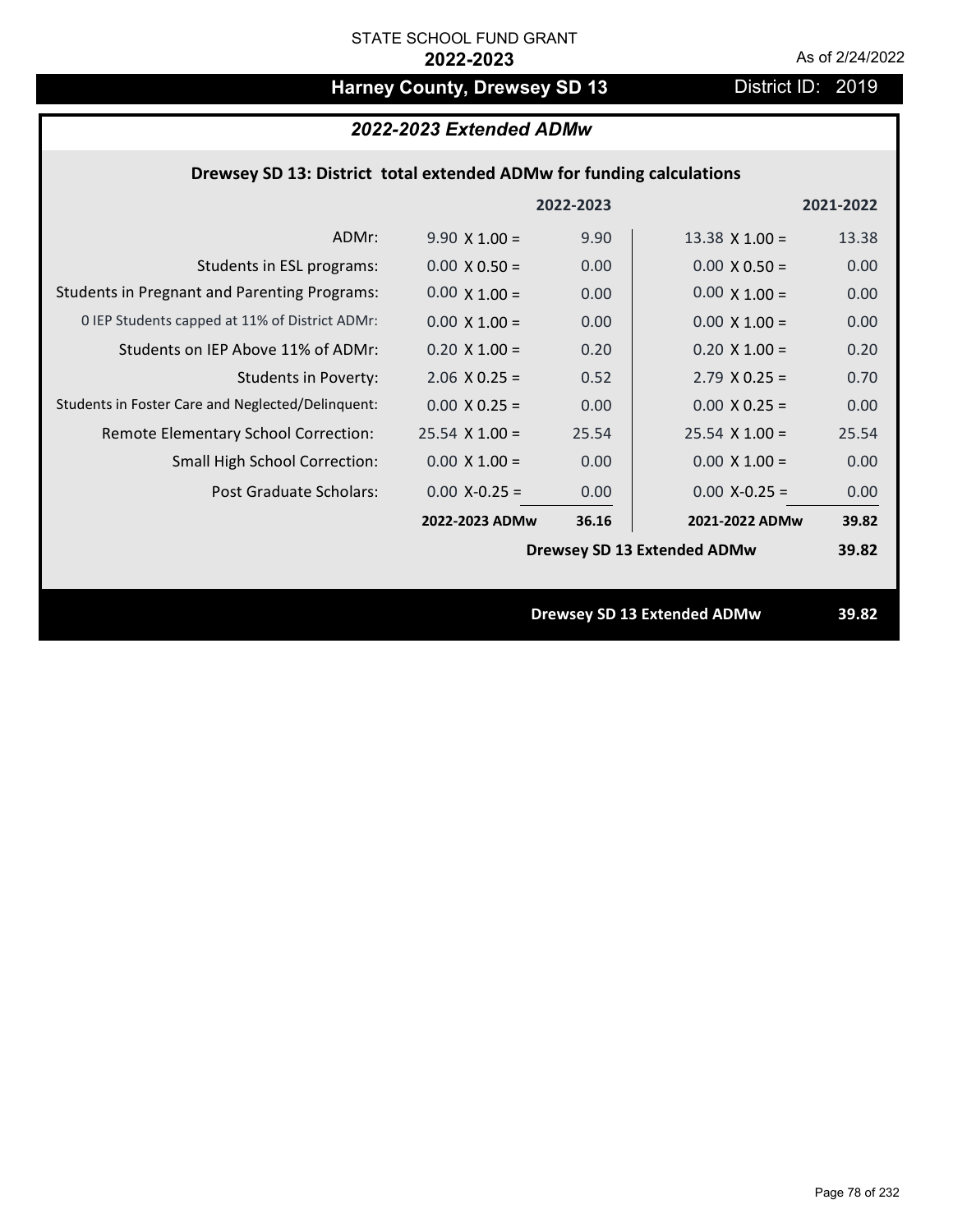# Harney County, Frenchglen SD 16 **District ID: 2020**

# *2022-2023 Extended ADMw*

# **Frenchglen SD 16: District total extended ADMw for funding calculations**

|                                                     |                      | 2022-2023 |                                | 2021-2022 |
|-----------------------------------------------------|----------------------|-----------|--------------------------------|-----------|
| ADMr:                                               | $8.00 \times 1.00 =$ | 8.00      | $7.09 \times 1.00 =$           | 7.09      |
| Students in ESL programs:                           | $0.00 \times 0.50 =$ | 0.00      | $0.00 \times 0.50 =$           | 0.00      |
| <b>Students in Pregnant and Parenting Programs:</b> | $0.00 \times 1.00 =$ | 0.00      | $0.00 \times 1.00 =$           | 0.00      |
| 0 IEP Students capped at 11% of District ADMr:      | $0.00 \times 1.00 =$ | 0.00      | $0.78$ X 1.00 =                | 0.78      |
| Students on IEP Above 11% of ADMr:                  | $0.40$ X $1.00 =$    | 0.40      | $0.40$ X $1.00 =$              | 0.40      |
| <b>Students in Poverty:</b>                         | 1.23 $X$ 0.25 =      | 0.31      | $1.09$ X 0.25 =                | 0.27      |
| Students in Foster Care and Neglected/Delinquent:   | $2.00 \times 0.25 =$ | 0.50      | $2.00 \times 0.25 =$           | 0.50      |
| Remote Elementary School Correction:                | $25.54$ X 1.00 =     | 25.54     | $25.54 \times 1.00 =$          | 25.54     |
| <b>Small High School Correction:</b>                | $0.00 \times 1.00 =$ | 0.00      | $0.00 \times 1.00 =$           | 0.00      |
| Post Graduate Scholars:                             | $0.00$ X-0.25 =      | 0.00      | $0.00 X - 0.25 =$              | 0.00      |
|                                                     | 2022-2023 ADMw       | 34.75     | 2021-2022 ADMw                 | 34.58     |
|                                                     |                      |           | Frenchglen SD 16 Extended ADMw | 34.75     |
|                                                     |                      |           |                                |           |
|                                                     |                      |           | Frenchglen SD 16 Extended ADMw | 34.75     |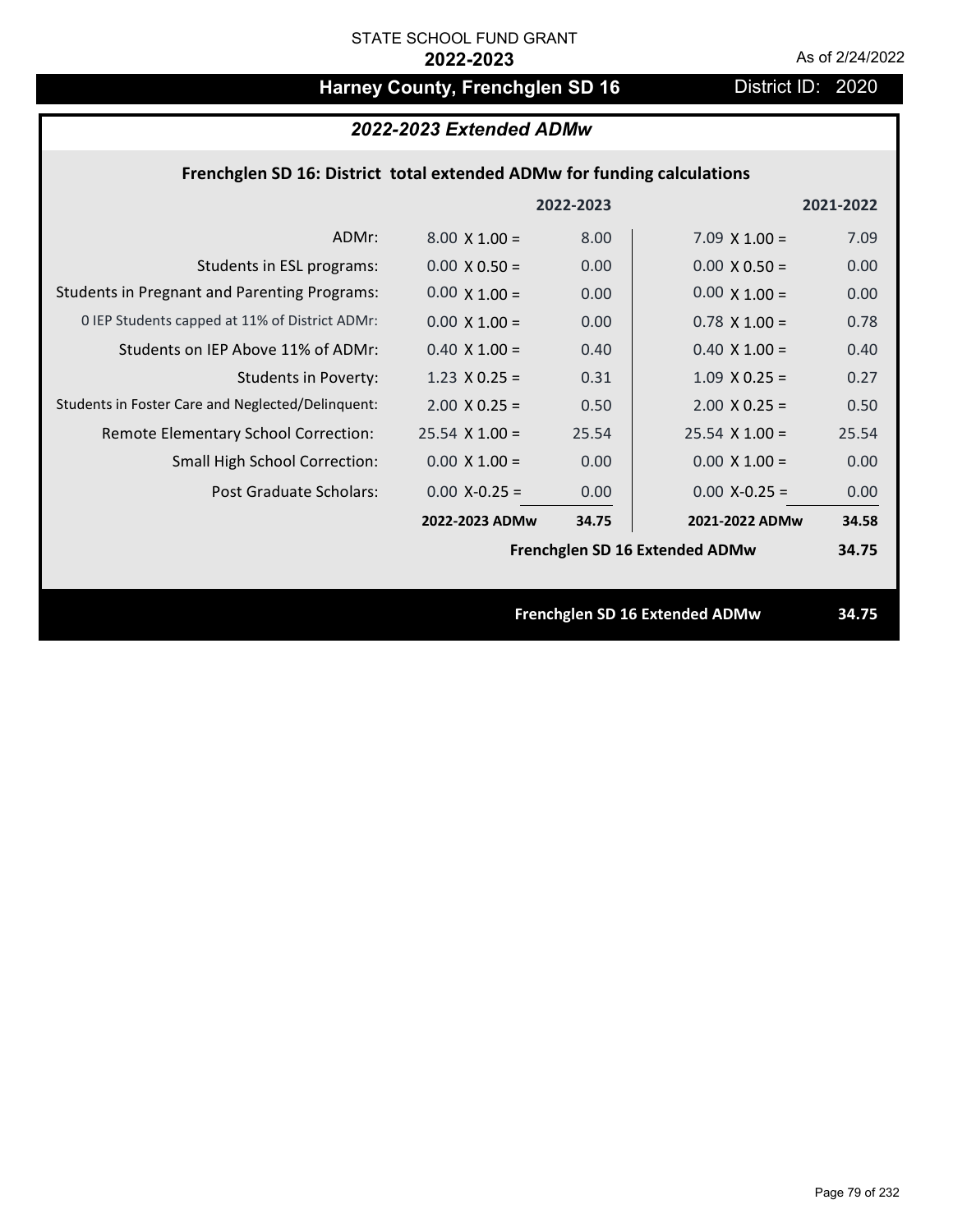# Harney County, Double O SD 28 **District ID: 2021**

# *2022-2023 Extended ADMw*

# **Double O SD 28: District total extended ADMw for funding calculations**

|                                                     |                      | 2022-2023 |                              | 2021-2022 |
|-----------------------------------------------------|----------------------|-----------|------------------------------|-----------|
| ADMr:                                               | $1.80 \times 1.00 =$ | 1.80      | $1.59 \times 1.00 =$         | 1.59      |
| Students in ESL programs:                           | $0.00 \times 0.50 =$ | 0.00      | $0.00 \times 0.50 =$         | 0.00      |
| <b>Students in Pregnant and Parenting Programs:</b> | $0.00 \times 1.00 =$ | 0.00      | $0.00 \times 1.00 =$         | 0.00      |
| 1 IEP Students capped at 11% of District ADMr:      | $0.22 \times 1.00 =$ | 0.22      | $0.19 \times 1.00 =$         | 0.19      |
| Students on IEP Above 11% of ADMr:                  | $0.10 \times 1.00 =$ | 0.10      | $0.10 \times 1.00 =$         | 0.10      |
| <b>Students in Poverty:</b>                         | $0.00 \times 0.25 =$ | 0.00      | $0.00 \times 0.25 =$         | 0.00      |
| Students in Foster Care and Neglected/Delinquent:   | $0.00 \times 0.25 =$ | 0.00      | $0.00 \times 0.25 =$         | 0.00      |
| Remote Elementary School Correction:                | $25.54$ X 1.00 =     | 25.54     | $25.54 \times 1.00 =$        | 25.54     |
| <b>Small High School Correction:</b>                | $0.00 \times 1.00 =$ | 0.00      | $0.00 \times 1.00 =$         | 0.00      |
| Post Graduate Scholars:                             | $0.00$ X-0.25 =      | 0.00      | $0.00$ X-0.25 =              | 0.00      |
|                                                     | 2022-2023 ADMw       | 27.66     | 2021-2022 ADMw               | 27.42     |
|                                                     |                      |           | Double O SD 28 Extended ADMw | 27.66     |
|                                                     |                      |           |                              |           |
|                                                     |                      |           | Double O SD 28 Extended ADMw | 27.66     |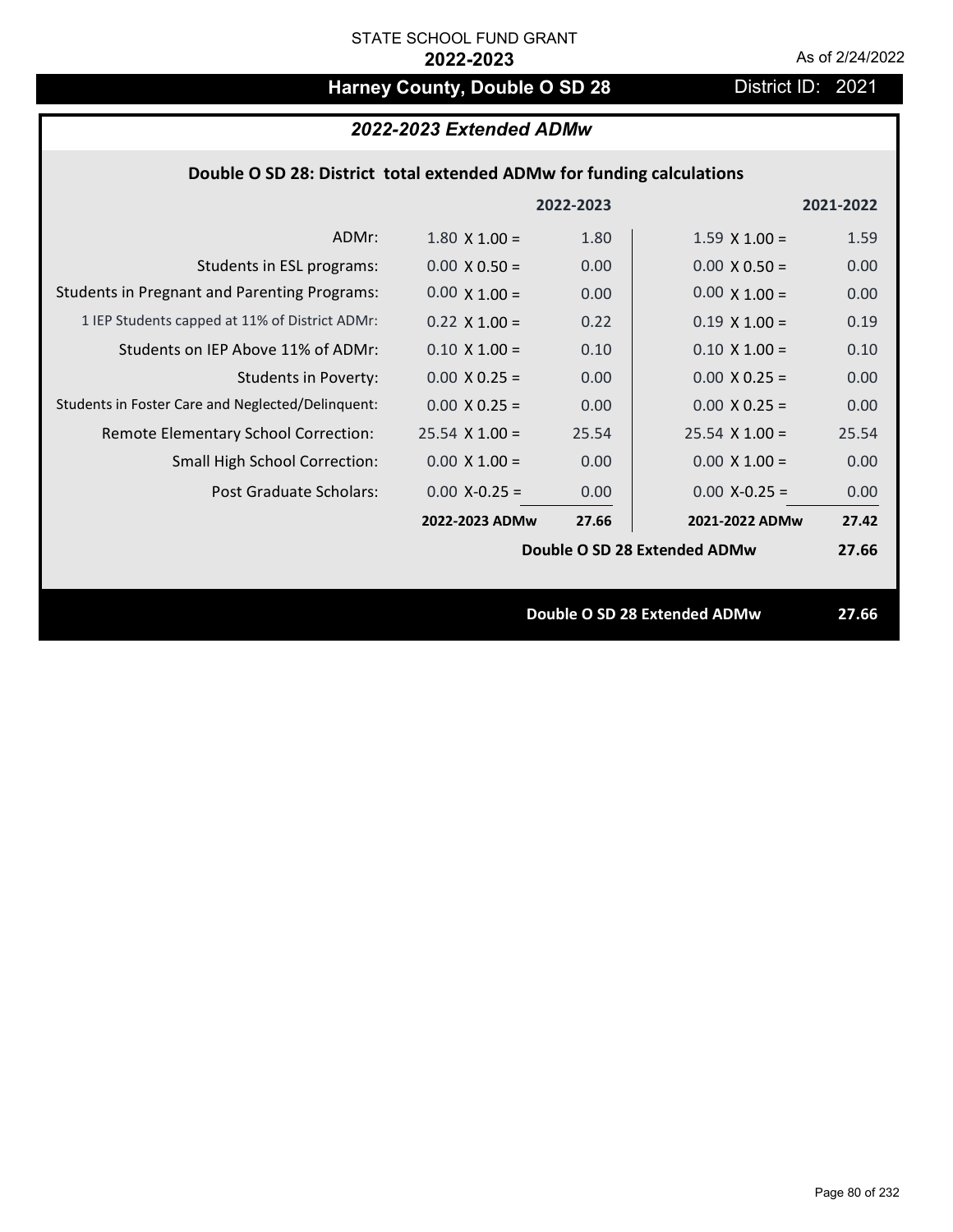# Harney County, South Harney SD 33 District ID: 2022

# *2022-2023 Extended ADMw*

# **South Harney SD 33: District total extended ADMw for funding calculations**

|                                                     |                      | 2022-2023 |                                  | 2021-2022 |
|-----------------------------------------------------|----------------------|-----------|----------------------------------|-----------|
| ADMr:                                               | $9.90 \times 1.00 =$ | 9.90      | $8.73 \times 1.00 =$             | 8.73      |
| Students in ESL programs:                           | $1.00 \times 0.50 =$ | 0.50      | $0.00 \times 0.50 =$             | 0.00      |
| <b>Students in Pregnant and Parenting Programs:</b> | $0.00 \times 1.00 =$ | 0.00      | $0.00 \times 1.00 =$             | 0.00      |
| 2 IEP Students capped at 11% of District ADMr:      | $1.21 \times 1.00 =$ | 1.21      | $1.07 \times 1.00 =$             | 1.07      |
| Students on IEP Above 11% of ADMr:                  | $0.20$ X $1.00 =$    | 0.20      | $0.20 X 1.00 =$                  | 0.20      |
| <b>Students in Poverty:</b>                         | 1.29 $X$ 0.25 =      | 0.32      | $1.14 \times 0.25 =$             | 0.29      |
| Students in Foster Care and Neglected/Delinquent:   | $0.00 \times 0.25 =$ | 0.00      | $0.00 X 0.25 =$                  | 0.00      |
| Remote Elementary School Correction:                | $25.54$ X 1.00 =     | 25.54     | $25.54$ X 1.00 =                 | 25.54     |
| <b>Small High School Correction:</b>                | $0.00 \times 1.00 =$ | 0.00      | $0.00 \times 1.00 =$             | 0.00      |
| Post Graduate Scholars:                             | $0.00$ X-0.25 =      | 0.00      | $0.00$ X-0.25 =                  | 0.00      |
|                                                     | 2022-2023 ADMw       | 37.67     | 2021-2022 ADMw                   | 35.82     |
|                                                     |                      |           | South Harney SD 33 Extended ADMw | 37.67     |
|                                                     |                      |           |                                  |           |
|                                                     |                      |           | South Harney SD 33 Extended ADMw | 37.67     |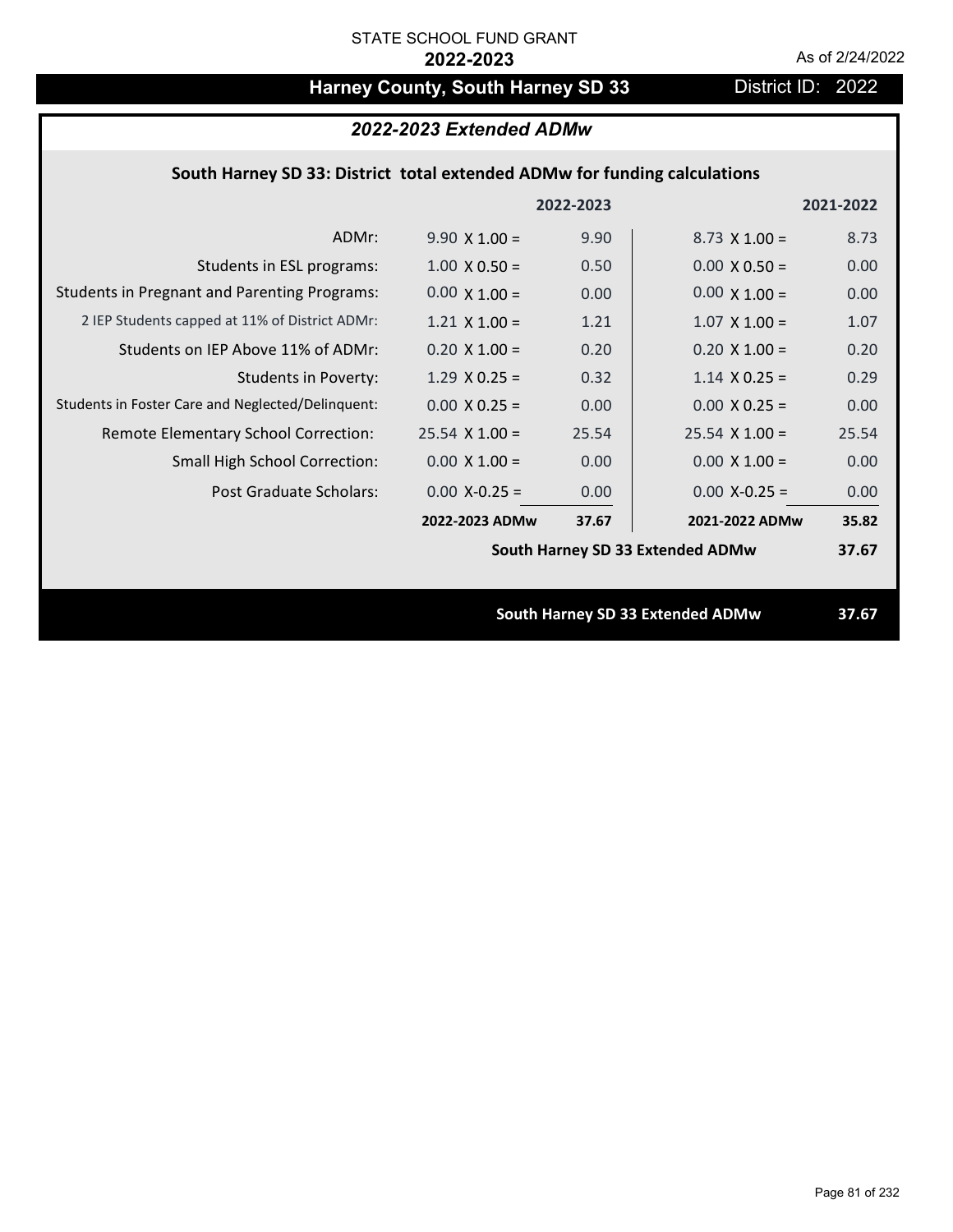**Harney County, Harney County Union High SD 1J** District ID: 2023

## *2022-2023 Extended ADMw*

### **Harney County Union High SD 1J: District total extended ADMw for funding calculations**

|                                                     |                        | 2022-2023         |                       | 2021-2022 |
|-----------------------------------------------------|------------------------|-------------------|-----------------------|-----------|
| ADMr:                                               | $922.00 \times 1.00 =$ | 922.00            | $82.44 \times 1.00 =$ | 82.44     |
| Students in ESL programs:                           | $0.00 \times 0.50 =$   | 0.00              | $0.00 \times 0.50 =$  | 0.00      |
| <b>Students in Pregnant and Parenting Programs:</b> | $0.00 \times 1.00 =$   | 0.00              | $0.00 \times 1.00 =$  | 0.00      |
| 75 IEP Students capped at 11% of District ADMr:     | $75.00 \times 1.00 =$  | 75.00             | $52.00 \times 1.00 =$ | 52.00     |
| Students on IEP Above 11% of ADMr:                  | $0.00 \times 1.00 =$   | 0.00              | $0.00 \times 1.00 =$  | 0.00      |
| <b>Students in Poverty:</b>                         | $15.00 \times 0.25 =$  | 3.75              | $1.18 \times 0.25 =$  | 0.30      |
| Students in Foster Care and Neglected/Delinquent:   | $0.00 \times 0.25 =$   | 0.00              | $0.00 X 0.25 =$       | 0.00      |
| Remote Elementary School Correction:                | $0.00 \times 1.00 =$   | 0.00              | $0.00 \times 1.00 =$  | 0.00      |
| <b>Small High School Correction:</b>                | 62.62 $\times$ 1.00 =  | 62.62             | 62.62 $\times$ 1.00 = | 62.62     |
| Post Graduate Scholars:                             | $0.00$ X-0.25 =        | 0.00 <sub>1</sub> | $0.00$ X-0.25 =       | 0.00      |
|                                                     | 2022-2023 ADMw         | 1,063.37          | 2021-2022 ADMw        | 197.36    |
|                                                     |                        |                   |                       |           |

**Harney County Union High SD 1J Extended ADMw**

**1,170.26**

### **Silvies River Charter School: Charter ADMw for information only**

|                                                     |                      | 2022-2023 |                        | 2021-2022 |
|-----------------------------------------------------|----------------------|-----------|------------------------|-----------|
| ADMr:                                               | $0.00 \times 1.00 =$ | 0.00      | $969.45 \times 1.00 =$ | 969.45    |
| Students in ESL programs:                           | $0.00 \times 0.50 =$ | 0.00      | $0.00 \times 0.50 =$   | 0.00      |
| <b>Students in Pregnant and Parenting Programs:</b> | $0.00 \times 1.00 =$ | 0.00      | $0.00 \times 1.00 =$   | 0.00      |
| 0 IEP Students capped at 11% of District ADMr:      | $0.00 \times 1.00 =$ | 0.00      | $0.00 \times 1.00 =$   | 0.00      |
| Students on IEP Above 11% of ADMr:                  | $0.00 \times 1.00 =$ | 0.00      | $0.00 \times 1.00 =$   | 0.00      |
| Students in Poverty:                                | $0.00 \times 0.25 =$ | 0.00      | $13.82 \times 0.25 =$  | 3.46      |
| Students in Foster Care and Neglected/Delinquent:   | $0.00 \times 0.25 =$ | 0.00      | $0.00 \times 0.25 =$   | 0.00      |
| Remote Elementary School Correction:                | $0.00 \times 1.00 =$ | 0.00      | $0.00 \times 1.00 =$   | 0.00      |
| <b>Small High School Correction:</b>                | $0.00 \times 1.00 =$ | 0.00      | $0.00 \times 1.00 =$   | 0.00      |
| Post Graduate Scholars:                             | $0.00$ X-0.25 =      | 0.00      | $0.00 X - 0.25 =$      | 0.00      |
|                                                     | 2022-2023 ADMw       | 0.00      | 2021-2022 ADMw         | 972.91    |

**Harney County Union High SD 1J Extended ADMw 1,170.26**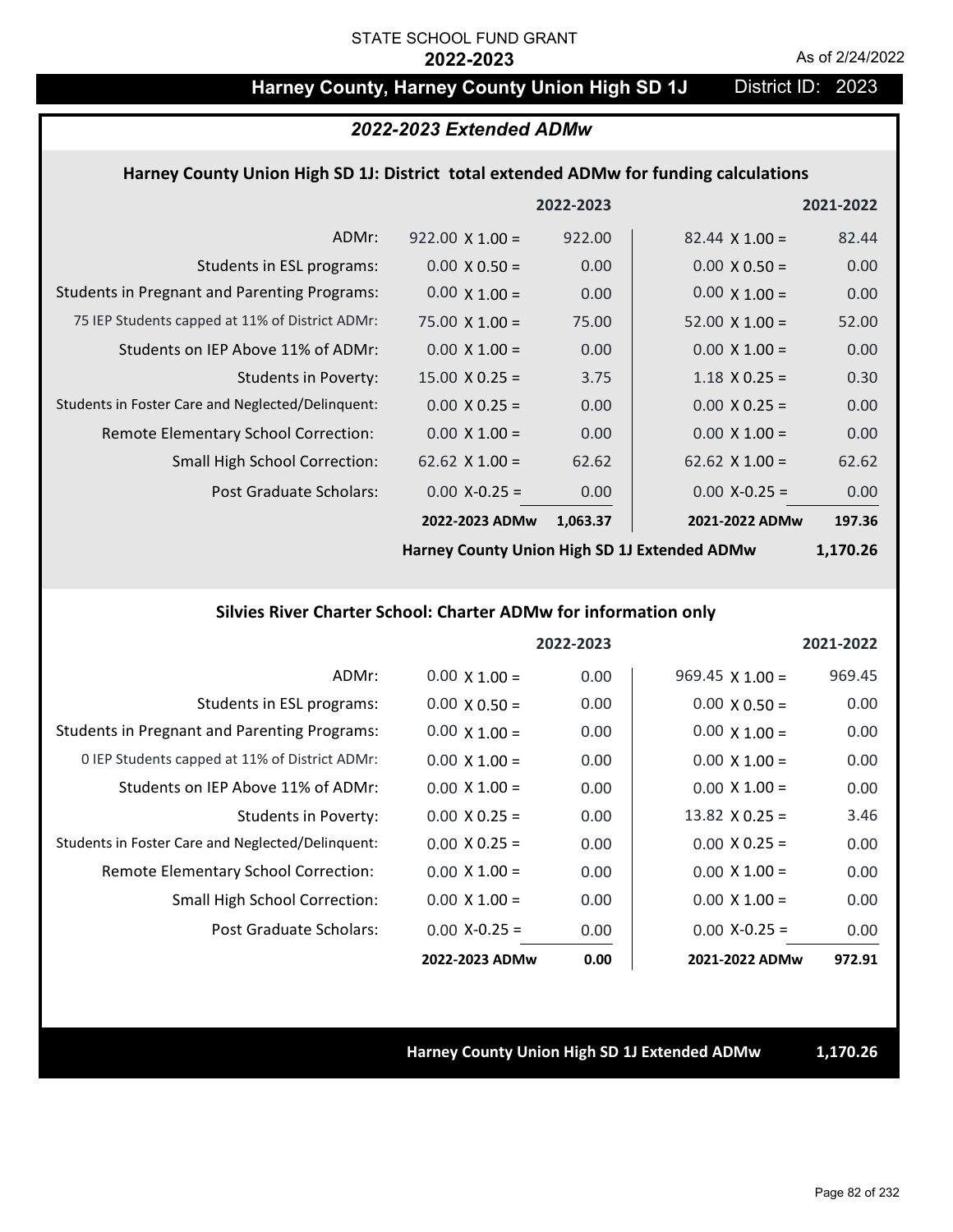# Hood River County, Hood River County SD District ID: 2024

# *2022-2023 Extended ADMw*

# **Hood River County SD: District total extended ADMw for funding calculations**

|                                                     |                          | 2022-2023 |                                           | 2021-2022 |
|-----------------------------------------------------|--------------------------|-----------|-------------------------------------------|-----------|
| ADMr:                                               | $3,854.60 \times 1.00 =$ | 3,854.60  | $3,879.58 \times 1.00 =$                  | 3,879.58  |
| Students in ESL programs:                           | 786.00 $\times$ 0.50 =   | 393.00    | $795.18 \times 0.50 =$                    | 397.59    |
| <b>Students in Pregnant and Parenting Programs:</b> | $5.00 \times 1.00 =$     | 5.00      | $5.00 \times 1.00 =$                      | 5.00      |
| 424 IEP Students capped at 11% of District ADMr:    | 424.00 $\times$ 1.00 =   | 424.00    | 426.75 $\times$ 1.00 =                    | 426.75    |
| Students on IEP Above 11% of ADMr:                  | $2.90 \times 1.00 =$     | 2.90      | $2.90$ X $1.00 =$                         | 2.90      |
| <b>Students in Poverty:</b>                         | $389.99 \times 0.25 =$   | 97.50     | $392.51$ X 0.25 =                         | 98.13     |
| Students in Foster Care and Neglected/Delinquent:   | $16.00 \times 0.25 =$    | 4.00      | $16.00 \times 0.25 =$                     | 4.00      |
| Remote Elementary School Correction:                | 44.93 $X$ 1.00 =         | 44.93     | 44.93 $\times$ 1.00 =                     | 44.93     |
| <b>Small High School Correction:</b>                | $0.00 \times 1.00 =$     | 0.00      | $0.00 \times 1.00 =$                      | 0.00      |
| Post Graduate Scholars:                             | $0.00$ X-0.25 =          | 0.00      | $0.00$ X-0.25 =                           | 0.00      |
|                                                     | 2022-2023 ADMw           | 4,825.93  | 2021-2022 ADMw                            | 4,858.88  |
| <b>Hood River County SD Extended ADMw</b>           |                          |           | 4,858.88                                  |           |
|                                                     |                          |           |                                           |           |
|                                                     |                          |           | <b>Hood River County SD Extended ADMw</b> | 4,858.88  |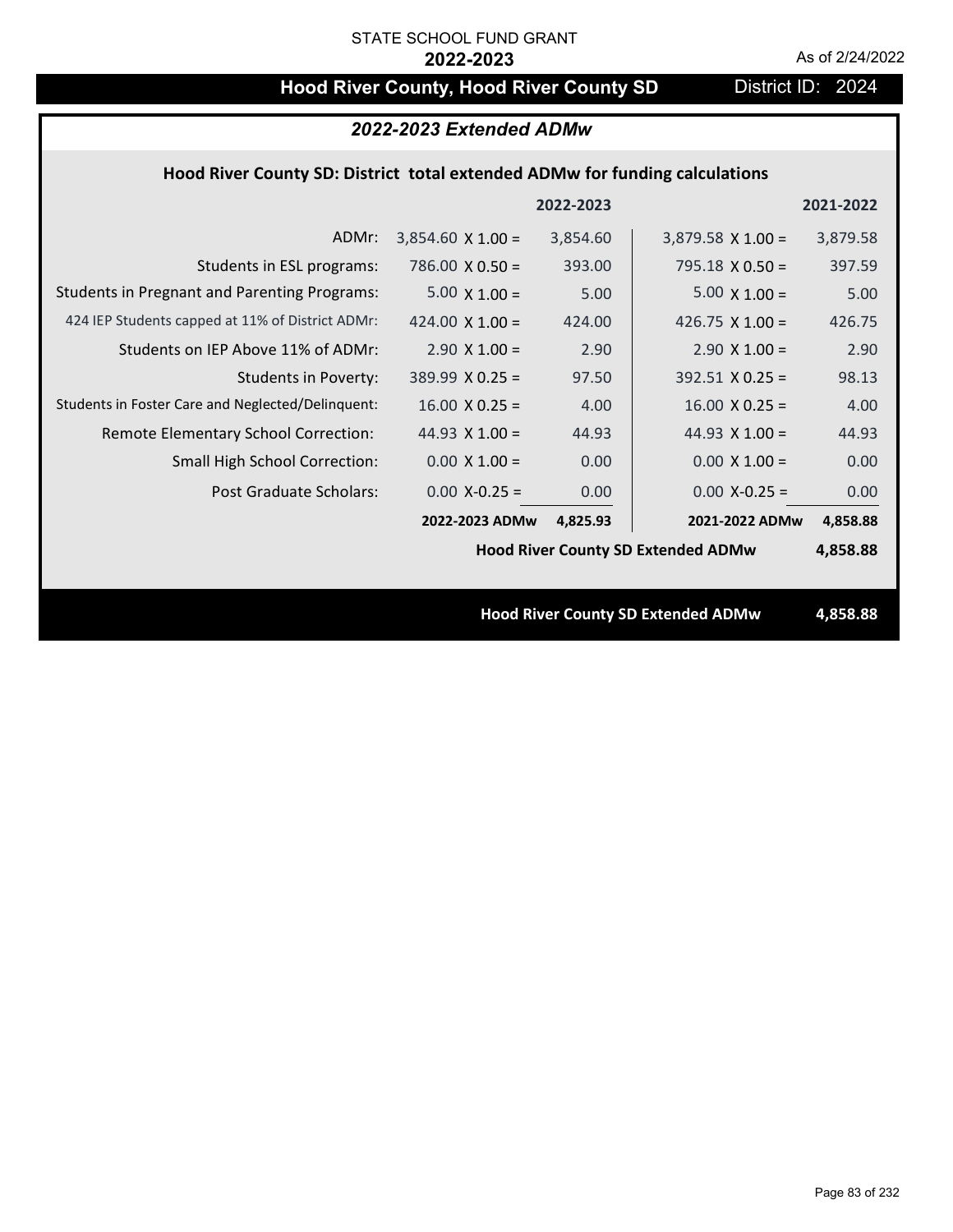# **Jackson County, Phoenix-Talent SD 4** District ID: 2039

## *2022-2023 Extended ADMw*

## **Phoenix‐Talent SD 4: District total extended ADMw for funding calculations**

|                                                     |                          | 2022-2023 |                          | 2021-2022 |
|-----------------------------------------------------|--------------------------|-----------|--------------------------|-----------|
| ADMr:                                               | $2,265.00 \times 1.00 =$ | 2,265.00  | $2,189.92 \times 1.00 =$ | 2,189.92  |
| Students in ESL programs:                           | $274.00 \times 0.50 =$   | 137.00    | $272.41 \times 0.50 =$   | 136.21    |
| <b>Students in Pregnant and Parenting Programs:</b> | $1.00 \times 1.00 =$     | 1.00      | $1.00 \times 1.00 =$     | 1.00      |
| 370 IEP Students capped at 11% of District ADMr:    | $249.15 \times 1.00 =$   | 249.15    | $247.87 \times 1.00 =$   | 247.87    |
| Students on IEP Above 11% of ADMr:                  | 48.50 $\times$ 1.00 =    | 48.50     | 48.50 $\times$ 1.00 =    | 48.50     |
| Students in Poverty:                                | $279.54 \times 0.25 =$   | 69.89     | $270.26 \times 0.25 =$   | 67.57     |
| Students in Foster Care and Neglected/Delinquent:   | $12.00 \times 0.25 =$    | 3.00      | $12.00 \times 0.25 =$    | 3.00      |
| Remote Elementary School Correction:                | $0.00 \times 1.00 =$     | 0.00      | $0.00 \times 1.00 =$     | 0.00      |
| <b>Small High School Correction:</b>                | $0.00 \times 1.00 =$     | 0.00      | $0.00 \times 1.00 =$     | 0.00      |
| Post Graduate Scholars:                             | $0.00$ X-0.25 =          | 0.00      | $0.00$ X-0.25 =          | 0.00      |
|                                                     | 2022-2023 ADMw           | 2,773.54  | 2021-2022 ADMw           | 2,694.06  |

**Phoenix‐Talent SD 4 Extended ADMw**

**2,773.54**

### **Armadillo Technical Institute: Charter ADMw for information only**

|                                                     |                      | 2022-2023 |                       | 2021-2022 |
|-----------------------------------------------------|----------------------|-----------|-----------------------|-----------|
| ADMr:                                               | $0.00 \times 1.00 =$ | 0.00      | 63.45 $\times$ 1.00 = | 63.45     |
| Students in ESL programs:                           | $0.00 \times 0.50 =$ | 0.00      | $0.00 \times 0.50 =$  | 0.00      |
| <b>Students in Pregnant and Parenting Programs:</b> | $0.00 \times 1.00 =$ | 0.00      | $0.00 \times 1.00 =$  | 0.00      |
| 0 IEP Students capped at 11% of District ADMr:      | $0.00 \times 1.00 =$ | 0.00      | $0.00 \times 1.00 =$  | 0.00      |
| Students on IEP Above 11% of ADMr:                  | $0.00 \times 1.00 =$ | 0.00      | $0.00 \times 1.00 =$  | 0.00      |
| Students in Poverty:                                | $0.00 \times 0.25 =$ | 0.00      | 7.84 $X$ 0.25 =       | 1.96      |
| Students in Foster Care and Neglected/Delinquent:   | $0.00 \times 0.25 =$ | 0.00      | $0.00 \times 0.25 =$  | 0.00      |
| <b>Remote Elementary School Correction:</b>         | $0.00 \times 1.00 =$ | 0.00      | $0.00 \times 1.00 =$  | 0.00      |
| <b>Small High School Correction:</b>                | $0.00 \times 1.00 =$ | 0.00      | $0.00 \times 1.00 =$  | 0.00      |
| Post Graduate Scholars:                             | $0.00$ X-0.25 =      | 0.00      | $0.00 X - 0.25 =$     | 0.00      |
|                                                     | 2022-2023 ADMw       | 0.00      | 2021-2022 ADMw        | 65.41     |

**Phoenix‐Talent SD 4 Extended ADMw 2,773.54**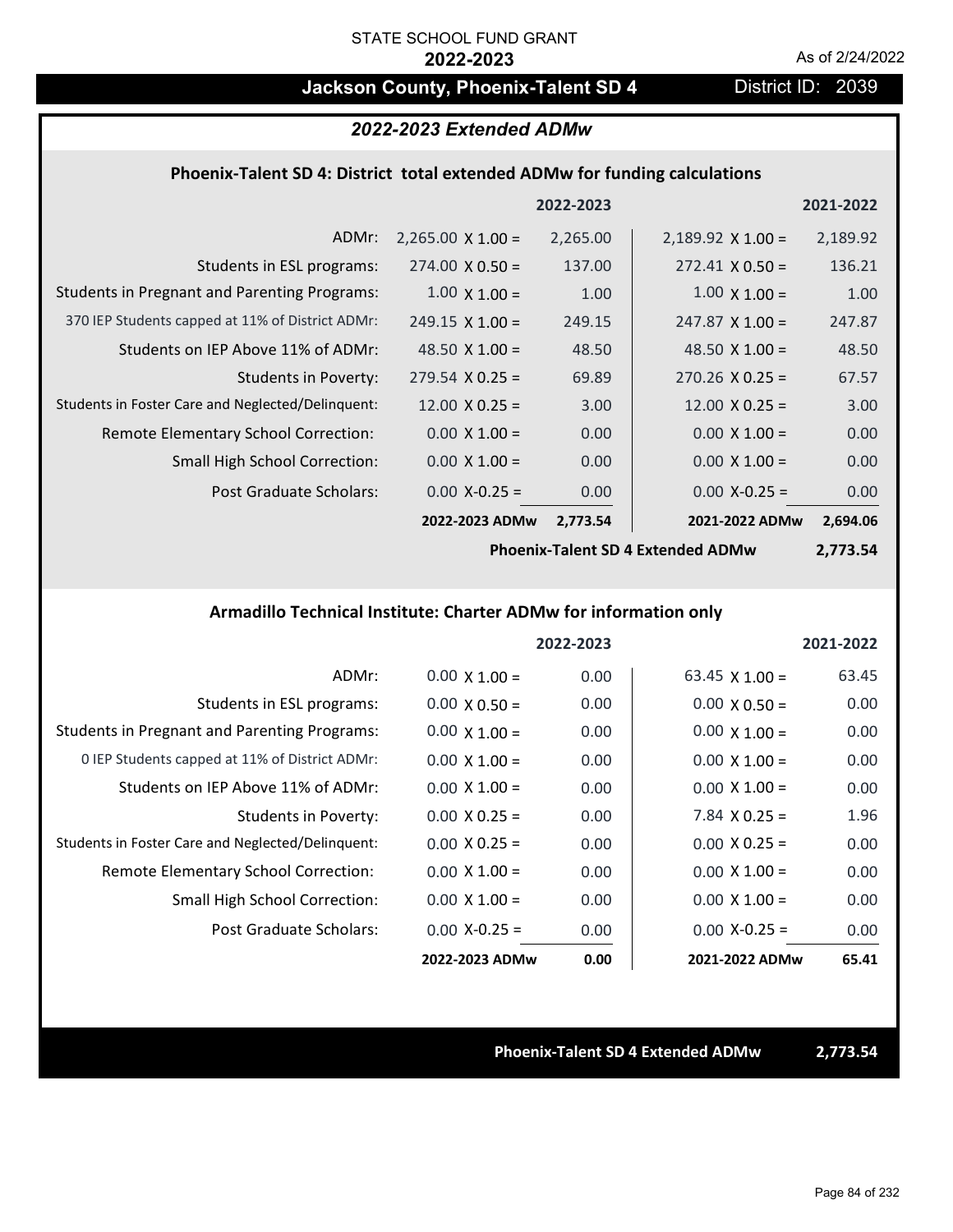# **Jackson County, Ashland SD 5** District ID: 2041

# *2022-2023 Extended ADMw*

# **Ashland SD 5: District total extended ADMw for funding calculations**

|                                                     |                          | 2022-2023 |                                   | 2021-2022 |  |
|-----------------------------------------------------|--------------------------|-----------|-----------------------------------|-----------|--|
| ADMr:                                               | $2,500.00 \times 1.00 =$ | 2,500.00  | $2,420.77 \times 1.00 =$          | 2,420.77  |  |
| Students in ESL programs:                           | $36.00 \times 0.50 =$    | 18.00     | $37.52 \times 0.50 =$             | 18.76     |  |
| <b>Students in Pregnant and Parenting Programs:</b> | $0.00 \times 1.00 =$     | 0.00      | $0.00 \times 1.00 =$              | 0.00      |  |
| 315 IEP Students capped at 11% of District ADMr:    | $275.00 \times 1.00 =$   | 275.00    | $266.28$ X 1.00 =                 | 266.28    |  |
| Students on IEP Above 11% of ADMr:                  | $3.20 \times 1.00 =$     | 3.20      | $3.20 \times 1.00 =$              | 3.20      |  |
| <b>Students in Poverty:</b>                         | $330.03 \times 0.25 =$   | 82.51     | $319.57$ X 0.25 =                 | 79.89     |  |
| Students in Foster Care and Neglected/Delinquent:   | 4.00 $X$ 0.25 =          | 1.00      | 4.00 $X$ 0.25 =                   | 1.00      |  |
| Remote Elementary School Correction:                | $0.00 \times 1.00 =$     | 0.00      | $0.00 \times 1.00 =$              | 0.00      |  |
| <b>Small High School Correction:</b>                | $0.00 \times 1.00 =$     | 0.00      | $0.00 \times 1.00 =$              | 0.00      |  |
| Post Graduate Scholars:                             | $0.00$ X-0.25 =          | 0.00      | $0.00$ X-0.25 =                   | 0.00      |  |
|                                                     | 2022-2023 ADMw           | 2,879.71  | 2021-2022 ADMw                    | 2,789.91  |  |
|                                                     |                          |           | <b>Ashland SD 5 Extended ADMw</b> | 2,879.71  |  |
|                                                     |                          |           |                                   |           |  |
|                                                     |                          |           | <b>Ashland SD 5 Extended ADMw</b> | 2,879.71  |  |
|                                                     |                          |           |                                   |           |  |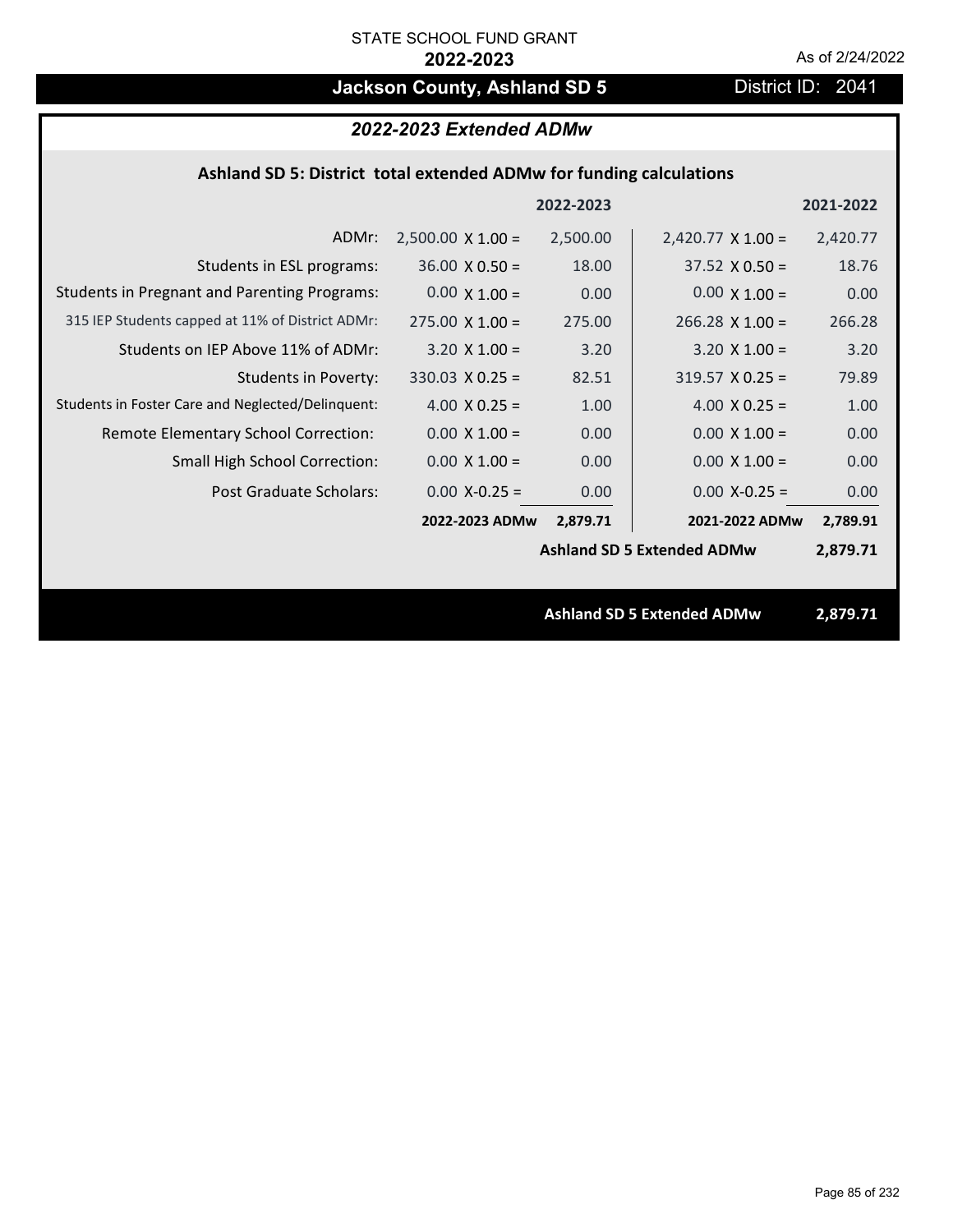# **Jackson County, Central Point SD 6** District ID: 2042

# *2022-2023 Extended ADMw*

# **Central Point SD 6: District total extended ADMw for funding calculations**

|                                                     |                          | 2022-2023 |                                         | 2021-2022 |
|-----------------------------------------------------|--------------------------|-----------|-----------------------------------------|-----------|
| ADMr:                                               | 4,767.80 $\times$ 1.00 = | 4,767.80  | 4,699.16 $\times$ 1.00 =                | 4,699.16  |
| Students in ESL programs:                           | $175.30 \times 0.50 =$   | 87.65     | $185.31 \times 0.50 =$                  | 92.66     |
| <b>Students in Pregnant and Parenting Programs:</b> | $0.00 \times 1.00 =$     | 0.00      | $0.00 \times 1.00 =$                    | 0.00      |
| 674.7 IEP Students capped at 11% of District ADMr:  | 524.46 $\times$ 1.00 =   | 524.46    | $516.91$ X $1.00 =$                     | 516.91    |
| Students on IEP Above 11% of ADMr:                  | $0.00 \times 1.00 =$     | 0.00      | $0.00 \times 1.00 =$                    | 0.00      |
| <b>Students in Poverty:</b>                         | 499.13 $X$ 0.25 =        | 124.78    | 491.94 $X$ 0.25 =                       | 122.99    |
| Students in Foster Care and Neglected/Delinquent:   | $32.00 \times 0.25 =$    | 8.00      | $32.00 \times 0.25 =$                   | 8.00      |
| Remote Elementary School Correction:                | $0.00 \times 1.00 =$     | 0.00      | $0.00 \times 1.00 =$                    | 0.00      |
| <b>Small High School Correction:</b>                | $0.00 \times 1.00 =$     | 0.00      | $0.00 \times 1.00 =$                    | 0.00      |
| Post Graduate Scholars:                             | $0.00$ X-0.25 =          | 0.00      | $0.00 X - 0.25 =$                       | 0.00      |
|                                                     | 2022-2023 ADMw           | 5,512.69  | 2021-2022 ADMw                          | 5,439.71  |
| <b>Central Point SD 6 Extended ADMw</b>             |                          |           |                                         | 5,512.69  |
|                                                     |                          |           |                                         |           |
|                                                     |                          |           | <b>Central Point SD 6 Extended ADMw</b> | 5,512.69  |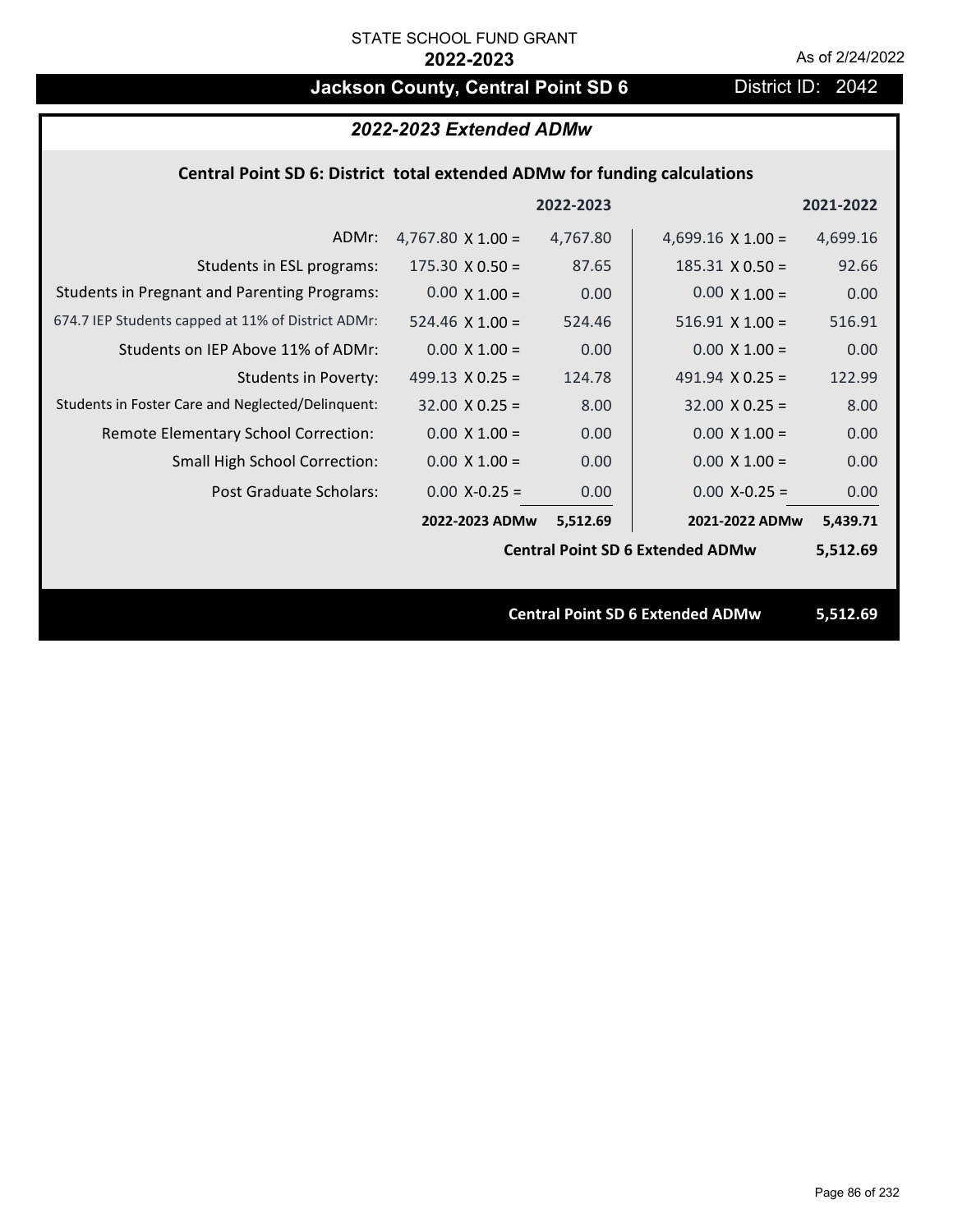# **Jackson County, Eagle Point SD 9 District ID: 2043**

# *2022-2023 Extended ADMw*

# **Eagle Point SD 9: District total extended ADMw for funding calculations**

|                                                     |                          | 2022-2023 |                          | 2021-2022 |
|-----------------------------------------------------|--------------------------|-----------|--------------------------|-----------|
| ADMr:                                               | 4,190.00 $\times$ 1.00 = | 4,190.00  | $3,764.56 \times 1.00 =$ | 3,764.56  |
| Students in ESL programs:                           | 400.00 $\chi$ 0.50 =     | 200.00    | $372.52 \times 0.50 =$   | 186.26    |
| <b>Students in Pregnant and Parenting Programs:</b> | $1.00 \times 1.00 =$     | 1.00      | $0.00 \times 1.00 =$     | 0.00      |
| 550 IEP Students capped at 11% of District ADMr:    | $460.90 \times 1.00 =$   | 460.90    | $460.36 \times 1.00 =$   | 460.36    |
| Students on IEP Above 11% of ADMr:                  | $3.00 \times 1.00 =$     | 3.00      | $3.00 \times 1.00 =$     | 3.00      |
| Students in Poverty:                                | $531.96 \times 0.25 =$   | 132.99    | 477.95 $X$ 0.25 =        | 119.49    |
| Students in Foster Care and Neglected/Delinquent:   | $34.00 \times 0.25 =$    | 8.50      | $34.00 \times 0.25 =$    | 8.50      |
| Remote Elementary School Correction:                | $31.74 \times 1.00 =$    | 31.74     | $31.74 \times 1.00 =$    | 31.74     |
| <b>Small High School Correction:</b>                | $0.00 \times 1.00 =$     | 0.00      | $0.00 \times 1.00 =$     | 0.00      |
| Post Graduate Scholars:                             | $0.00 X - 0.25 =$        | 0.00      | $0.00$ X-0.25 =          | 0.00      |
|                                                     | 2022-2023 ADMw           | 5,028.13  | 2021-2022 ADMw           | 4,573.91  |

**Eagle Point SD 9 Extended ADMw**

**5,028.13**

# **Crater Lake Academy: Charter ADMw for information only**

|                                                     |                      | 2022-2023 |                        | 2021-2022 |
|-----------------------------------------------------|----------------------|-----------|------------------------|-----------|
| ADMr:                                               | $0.00 \times 1.00 =$ | 0.00      | $329.86 \times 1.00 =$ | 329.86    |
| Students in ESL programs:                           | $0.00 \times 0.50 =$ | 0.00      | $0.00 \times 0.50 =$   | 0.00      |
| <b>Students in Pregnant and Parenting Programs:</b> | $0.00 \times 1.00 =$ | 0.00      | $0.00 \times 1.00 =$   | 0.00      |
| 0 IEP Students capped at 11% of District ADMr:      | $0.00 \times 1.00 =$ | 0.00      | $0.00 \times 1.00 =$   | 0.00      |
| Students on IEP Above 11% of ADMr:                  | $0.00 \times 1.00 =$ | 0.00      | $0.00 \times 1.00 =$   | 0.00      |
| Students in Poverty:                                | $0.00 \times 0.25 =$ | 0.00      | 41.88 $\times$ 0.25 =  | 10.47     |
| Students in Foster Care and Neglected/Delinquent:   | $0.00 \times 0.25 =$ | 0.00      | $0.00 \times 0.25 =$   | 0.00      |
| Remote Elementary School Correction:                | $0.00 \times 1.00 =$ | 0.00      | $0.00 \times 1.00 =$   | 0.00      |
| Small High School Correction:                       | $0.00 \times 1.00 =$ | 0.00      | $0.00 \times 1.00 =$   | 0.00      |
| Post Graduate Scholars:                             | $0.00$ X-0.25 =      | 0.00      | $0.00 X-0.25 =$        | 0.00      |
|                                                     | 2022-2023 ADMw       | 0.00      | 2021-2022 ADMw         | 340.33    |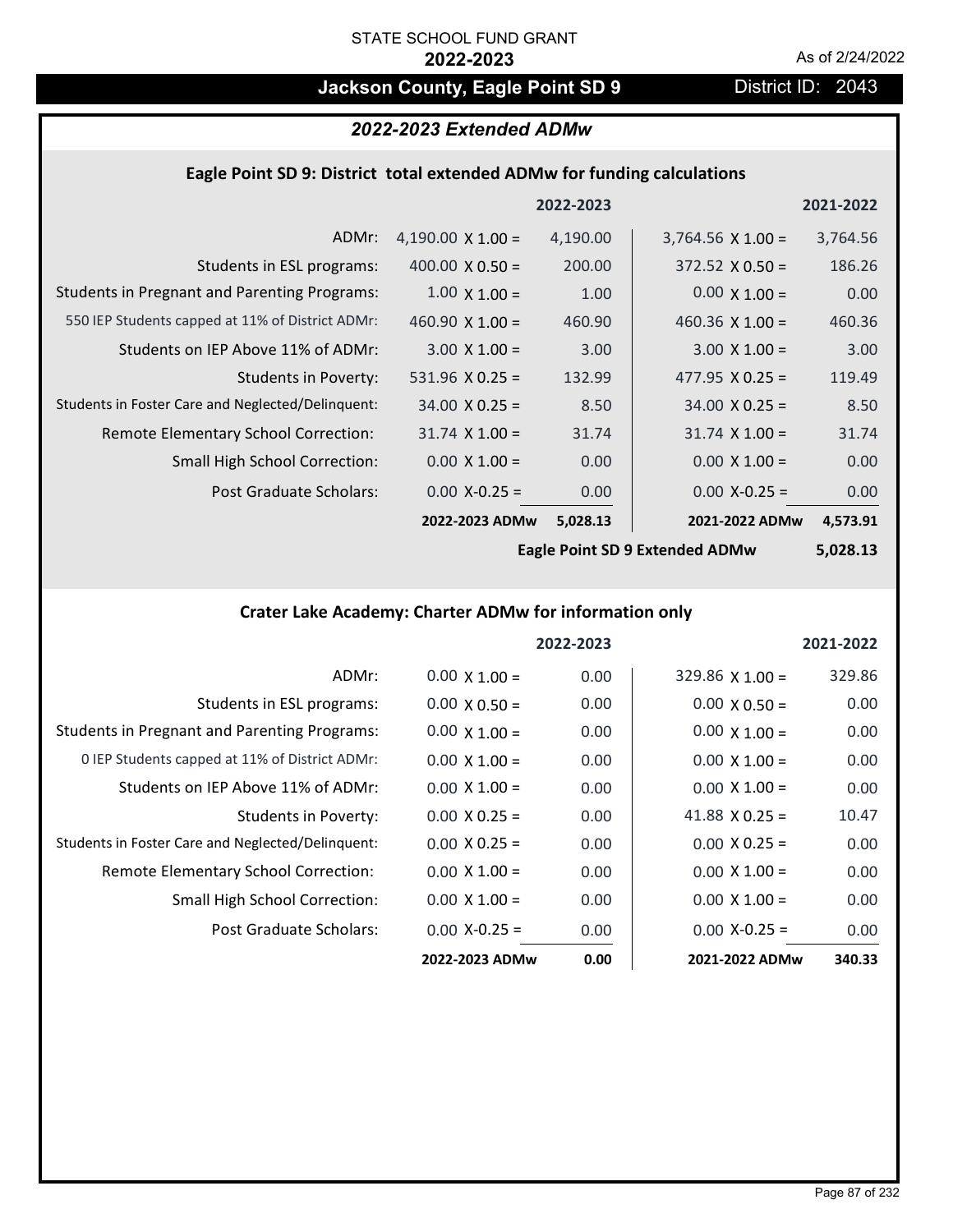# **Kids Unlimited Academy White City: Charter ADMw for information only**

|                                                     |                      | 2022-2023 |                       | 2021-2022 |
|-----------------------------------------------------|----------------------|-----------|-----------------------|-----------|
| ADMr:                                               | $0.00 \times 1.00 =$ | 0.00      | $90.67 \times 1.00 =$ | 90.67     |
| Students in ESL programs:                           | $0.00 \times 0.50 =$ | 0.00      | $21.73 \times 0.50 =$ | 10.87     |
| <b>Students in Pregnant and Parenting Programs:</b> | $0.00 \times 1.00 =$ | 0.00      | $0.00 \times 1.00 =$  | 0.00      |
| 0 IEP Students capped at 11% of District ADMr:      | $0.00 \times 1.00 =$ | 0.00      | $0.00 \times 1.00 =$  | 0.00      |
| Students on IEP Above 11% of ADMr:                  | $0.00 \times 1.00 =$ | 0.00      | $0.00 \times 1.00 =$  | 0.00      |
| Students in Poverty:                                | $0.00 \times 0.25 =$ | 0.00      | $11.51 \times 0.25 =$ | 2.88      |
| Students in Foster Care and Neglected/Delinquent:   | $0.00 \times 0.25 =$ | 0.00      | $0.00 \times 0.25 =$  | 0.00      |
| Remote Elementary School Correction:                | $0.00 \times 1.00 =$ | 0.00      | $0.00 \times 1.00 =$  | 0.00      |
| <b>Small High School Correction:</b>                | $0.00 \times 1.00 =$ | 0.00      | $0.00 \times 1.00 =$  | 0.00      |
| Post Graduate Scholars:                             | $0.00 X - 0.25 =$    | 0.00      | $0.00 X - 0.25 =$     | 0.00      |
|                                                     | 2022-2023 ADMw       | 0.00      | 2021-2022 ADMw        | 104.41    |

**Eagle Point SD 9 Extended ADMw 5,028.13**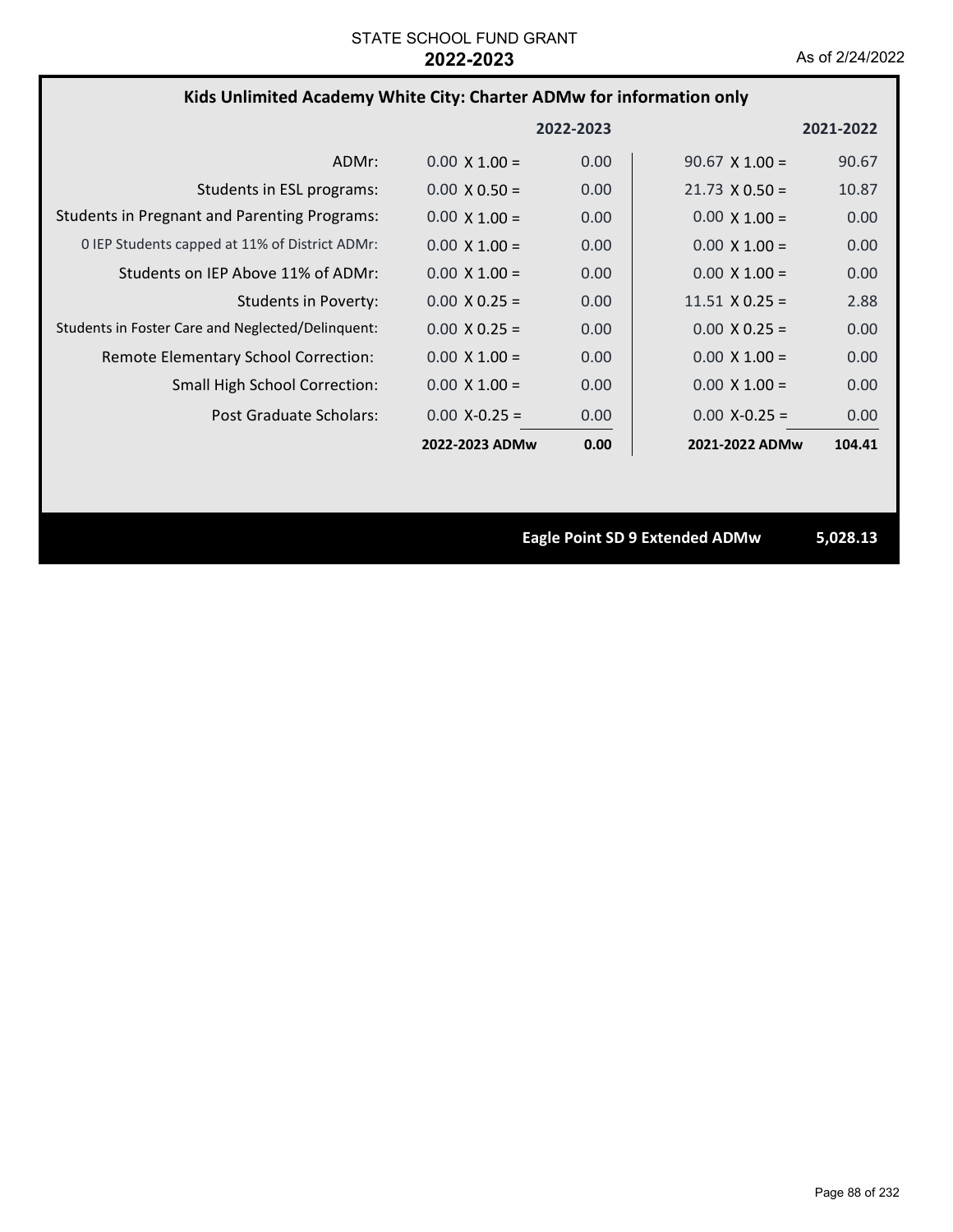# Jackson County, Rogue River SD 35 District ID: 2044

# *2022-2023 Extended ADMw*

## **Rogue River SD 35: District total extended ADMw for funding calculations**

|                                                     |                          | 2022-2023 |                        | 2021-2022 |
|-----------------------------------------------------|--------------------------|-----------|------------------------|-----------|
| ADMr:                                               | $1,044.00 \times 1.00 =$ | 1,044.00  | 828.83 $X$ 1.00 =      | 828.83    |
| Students in ESL programs:                           | $5.00 \times 0.50 =$     | 2.50      | $1.54 \times 0.50 =$   | 0.77      |
| <b>Students in Pregnant and Parenting Programs:</b> | 2.00 $\times$ 1.00 =     | 2.00      | $0.93 \times 1.00 =$   | 0.93      |
| 148 IEP Students capped at 11% of District ADMr:    | 114.84 $\times$ 1.00 =   | 114.84    | 113.64 $\times$ 1.00 = | 113.64    |
| Students on IEP Above 11% of ADMr:                  | $25.10 \times 1.00 =$    | 25.10     | $25.10 \times 1.00 =$  | 25.10     |
| <b>Students in Poverty:</b>                         | $145.19 \times 0.25 =$   | 36.30     | $115.27$ X 0.25 =      | 28.82     |
| Students in Foster Care and Neglected/Delinquent:   | 4.00 $X$ 0.25 =          | 1.00      | 4.00 $X$ 0.25 =        | 1.00      |
| Remote Elementary School Correction:                | $0.00 \times 1.00 =$     | 0.00      | $0.00 \times 1.00 =$   | 0.00      |
| <b>Small High School Correction:</b>                | $86.60 \times 1.00 =$    | 86.60     | $86.60 \times 1.00 =$  | 86.60     |
| Post Graduate Scholars:                             | $0.00 X - 0.25 =$        | 0.00      | $0.00$ X-0.25 =        | 0.00      |
|                                                     | 2022-2023 ADMw           | 1,312.34  | 2021-2022 ADMw         | 1,085.69  |
|                                                     |                          |           |                        |           |

**Rogue River SD 35 Extended ADMw**

**1,312.34**

## **Rivers Edge Academy Charter School: Charter ADMw for information only**

|                                                     |                      | 2022-2023 |                        | 2021-2022 |
|-----------------------------------------------------|----------------------|-----------|------------------------|-----------|
| ADMr:                                               | $0.00 \times 1.00 =$ | 0.00      | $204.30 \times 1.00 =$ | 204.30    |
| Students in ESL programs:                           | $0.00 \times 0.50 =$ | 0.00      | $0.00 \times 0.50 =$   | 0.00      |
| <b>Students in Pregnant and Parenting Programs:</b> | $0.00 \times 1.00 =$ | 0.00      | $0.00 \times 1.00 =$   | 0.00      |
| 0 IEP Students capped at 11% of District ADMr:      | $0.00 \times 1.00 =$ | 0.00      | $0.00 \times 1.00 =$   | 0.00      |
| Students on IEP Above 11% of ADMr:                  | $0.00 \times 1.00 =$ | 0.00      | $0.00 \times 1.00 =$   | 0.00      |
| Students in Poverty:                                | $0.00 \times 0.25 =$ | 0.00      | $28.41 \times 0.25 =$  | 7.10      |
| Students in Foster Care and Neglected/Delinquent:   | $0.00 \times 0.25 =$ | 0.00      | $0.00 \times 0.25 =$   | 0.00      |
| <b>Remote Elementary School Correction:</b>         | $0.00 \times 1.00 =$ | 0.00      | $0.00 \times 1.00 =$   | 0.00      |
| <b>Small High School Correction:</b>                | $0.00 \times 1.00 =$ | 0.00      | $0.00 \times 1.00 =$   | 0.00      |
| Post Graduate Scholars:                             | $0.00$ X-0.25 =      | 0.00      | $0.00 X - 0.25 =$      | 0.00      |
|                                                     | 2022-2023 ADMw       | 0.00      | 2021-2022 ADMw         | 211.40    |

**Rogue River SD 35 Extended ADMw 1,312.34**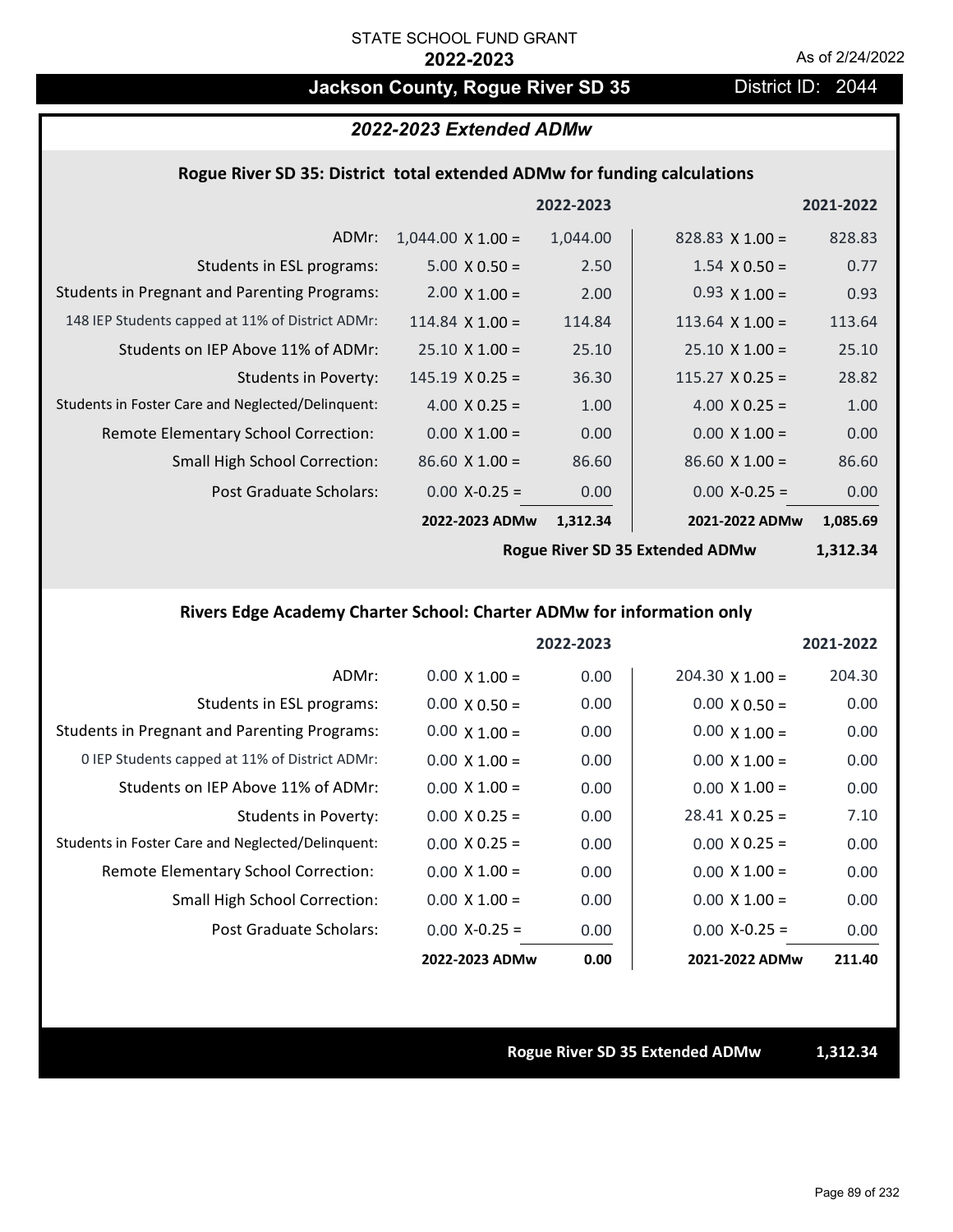# **Jackson County, Prospect SD 59** District ID: 2045

## *2022-2023 Extended ADMw*

### **Prospect SD 59: District total extended ADMw for funding calculations**

|                                                     |                        | 2022-2023 |                       | 2021-2022 |
|-----------------------------------------------------|------------------------|-----------|-----------------------|-----------|
| ADMr:                                               | $210.00 \times 1.00 =$ | 210.00    | $0.00 \times 1.00 =$  | 0.00      |
| Students in ESL programs:                           | $0.00 \times 0.50 =$   | 0.00      | $0.00 \times 0.50 =$  | 0.00      |
| <b>Students in Pregnant and Parenting Programs:</b> | $0.00 \times 1.00 =$   | 0.00      | $0.00 \times 1.00 =$  | 0.00      |
| 28 IEP Students capped at 11% of District ADMr:     | $23.10 \times 1.00 =$  | 23.10     | $23.77 \times 1.00 =$ | 23.77     |
| Students on IEP Above 11% of ADMr:                  | $0.20 \times 1.00 =$   | 0.20      | $0.20 \times 1.00 =$  | 0.20      |
| <b>Students in Poverty:</b>                         | $31.00 \times 0.25 =$  | 7.75      | $0.00 \times 0.25 =$  | 0.00      |
| Students in Foster Care and Neglected/Delinquent:   | $5.00 \times 0.25 =$   | 1.25      | $5.00 \times 0.25 =$  | 1.25      |
| Remote Elementary School Correction:                | $0.00 \times 1.00 =$   | 0.00      | $0.00 \times 1.00 =$  | 0.00      |
| <b>Small High School Correction:</b>                | $0.00 \times 1.00 =$   | 0.00      | $0.00 \times 1.00 =$  | 0.00      |
| Post Graduate Scholars:                             | $0.00$ X-0.25 =        | 0.00      | $0.00 X - 0.25 =$     | 0.00      |
|                                                     | 2022-2023 ADMw         | 242.30    | 2021-2022 ADMw        | 25.22     |
|                                                     |                        |           |                       |           |

**Prospect SD 59 Extended ADMw**

**373.26**

# **Prospect Charter School: Charter ADMw for information only**

|                                                     |                       | 2022-2023 |                        | 2021-2022 |
|-----------------------------------------------------|-----------------------|-----------|------------------------|-----------|
| ADMr:                                               | $0.00 \times 1.00 =$  | 0.00      | $216.10 \times 1.00 =$ | 216.10    |
| Students in ESL programs:                           | $0.00 \times 0.50 =$  | 0.00      | $0.00 \times 0.50 =$   | 0.00      |
| <b>Students in Pregnant and Parenting Programs:</b> | $0.00 \times 1.00 =$  | 0.00      | $0.00 \times 1.00 =$   | 0.00      |
| 0 IEP Students capped at 11% of District ADMr:      | $0.00 \times 1.00 =$  | 0.00      | $0.00 \times 1.00 =$   | 0.00      |
| Students on IEP Above 11% of ADMr:                  | $0.00 \times 1.00 =$  | 0.00      | $0.00 \times 1.00 =$   | 0.00      |
| Students in Poverty:                                | $0.00 \times 0.25 =$  | 0.00      | $31.00 \times 0.25 =$  | 7.75      |
| Students in Foster Care and Neglected/Delinquent:   | $0.00 \times 0.25 =$  | 0.00      | $0.00 \times 0.25 =$   | 0.00      |
| Remote Elementary School Correction:                | $70.83 \times 1.00 =$ | 70.83     | $70.83 \times 1.00 =$  | 70.83     |
| <b>Small High School Correction:</b>                | 53.36 $\times$ 1.00 = | 53.36     | 53.36 $\times$ 1.00 =  | 53.36     |
| Post Graduate Scholars:                             | $0.00$ X-0.25 =       | 0.00      | $0.00$ X-0.25 =        | 0.00      |
|                                                     | 2022-2023 ADMw        | 124.19    | 2021-2022 ADMw         | 348.04    |

**Prospect SD 59 Extended ADMw 373.26**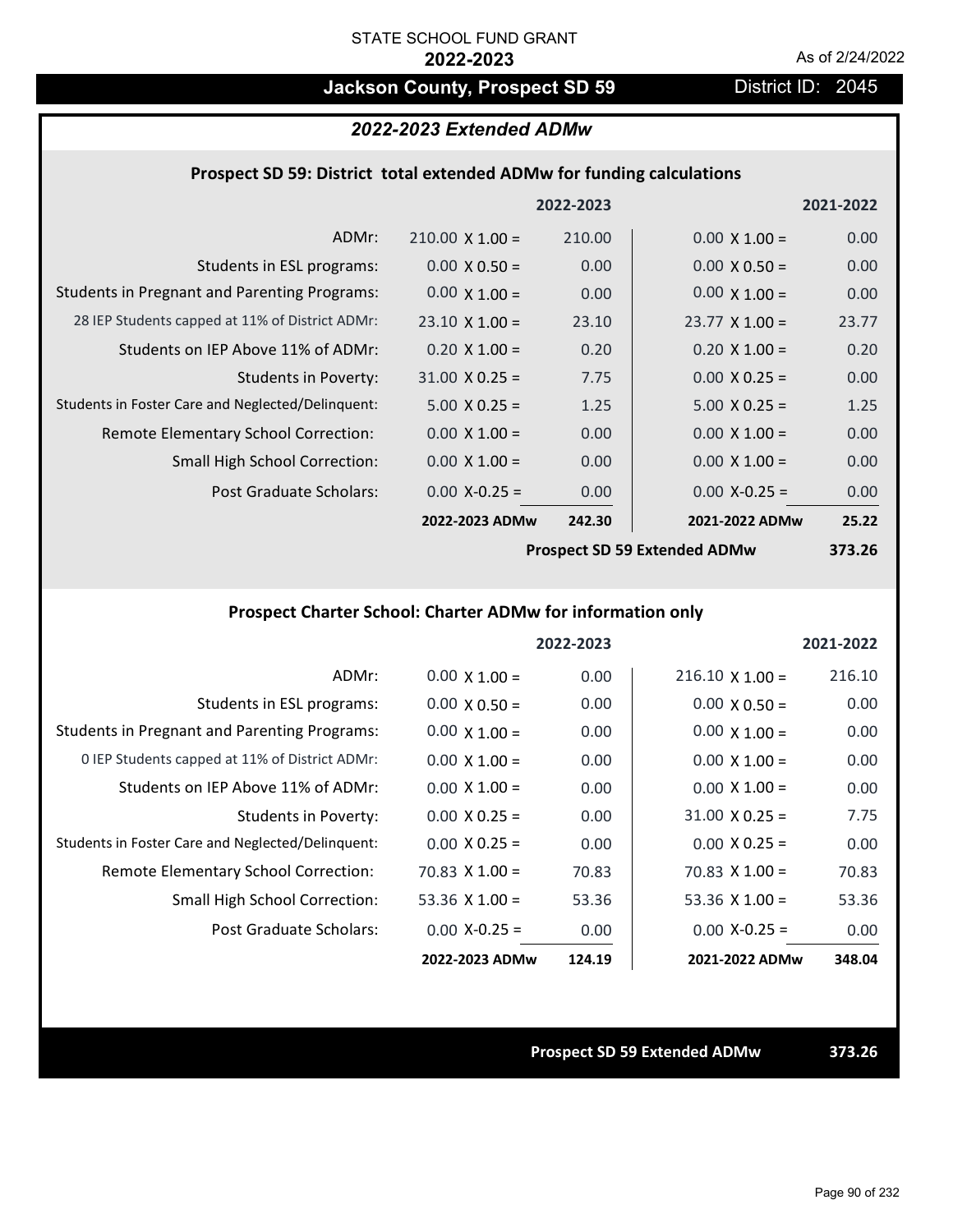# **Jackson County, Butte Falls SD 91** District ID: 2046

## *2022-2023 Extended ADMw*

### **Butte Falls SD 91: District total extended ADMw for funding calculations**

|                                                     |                        | 2022-2023 |                       | 2021-2022 |
|-----------------------------------------------------|------------------------|-----------|-----------------------|-----------|
| ADMr:                                               | $175.00 \times 1.00 =$ | 175.00    | $0.00 \times 1.00 =$  | 0.00      |
| Students in ESL programs:                           | $0.00 \times 0.50 =$   | 0.00      | $0.00 \times 0.50 =$  | 0.00      |
| <b>Students in Pregnant and Parenting Programs:</b> | $0.00 \times 1.00 =$   | 0.00      | $0.00 \times 1.00 =$  | 0.00      |
| 41 IEP Students capped at 11% of District ADMr:     | 19.25 $\times$ 1.00 =  | 19.25     | $20.68 \times 1.00 =$ | 20.68     |
| Students on IEP Above 11% of ADMr:                  | 13.50 $X$ 1.00 =       | 13.50     | 13.50 $X$ 1.00 =      | 13.50     |
| <b>Students in Poverty:</b>                         | $23.58 \times 0.25 =$  | 5.90      | $0.00 \times 0.25 =$  | 0.00      |
| Students in Foster Care and Neglected/Delinquent:   | $2.00 \times 0.25 =$   | 0.50      | $2.00 \times 0.25 =$  | 0.50      |
| Remote Elementary School Correction:                | $0.00 \times 1.00 =$   | 0.00      | $0.00 \times 1.00 =$  | 0.00      |
| <b>Small High School Correction:</b>                | $0.00 \times 1.00 =$   | 0.00      | $0.00 \times 1.00 =$  | 0.00      |
| Post Graduate Scholars:                             | $0.00$ X-0.25 =        | 0.00      | $0.00$ X-0.25 =       | 0.00      |
|                                                     | 2022-2023 ADMw         | 214.15    | 2021-2022 ADMw        | 34.68     |
|                                                     |                        |           |                       |           |

**Butte Falls SD 91 Extended ADMw**

# **351.59**

## **Butte Falls Charter School: Charter ADMw for information only**

|                                                     |                       | 2022-2023 |                        | 2021-2022 |
|-----------------------------------------------------|-----------------------|-----------|------------------------|-----------|
| ADMr:                                               | $0.00 \times 1.00 =$  | 0.00      | $187.96 \times 1.00 =$ | 187.96    |
| Students in ESL programs:                           | $0.00 \times 0.50 =$  | 0.00      | $1.00 \times 0.50 =$   | 0.50      |
| <b>Students in Pregnant and Parenting Programs:</b> | $0.00 \times 1.00 =$  | 0.00      | $0.00 \times 1.00 =$   | 0.00      |
| 0 IEP Students capped at 11% of District ADMr:      | $0.00 \times 1.00 =$  | 0.00      | $0.00 \times 1.00 =$   | 0.00      |
| Students on IEP Above 11% of ADMr:                  | $0.00 \times 1.00 =$  | 0.00      | $0.00 \times 1.00 =$   | 0.00      |
| Students in Poverty:                                | $0.00 \times 0.25 =$  | 0.00      | $25.32 \times 0.25 =$  | 6.33      |
| Students in Foster Care and Neglected/Delinquent:   | $0.00 \times 0.25 =$  | 0.00      | $0.00 \times 0.25 =$   | 0.00      |
| Remote Elementary School Correction:                | 65.89 $X$ 1.00 =      | 65.89     | $65.89 \times 1.00 =$  | 65.89     |
| <b>Small High School Correction:</b>                | $56.23 \times 1.00 =$ | 56.23     | $56.23$ X 1.00 =       | 56.23     |
| Post Graduate Scholars:                             | $0.00 X-0.25 =$       | 0.00      | $0.00 X-0.25 =$        | 0.00      |
|                                                     | 2022-2023 ADMw        | 122.12    | 2021-2022 ADMw         | 316.91    |

### **Butte Falls SD 91 Extended ADMw 351.59**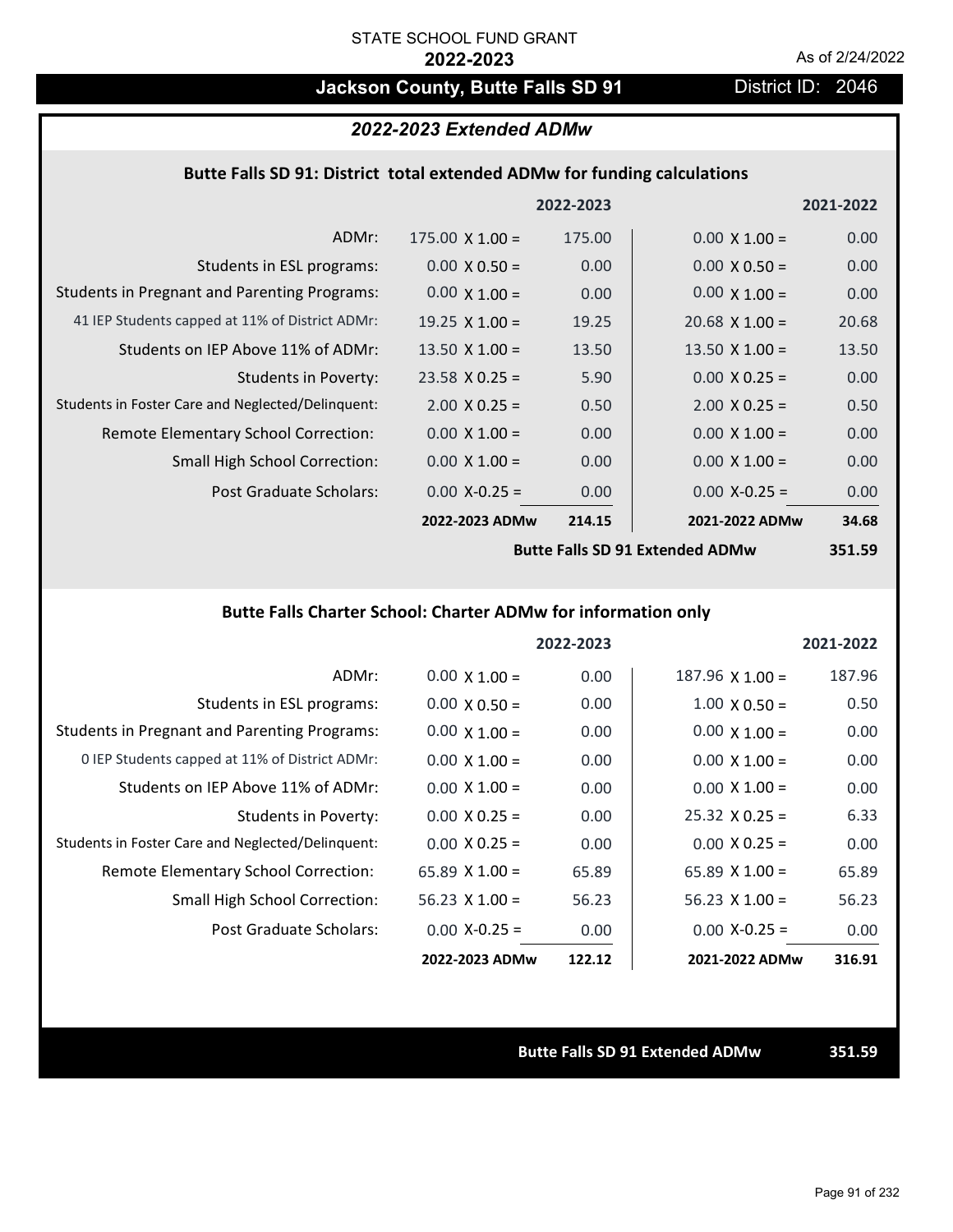# **Jackson County, Pinehurst SD 94** District ID: 2047

# *2022-2023 Extended ADMw*

# **Pinehurst SD 94: District total extended ADMw for funding calculations**

|                                                     |                       | 2022-2023 |                                      | 2021-2022 |
|-----------------------------------------------------|-----------------------|-----------|--------------------------------------|-----------|
| ADMr:                                               | $32.00 \times 1.00 =$ | 32.00     | $19.00 \times 1.00 =$                | 19.00     |
| Students in ESL programs:                           | $0.00 \times 0.50 =$  | 0.00      | $0.00 \times 0.50 =$                 | 0.00      |
| <b>Students in Pregnant and Parenting Programs:</b> | $0.00 \times 1.00 =$  | 0.00      | $0.00 \times 1.00 =$                 | 0.00      |
| 4 IEP Students capped at 11% of District ADMr:      | $3.52 \times 1.00 =$  | 3.52      | $2.09 \times 1.00 =$                 | 2.09      |
| Students on IEP Above 11% of ADMr:                  | $0.80$ X $1.00 =$     | 0.80      | $0.80$ X $1.00 =$                    | 0.80      |
| Students in Poverty:                                | $3.00 \times 0.25 =$  | 0.75      | $1.97$ X 0.25 =                      | 0.49      |
| Students in Foster Care and Neglected/Delinquent:   | $0.00 \times 0.25 =$  | 0.00      | $0.00 X 0.25 =$                      | 0.00      |
| Remote Elementary School Correction:                | $25.54 \times 1.00 =$ | 25.54     | $25.54 \times 1.00 =$                | 25.54     |
| <b>Small High School Correction:</b>                | $0.00 \times 1.00 =$  | 0.00      | $0.00 \times 1.00 =$                 | 0.00      |
| Post Graduate Scholars:                             | $0.00$ X-0.25 =       | 0.00      | $0.00$ X-0.25 =                      | 0.00      |
|                                                     | 2022-2023 ADMw        | 62.61     | 2021-2022 ADMw                       | 47.92     |
|                                                     |                       |           | <b>Pinehurst SD 94 Extended ADMw</b> | 62.61     |
|                                                     |                       |           |                                      |           |
|                                                     |                       |           | <b>Pinehurst SD 94 Extended ADMw</b> | 62.61     |
|                                                     |                       |           |                                      |           |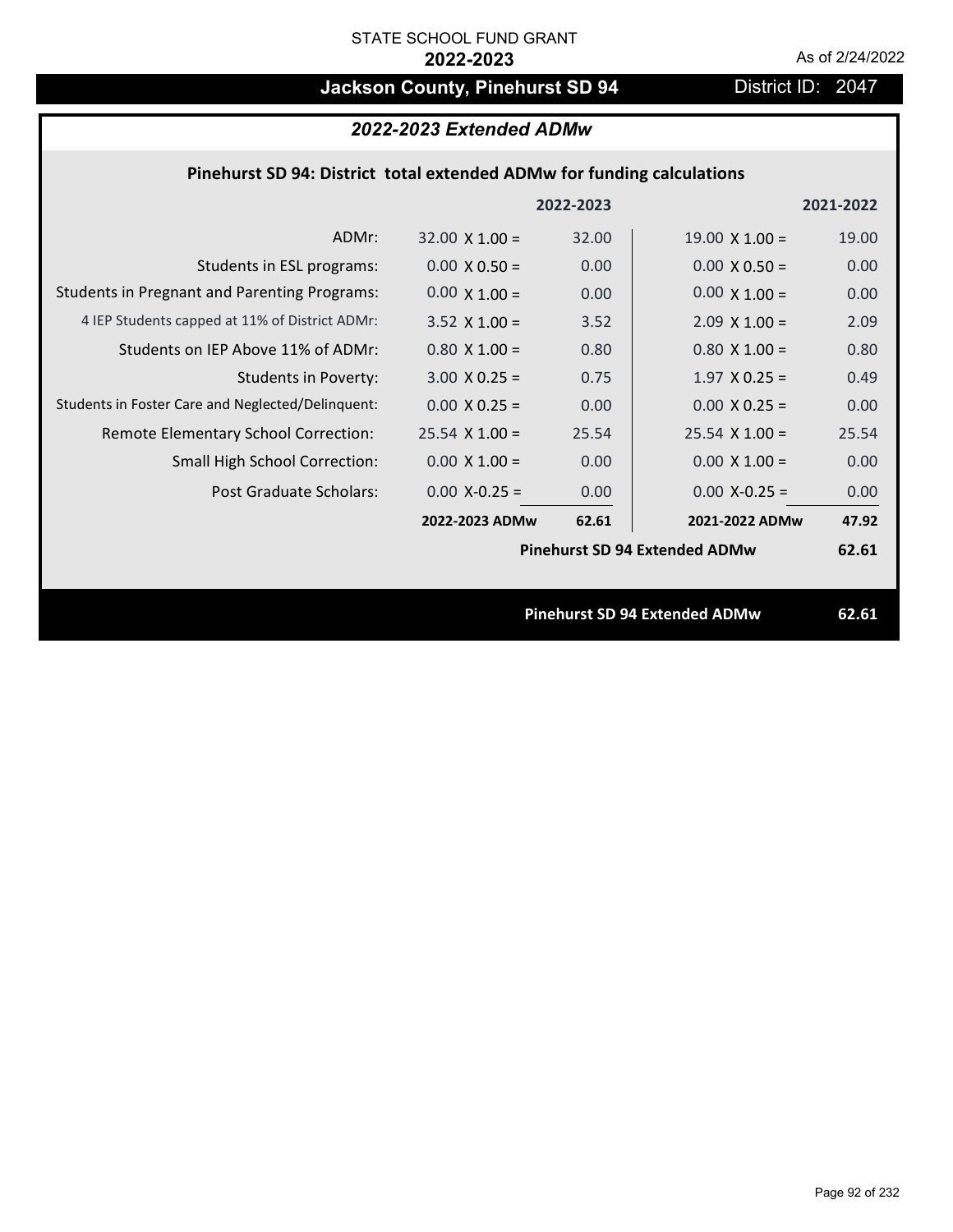# **Jackson County, Medford SD 549C** District ID: 2048

# *2022-2023 Extended ADMw*

## **Medford SD 549C: District total extended ADMw for funding calculations**

|                                                     |                                 | 2022-2023 |                           | 2021-2022 |
|-----------------------------------------------------|---------------------------------|-----------|---------------------------|-----------|
|                                                     | ADMr: $14,050.00 \times 1.00 =$ | 14,050.00 | $12,217.31 \times 1.00 =$ | 12,217.31 |
| Students in ESL programs:                           | $950.00 \times 0.50 =$          | 475.00    | $917.75 \times 0.50 =$    | 458.88    |
| <b>Students in Pregnant and Parenting Programs:</b> | $10.00 \times 1.00 =$           | 10.00     | $10.98 \times 1.00 =$     | 10.98     |
| 2152 IEP Students capped at 11% of District ADMr:   | $1,545.50 \times 1.00 =$        | 1,545.50  | $1,550.49 \times 1.00 =$  | 1,550.49  |
| Students on IEP Above 11% of ADMr:                  | $139.50 \times 1.00 =$          | 139.50    | $139.50 \times 1.00 =$    | 139.50    |
| <b>Students in Poverty:</b>                         | $1,701.10 \times 0.25 =$        | 425.28    | $1,479.21 \times 0.25 =$  | 369.80    |
| Students in Foster Care and Neglected/Delinquent:   | $134.00 \times 0.25 =$          | 33.50     | $134.00 \times 0.25 =$    | 33.50     |
| Remote Elementary School Correction:                | 11.93 $\times$ 1.00 =           | 11.93     | 11.93 $\times$ 1.00 =     | 11.93     |
| <b>Small High School Correction:</b>                | $0.00 \times 1.00 =$            | 0.00      | $0.00 \times 1.00 =$      | 0.00      |
| Post Graduate Scholars:                             | $0.00$ X-0.25 =                 | 0.00      | $0.00$ X-0.25 =           | 0.00      |
|                                                     | 2022-2023 ADMw                  | 16,690.71 | 2021-2022 ADMw            | 14.792.38 |

**Medford SD 549C Extended ADMw**

**16,826.37**

# **Madrone Trail Public Charter School: Charter ADMw for information only**

|                                                     |                      | 2022-2023 |                        | 2021-2022 |
|-----------------------------------------------------|----------------------|-----------|------------------------|-----------|
| ADMr:                                               | $0.00 \times 1.00 =$ | 0.00      | $228.89 \times 1.00 =$ | 228.89    |
| Students in ESL programs:                           | $0.00 \times 0.50 =$ | 0.00      | $1.00 \times 0.50 =$   | 0.50      |
| <b>Students in Pregnant and Parenting Programs:</b> | $0.00 \times 1.00 =$ | 0.00      | $0.00 \times 1.00 =$   | 0.00      |
| 0 IEP Students capped at 11% of District ADMr:      | $0.00 \times 1.00 =$ | 0.00      | $0.00 \times 1.00 =$   | 0.00      |
| Students on IEP Above 11% of ADMr:                  | $0.00 \times 1.00 =$ | 0.00      | $0.00 \times 1.00 =$   | 0.00      |
| Students in Poverty:                                | $0.00 \times 0.25 =$ | 0.00      | $27.71 \times 0.25 =$  | 6.93      |
| Students in Foster Care and Neglected/Delinquent:   | $0.00 \times 0.25 =$ | 0.00      | $0.00 \times 0.25 =$   | 0.00      |
| Remote Elementary School Correction:                | $0.00 \times 1.00 =$ | 0.00      | $0.00 \times 1.00 =$   | 0.00      |
| Small High School Correction:                       | $0.00 \times 1.00 =$ | 0.00      | $0.00 \times 1.00 =$   | 0.00      |
| Post Graduate Scholars:                             | $0.00$ X-0.25 =      | 0.00      | $0.00 X-0.25 =$        | 0.00      |
|                                                     | 2022-2023 ADMw       | 0.00      | 2021-2022 ADMw         | 236.32    |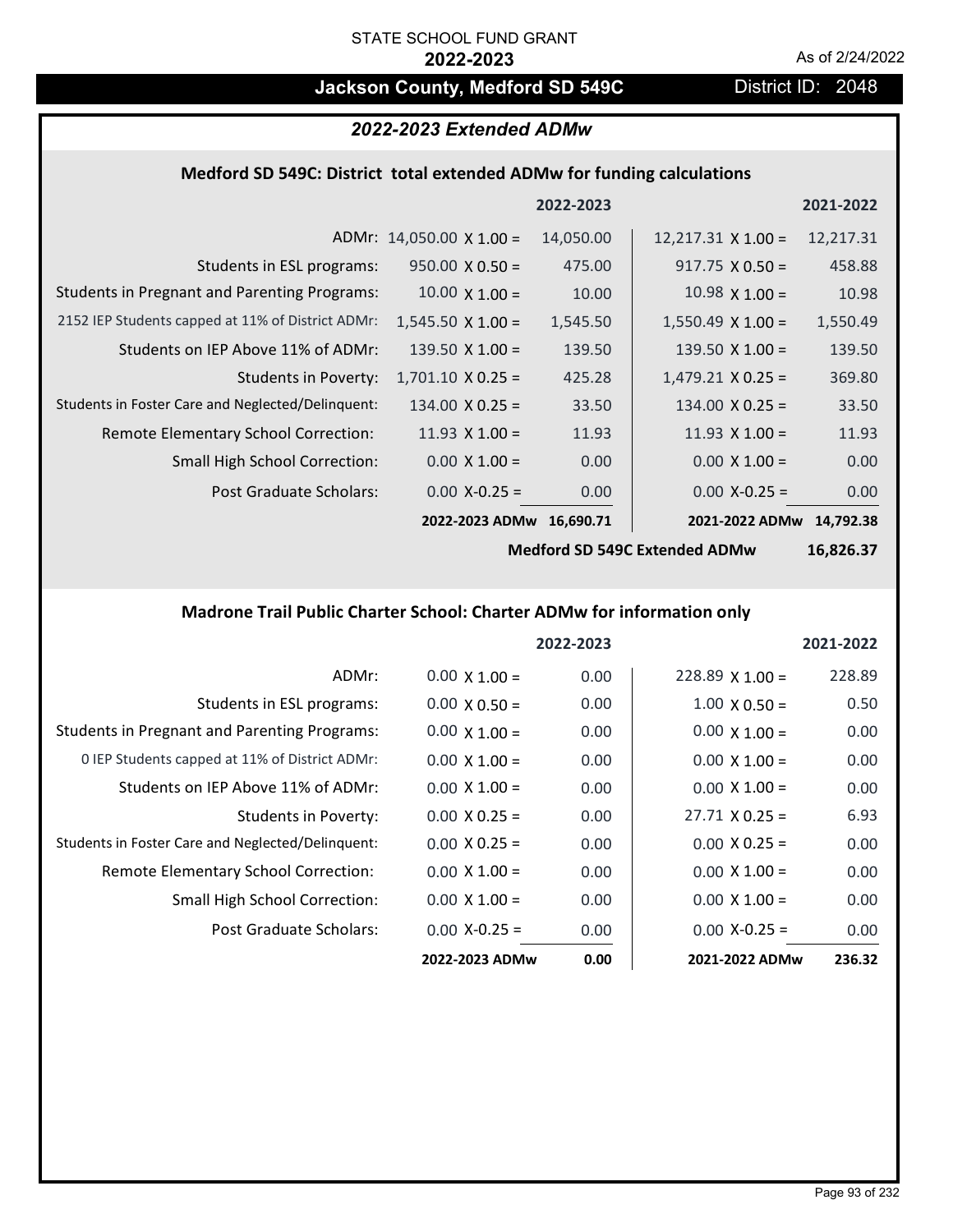# **Logos Public Charter School: Charter ADMw for information only**

|                                                     |                      | 2022-2023 |                          | 2021-2022         |
|-----------------------------------------------------|----------------------|-----------|--------------------------|-------------------|
| ADMr:                                               | $0.00 \times 1.00 =$ | 0.00      | $1,055.90 \times 1.00 =$ | 1,055.90          |
| Students in ESL programs:                           | $0.00 \times 0.50 =$ | 0.00      | $2.81 \times 0.50 =$     | 1.41              |
| <b>Students in Pregnant and Parenting Programs:</b> | $0.00 \times 1.00 =$ | 0.00      | $0.00 \times 1.00 =$     | 0.00              |
| 0 IEP Students capped at 11% of District ADMr:      | $0.00 \times 1.00 =$ | 0.00      | $0.00 \times 1.00 =$     | 0.00              |
| Students on IEP Above 11% of ADMr:                  | $0.00 \times 1.00 =$ | 0.00      | $0.00 \times 1.00 =$     | 0.00 <sub>1</sub> |
| Students in Poverty:                                | $0.00 \times 0.25 =$ | 0.00      | $127.84 \times 0.25 =$   | 31.96             |
| Students in Foster Care and Neglected/Delinquent:   | $0.00 \times 0.25 =$ | 0.00      | $0.00 \times 0.25 =$     | 0.00              |
| <b>Remote Elementary School Correction:</b>         | $0.00 \times 1.00 =$ | 0.00      | $0.00 \times 1.00 =$     | 0.00              |
| <b>Small High School Correction:</b>                | $0.00 \times 1.00 =$ | 0.00      | $0.00 \times 1.00 =$     | 0.00              |
| Post Graduate Scholars:                             | $0.00 X - 0.25 =$    | 0.00      | $0.00 X - 0.25 =$        | 0.00              |
|                                                     | 2022-2023 ADMw       | 0.00      | 2021-2022 ADMw           | 1,089.27          |

# **Kids Unlimited Academy: Charter ADMw for information only**

|                                                     |                      | 2022-2023 |                        | 2021-2022 |
|-----------------------------------------------------|----------------------|-----------|------------------------|-----------|
| ADMr:                                               | $0.00 \times 1.00 =$ | 0.00      | $475.54 \times 1.00 =$ | 475.54    |
| Students in ESL programs:                           | $0.00 \times 0.50 =$ | 0.00      | $194.46 \times 0.50 =$ | 97.23     |
| <b>Students in Pregnant and Parenting Programs:</b> | $0.00 \times 1.00 =$ | 0.00      | $0.00 \times 1.00 =$   | 0.00      |
| 0 IEP Students capped at 11% of District ADMr:      | $0.00 \times 1.00 =$ | 0.00      | $0.00 \times 1.00 =$   | 0.00      |
| Students on IEP Above 11% of ADMr:                  | $0.00 \times 1.00 =$ | 0.00      | $0.00 \times 1.00 =$   | 0.00      |
| Students in Poverty:                                | $0.00 \times 0.25 =$ | 0.00      | $57.58 \times 0.25 =$  | 14.40     |
| Students in Foster Care and Neglected/Delinquent:   | $0.00 \times 0.25 =$ | 0.00      | $0.00 \times 0.25 =$   | 0.00      |
| Remote Elementary School Correction:                | $0.00 \times 1.00 =$ | 0.00      | $0.00 \times 1.00 =$   | 0.00      |
| <b>Small High School Correction:</b>                | $0.00 \times 1.00 =$ | 0.00      | $0.00 \times 1.00 =$   | 0.00      |
| Post Graduate Scholars:                             | $0.00 X-0.25 =$      | 0.00      | $0.00 X - 0.25 =$      | 0.00      |
|                                                     | 2022-2023 ADMw       | 0.00      | 2021-2022 ADMw         | 587.17    |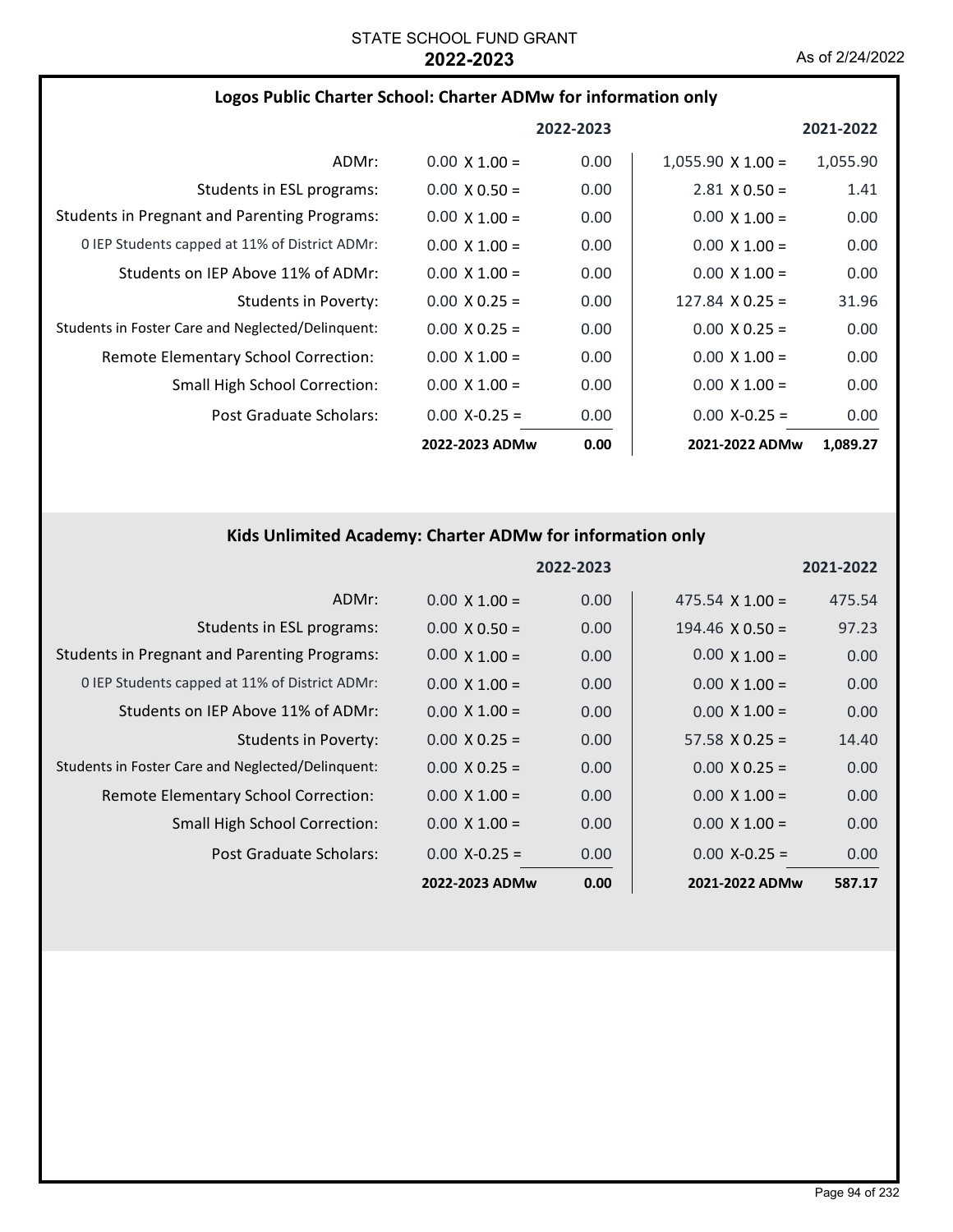# **The Valley School of Southern Oregon: Charter ADMw for information only**

|                                                     |                      | 2022-2023 |                       | 2021-2022 |
|-----------------------------------------------------|----------------------|-----------|-----------------------|-----------|
| ADMr:                                               | $0.00 \times 1.00 =$ | 0.00      | $117.68$ X 1.00 =     | 117.68    |
| Students in ESL programs:                           | $0.00 \times 0.50 =$ | 0.00      | $0.00 \times 0.50 =$  | 0.00      |
| <b>Students in Pregnant and Parenting Programs:</b> | $0.00 \times 1.00 =$ | 0.00      | $0.00 \times 1.00 =$  | 0.00      |
| 0 IEP Students capped at 11% of District ADMr:      | $0.00 \times 1.00 =$ | 0.00      | $0.00 \times 1.00 =$  | 0.00      |
| Students on IEP Above 11% of ADMr:                  | $0.00 \times 1.00 =$ | 0.00      | $0.00 \times 1.00 =$  | 0.00      |
| Students in Poverty:                                | $0.00 \times 0.25 =$ | 0.00      | $14.25 \times 0.25 =$ | 3.56      |
| Students in Foster Care and Neglected/Delinquent:   | $0.00 \times 0.25 =$ | 0.00      | $0.00 \times 0.25 =$  | 0.00      |
| Remote Elementary School Correction:                | $0.00 \times 1.00 =$ | 0.00      | $0.00 \times 1.00 =$  | 0.00      |
| <b>Small High School Correction:</b>                | $0.00 \times 1.00 =$ | 0.00      | $0.00 \times 1.00 =$  | 0.00      |
| Post Graduate Scholars:                             | $0.00 X - 0.25 =$    | 0.00      | $0.00 X - 0.25 =$     | 0.00      |
|                                                     | 2022-2023 ADMw       | 0.00      | 2021-2022 ADMw        | 121.24    |

**Medford SD 549C Extended ADMw 16,826.37**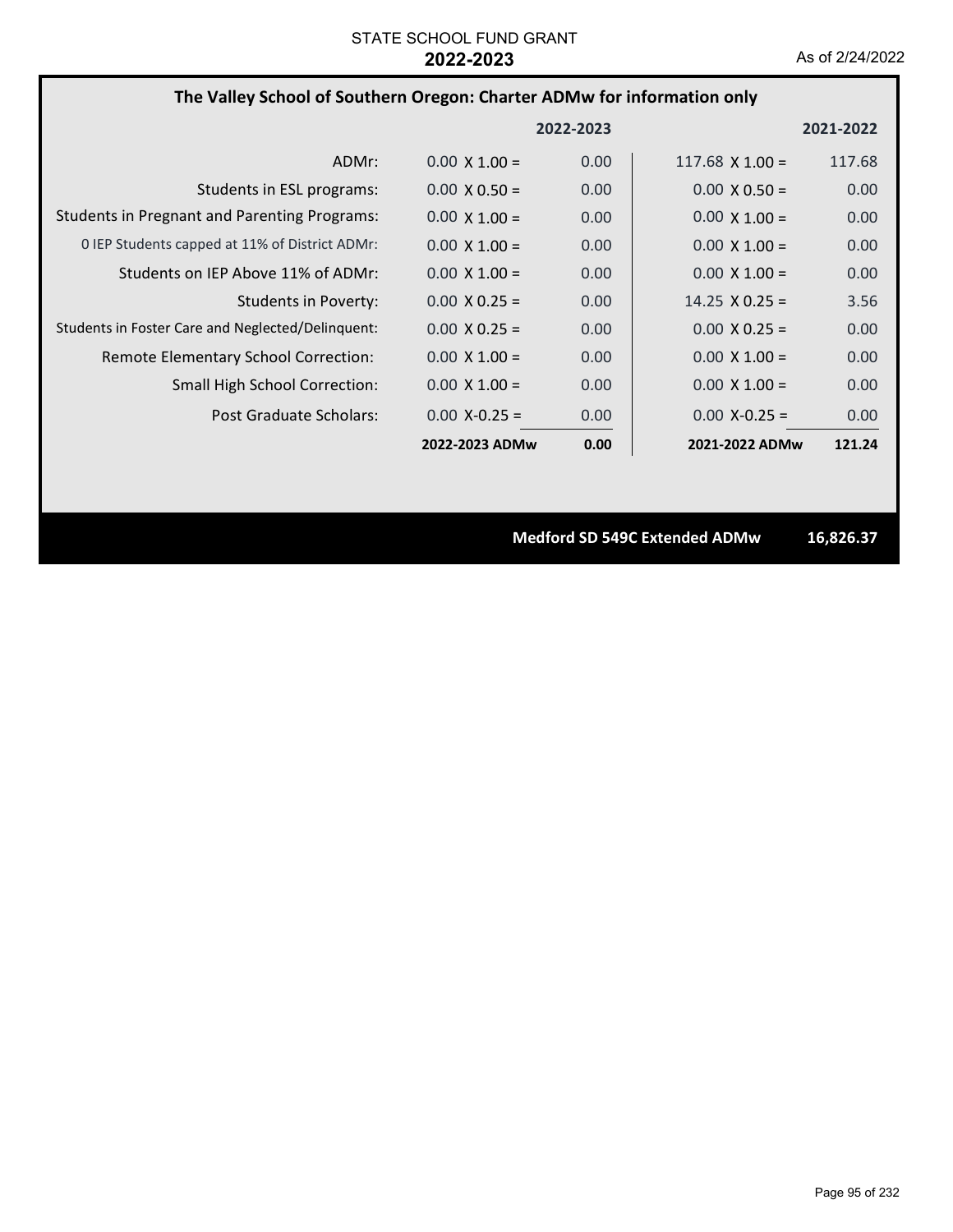# **Jefferson County, Culver SD 4** District ID: 2050

# *2022-2023 Extended ADMw*

# **Culver SD 4: District total extended ADMw for funding calculations**

|                                                     |                                  | 2022-2023 |                                  | 2021-2022 |
|-----------------------------------------------------|----------------------------------|-----------|----------------------------------|-----------|
| ADMr:                                               | $667.00 \times 1.00 =$           | 667.00    | $676.71$ X 1.00 =                | 676.71    |
| Students in ESL programs:                           | 76.00 $\times$ 0.50 =            | 38.00     | $71.51 \times 0.50 =$            | 35.76     |
| <b>Students in Pregnant and Parenting Programs:</b> | $0.00 \times 1.00 =$             | 0.00      | $0.00 \times 1.00 =$             | 0.00      |
| 113 IEP Students capped at 11% of District ADMr:    | 73.37 $\times$ 1.00 =            | 73.37     | 74.44 $\times$ 1.00 =            | 74.44     |
| Students on IEP Above 11% of ADMr:                  | 4.00 $X$ 1.00 =                  | 4.00      | 4.00 $X$ 1.00 =                  | 4.00      |
| <b>Students in Poverty:</b>                         | $95.70 \times 0.25 =$            | 23.93     | $97.09 \times 0.25 =$            | 24.27     |
| Students in Foster Care and Neglected/Delinquent:   | $3.00 \times 0.25 =$             | 0.75      | $3.00 \times 0.25 =$             | 0.75      |
| Remote Elementary School Correction:                | $0.00 \times 1.00 =$             | 0.00      | $0.00 \times 1.00 =$             | 0.00      |
| <b>Small High School Correction:</b>                | $87.20 \times 1.00 =$            | 87.20     | $87.20 \times 1.00 =$            | 87.20     |
| Post Graduate Scholars:                             | $0.00$ X-0.25 =                  | 0.00      | $0.00$ X-0.25 =                  | 0.00      |
|                                                     | 2022-2023 ADMw                   | 894.25    | 2021-2022 ADMw                   | 903.13    |
|                                                     |                                  |           | <b>Culver SD 4 Extended ADMw</b> | 903.13    |
|                                                     |                                  |           |                                  |           |
|                                                     | <b>Culver SD 4 Extended ADMw</b> |           |                                  | 903.13    |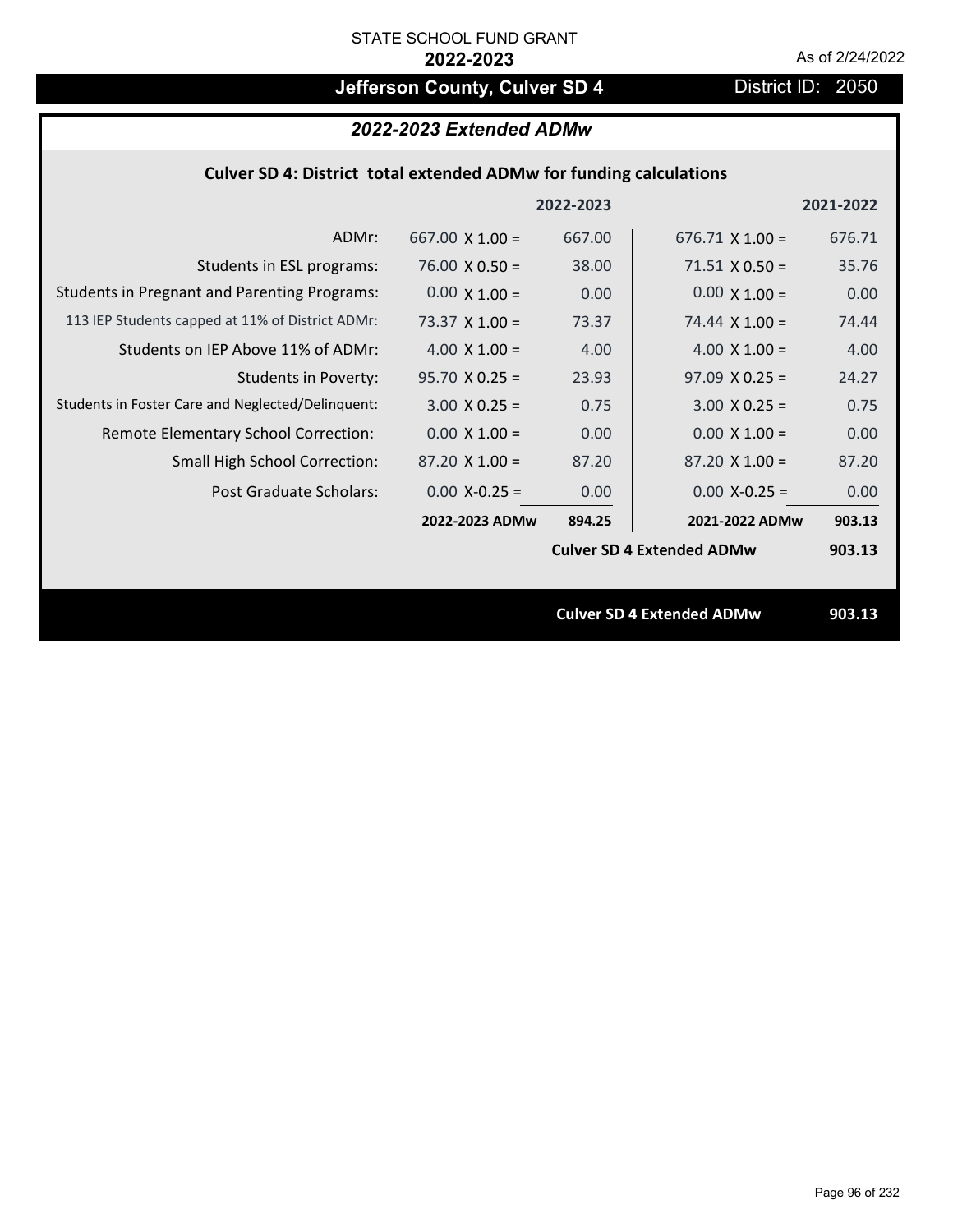# **Jefferson County, Ashwood SD 8** District ID: 2051

# *2022-2023 Extended ADMw*

# **Ashwood SD 8: District total extended ADMw for funding calculations**

|                                                     |                                   | 2022-2023 |                                   | 2021-2022 |
|-----------------------------------------------------|-----------------------------------|-----------|-----------------------------------|-----------|
| ADMr:                                               | $9.00 \times 1.00 =$              | 9.00      | $10.26$ X $1.00 =$                | 10.26     |
| Students in ESL programs:                           | $0.00 \times 0.50 =$              | 0.00      | $0.00 \times 0.50 =$              | 0.00      |
| <b>Students in Pregnant and Parenting Programs:</b> | $0.00 \times 1.00 =$              | 0.00      | $0.00 \times 1.00 =$              | 0.00      |
| 0 IEP Students capped at 11% of District ADMr:      | $0.00 \times 1.00 =$              | 0.00      | $0.00 \times 1.00 =$              | 0.00      |
| Students on IEP Above 11% of ADMr:                  | $0.00 \times 1.00 =$              | 0.00      | $0.00 \times 1.00 =$              | 0.00      |
| <b>Students in Poverty:</b>                         | $1.80$ X 0.25 =                   | 0.45      | $2.00 \times 0.25 =$              | 0.50      |
| Students in Foster Care and Neglected/Delinquent:   | $0.00 \times 0.25 =$              | 0.00      | $0.00 X 0.25 =$                   | 0.00      |
| Remote Elementary School Correction:                | $25.54$ X 1.00 =                  | 25.54     | $25.54$ X 1.00 =                  | 25.54     |
| <b>Small High School Correction:</b>                | $0.00 \times 1.00 =$              | 0.00      | $0.00 \times 1.00 =$              | 0.00      |
| Post Graduate Scholars:                             | $0.00$ X-0.25 =                   | 0.00      | $0.00$ X-0.25 =                   | 0.00      |
|                                                     | 2022-2023 ADMw                    | 34.99     | 2021-2022 ADMw                    | 36.30     |
|                                                     | <b>Ashwood SD 8 Extended ADMw</b> |           |                                   | 36.30     |
|                                                     |                                   |           |                                   |           |
|                                                     |                                   |           | <b>Ashwood SD 8 Extended ADMw</b> | 36.30     |
|                                                     |                                   |           |                                   |           |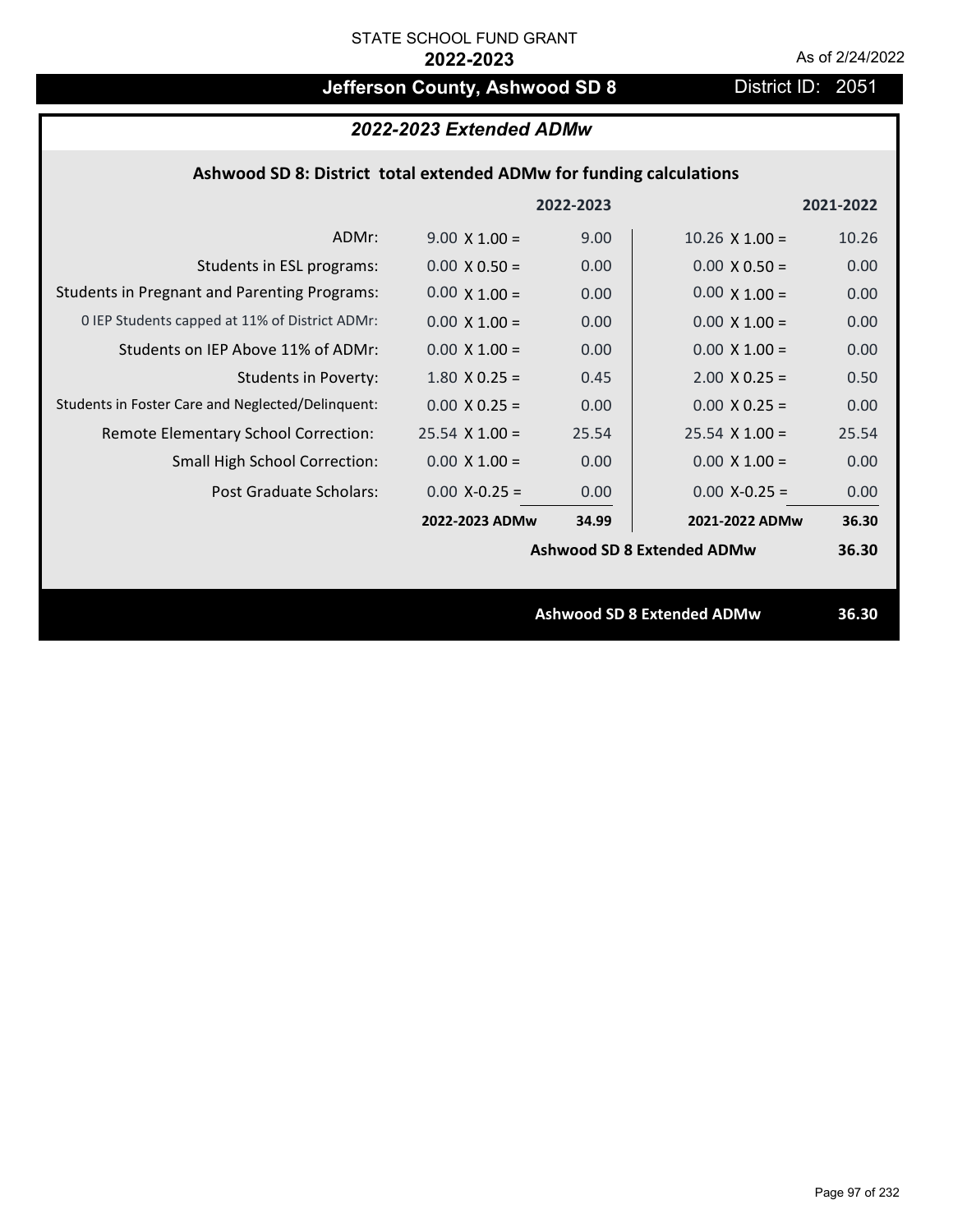# Jefferson County, Black Butte SD 41 District ID: 2052

# *2022-2023 Extended ADMw*

# **Black Butte SD 41: District total extended ADMw for funding calculations**

|                                                     |                                        | 2022-2023 |                                        | 2021-2022 |
|-----------------------------------------------------|----------------------------------------|-----------|----------------------------------------|-----------|
| ADMr:                                               | $23.00 \times 1.00 =$                  | 23.00     | $20.71 \times 1.00 =$                  | 20.71     |
| Students in ESL programs:                           | $0.00 \times 0.50 =$                   | 0.00      | $0.00 \times 0.50 =$                   | 0.00      |
| <b>Students in Pregnant and Parenting Programs:</b> | $0.00 \times 1.00 =$                   | 0.00      | $0.00 \times 1.00 =$                   | 0.00      |
| 1 IEP Students capped at 11% of District ADMr:      | $1.00 \times 1.00 =$                   | 1.00      | $2.28 \times 1.00 =$                   | 2.28      |
| Students on IEP Above 11% of ADMr:                  | $0.00 \times 1.00 =$                   | 0.00      | $0.00 \times 1.00 =$                   | 0.00      |
| Students in Poverty:                                | $0.79$ X 0.25 =                        | 0.20      | $0.71 X 0.25 =$                        | 0.18      |
| Students in Foster Care and Neglected/Delinquent:   | $0.00 \times 0.25 =$                   | 0.00      | $0.00 \times 0.25 =$                   | 0.00      |
| Remote Elementary School Correction:                | $25.54$ X 1.00 =                       | 25.54     | $25.54 \times 1.00 =$                  | 25.54     |
| <b>Small High School Correction:</b>                | $0.00 \times 1.00 =$                   | 0.00      | $0.00 \times 1.00 =$                   | 0.00      |
| Post Graduate Scholars:                             | $0.00$ X-0.25 =                        | 0.00      | $0.00 X - 0.25 =$                      | 0.00      |
|                                                     | 2022-2023 ADMw                         | 49.74     | 2021-2022 ADMw                         | 48.71     |
|                                                     | <b>Black Butte SD 41 Extended ADMw</b> |           |                                        | 49.74     |
|                                                     |                                        |           |                                        |           |
|                                                     |                                        |           | <b>Black Butte SD 41 Extended ADMw</b> | 49.74     |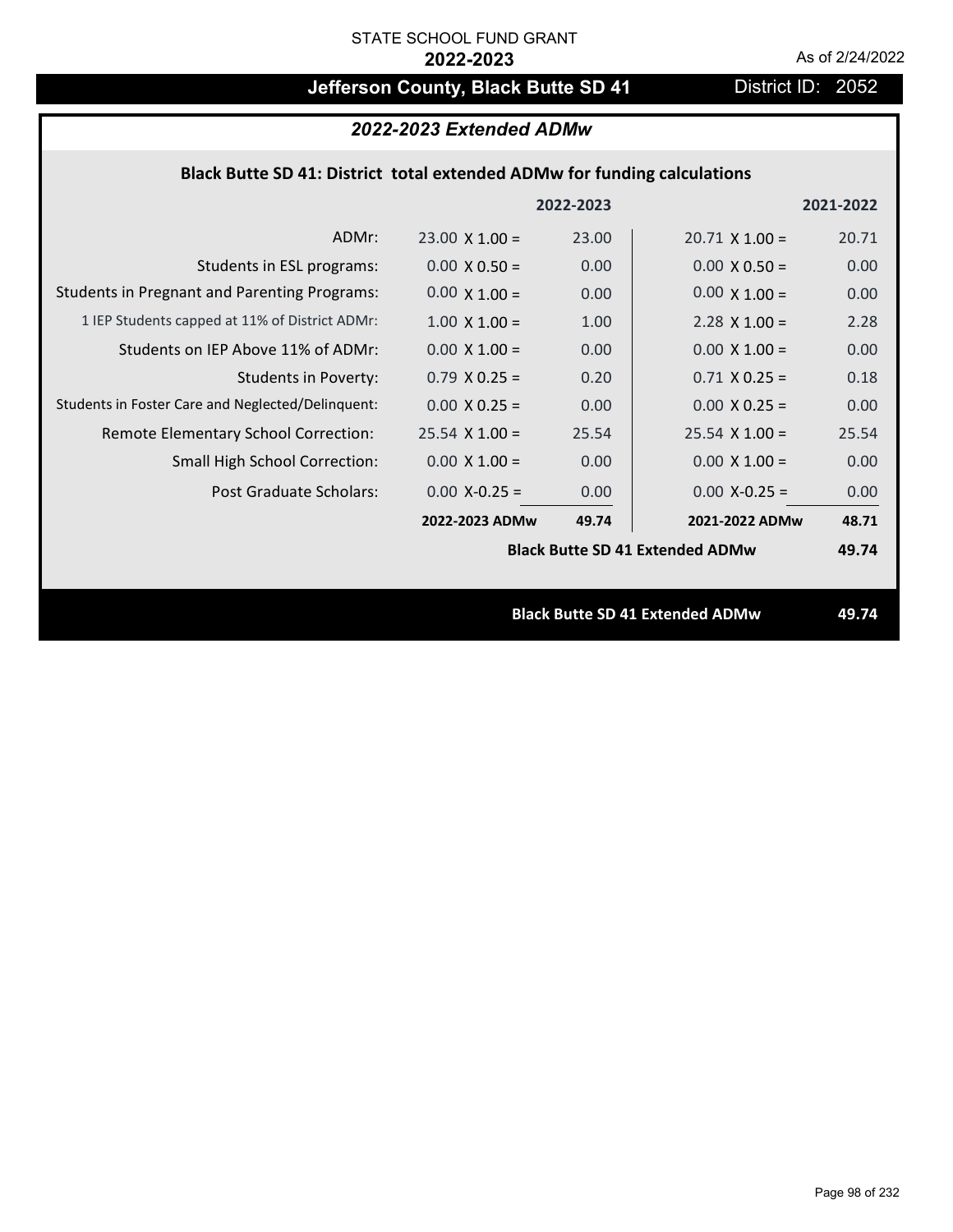# **Jefferson County, Jefferson County SD 509J** District ID: 2053

| 2022-2023 Extended ADMw                                                         |                          |           |                                        |           |  |  |
|---------------------------------------------------------------------------------|--------------------------|-----------|----------------------------------------|-----------|--|--|
| Jefferson County SD 509J: District total extended ADMw for funding calculations |                          |           |                                        |           |  |  |
|                                                                                 |                          | 2022-2023 |                                        | 2021-2022 |  |  |
| ADMr:                                                                           | $2,762.00 \times 1.00 =$ | 2,762.00  | $2,774.74 \times 1.00 =$               | 2,774.74  |  |  |
| Students in ESL programs:                                                       | 539.00 $\times$ 0.50 =   | 269.50    | $513.50 \times 0.50 =$                 | 256.75    |  |  |
| <b>Students in Pregnant and Parenting Programs:</b>                             | $6.00 \times 1.00 =$     | 6.00      | $3.82 \times 1.00 =$                   | 3.82      |  |  |
| 520 IEP Students capped at 11% of District ADMr:                                | 303.82 $\times$ 1.00 =   | 303.82    | $305.22 \times 1.00 =$                 | 305.22    |  |  |
| Students on IEP Above 11% of ADMr:                                              | $72.70$ X 1.00 =         | 72.70     | $72.70 \times 1.00 =$                  | 72.70     |  |  |
| <b>Students in Poverty:</b>                                                     | 478.70 $X$ 0.25 =        | 119.68    | 480.91 $X$ 0.25 =                      | 120.23    |  |  |
| Students in Foster Care and Neglected/Delinquent:                               | $38.00 \times 0.25 =$    | 9.50      | $38.00 \times 0.25 =$                  | 9.50      |  |  |
| Remote Elementary School Correction:                                            | $25.54$ X 1.00 =         | 25.54     | $25.54$ X 1.00 =                       | 25.54     |  |  |
| <b>Small High School Correction:</b>                                            | $0.00 \times 1.00 =$     | 0.00      | $0.00 \times 1.00 =$                   | 0.00      |  |  |
| <b>Post Graduate Scholars:</b>                                                  | $0.00$ X-0.25 =          | 0.00      | $0.00$ X-0.25 =                        | 0.00      |  |  |
|                                                                                 | 2022-2023 ADMw           | 3,568.74  | 2021-2022 ADMw                         | 3,568.50  |  |  |
| Jefferson County SD 509J Extended ADMw                                          |                          |           |                                        |           |  |  |
|                                                                                 |                          |           |                                        |           |  |  |
|                                                                                 |                          |           | Jefferson County SD 509J Extended ADMw | 3,568.74  |  |  |
|                                                                                 |                          |           |                                        |           |  |  |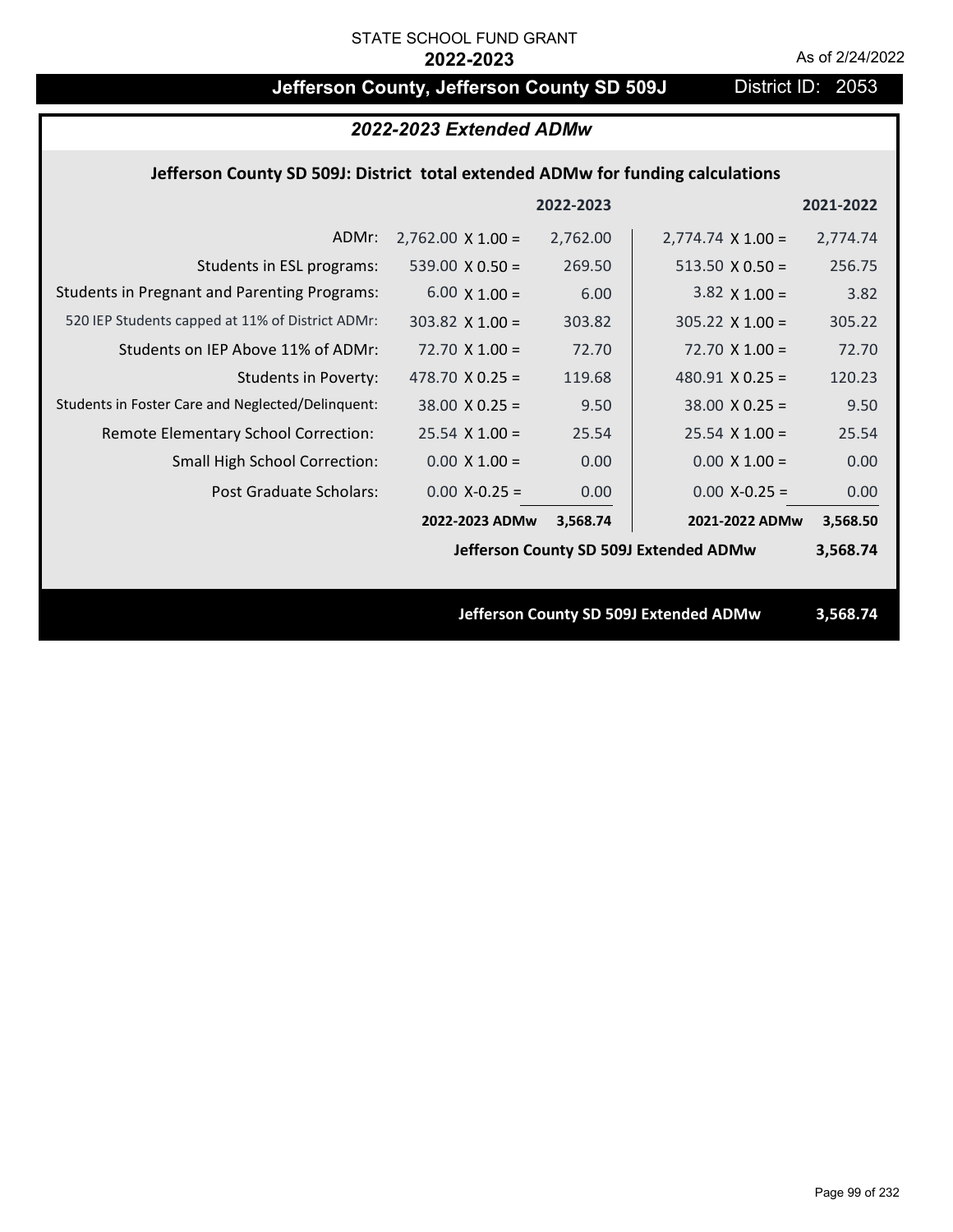# **Josephine County, Grants Pass SD 7** District ID: 2054

# *2022-2023 Extended ADMw*

# **Grants Pass SD 7: District total extended ADMw for funding calculations**

|                                                     |                          | 2022-2023 |                                       | 2021-2022 |
|-----------------------------------------------------|--------------------------|-----------|---------------------------------------|-----------|
| ADMr:                                               | $5,600.00 \times 1.00 =$ | 5,600.00  | $5,543.38 \times 1.00 =$              | 5,543.38  |
| Students in ESL programs:                           | $80.00 \times 0.50 =$    | 40.00     | $81.25 \times 0.50 =$                 | 40.63     |
| <b>Students in Pregnant and Parenting Programs:</b> | $15.00 \times 1.00 =$    | 15.00     | 4.88 $\times$ 1.00 =                  | 4.88      |
| 750 IEP Students capped at 11% of District ADMr:    | 616.00 $\times$ 1.00 =   | 616.00    | $609.77 \times 1.00 =$                | 609.77    |
| Students on IEP Above 11% of ADMr:                  | $12.10 \times 1.00 =$    | 12.10     | $12.10 \times 1.00 =$                 | 12.10     |
| <b>Students in Poverty:</b>                         | $779.49$ X 0.25 =        | 194.87    | $771.61$ X 0.25 =                     | 192.90    |
| Students in Foster Care and Neglected/Delinquent:   | $50.00 \times 0.25 =$    | 12.50     | $50.00 \times 0.25 =$                 | 12.50     |
| Remote Elementary School Correction:                | $0.00 \times 1.00 =$     | 0.00      | $0.00 \times 1.00 =$                  | 0.00      |
| <b>Small High School Correction:</b>                | $0.00 \times 1.00 =$     | 0.00      | $0.00 \times 1.00 =$                  | 0.00      |
| Post Graduate Scholars:                             | $0.00$ X-0.25 =          | 0.00      | $0.00$ X-0.25 =                       | 0.00      |
|                                                     | 2022-2023 ADMw           | 6,490.47  | 2021-2022 ADMw                        | 6,416.16  |
|                                                     |                          |           | <b>Grants Pass SD 7 Extended ADMw</b> | 6,490.47  |
|                                                     |                          |           |                                       |           |
|                                                     |                          |           | <b>Grants Pass SD 7 Extended ADMw</b> | 6,490.47  |

Page 100 of 232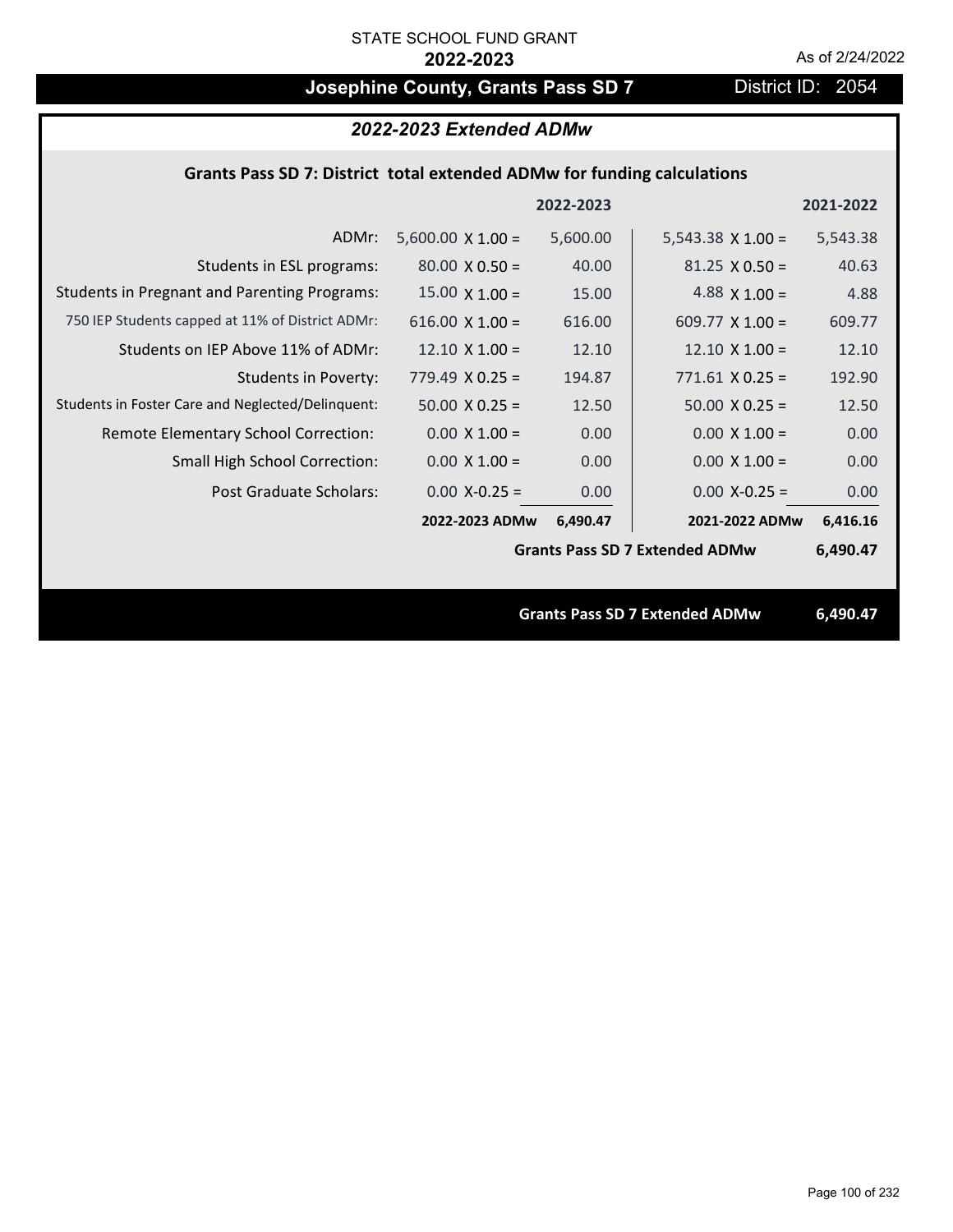# **Josephine County, Three Rivers/Josephine County SD** District ID: 2055

# *2022-2023 Extended ADMw*

### **Three Rivers/Josephine County SD: District total extended ADMw for funding calculations**

|                                                     |                          | 2022-2023 |                          | 2021-2022 |
|-----------------------------------------------------|--------------------------|-----------|--------------------------|-----------|
| ADMr:                                               | 4,368.40 $\times$ 1.00 = | 4,368.40  | 4,001.33 $\times$ 1.00 = | 4,001.33  |
| Students in ESL programs:                           | $111.00 \times 0.50 =$   | 55.50     | $72.40 \times 0.50 =$    | 36.20     |
| <b>Students in Pregnant and Parenting Programs:</b> | $0.00 \times 1.00 =$     | 0.00      | $1.00 \times 1.00 =$     | 1.00      |
| 611 IEP Students capped at 11% of District ADMr:    | 480.52 $\times$ 1.00 =   | 480.52    | 488.44 $\times$ 1.00 =   | 488.44    |
| Students on IEP Above 11% of ADMr:                  | $11.50 \times 1.00 =$    | 11.50     | 11.50 $\times$ 1.00 =    | 11.50     |
| Students in Poverty:                                | $789.48 \times 0.25 =$   | 197.37    | $723.14 \times 0.25 =$   | 180.79    |
| Students in Foster Care and Neglected/Delinquent:   | $58.00 \times 0.25 =$    | 14.50     | $58.00 \times 0.25 =$    | 14.50     |
| Remote Elementary School Correction:                | $108.06 \times 1.00 =$   | 108.06    | $108.06 \times 1.00 =$   | 108.06    |
| <b>Small High School Correction:</b>                | $0.00 \times 1.00 =$     | 0.00      | $0.00 \times 1.00 =$     | 0.00      |
| Post Graduate Scholars:                             | $0.00$ X-0.25 =          | 0.00      | $0.00$ X-0.25 =          | 0.00      |
|                                                     | 2022-2023 ADMw           | 5,235.85  | 2021-2022 ADMw           | 4,841.82  |

**Three Rivers/Josephine County SD Extended ADMw**

**5,355.54**

# **Sunny Wolf Charter School: Charter ADMw for information only**

|                                                     |                      | 2022-2023 |                        | 2021-2022 |
|-----------------------------------------------------|----------------------|-----------|------------------------|-----------|
| ADMr:                                               | $0.00 \times 1.00 =$ | 0.00      | $102.54 \times 1.00 =$ | 102.54    |
| Students in ESL programs:                           | $0.00 \times 0.50 =$ | 0.00      | $0.00 \times 0.50 =$   | 0.00      |
| <b>Students in Pregnant and Parenting Programs:</b> | $0.00 \times 1.00 =$ | 0.00      | $0.00 \times 1.00 =$   | 0.00      |
| 0 IEP Students capped at 11% of District ADMr:      | $0.00 \times 1.00 =$ | 0.00      | $0.00 \times 1.00 =$   | 0.00      |
| Students on IEP Above 11% of ADMr:                  | $0.00 \times 1.00 =$ | 0.00      | $0.00 \times 1.00 =$   | 0.00      |
| Students in Poverty:                                | $0.00 \times 0.25 =$ | 0.00      | $18.53 \times 0.25 =$  | 4.63      |
| Students in Foster Care and Neglected/Delinquent:   | $0.00 \times 0.25 =$ | 0.00      | $0.00 \times 0.25 =$   | 0.00      |
| <b>Remote Elementary School Correction:</b>         | 53.93 $X$ 1.00 =     | 53.93     | 53.93 $X$ 1.00 =       | 53.93     |
| <b>Small High School Correction:</b>                | $0.00 \times 1.00 =$ | 0.00      | $0.00 \times 1.00 =$   | 0.00      |
| Post Graduate Scholars:                             | $0.00$ X-0.25 =      | 0.00      | $0.00$ X-0.25 =        | 0.00      |
|                                                     | 2022-2023 ADMw       | 53.93     | 2021-2022 ADMw         | 161.10    |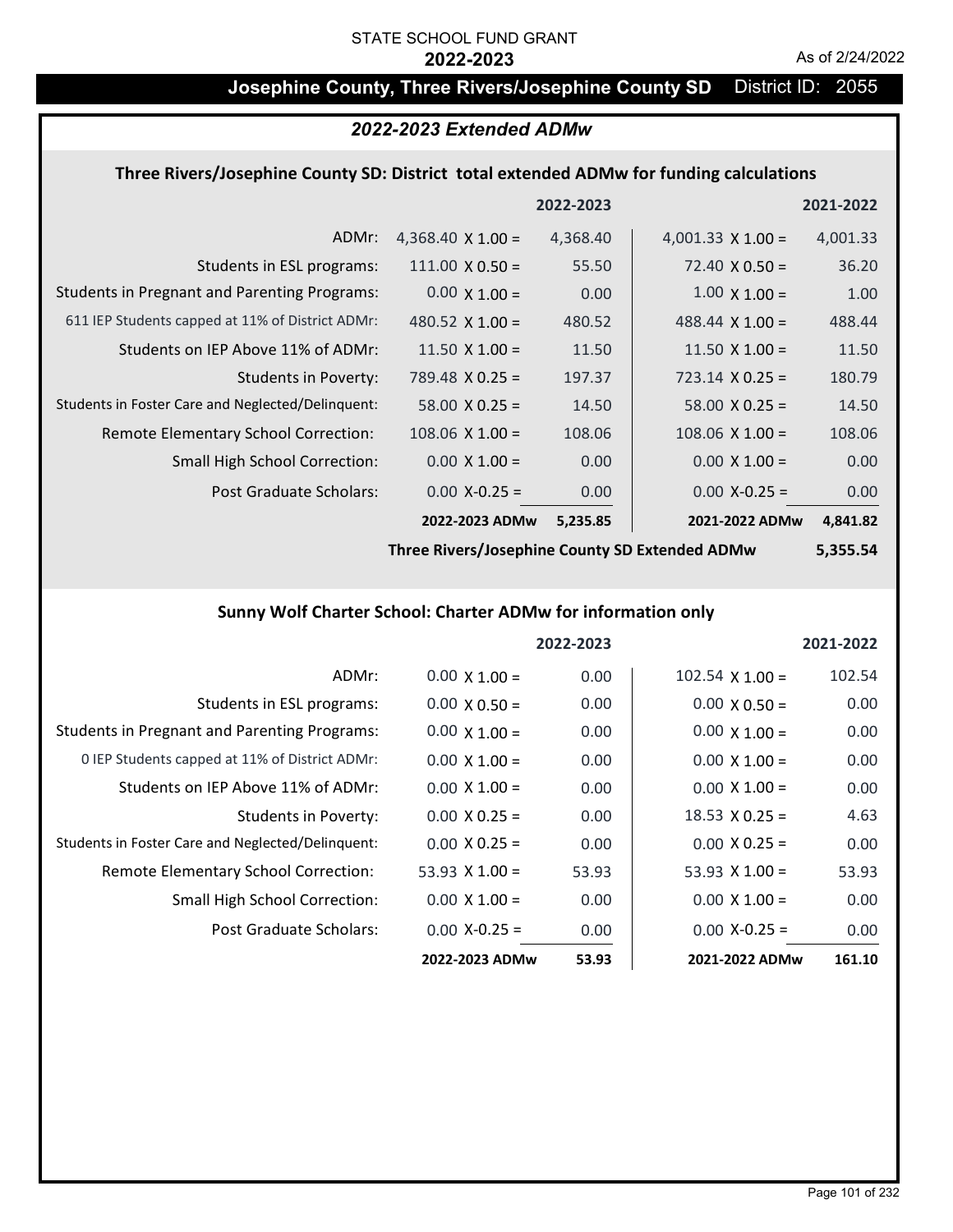## **Woodland Charter School: Charter ADMw for information only**

|                                                     |                      | 2022-2023 |                        | 2021-2022 |
|-----------------------------------------------------|----------------------|-----------|------------------------|-----------|
| ADMr:                                               | $0.00 \times 1.00 =$ | 0.00      | $165.81 \times 1.00 =$ | 165.81    |
| Students in ESL programs:                           | $0.00 \times 0.50 =$ | 0.00      | $0.00 \times 0.50 =$   | 0.00      |
| <b>Students in Pregnant and Parenting Programs:</b> | $0.00 \times 1.00 =$ | 0.00      | $0.00 \times 1.00 =$   | 0.00      |
| 0 IEP Students capped at 11% of District ADMr:      | $0.00 \times 1.00 =$ | 0.00      | $0.00 \times 1.00 =$   | 0.00      |
| Students on IEP Above 11% of ADMr:                  | $0.00 \times 1.00 =$ | 0.00      | $0.00 \times 1.00 =$   | 0.00      |
| <b>Students in Poverty:</b>                         | $0.00 \times 0.25 =$ | 0.00      | $29.97 \times 0.25 =$  | 7.49      |
| Students in Foster Care and Neglected/Delinguent:   | $0.00 \times 0.25 =$ | 0.00      | $0.00 \times 0.25 =$   | 0.00      |
| Remote Elementary School Correction:                | $0.00 \times 1.00 =$ | 0.00      | $0.00 \times 1.00 =$   | 0.00      |
| <b>Small High School Correction:</b>                | $0.00 \times 1.00 =$ | 0.00      | $0.00 \times 1.00 =$   | 0.00      |
| Post Graduate Scholars:                             | $0.00$ X-0.25 =      | 0.00      | $0.00$ X-0.25 =        | 0.00      |
|                                                     | 2022-2023 ADMw       | 0.00      | 2021-2022 ADMw         | 173.30    |

## **Southern Oregon Success Academy: Charter ADMw for information only**

|                                                     |                      | 2022-2023 |                        | 2021-2022 |
|-----------------------------------------------------|----------------------|-----------|------------------------|-----------|
| ADMr:                                               | $0.00 \times 1.00 =$ | 0.00      | $170.72 \times 1.00 =$ | 170.72    |
| Students in ESL programs:                           | $0.00 \times 0.50 =$ | 0.00      | $0.00 \times 0.50 =$   | 0.00      |
| <b>Students in Pregnant and Parenting Programs:</b> | $0.00 \times 1.00 =$ | 0.00      | $0.88 \times 1.00 =$   | 0.88      |
| 0 IEP Students capped at 11% of District ADMr:      | $0.00 \times 1.00 =$ | 0.00      | $0.00 \times 1.00 =$   | 0.00      |
| Students on IEP Above 11% of ADMr:                  | $0.00 \times 1.00 =$ | 0.00      | $0.00 \times 1.00 =$   | 0.00      |
| Students in Poverty:                                | $0.00 \times 0.25 =$ | 0.00      | $30.85 \times 0.25 =$  | 7.71      |
| Students in Foster Care and Neglected/Delinquent:   | $0.00 \times 0.25 =$ | 0.00      | $0.00 \times 0.25 =$   | 0.00      |
| <b>Remote Elementary School Correction:</b>         | $0.00 \times 1.00 =$ | 0.00      | $0.00 \times 1.00 =$   | 0.00      |
| Small High School Correction:                       | $0.00 \times 1.00 =$ | 0.00      | $0.00 \times 1.00 =$   | 0.00      |
| Post Graduate Scholars:                             | $0.00$ X-0.25 =      | 0.00      | $0.00 X - 0.25 =$      | 0.00      |
|                                                     | 2022-2023 ADMw       | 0.00      | 2021-2022 ADMw         | 179.31    |

### **Three Rivers/Josephine County SD Extended ADMw 5,355.54**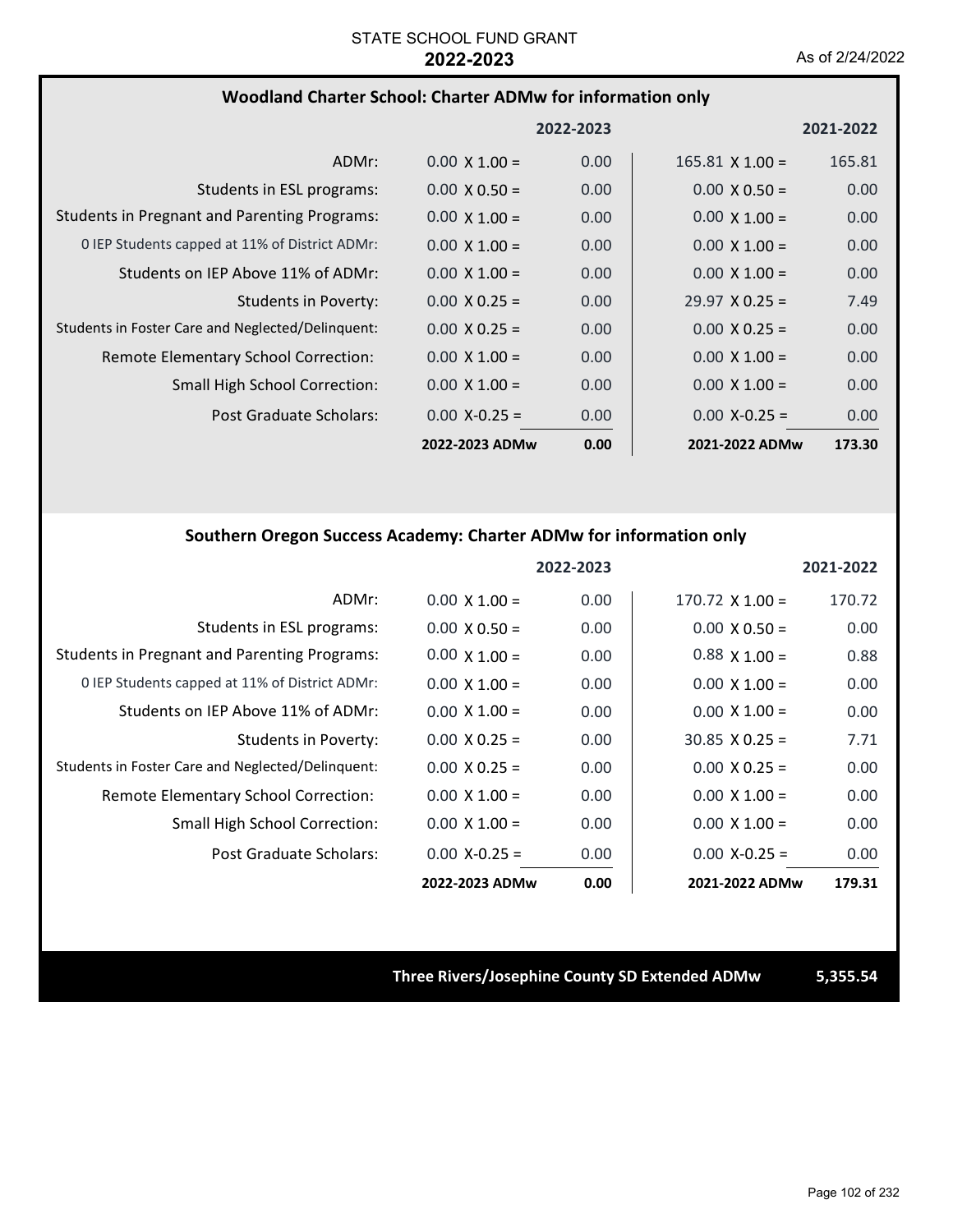# **Klamath County, Klamath Falls City Schools District ID: 2056**

# *2022-2023 Extended ADMw*

### **Klamath Falls City Schools: District total extended ADMw for funding calculations**

|                                                     |                          | 2022-2023 |                          | 2021-2022 |
|-----------------------------------------------------|--------------------------|-----------|--------------------------|-----------|
| ADMr:                                               | $2,695.00 \times 1.00 =$ | 2,695.00  | $2,499.07 \times 1.00 =$ | 2,499.07  |
| Students in ESL programs:                           | $100.00 \times 0.50 =$   | 50.00     | $109.95 \times 0.50 =$   | 54.98     |
| <b>Students in Pregnant and Parenting Programs:</b> | $6.00 \times 1.00 =$     | 6.00      | $1.64 \times 1.00 =$     | 1.64      |
| 450 IEP Students capped at 11% of District ADMr:    | $296.45 \times 1.00 =$   | 296.45    | $292.74 \times 1.00 =$   | 292.74    |
| Students on IEP Above 11% of ADMr:                  | $13.20 \times 1.00 =$    | 13.20     | 13.20 $X$ 1.00 =         | 13.20     |
| Students in Poverty:                                | 538.86 $X$ 0.25 =        | 134.72    | 499.68 $X$ 0.25 =        | 124.92    |
| Students in Foster Care and Neglected/Delinquent:   | $52.00 \times 0.25 =$    | 13.00     | $52.00 \times 0.25 =$    | 13.00     |
| Remote Elementary School Correction:                | $0.00 \times 1.00 =$     | 0.00      | $0.00 \times 1.00 =$     | 0.00      |
| <b>Small High School Correction:</b>                | $0.00 \times 1.00 =$     | 0.00      | $0.00 \times 1.00 =$     | 0.00      |
| Post Graduate Scholars:                             | $0.00$ X-0.25 =          | 0.00      | $0.00$ X-0.25 =          | 0.00      |
|                                                     | 2022-2023 ADMw           | 3,208.37  | 2021-2022 ADMw           | 2,999.55  |

**Klamath Falls City Schools Extended ADMw**

**3,208.37**

# **EagleRidge High School: Charter ADMw for information only**

|                                                     |                      | 2022-2023 |                        | 2021-2022 |
|-----------------------------------------------------|----------------------|-----------|------------------------|-----------|
| ADMr:                                               | $0.00 \times 1.00 =$ | 0.00      | $162.23 \times 1.00 =$ | 162.23    |
| Students in ESL programs:                           | $0.00 \times 0.50 =$ | 0.00      | $0.00 \times 0.50 =$   | 0.00      |
| <b>Students in Pregnant and Parenting Programs:</b> | $0.00 \times 1.00 =$ | 0.00      | $0.00 \times 1.00 =$   | 0.00      |
| 0 IEP Students capped at 11% of District ADMr:      | $0.00 \times 1.00 =$ | 0.00      | $0.00 \times 1.00 =$   | 0.00      |
| Students on IEP Above 11% of ADMr:                  | $0.00 \times 1.00 =$ | 0.00      | $0.00 \times 1.00 =$   | 0.00      |
| Students in Poverty:                                | $0.00 \times 0.25 =$ | 0.00      | $32.44 \times 0.25 =$  | 8.11      |
| Students in Foster Care and Neglected/Delinquent:   | $0.00 \times 0.25 =$ | 0.00      | $0.00 \times 0.25 =$   | 0.00      |
| <b>Remote Elementary School Correction:</b>         | $0.00 \times 1.00 =$ | 0.00      | $0.00 \times 1.00 =$   | 0.00      |
| <b>Small High School Correction:</b>                | $0.00 \times 1.00 =$ | 0.00      | $0.00 \times 1.00 =$   | 0.00      |
| Post Graduate Scholars:                             | $0.00$ X-0.25 =      | 0.00      | $0.00$ X-0.25 =        | 0.00      |
|                                                     | 2022-2023 ADMw       | 0.00      | 2021-2022 ADMw         | 170.34    |

**Klamath Falls City Schools Extended ADMw 3,208.37**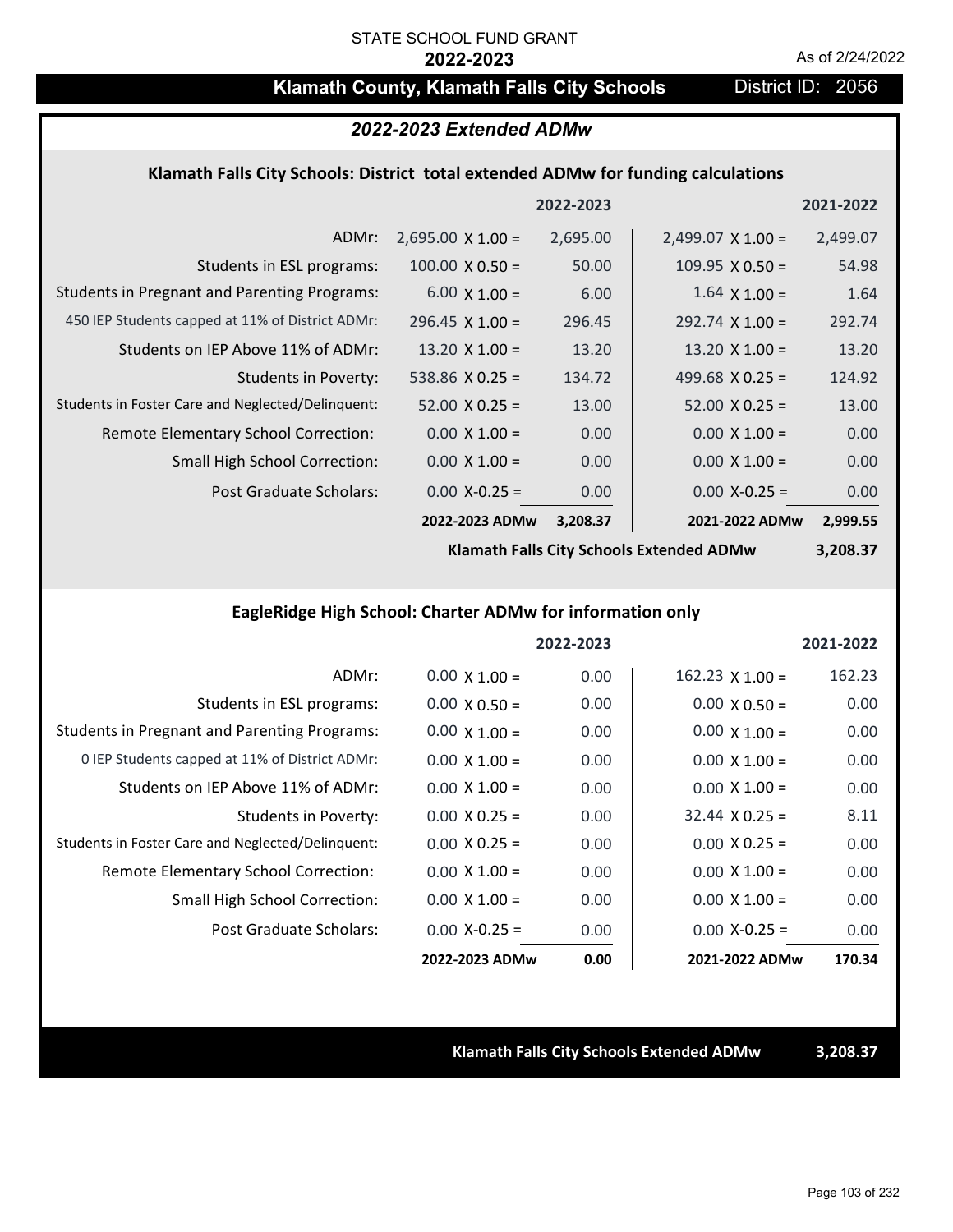# **Klamath County, Klamath County SD** District ID: 2057

# *2022-2023 Extended ADMw*

## **Klamath County SD: District total extended ADMw for funding calculations**

|                                                     |                          | 2022-2023 |                          | 2021-2022 |
|-----------------------------------------------------|--------------------------|-----------|--------------------------|-----------|
| ADMr:                                               | $6,877.00 \times 1.00 =$ | 6,877.00  | 6,954.42 $\times$ 1.00 = | 6,954.42  |
| Students in ESL programs:                           | $329.00 \times 0.50 =$   | 164.50    | $295.53 \times 0.50 =$   | 147.77    |
| <b>Students in Pregnant and Parenting Programs:</b> | 125.00 $\times$ 1.00 =   | 125.00    | $9.55 \times 1.00 =$     | 9.55      |
| 756 IEP Students capped at 11% of District ADMr:    | 756.00 $\times$ 1.00 =   | 756.00    | $764.99 \times 1.00 =$   | 764.99    |
| Students on IEP Above 11% of ADMr:                  | $14.40 \times 1.00 =$    | 14.40     | $14.40 \times 1.00 =$    | 14.40     |
| Students in Poverty:                                | $1,125.77 \times 0.25 =$ | 281.44    | $1,138.45 \times 0.25 =$ | 284.61    |
| Students in Foster Care and Neglected/Delinquent:   | $44.00 \times 0.25 =$    | 11.00     | 44.00 $X$ 0.25 =         | 11.00     |
| Remote Elementary School Correction:                | $175.18 \times 1.00 =$   | 175.18    | $175.18 \times 1.00 =$   | 175.18    |
| <b>Small High School Correction:</b>                | $276.45 \times 1.00 =$   | 276.45    | $276.45 \times 1.00 =$   | 276.45    |
| Post Graduate Scholars:                             | $0.00$ X-0.25 =          | 0.00      | $0.00$ X-0.25 =          | 0.00      |
|                                                     | 2022-2023 ADMw           | 8,680.97  | 2021-2022 ADMw           | 8,638.36  |

**Klamath County SD Extended ADMw**

**8,680.97**

## **Sage Community School: Charter ADMw for information only**

|                                                     |                      | 2022-2023 |                      | 2021-2022 |
|-----------------------------------------------------|----------------------|-----------|----------------------|-----------|
| ADMr:                                               | $0.00 \times 1.00 =$ | 0.00      | $0.00 \times 1.00 =$ | 0.00      |
| Students in ESL programs:                           | $0.00 \times 0.50 =$ | 0.00      | $0.00 \times 0.50 =$ | 0.00      |
| <b>Students in Pregnant and Parenting Programs:</b> | $0.00 \times 1.00 =$ | 0.00      | $0.00 \times 1.00 =$ | 0.00      |
| 0 IEP Students capped at 11% of District ADMr:      | $0.00 \times 1.00 =$ | 0.00      | $0.00 \times 1.00 =$ | 0.00      |
| Students on IEP Above 11% of ADMr:                  | $0.00 \times 1.00 =$ | 0.00      | $0.00 \times 1.00 =$ | 0.00      |
| Students in Poverty:                                | $0.00 \times 0.25 =$ | 0.00      | $0.00 \times 0.25 =$ | 0.00      |
| Students in Foster Care and Neglected/Delinquent:   | $0.00 \times 0.25 =$ | 0.00      | $0.00 \times 0.25 =$ | 0.00      |
| Remote Elementary School Correction:                | $0.00 \times 1.00 =$ | 0.00      | $0.00 \times 1.00 =$ | 0.00      |
| <b>Small High School Correction:</b>                | $0.00 X 1.00 =$      | 0.00      | $0.00 \times 1.00 =$ | 0.00      |
| Post Graduate Scholars:                             | $0.00 X-0.25 =$      | 0.00      | $0.00 X-0.25 =$      | 0.00      |
|                                                     | 2022-2023 ADMw       | 0.00      | 2021-2022 ADMw       | 0.00      |

**Klamath County SD Extended ADMw 8,680.97**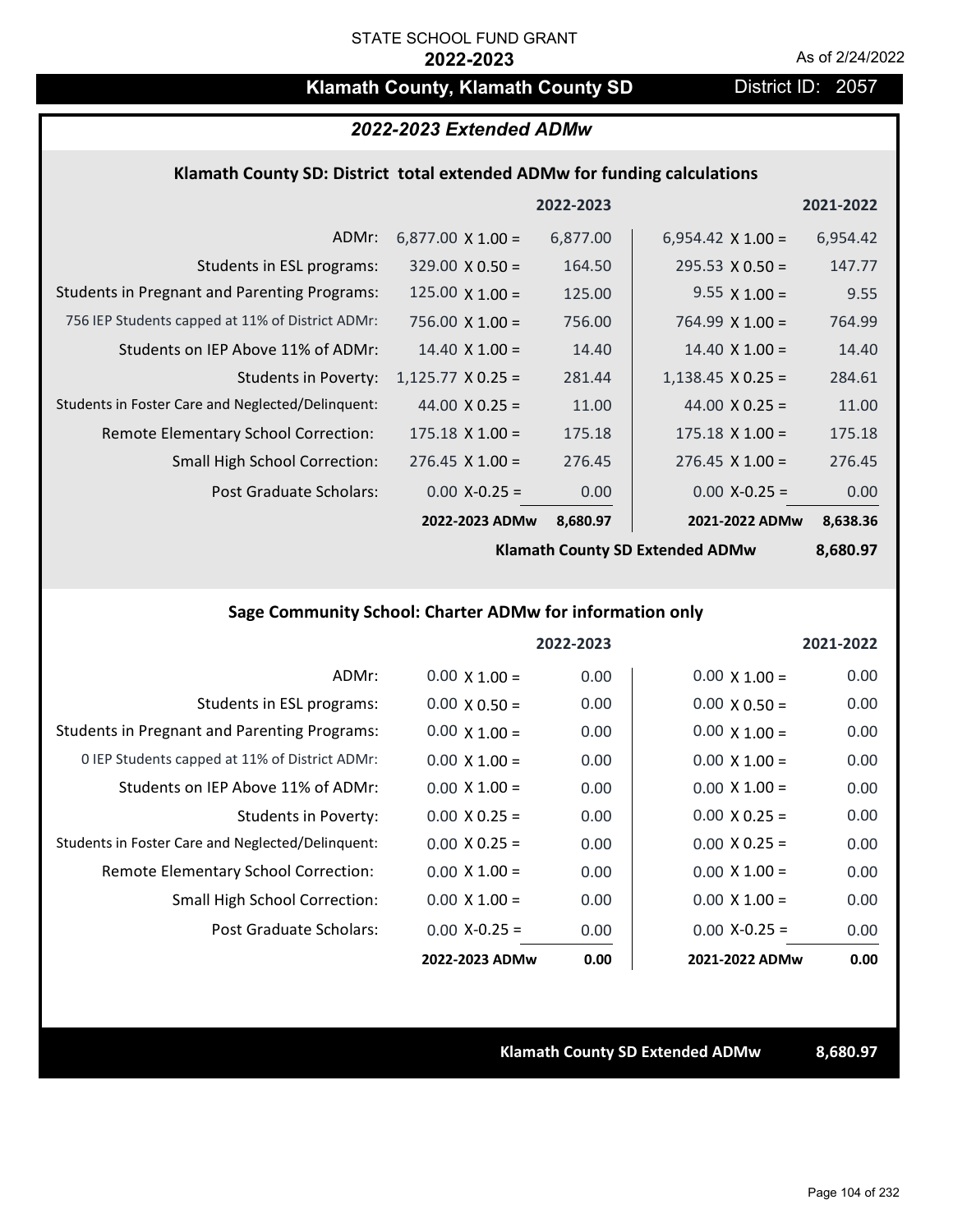# Lake County, Lake County SD 7 **District ID: 2059**

# *2022-2023 Extended ADMw*

## **Lake County SD 7: District total extended ADMw for funding calculations**

|                                                     |                                | 2022-2023 |                                | 2021-2022 |
|-----------------------------------------------------|--------------------------------|-----------|--------------------------------|-----------|
| ADMr:                                               | $725.00 \times 1.00 =$         | 725.00    | 732.67 $\times$ 1.00 =         | 732.67    |
| Students in ESL programs:                           | $35.00 \times 0.50 =$          | 17.50     | $37.36 \times 0.50 =$          | 18.68     |
| <b>Students in Pregnant and Parenting Programs:</b> | $0.00 \times 1.00 =$           | 0.00      | $0.00 \times 1.00 =$           | 0.00      |
| 106 IEP Students capped at 11% of District ADMr:    | 79.75 $X$ 1.00 =               | 79.75     | $80.59 \times 1.00 =$          | 80.59     |
| Students on IEP Above 11% of ADMr:                  | $1.80 \times 1.00 =$           | 1.80      | $1.80$ X $1.00 =$              | 1.80      |
| <b>Students in Poverty:</b>                         | $112.00 \times 0.25 =$         | 28.00     | 112.00 $X$ 0.25 =              | 28.00     |
| Students in Foster Care and Neglected/Delinquent:   | $7.00 \times 0.25 =$           | 1.75      | $7.00 \times 0.25 =$           | 1.75      |
| Remote Elementary School Correction:                | $36.62$ X 1.00 =               | 36.62     | $36.62$ X $1.00 =$             | 36.62     |
| <b>Small High School Correction:</b>                | $83.79 \times 1.00 =$          | 83.79     | $83.79 \times 1.00 =$          | 83.79     |
| Post Graduate Scholars:                             | $0.00$ X-0.25 =                | 0.00      | $0.00$ X-0.25 =                | 0.00      |
|                                                     | 2022-2023 ADMw                 | 974.21    | 2021-2022 ADMw                 | 983.90    |
|                                                     | Lake County SD 7 Extended ADMw |           |                                | 983.90    |
|                                                     |                                |           |                                |           |
|                                                     |                                |           | Lake County SD 7 Extended ADMw | 983.90    |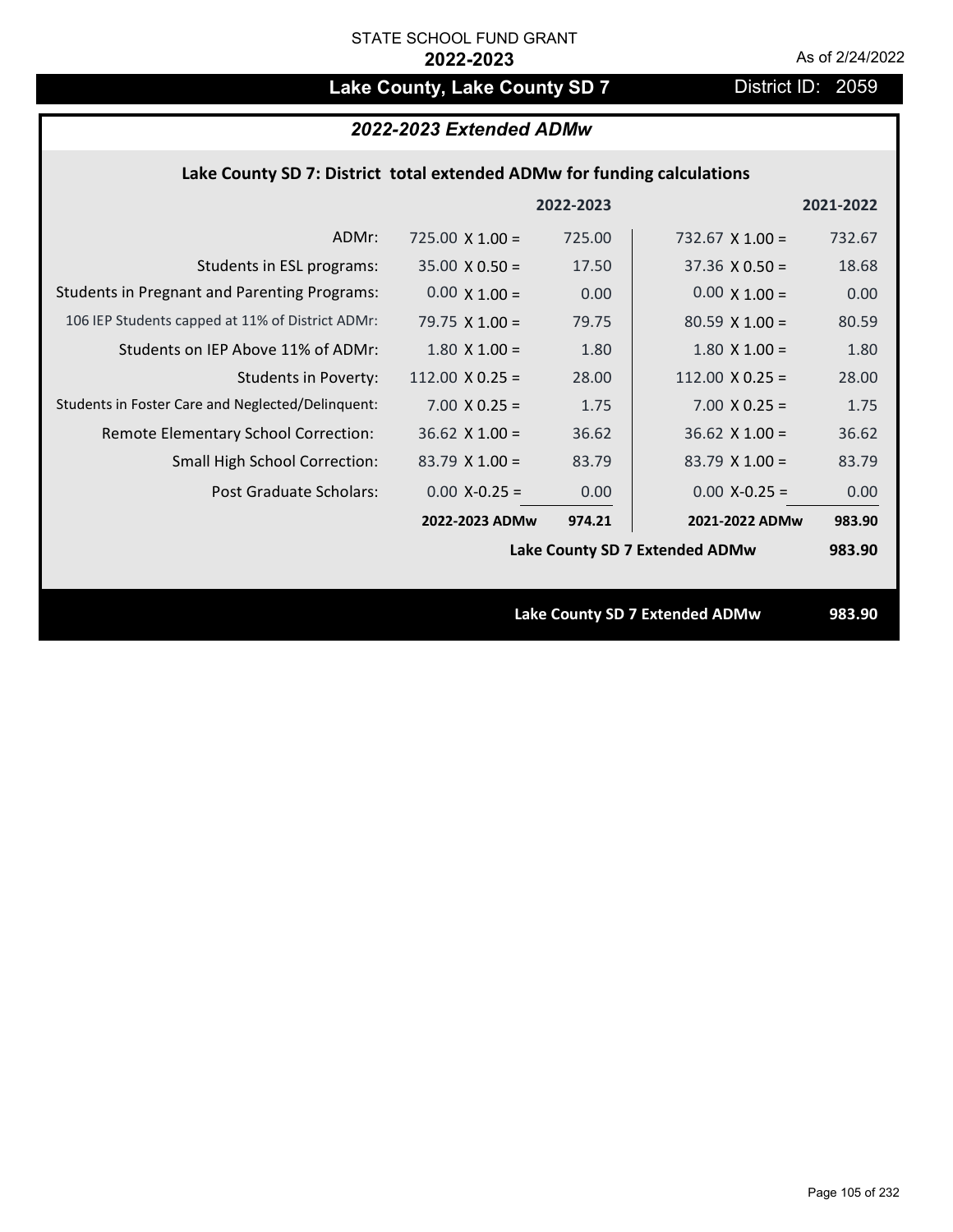# Lake County, Paisley SD 11 **District ID: 2060**

# *2022-2023 Extended ADMw*

## **Paisley SD 11: District total extended ADMw for funding calculations**

|                                                     |                        | 2022-2023 |                            | 2021-2022     |
|-----------------------------------------------------|------------------------|-----------|----------------------------|---------------|
| ADMr:                                               | $200.00 \times 1.00 =$ | 200.00    | $0.00 \times 1.00 =$       | 0.00          |
| Students in ESL programs:                           | $0.00 \times 0.50 =$   | 0.00      | $0.00 \times 0.50 =$       | 0.00          |
| <b>Students in Pregnant and Parenting Programs:</b> | $0.00 \times 1.00 =$   | 0.00      | $0.00 \times 1.00 =$       | 0.00          |
| 24 IEP Students capped at 11% of District ADMr:     | $22.00 \times 1.00 =$  | 22.00     | $22.75 \times 1.00 =$      | 22.75         |
| Students on IEP Above 11% of ADMr:                  | $0.30 \times 1.00 =$   | 0.30      | $0.30 \times 1.00 =$       | 0.30          |
| <b>Students in Poverty:</b>                         | $10.00 \times 0.25 =$  | 2.50      | $0.00 X 0.25 =$            | 0.00          |
| Students in Foster Care and Neglected/Delinquent:   | $0.00 \times 0.25 =$   | 0.00      | $0.00 \times 0.25 =$       | 0.00          |
| Remote Elementary School Correction:                | $0.00 \times 1.00 =$   | 0.00      | $0.00 \times 1.00 =$       | 0.00          |
| <b>Small High School Correction:</b>                | $0.00 \times 1.00 =$   | 0.00      | $0.00 \times 1.00 =$       | 0.00          |
| Post Graduate Scholars:                             | $0.00$ X-0.25 =        | 0.00      | $0.00$ X-0.25 =            | 0.00          |
|                                                     | 2022-2023 ADMw         | 224.80    | 2021-2022 ADMw             | 23.05         |
|                                                     |                        |           | Daisley CD 11 Eytended ADM | <b>343 1E</b> |

**Paisley SD 11 Extended ADMw**

**343.15**

# **Paisley School: Charter ADMw for information only**

|                                                     |                       | 2022-2023 |                        | 2021-2022 |
|-----------------------------------------------------|-----------------------|-----------|------------------------|-----------|
| ADMr:                                               | $0.00 \times 1.00 =$  | 0.00      | $206.79 \times 1.00 =$ | 206.79    |
| Students in ESL programs:                           | $0.00 \times 0.50 =$  | 0.00      | $0.00 \times 0.50 =$   | 0.00      |
| <b>Students in Pregnant and Parenting Programs:</b> | $0.00 \times 1.00 =$  | 0.00      | $0.00 \times 1.00 =$   | 0.00      |
| 0 IEP Students capped at 11% of District ADMr:      | $0.00 \times 1.00 =$  | 0.00      | $0.00 \times 1.00 =$   | 0.00      |
| Students on IEP Above 11% of ADMr:                  | $0.00 \times 1.00 =$  | 0.00      | $0.00 \times 1.00 =$   | 0.00      |
| Students in Poverty:                                | $0.00 \times 0.25 =$  | 0.00      | $10.00 \times 0.25 =$  | 2.50      |
| Students in Foster Care and Neglected/Delinquent:   | $0.00 \times 0.25 =$  | 0.00      | $0.00 \times 0.25 =$   | 0.00      |
| Remote Elementary School Correction:                | $60.35 \times 1.00 =$ | 60.35     | $60.35 \times 1.00 =$  | 60.35     |
| <b>Small High School Correction:</b>                | $50.46$ X 1.00 =      | 50.46     | $50.46 \times 1.00 =$  | 50.46     |
| Post Graduate Scholars:                             | $0.00$ X-0.25 =       | 0.00      | $0.00 X-0.25 =$        | 0.00      |
|                                                     | 2022-2023 ADMw        | 110.81    | 2021-2022 ADMw         | 320.10    |

**Paisley SD 11 Extended ADMw 343.15**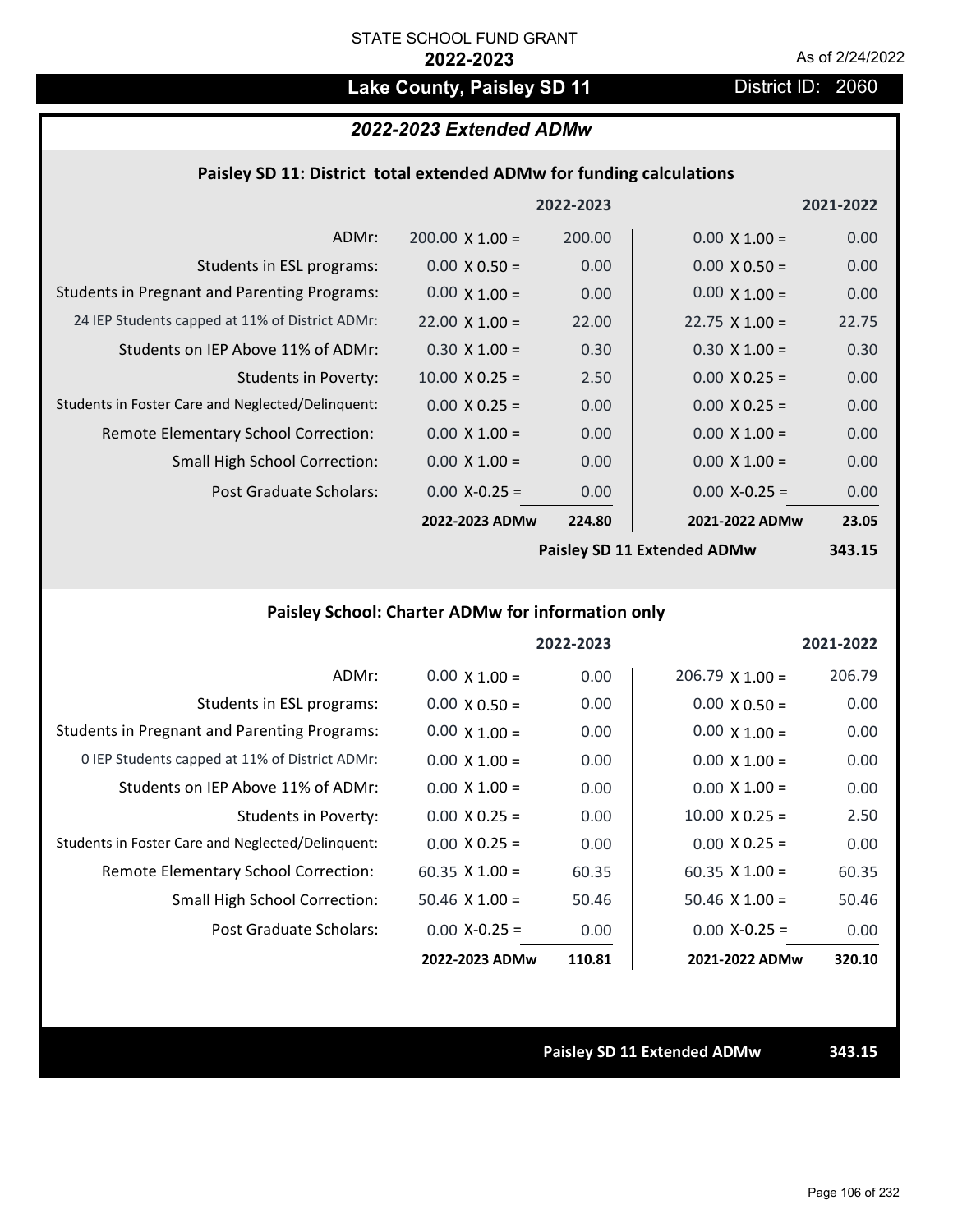# Lake County, North Lake SD 14 **District ID: 2061**

# *2022-2023 Extended ADMw*

# **North Lake SD 14: District total extended ADMw for funding calculations**

|                                                     |                                       | 2022-2023 |                        | 2021-2022 |  |
|-----------------------------------------------------|---------------------------------------|-----------|------------------------|-----------|--|
| ADMr:                                               | $241.00 \times 1.00 =$                | 241.00    | $244.56 \times 1.00 =$ | 244.56    |  |
| Students in ESL programs:                           | $0.00 \times 0.50 =$                  | 0.00      | $0.00 \times 0.50 =$   | 0.00      |  |
| <b>Students in Pregnant and Parenting Programs:</b> | $0.00 \times 1.00 =$                  | 0.00      | $0.00 \times 1.00 =$   | 0.00      |  |
| 64 IEP Students capped at 11% of District ADMr:     | $26.51$ X 1.00 =                      | 26.51     | $26.90 \times 1.00 =$  | 26.90     |  |
| Students on IEP Above 11% of ADMr:                  | 11.70 $\times$ 1.00 =                 | 11.70     | 11.70 $X$ 1.00 =       | 11.70     |  |
| <b>Students in Poverty:</b>                         | $53.31$ X 0.25 =                      | 13.33     | $54.09 \times 0.25 =$  | 13.52     |  |
| Students in Foster Care and Neglected/Delinquent:   | $3.00 \times 0.25 =$                  | 0.75      | $3.00 \times 0.25 =$   | 0.75      |  |
| Remote Elementary School Correction:                | $66.98 \times 1.00 =$                 | 66.98     | $66.98 \times 1.00 =$  | 66.98     |  |
| <b>Small High School Correction:</b>                | $61.97 \times 1.00 =$                 | 61.97     | 61.97 $X$ 1.00 =       | 61.97     |  |
| Post Graduate Scholars:                             | $0.00$ X-0.25 =                       | 0.00      | $0.00 X - 0.25 =$      | 0.00      |  |
|                                                     | 2022-2023 ADMw                        | 422.24    | 2021-2022 ADMw         | 426.38    |  |
|                                                     | North Lake SD 14 Extended ADMw        |           |                        |           |  |
|                                                     |                                       |           |                        |           |  |
|                                                     | <b>North Lake SD 14 Extended ADMw</b> |           |                        |           |  |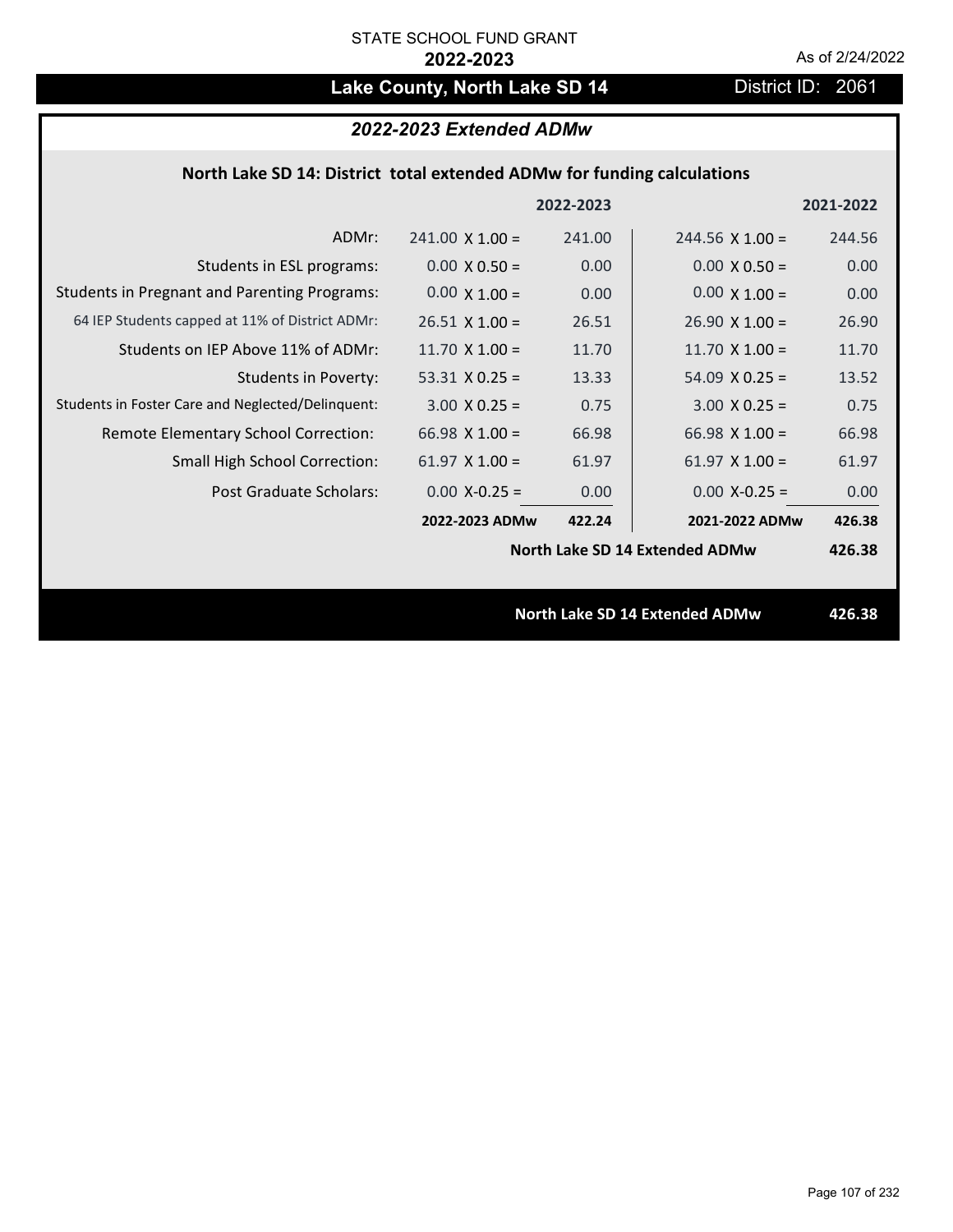# Lake County, Plush SD 18 **District ID: 2062**

# *2022-2023 Extended ADMw*

| Plush SD 18: District total extended ADMw for funding calculations |  |  |  |
|--------------------------------------------------------------------|--|--|--|
|--------------------------------------------------------------------|--|--|--|

|                                                     |                                  | 2022-2023         |                       | 2021-2022 |
|-----------------------------------------------------|----------------------------------|-------------------|-----------------------|-----------|
| ADMr:                                               | $9.00 \times 1.00 =$             | 9.00              | $9.95 \times 1.00 =$  | 9.95      |
| Students in ESL programs:                           | $0.00 \times 0.50 =$             | 0.00 <sub>1</sub> | $0.00 \times 0.50 =$  | 0.00      |
| <b>Students in Pregnant and Parenting Programs:</b> | $0.00 \times 1.00 =$             | 0.00 <sub>1</sub> | $0.00 \times 1.00 =$  | 0.00      |
| 4 IEP Students capped at 11% of District ADMr:      | $0.99 \times 1.00 =$             | 0.99              | $1.00 \times 1.00 =$  | 1.00      |
| Students on IEP Above 11% of ADMr:                  | $1.60$ X $1.00 =$                | 1.60              | $1.60$ X $1.00 =$     | 1.60      |
| <b>Students in Poverty:</b>                         | $1.00 \times 0.25 =$             | 0.25              | $1.00 \times 0.25 =$  | 0.25      |
| Students in Foster Care and Neglected/Delinquent:   | $0.00 \times 0.25 =$             | 0.00 <sub>1</sub> | $0.00 X 0.25 =$       | 0.00      |
| Remote Elementary School Correction:                | $25.54 \times 1.00 =$            | 25.54             | $25.54 \times 1.00 =$ | 25.54     |
| <b>Small High School Correction:</b>                | $0.00 \times 1.00 =$             | 0.00 <sub>1</sub> | $0.00 \times 1.00 =$  | 0.00      |
| Post Graduate Scholars:                             | $0.00 X - 0.25 =$                | 0.00              | $0.00 X - 0.25 =$     | 0.00      |
|                                                     | 2022-2023 ADMw                   | 37.38             | 2021-2022 ADMw        | 38.34     |
|                                                     | <b>Plush SD 18 Extended ADMw</b> |                   |                       | 38.34     |
|                                                     |                                  |                   |                       |           |
|                                                     | <b>Plush SD 18 Extended ADMw</b> |                   |                       | 38.34     |
|                                                     |                                  |                   |                       |           |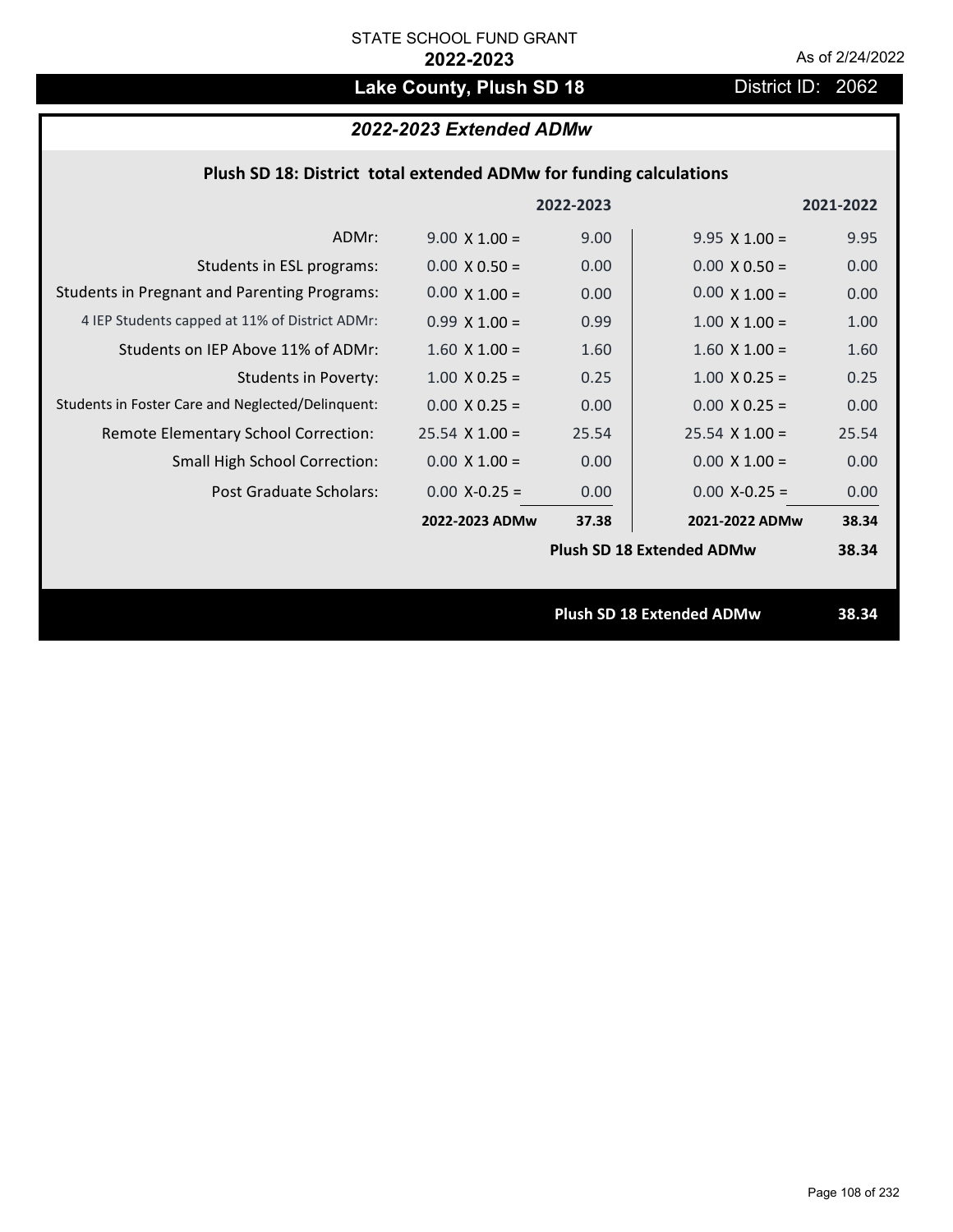# Lake County, Adel SD 21 District ID: 2063

## *2022-2023 Extended ADMw*

| Adel SD 21: District total extended ADMw for funding calculations |  |  |  |
|-------------------------------------------------------------------|--|--|--|
|-------------------------------------------------------------------|--|--|--|

|                                                     |                       | 2022-2023 |                                 | 2021-2022 |
|-----------------------------------------------------|-----------------------|-----------|---------------------------------|-----------|
| ADMr:                                               | $14.00 \times 1.00 =$ | 14.00     | $12.05 \times 1.00 =$           | 12.05     |
| Students in ESL programs:                           | $0.00 \times 0.50 =$  | 0.00      | $0.00 \times 0.50 =$            | 0.00      |
| <b>Students in Pregnant and Parenting Programs:</b> | $0.00 \times 1.00 =$  | 0.00      | $0.00 \times 1.00 =$            | 0.00      |
| 0 IEP Students capped at 11% of District ADMr:      | $0.00 \times 1.00 =$  | 0.00      | $1.33 \times 1.00 =$            | 1.33      |
| Students on IEP Above 11% of ADMr:                  | $1.10 \times 1.00 =$  | 1.10      | $1.10 \times 1.00 =$            | 1.10      |
| Students in Poverty:                                | $2.00 \times 0.25 =$  | 0.50      | $1.72$ X 0.25 =                 | 0.43      |
| Students in Foster Care and Neglected/Delinquent:   | $0.00 \times 0.25 =$  | 0.00      | $0.00 X 0.25 =$                 | 0.00      |
| Remote Elementary School Correction:                | $23.29 \times 1.00 =$ | 23.29     | $23.29 \times 1.00 =$           | 23.29     |
| <b>Small High School Correction:</b>                | $0.00 \times 1.00 =$  | 0.00      | $0.00 \times 1.00 =$            | 0.00      |
| Post Graduate Scholars:                             | $0.00$ X-0.25 =       | 0.00      | $0.00$ X-0.25 =                 | 0.00      |
|                                                     | 2022-2023 ADMw        | 38.89     | 2021-2022 ADMw                  | 38.20     |
|                                                     |                       |           | <b>Adel SD 21 Extended ADMw</b> | 38.89     |
|                                                     |                       |           |                                 |           |
|                                                     |                       |           | <b>Adel SD 21 Extended ADMw</b> | 38.89     |
|                                                     |                       |           |                                 |           |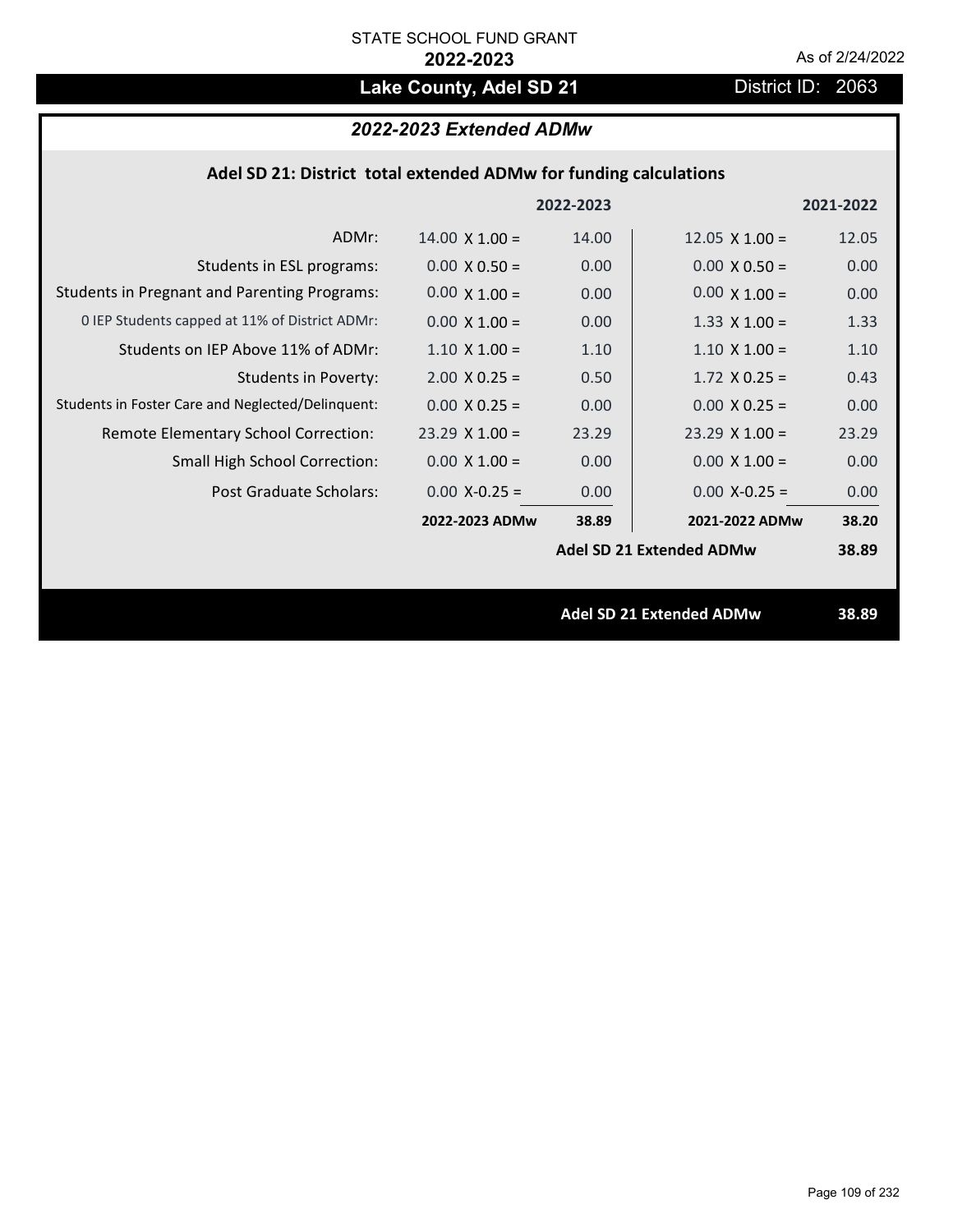## Lane County, Pleasant Hill SD 1 District ID: 2081

## *2022-2023 Extended ADMw*

## **Pleasant Hill SD 1: District total extended ADMw for funding calculations**

|                                                     |                        | 2022-2023 |                                         | 2021-2022 |
|-----------------------------------------------------|------------------------|-----------|-----------------------------------------|-----------|
| ADMr:                                               | $920.00 \times 1.00 =$ | 920.00    | $931.62 \times 1.00 =$                  | 931.62    |
| Students in ESL programs:                           | $5.00 \times 0.50 =$   | 2.50      | $1.97 \times 0.50 =$                    | 0.99      |
| <b>Students in Pregnant and Parenting Programs:</b> | $0.00 \times 1.00 =$   | 0.00      | $0.00 \times 1.00 =$                    | 0.00      |
| 155 IEP Students capped at 11% of District ADMr:    | $101.20 \times 1.00 =$ | 101.20    | $102.48 \times 1.00 =$                  | 102.48    |
| Students on IEP Above 11% of ADMr:                  | 4.70 $X$ 1.00 =        | 4.70      | 4.70 $X$ 1.00 =                         | 4.70      |
| <b>Students in Poverty:</b>                         | $105.87$ X 0.25 =      | 26.47     | $107.20$ X 0.25 =                       | 26.80     |
| Students in Foster Care and Neglected/Delinquent:   | 4.00 $X$ 0.25 =        | 1.00      | 4.00 $X$ 0.25 =                         | 1.00      |
| Remote Elementary School Correction:                | $0.00 \times 1.00 =$   | 0.00      | $0.00 \times 1.00 =$                    | 0.00      |
| <b>Small High School Correction:</b>                | $24.34 \times 1.00 =$  | 24.34     | $24.34 \times 1.00 =$                   | 24.34     |
| Post Graduate Scholars:                             | $0.00$ X-0.25 =        | 0.00      | $0.00$ X-0.25 =                         | 0.00      |
|                                                     | 2022-2023 ADMw         | 1,080.21  | 2021-2022 ADMw                          | 1,091.92  |
|                                                     |                        |           | <b>Pleasant Hill SD 1 Extended ADMw</b> | 1,091.92  |
|                                                     |                        |           |                                         |           |
|                                                     |                        |           | <b>Pleasant Hill SD 1 Extended ADMw</b> | 1,091.92  |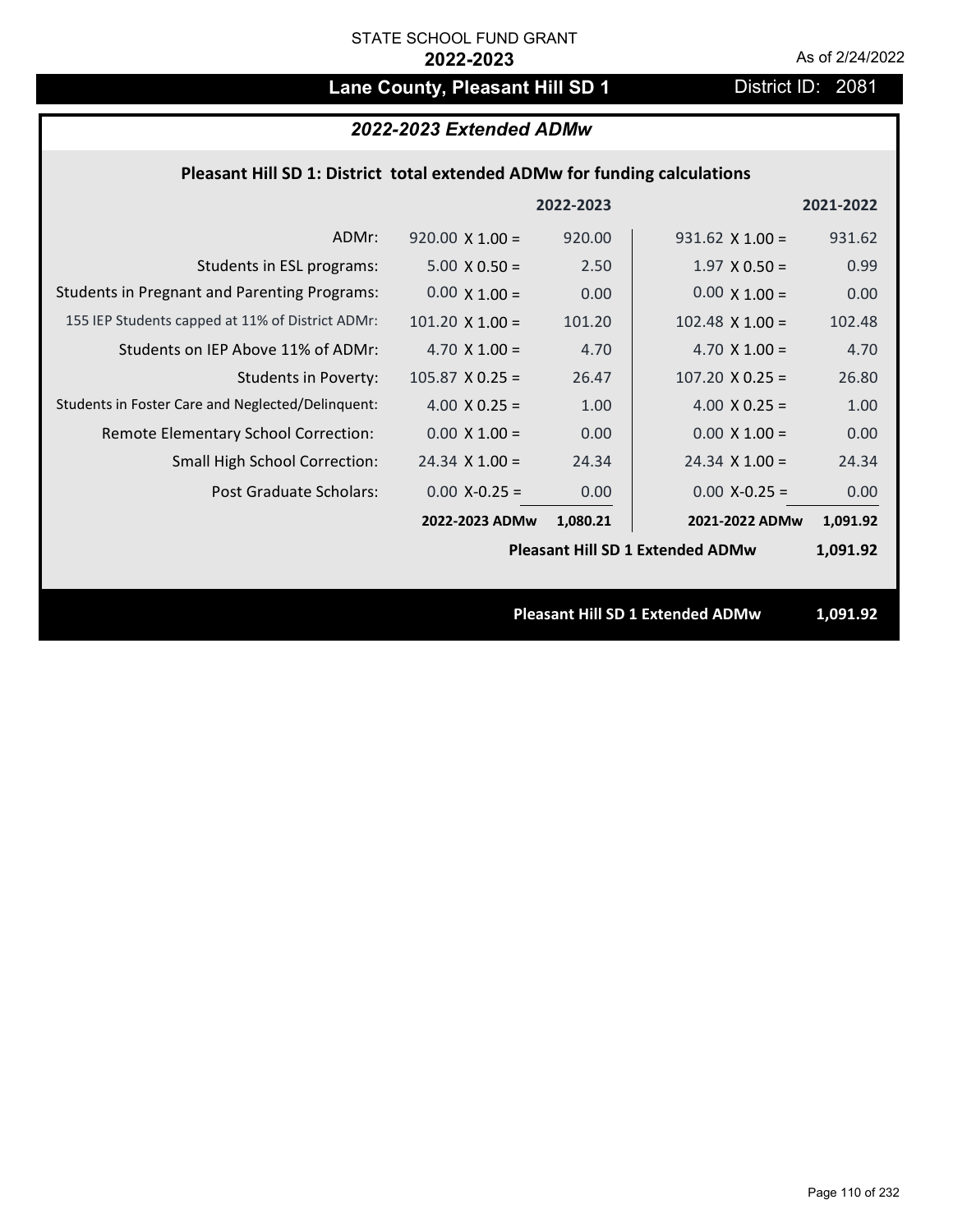## Lane County, Eugene SD 4J **District ID: 2082**

## *2022-2023 Extended ADMw*

## **Eugene SD 4J: District total extended ADMw for funding calculations**

|                                                     |                                 | 2022-2023 |                           | 2021-2022 |
|-----------------------------------------------------|---------------------------------|-----------|---------------------------|-----------|
|                                                     | ADMr: $16,662.60 \times 1.00 =$ | 16,662.60 | $15,515.48 \times 1.00 =$ | 15,515.48 |
| Students in ESL programs:                           | $519.00 \times 0.50 =$          | 259.50    | $540.79 \times 0.50 =$    | 270.40    |
| <b>Students in Pregnant and Parenting Programs:</b> | $19.00 \times 1.00 =$           | 19.00     | $14.18 \times 1.00 =$     | 14.18     |
| 2193 IEP Students capped at 11% of District ADMr:   | $1,832.89$ X $1.00 =$           | 1,832.89  | $1,796.24 \times 1.00 =$  | 1,796.24  |
| Students on IEP Above 11% of ADMr:                  | $77.60 \times 1.00 =$           | 77.60     | 77.60 $X$ 1.00 =          | 77.60     |
| <b>Students in Poverty:</b>                         | $2,013.44 \times 0.25 =$        | 503.36    | $1,874.54 \times 0.25 =$  | 468.64    |
| Students in Foster Care and Neglected/Delinquent:   | $106.00 \times 0.25 =$          | 26.50     | $106.00 \times 0.25 =$    | 26.50     |
| Remote Elementary School Correction:                | $0.00 \times 1.00 =$            | 0.00      | $0.00 \times 1.00 =$      | 0.00      |
| <b>Small High School Correction:</b>                | $0.00 \times 1.00 =$            | 0.00      | $0.00 \times 1.00 =$      | 0.00      |
| Post Graduate Scholars:                             | $0.00$ X-0.25 =                 | 0.00      | $0.00$ X-0.25 =           | 0.00      |
|                                                     | 2022-2023 ADMw                  | 19,381.45 | 2021-2022 ADMw            | 18,169.03 |

**Eugene SD 4J Extended ADMw**

**19,381.45**

## **Coburg Community Charter School: Charter ADMw for information only**

|                                                     |                      | 2022-2023 |                       | 2021-2022 |
|-----------------------------------------------------|----------------------|-----------|-----------------------|-----------|
| ADMr:                                               | $0.00 \times 1.00 =$ | 0.00      | $219.15$ X 1.00 =     | 219.15    |
| Students in ESL programs:                           | $0.00 \times 0.50 =$ | 0.00      | $0.00 \times 0.50 =$  | 0.00      |
| <b>Students in Pregnant and Parenting Programs:</b> | $0.00 \times 1.00 =$ | 0.00      | $0.00 \times 1.00 =$  | 0.00      |
| 0 IEP Students capped at 11% of District ADMr:      | $0.00 \times 1.00 =$ | 0.00      | $0.00 \times 1.00 =$  | 0.00      |
| Students on IEP Above 11% of ADMr:                  | $0.00 \times 1.00 =$ | 0.00      | $0.00 \times 1.00 =$  | 0.00      |
| Students in Poverty:                                | $0.00 \times 0.25 =$ | 0.00      | $26.56 \times 0.25 =$ | 6.64      |
| Students in Foster Care and Neglected/Delinquent:   | $0.00 \times 0.25 =$ | 0.00      | $0.00 \times 0.25 =$  | 0.00      |
| Remote Elementary School Correction:                | $0.00 \times 1.00 =$ | 0.00      | $0.00 \times 1.00 =$  | 0.00      |
| Small High School Correction:                       | $0.00 \times 1.00 =$ | 0.00      | $0.00 \times 1.00 =$  | 0.00      |
| Post Graduate Scholars:                             | $0.00$ X-0.25 =      | 0.00      | $0.00 X-0.25 =$       | 0.00      |
|                                                     | 2022-2023 ADMw       | 0.00      | 2021-2022 ADMw        | 225.79    |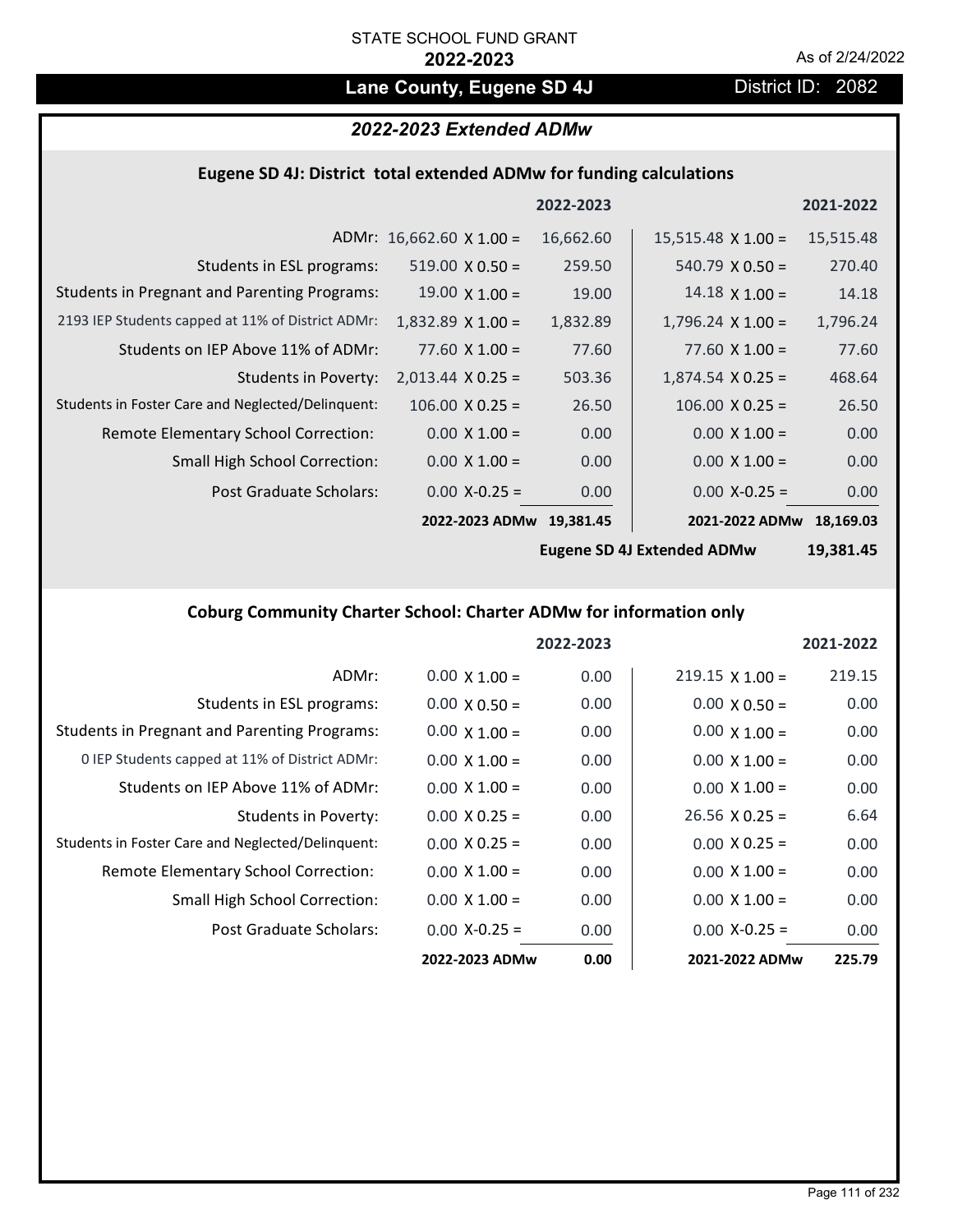### **Twin Rivers Charter School: Charter ADMw for information only**

|                                                     |                      | 2022-2023 |                       | 2021-2022 |
|-----------------------------------------------------|----------------------|-----------|-----------------------|-----------|
| ADMr:                                               | $0.00 \times 1.00 =$ | 0.00      | $43.70 \times 1.00 =$ | 43.70     |
| Students in ESL programs:                           | $0.00 \times 0.50 =$ | 0.00      | $0.00 \times 0.50 =$  | 0.00      |
| <b>Students in Pregnant and Parenting Programs:</b> | $0.00 \times 1.00 =$ | 0.00      | $0.00 \times 1.00 =$  | 0.00      |
| 0 IEP Students capped at 11% of District ADMr:      | $0.00 \times 1.00 =$ | 0.00      | $0.00 \times 1.00 =$  | 0.00      |
| Students on IEP Above 11% of ADMr:                  | $0.00 \times 1.00 =$ | 0.00      | $0.00 \times 1.00 =$  | 0.00      |
| Students in Poverty:                                | $0.00 \times 0.25 =$ | 0.00      | $5.30 \times 0.25 =$  | 1.33      |
| Students in Foster Care and Neglected/Delinquent:   | $0.00 \times 0.25 =$ | 0.00      | $0.00 \times 0.25 =$  | 0.00      |
| Remote Elementary School Correction:                | $0.00 \times 1.00 =$ | 0.00      | $0.00 \times 1.00 =$  | 0.00      |
| <b>Small High School Correction:</b>                | $0.00 \times 1.00 =$ | 0.00      | $0.00 \times 1.00 =$  | 0.00      |
| Post Graduate Scholars:                             | $0.00 X - 0.25 =$    | 0.00      | $0.00 X - 0.25 =$     | 0.00      |
|                                                     | 2022-2023 ADMw       | 0.00      | 2021-2022 ADMw        | 45.03     |

## **Village School: Charter ADMw for information only**

|                                                     |                      | 2022-2023 |                       | 2021-2022         |
|-----------------------------------------------------|----------------------|-----------|-----------------------|-------------------|
| ADMr:                                               | $0.00 \times 1.00 =$ | 0.00      | $223.22$ X 1.00 =     | 223.22            |
| Students in ESL programs:                           | $0.00 \times 0.50 =$ | 0.00      | $1.00 \times 0.50 =$  | 0.50              |
| <b>Students in Pregnant and Parenting Programs:</b> | $0.00 \times 1.00 =$ | 0.00      | $0.00 \times 1.00 =$  | 0.00 <sub>1</sub> |
| 0 IEP Students capped at 11% of District ADMr:      | $0.00 \times 1.00 =$ | 0.00      | $0.00 \times 1.00 =$  | 0.00              |
| Students on IEP Above 11% of ADMr:                  | $0.00 \times 1.00 =$ | 0.00      | $0.00 \times 1.00 =$  | 0.00              |
| Students in Poverty:                                | $0.00 \times 0.25 =$ | 0.00      | $27.05 \times 0.25 =$ | 6.76              |
| Students in Foster Care and Neglected/Delinquent:   | $0.00 \times 0.25 =$ | 0.00      | $0.00 \times 0.25 =$  | 0.00              |
| Remote Elementary School Correction:                | $0.00 \times 1.00 =$ | 0.00      | $0.00 \times 1.00 =$  | 0.00              |
| <b>Small High School Correction:</b>                | $0.00 \times 1.00 =$ | 0.00      | $0.00 \times 1.00 =$  | 0.00              |
| Post Graduate Scholars:                             | $0.00 X-0.25 =$      | 0.00      | $0.00 X - 0.25 =$     | 0.00              |
|                                                     | 2022-2023 ADMw       | 0.00      | 2021-2022 ADMw        | 230.48            |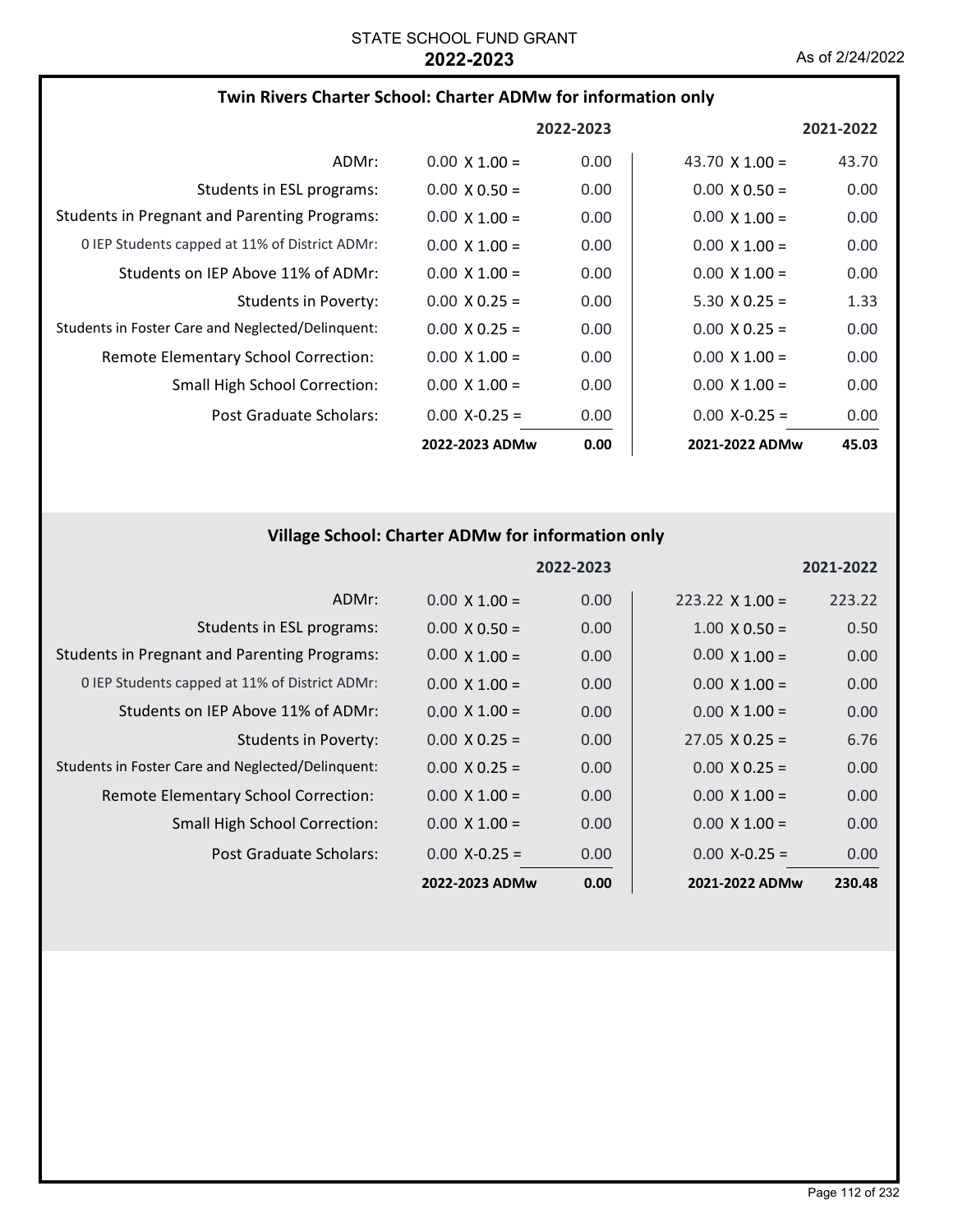#### **Ridgeline Montessori: Charter ADMw for information only**

|                                                     |                      | 2022-2023 |                        | 2021-2022 |
|-----------------------------------------------------|----------------------|-----------|------------------------|-----------|
| ADMr:                                               | $0.00 \times 1.00 =$ | 0.00      | $231.70 \times 1.00 =$ | 231.70    |
| Students in ESL programs:                           | $0.00 \times 0.50 =$ | 0.00      | $3.03 \times 0.50 =$   | 1.52      |
| <b>Students in Pregnant and Parenting Programs:</b> | $0.00 \times 1.00 =$ | 0.00      | $0.00 \times 1.00 =$   | 0.00      |
| 0 IEP Students capped at 11% of District ADMr:      | $0.00 \times 1.00 =$ | 0.00      | $0.00 \times 1.00 =$   | 0.00      |
| Students on IEP Above 11% of ADMr:                  | $0.00 \times 1.00 =$ | 0.00      | $0.00 \times 1.00 =$   | 0.00      |
| Students in Poverty:                                | $0.00 \times 0.25 =$ | 0.00      | $28.08 \times 0.25 =$  | 7.02      |
| Students in Foster Care and Neglected/Delinquent:   | $0.00 \times 0.25 =$ | 0.00      | $0.00 \times 0.25 =$   | 0.00      |
| Remote Elementary School Correction:                | $0.00 \times 1.00 =$ | 0.00      | $0.00 \times 1.00 =$   | 0.00      |
| <b>Small High School Correction:</b>                | $0.00 \times 1.00 =$ | 0.00      | $0.00 \times 1.00 =$   | 0.00      |
| Post Graduate Scholars:                             | $0.00 X - 0.25 =$    | 0.00      | $0.00 X - 0.25 =$      | 0.00      |
|                                                     | 2022-2023 ADMw       | 0.00      | 2021-2022 ADMw         | 240.24    |

## **Network Charter School: Charter ADMw for information only**

|                                                     |                      | 2022-2023 |                       | 2021-2022 |
|-----------------------------------------------------|----------------------|-----------|-----------------------|-----------|
| ADMr:                                               | $0.00 \times 1.00 =$ | 0.00      | $96.23 \times 1.00 =$ | 96.23     |
| Students in ESL programs:                           | $0.00 \times 0.50 =$ | 0.00      | $0.00 \times 0.50 =$  | 0.00      |
| <b>Students in Pregnant and Parenting Programs:</b> | $0.00 \times 1.00 =$ | 0.00      | $0.00 \times 1.00 =$  | 0.00      |
| 0 IEP Students capped at 11% of District ADMr:      | $0.00 \times 1.00 =$ | 0.00      | $0.00 \times 1.00 =$  | 0.00      |
| Students on IEP Above 11% of ADMr:                  | $0.00 \times 1.00 =$ | 0.00      | $0.00 \times 1.00 =$  | 0.00      |
| Students in Poverty:                                | $0.00 \times 0.25 =$ | 0.00      | $11.66 \times 0.25 =$ | 2.92      |
| Students in Foster Care and Neglected/Delinquent:   | $0.00 \times 0.25 =$ | 0.00      | $0.00 \times 0.25 =$  | 0.00      |
| Remote Elementary School Correction:                | $0.00 \times 1.00 =$ | 0.00      | $0.00 \times 1.00 =$  | 0.00      |
| Small High School Correction:                       | $0.00 \times 1.00 =$ | 0.00      | $0.00 \times 1.00 =$  | 0.00      |
| Post Graduate Scholars:                             | $0.00 X - 0.25 =$    | 0.00      | $0.00$ X-0.25 =       | 0.00      |
|                                                     | 2022-2023 ADMw       | 0.00      | 2021-2022 ADMw        | 99.15     |

**Eugene SD 4J Extended ADMw 19,381.45**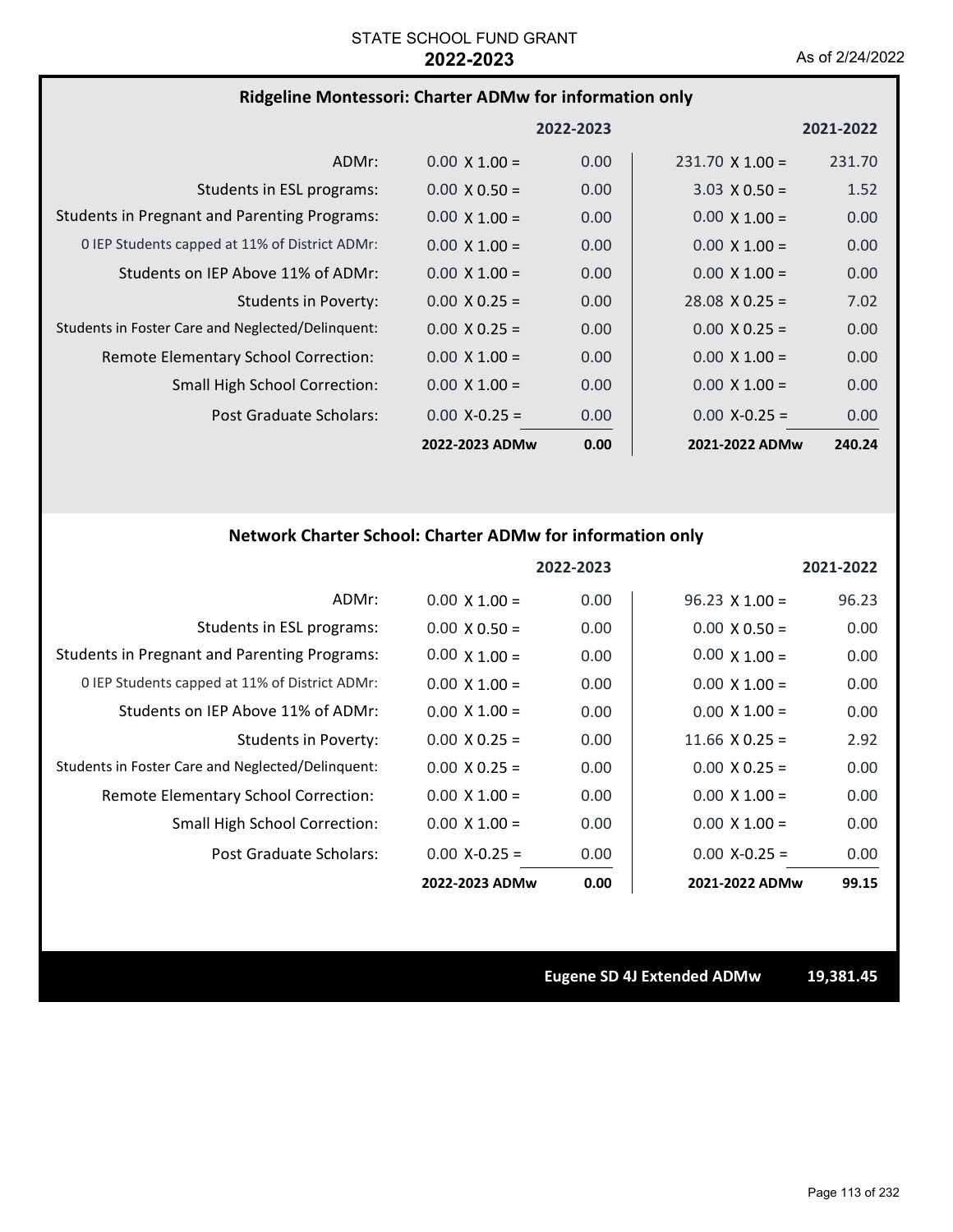# Lane County, Springfield SD 19 **District ID: 2083**

## *2022-2023 Extended ADMw*

#### **Springfield SD 19: District total extended ADMw for funding calculations**

|                                                     |                          | 2022-2023 |                          | 2021-2022 |
|-----------------------------------------------------|--------------------------|-----------|--------------------------|-----------|
| ADMr:                                               | $9,638.50 \times 1.00 =$ | 9,638.50  | $9,507.48 \times 1.00 =$ | 9,507.48  |
| Students in ESL programs:                           | $600.00 \times 0.50 =$   | 300.00    | $616.31 \times 0.50 =$   | 308.16    |
| <b>Students in Pregnant and Parenting Programs:</b> | $10.00 \times 1.00 =$    | 10.00     | 4.84 $\times$ 1.00 =     | 4.84      |
| 1575 IEP Students capped at 11% of District ADMr:   | $1,060.24 \times 1.00 =$ | 1,060.24  | $1,068.60 \times 1.00 =$ | 1,068.60  |
| Students on IEP Above 11% of ADMr:                  | $259.10 \times 1.00 =$   | 259.10    | $259.10 \times 1.00 =$   | 259.10    |
| <b>Students in Poverty:</b>                         | $1,427.84 \times 0.25 =$ | 356.96    | $1,408.38 \times 0.25 =$ | 352.10    |
| Students in Foster Care and Neglected/Delinquent:   | $97.00 \times 0.25 =$    | 24.25     | $97.00 \times 0.25 =$    | 24.25     |
| Remote Elementary School Correction:                | $0.00 \times 1.00 =$     | 0.00      | $0.00 \times 1.00 =$     | 0.00      |
| <b>Small High School Correction:</b>                | $0.00 \times 1.00 =$     | 0.00      | $0.00 \times 1.00 =$     | 0.00      |
| Post Graduate Scholars:                             | $0.00$ X-0.25 =          | 0.00      | $0.00$ X-0.25 =          | 0.00      |
|                                                     | 2022-2023 ADMw           | 11.649.05 | 2021-2022 ADMw           | 11.524.52 |

**Springfield SD 19 Extended ADMw**

**11,742.92**

## **Willamette Leadership Academy: Charter ADMw for information only**

|                                                     |                      | 2022-2023 |                        | 2021-2022 |
|-----------------------------------------------------|----------------------|-----------|------------------------|-----------|
| ADMr:                                               | $0.00 \times 1.00 =$ | 0.00      | $207.09 \times 1.00 =$ | 207.09    |
| Students in ESL programs:                           | $0.00 \times 0.50 =$ | 0.00      | $7.24 \times 0.50 =$   | 3.62      |
| <b>Students in Pregnant and Parenting Programs:</b> | $0.00 \times 1.00 =$ | 0.00      | $0.00 \times 1.00 =$   | 0.00      |
| 0 IEP Students capped at 11% of District ADMr:      | $0.00 \times 1.00 =$ | 0.00      | $0.00 \times 1.00 =$   | 0.00      |
| Students on IEP Above 11% of ADMr:                  | $0.00 \times 1.00 =$ | 0.00      | $0.00 \times 1.00 =$   | 0.00      |
| Students in Poverty:                                | $0.00 \times 0.25 =$ | 0.00      | $30.73 \times 0.25 =$  | 7.68      |
| Students in Foster Care and Neglected/Delinquent:   | $0.00 \times 0.25 =$ | 0.00      | $0.00 \times 0.25 =$   | 0.00      |
| Remote Elementary School Correction:                | $0.00 \times 1.00 =$ | 0.00      | $0.00 \times 1.00 =$   | 0.00      |
| Small High School Correction:                       | $0.00 \times 1.00 =$ | 0.00      | $0.00 \times 1.00 =$   | 0.00      |
| Post Graduate Scholars:                             | $0.00$ X-0.25 =      | 0.00      | $0.00 X-0.25 =$        | 0.00      |
|                                                     | 2022-2023 ADMw       | 0.00      | 2021-2022 ADMw         | 218.39    |

**Springfield SD 19 Extended ADMw 11,742.92**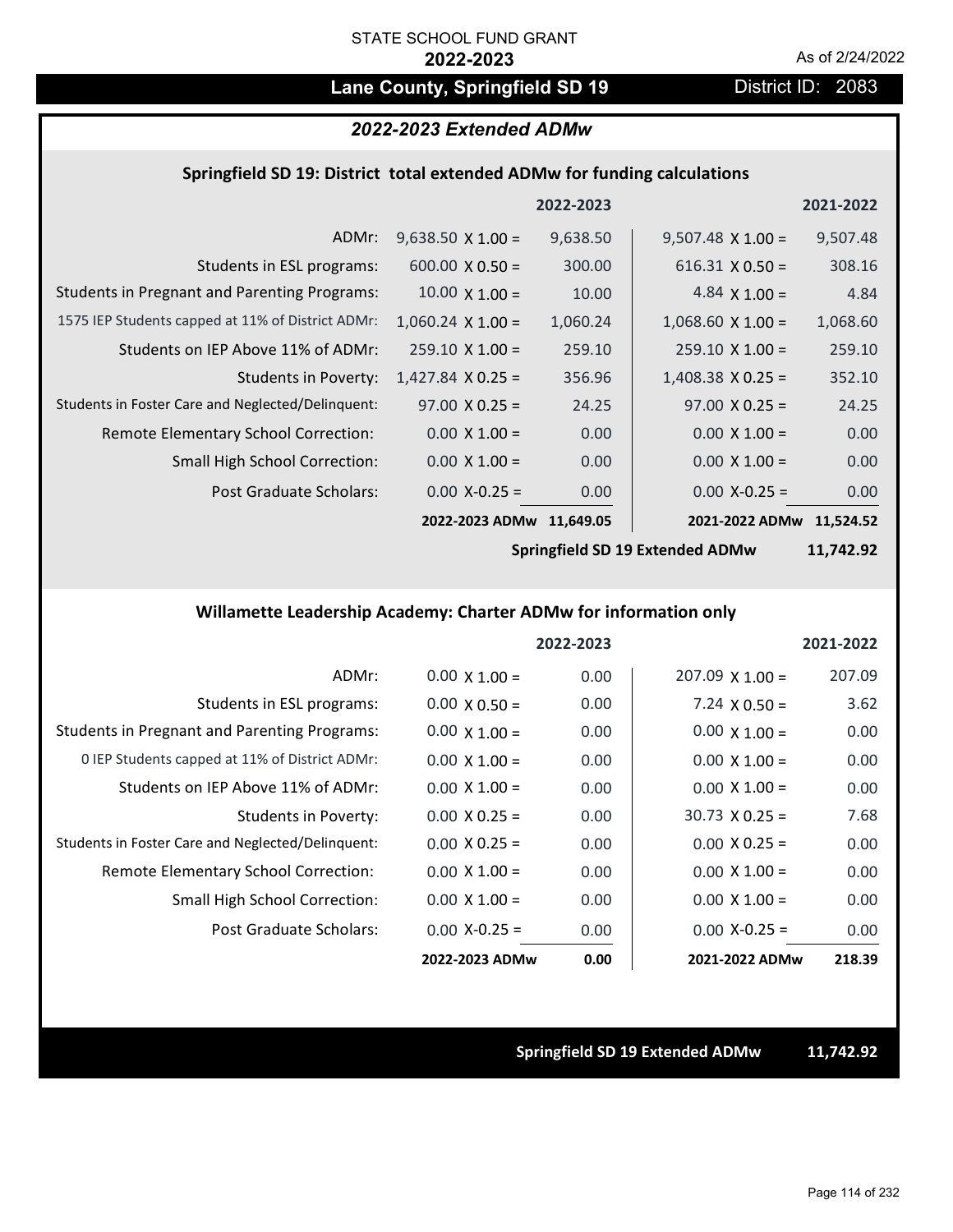## Lane County, Fern Ridge SD 28J District ID: 2084

#### *2022-2023 Extended ADMw*

#### **Fern Ridge SD 28J: District total extended ADMw for funding calculations**

|                                                     |                          | 2022-2023 |                          | 2021-2022 |
|-----------------------------------------------------|--------------------------|-----------|--------------------------|-----------|
| ADMr:                                               | $1,419.00 \times 1.00 =$ | 1,419.00  | $1,307.84 \times 1.00 =$ | 1,307.84  |
| Students in ESL programs:                           | $12.00 \times 0.50 =$    | 6.00      | $10.78 \times 0.50 =$    | 5.39      |
| <b>Students in Pregnant and Parenting Programs:</b> | $0.00 \times 1.00 =$     | 0.00      | $0.00 \times 1.00 =$     | 0.00      |
| 234 IEP Students capped at 11% of District ADMr:    | $156.09 \times 1.00 =$   | 156.09    | 149.46 $\times$ 1.00 =   | 149.46    |
| Students on IEP Above 11% of ADMr:                  | 43.10 $\times$ 1.00 =    | 43.10     | 43.10 $\times$ 1.00 =    | 43.10     |
| Students in Poverty:                                | $177.56 \times 0.25 =$   | 44.39     | $163.61$ X 0.25 =        | 40.90     |
| Students in Foster Care and Neglected/Delinquent:   | $26.00 \times 0.25 =$    | 6.50      | $26.00 \times 0.25 =$    | 6.50      |
| Remote Elementary School Correction:                | $0.00 \times 1.00 =$     | 0.00      | $0.00 \times 1.00 =$     | 0.00      |
| <b>Small High School Correction:</b>                | $0.00 \times 1.00 =$     | 0.00      | $0.00 \times 1.00 =$     | 0.00      |
| Post Graduate Scholars:                             | $0.00$ X-0.25 =          | 0.00      | $0.00$ X-0.25 =          | 0.00      |
|                                                     | 2022-2023 ADMw           | 1,675.08  | 2021-2022 ADMw           | 1,553.20  |

**Fern Ridge SD 28J Extended ADMw**

**1,675.08**

### **West Lane Charter School: Charter ADMw for information only**

|                                                     |                      | 2022-2023 |                       | 2021-2022 |
|-----------------------------------------------------|----------------------|-----------|-----------------------|-----------|
| ADMr:                                               | $0.00 \times 1.00 =$ | 0.00      | $50.93 \times 1.00 =$ | 50.93     |
| Students in ESL programs:                           | $0.00 \times 0.50 =$ | 0.00      | $0.00 \times 0.50 =$  | 0.00      |
| <b>Students in Pregnant and Parenting Programs:</b> | $0.00 \times 1.00 =$ | 0.00      | $0.00 \times 1.00 =$  | 0.00      |
| 0 IEP Students capped at 11% of District ADMr:      | $0.00 \times 1.00 =$ | 0.00      | $0.00 \times 1.00 =$  | 0.00      |
| Students on IEP Above 11% of ADMr:                  | $0.00 \times 1.00 =$ | 0.00      | $0.00 \times 1.00 =$  | 0.00      |
| Students in Poverty:                                | $0.00 \times 0.25 =$ | 0.00      | $6.41 \times 0.25 =$  | 1.60      |
| Students in Foster Care and Neglected/Delinquent:   | $0.00 \times 0.25 =$ | 0.00      | $0.00 \times 0.25 =$  | 0.00      |
| Remote Elementary School Correction:                | $0.00 \times 1.00 =$ | 0.00      | $0.00 \times 1.00 =$  | 0.00      |
| <b>Small High School Correction:</b>                | $0.00 \times 1.00 =$ | 0.00      | $0.00 \times 1.00 =$  | 0.00      |
| Post Graduate Scholars:                             | $0.00 X-0.25 =$      | 0.00      | $0.00 X-0.25 =$       | 0.00      |
|                                                     | 2022-2023 ADMw       | 0.00      | 2021-2022 ADMw        | 52.53     |

**Fern Ridge SD 28J Extended ADMw 1,675.08**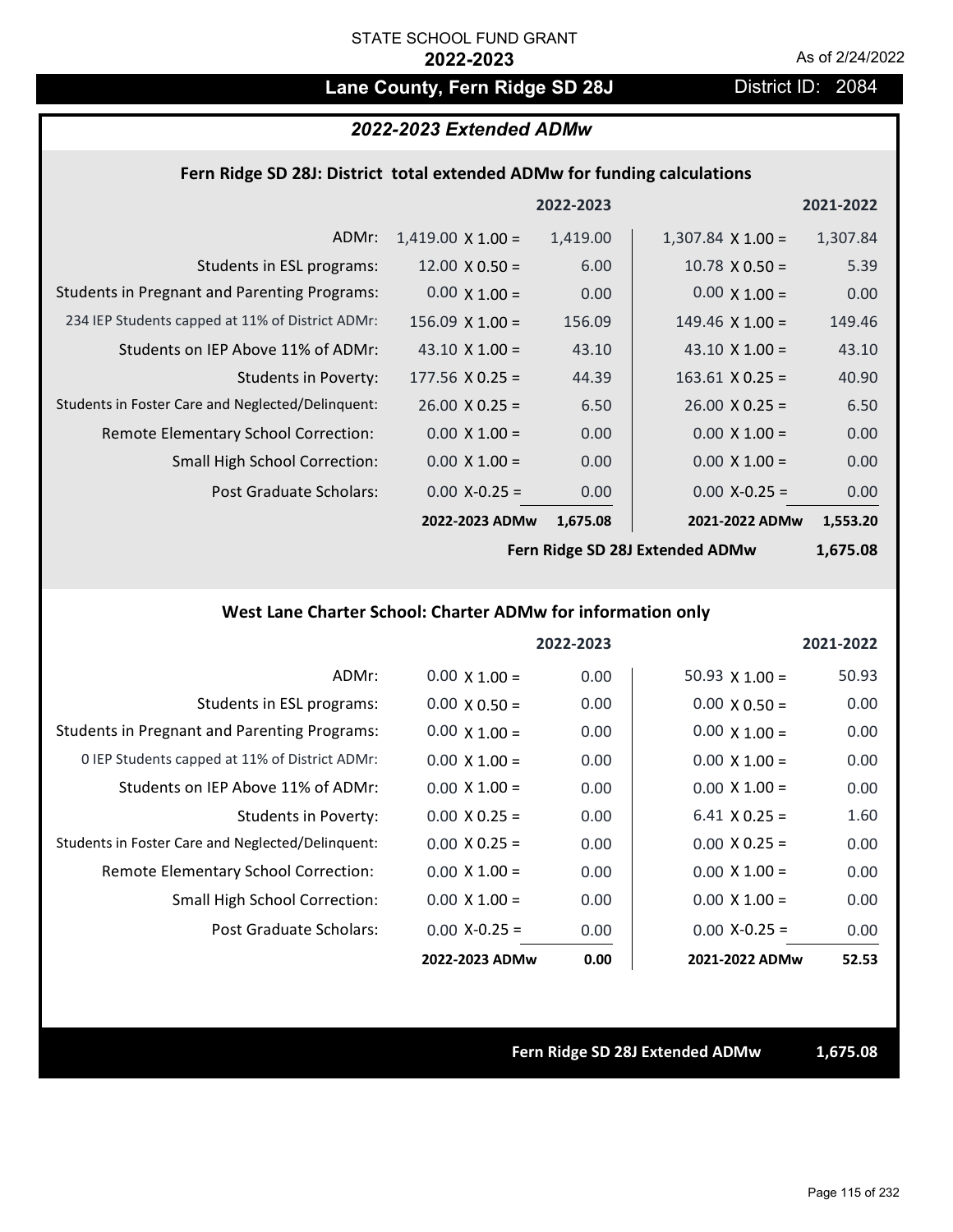## Lane County, Mapleton SD 32 District ID: 2085

## *2022-2023 Extended ADMw*

## **Mapleton SD 32: District total extended ADMw for funding calculations**

|                                                     |                        | 2022-2023 |                                     | 2021-2022 |
|-----------------------------------------------------|------------------------|-----------|-------------------------------------|-----------|
| ADMr:                                               | $135.00 \times 1.00 =$ | 135.00    | $131.59$ X $1.00 =$                 | 131.59    |
| Students in ESL programs:                           | $0.00 \times 0.50 =$   | 0.00      | $0.00 \times 0.50 =$                | 0.00      |
| <b>Students in Pregnant and Parenting Programs:</b> | $0.00 \times 1.00 =$   | 0.00      | $0.00 \times 1.00 =$                | 0.00      |
| 17 IEP Students capped at 11% of District ADMr:     | 14.85 $\times$ 1.00 =  | 14.85     | $14.47 \times 1.00 =$               | 14.47     |
| Students on IEP Above 11% of ADMr:                  | $3.50 \times 1.00 =$   | 3.50      | $3.50 \times 1.00 =$                | 3.50      |
| <b>Students in Poverty:</b>                         | $33.03 \times 0.25 =$  | 8.26      | $32.20 \times 0.25 =$               | 8.05      |
| Students in Foster Care and Neglected/Delinquent:   | $2.00 \times 0.25 =$   | 0.50      | $2.00 \times 0.25 =$                | 0.50      |
| Remote Elementary School Correction:                | 65.05 $X$ 1.00 =       | 65.05     | $65.05 \times 1.00 =$               | 65.05     |
| <b>Small High School Correction:</b>                | $50.46$ X 1.00 =       | 50.46     | $50.46$ X 1.00 =                    | 50.46     |
| Post Graduate Scholars:                             | $0.00$ X-0.25 =        | 0.00      | $0.00$ X-0.25 =                     | 0.00      |
|                                                     | 2022-2023 ADMw         | 277.62    | 2021-2022 ADMw                      | 273.62    |
|                                                     |                        |           | <b>Mapleton SD 32 Extended ADMw</b> | 277.62    |
|                                                     |                        |           |                                     |           |
|                                                     |                        |           | <b>Mapleton SD 32 Extended ADMw</b> | 277.62    |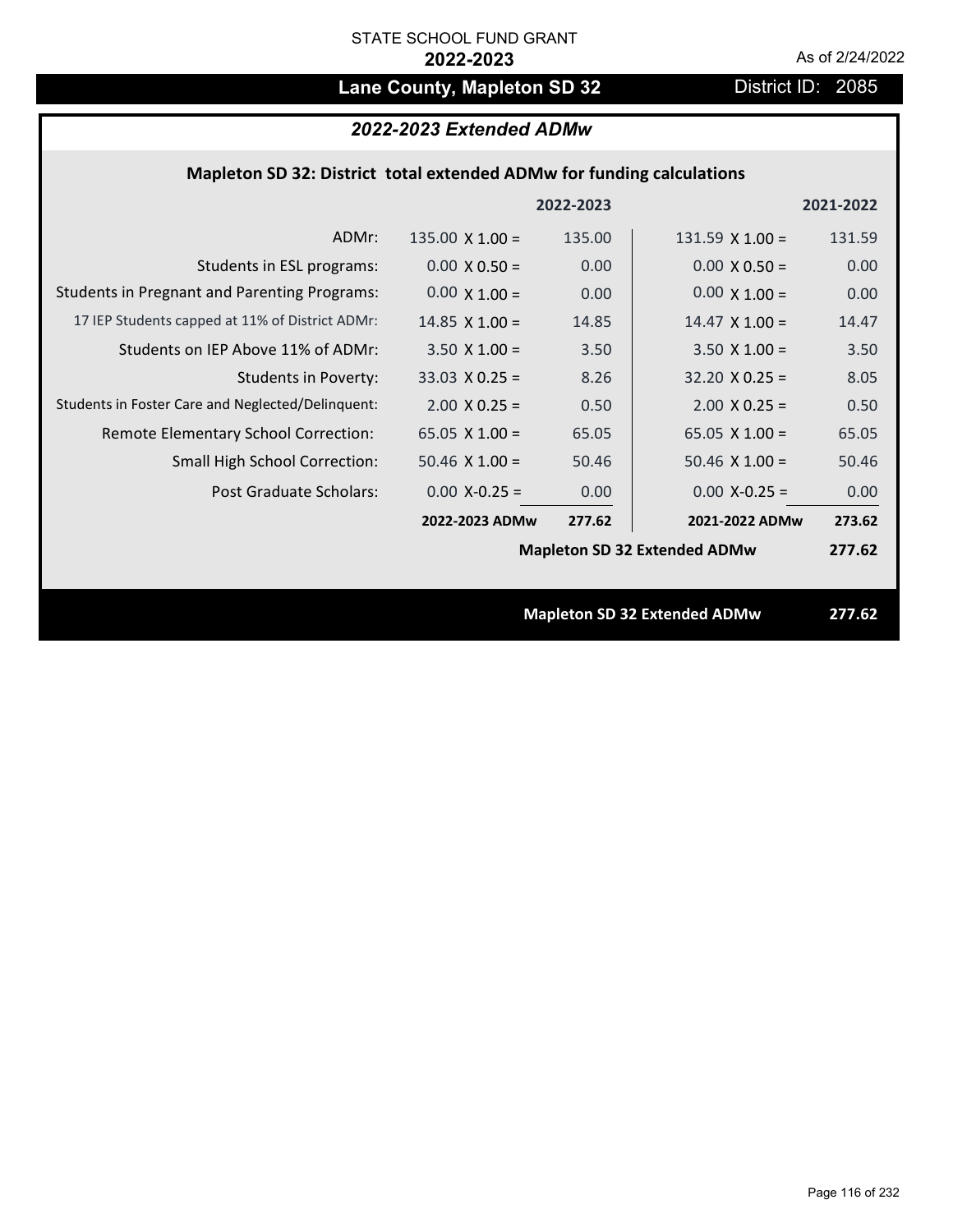# Lane County, Creswell SD 40 District ID: 2086

## *2022-2023 Extended ADMw*

## **Creswell SD 40: District total extended ADMw for funding calculations**

|                                                     |                          | 2022-2023 |                                     | 2021-2022 |  |
|-----------------------------------------------------|--------------------------|-----------|-------------------------------------|-----------|--|
| ADMr:                                               | $1,125.00 \times 1.00 =$ | 1,125.00  | $1,123.46 \times 1.00 =$            | 1,123.46  |  |
| Students in ESL programs:                           | $38.00 \times 0.50 =$    | 19.00     | $34.62 \times 0.50 =$               | 17.31     |  |
| <b>Students in Pregnant and Parenting Programs:</b> | $0.00 \times 1.00 =$     | 0.00      | $0.00 \times 1.00 =$                | 0.00      |  |
| 173 IEP Students capped at 11% of District ADMr:    | 123.75 $\times$ 1.00 =   | 123.75    | 123.58 $X$ 1.00 =                   | 123.58    |  |
| Students on IEP Above 11% of ADMr:                  | $51.80 \times 1.00 =$    | 51.80     | $51.80$ X $1.00 =$                  | 51.80     |  |
| <b>Students in Poverty:</b>                         | $143.05$ X 0.25 =        | 35.76     | 142.86 $X$ 0.25 =                   | 35.72     |  |
| Students in Foster Care and Neglected/Delinquent:   | $7.00 \times 0.25 =$     | 1.75      | $7.00 \times 0.25 =$                | 1.75      |  |
| Remote Elementary School Correction:                | $0.00 \times 1.00 =$     | 0.00      | $0.00 \times 1.00 =$                | 0.00      |  |
| <b>Small High School Correction:</b>                | $0.00 \times 1.00 =$     | 0.00      | $0.00 \times 1.00 =$                | 0.00      |  |
| Post Graduate Scholars:                             | $0.00$ X-0.25 =          | 0.00      | $0.00$ X-0.25 =                     | 0.00      |  |
|                                                     | 2022-2023 ADMw           | 1,357.06  | 2021-2022 ADMw                      | 1,353.62  |  |
|                                                     |                          |           | <b>Creswell SD 40 Extended ADMw</b> | 1,357.06  |  |
|                                                     |                          |           |                                     |           |  |
|                                                     |                          |           | <b>Creswell SD 40 Extended ADMw</b> | 1,357.06  |  |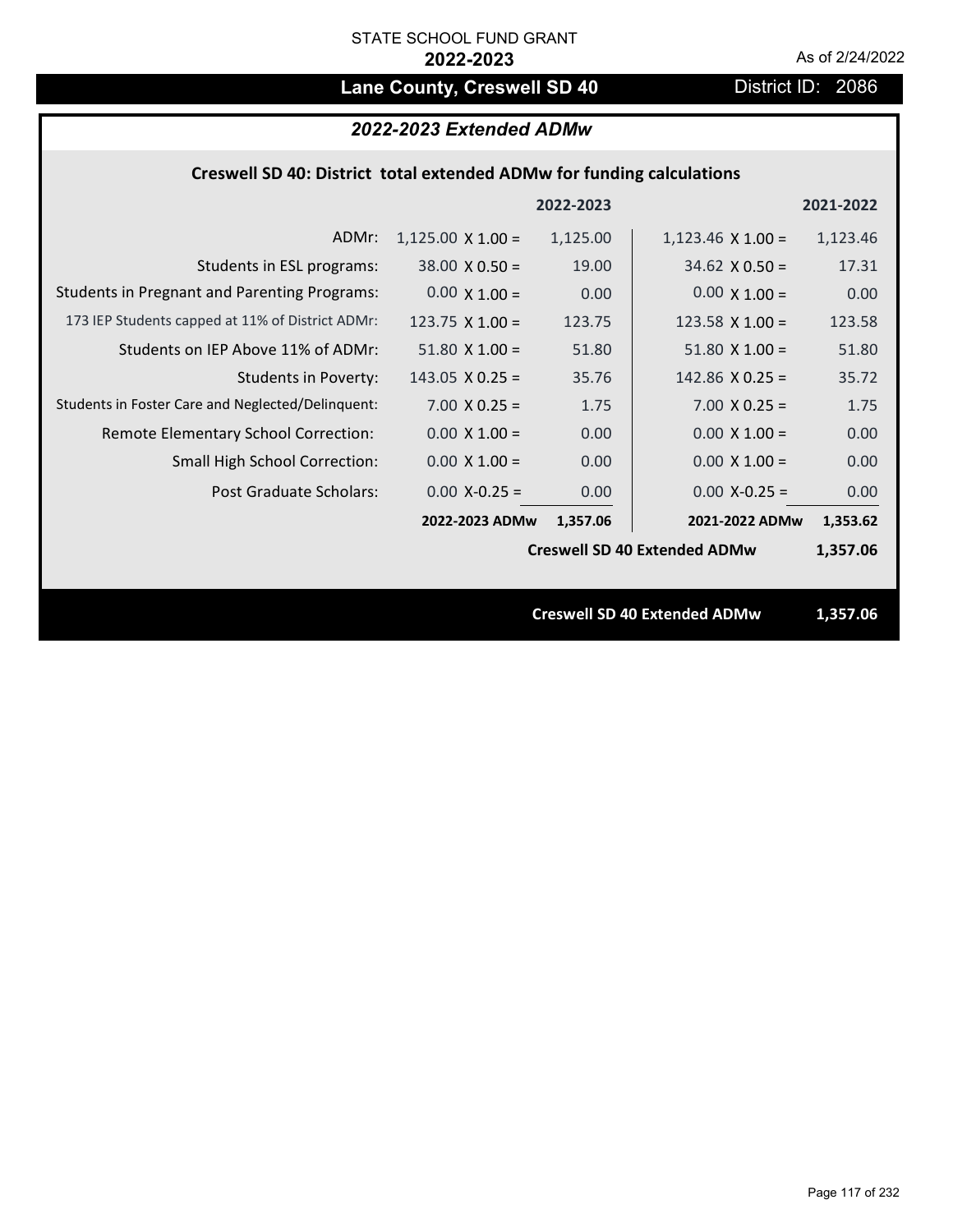## Lane County, South Lane SD 45J3 District ID: 2087

## *2022-2023 Extended ADMw*

## **South Lane SD 45J3: District total extended ADMw for funding calculations**

|                                                     |                          | 2022-2023 |                          | 2021-2022 |
|-----------------------------------------------------|--------------------------|-----------|--------------------------|-----------|
| ADMr:                                               | $2,755.00 \times 1.00 =$ | 2,755.00  | $2,371.50 \times 1.00 =$ | 2,371.50  |
| Students in ESL programs:                           | 120.00 $\times$ 0.50 =   | 60.00     | $110.45 \times 0.50 =$   | 55.23     |
| <b>Students in Pregnant and Parenting Programs:</b> | $5.00 \times 1.00 =$     | 5.00      | 1.33 $\times$ 1.00 =     | 1.33      |
| 510 IEP Students capped at 11% of District ADMr:    | $303.05 \times 1.00 =$   | 303.05    | $303.73 \times 1.00 =$   | 303.73    |
| Students on IEP Above 11% of ADMr:                  | $115.90 \times 1.00 =$   | 115.90    | $115.90 \times 1.00 =$   | 115.90    |
| Students in Poverty:                                | 400.05 $X$ 0.25 =        | 100.01    | $344.18 \times 0.25 =$   | 86.05     |
| Students in Foster Care and Neglected/Delinquent:   | $27.00 \times 0.25 =$    | 6.75      | $27.00 \times 0.25 =$    | 6.75      |
| Remote Elementary School Correction:                | $67.61 \times 1.00 =$    | 67.61     | $67.61 \times 1.00 =$    | 67.61     |
| <b>Small High School Correction:</b>                | $0.00 \times 1.00 =$     | 0.00      | $0.00 \times 1.00 =$     | 0.00      |
| Post Graduate Scholars:                             | $0.00 X - 0.25 =$        | 0.00      | $0.00$ X-0.25 =          | 0.00      |
|                                                     | 2022-2023 ADMw           | 3,413.32  | 2021-2022 ADMw           | 3,008.09  |

**South Lane SD 45J3 Extended ADMw**

**3,413.32**

## **Childs Way Charter School: Charter ADMw for information only**

|                                                     |                      | 2022-2023 |                       | 2021-2022 |
|-----------------------------------------------------|----------------------|-----------|-----------------------|-----------|
| ADMr:                                               | $0.00 \times 1.00 =$ | 0.00      | $60.75 \times 1.00 =$ | 60.75     |
| Students in ESL programs:                           | $0.00 \times 0.50 =$ | 0.00      | $0.00 \times 0.50 =$  | 0.00      |
| <b>Students in Pregnant and Parenting Programs:</b> | $0.00 \times 1.00 =$ | 0.00      | $0.00 \times 1.00 =$  | 0.00      |
| 0 IEP Students capped at 11% of District ADMr:      | $0.00 \times 1.00 =$ | 0.00      | $0.00 \times 1.00 =$  | 0.00      |
| Students on IEP Above 11% of ADMr:                  | $0.00 \times 1.00 =$ | 0.00      | $0.00 \times 1.00 =$  | 0.00      |
| Students in Poverty:                                | $0.00 \times 0.25 =$ | 0.00      | $8.85 \times 0.25 =$  | 2.21      |
| Students in Foster Care and Neglected/Delinquent:   | $0.00 \times 0.25 =$ | 0.00      | $0.00 \times 0.25 =$  | 0.00      |
| Remote Elementary School Correction:                | $0.00 \times 1.00 =$ | 0.00      | $0.00 \times 1.00 =$  | 0.00      |
| <b>Small High School Correction:</b>                | $0.00 \times 1.00 =$ | 0.00      | $0.00 \times 1.00 =$  | 0.00      |
| Post Graduate Scholars:                             | $0.00$ X-0.25 =      | 0.00      | $0.00 X-0.25 =$       | 0.00      |
|                                                     | 2022-2023 ADMw       | 0.00      | 2021-2022 ADMw        | 62.96     |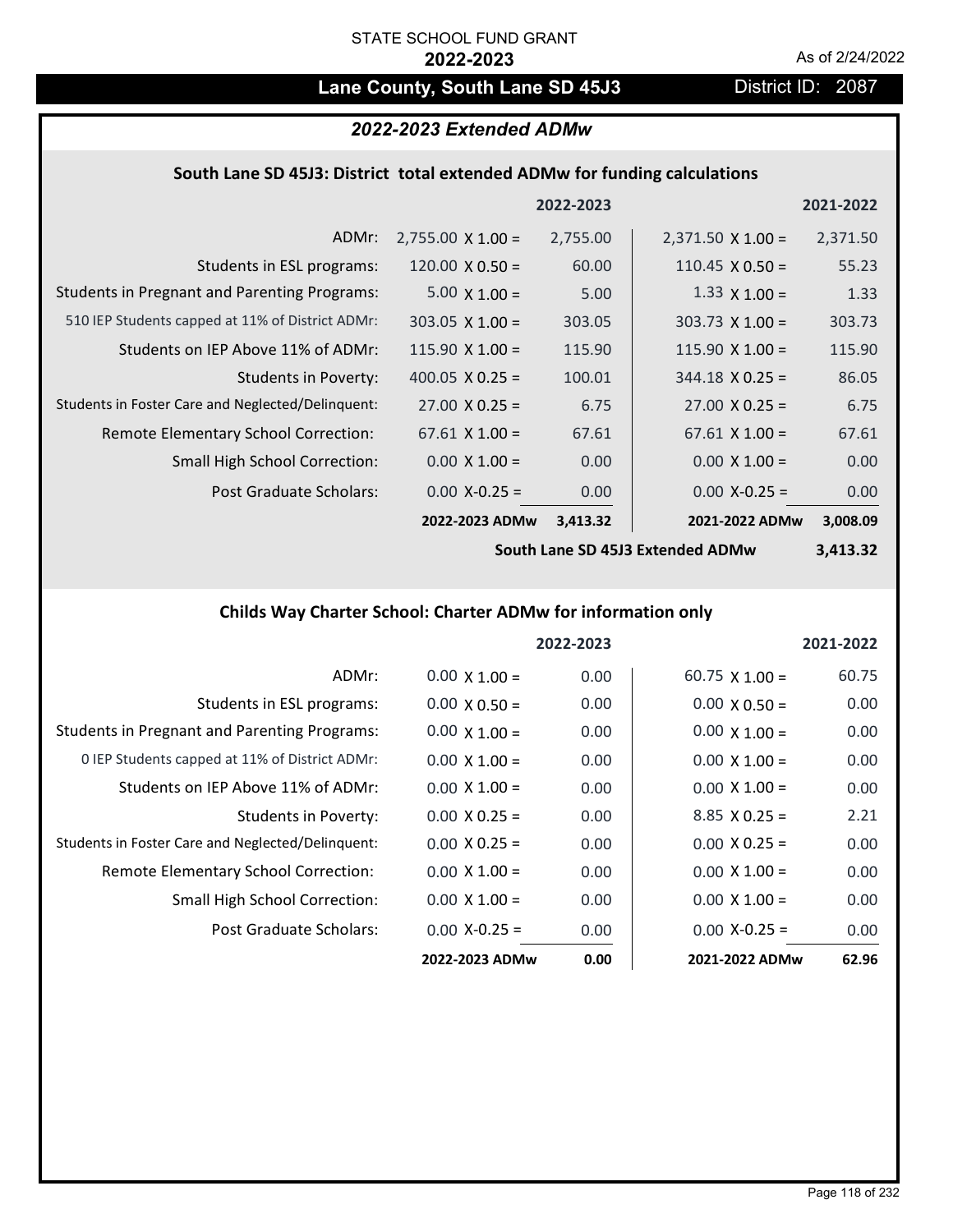### **Academy for Character Education: Charter ADMw for information only**

|                                                     |                      | 2022-2023         |                        | 2021-2022 |
|-----------------------------------------------------|----------------------|-------------------|------------------------|-----------|
| ADMr:                                               | $0.00 \times 1.00 =$ | 0.00              | $328.95 \times 1.00 =$ | 328.95    |
| Students in ESL programs:                           | $0.00 \times 0.50 =$ | 0.00              | $0.00 \times 0.50 =$   | 0.00      |
| <b>Students in Pregnant and Parenting Programs:</b> | $0.00 \times 1.00 =$ | 0.00              | $0.00 \times 1.00 =$   | 0.00      |
| 0 IEP Students capped at 11% of District ADMr:      | $0.00 \times 1.00 =$ | 0.00              | $0.00 \times 1.00 =$   | 0.00      |
| Students on IEP Above 11% of ADMr:                  | $0.00 \times 1.00 =$ | 0.00              | $0.00 \times 1.00 =$   | 0.00      |
| Students in Poverty:                                | $0.00 \times 0.25 =$ | 0.00              | 47.92 $\times$ 0.25 =  | 11.98     |
| Students in Foster Care and Neglected/Delinquent:   | $0.00 \times 0.25 =$ | 0.00              | $0.00 \times 0.25 =$   | 0.00      |
| Remote Elementary School Correction:                | $0.00 \times 1.00 =$ | 0.00              | $0.00 \times 1.00 =$   | 0.00      |
| <b>Small High School Correction:</b>                | $0.00 \times 1.00 =$ | 0.00              | $0.00 \times 1.00 =$   | 0.00      |
| Post Graduate Scholars:                             | $0.00 X - 0.25 =$    | 0.00 <sub>1</sub> | $0.00$ X-0.25 =        | 0.00      |
|                                                     | 2022-2023 ADMw       | 0.00              | 2021-2022 ADMw         | 340.93    |

**South Lane SD 45J3 Extended ADMw 3,413.32**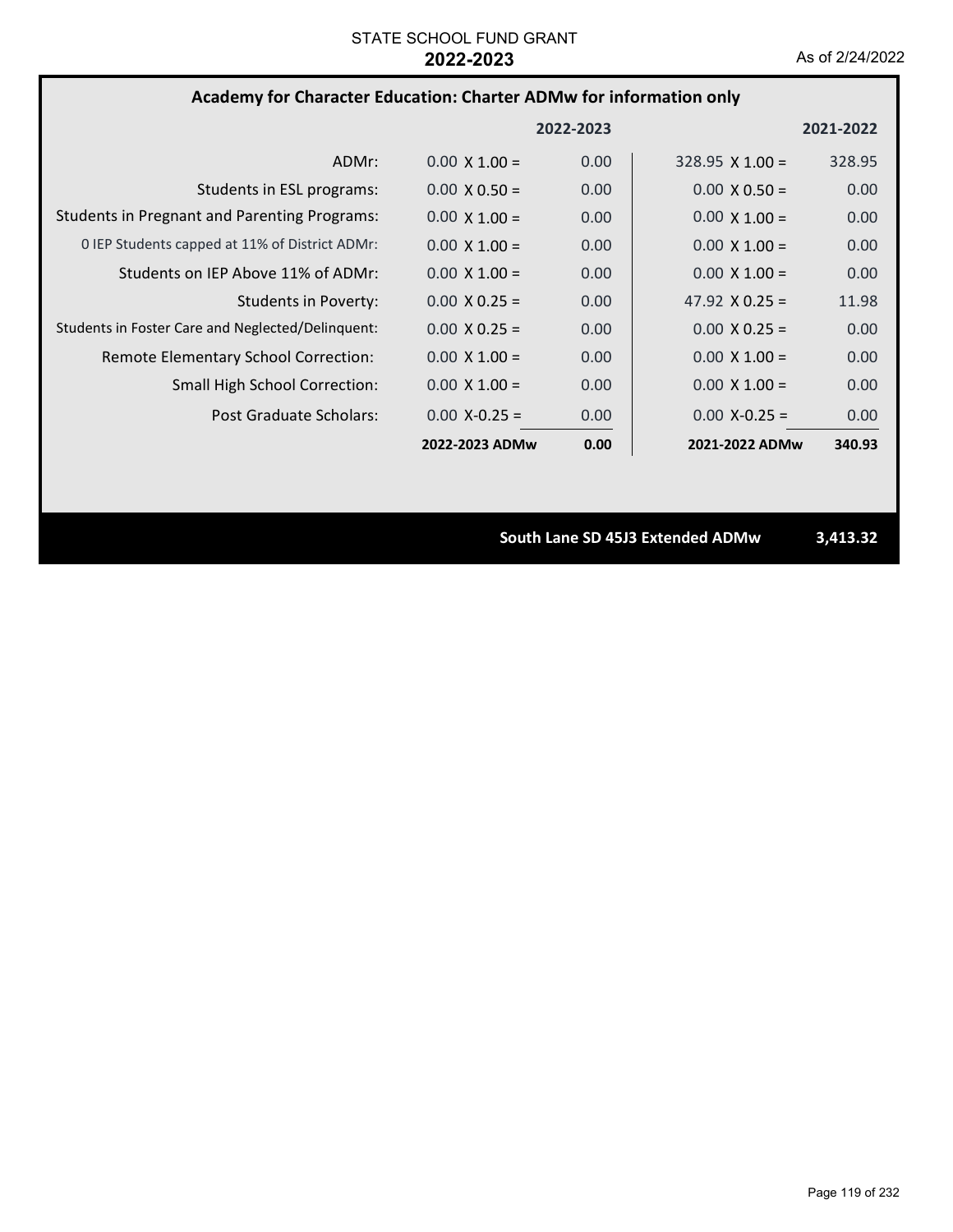## Lane County, Bethel SD 52 **District ID: 2088**

## *2022-2023 Extended ADMw*

### **Bethel SD 52: District total extended ADMw for funding calculations**

|                                                     |                          | 2022-2023 |                                   | 2021-2022 |
|-----------------------------------------------------|--------------------------|-----------|-----------------------------------|-----------|
| ADMr:                                               | $5,067.00 \times 1.00 =$ | 5,067.00  | $5,217.83 \times 1.00 =$          | 5,217.83  |
| Students in ESL programs:                           | $285.00 \times 0.50 =$   | 142.50    | $282.62 \times 0.50 =$            | 141.31    |
| <b>Students in Pregnant and Parenting Programs:</b> | $3.00 \times 1.00 =$     | 3.00      | $3.30 \times 1.00 =$              | 3.30      |
| 980 IEP Students capped at 11% of District ADMr:    | 557.37 $X$ 1.00 =        | 557.37    | $573.96 \times 1.00 =$            | 573.96    |
| Students on IEP Above 11% of ADMr:                  | $242.50 \times 1.00 =$   | 242.50    | $242.50$ X $1.00 =$               | 242.50    |
| <b>Students in Poverty:</b>                         | $770.62$ X 0.25 =        | 192.66    | 793.56 $X$ 0.25 =                 | 198.39    |
| Students in Foster Care and Neglected/Delinquent:   | 44.00 $X$ 0.25 =         | 11.00     | 44.00 $X$ 0.25 =                  | 11.00     |
| Remote Elementary School Correction:                | $0.00 \times 1.00 =$     | 0.00      | $0.00 \times 1.00 =$              | 0.00      |
| <b>Small High School Correction:</b>                | $0.00 \times 1.00 =$     | 0.00      | $0.00 \times 1.00 =$              | 0.00      |
| Post Graduate Scholars:                             | $0.00$ X-0.25 =          | 0.00      | $0.00$ X-0.25 =                   | 0.00      |
|                                                     | 2022-2023 ADMw           | 6,216.03  | 2021-2022 ADMw                    | 6,388.29  |
|                                                     |                          |           | <b>Bethel SD 52 Extended ADMw</b> | 6,388.29  |
|                                                     |                          |           |                                   |           |
|                                                     |                          |           | <b>Bethel SD 52 Extended ADMw</b> | 6,388.29  |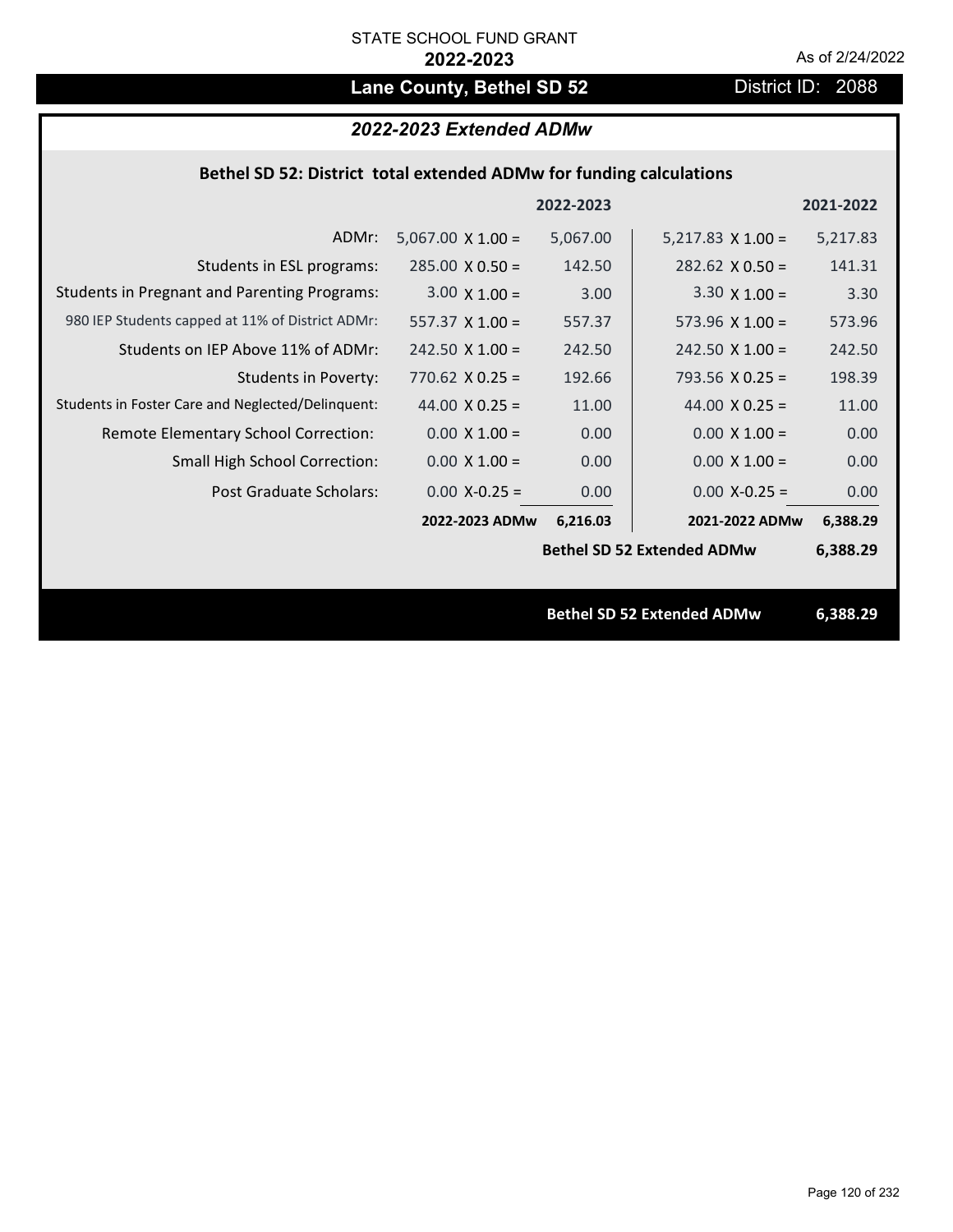# Lane County, Crow-Applegate-Lorane SD 66 District ID: 2089

## *2022-2023 Extended ADMw*

## **Crow‐Applegate‐Lorane SD 66: District total extended ADMw for funding calculations**

|                                                     |                                           | 2022-2023 |                        | 2021-2022 |
|-----------------------------------------------------|-------------------------------------------|-----------|------------------------|-----------|
| ADMr:                                               | $249.00 \times 1.00 =$                    | 249.00    | $251.24 \times 1.00 =$ | 251.24    |
| Students in ESL programs:                           | $2.00 \times 0.50 =$                      | 1.00      | $2.00 \times 0.50 =$   | 1.00      |
| <b>Students in Pregnant and Parenting Programs:</b> | $0.00 \times 1.00 =$                      | 0.00      | $0.00 \times 1.00 =$   | 0.00      |
| 35 IEP Students capped at 11% of District ADMr:     | $27.39 \times 1.00 =$                     | 27.39     | $27.64 \times 1.00 =$  | 27.64     |
| Students on IEP Above 11% of ADMr:                  | $1.30 \times 1.00 =$                      | 1.30      | $1.30 \times 1.00 =$   | 1.30      |
| <b>Students in Poverty:</b>                         | $21.26$ X 0.25 =                          | 5.32      | $21.46$ X 0.25 =       | 5.37      |
| Students in Foster Care and Neglected/Delinquent:   | $2.00 \times 0.25 =$                      | 0.50      | $2.00$ X 0.25 =        | 0.50      |
| Remote Elementary School Correction:                | 48.53 $\times$ 1.00 =                     | 48.53     | 48.53 $X$ 1.00 =       | 48.53     |
| <b>Small High School Correction:</b>                | $64.00 \times 1.00 =$                     | 64.00     | $64.00 \times 1.00 =$  | 64.00     |
| Post Graduate Scholars:                             | $0.00 X - 0.25 =$                         | 0.00      | $0.00$ X-0.25 =        | 0.00      |
|                                                     | 2022-2023 ADMw                            | 397.04    | 2021-2022 ADMw         | 399.57    |
|                                                     | Crow-Applegate-Lorane SD 66 Extended ADMw |           |                        | 399.57    |
|                                                     |                                           |           |                        |           |
|                                                     | Crow-Applegate-Lorane SD 66 Extended ADMw |           |                        | 399.57    |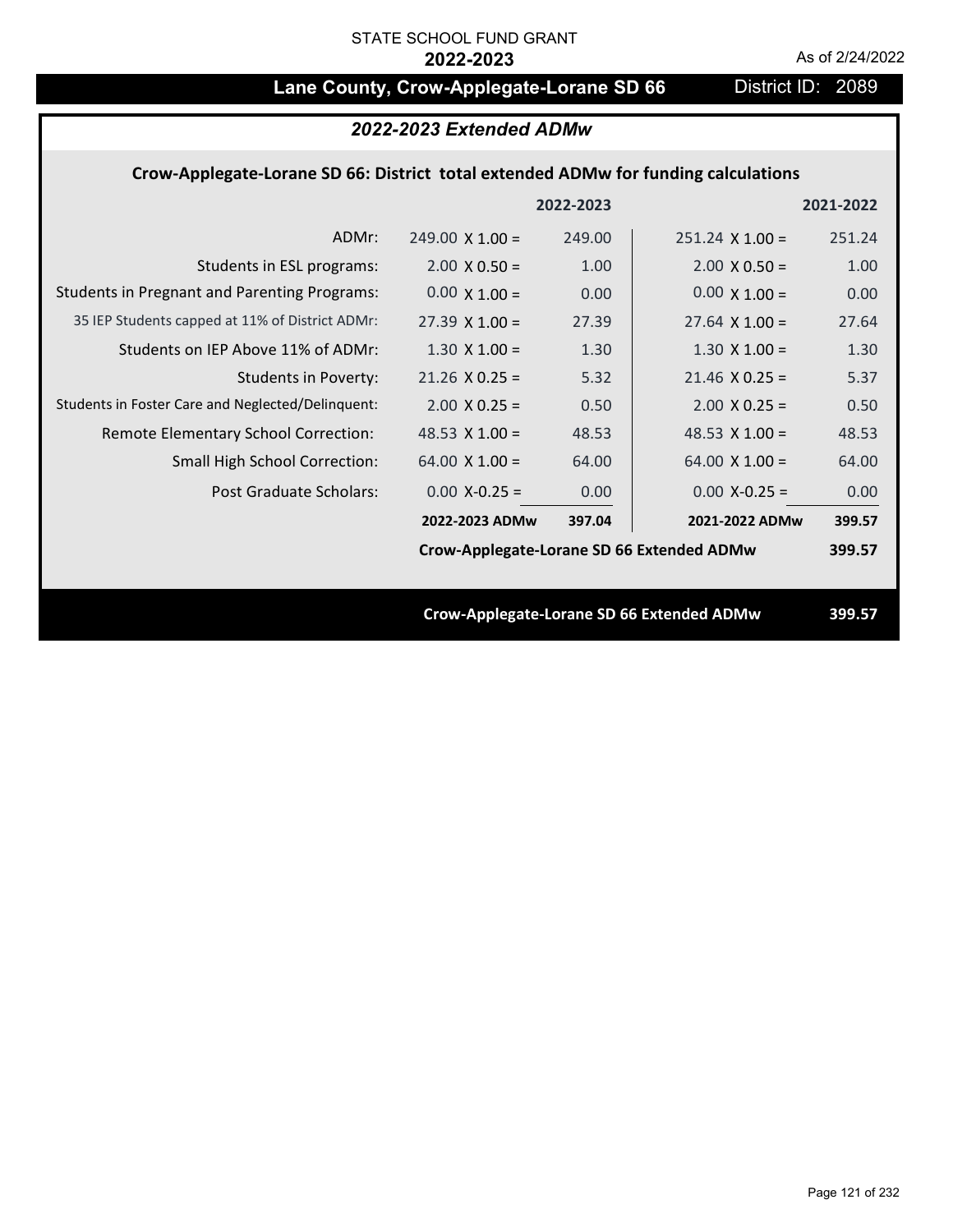# Lane County, McKenzie SD 68 District ID: 2090

#### *2022-2023 Extended ADMw*

#### **McKenzie SD 68: District total extended ADMw for funding calculations**

|                                                     |                        | 2022-2023 |                              | 2021-2022 |
|-----------------------------------------------------|------------------------|-----------|------------------------------|-----------|
| ADMr:                                               | $170.00 \times 1.00 =$ | 170.00    | $0.00 \times 1.00 =$         | 0.00      |
| Students in ESL programs:                           | $0.00 \times 0.50 =$   | 0.00      | $0.00 \times 0.50 =$         | 0.00      |
| <b>Students in Pregnant and Parenting Programs:</b> | $0.00 \times 1.00 =$   | 0.00      | $0.00 \times 1.00 =$         | 0.00      |
| 26 IEP Students capped at 11% of District ADMr:     | $18.70 \times 1.00 =$  | 18.70     | $18.35 \times 1.00 =$        | 18.35     |
| Students on IEP Above 11% of ADMr:                  | $6.00 \times 1.00 =$   | 6.00      | $6.00 \times 1.00 =$         | 6.00      |
| <b>Students in Poverty:</b>                         | $27.82 \times 0.25 =$  | 6.96      | $-0.45$ X 0.25 =             | $-0.11$   |
| Students in Foster Care and Neglected/Delinquent:   | $3.00 \times 0.25 =$   | 0.75      | $3.00 \times 0.25 =$         | 0.75      |
| Remote Elementary School Correction:                | $0.00 \times 1.00 =$   | 0.00      | $0.00 \times 1.00 =$         | 0.00      |
| <b>Small High School Correction:</b>                | $0.00 \times 1.00 =$   | 0.00      | $0.00 \times 1.00 =$         | 0.00      |
| Post Graduate Scholars:                             | $0.00$ X-0.25 =        | 0.00      | $0.00$ X-0.25 =              | 0.00      |
|                                                     | 2022-2023 ADMw         | 202.41    | 2021-2022 ADMw               | 24.99     |
|                                                     |                        |           | Mckenzie CD CO Extended ADMu | . מח כרכ  |

**McKenzie SD 68 Extended ADMw**

# **323.04**

## **McKenzie River Community School: Charter ADMw for information only**

|                                                     |                       | 2022-2023 |                        | 2021-2022 |
|-----------------------------------------------------|-----------------------|-----------|------------------------|-----------|
| ADMr:                                               | $0.00 \times 1.00 =$  | 0.00      | $166.81 \times 1.00 =$ | 166.81    |
| Students in ESL programs:                           | $0.00 \times 0.50 =$  | 0.00      | $0.00 \times 0.50 =$   | 0.00      |
| <b>Students in Pregnant and Parenting Programs:</b> | $0.00 \times 1.00 =$  | 0.00      | $0.00 \times 1.00 =$   | 0.00      |
| 0 IEP Students capped at 11% of District ADMr:      | $0.00 \times 1.00 =$  | 0.00      | $0.00 \times 1.00 =$   | 0.00      |
| Students on IEP Above 11% of ADMr:                  | $0.00 \times 1.00 =$  | 0.00      | $0.00 \times 1.00 =$   | 0.00      |
| Students in Poverty:                                | $0.00 X 0.25 =$       | 0.00      | $27.75 \times 0.25 =$  | 6.94      |
| Students in Foster Care and Neglected/Delinquent:   | $0.00 \times 0.25 =$  | 0.00      | $0.00 \times 0.25 =$   | 0.00      |
| Remote Elementary School Correction:                | $70.17 \times 1.00 =$ | 70.17     | $70.17 \times 1.00 =$  | 70.17     |
| <b>Small High School Correction:</b>                | $50.46 \times 1.00 =$ | 50.46     | $50.46 \times 1.00 =$  | 50.46     |
| Post Graduate Scholars:                             | $0.00$ X-0.25 =       | 0.00      | $0.00 X-0.25 =$        | 0.00      |
|                                                     | 2022-2023 ADMw        | 120.63    | 2021-2022 ADMw         | 294.38    |

**McKenzie SD 68 Extended ADMw 323.04**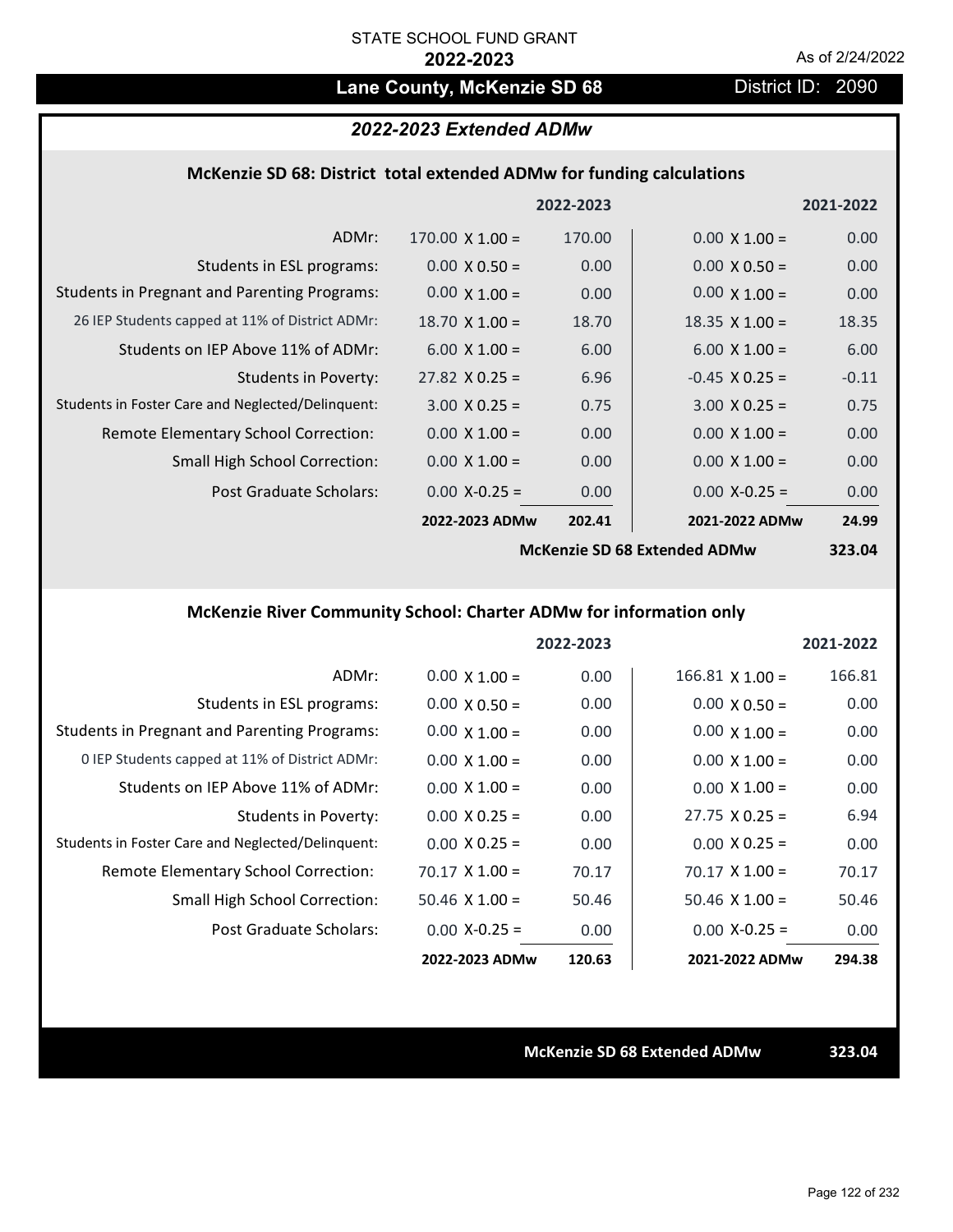# Lane County, Junction City SD 69 District ID: 2091

## *2022-2023 Extended ADMw*

### **Junction City SD 69: District total extended ADMw for funding calculations**

|                                                     |                          | 2022-2023 |                                          | 2021-2022 |
|-----------------------------------------------------|--------------------------|-----------|------------------------------------------|-----------|
| ADMr:                                               | $1,645.00 \times 1.00 =$ | 1,645.00  | $1,607.61$ X $1.00 =$                    | 1,607.61  |
| Students in ESL programs:                           | 47.00 $\times$ 0.50 =    | 23.50     | 47.85 $\times$ 0.50 =                    | 23.93     |
| <b>Students in Pregnant and Parenting Programs:</b> | $0.00 \times 1.00 =$     | 0.00      | $0.00 \times 1.00 =$                     | 0.00      |
| 248 IEP Students capped at 11% of District ADMr:    | $180.95 \times 1.00 =$   | 180.95    | $176.84$ X $1.00 =$                      | 176.84    |
| Students on IEP Above 11% of ADMr:                  | $14.90 \times 1.00 =$    | 14.90     | $14.90 \times 1.00 =$                    | 14.90     |
| <b>Students in Poverty:</b>                         | 197.30 $\times$ 0.25 =   | 49.33     | 192.82 $X$ 0.25 =                        | 48.21     |
| Students in Foster Care and Neglected/Delinquent:   | $13.00 \times 0.25 =$    | 3.25      | $13.00 \times 0.25 =$                    | 3.25      |
| Remote Elementary School Correction:                | $1.13 \times 1.00 =$     | 1.13      | $1.13 \times 1.00 =$                     | 1.13      |
| <b>Small High School Correction:</b>                | $0.00 \times 1.00 =$     | 0.00      | $0.00 \times 1.00 =$                     | 0.00      |
| Post Graduate Scholars:                             | $0.00$ X-0.25 =          | 0.00      | $0.00$ X-0.25 =                          | 0.00      |
|                                                     | 2022-2023 ADMw           | 1,918.06  | 2021-2022 ADMw                           | 1,875.86  |
| <b>Junction City SD 69 Extended ADMw</b>            |                          |           |                                          | 1,918.06  |
|                                                     |                          |           |                                          |           |
|                                                     |                          |           | <b>Junction City SD 69 Extended ADMw</b> | 1,918.06  |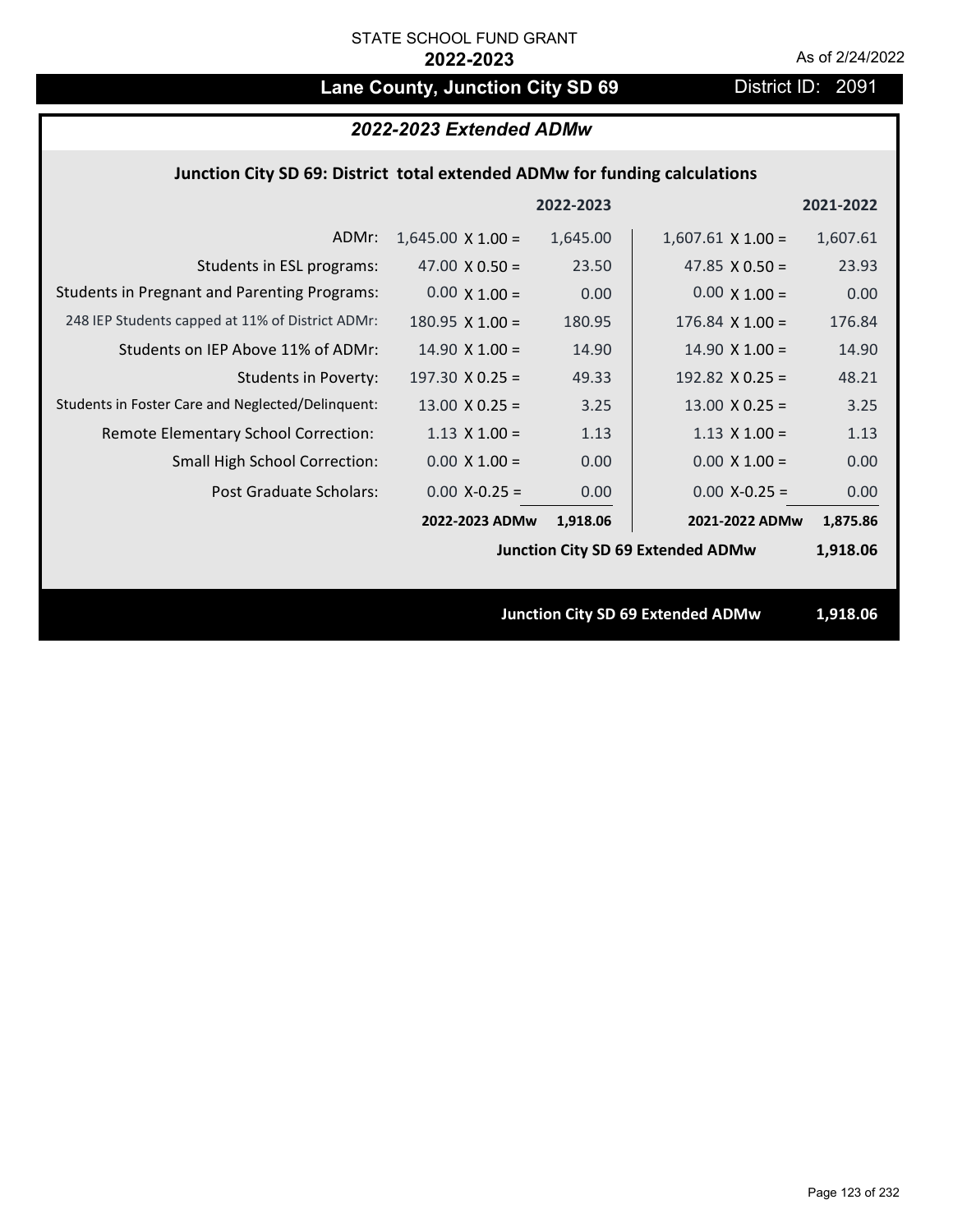## Lane County, Lowell SD 71 District ID: 2092

### *2022-2023 Extended ADMw*

## **Lowell SD 71: District total extended ADMw for funding calculations**

|                                                     |                          | 2022-2023         |                        | 2021-2022 |
|-----------------------------------------------------|--------------------------|-------------------|------------------------|-----------|
| ADMr:                                               | $1,199.00 \times 1.00 =$ | 1,199.00          | $389.79 \times 1.00 =$ | 389.79    |
| Students in ESL programs:                           | $9.00 \times 0.50 =$     | 4.50              | $3.00 \times 0.50 =$   | 1.50      |
| <b>Students in Pregnant and Parenting Programs:</b> | $0.00 \times 1.00 =$     | 0.00 <sub>1</sub> | $0.00 \times 1.00 =$   | 0.00      |
| 124 IEP Students capped at 11% of District ADMr:    | $124.00 \times 1.00 =$   | 124.00            | $126.83 \times 1.00 =$ | 126.83    |
| Students on IEP Above 11% of ADMr:                  | $0.00 \times 1.00 =$     | 0.00 <sub>1</sub> | $0.00 X 1.00 =$        | 0.00      |
| Students in Poverty:                                | 42.00 $X$ 0.25 =         | 10.50             | $14.20 \times 0.25 =$  | 3.55      |
| Students in Foster Care and Neglected/Delinquent:   | $3.00 \times 0.25 =$     | 0.75              | $3.00 \times 0.25 =$   | 0.75      |
| Remote Elementary School Correction:                | $35.30 \times 1.00 =$    | 35.30             | $35.30 \times 1.00 =$  | 35.30     |
| <b>Small High School Correction:</b>                | $83.41 \times 1.00 =$    | 83.41             | $83.41$ X 1.00 =       | 83.41     |
| Post Graduate Scholars:                             | $0.00$ X-0.25 =          | 0.00 <sub>1</sub> | $0.00$ X-0.25 =        | 0.00      |
|                                                     | 2022-2023 ADMw           | 1,457.46          | 2021-2022 ADMw         | 641.13    |
|                                                     |                          |                   |                        |           |

**Lowell SD 71 Extended ADMw**

**1,457.46**

## **Mountain View Academy: Charter ADMw for information only**

|                                                     |                      | 2022-2023 |                        | 2021-2022 |
|-----------------------------------------------------|----------------------|-----------|------------------------|-----------|
| ADMr:                                               | $0.00 \times 1.00 =$ | 0.00      | $141.71 \times 1.00 =$ | 141.71    |
| Students in ESL programs:                           | $0.00 \times 0.50 =$ | 0.00      | $1.00 \times 0.50 =$   | 0.50      |
| <b>Students in Pregnant and Parenting Programs:</b> | $0.00 \times 1.00 =$ | 0.00      | $0.00 \times 1.00 =$   | 0.00      |
| 0 IEP Students capped at 11% of District ADMr:      | $0.00 \times 1.00 =$ | 0.00      | $0.00 \times 1.00 =$   | 0.00      |
| Students on IEP Above 11% of ADMr:                  | $0.00 \times 1.00 =$ | 0.00      | $0.00 \times 1.00 =$   | 0.00      |
| Students in Poverty:                                | $0.00 \times 0.25 =$ | 0.00      | $5.16 \times 0.25 =$   | 1.29      |
| Students in Foster Care and Neglected/Delinquent:   | $0.00 \times 0.25 =$ | 0.00      | $0.00 \times 0.25 =$   | 0.00      |
| Remote Elementary School Correction:                | $0.00 \times 1.00 =$ | 0.00      | $0.00 \times 1.00 =$   | 0.00      |
| <b>Small High School Correction:</b>                | $0.00 \times 1.00 =$ | 0.00      | $0.00 \times 1.00 =$   | 0.00      |
| Post Graduate Scholars:                             | $0.00$ X-0.25 =      | 0.00      | $0.00$ X-0.25 =        | 0.00      |
|                                                     | 2022-2023 ADMw       | 0.00      | 2021-2022 ADMw         | 143.50    |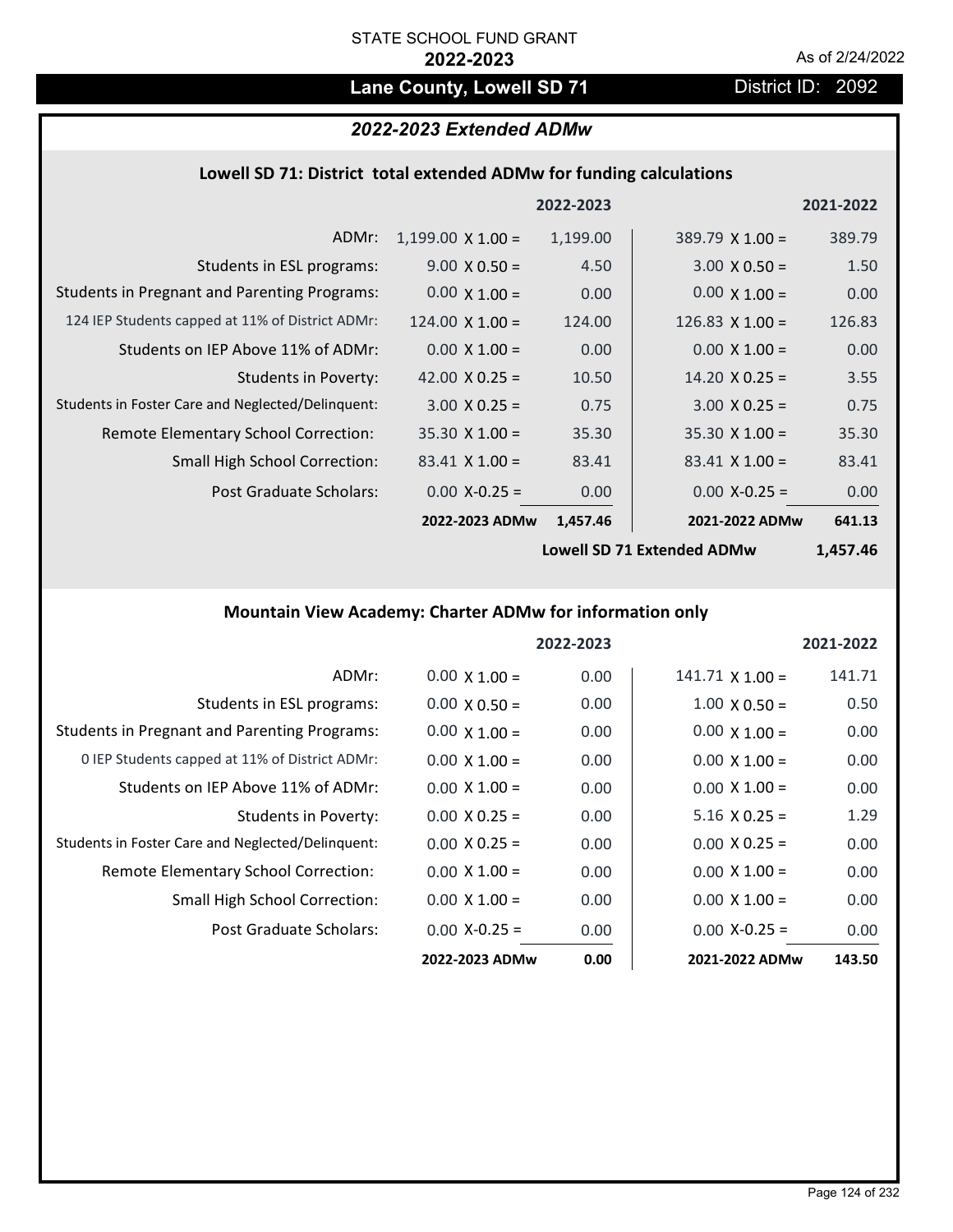## **Bridge Charter Academy: Charter ADMw for information only**

|                                                     |                      | 2022-2023 |                        | 2021-2022 |
|-----------------------------------------------------|----------------------|-----------|------------------------|-----------|
| ADMr:                                               | $0.00 \times 1.00 =$ | 0.00      | $621.48 \times 1.00 =$ | 621.48    |
| Students in ESL programs:                           | $0.00 \times 0.50 =$ | 0.00      | $3.62 \times 0.50 =$   | 1.81      |
| <b>Students in Pregnant and Parenting Programs:</b> | $0.00 \times 1.00 =$ | 0.00      | $0.00 \times 1.00 =$   | 0.00      |
| 0 IEP Students capped at 11% of District ADMr:      | $0.00 \times 1.00 =$ | 0.00      | $0.00 \times 1.00 =$   | 0.00      |
| Students on IEP Above 11% of ADMr:                  | $0.00 \times 1.00 =$ | 0.00      | $0.00 \times 1.00 =$   | 0.00      |
| Students in Poverty:                                | $0.00 \times 0.25 =$ | 0.00      | $22.64 \times 0.25 =$  | 5.66      |
| Students in Foster Care and Neglected/Delinquent:   | $0.00 \times 0.25 =$ | 0.00      | $0.00 \times 0.25 =$   | 0.00      |
| Remote Elementary School Correction:                | $0.00 \times 1.00 =$ | 0.00      | $0.00 \times 1.00 =$   | 0.00      |
| <b>Small High School Correction:</b>                | $0.00 \times 1.00 =$ | 0.00      | $0.00 \times 1.00 =$   | 0.00      |
| Post Graduate Scholars:                             | $0.00 X - 0.25 =$    | 0.00      | $0.00$ X-0.25 =        | 0.00      |
|                                                     | 2022-2023 ADMw       | 0.00      | 2021-2022 ADMw         | 628.95    |

**Lowell SD 71 Extended ADMw 1,457.46**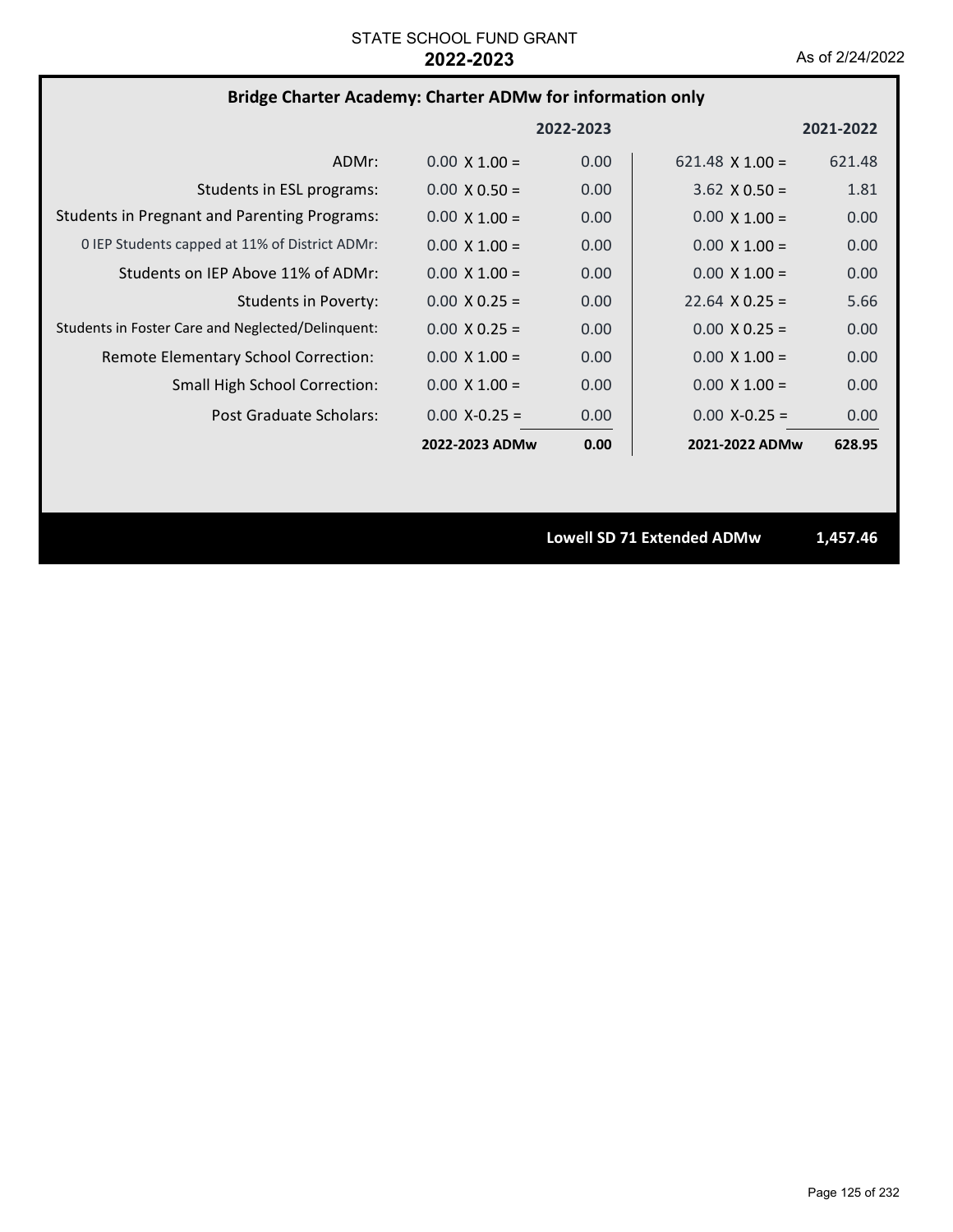# Lane County, Oakridge SD 76 **District ID: 2093**

## *2022-2023 Extended ADMw*

## **Oakridge SD 76: District total extended ADMw for funding calculations**

|                                                     |                        | 2022-2023 |                              | 2021-2022 |
|-----------------------------------------------------|------------------------|-----------|------------------------------|-----------|
| ADMr:                                               | $522.00 \times 1.00 =$ | 522.00    | $500.74 \times 1.00 =$       | 500.74    |
| Students in ESL programs:                           | $4.00 \times 0.50 =$   | 2.00      | $7.00 \times 0.50 =$         | 3.50      |
| <b>Students in Pregnant and Parenting Programs:</b> | $0.00 \times 1.00 =$   | 0.00      | $0.32 \times 1.00 =$         | 0.32      |
| 93 IEP Students capped at 11% of District ADMr:     | $57.42 \times 1.00 =$  | 57.42     | 55.08 $X$ 1.00 =             | 55.08     |
| Students on IEP Above 11% of ADMr:                  | $8.00 \times 1.00 =$   | 8.00      | $8.00 \times 1.00 =$         | 8.00      |
| <b>Students in Poverty:</b>                         | $187.01 \times 0.25 =$ | 46.75     | 179.39 $X$ 0.25 =            | 44.85     |
| Students in Foster Care and Neglected/Delinquent:   | $0.00 \times 0.25 =$   | 0.00      | $0.00 \times 0.25 =$         | 0.00      |
| Remote Elementary School Correction:                | $0.00 \times 1.00 =$   | 0.00      | $0.00 \times 1.00 =$         | 0.00      |
| <b>Small High School Correction:</b>                | $86.92 \times 1.00 =$  | 86.92     | $86.92 \times 1.00 =$        | 86.92     |
| <b>Post Graduate Scholars:</b>                      | $0.00$ X-0.25 =        | 0.00      | $0.00$ X-0.25 =              | 0.00      |
|                                                     | 2022-2023 ADMw         | 723.09    | 2021-2022 ADMw               | 699.41    |
|                                                     |                        |           | Oakridge SD 76 Extended ADMw | 723.09    |
|                                                     |                        |           |                              |           |
|                                                     |                        |           | Oakridge SD 76 Extended ADMw | 723.09    |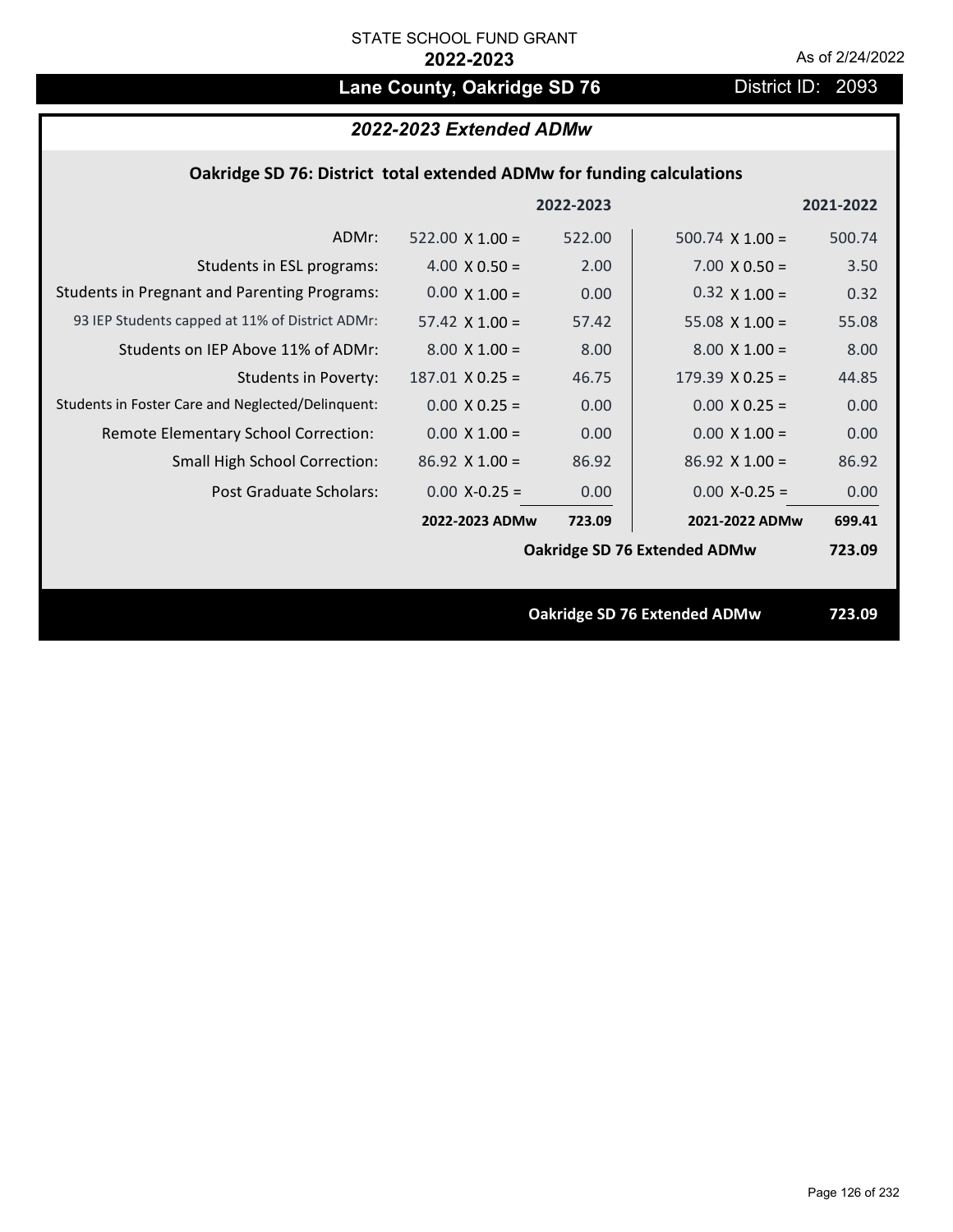## Lane County, Marcola SD 79J District ID: 2094

## *2022-2023 Extended ADMw*

#### **Marcola SD 79J: District total extended ADMw for funding calculations**

|                                                     |                        | 2022-2023 |                        | 2021-2022 |
|-----------------------------------------------------|------------------------|-----------|------------------------|-----------|
| ADMr:                                               | $864.00 \times 1.00 =$ | 864.00    | $265.77 \times 1.00 =$ | 265.77    |
| Students in ESL programs:                           | $0.00 \times 0.50 =$   | 0.00      | $0.00 \times 0.50 =$   | 0.00      |
| <b>Students in Pregnant and Parenting Programs:</b> | $0.00 \times 1.00 =$   | 0.00      | $0.00 \times 1.00 =$   | 0.00      |
| 82 IEP Students capped at 11% of District ADMr:     | $82.00 \times 1.00 =$  | 82.00     | $76.00 \times 1.00 =$  | 76.00     |
| Students on IEP Above 11% of ADMr:                  | $0.00 \times 1.00 =$   | 0.00      | $0.00 \times 1.00 =$   | 0.00      |
| <b>Students in Poverty:</b>                         | $25.00 \times 0.25 =$  | 6.25      | $8.59 \times 0.25 =$   | 2.15      |
| Students in Foster Care and Neglected/Delinquent:   | $1.00 \times 0.25 =$   | 0.25      | $1.00 \times 0.25 =$   | 0.25      |
| <b>Remote Elementary School Correction:</b>         | 49.08 $\times$ 1.00 =  | 49.08     | 49.08 $\times$ 1.00 =  | 49.08     |
| <b>Small High School Correction:</b>                | 69.06 $\times$ 1.00 =  | 69.06     | $69.06 \times 1.00 =$  | 69.06     |
| Post Graduate Scholars:                             | $0.00$ X-0.25 =        | 0.00      | $0.00$ X-0.25 =        | 0.00      |
|                                                     | 2022-2023 ADMw         | 1,070.64  | 2021-2022 ADMw         | 462.31    |

**Marcola SD 79J Extended ADMw**

**1,070.64**

## **TEACH‐NW: Charter ADMw for information only**

|                                                     |                      | 2022-2023 |                        | 2021-2022 |
|-----------------------------------------------------|----------------------|-----------|------------------------|-----------|
| ADMr:                                               | $0.00 \times 1.00 =$ | 0.00      | $507.56 \times 1.00 =$ | 507.56    |
| Students in ESL programs:                           | $0.00 \times 0.50 =$ | 0.00      | $0.00 \times 0.50 =$   | 0.00      |
| <b>Students in Pregnant and Parenting Programs:</b> | $0.00 \times 1.00 =$ | 0.00      | $0.00 \times 1.00 =$   | 0.00      |
| 0 IEP Students capped at 11% of District ADMr:      | $0.00 \times 1.00 =$ | 0.00      | $0.00 \times 1.00 =$   | 0.00      |
| Students on IEP Above 11% of ADMr:                  | $0.00 \times 1.00 =$ | 0.00      | $0.00 \times 1.00 =$   | 0.00      |
| Students in Poverty:                                | $0.00 \times 0.25 =$ | 0.00      | $16.41 \times 0.25 =$  | 4.10      |
| Students in Foster Care and Neglected/Delinquent:   | $0.00 \times 0.25 =$ | 0.00      | $0.00 \times 0.25 =$   | 0.00      |
| Remote Elementary School Correction:                | $0.00 \times 1.00 =$ | 0.00      | $0.00 \times 1.00 =$   | 0.00      |
| Small High School Correction:                       | $0.00 \times 1.00 =$ | 0.00      | $0.00 \times 1.00 =$   | 0.00      |
| Post Graduate Scholars:                             | $0.00$ X-0.25 =      | 0.00      | $0.00 X - 0.25 =$      | 0.00      |
|                                                     | 2022-2023 ADMw       | 0.00      | 2021-2022 ADMw         | 511.66    |

**Marcola SD 79J Extended ADMw 1,070.64**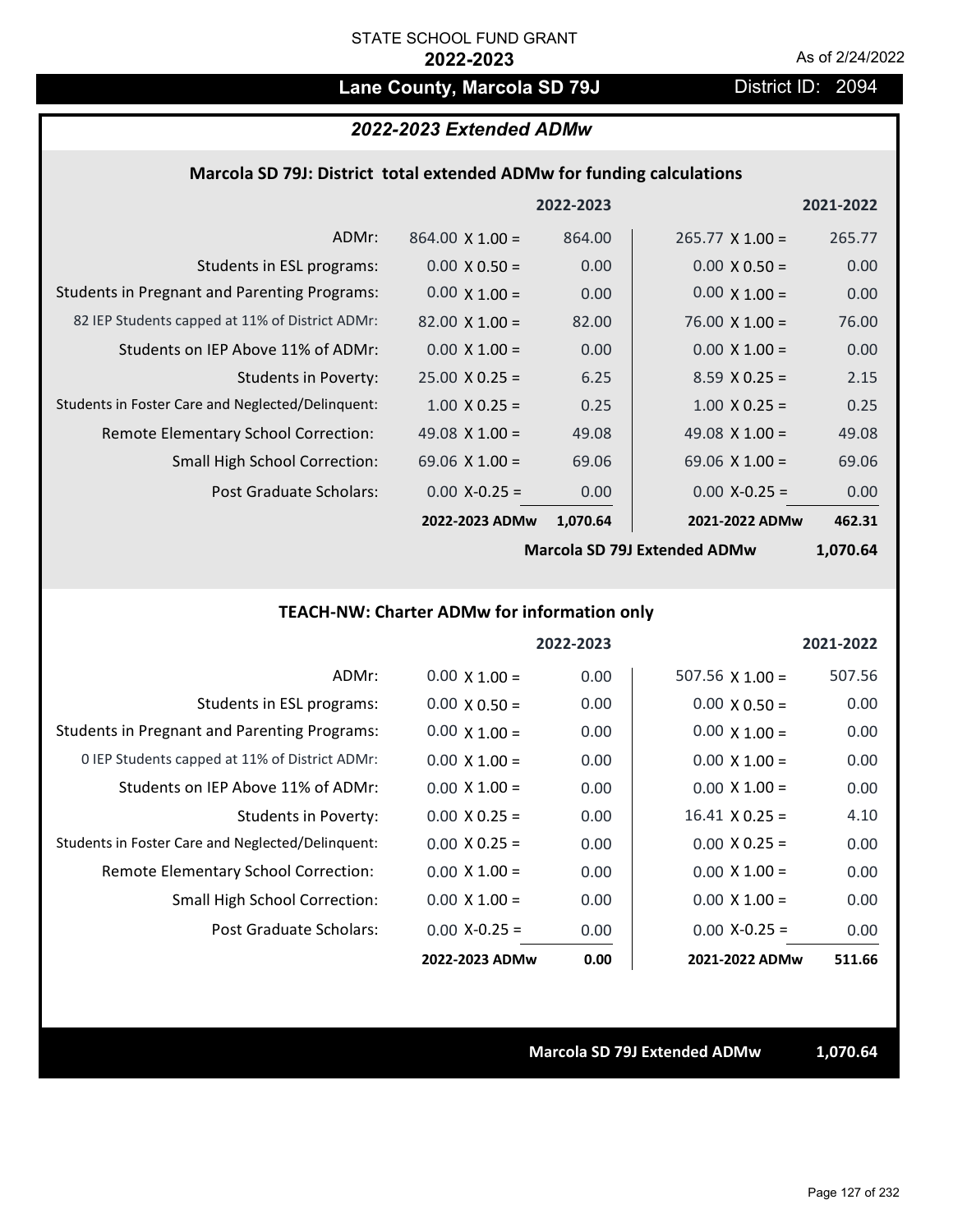## Lane County, Blachly SD 90 **District ID: 2095**

### *2022-2023 Extended ADMw*

#### **Blachly SD 90: District total extended ADMw for funding calculations**

|                                                     |                        | 2022-2023 |                                   | 2021-2022 |
|-----------------------------------------------------|------------------------|-----------|-----------------------------------|-----------|
| ADMr:                                               | $387.00 \times 1.00 =$ | 387.00    | $0.00 \times 1.00 =$              | 0.00      |
| Students in ESL programs:                           | $0.00 \times 0.50 =$   | 0.00      | $0.00 \times 0.50 =$              | 0.00      |
| <b>Students in Pregnant and Parenting Programs:</b> | $0.00 \times 1.00 =$   | 0.00      | $0.00 \times 1.00 =$              | 0.00      |
| 0 IEP Students capped at 11% of District ADMr:      | $0.00 \times 1.00 =$   | 0.00      | $33.09 \times 1.00 =$             | 33.09     |
| Students on IEP Above 11% of ADMr:                  | $12.50 \times 1.00 =$  | 12.50     | 12.50 $X$ 1.00 =                  | 12.50     |
| <b>Students in Poverty:</b>                         | $22.00 \times 0.25 =$  | 5.50      | $0.00 \times 0.25 =$              | 0.00      |
| Students in Foster Care and Neglected/Delinquent:   | $1.00 \times 0.25 =$   | 0.25      | $1.00 \times 0.25 =$              | 0.25      |
| Remote Elementary School Correction:                | $0.00 \times 1.00 =$   | 0.00      | $0.00 \times 1.00 =$              | 0.00      |
| <b>Small High School Correction:</b>                | $0.00 \times 1.00 =$   | 0.00      | $0.00 \times 1.00 =$              | 0.00      |
| Post Graduate Scholars:                             | $0.00$ X-0.25 =        | 0.00      | $0.00$ X-0.25 =                   | 0.00      |
|                                                     | 2022-2023 ADMw         | 405.25    | 2021-2022 ADMw                    | 45.84     |
|                                                     |                        |           | $\mathbf{D}$ . Il cooper is isome | - ^^ -^   |

**Blachly SD 90 Extended ADMw**

**529.79**

## **Triangle Lake Charter School: Charter ADMw for information only**

|                                                     |                       | 2022-2023 |                        | 2021-2022 |
|-----------------------------------------------------|-----------------------|-----------|------------------------|-----------|
| ADMr:                                               | $0.00 \times 1.00 =$  | 0.00      | $300.81 \times 1.00 =$ | 300.81    |
| Students in ESL programs:                           | $0.00 \times 0.50 =$  | 0.00      | $0.00 \times 0.50 =$   | 0.00      |
| <b>Students in Pregnant and Parenting Programs:</b> | $0.00 \times 1.00 =$  | 0.00      | $0.00 \times 1.00 =$   | 0.00      |
| 0 IEP Students capped at 11% of District ADMr:      | $0.00 \times 1.00 =$  | 0.00      | $0.00 \times 1.00 =$   | 0.00      |
| Students on IEP Above 11% of ADMr:                  | $0.00 \times 1.00 =$  | 0.00      | $0.00 \times 1.00 =$   | 0.00      |
| Students in Poverty:                                | $0.00 \times 0.25 =$  | 0.00      | $22.00 \times 0.25 =$  | 5.50      |
| Students in Foster Care and Neglected/Delinquent:   | $0.00 \times 0.25 =$  | 0.00      | $0.00 \times 0.25 =$   | 0.00      |
| Remote Elementary School Correction:                | 69.63 $\times$ 1.00 = | 69.63     | $69.63 \times 1.00 =$  | 69.63     |
| <b>Small High School Correction:</b>                | $54.91$ X 1.00 =      | 54.91     | $54.91 \times 1.00 =$  | 54.91     |
| Post Graduate Scholars:                             | $0.00$ X-0.25 =       | 0.00      | $0.00 X-0.25 =$        | 0.00      |
|                                                     | 2022-2023 ADMw        | 124.54    | 2021-2022 ADMw         | 430.85    |

**Blachly SD 90 Extended ADMw 529.79**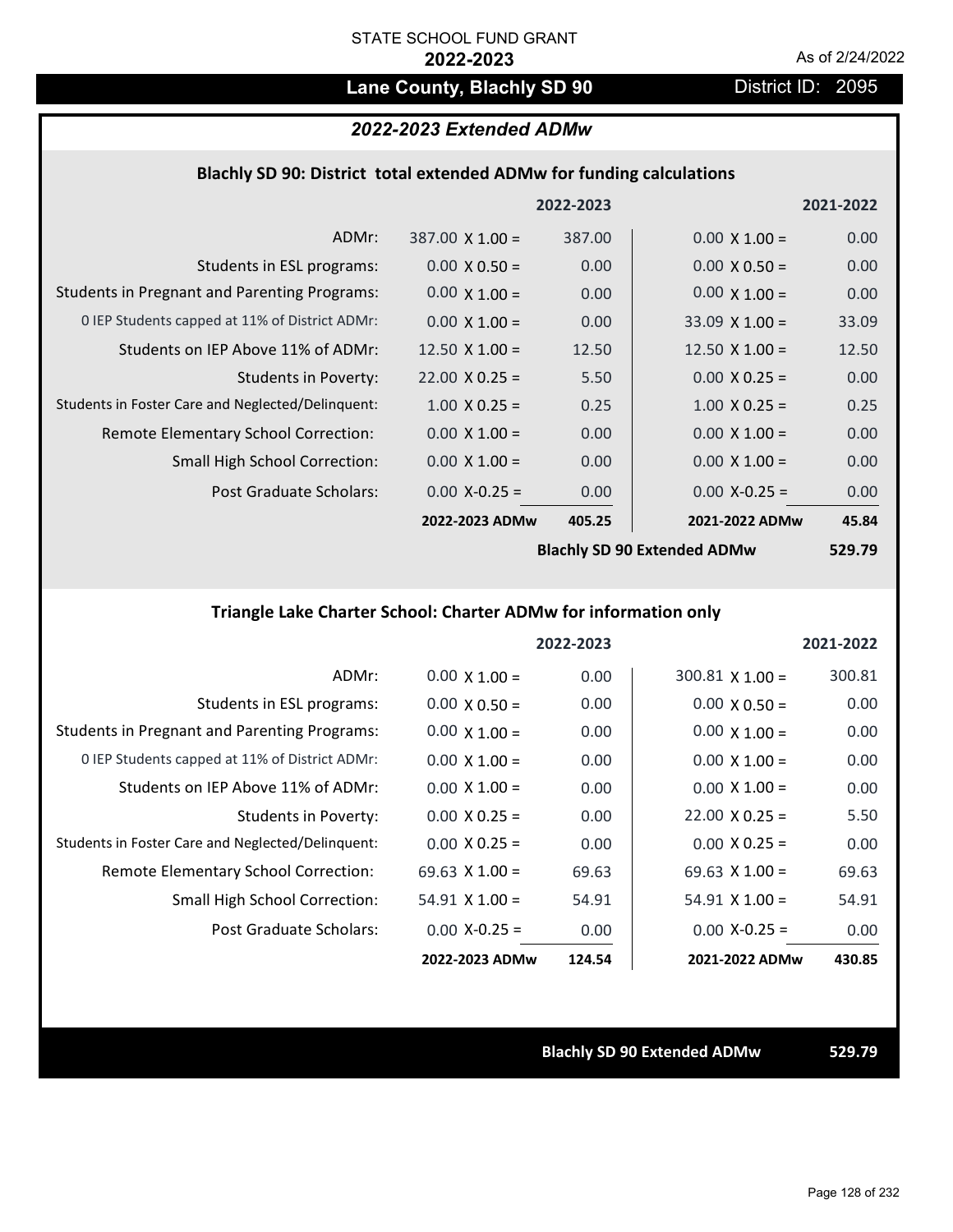## Lane County, Siuslaw SD 97J District ID: 2096

## *2022-2023 Extended ADMw*

## **Siuslaw SD 97J: District total extended ADMw for funding calculations**

|                                                     |                          | 2022-2023 |                                     | 2021-2022 |
|-----------------------------------------------------|--------------------------|-----------|-------------------------------------|-----------|
| ADMr:                                               | $1,170.00 \times 1.00 =$ | 1,170.00  | $1,195.84 \times 1.00 =$            | 1,195.84  |
| Students in ESL programs:                           | $0.00 \times 0.50 =$     | 0.00      | $29.14 \times 0.50 =$               | 14.57     |
| <b>Students in Pregnant and Parenting Programs:</b> | $0.00 \times 1.00 =$     | 0.00      | $0.97 \times 1.00 =$                | 0.97      |
| 0 IEP Students capped at 11% of District ADMr:      | $0.00 \times 1.00 =$     | 0.00      | $131.54$ X $1.00 =$                 | 131.54    |
| Students on IEP Above 11% of ADMr:                  | $10.30 \times 1.00 =$    | 10.30     | $10.30$ X $1.00 =$                  | 10.30     |
| <b>Students in Poverty:</b>                         | $240.27$ X 0.25 =        | 60.07     | $245.57 \times 0.25 =$              | 61.39     |
| Students in Foster Care and Neglected/Delinquent:   | $14.00 \times 0.25 =$    | 3.50      | $14.00 \times 0.25 =$               | 3.50      |
| Remote Elementary School Correction:                | $0.00 \times 1.00 =$     | 0.00      | $0.00 \times 1.00 =$                | 0.00      |
| <b>Small High School Correction:</b>                | $0.00 \times 1.00 =$     | 0.00      | $0.00 \times 1.00 =$                | 0.00      |
| Post Graduate Scholars:                             | $0.00$ X-0.25 =          | 0.00      | $0.00$ X-0.25 =                     | 0.00      |
|                                                     | 2022-2023 ADMw           | 1,243.87  | 2021-2022 ADMw                      | 1,418.11  |
|                                                     |                          |           | <b>Siuslaw SD 97J Extended ADMw</b> | 1,418.11  |
|                                                     |                          |           |                                     |           |
|                                                     |                          |           | <b>Siuslaw SD 97J Extended ADMw</b> | 1,418.11  |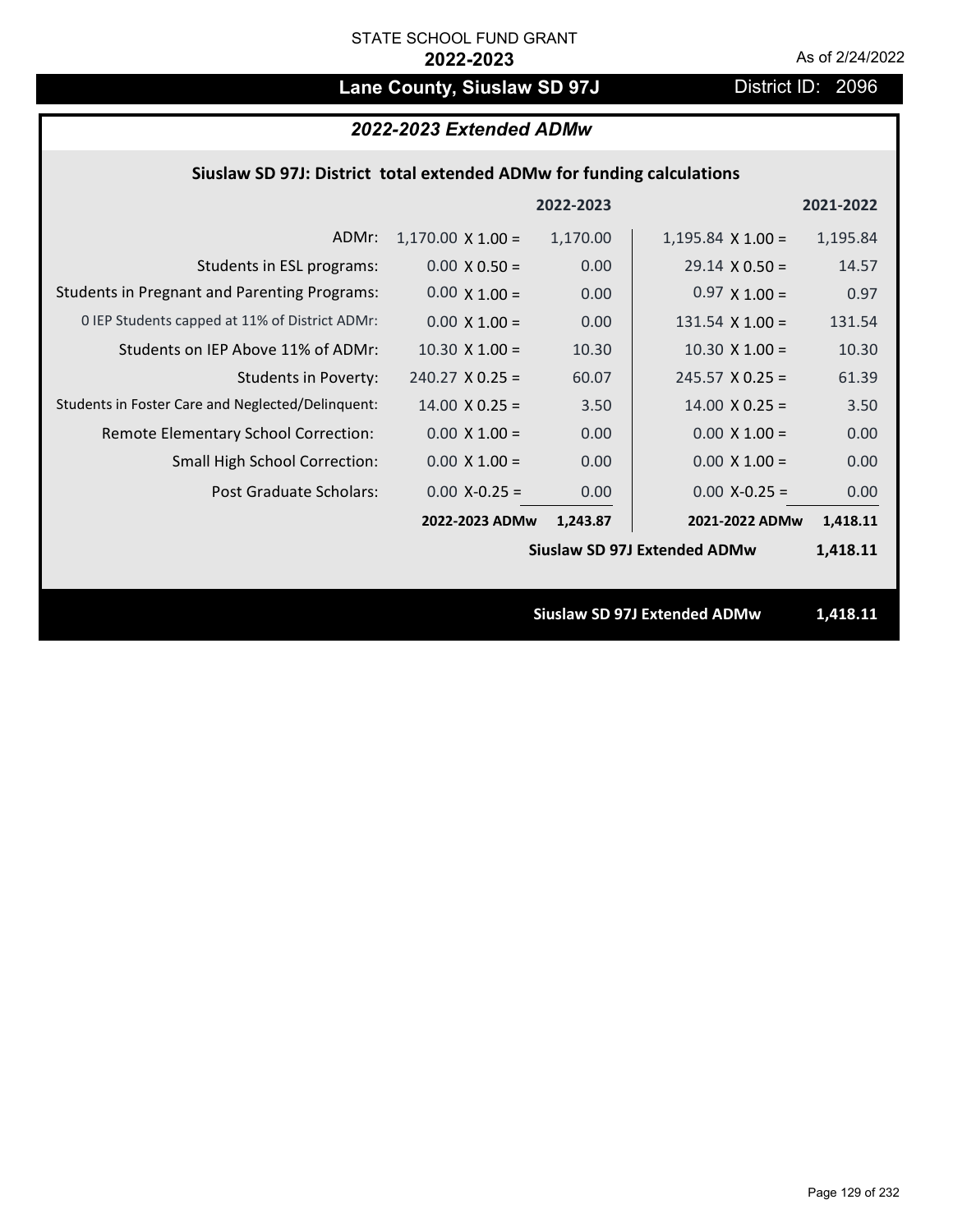## **Lincoln County, Lincoln County SD** District ID: 2097

## *2022-2023 Extended ADMw*

#### **Lincoln County SD: District total extended ADMw for funding calculations**

|                                                     |                          | 2022-2023 |                          | 2021-2022 |
|-----------------------------------------------------|--------------------------|-----------|--------------------------|-----------|
| ADMr:                                               | $5,193.00 \times 1.00 =$ | 5,193.00  | 4,707.91 $\times$ 1.00 = | 4,707.91  |
| Students in ESL programs:                           | $600.00 \times 0.50 =$   | 300.00    | 413.97 $\times$ 0.50 =   | 206.99    |
| <b>Students in Pregnant and Parenting Programs:</b> | 7.00 $\times$ 1.00 =     | 7.00      | $1.86 \times 1.00 =$     | 1.86      |
| 728 IEP Students capped at 11% of District ADMr:    | $571.23 \times 1.00 =$   | 571.23    | 568.40 $\times$ 1.00 =   | 568.40    |
| Students on IEP Above 11% of ADMr:                  | $66.10 \times 1.00 =$    | 66.10     | $66.10 X 1.00 =$         | 66.10     |
| Students in Poverty:                                | $947.92 \times 0.25 =$   | 236.98    | $859.22 \times 0.25 =$   | 214.81    |
| Students in Foster Care and Neglected/Delinquent:   | $51.00 \times 0.25 =$    | 12.75     | $51.00 \times 0.25 =$    | 12.75     |
| Remote Elementary School Correction:                | $0.00 \times 1.00 =$     | 0.00      | $0.00 \times 1.00 =$     | 0.00      |
| <b>Small High School Correction:</b>                | $176.68$ X 1.00 =        | 176.68    | $176.68$ X $1.00 =$      | 176.68    |
| <b>Post Graduate Scholars:</b>                      | $0.00 X - 0.25 =$        | 0.00      | $0.00$ X-0.25 =          | 0.00      |
|                                                     | 2022-2023 ADMw           | 6,563.74  | 2021-2022 ADMw           | 5,955.49  |
|                                                     |                          |           |                          |           |

**Lincoln County SD Extended ADMw**

**6,748.09**

## **Lincoln City Career Technical High School: Charter ADMw for information only**

|                                                     |                      | 2022-2023 |                       | 2021-2022 |
|-----------------------------------------------------|----------------------|-----------|-----------------------|-----------|
| ADMr:                                               | $0.00 \times 1.00 =$ | 0.00      | $35.98 \times 1.00 =$ | 35.98     |
| Students in ESL programs:                           | $0.00 \times 0.50 =$ | 0.00      | $0.00 \times 0.50 =$  | 0.00      |
| <b>Students in Pregnant and Parenting Programs:</b> | $0.00 \times 1.00 =$ | 0.00      | $0.00 \times 1.00 =$  | 0.00      |
| 0 IEP Students capped at 11% of District ADMr:      | $0.00 \times 1.00 =$ | 0.00      | $0.00 \times 1.00 =$  | 0.00      |
| Students on IEP Above 11% of ADMr:                  | $0.00 \times 1.00 =$ | 0.00      | $0.00 \times 1.00 =$  | 0.00      |
| Students in Poverty:                                | $0.00 \times 0.25 =$ | 0.00      | 6.58 $X$ 0.25 =       | 1.65      |
| Students in Foster Care and Neglected/Delinquent:   | $0.00 \times 0.25 =$ | 0.00      | $0.00 \times 0.25 =$  | 0.00      |
| Remote Elementary School Correction:                | $0.00 \times 1.00 =$ | 0.00      | $0.00 \times 1.00 =$  | 0.00      |
| <b>Small High School Correction:</b>                | $0.00 \times 1.00 =$ | 0.00      | $0.00 \times 1.00 =$  | 0.00      |
| Post Graduate Scholars:                             | $0.00$ X-0.25 =      | 0.00      | $0.00 X-0.25 =$       | 0.00      |
|                                                     | 2022-2023 ADMw       | 0.00      | 2021-2022 ADMw        | 37.63     |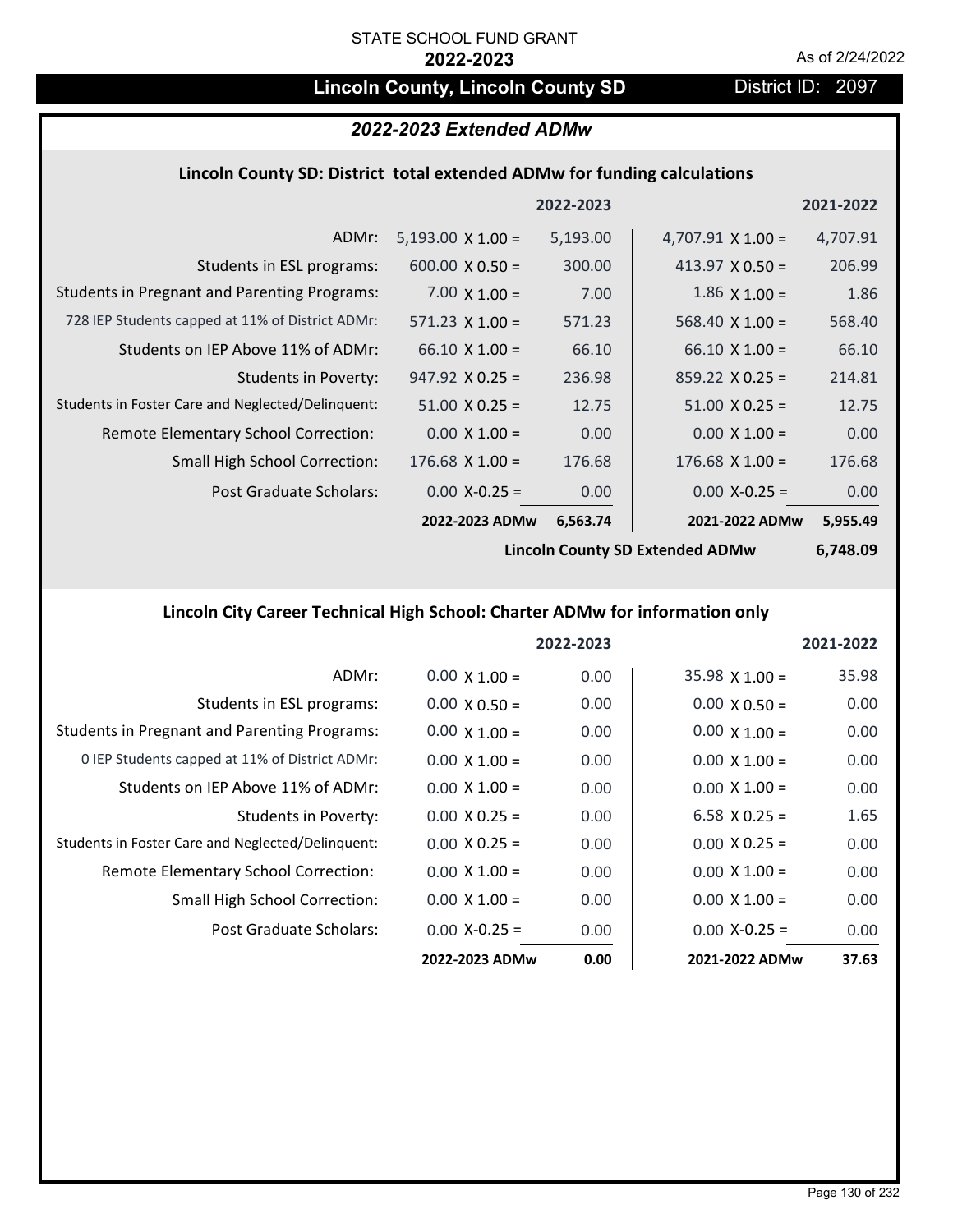#### **Eddyville Charter School: Charter ADMw for information only**

|                                                     |                       | 2022-2023 |                        | 2021-2022 |
|-----------------------------------------------------|-----------------------|-----------|------------------------|-----------|
| ADMr:                                               | $0.00 \times 1.00 =$  | 0.00      | $218.50 \times 1.00 =$ | 218.50    |
| Students in ESL programs:                           | $0.00 \times 0.50 =$  | 0.00      | $3.00 \times 0.50 =$   | 1.50      |
| <b>Students in Pregnant and Parenting Programs:</b> | $0.00 \times 1.00 =$  | 0.00      | $0.00 \times 1.00 =$   | 0.00      |
| 0 IEP Students capped at 11% of District ADMr:      | $0.00 \times 1.00 =$  | 0.00      | $0.00 \times 1.00 =$   | 0.00      |
| Students on IEP Above 11% of ADMr:                  | $0.00 \times 1.00 =$  | 0.00      | $0.00 \times 1.00 =$   | 0.00      |
| Students in Poverty:                                | $0.00 \times 0.25 =$  | 0.00      | $39.96 \times 0.25 =$  | 9.99      |
| Students in Foster Care and Neglected/Delinquent:   | $0.00 \times 0.25 =$  | 0.00      | $0.00 \times 0.25 =$   | 0.00      |
| Remote Elementary School Correction:                | $66.73 \times 1.00 =$ | 66.73     | $66.73 \times 1.00 =$  | 66.73     |
| <b>Small High School Correction:</b>                | $55.74 \times 1.00 =$ | 55.74     | $55.74 \times 1.00 =$  | 55.74     |
| Post Graduate Scholars:                             | $0.00 X - 0.25 =$     | 0.00      | $0.00 X - 0.25 =$      | 0.00      |
|                                                     | 2022-2023 ADMw        | 122.47    | 2021-2022 ADMw         | 352.46    |

#### **Siletz Valley Schools: Charter ADMw for information only**

|                                                     |                      | 2022-2023 |                        | 2021-2022 |
|-----------------------------------------------------|----------------------|-----------|------------------------|-----------|
| ADMr:                                               | $0.00 \times 1.00 =$ | 0.00      | $204.84 \times 1.00 =$ | 204.84    |
| Students in ESL programs:                           | $0.00 \times 0.50 =$ | 0.00      | $0.00 \times 0.50 =$   | 0.00      |
| <b>Students in Pregnant and Parenting Programs:</b> | $0.00 \times 1.00 =$ | 0.00      | $0.00 \times 1.00 =$   | 0.00      |
| 0 IEP Students capped at 11% of District ADMr:      | $0.00 \times 1.00 =$ | 0.00      | $0.00 \times 1.00 =$   | 0.00      |
| Students on IEP Above 11% of ADMr:                  | $0.00 \times 1.00 =$ | 0.00      | $0.00 \times 1.00 =$   | 0.00      |
| Students in Poverty:                                | $0.00 \times 0.25 =$ | 0.00      | $37.46 \times 0.25 =$  | 9.37      |
| Students in Foster Care and Neglected/Delinquent:   | $0.00 \times 0.25 =$ | 0.00      | $0.00 \times 0.25 =$   | 0.00      |
| Remote Elementary School Correction:                | 61.88 $X$ 1.00 =     | 61.88     | 61.88 $X$ 1.00 =       | 61.88     |
| <b>Small High School Correction:</b>                | $0.00 \times 1.00 =$ | 0.00      | $0.00 \times 1.00 =$   | 0.00      |
| Post Graduate Scholars:                             | $0.00 X - 0.25 =$    | 0.00      | $0.00 X - 0.25 =$      | 0.00      |
|                                                     | 2022-2023 ADMw       | 61.88     | 2021-2022 ADMw         | 276.09    |

**Lincoln County SD Extended ADMw 6,748.09**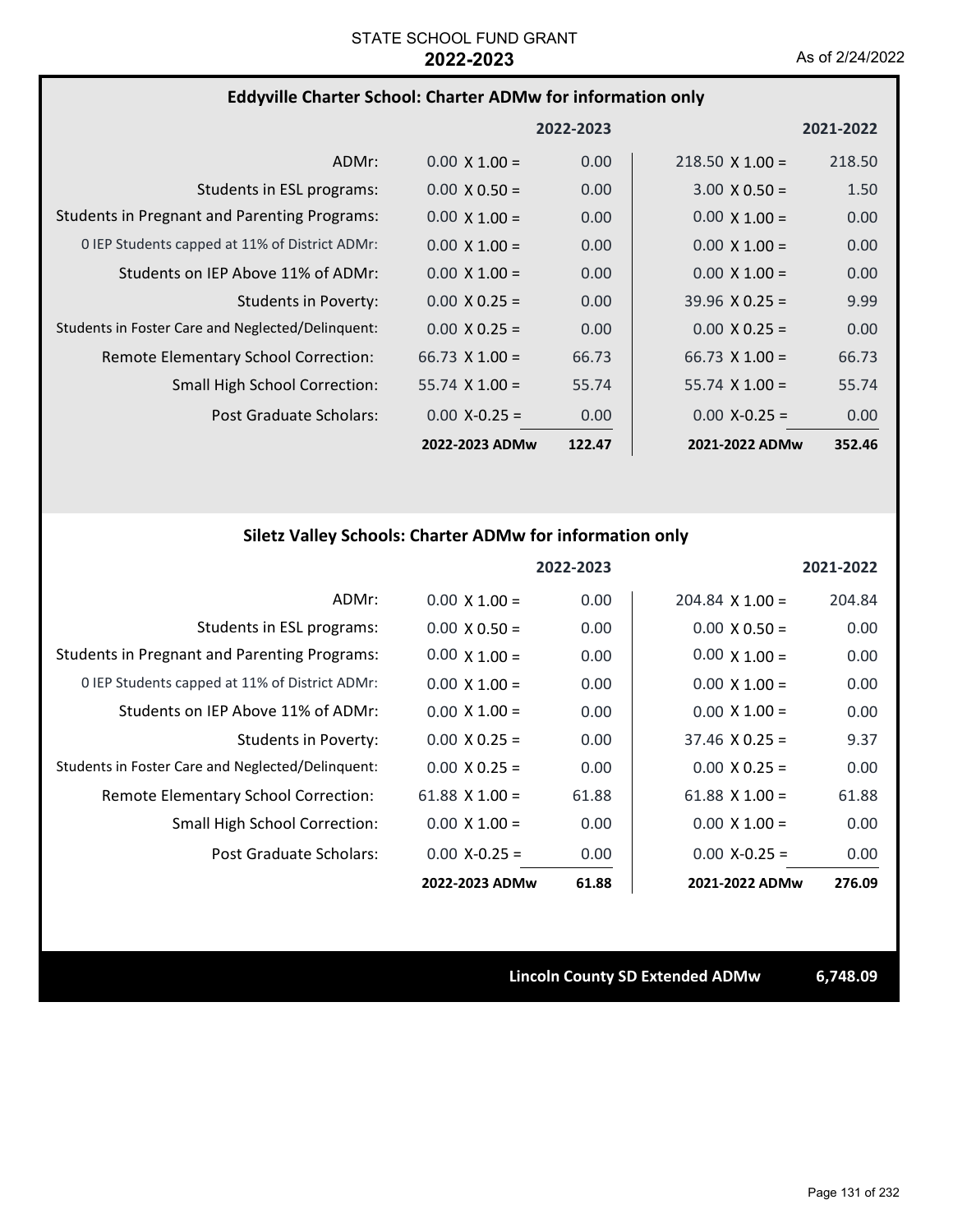## Linn County, Harrisburg SD 7J District ID: 2099

## *2022-2023 Extended ADMw*

## **Harrisburg SD 7J: District total extended ADMw for funding calculations**

|                                                     |                        | 2022-2023 |                                       | 2021-2022 |
|-----------------------------------------------------|------------------------|-----------|---------------------------------------|-----------|
| ADMr:                                               | $761.00 \times 1.00 =$ | 761.00    | 737.26 $\times$ 1.00 =                | 737.26    |
| Students in ESL programs:                           | $28.00 \times 0.50 =$  | 14.00     | $18.96 \times 0.50 =$                 | 9.48      |
| <b>Students in Pregnant and Parenting Programs:</b> | $1.00 \times 1.00 =$   | 1.00      | $0.00 \times 1.00 =$                  | 0.00      |
| 53 IEP Students capped at 11% of District ADMr:     | 53.00 $\times$ 1.00 =  | 53.00     | $81.10 \times 1.00 =$                 | 81.10     |
| Students on IEP Above 11% of ADMr:                  | $14.00 \times 1.00 =$  | 14.00     | $14.00 \times 1.00 =$                 | 14.00     |
| <b>Students in Poverty:</b>                         | $99.50 \times 0.25 =$  | 24.88     | $96.40 \times 0.25 =$                 | 24.10     |
| Students in Foster Care and Neglected/Delinquent:   | $7.00 \times 0.25 =$   | 1.75      | $7.00 \times 0.25 =$                  | 1.75      |
| Remote Elementary School Correction:                | $0.00 \times 1.00 =$   | 0.00      | $0.00 \times 1.00 =$                  | 0.00      |
| <b>Small High School Correction:</b>                | 79.92 $X$ 1.00 =       | 79.92     | 79.92 $X$ 1.00 =                      | 79.92     |
| Post Graduate Scholars:                             | $0.00$ X-0.25 =        | 0.00      | $0.00 X - 0.25 =$                     | 0.00      |
|                                                     | 2022-2023 ADMw         | 949.55    | 2021-2022 ADMw                        | 947.61    |
|                                                     |                        |           | <b>Harrisburg SD 7J Extended ADMw</b> | 949.55    |
|                                                     |                        |           |                                       |           |
|                                                     |                        |           | <b>Harrisburg SD 7J Extended ADMw</b> | 949.55    |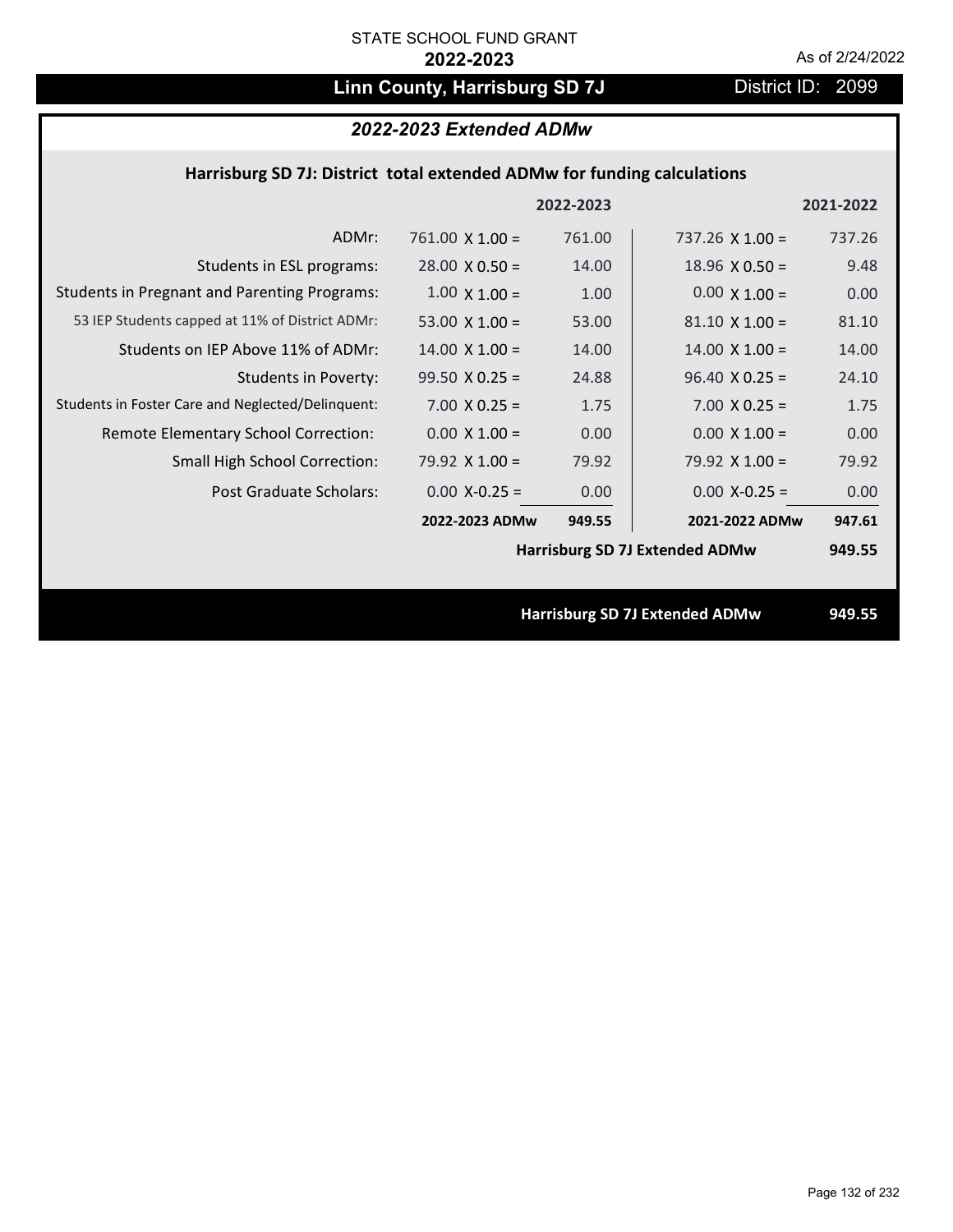## **Linn County, Greater Albany Public SD 8J** District ID: 2100

## *2022-2023 Extended ADMw*

### **Greater Albany Public SD 8J: District total extended ADMw for funding calculations**

|                                                     |                          | 2022-2023 |                                                  | 2021-2022 |
|-----------------------------------------------------|--------------------------|-----------|--------------------------------------------------|-----------|
| ADMr:                                               | $9,122.00 \times 1.00 =$ | 9,122.00  | $9,020.59 \times 1.00 =$                         | 9,020.59  |
| Students in ESL programs:                           | $585.00 \times 0.50 =$   | 292.50    | $662.40 \times 0.50 =$                           | 331.20    |
| <b>Students in Pregnant and Parenting Programs:</b> | $8.00 \times 1.00 =$     | 8.00      | 2.24 $\times$ 1.00 =                             | 2.24      |
| 1250 IEP Students capped at 11% of District ADMr:   | $1,003.42 \times 1.00 =$ | 1,003.42  | $992.26 \times 1.00 =$                           | 992.26    |
| Students on IEP Above 11% of ADMr:                  | 75.80 $X$ 1.00 =         | 75.80     | 75.80 $X$ 1.00 =                                 | 75.80     |
| <b>Students in Poverty:</b>                         | $910.37$ X 0.25 =        | 227.59    | $900.25 \times 0.25 =$                           | 225.06    |
| Students in Foster Care and Neglected/Delinquent:   | $93.00 \times 0.25 =$    | 23.25     | $93.00 \times 0.25 =$                            | 23.25     |
| Remote Elementary School Correction:                | $0.00 \times 1.00 =$     | 0.00      | $0.00 \times 1.00 =$                             | 0.00      |
| <b>Small High School Correction:</b>                | $0.00 \times 1.00 =$     | 0.00      | $0.00 \times 1.00 =$                             | 0.00      |
| Post Graduate Scholars:                             | $0.00$ X-0.25 =          | 0.00      | $0.00$ X-0.25 =                                  | 0.00      |
|                                                     | 2022-2023 ADMw 10,752.56 |           | 2021-2022 ADMw                                   | 10,670.41 |
|                                                     |                          |           | <b>Greater Albany Public SD 8J Extended ADMw</b> | 10,752.56 |
|                                                     |                          |           |                                                  |           |
|                                                     |                          |           | <b>Greater Albany Public SD 8J Extended ADMw</b> | 10,752.56 |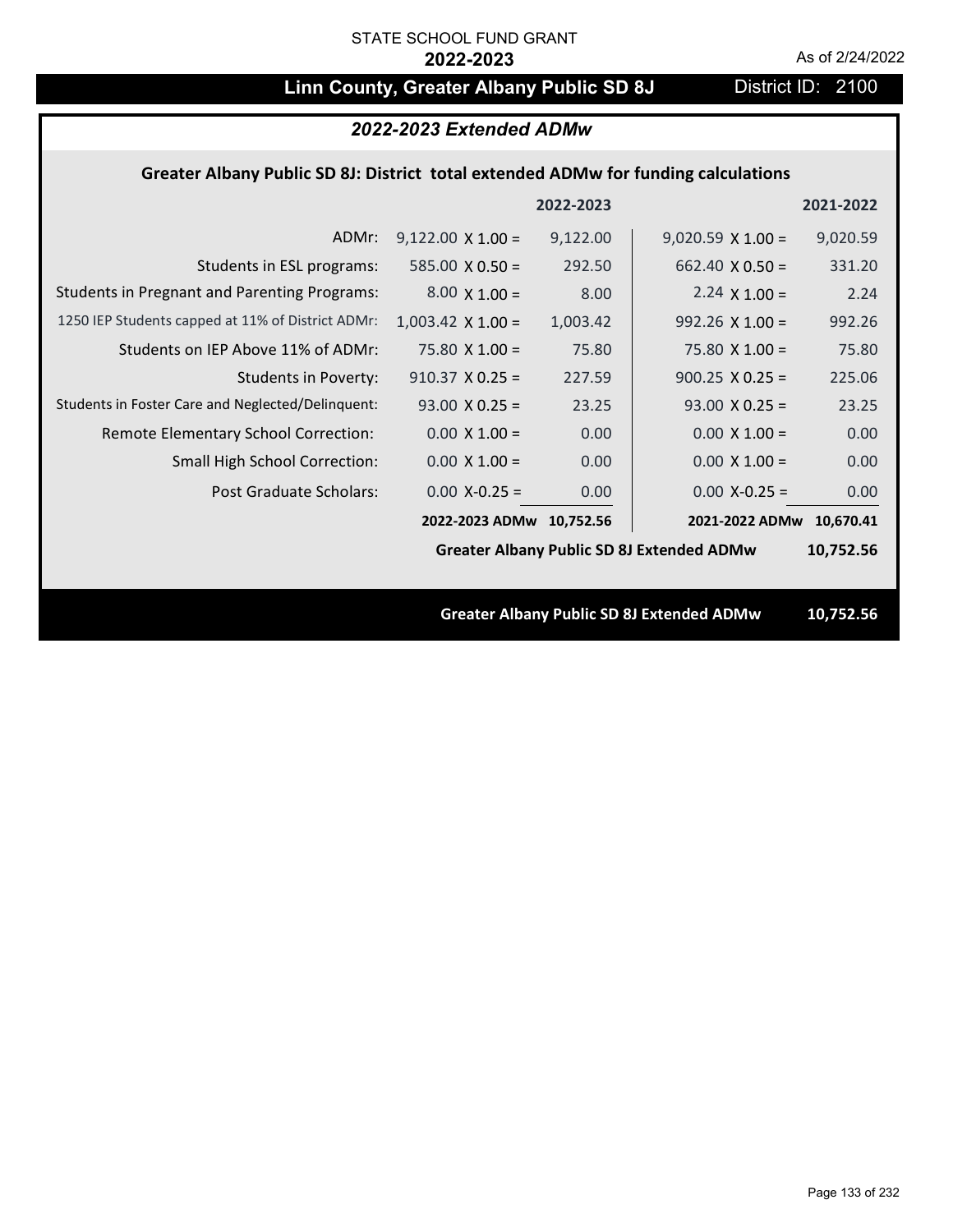## **Linn County, Lebanon Community SD 9** District ID: 2101

#### *2022-2023 Extended ADMw*

#### **Lebanon Community SD 9: District total extended ADMw for funding calculations**

|                                                     |                          | 2022-2023 |                          | 2021-2022 |
|-----------------------------------------------------|--------------------------|-----------|--------------------------|-----------|
| ADMr:                                               | 4,029.00 $\times$ 1.00 = | 4,029.00  | $3,718.46 \times 1.00 =$ | 3,718.46  |
| Students in ESL programs:                           | $65.00 \times 0.50 =$    | 32.50     | $79.42 \times 0.50 =$    | 39.71     |
| <b>Students in Pregnant and Parenting Programs:</b> | $2.00 \times 1.00 =$     | 2.00      | $1.00 \times 1.00 =$     | 1.00      |
| 680 IEP Students capped at 11% of District ADMr:    | $443.19 \times 1.00 =$   | 443.19    | $444.16 \times 1.00 =$   | 444.16    |
| Students on IEP Above 11% of ADMr:                  | $57.70 \times 1.00 =$    | 57.70     | $57.70 \times 1.00 =$    | 57.70     |
| <b>Students in Poverty:</b>                         | $465.87 \times 0.25 =$   | 116.47    | 429.96 $X$ 0.25 =        | 107.49    |
| Students in Foster Care and Neglected/Delinquent:   | $20.00 \times 0.25 =$    | 5.00      | $20.00 \times 0.25 =$    | 5.00      |
| Remote Elementary School Correction:                | 12.23 $\times$ 1.00 =    | 12.23     | $12.23 \times 1.00 =$    | 12.23     |
| <b>Small High School Correction:</b>                | $0.00 \times 1.00 =$     | 0.00      | $0.00 \times 1.00 =$     | 0.00      |
| Post Graduate Scholars:                             | $0.00$ X-0.25 =          | 0.00      | $0.00$ X-0.25 =          | 0.00      |
|                                                     | 2022-2023 ADMw           | 4,698.09  | 2021-2022 ADMw           | 4,385.75  |

**Lebanon Community SD 9 Extended ADMw**

**4,716.26**

## **Sand Ridge Charter School: Charter ADMw for information only**

|                                                     |                      | 2022-2023 |                        | 2021-2022 |
|-----------------------------------------------------|----------------------|-----------|------------------------|-----------|
| ADMr:                                               | $0.00 \times 1.00 =$ | 0.00      | $319.35 \times 1.00 =$ | 319.35    |
| Students in ESL programs:                           | $0.00 \times 0.50 =$ | 0.00      | $3.85 \times 0.50 =$   | 1.93      |
| <b>Students in Pregnant and Parenting Programs:</b> | $0.00 \times 1.00 =$ | 0.00      | $0.00 \times 1.00 =$   | 0.00      |
| 0 IEP Students capped at 11% of District ADMr:      | $0.00 \times 1.00 =$ | 0.00      | $0.00 \times 1.00 =$   | 0.00      |
| Students on IEP Above 11% of ADMr:                  | $0.00 \times 1.00 =$ | 0.00      | $0.00 \times 1.00 =$   | 0.00      |
| Students in Poverty:                                | $0.00 \times 0.25 =$ | 0.00      | $36.93 \times 0.25 =$  | 9.23      |
| Students in Foster Care and Neglected/Delinquent:   | $0.00 \times 0.25 =$ | 0.00      | $0.00 \times 0.25 =$   | 0.00      |
| Remote Elementary School Correction:                | $0.00 \times 1.00 =$ | 0.00      | $0.00 \times 1.00 =$   | 0.00      |
| <b>Small High School Correction:</b>                | $0.00 \times 1.00 =$ | 0.00      | $0.00 \times 1.00 =$   | 0.00      |
| Post Graduate Scholars:                             | $0.00 X-0.25 =$      | 0.00      | $0.00 X-0.25 =$        | 0.00      |
|                                                     | 2022-2023 ADMw       | 0.00      | 2021-2022 ADMw         | 330.51    |

**Lebanon Community SD 9 Extended ADMw 4,716.26**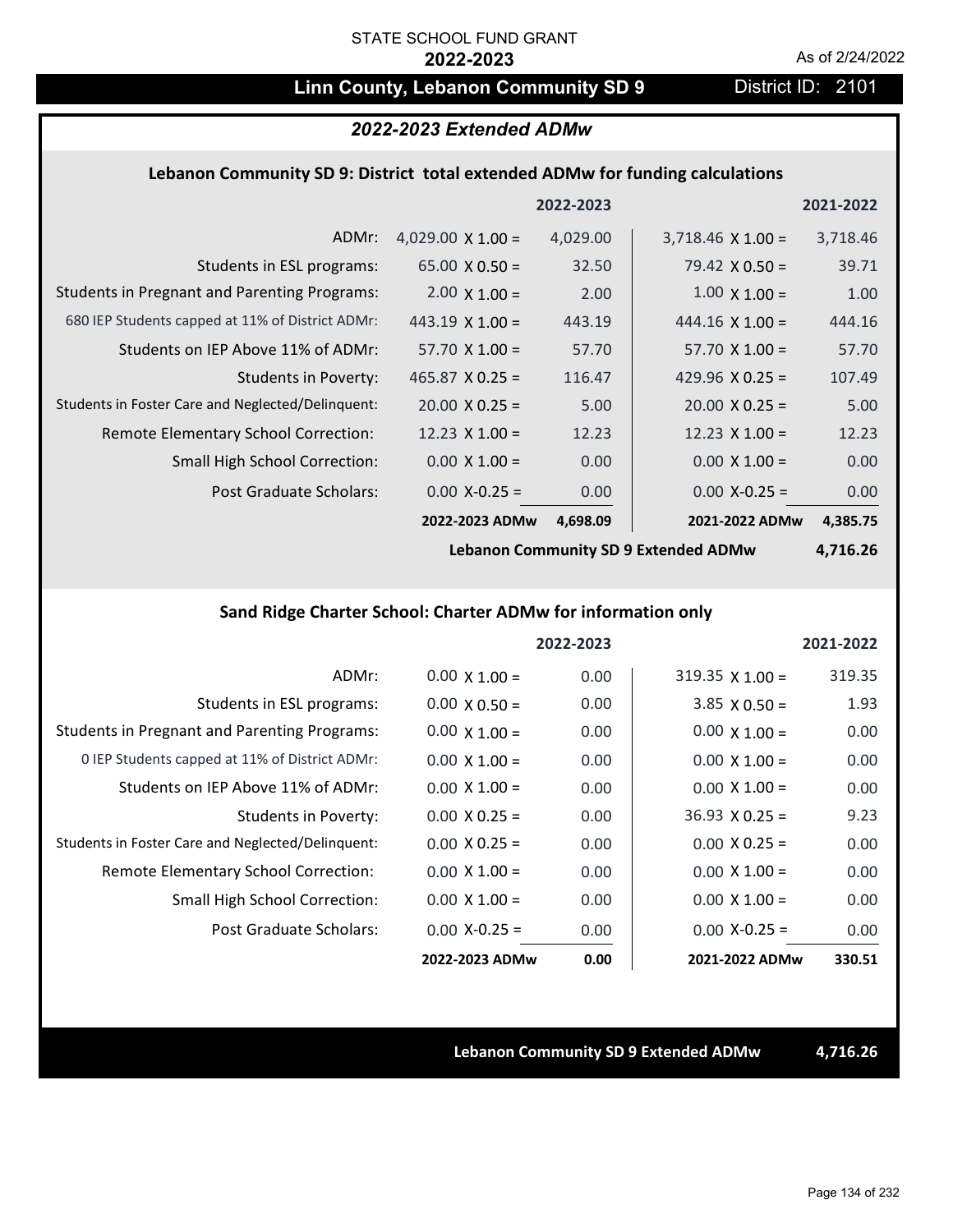## Linn County, Sweet Home SD 55 District ID: 2102

## *2022-2023 Extended ADMw*

#### **Sweet Home SD 55: District total extended ADMw for funding calculations**

|                                                     |                          | 2022-2023 |                          | 2021-2022 |
|-----------------------------------------------------|--------------------------|-----------|--------------------------|-----------|
| ADMr:                                               | $2,255.00 \times 1.00 =$ | 2,255.00  | $2,063.09 \times 1.00 =$ | 2,063.09  |
| Students in ESL programs:                           | $6.00 \times 0.50 =$     | 3.00      | $5.98 \times 0.50 =$     | 2.99      |
| <b>Students in Pregnant and Parenting Programs:</b> | $2.00 \times 1.00 =$     | 2.00      | $0.00 \times 1.00 =$     | 0.00      |
| 440 IEP Students capped at 11% of District ADMr:    | $248.05 \times 1.00 =$   | 248.05    | $241.30 \times 1.00 =$   | 241.30    |
| Students on IEP Above 11% of ADMr:                  | $86.20 \times 1.00 =$    | 86.20     | $86.20 \times 1.00 =$    | 86.20     |
| <b>Students in Poverty:</b>                         | $310.04 \times 0.25 =$   | 77.51     | $283.65$ X 0.25 =        | 70.91     |
| Students in Foster Care and Neglected/Delinquent:   | $9.00 \times 0.25 =$     | 2.25      | $9.00 \times 0.25 =$     | 2.25      |
| Remote Elementary School Correction:                | $0.00 \times 1.00 =$     | 0.00      | $0.00 \times 1.00 =$     | 0.00      |
| <b>Small High School Correction:</b>                | $0.00 \times 1.00 =$     | 0.00      | $0.00 \times 1.00 =$     | 0.00      |
| Post Graduate Scholars:                             | $0.00$ X-0.25 =          | 0.00      | $0.00$ X-0.25 =          | 0.00      |
|                                                     | 2022-2023 ADMw           | 2,674.01  | 2021-2022 ADMw           | 2,466.74  |
|                                                     |                          |           |                          |           |

**Sweet Home SD 55 Extended ADMw**

**2,674.01**

#### **Sweet Home Charter School: Charter ADMw for information only**

|                                                     |                      | 2022-2023 |                        | 2021-2022 |
|-----------------------------------------------------|----------------------|-----------|------------------------|-----------|
| ADMr:                                               | $0.00 \times 1.00 =$ | 0.00      | $130.54 \times 1.00 =$ | 130.54    |
| Students in ESL programs:                           | $0.00 \times 0.50 =$ | 0.00      | $0.00 \times 0.50 =$   | 0.00      |
| <b>Students in Pregnant and Parenting Programs:</b> | $0.00 \times 1.00 =$ | 0.00      | $0.00 \times 1.00 =$   | 0.00      |
| 0 IEP Students capped at 11% of District ADMr:      | $0.00 \times 1.00 =$ | 0.00      | $0.00 \times 1.00 =$   | 0.00      |
| Students on IEP Above 11% of ADMr:                  | $0.00 \times 1.00 =$ | 0.00      | $0.00 \times 1.00 =$   | 0.00      |
| Students in Poverty:                                | $0.00 \times 0.25 =$ | 0.00      | $17.95 \times 0.25 =$  | 4.49      |
| Students in Foster Care and Neglected/Delinquent:   | $0.00 \times 0.25 =$ | 0.00      | $0.00 \times 0.25 =$   | 0.00      |
| Remote Elementary School Correction:                | $0.00 \times 1.00 =$ | 0.00      | $0.00 \times 1.00 =$   | 0.00      |
| <b>Small High School Correction:</b>                | $0.00 \times 1.00 =$ | 0.00      | $0.00 \times 1.00 =$   | 0.00      |
| Post Graduate Scholars:                             | $0.00$ X-0.25 =      | 0.00      | $0.00$ X-0.25 =        | 0.00      |
|                                                     | 2022-2023 ADMw       | 0.00      | 2021-2022 ADMw         | 135.03    |

**Sweet Home SD 55 Extended ADMw 2,674.01**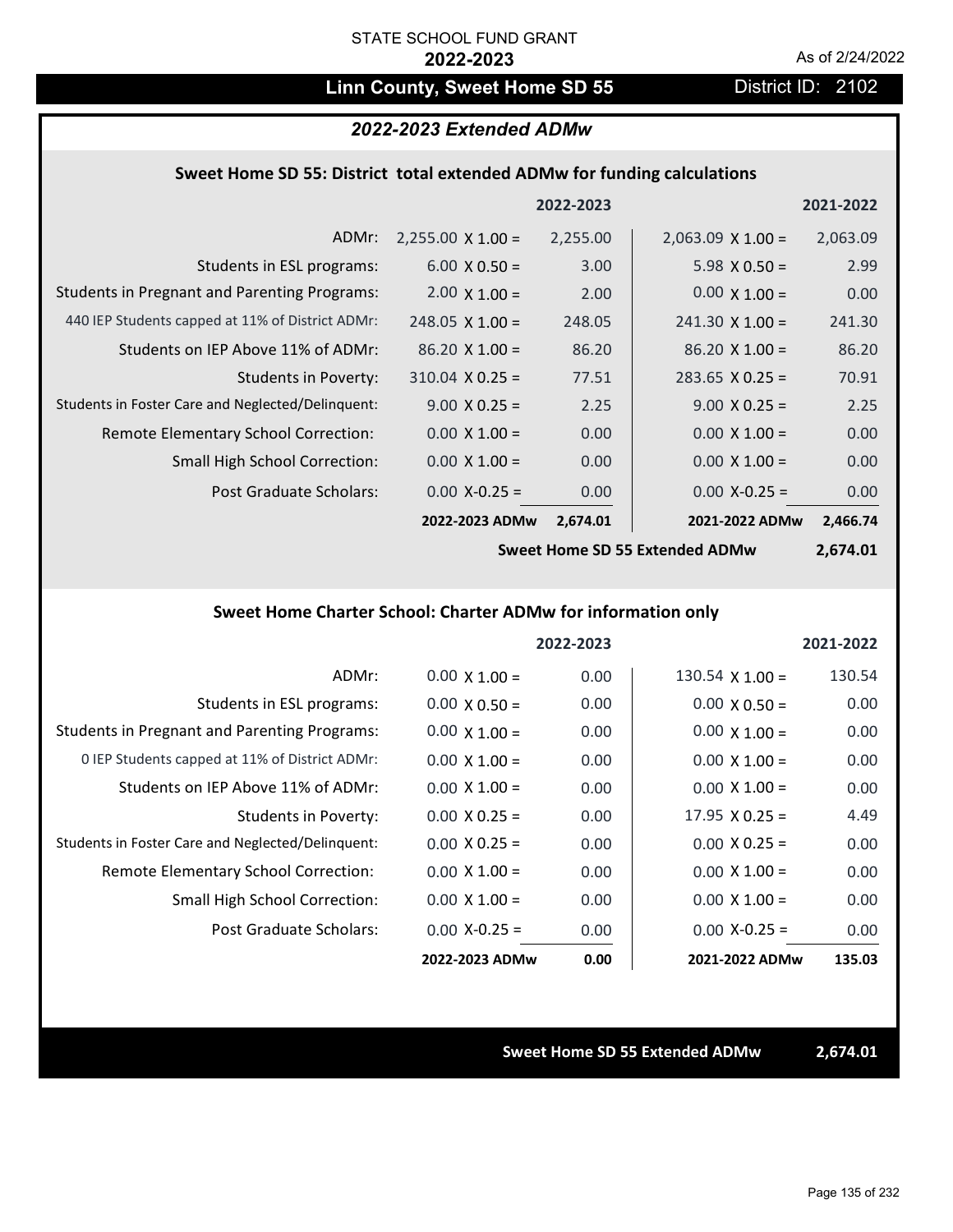## Linn County, Scio SD 95 **District ID: 2103**

## *2022-2023 Extended ADMw*

## **Scio SD 95: District total extended ADMw for funding calculations**

|                                                     |                          | 2022-2023 |                          | 2021-2022       |
|-----------------------------------------------------|--------------------------|-----------|--------------------------|-----------------|
| ADMr:                                               | $1,983.00 \times 1.00 =$ | 1,983.00  | $627.94 \times 1.00 =$   | 627.94          |
| Students in ESL programs:                           | $17.00 \times 0.50 =$    | 8.50      | $8.39 \times 0.50 =$     | 4.20            |
| <b>Students in Pregnant and Parenting Programs:</b> | $3.00 \times 1.00 =$     | 3.00      | $0.00 \times 1.00 =$     | 0.00            |
| 287 IEP Students capped at 11% of District ADMr:    | $218.13 \times 1.00 =$   | 218.13    | $209.04 \times 1.00 =$   | 209.04          |
| Students on IEP Above 11% of ADMr:                  | $0.00 \times 1.00 =$     | 0.00      | $0.00 \times 1.00 =$     | 0.00            |
| <b>Students in Poverty:</b>                         | $62.00 \times 0.25 =$    | 15.50     | $20.48 \times 0.25 =$    | 5.12            |
| Students in Foster Care and Neglected/Delinquent:   | $8.00 \times 0.25 =$     | 2.00      | $8.00 \times 0.25 =$     | 2.00            |
| Remote Elementary School Correction:                | $0.00 \times 1.00 =$     | 0.00      | $0.00 \times 1.00 =$     | 0.00            |
| <b>Small High School Correction:</b>                | $82.45 \times 1.00 =$    | 82.45     | $82.45 \times 1.00 =$    | 82.45           |
| Post Graduate Scholars:                             | $0.00 X - 0.25 =$        | 0.00      | $0.00$ X-0.25 =          | 0.00            |
|                                                     | 2022-2023 ADMw           | 2,312.58  | 2021-2022 ADMw           | 930.75          |
|                                                     |                          |           | Coin CD OF Evtended ADMu | <b>CO CO CO</b> |

**Scio SD 95 Extended ADMw**

**2,312.58**

## **Lourdes School: Charter ADMw for information only**

|                                                     |                      | 2022-2023 |                       | 2021-2022 |
|-----------------------------------------------------|----------------------|-----------|-----------------------|-----------|
| ADMr:                                               | $0.00 \times 1.00 =$ | 0.00      | $36.08 \times 1.00 =$ | 36.08     |
| Students in ESL programs:                           | $0.00 \times 0.50 =$ | 0.00      | $0.00 \times 0.50 =$  | 0.00      |
| <b>Students in Pregnant and Parenting Programs:</b> | $0.00 \times 1.00 =$ | 0.00      | $0.00 \times 1.00 =$  | 0.00      |
| 0 IEP Students capped at 11% of District ADMr:      | $0.00 \times 1.00 =$ | 0.00      | $0.00 \times 1.00 =$  | 0.00      |
| Students on IEP Above 11% of ADMr:                  | $0.00 \times 1.00 =$ | 0.00      | $0.00 \times 1.00 =$  | 0.00      |
| Students in Poverty:                                | $0.00 \times 0.25 =$ | 0.00      | $1.18 \times 0.25 =$  | 0.30      |
| Students in Foster Care and Neglected/Delinquent:   | $0.00 \times 0.25 =$ | 0.00      | $0.00 \times 0.25 =$  | 0.00      |
| Remote Elementary School Correction:                | $0.00 \times 1.00 =$ | 0.00      | $0.00 \times 1.00 =$  | 0.00      |
| <b>Small High School Correction:</b>                | $0.00 \times 1.00 =$ | 0.00      | $0.00 \times 1.00 =$  | 0.00      |
| Post Graduate Scholars:                             | $0.00 X-0.25 =$      | 0.00      | $0.00 X-0.25 =$       | 0.00      |
|                                                     | 2022-2023 ADMw       | 0.00      | 2021-2022 ADMw        | 36.38     |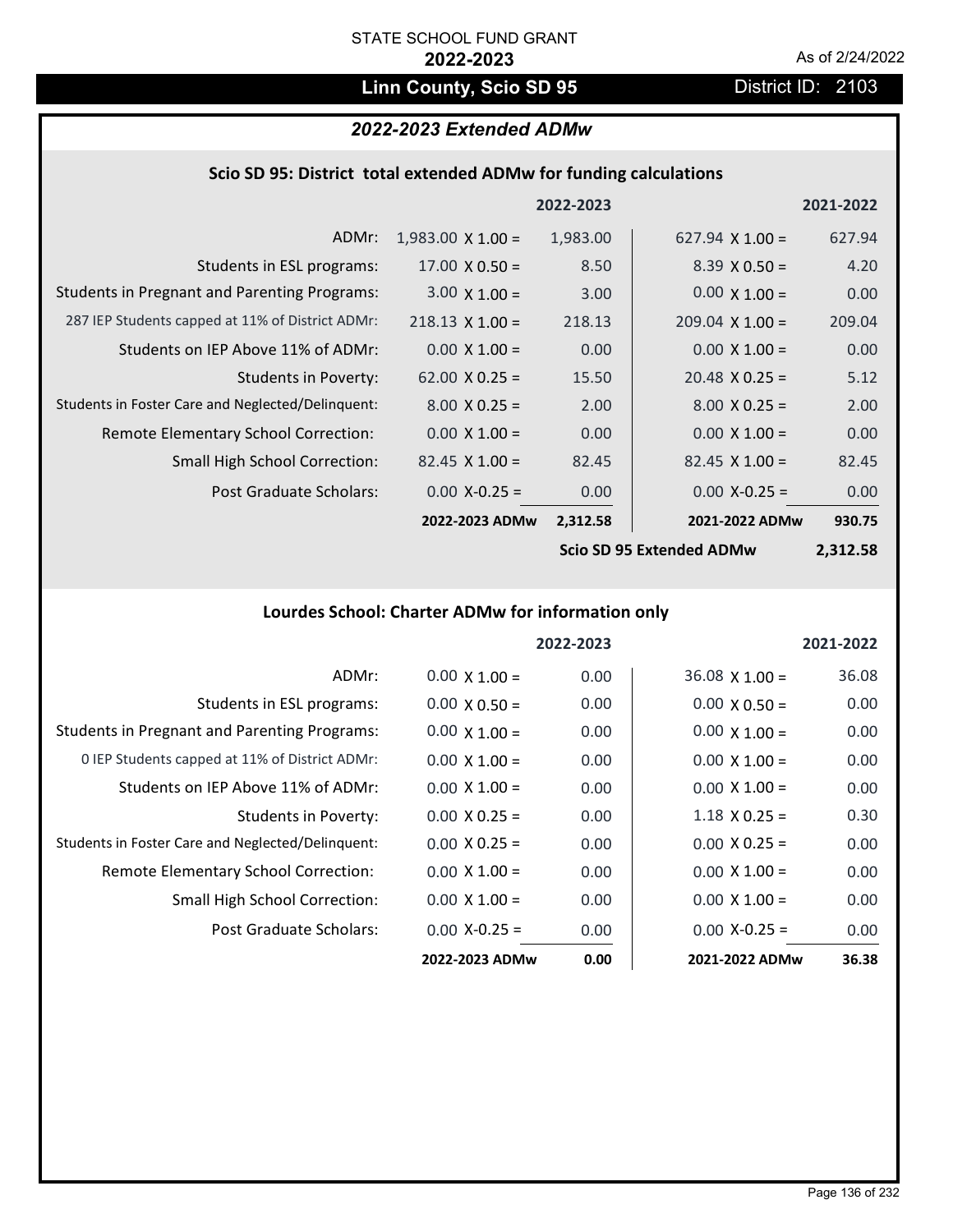#### **Willamette Connections Academy: Charter ADMw for information only**

|                                                     |                      | 2022-2023 |                          | 2021-2022 |
|-----------------------------------------------------|----------------------|-----------|--------------------------|-----------|
| ADMr:                                               | $0.00 \times 1.00 =$ | 0.00      | $1,236.36 \times 1.00 =$ | 1,236.36  |
| Students in ESL programs:                           | $0.00 \times 0.50 =$ | 0.00      | $16.30 \times 0.50 =$    | 8.15      |
| <b>Students in Pregnant and Parenting Programs:</b> | $0.00 \times 1.00 =$ | 0.00      | $0.00 \times 1.00 =$     | 0.00      |
| 0 IEP Students capped at 11% of District ADMr:      | $0.00 \times 1.00 =$ | 0.00      | $0.00 \times 1.00 =$     | 0.00      |
| Students on IEP Above 11% of ADMr:                  | $0.00 \times 1.00 =$ | 0.00      | $0.00 \times 1.00 =$     | 0.00      |
| <b>Students in Poverty:</b>                         | $0.00 \times 0.25 =$ | 0.00      | 40.34 $\times$ 0.25 =    | 10.09     |
| Students in Foster Care and Neglected/Delinquent:   | $0.00 \times 0.25 =$ | 0.00      | $0.00 \times 0.25 =$     | 0.00      |
| Remote Elementary School Correction:                | $0.00 \times 1.00 =$ | 0.00      | $0.00 \times 1.00 =$     | 0.00      |
| <b>Small High School Correction:</b>                | $0.00 \times 1.00 =$ | 0.00      | $0.00 \times 1.00 =$     | 0.00      |
| Post Graduate Scholars:                             | $0.00$ X-0.25 =      | 0.00      | $0.00$ X-0.25 =          | 0.00      |
|                                                     | 2022-2023 ADMw       | 0.00      | 2021-2022 ADMw           | 1,254.60  |

#### **Oregon Virtual Education: Charter ADMw for information only**

|                                                     |                      | 2022-2023 |                      | 2021-2022 |
|-----------------------------------------------------|----------------------|-----------|----------------------|-----------|
| ADMr:                                               | $0.00 \times 1.00 =$ | 0.00      | $0.00 \times 1.00 =$ | 0.00      |
| Students in ESL programs:                           | $0.00 \times 0.50 =$ | 0.00      | $0.00 \times 0.50 =$ | 0.00      |
| <b>Students in Pregnant and Parenting Programs:</b> | $0.00 \times 1.00 =$ | 0.00      | $0.00 \times 1.00 =$ | 0.00      |
| 0 IEP Students capped at 11% of District ADMr:      | $0.00 \times 1.00 =$ | 0.00      | $0.00 \times 1.00 =$ | 0.00      |
| Students on IEP Above 11% of ADMr:                  | $0.00 \times 1.00 =$ | 0.00      | $0.00 \times 1.00 =$ | 0.00      |
| <b>Students in Poverty:</b>                         | $0.00 \times 0.25 =$ | 0.00      | $0.00 \times 0.25 =$ | 0.00      |
| Students in Foster Care and Neglected/Delinquent:   | $0.00 \times 0.25 =$ | 0.00      | $0.00 \times 0.25 =$ | 0.00      |
| Remote Elementary School Correction:                | $0.00 \times 1.00 =$ | 0.00      | $0.00 \times 1.00 =$ | 0.00      |
| Small High School Correction:                       | $0.00 \times 1.00 =$ | 0.00      | $0.00 \times 1.00 =$ | 0.00      |
| Post Graduate Scholars:                             | $0.00$ X-0.25 =      | 0.00      | $0.00 X - 0.25 =$    | 0.00      |
|                                                     | 2022-2023 ADMw       | 0.00      | 2021-2022 ADMw       | 0.00      |

**Scio SD 95 Extended ADMw 2,312.58**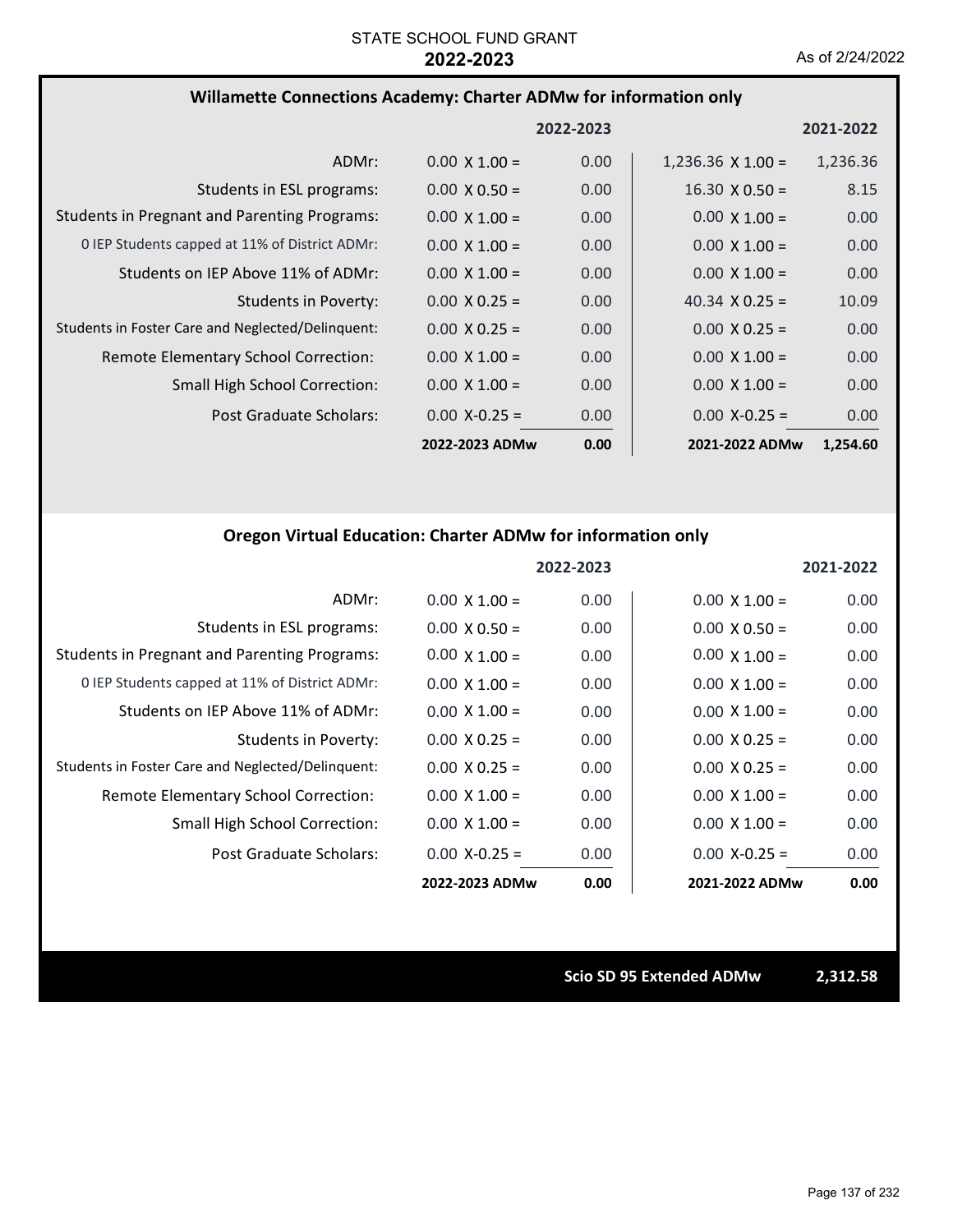## Linn County, Santiam Canyon SD 129J District ID: 2104

#### *2022-2023 Extended ADMw*

#### **Santiam Canyon SD 129J: District total extended ADMw for funding calculations**

|                                                     |                          | 2022-2023 |                        | 2021-2022 |
|-----------------------------------------------------|--------------------------|-----------|------------------------|-----------|
| ADMr:                                               | $3,283.00 \times 1.00 =$ | 3,283.00  | $503.54 \times 1.00 =$ | 503.54    |
| Students in ESL programs:                           | $87.00 \times 0.50 =$    | 43.50     | $8.36 \times 0.50 =$   | 4.18      |
| <b>Students in Pregnant and Parenting Programs:</b> | $6.00 \times 1.00 =$     | 6.00      | $0.00 \times 1.00 =$   | 0.00      |
| 550 IEP Students capped at 11% of District ADMr:    | $361.13 \times 1.00 =$   | 361.13    | $344.85 \times 1.00 =$ | 344.85    |
| Students on IEP Above 11% of ADMr:                  | $72.30 \times 1.00 =$    | 72.30     | $72.30 \times 1.00 =$  | 72.30     |
| <b>Students in Poverty:</b>                         | $98.00 \times 0.25 =$    | 24.50     | $15.74 \times 0.25 =$  | 3.94      |
| Students in Foster Care and Neglected/Delinquent:   | $3.00 \times 0.25 =$     | 0.75      | $3.00 \times 0.25 =$   | 0.75      |
| <b>Remote Elementary School Correction:</b>         | $0.00 \times 1.00 =$     | 0.00      | $0.00 \times 1.00 =$   | 0.00      |
| <b>Small High School Correction:</b>                | $88.36 \times 1.00 =$    | 88.36     | $88.36 \times 1.00 =$  | 88.36     |
| Post Graduate Scholars:                             | $0.00 X - 0.25 =$        | 0.00      | $0.00 X - 0.25 =$      | 0.00      |
|                                                     | 2022-2023 ADMw           | 3,879.54  | 2021-2022 ADMw         | 1,017.92  |

**Santiam Canyon SD 129J Extended ADMw**

## **3,879.54**

### **Oregon Charter Academy: Charter ADMw for information only**

|                                                     |                      | 2022-2023 |                          | 2021-2022 |
|-----------------------------------------------------|----------------------|-----------|--------------------------|-----------|
| ADMr:                                               | $0.00 \times 1.00 =$ | 0.00      | $2,631.48 \times 1.00 =$ | 2,631.48  |
| Students in ESL programs:                           | $0.00 \times 0.50 =$ | 0.00      | $71.96 \times 0.50 =$    | 35.98     |
| <b>Students in Pregnant and Parenting Programs:</b> | $0.00 \times 1.00 =$ | 0.00      | $5.21 \times 1.00 =$     | 5.21      |
| 0 IEP Students capped at 11% of District ADMr:      | $0.00 \times 1.00 =$ | 0.00      | $0.00 \times 1.00 =$     | 0.00      |
| Students on IEP Above 11% of ADMr:                  | $0.00 \times 1.00 =$ | 0.00      | $0.00 \times 1.00 =$     | 0.00      |
| Students in Poverty:                                | $0.00 \times 0.25 =$ | 0.00      | $82.26 \times 0.25 =$    | 20.57     |
| Students in Foster Care and Neglected/Delinquent:   | $0.00 \times 0.25 =$ | 0.00      | $0.00 \times 0.25 =$     | 0.00      |
| Remote Elementary School Correction:                | $0.00 \times 1.00 =$ | 0.00      | $0.00 \times 1.00 =$     | 0.00      |
| Small High School Correction:                       | $0.00 \times 1.00 =$ | 0.00      | $0.00 \times 1.00 =$     | 0.00      |
| Post Graduate Scholars:                             | $0.00 X-0.25 =$      | 0.00      | $0.00 X - 0.25 =$        | 0.00      |
|                                                     | 2022-2023 ADMw       | 0.00      | 2021-2022 ADMw           | 2,693.24  |

#### **Santiam Canyon SD 129J Extended ADMw 3,879.54**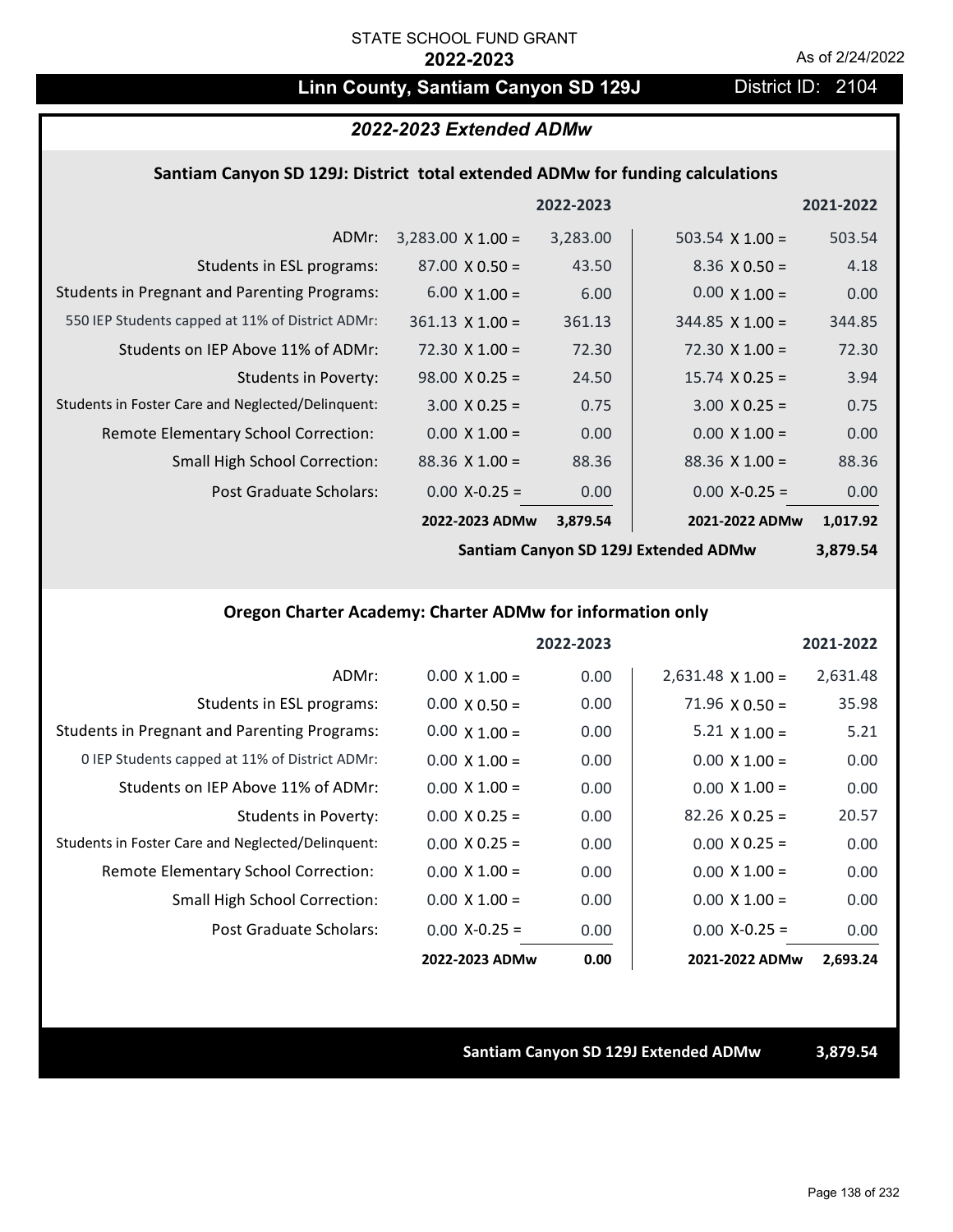## Linn County, Central Linn SD 552 District ID: 2105

## *2022-2023 Extended ADMw*

## **Central Linn SD 552: District total extended ADMw for funding calculations**

|                                                     |                        | 2022-2023 |                                          | 2021-2022 |
|-----------------------------------------------------|------------------------|-----------|------------------------------------------|-----------|
| ADMr:                                               | $575.00 \times 1.00 =$ | 575.00    | $545.61$ X 1.00 =                        | 545.61    |
| Students in ESL programs:                           | $18.00 \times 0.50 =$  | 9.00      | $18.00 \times 0.50 =$                    | 9.00      |
| <b>Students in Pregnant and Parenting Programs:</b> | $0.00 \times 1.00 =$   | 0.00      | $0.00 \times 1.00 =$                     | 0.00      |
| 93 IEP Students capped at 11% of District ADMr:     | 63.25 $\times$ 1.00 =  | 63.25     | 60.02 $\times$ 1.00 =                    | 60.02     |
| Students on IEP Above 11% of ADMr:                  | $5.10 \times 1.00 =$   | 5.10      | $5.10 \times 1.00 =$                     | 5.10      |
| Students in Poverty:                                | 49.74 $X$ 0.25 =       | 12.44     | 47.20 $X$ 0.25 =                         | 11.80     |
| Students in Foster Care and Neglected/Delinquent:   | 4.00 $X$ 0.25 =        | 1.00      | 4.00 $X$ 0.25 =                          | 1.00      |
| Remote Elementary School Correction:                | $0.00 \times 1.00 =$   | 0.00      | $0.00 \times 1.00 =$                     | 0.00      |
| <b>Small High School Correction:</b>                | $84.50 \times 1.00 =$  | 84.50     | $84.50 \times 1.00 =$                    | 84.50     |
| Post Graduate Scholars:                             | $0.00$ X-0.25 =        | 0.00      | $0.00$ X-0.25 =                          | 0.00      |
|                                                     | 2022-2023 ADMw         | 750.29    | 2021-2022 ADMw                           | 717.03    |
|                                                     |                        |           | <b>Central Linn SD 552 Extended ADMw</b> | 750.29    |
|                                                     |                        |           |                                          |           |
|                                                     |                        |           | <b>Central Linn SD 552 Extended ADMw</b> | 750.29    |
|                                                     |                        |           |                                          |           |

Page 139 of 232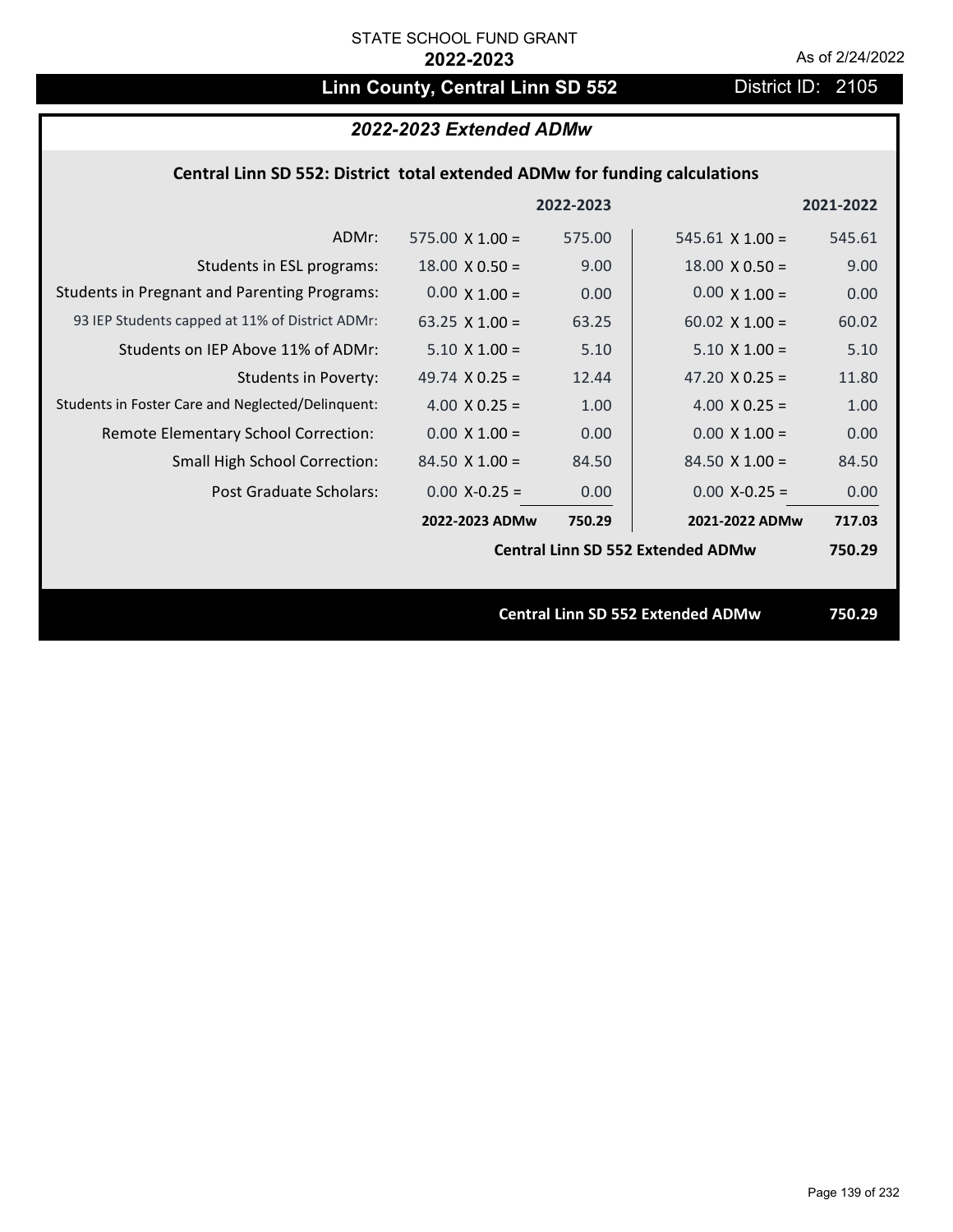# **Malheur County, Jordan Valley SD 3** District ID: 2107

## *2022-2023 Extended ADMw*

## **Jordan Valley SD 3: District total extended ADMw for funding calculations**

|                                                     |                       | 2022-2023 |                                         | 2021-2022 |
|-----------------------------------------------------|-----------------------|-----------|-----------------------------------------|-----------|
| ADMr:                                               | $52.00 \times 1.00 =$ | 52.00     | 58.71 $X$ 1.00 =                        | 58.71     |
| Students in ESL programs:                           | $0.00 \times 0.50 =$  | 0.00      | $0.00 \times 0.50 =$                    | 0.00      |
| <b>Students in Pregnant and Parenting Programs:</b> | $0.00 \times 1.00 =$  | 0.00      | $0.00 \times 1.00 =$                    | 0.00      |
| 4 IEP Students capped at 11% of District ADMr:      | 4.00 $\times$ 1.00 =  | 4.00      | $4.00 \times 1.00 =$                    | 4.00      |
| Students on IEP Above 11% of ADMr:                  | $0.00 \times 1.00 =$  | 0.00      | $0.00 \times 1.00 =$                    | 0.00      |
| <b>Students in Poverty:</b>                         | $13.00 \times 0.25 =$ | 3.25      | $14.68$ X 0.25 =                        | 3.67      |
| Students in Foster Care and Neglected/Delinquent:   | $0.00 \times 0.25 =$  | 0.00      | $0.00 X 0.25 =$                         | 0.00      |
| Remote Elementary School Correction:                | $51.08$ X $1.00 =$    | 51.08     | $51.08$ X $1.00 =$                      | 51.08     |
| <b>Small High School Correction:</b>                | $50.46$ X $1.00 =$    | 50.46     | $50.46 \times 1.00 =$                   | 50.46     |
| Post Graduate Scholars:                             | $0.00$ X-0.25 =       | 0.00      | $0.00$ X-0.25 =                         | 0.00      |
|                                                     | 2022-2023 ADMw        | 160.79    | 2021-2022 ADMw                          | 167.92    |
|                                                     |                       |           | Jordan Valley SD 3 Extended ADMw        | 167.92    |
|                                                     |                       |           |                                         |           |
|                                                     |                       |           | <b>Jordan Valley SD 3 Extended ADMw</b> | 167.92    |
|                                                     |                       |           |                                         |           |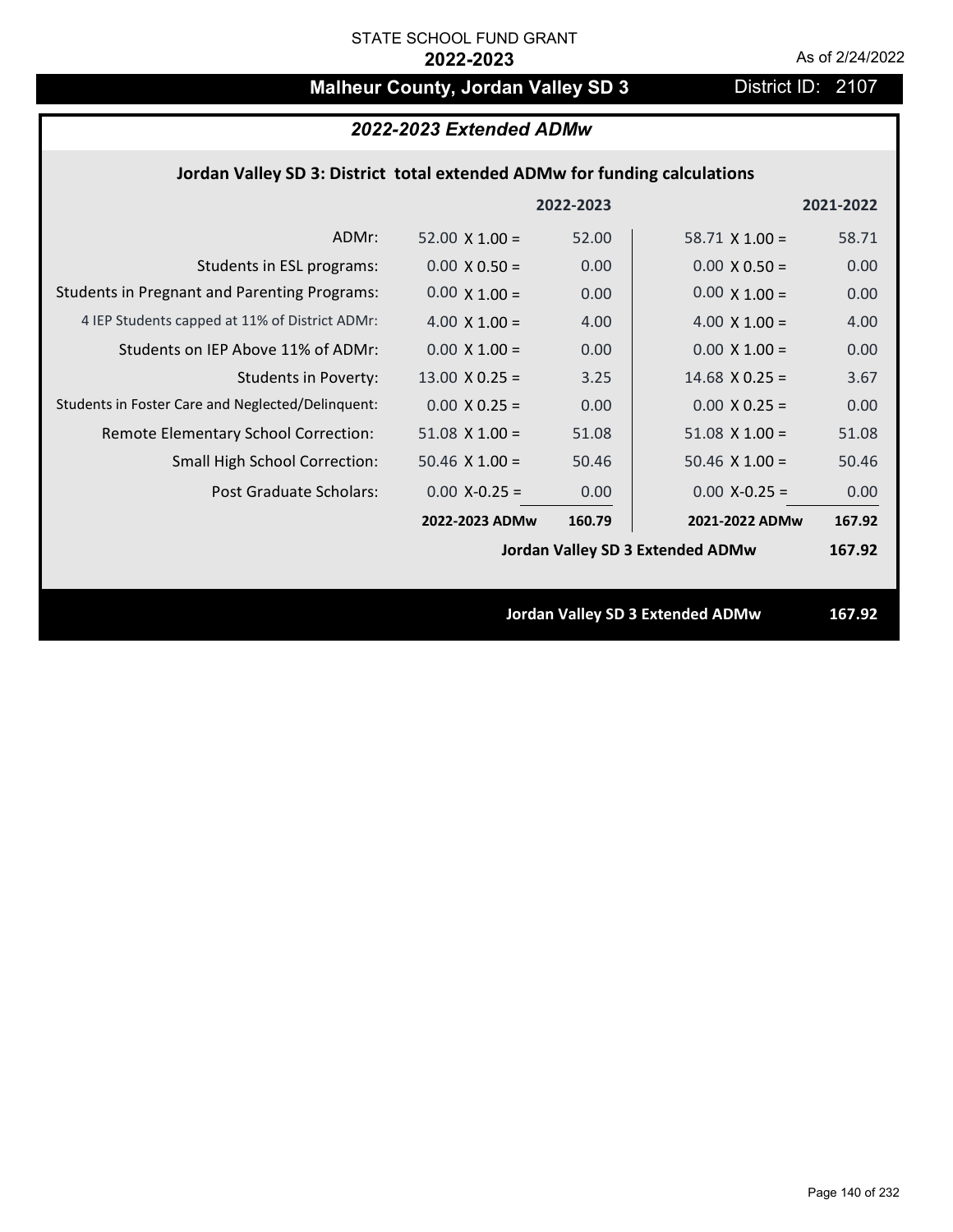# **Malheur County, Ontario SD 8C** District ID: 2108

#### *2022-2023 Extended ADMw*

#### **Ontario SD 8C: District total extended ADMw for funding calculations**

|                                                     |                          | 2022-2023 |                          | 2021-2022 |
|-----------------------------------------------------|--------------------------|-----------|--------------------------|-----------|
| ADMr:                                               | $2,669.00 \times 1.00 =$ | 2,669.00  | $2,267.93 \times 1.00 =$ | 2,267.93  |
| Students in ESL programs:                           | $310.00 \times 0.50 =$   | 155.00    | $216.50 \times 0.50 =$   | 108.25    |
| <b>Students in Pregnant and Parenting Programs:</b> | 4.00 $\times$ 1.00 =     | 4.00      | $1.00 \times 1.00 =$     | 1.00      |
| 290 IEP Students capped at 11% of District ADMr:    | $290.00 \times 1.00 =$   | 290.00    | $286.10 \times 1.00 =$   | 286.10    |
| Students on IEP Above 11% of ADMr:                  | $1.70 \times 1.00 =$     | 1.70      | $1.70 \times 1.00 =$     | 1.70      |
| Students in Poverty:                                | 609.72 $X$ 0.25 =        | 152.43    | $517.81 \times 0.25 =$   | 129.45    |
| Students in Foster Care and Neglected/Delinquent:   | $67.00 \times 0.25 =$    | 16.75     | $67.00 \times 0.25 =$    | 16.75     |
| Remote Elementary School Correction:                | $0.00 \times 1.00 =$     | 0.00      | $0.00 \times 1.00 =$     | 0.00      |
| <b>Small High School Correction:</b>                | $0.00 \times 1.00 =$     | 0.00      | $0.00 \times 1.00 =$     | 0.00      |
| Post Graduate Scholars:                             | $0.00 X - 0.25 =$        | 0.00      | $0.00$ X-0.25 =          | 0.00      |
|                                                     | 2022-2023 ADMw           | 3,288.88  | 2021-2022 ADMw           | 2,811.18  |
|                                                     |                          |           |                          |           |

**Ontario SD 8C Extended ADMw**

**3,288.88**

## **Four Rivers Community School: Charter ADMw for information only**

|                                                     |                      | 2022-2023 |                        | 2021-2022 |
|-----------------------------------------------------|----------------------|-----------|------------------------|-----------|
| ADMr:                                               | $0.00 \times 1.00 =$ | 0.00      | $332.99 \times 1.00 =$ | 332.99    |
| Students in ESL programs:                           | $0.00 \times 0.50 =$ | 0.00      | $97.56 \times 0.50 =$  | 48.78     |
| <b>Students in Pregnant and Parenting Programs:</b> | $0.00 \times 1.00 =$ | 0.00      | $0.00 \times 1.00 =$   | 0.00      |
| 0 IEP Students capped at 11% of District ADMr:      | $0.00 \times 1.00 =$ | 0.00      | $0.00 \times 1.00 =$   | 0.00      |
| Students on IEP Above 11% of ADMr:                  | $0.00 \times 1.00 =$ | 0.00      | $0.00 \times 1.00 =$   | 0.00      |
| Students in Poverty:                                | $0.00 \times 0.25 =$ | 0.00      | $76.36 \times 0.25 =$  | 19.09     |
| Students in Foster Care and Neglected/Delinquent:   | $0.00 \times 0.25 =$ | 0.00      | $0.00 \times 0.25 =$   | 0.00      |
| Remote Elementary School Correction:                | $0.00 \times 1.00 =$ | 0.00      | $0.00 \times 1.00 =$   | 0.00      |
| Small High School Correction:                       | $0.00 \times 1.00 =$ | 0.00      | $0.00 \times 1.00 =$   | 0.00      |
| Post Graduate Scholars:                             | $0.00$ X-0.25 =      | 0.00      | $0.00 X-0.25 =$        | 0.00      |
|                                                     | 2022-2023 ADMw       | 0.00      | 2021-2022 ADMw         | 400.86    |

**Ontario SD 8C Extended ADMw 3,288.88**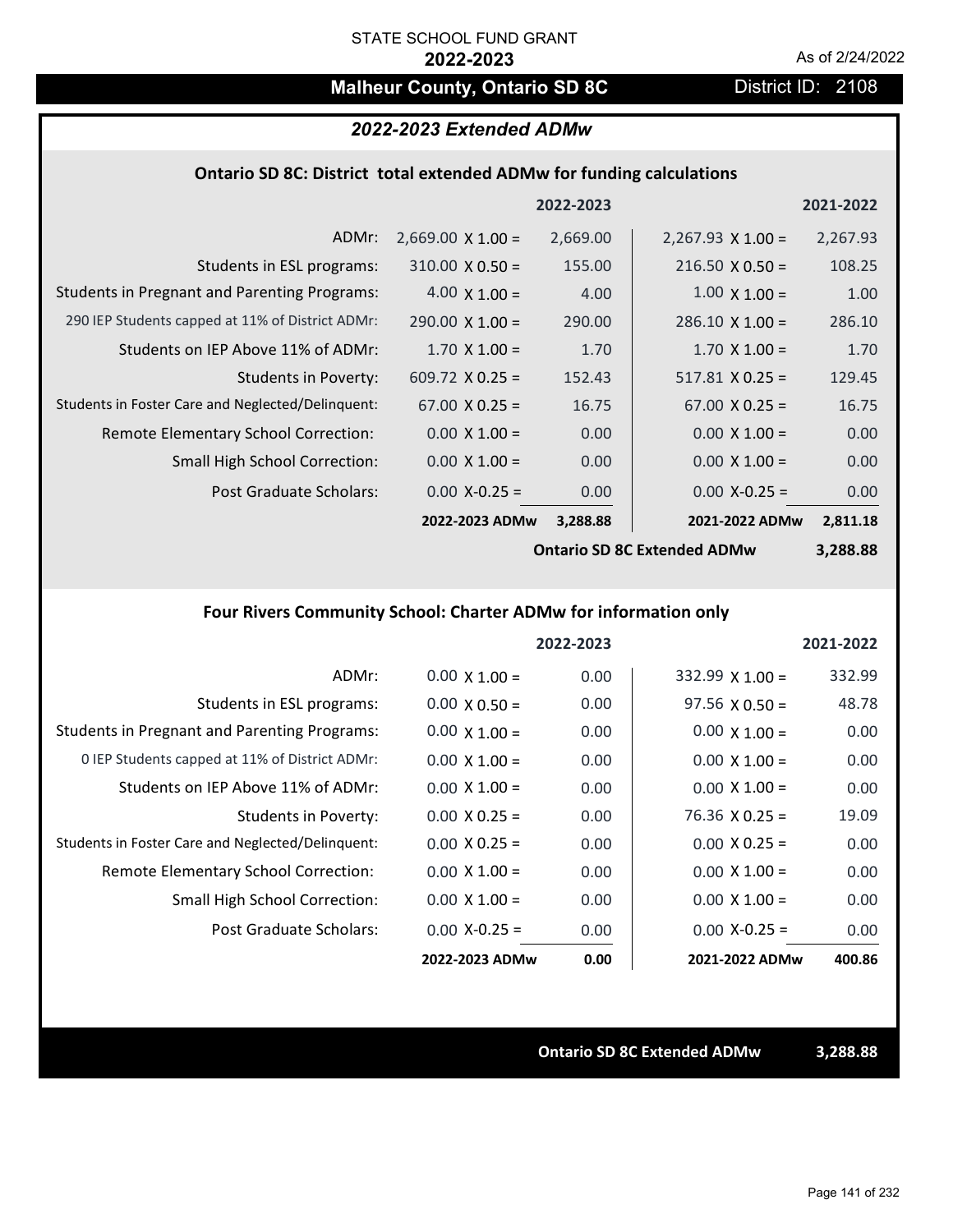## **Malheur County, Juntura SD 12** District ID: 2109

## *2022-2023 Extended ADMw*

## **Juntura SD 12: District total extended ADMw for funding calculations**

|                                                     |                      | 2022-2023 |                                    | 2021-2022 |
|-----------------------------------------------------|----------------------|-----------|------------------------------------|-----------|
| ADMr:                                               | $2.00 \times 1.00 =$ | 2.00      | $4.00 \times 1.00 =$               | 4.00      |
| Students in ESL programs:                           | $0.00 \times 0.50 =$ | 0.00      | $0.00 \times 0.50 =$               | 0.00      |
| <b>Students in Pregnant and Parenting Programs:</b> | $0.00 \times 1.00 =$ | 0.00      | $0.00 \times 1.00 =$               | 0.00      |
| 0 IEP Students capped at 11% of District ADMr:      | $0.00 \times 1.00 =$ | 0.00      | $0.44 \times 1.00 =$               | 0.44      |
| Students on IEP Above 11% of ADMr:                  | $0.00 \times 1.00 =$ | 0.00      | $0.00 \times 1.00 =$               | 0.00      |
| Students in Poverty:                                | $0.27$ X 0.25 =      | 0.07      | $0.55$ X 0.25 =                    | 0.14      |
| Students in Foster Care and Neglected/Delinquent:   | $0.00 \times 0.25 =$ | 0.00      | $0.00 \times 0.25 =$               | 0.00      |
| Remote Elementary School Correction:                | $25.54$ X 1.00 =     | 25.54     | $25.54 \times 1.00 =$              | 25.54     |
| <b>Small High School Correction:</b>                | $0.00 \times 1.00 =$ | 0.00      | $0.00 \times 1.00 =$               | 0.00      |
| Post Graduate Scholars:                             | $0.00$ X-0.25 =      | 0.00      | $0.00 X - 0.25 =$                  | 0.00      |
|                                                     | 2022-2023 ADMw       | 27.61     | 2021-2022 ADMw                     | 30.12     |
|                                                     |                      |           | <b>Juntura SD 12 Extended ADMw</b> | 30.12     |
|                                                     |                      |           |                                    |           |
|                                                     |                      |           | <b>Juntura SD 12 Extended ADMw</b> | 30.12     |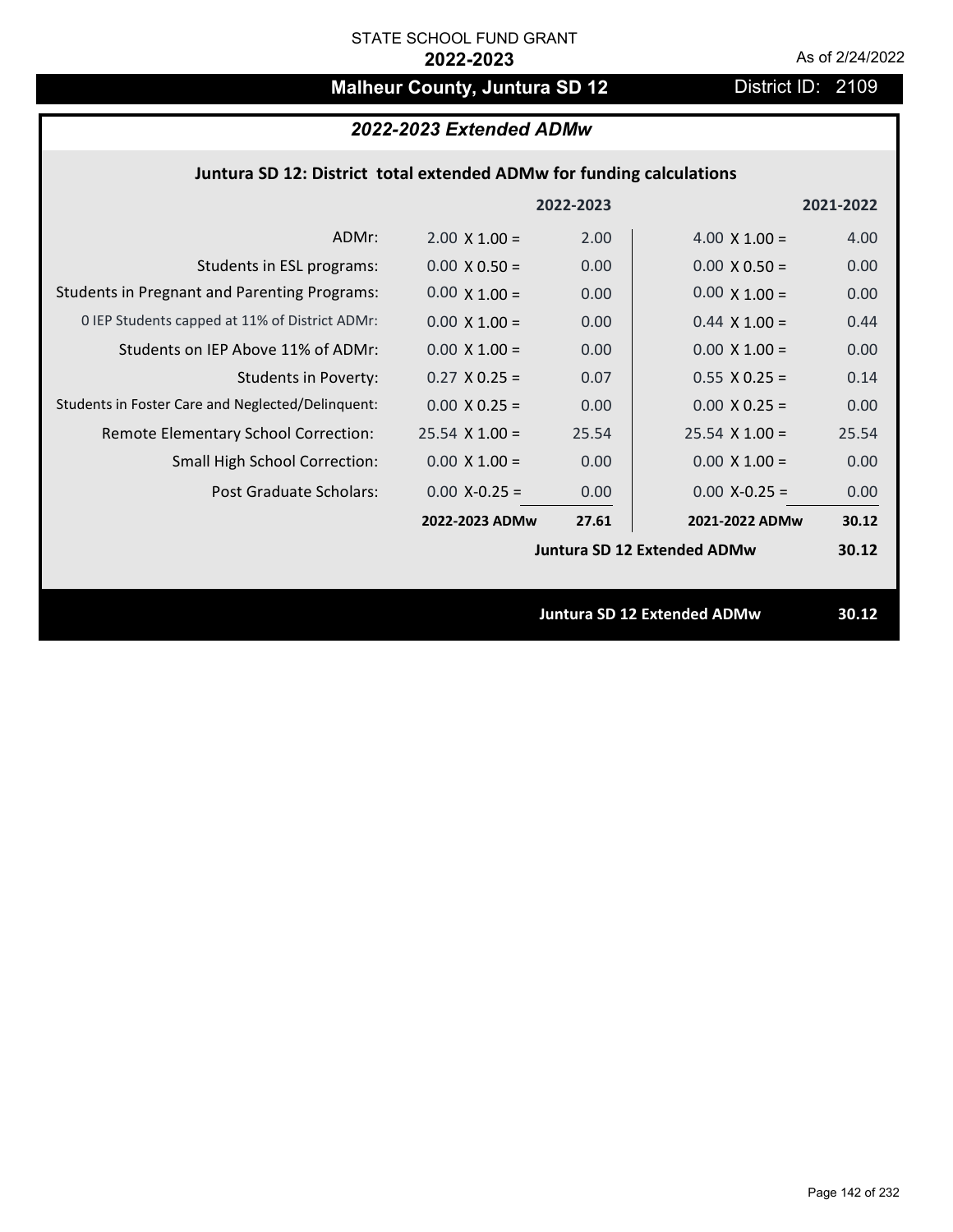# **Malheur County, Nyssa SD 26** District ID: 2110

## *2022-2023 Extended ADMw*

## **Nyssa SD 26: District total extended ADMw for funding calculations**

|                                                     |                          | 2022-2023 |                                  | 2021-2022 |  |
|-----------------------------------------------------|--------------------------|-----------|----------------------------------|-----------|--|
| ADMr:                                               | $1,180.20 \times 1.00 =$ | 1,180.20  | $1,182.53 \times 1.00 =$         | 1,182.53  |  |
| Students in ESL programs:                           | $281.60 \times 0.50 =$   | 140.80    | $281.65 \times 0.50 =$           | 140.83    |  |
| <b>Students in Pregnant and Parenting Programs:</b> | $0.00 \times 1.00 =$     | 0.00      | $0.00 \times 1.00 =$             | 0.00      |  |
| 148 IEP Students capped at 11% of District ADMr:    | 129.82 $\times$ 1.00 =   | 129.82    | $130.08 \times 1.00 =$           | 130.08    |  |
| Students on IEP Above 11% of ADMr:                  | 4.60 $X$ 1.00 =          | 4.60      | 4.60 $X$ 1.00 =                  | 4.60      |  |
| <b>Students in Poverty:</b>                         | $225.20$ X 0.25 =        | 56.30     | $225.65$ X 0.25 =                | 56.41     |  |
| Students in Foster Care and Neglected/Delinquent:   | $15.00 \times 0.25 =$    | 3.75      | $15.00 \times 0.25 =$            | 3.75      |  |
| Remote Elementary School Correction:                | $0.00 \times 1.00 =$     | 0.00      | $0.00 \times 1.00 =$             | 0.00      |  |
| <b>Small High School Correction:</b>                | $7.96 \times 1.00 =$     | 7.96      | $7.96$ X $1.00 =$                | 7.96      |  |
| Post Graduate Scholars:                             | $0.00 X - 0.25 =$        | 0.00      | $0.00$ X-0.25 =                  | 0.00      |  |
|                                                     | 2022-2023 ADMw           | 1,523.43  | 2021-2022 ADMw                   | 1,526.16  |  |
|                                                     |                          |           | <b>Nyssa SD 26 Extended ADMw</b> | 1,526.16  |  |
|                                                     |                          |           |                                  |           |  |
|                                                     |                          |           | <b>Nyssa SD 26 Extended ADMw</b> | 1,526.16  |  |
|                                                     |                          |           |                                  |           |  |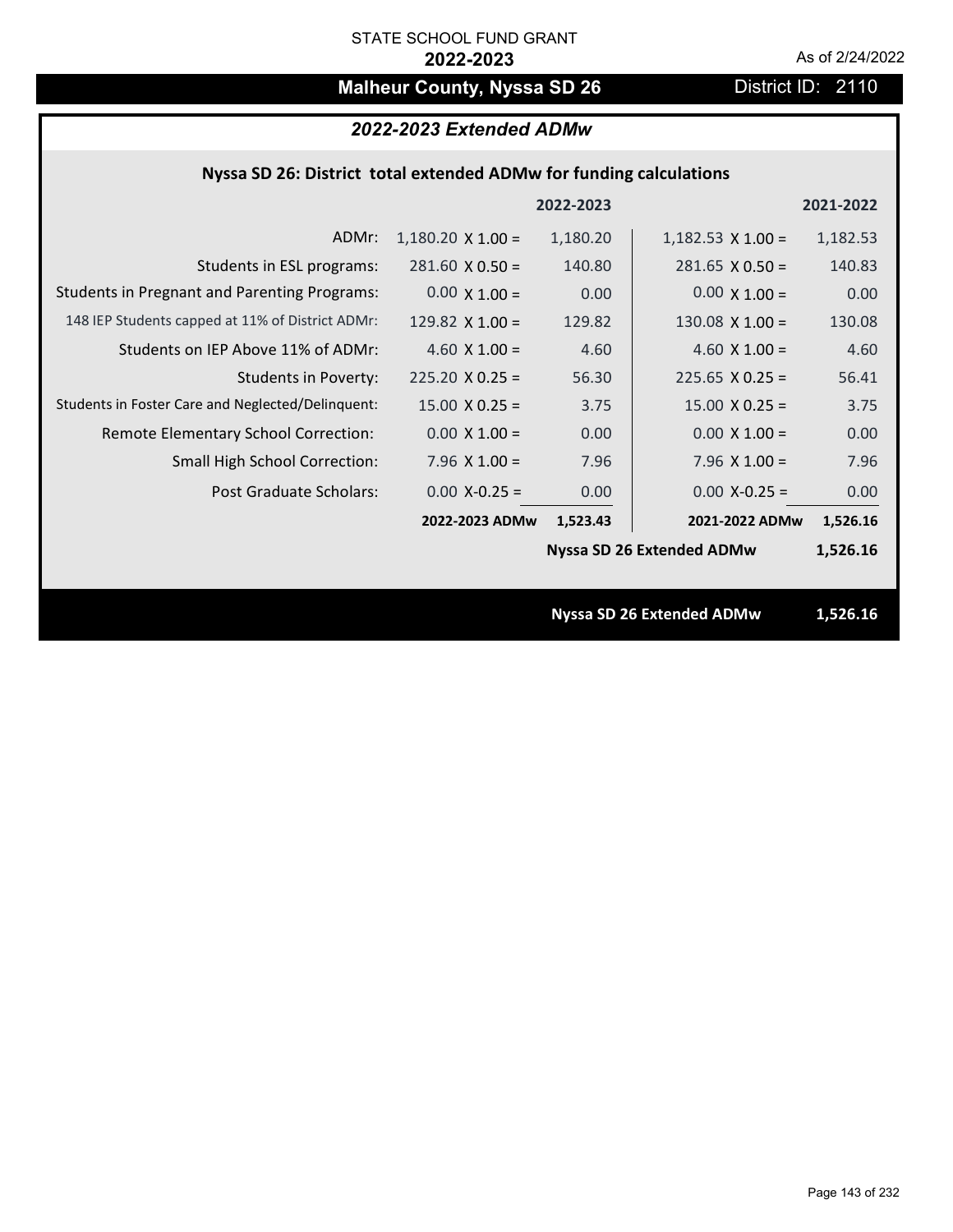## **Malheur County, Annex SD 29 District ID: 2111**

### *2022-2023 Extended ADMw*

#### **Annex SD 29: District total extended ADMw for funding calculations**

|                                                     |                        | 2022-2023 |                           | 2021-2022 |
|-----------------------------------------------------|------------------------|-----------|---------------------------|-----------|
| ADMr:                                               | $105.00 \times 1.00 =$ | 105.00    | $21.00 \times 1.00 =$     | 21.00     |
| Students in ESL programs:                           | $1.00 \times 0.50 =$   | 0.50      | $0.00 \times 0.50 =$      | 0.00      |
| <b>Students in Pregnant and Parenting Programs:</b> | $0.00 \times 1.00 =$   | 0.00      | $0.00 \times 1.00 =$      | 0.00      |
| 6 IEP Students capped at 11% of District ADMr:      | $6.00 \times 1.00 =$   | 6.00      | $9.00 \times 1.00 =$      | 9.00      |
| Students on IEP Above 11% of ADMr:                  | $0.00 \times 1.00 =$   | 0.00      | $0.00 \times 1.00 =$      | 0.00      |
| <b>Students in Poverty:</b>                         | $20.00 \times 0.25 =$  | 5.00      | 4.14 $X$ 0.25 =           | 1.04      |
| Students in Foster Care and Neglected/Delinquent:   | $1.00 \times 0.25 =$   | 0.25      | $1.00 \times 0.25 =$      | 0.25      |
| <b>Remote Elementary School Correction:</b>         | $0.00 \times 1.00 =$   | 0.00      | $0.00 \times 1.00 =$      | 0.00      |
| <b>Small High School Correction:</b>                | $0.00 \times 1.00 =$   | 0.00      | $0.00 \times 1.00 =$      | 0.00      |
| Post Graduate Scholars:                             | $0.00$ X-0.25 =        | 0.00      | $0.00 X - 0.25 =$         | 0.00      |
|                                                     | 2022-2023 ADMw         | 116.75    | 2021-2022 ADMw            | 31.29     |
|                                                     |                        |           | Annoy CD 20 Extended ADMu | 172 E7    |

**Annex SD 29 Extended ADMw**

**173.57**

## **Annex Charter School: Charter ADMw for information only**

|                                                     |                       | 2022-2023 |                       | 2021-2022 |
|-----------------------------------------------------|-----------------------|-----------|-----------------------|-----------|
| ADMr:                                               | $0.00 \times 1.00 =$  | 0.00      | $80.49 \times 1.00 =$ | 80.49     |
| Students in ESL programs:                           | $0.00 \times 0.50 =$  | 0.00      | $4.00 \times 0.50 =$  | 2.00      |
| <b>Students in Pregnant and Parenting Programs:</b> | $0.00 \times 1.00 =$  | 0.00      | $0.00 \times 1.00 =$  | 0.00      |
| 0 IEP Students capped at 11% of District ADMr:      | $0.00 \times 1.00 =$  | 0.00      | $0.00 \times 1.00 =$  | 0.00      |
| Students on IEP Above 11% of ADMr:                  | $0.00 \times 1.00 =$  | 0.00      | $0.00 \times 1.00 =$  | 0.00      |
| Students in Poverty:                                | $0.00 \times 0.25 =$  | 0.00      | $15.86 \times 0.25 =$ | 3.97      |
| Students in Foster Care and Neglected/Delinquent:   | $0.00 \times 0.25 =$  | 0.00      | $0.00 \times 0.25 =$  | 0.00      |
| Remote Elementary School Correction:                | 55.83 $\times$ 1.00 = | 55.83     | $55.83 \times 1.00 =$ | 55.83     |
| <b>Small High School Correction:</b>                | $0.00 \times 1.00 =$  | 0.00      | $0.00 \times 1.00 =$  | 0.00      |
| Post Graduate Scholars:                             | $0.00$ X-0.25 =       | 0.00      | $0.00$ X-0.25 =       | 0.00      |
|                                                     | 2022-2023 ADMw        | 55.83     | 2021-2022 ADMw        | 142.29    |

**Annex SD 29 Extended ADMw 173.57**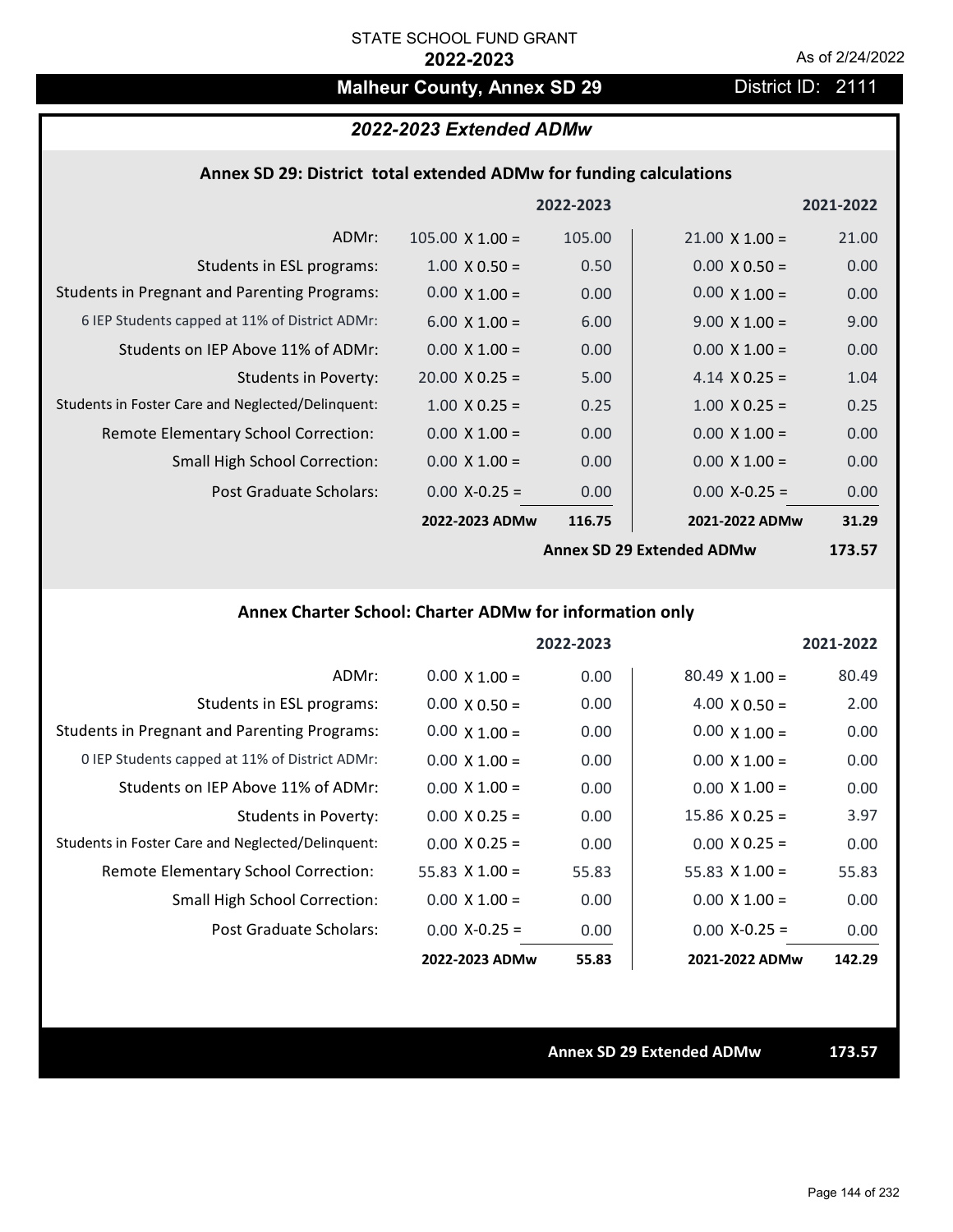# **Malheur County, Malheur County SD 51** District ID: 2112

| 2022-2023 Extended ADMw                                                     |                      |           |                                           |           |  |
|-----------------------------------------------------------------------------|----------------------|-----------|-------------------------------------------|-----------|--|
| Malheur County SD 51: District total extended ADMw for funding calculations |                      |           |                                           |           |  |
|                                                                             |                      | 2022-2023 |                                           | 2021-2022 |  |
| ADMr:                                                                       | $1.00 \times 1.00 =$ | 1.00      | $1.13 \times 1.00 =$                      | 1.13      |  |
| Students in ESL programs:                                                   | $0.00 \times 0.50 =$ | 0.00      | $0.00 \times 0.50 =$                      | 0.00      |  |
| <b>Students in Pregnant and Parenting Programs:</b>                         | $0.00 \times 1.00 =$ | 0.00      | $0.00 \times 1.00 =$                      | 0.00      |  |
| 0.9 IEP Students capped at 11% of District ADMr:                            | $0.11 \times 1.00 =$ | 0.11      | $0.12 \times 1.00 =$                      | 0.12      |  |
| Students on IEP Above 11% of ADMr:                                          | $0.00 X 1.00 =$      | 0.00      | $0.00 X 1.00 =$                           | 0.00      |  |
| <b>Students in Poverty:</b>                                                 | $0.17 \times 0.25 =$ | 0.04      | $0.19 \times 0.25 =$                      | 0.05      |  |
| Students in Foster Care and Neglected/Delinquent:                           | $0.00 X 0.25 =$      | 0.00      | $0.00 \times 0.25 =$                      | 0.00      |  |
| Remote Elementary School Correction:                                        | $0.00 \times 1.00 =$ | 0.00      | $0.00 \times 1.00 =$                      | 0.00      |  |
| Small High School Correction:                                               | $0.00 \times 1.00 =$ | 0.00      | $0.00 \times 1.00 =$                      | 0.00      |  |
| <b>Post Graduate Scholars:</b>                                              | $0.00$ X-0.25 =      | 0.00      | $0.00$ X-0.25 =                           | 0.00      |  |
|                                                                             | 2022-2023 ADMw       | 1.15      | 2021-2022 ADMw                            | 1.30      |  |
|                                                                             |                      |           | <b>Malheur County SD 51 Extended ADMw</b> | 1.30      |  |
|                                                                             |                      |           |                                           |           |  |
|                                                                             |                      |           | <b>Malheur County SD 51 Extended ADMw</b> | 1.30      |  |
|                                                                             |                      |           |                                           |           |  |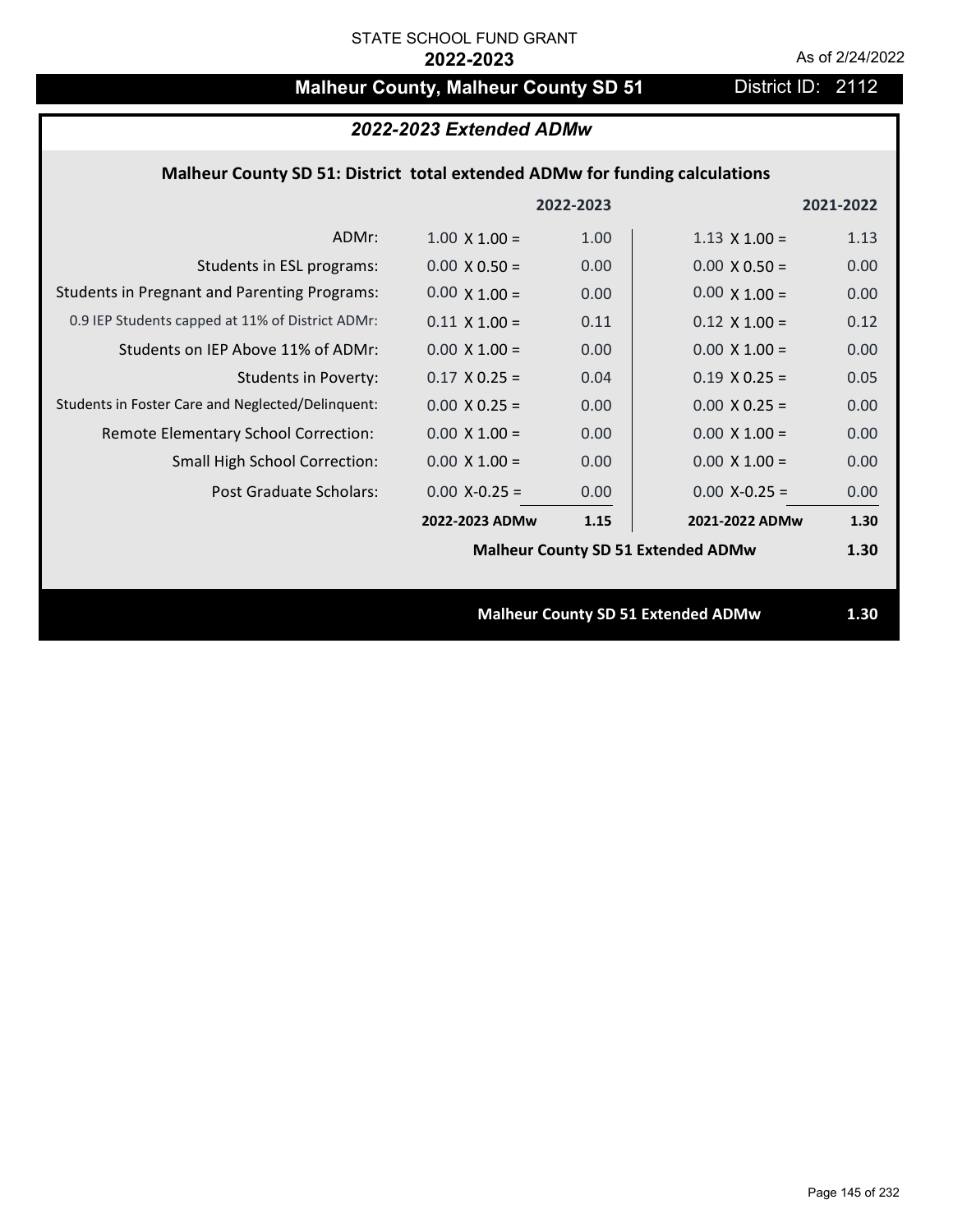# **Malheur County, Adrian SD 61** District ID: 2113

## *2022-2023 Extended ADMw*

### **Adrian SD 61: District total extended ADMw for funding calculations**

|                                                     |                        | 2022-2023 |                                   | 2021-2022 |
|-----------------------------------------------------|------------------------|-----------|-----------------------------------|-----------|
| ADMr:                                               | $259.00 \times 1.00 =$ | 259.00    | $262.07 \times 1.00 =$            | 262.07    |
| Students in ESL programs:                           | $25.00 \times 0.50 =$  | 12.50     | $24.48 \times 0.50 =$             | 12.24     |
| <b>Students in Pregnant and Parenting Programs:</b> | $1.00 \times 1.00 =$   | 1.00      | $0.00 \times 1.00 =$              | 0.00      |
| 45 IEP Students capped at 11% of District ADMr:     | $28.49 \times 1.00 =$  | 28.49     | $28.83 \times 1.00 =$             | 28.83     |
| Students on IEP Above 11% of ADMr:                  | $2.60$ X $1.00 =$      | 2.60      | $2.60$ X $1.00 =$                 | 2.60      |
| <b>Students in Poverty:</b>                         | $30.00 \times 0.25 =$  | 7.50      | $30.00 \times 0.25 =$             | 7.50      |
| Students in Foster Care and Neglected/Delinquent:   | $3.00 \times 0.25 =$   | 0.75      | $3.00 \times 0.25 =$              | 0.75      |
| Remote Elementary School Correction:                | 61.65 $X$ 1.00 =       | 61.65     | 61.65 $X$ 1.00 =                  | 61.65     |
| <b>Small High School Correction:</b>                | $64.81$ X $1.00 =$     | 64.81     | $64.81$ X 1.00 =                  | 64.81     |
| Post Graduate Scholars:                             | $0.00$ X-0.25 =        | 0.00      | $0.00 X - 0.25 =$                 | 0.00      |
|                                                     | 2022-2023 ADMw         | 438.30    | 2021-2022 ADMw                    | 440.45    |
|                                                     |                        |           | <b>Adrian SD 61 Extended ADMw</b> | 440.45    |
|                                                     |                        |           |                                   |           |
|                                                     |                        |           | <b>Adrian SD 61 Extended ADMw</b> | 440.45    |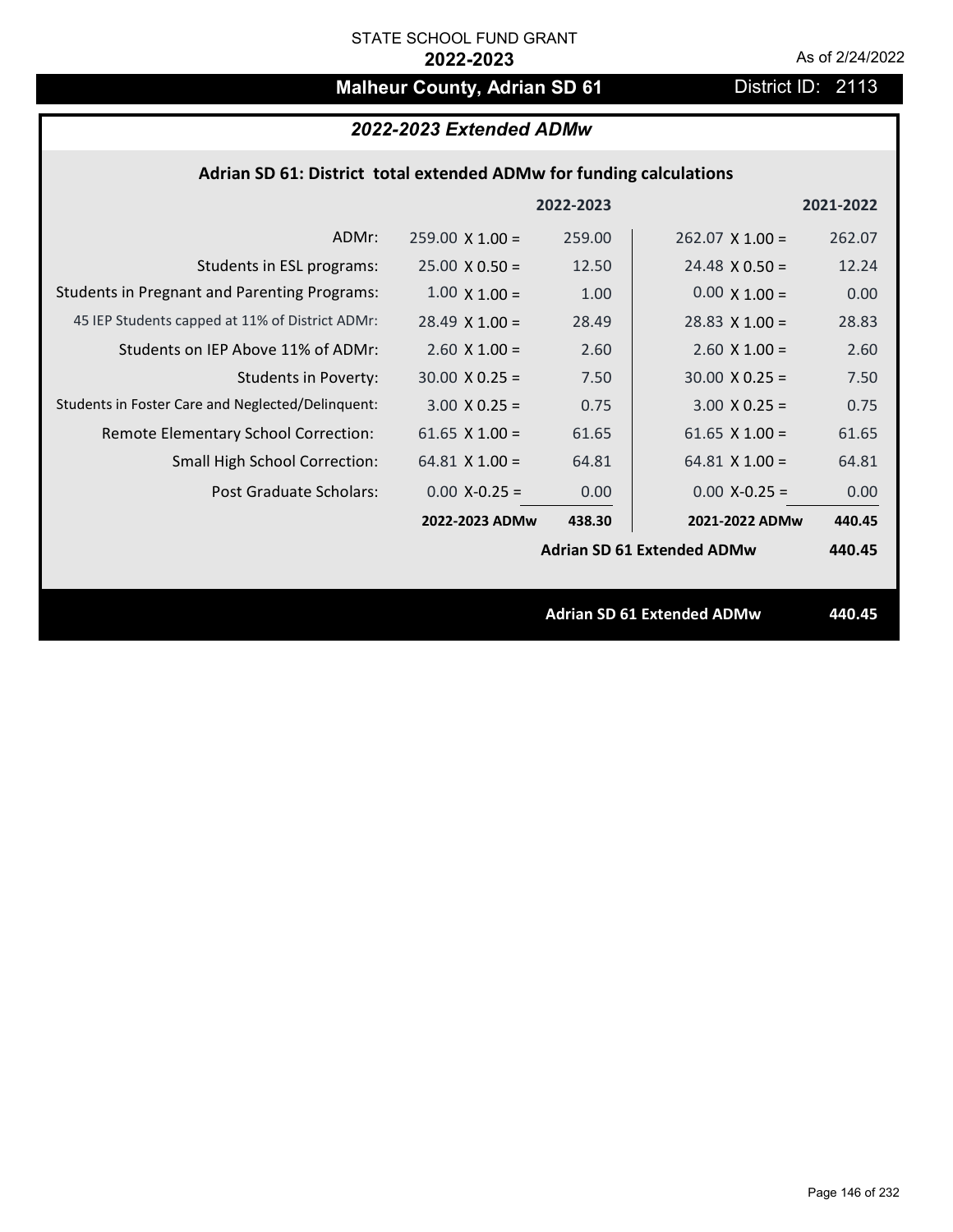## **Malheur County, Harper SD 66** District ID: 2114

## *2022-2023 Extended ADMw*

#### **Harper SD 66: District total extended ADMw for funding calculations**

|                                                     |                        | 2022-2023 |                       | 2021-2022 |
|-----------------------------------------------------|------------------------|-----------|-----------------------|-----------|
| ADMr:                                               | $175.00 \times 1.00 =$ | 175.00    | $0.00 \times 1.00 =$  | 0.00      |
| Students in ESL programs:                           | $1.00 \times 0.50 =$   | 0.50      | $0.00 \times 0.50 =$  | 0.00      |
| <b>Students in Pregnant and Parenting Programs:</b> | $0.00 \times 1.00 =$   | 0.00      | $0.00 \times 1.00 =$  | 0.00      |
| 34 IEP Students capped at 11% of District ADMr:     | 19.25 $\times$ 1.00 =  | 19.25     | $24.02 \times 1.00 =$ | 24.02     |
| Students on IEP Above 11% of ADMr:                  | $0.00 \times 1.00 =$   | 0.00      | $0.00 \times 1.00 =$  | 0.00      |
| <b>Students in Poverty:</b>                         | $23.00 \times 0.25 =$  | 5.75      | $0.00 \times 0.25 =$  | 0.00      |
| Students in Foster Care and Neglected/Delinquent:   | $1.00 \times 0.25 =$   | 0.25      | $1.00 \times 0.25 =$  | 0.25      |
| Remote Elementary School Correction:                | $0.00 \times 1.00 =$   | 0.00      | $0.00 \times 1.00 =$  | 0.00      |
| <b>Small High School Correction:</b>                | $0.00 \times 1.00 =$   | 0.00      | $0.00 \times 1.00 =$  | 0.00      |
| Post Graduate Scholars:                             | $0.00$ X-0.25 =        | 0.00      | $0.00$ X-0.25 =       | 0.00      |
|                                                     | 2022-2023 ADMw         | 200.75    | 2021-2022 ADMw        | 24.27     |
|                                                     |                        |           |                       | --- --    |

**Harper SD 66 Extended ADMw**

**371.18**

## **Harper Charter School: Charter ADMw for information only**

|                                                     |                       | 2022-2023 |                        | 2021-2022 |
|-----------------------------------------------------|-----------------------|-----------|------------------------|-----------|
| ADMr:                                               | $0.00 \times 1.00 =$  | 0.00      | $218.37 \times 1.00 =$ | 218.37    |
| Students in ESL programs:                           | $0.00 \times 0.50 =$  | 0.00      | $1.00 \times 0.50 =$   | 0.50      |
| <b>Students in Pregnant and Parenting Programs:</b> | $0.00 \times 1.00 =$  | 0.00      | $0.00 \times 1.00 =$   | 0.00      |
| 0 IEP Students capped at 11% of District ADMr:      | $0.00 \times 1.00 =$  | 0.00      | $0.00 \times 1.00 =$   | 0.00      |
| Students on IEP Above 11% of ADMr:                  | $0.00 \times 1.00 =$  | 0.00      | $0.00 \times 1.00 =$   | 0.00      |
| Students in Poverty:                                | $0.00 \times 0.25 =$  | 0.00      | $23.00 \times 0.25 =$  | 5.75      |
| Students in Foster Care and Neglected/Delinquent:   | $0.00 \times 0.25 =$  | 0.00      | $0.00 \times 0.25 =$   | 0.00      |
| Remote Elementary School Correction:                | $70.97 \times 1.00 =$ | 70.97     | $70.97 \times 1.00 =$  | 70.97     |
| <b>Small High School Correction:</b>                | $51.32$ X $1.00 =$    | 51.32     | $51.32 \times 1.00 =$  | 51.32     |
| Post Graduate Scholars:                             | $0.00$ X-0.25 =       | 0.00      | $0.00$ X-0.25 =        | 0.00      |
|                                                     | 2022-2023 ADMw        | 122.29    | 2021-2022 ADMw         | 346.91    |

**Harper SD 66 Extended ADMw 371.18**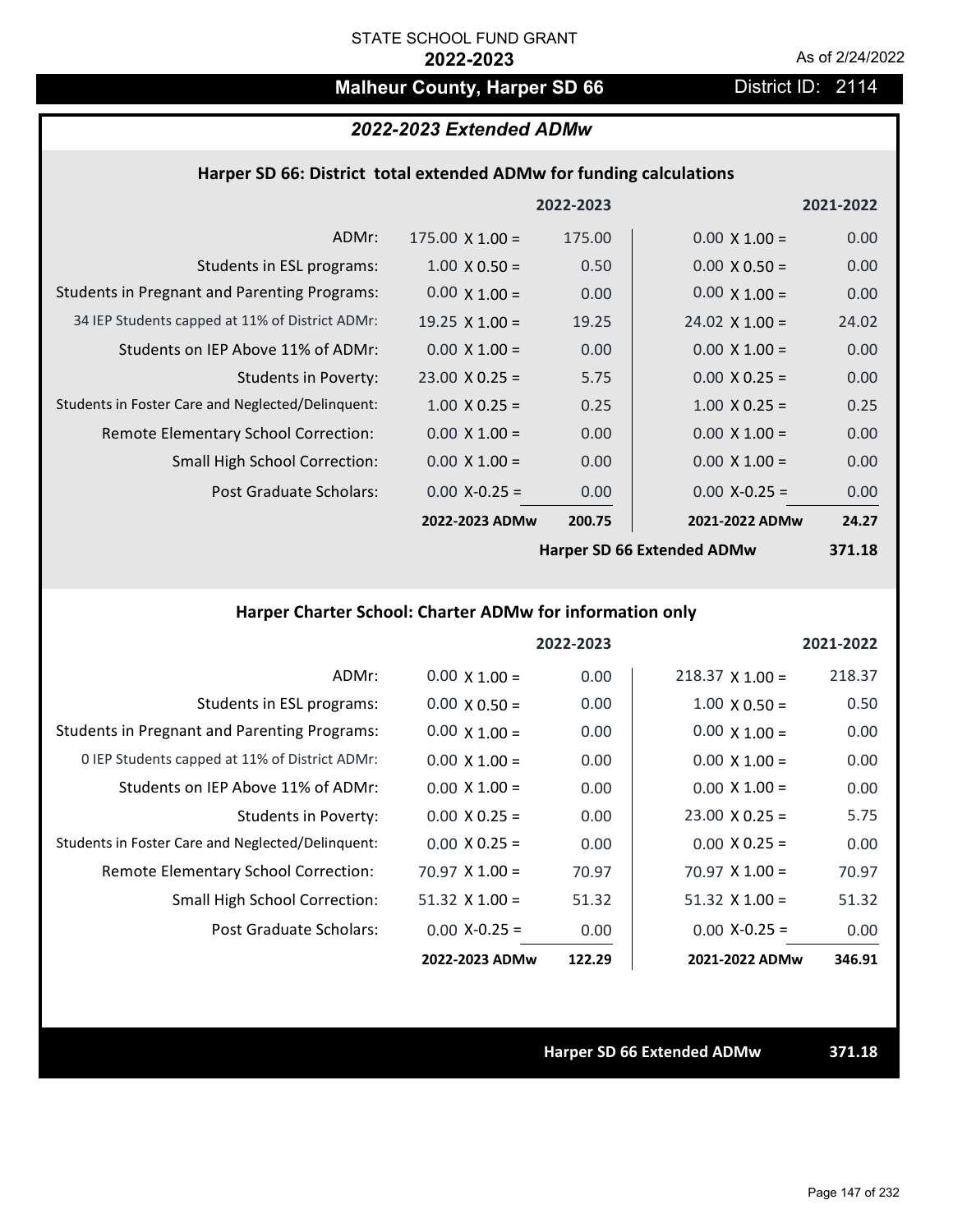# **Malheur County, Arock SD 81** District ID: 2115

## *2022-2023 Extended ADMw*

## **Arock SD 81: District total extended ADMw for funding calculations**

|                                                     |                       | 2022-2023 |                                  | 2021-2022 |
|-----------------------------------------------------|-----------------------|-----------|----------------------------------|-----------|
| ADMr:                                               | $24.00 \times 1.00 =$ | 24.00     | $14.98 \times 1.00 =$            | 14.98     |
| Students in ESL programs:                           | $2.00 \times 0.50 =$  | 1.00      | $1.00 \times 0.50 =$             | 0.50      |
| <b>Students in Pregnant and Parenting Programs:</b> | $0.00 \times 1.00 =$  | 0.00      | $0.00 \times 1.00 =$             | 0.00      |
| 0 IEP Students capped at 11% of District ADMr:      | $0.00 \times 1.00 =$  | 0.00      | $0.00 \times 1.00 =$             | 0.00      |
| Students on IEP Above 11% of ADMr:                  | $0.00 \times 1.00 =$  | 0.00      | $0.00 \times 1.00 =$             | 0.00      |
| <b>Students in Poverty:</b>                         | 4.62 $X$ 0.25 =       | 1.16      | $2.88$ X 0.25 =                  | 0.72      |
| Students in Foster Care and Neglected/Delinquent:   | $0.00 \times 0.25 =$  | 0.00      | $0.00 \times 0.25 =$             | 0.00      |
| Remote Elementary School Correction:                | $25.54 \times 1.00 =$ | 25.54     | $25.54$ X 1.00 =                 | 25.54     |
| <b>Small High School Correction:</b>                | $0.00 \times 1.00 =$  | 0.00      | $0.00 \times 1.00 =$             | 0.00      |
| Post Graduate Scholars:                             | $0.00 X - 0.25 =$     | 0.00      | $0.00$ X-0.25 =                  | 0.00      |
|                                                     | 2022-2023 ADMw        | 51.70     | 2021-2022 ADMw                   | 41.74     |
|                                                     |                       |           | <b>Arock SD 81 Extended ADMw</b> | 51.70     |
|                                                     |                       |           |                                  |           |
|                                                     |                       |           | <b>Arock SD 81 Extended ADMw</b> | 51.70     |
|                                                     |                       |           |                                  |           |

Page 148 of 232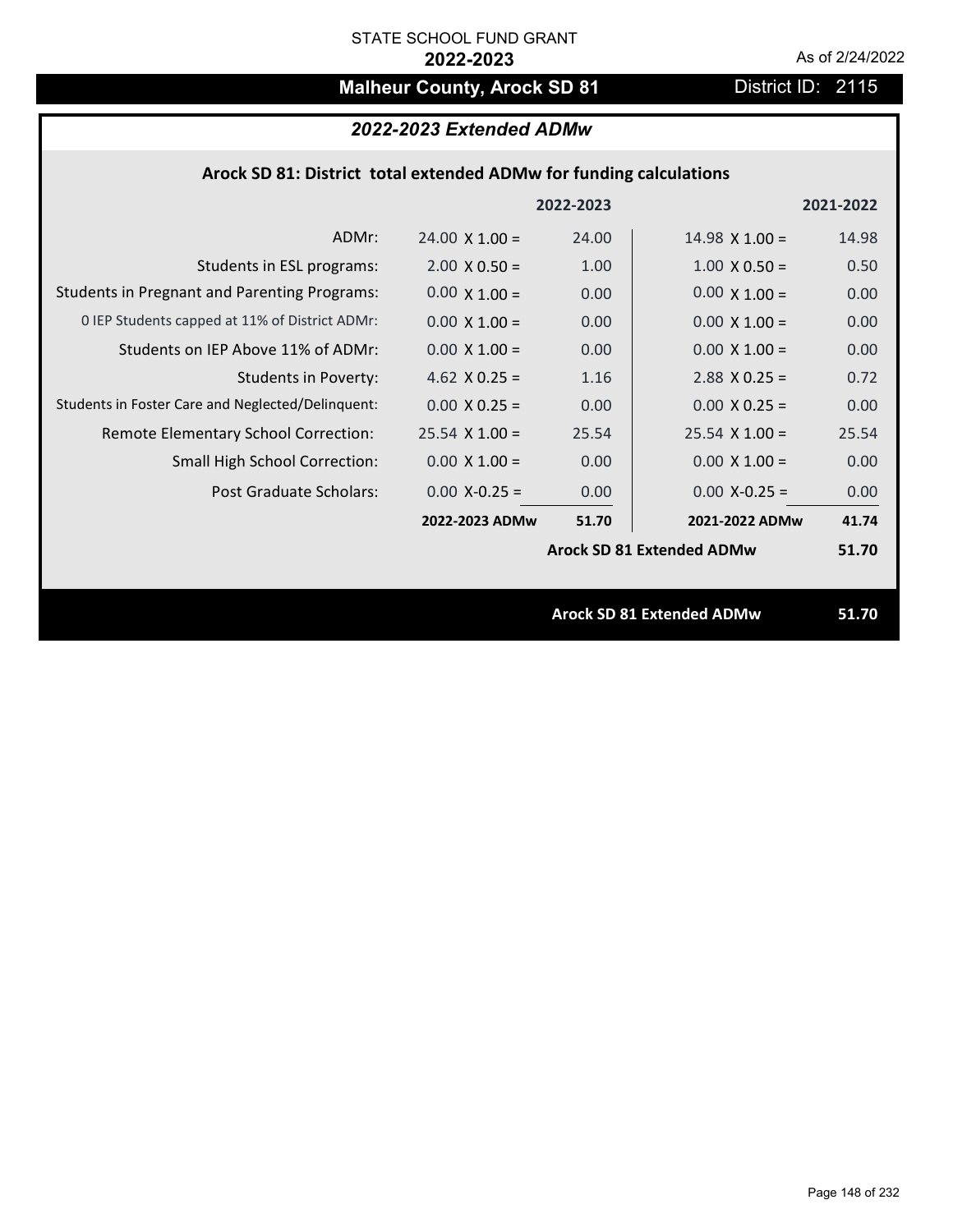# **Malheur County, Vale SD 84** District ID: 2116

## *2022-2023 Extended ADMw*

| Vale SD 84: District total extended ADMw for funding calculations |  |  |  |  |
|-------------------------------------------------------------------|--|--|--|--|
|-------------------------------------------------------------------|--|--|--|--|

|                                                     |                        | 2022-2023 |                                 | 2021-2022 |
|-----------------------------------------------------|------------------------|-----------|---------------------------------|-----------|
| ADMr:                                               | $865.00 \times 1.00 =$ | 865.00    | $867.01 \times 1.00 =$          | 867.01    |
| Students in ESL programs:                           | $38.00 \times 0.50 =$  | 19.00     | $50.88 \times 0.50 =$           | 25.44     |
| <b>Students in Pregnant and Parenting Programs:</b> | $0.00 \times 1.00 =$   | 0.00      | $1.81 \times 1.00 =$            | 1.81      |
| 100 IEP Students capped at 11% of District ADMr:    | $95.15 \times 1.00 =$  | 95.15     | $95.37 \times 1.00 =$           | 95.37     |
| Students on IEP Above 11% of ADMr:                  | 4.60 $X$ 1.00 =        | 4.60      | 4.60 $X$ 1.00 =                 | 4.60      |
| <b>Students in Poverty:</b>                         | $156.21$ X 0.25 =      | 39.05     | $156.57 \times 0.25 =$          | 39.14     |
| Students in Foster Care and Neglected/Delinquent:   | $6.00 \times 0.25 =$   | 1.50      | $6.00 \times 0.25 =$            | 1.50      |
| Remote Elementary School Correction:                | 44.73 $X$ 1.00 =       | 44.73     | 44.73 $\times$ 1.00 =           | 44.73     |
| <b>Small High School Correction:</b>                | 74.68 $X$ 1.00 =       | 74.68     | $74.68 \times 1.00 =$           | 74.68     |
| Post Graduate Scholars:                             | $0.00$ X-0.25 =        | 0.00      | $0.00 X - 0.25 =$               | 0.00      |
|                                                     | 2022-2023 ADMw         | 1,143.71  | 2021-2022 ADMw                  | 1,154.28  |
|                                                     |                        |           | Vale SD 84 Extended ADMw        | 1,154.28  |
|                                                     |                        |           |                                 |           |
|                                                     |                        |           | <b>Vale SD 84 Extended ADMw</b> | 1,154.28  |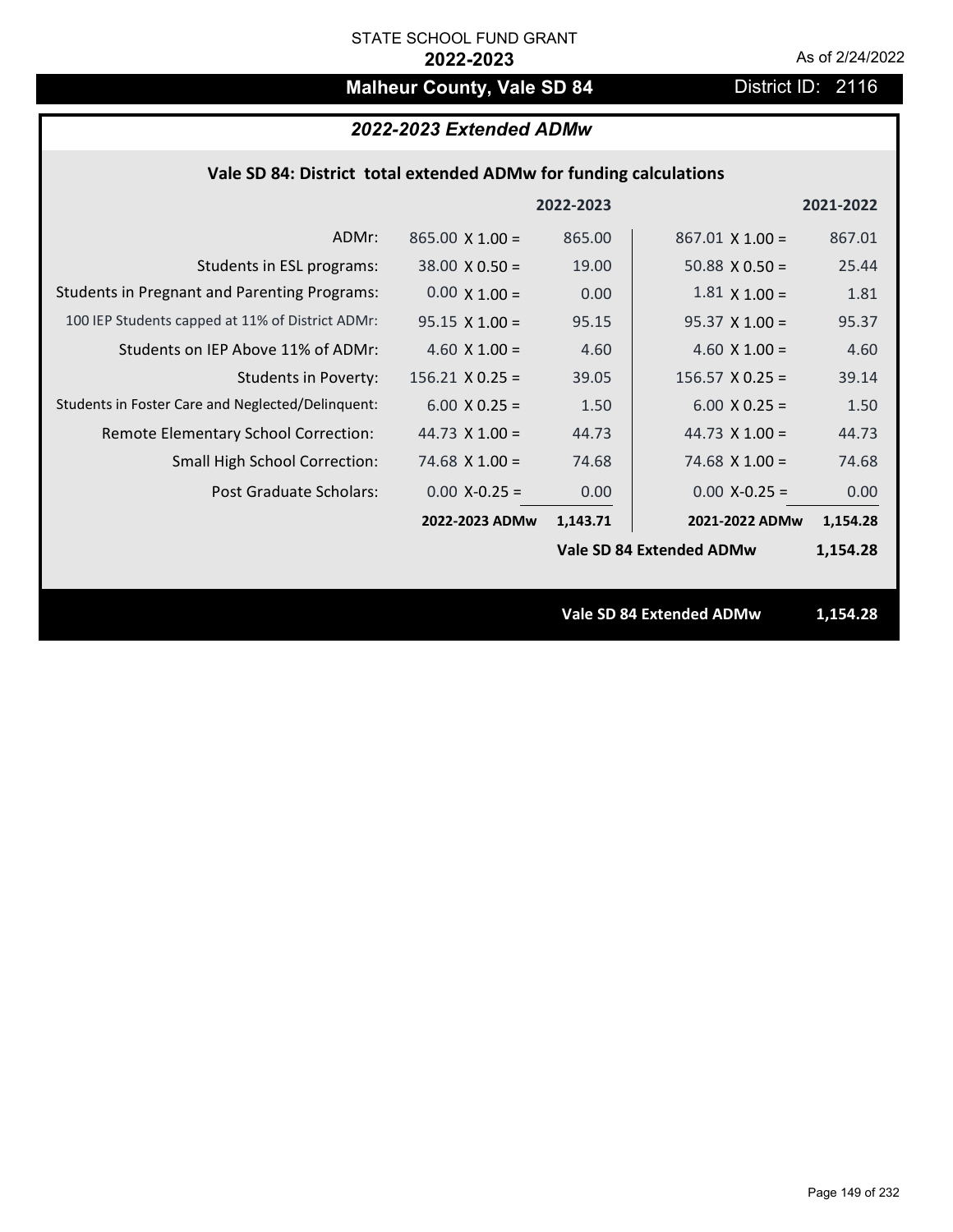## **Marion County, Gervais SD 1** District ID: 2137

## *2022-2023 Extended ADMw*

#### **Gervais SD 1: District total extended ADMw for funding calculations**

|                                                     |                          | 2022-2023 |                        | 2021-2022 |
|-----------------------------------------------------|--------------------------|-----------|------------------------|-----------|
| ADMr:                                               | $1,335.00 \times 1.00 =$ | 1,335.00  | $859.99 \times 1.00 =$ | 859.99    |
| Students in ESL programs:                           | $235.00 \times 0.50 =$   | 117.50    | $272.68 \times 0.50 =$ | 136.34    |
| <b>Students in Pregnant and Parenting Programs:</b> | $0.00 \times 1.00 =$     | 0.00      | $0.29 \times 1.00 =$   | 0.29      |
| 190 IEP Students capped at 11% of District ADMr:    | $146.85 \times 1.00 =$   | 146.85    | $146.26 \times 1.00 =$ | 146.26    |
| Students on IEP Above 11% of ADMr:                  | $0.80 \times 1.00 =$     | 0.80      | $0.80 \times 1.00 =$   | 0.80      |
| <b>Students in Poverty:</b>                         | $167.79 \times 0.25 =$   | 41.95     | $108.09 \times 0.25 =$ | 27.02     |
| Students in Foster Care and Neglected/Delinquent:   | $2.00 \times 0.25 =$     | 0.50      | $2.00 \times 0.25 =$   | 0.50      |
| Remote Elementary School Correction:                | $0.00 \times 1.00 =$     | 0.00      | $0.00 \times 1.00 =$   | 0.00      |
| <b>Small High School Correction:</b>                | $15.77 \times 1.00 =$    | 15.77     | $15.77 \times 1.00 =$  | 15.77     |
| Post Graduate Scholars:                             | $0.00 X - 0.25 =$        | 0.00      | $0.00$ X-0.25 =        | 0.00      |
|                                                     | 2022-2023 ADMw           | 1,658.37  | 2021-2022 ADMw         | 1,186.97  |

**Gervais SD 1 Extended ADMw**

**1,671.34**

## **Frontier Charter Academy: Charter ADMw for information only**

|                                                     |                      | 2022-2023 |                        | 2021-2022 |
|-----------------------------------------------------|----------------------|-----------|------------------------|-----------|
| ADMr:                                               | $0.00 \times 1.00 =$ | 0.00      | $469.62 \times 1.00 =$ | 469.62    |
| Students in ESL programs:                           | $0.00 \times 0.50 =$ | 0.00      | $0.00 \times 0.50 =$   | 0.00      |
| <b>Students in Pregnant and Parenting Programs:</b> | $0.00 \times 1.00 =$ | 0.00      | $0.00 \times 1.00 =$   | 0.00      |
| 0 IEP Students capped at 11% of District ADMr:      | $0.00 \times 1.00 =$ | 0.00      | $0.00 \times 1.00 =$   | 0.00      |
| Students on IEP Above 11% of ADMr:                  | $0.00 \times 1.00 =$ | 0.00      | $0.00 \times 1.00 =$   | 0.00      |
| Students in Poverty:                                | $0.00 \times 0.25 =$ | 0.00      | $59.02 \times 0.25 =$  | 14.76     |
| Students in Foster Care and Neglected/Delinquent:   | $0.00 \times 0.25 =$ | 0.00      | $0.00 \times 0.25 =$   | 0.00      |
| Remote Elementary School Correction:                | $0.00 \times 1.00 =$ | 0.00      | $0.00 \times 1.00 =$   | 0.00      |
| Small High School Correction:                       | $0.00 \times 1.00 =$ | 0.00      | $0.00 \times 1.00 =$   | 0.00      |
| Post Graduate Scholars:                             | $0.00$ X-0.25 =      | 0.00      | $0.00 X-0.25 =$        | 0.00      |
|                                                     | 2022-2023 ADMw       | 0.00      | 2021-2022 ADMw         | 484.38    |

**Gervais SD 1 Extended ADMw 1,671.34**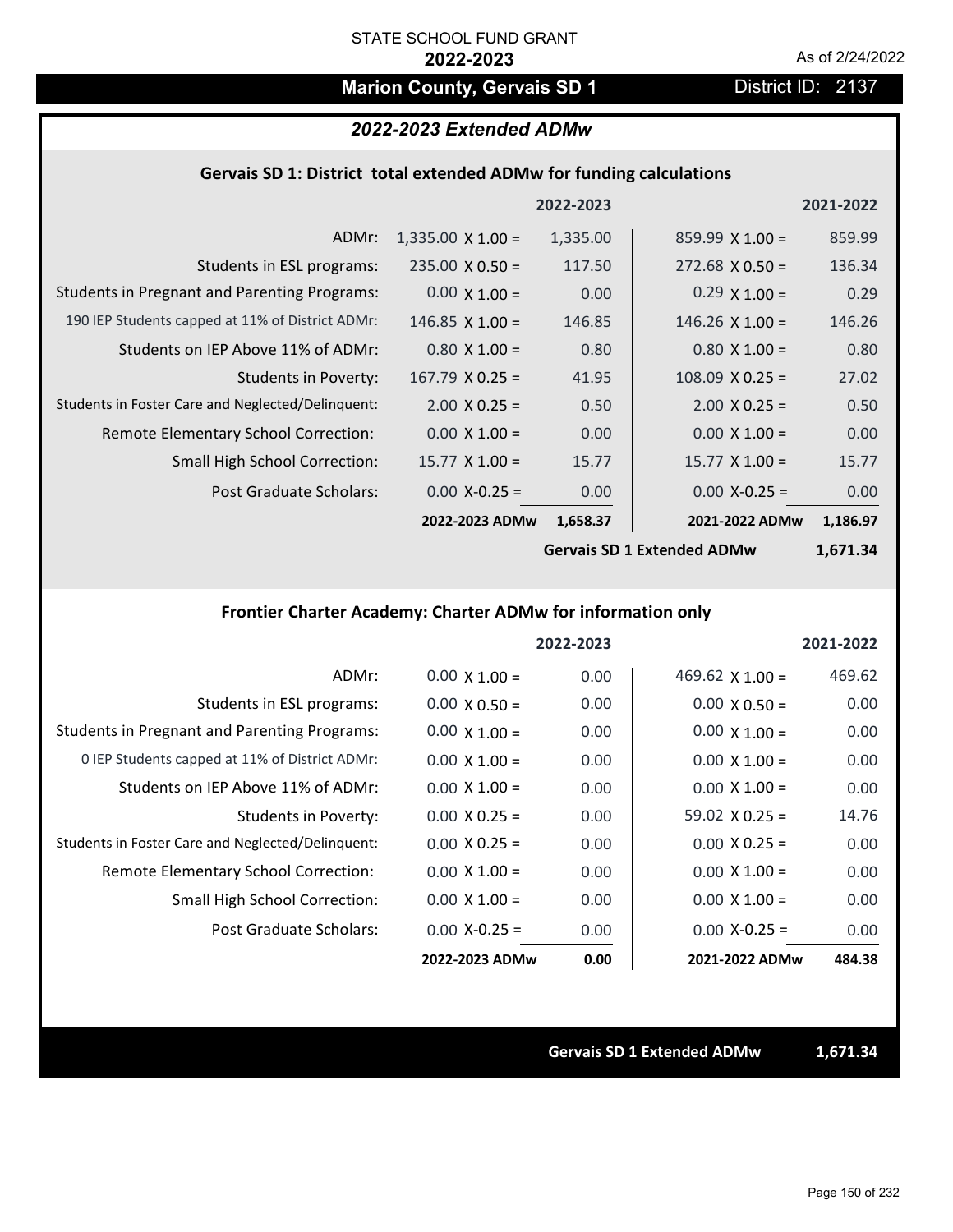# **Marion County, Silver Falls SD 4J** District ID: 2138

## *2022-2023 Extended ADMw*

## **Silver Falls SD 4J: District total extended ADMw for funding calculations**

|                                                     |                          | 2022-2023 |                          | 2021-2022 |
|-----------------------------------------------------|--------------------------|-----------|--------------------------|-----------|
| ADMr:                                               | $3,570.00 \times 1.00 =$ | 3,570.00  | $3,270.74 \times 1.00 =$ | 3,270.74  |
| Students in ESL programs:                           | $135.00 \times 0.50 =$   | 67.50     | $150.05 \times 0.50 =$   | 75.03     |
| <b>Students in Pregnant and Parenting Programs:</b> | $2.00 \times 1.00 =$     | 2.00      | $0.00 \times 1.00 =$     | 0.00      |
| 450 IEP Students capped at 11% of District ADMr:    | $392.70 \times 1.00 =$   | 392.70    | $384.36 \times 1.00 =$   | 384.36    |
| Students on IEP Above 11% of ADMr:                  | $15.80 \times 1.00 =$    | 15.80     | $15.80 \times 1.00 =$    | 15.80     |
| Students in Poverty:                                | $344.50 \times 0.25 =$   | 86.13     | $315.49 \times 0.25 =$   | 78.87     |
| Students in Foster Care and Neglected/Delinquent:   | $9.00 \times 0.25 =$     | 2.25      | $9.00 \times 0.25 =$     | 2.25      |
| Remote Elementary School Correction:                | $28.54 \times 1.00 =$    | 28.54     | $28.54 \times 1.00 =$    | 28.54     |
| <b>Small High School Correction:</b>                | $0.00 \times 1.00 =$     | 0.00      | $0.00 \times 1.00 =$     | 0.00      |
| Post Graduate Scholars:                             | $0.00 X - 0.25 =$        | 0.00      | $0.00$ X-0.25 =          | 0.00      |
|                                                     | 2022-2023 ADMw           | 4,164.92  | 2021-2022 ADMw           | 3,855.59  |

**Silver Falls SD 4J Extended ADMw**

**4,164.92**

## **Bethany Charter School: Charter ADMw for information only**

|                                                     |                      | 2022-2023 |                        | 2021-2022 |
|-----------------------------------------------------|----------------------|-----------|------------------------|-----------|
| ADMr:                                               | $0.00 \times 1.00 =$ | 0.00      | $121.56 \times 1.00 =$ | 121.56    |
| Students in ESL programs:                           | $0.00 \times 0.50 =$ | 0.00      | $1.00 \times 0.50 =$   | 0.50      |
| <b>Students in Pregnant and Parenting Programs:</b> | $0.00 \times 1.00 =$ | 0.00      | $0.00 \times 1.00 =$   | 0.00      |
| 0 IEP Students capped at 11% of District ADMr:      | $0.00 \times 1.00 =$ | 0.00      | $0.00 \times 1.00 =$   | 0.00      |
| Students on IEP Above 11% of ADMr:                  | $0.00 \times 1.00 =$ | 0.00      | $0.00 \times 1.00 =$   | 0.00      |
| Students in Poverty:                                | $0.00 \times 0.25 =$ | 0.00      | $11.80 \times 0.25 =$  | 2.95      |
| Students in Foster Care and Neglected/Delinquent:   | $0.00 \times 0.25 =$ | 0.00      | $0.00 \times 0.25 =$   | 0.00      |
| Remote Elementary School Correction:                | $0.00 \times 1.00 =$ | 0.00      | $0.00 \times 1.00 =$   | 0.00      |
| Small High School Correction:                       | $0.00 \times 1.00 =$ | 0.00      | $0.00 \times 1.00 =$   | 0.00      |
| Post Graduate Scholars:                             | $0.00$ X-0.25 =      | 0.00      | $0.00 X-0.25 =$        | 0.00      |
|                                                     | 2022-2023 ADMw       | 0.00      | 2021-2022 ADMw         | 125.01    |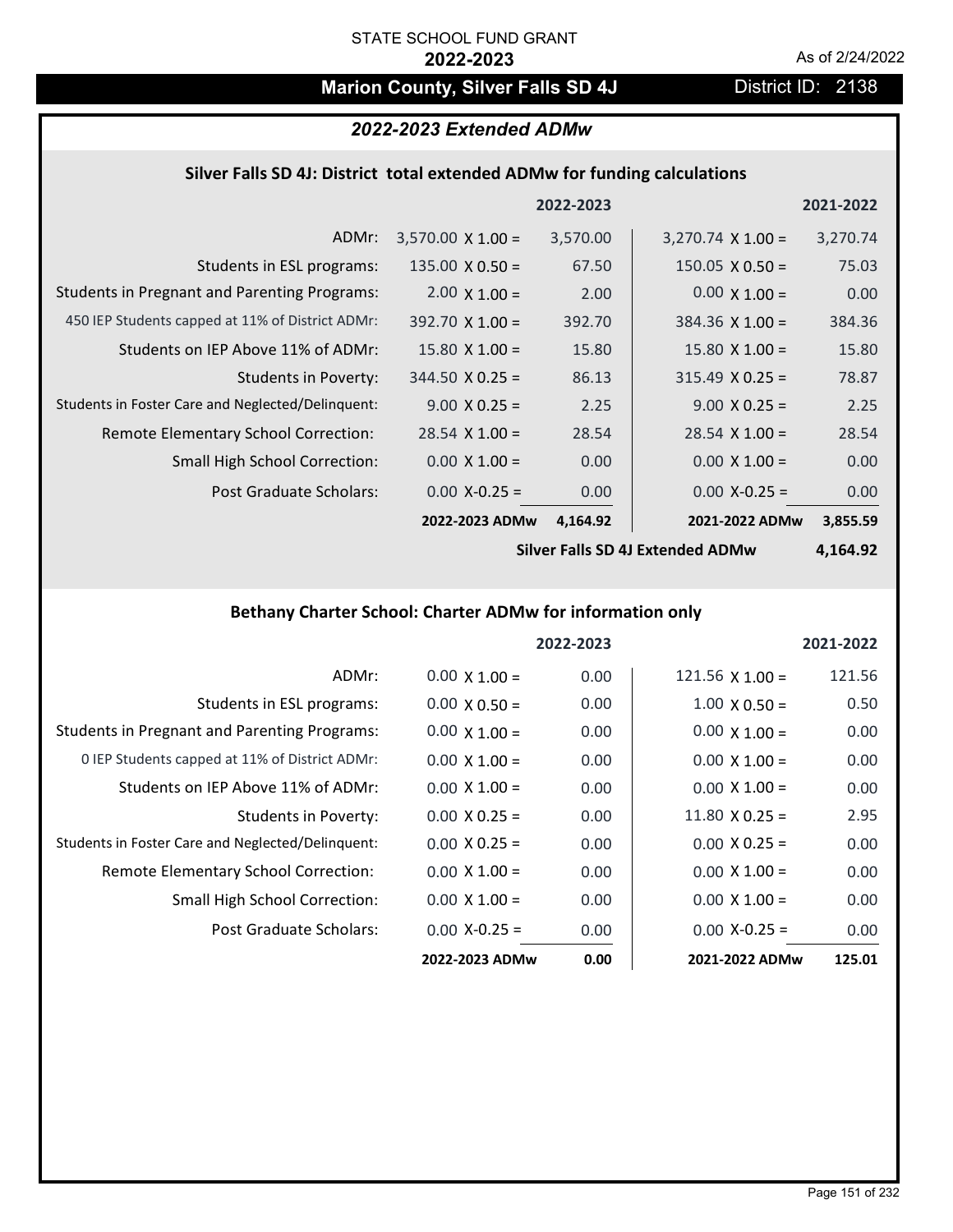## **The Community Roots School: Charter ADMw for information only**

|                                                     |                      | 2022-2023         |                        | 2021-2022 |
|-----------------------------------------------------|----------------------|-------------------|------------------------|-----------|
| ADMr:                                               | $0.00 \times 1.00 =$ | 0.00              | $101.90 \times 1.00 =$ | 101.90    |
| Students in ESL programs:                           | $0.00 \times 0.50 =$ | 0.00              | $2.00 \times 0.50 =$   | 1.00      |
| <b>Students in Pregnant and Parenting Programs:</b> | $0.00 \times 1.00 =$ | 0.00              | $0.00 \times 1.00 =$   | 0.00      |
| 0 IEP Students capped at 11% of District ADMr:      | $0.00 \times 1.00 =$ | 0.00              | $0.00 \times 1.00 =$   | 0.00      |
| Students on IEP Above 11% of ADMr:                  | $0.00 \times 1.00 =$ | 0.00              | $0.00 \times 1.00 =$   | 0.00      |
| Students in Poverty:                                | $0.00 \times 0.25 =$ | 0.00              | $9.89 \times 0.25 =$   | 2.47      |
| Students in Foster Care and Neglected/Delinguent:   | $0.00 \times 0.25 =$ | 0.00              | $0.00 \times 0.25 =$   | 0.00      |
| Remote Elementary School Correction:                | $0.00 \times 1.00 =$ | 0.00              | $0.00 \times 1.00 =$   | 0.00      |
| <b>Small High School Correction:</b>                | $0.00 \times 1.00 =$ | 0.00              | $0.00 \times 1.00 =$   | 0.00      |
| Post Graduate Scholars:                             | $0.00 X - 0.25 =$    | 0.00 <sub>1</sub> | $0.00 X - 0.25 =$      | 0.00      |
|                                                     | 2022-2023 ADMw       | 0.00              | 2021-2022 ADMw         | 105.37    |

**Silver Falls SD 4J Extended ADMw 4,164.92**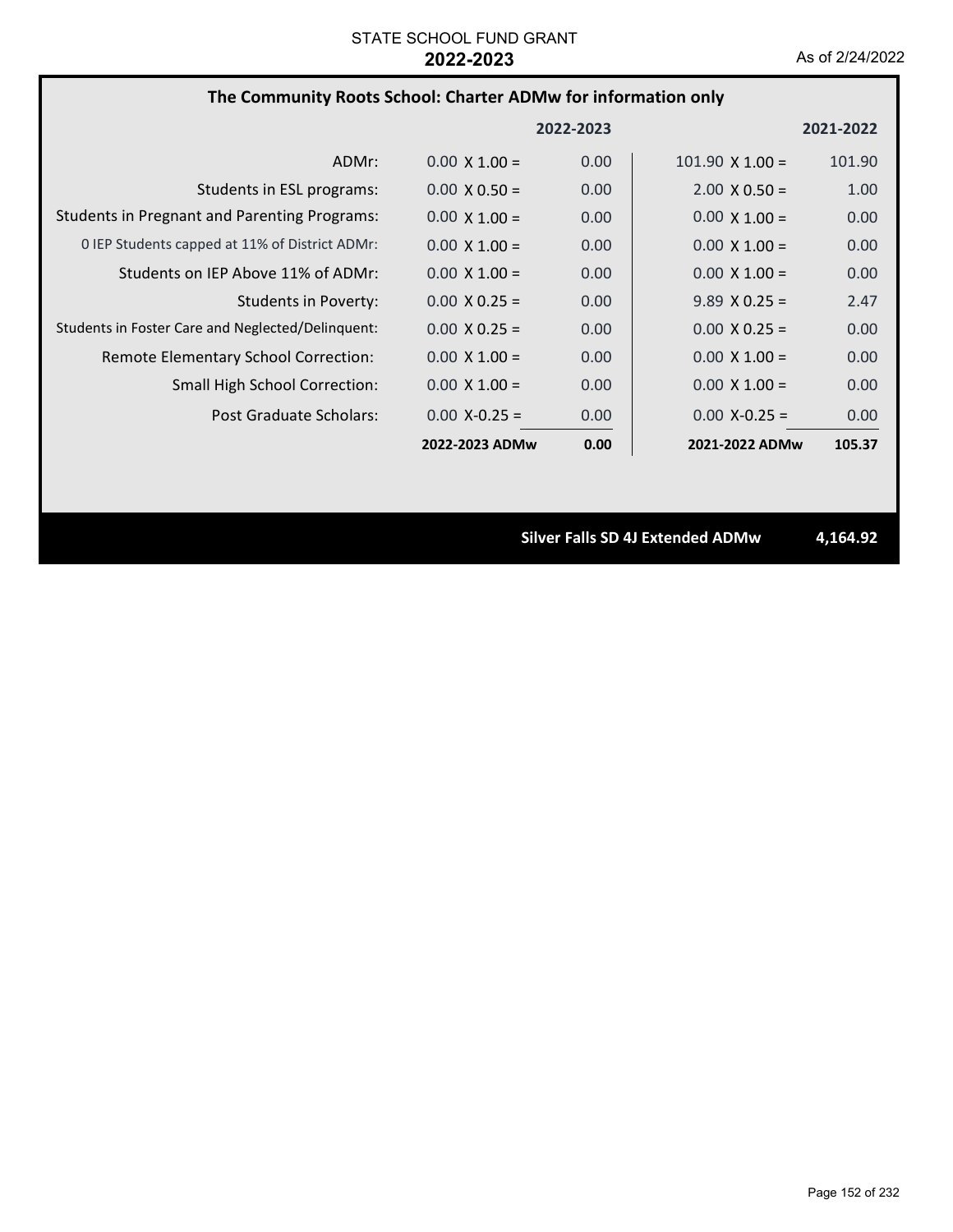# **Marion County, Cascade SD 5** District ID: 2139

## *2022-2023 Extended ADMw*

## **Cascade SD 5: District total extended ADMw for funding calculations**

|                                                     |                          | 2022-2023 |                                   | 2021-2022 |
|-----------------------------------------------------|--------------------------|-----------|-----------------------------------|-----------|
| ADMr:                                               | $2,551.00 \times 1.00 =$ | 2,551.00  | $2,553.47 \times 1.00 =$          | 2,553.47  |
| Students in ESL programs:                           | $109.00 \times 0.50 =$   | 54.50     | 102.95 $X$ 0.50 =                 | 51.48     |
| <b>Students in Pregnant and Parenting Programs:</b> | $0.00 \times 1.00 =$     | 0.00      | $0.00 \times 1.00 =$              | 0.00      |
| 367 IEP Students capped at 11% of District ADMr:    | $280.61$ X 1.00 =        | 280.61    | $280.88$ X 1.00 =                 | 280.88    |
| Students on IEP Above 11% of ADMr:                  | $36.30 \times 1.00 =$    | 36.30     | $36.30 \times 1.00 =$             | 36.30     |
| <b>Students in Poverty:</b>                         | $323.35$ X 0.25 =        | 80.84     | $323.67$ X 0.25 =                 | 80.92     |
| Students in Foster Care and Neglected/Delinquent:   | 4.00 $X$ 0.25 =          | 1.00      | 4.00 $X$ 0.25 =                   | 1.00      |
| Remote Elementary School Correction:                | $0.00 \times 1.00 =$     | 0.00      | $0.00 \times 1.00 =$              | 0.00      |
| <b>Small High School Correction:</b>                | $0.00 \times 1.00 =$     | 0.00      | $0.00 \times 1.00 =$              | 0.00      |
| Post Graduate Scholars:                             | $0.00 X - 0.25 =$        | 0.00      | $0.00$ X-0.25 =                   | 0.00      |
|                                                     | 2022-2023 ADMw           | 3,004.25  | 2021-2022 ADMw                    | 3,004.04  |
|                                                     |                          |           | <b>Cascade SD 5 Extended ADMw</b> | 3,004.25  |
|                                                     |                          |           |                                   |           |
|                                                     |                          |           | <b>Cascade SD 5 Extended ADMw</b> | 3,004.25  |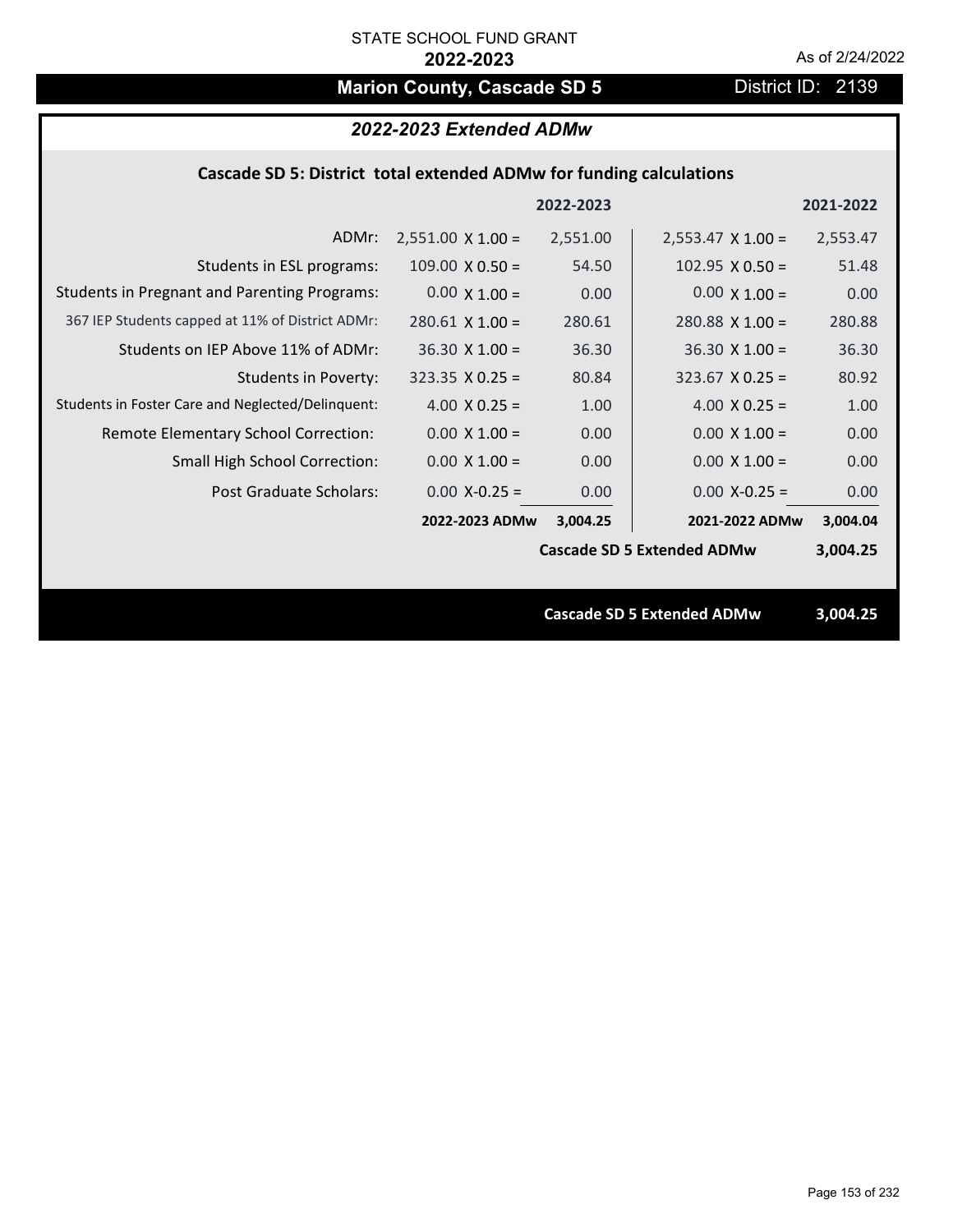# **Marion County, Jefferson SD 14J** District ID: 2140

## *2022-2023 Extended ADMw*

## **Jefferson SD 14J: District total extended ADMw for funding calculations**

|                                                     |                        | 2022-2023 |                                | 2021-2022 |
|-----------------------------------------------------|------------------------|-----------|--------------------------------|-----------|
| ADMr:                                               | $800.00 \times 1.00 =$ | 800.00    | 789.09 $X$ 1.00 =              | 789.09    |
| Students in ESL programs:                           | $63.00 \times 0.50 =$  | 31.50     | $57.43 \times 0.50 =$          | 28.72     |
| <b>Students in Pregnant and Parenting Programs:</b> | $0.00 \times 1.00 =$   | 0.00      | $0.00 \times 1.00 =$           | 0.00      |
| 108 IEP Students capped at 11% of District ADMr:    | $88.00 \times 1.00 =$  | 88.00     | $86.80 \times 1.00 =$          | 86.80     |
| Students on IEP Above 11% of ADMr:                  | $25.70 \times 1.00 =$  | 25.70     | $25.70$ X 1.00 =               | 25.70     |
| <b>Students in Poverty:</b>                         | $82.99 \times 0.25 =$  | 20.75     | $81.86$ X 0.25 =               | 20.47     |
| Students in Foster Care and Neglected/Delinquent:   | $2.00 \times 0.25 =$   | 0.50      | $2.00 \times 0.25 =$           | 0.50      |
| Remote Elementary School Correction:                | $0.00 \times 1.00 =$   | 0.00      | $0.00 \times 1.00 =$           | 0.00      |
| <b>Small High School Correction:</b>                | $70.86$ X $1.00 =$     | 70.86     | $70.86 \times 1.00 =$          | 70.86     |
| Post Graduate Scholars:                             | $0.00$ X-0.25 =        | 0.00      | $0.00$ X-0.25 =                | 0.00      |
|                                                     | 2022-2023 ADMw         | 1,037.31  | 2021-2022 ADMw                 | 1,022.13  |
|                                                     |                        |           | Jefferson SD 14J Extended ADMw | 1,037.31  |
|                                                     |                        |           |                                |           |
|                                                     |                        |           | Jefferson SD 14J Extended ADMw | 1,037.31  |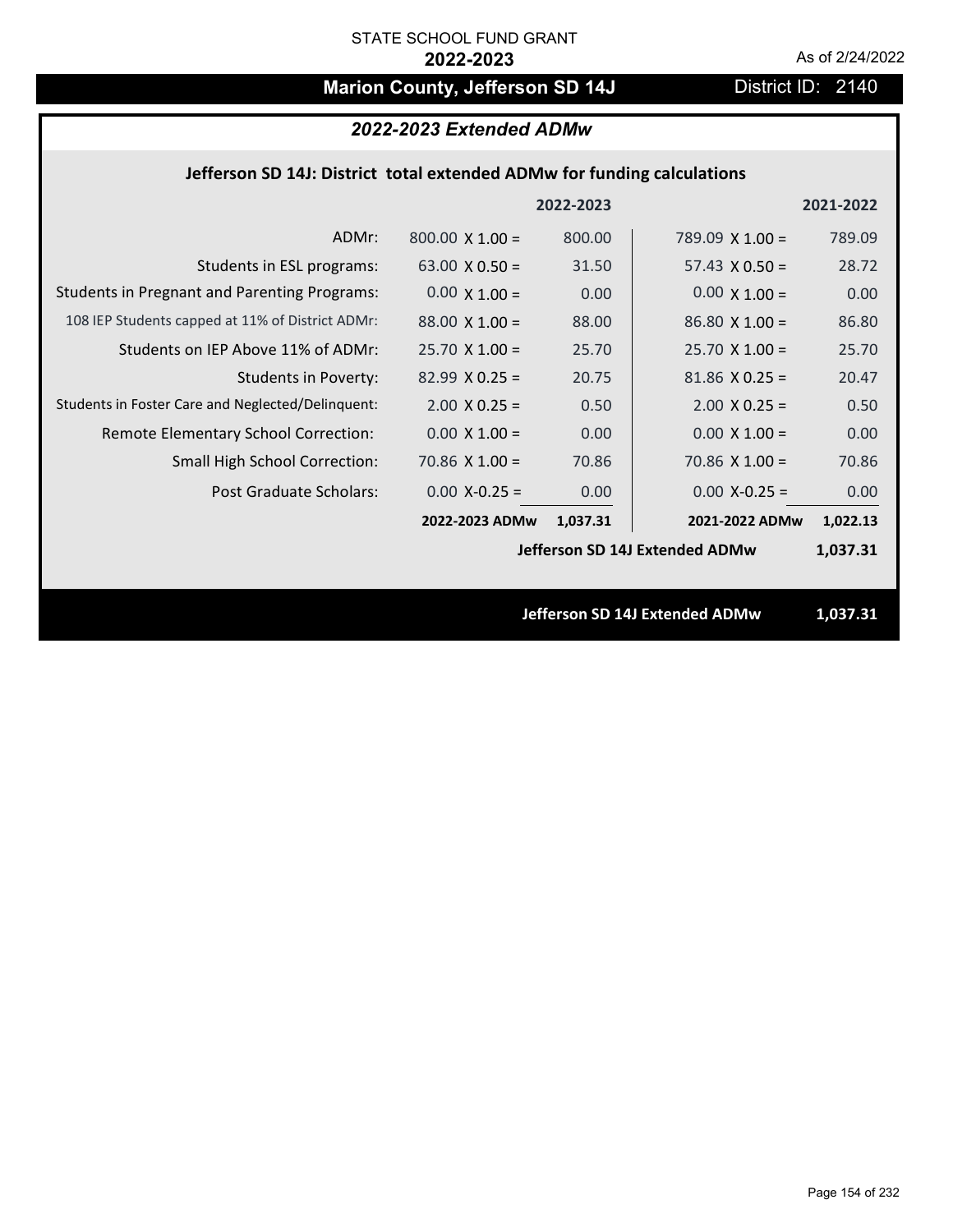## **Marion County, North Marion SD 15** District ID: 2141

## *2022-2023 Extended ADMw*

## **North Marion SD 15: District total extended ADMw for funding calculations**

|                                                     |                          | 2022-2023 |                                         | 2021-2022 |
|-----------------------------------------------------|--------------------------|-----------|-----------------------------------------|-----------|
| ADMr:                                               | $1,633.00 \times 1.00 =$ | 1,633.00  | $1,679.18 \times 1.00 =$                | 1,679.18  |
| Students in ESL programs:                           | $300.00 \times 0.50 =$   | 150.00    | $319.83 \times 0.50 =$                  | 159.92    |
| <b>Students in Pregnant and Parenting Programs:</b> | $1.00 \times 1.00 =$     | 1.00      | $0.98 \times 1.00 =$                    | 0.98      |
| 239 IEP Students capped at 11% of District ADMr:    | $179.63 \times 1.00 =$   | 179.63    | $184.71 \times 1.00 =$                  | 184.71    |
| Students on IEP Above 11% of ADMr:                  | $26.80$ X $1.00 =$       | 26.80     | $26.80$ X $1.00 =$                      | 26.80     |
| <b>Students in Poverty:</b>                         | $198.15 \times 0.25 =$   | 49.54     | $203.75 \times 0.25 =$                  | 50.94     |
| Students in Foster Care and Neglected/Delinquent:   | $1.00 \times 0.25 =$     | 0.25      | $1.00 \times 0.25 =$                    | 0.25      |
| Remote Elementary School Correction:                | $0.00 \times 1.00 =$     | 0.00      | $0.00 \times 1.00 =$                    | 0.00      |
| <b>Small High School Correction:</b>                | $0.00 \times 1.00 =$     | 0.00      | $0.00 \times 1.00 =$                    | 0.00      |
| Post Graduate Scholars:                             | $0.00$ X-0.25 =          | 0.00      | $0.00$ X-0.25 =                         | 0.00      |
|                                                     | 2022-2023 ADMw           | 2,040.22  | 2021-2022 ADMw                          | 2,102.77  |
|                                                     |                          |           | <b>North Marion SD 15 Extended ADMw</b> | 2,102.77  |
|                                                     |                          |           |                                         |           |
|                                                     |                          |           | <b>North Marion SD 15 Extended ADMw</b> | 2,102.77  |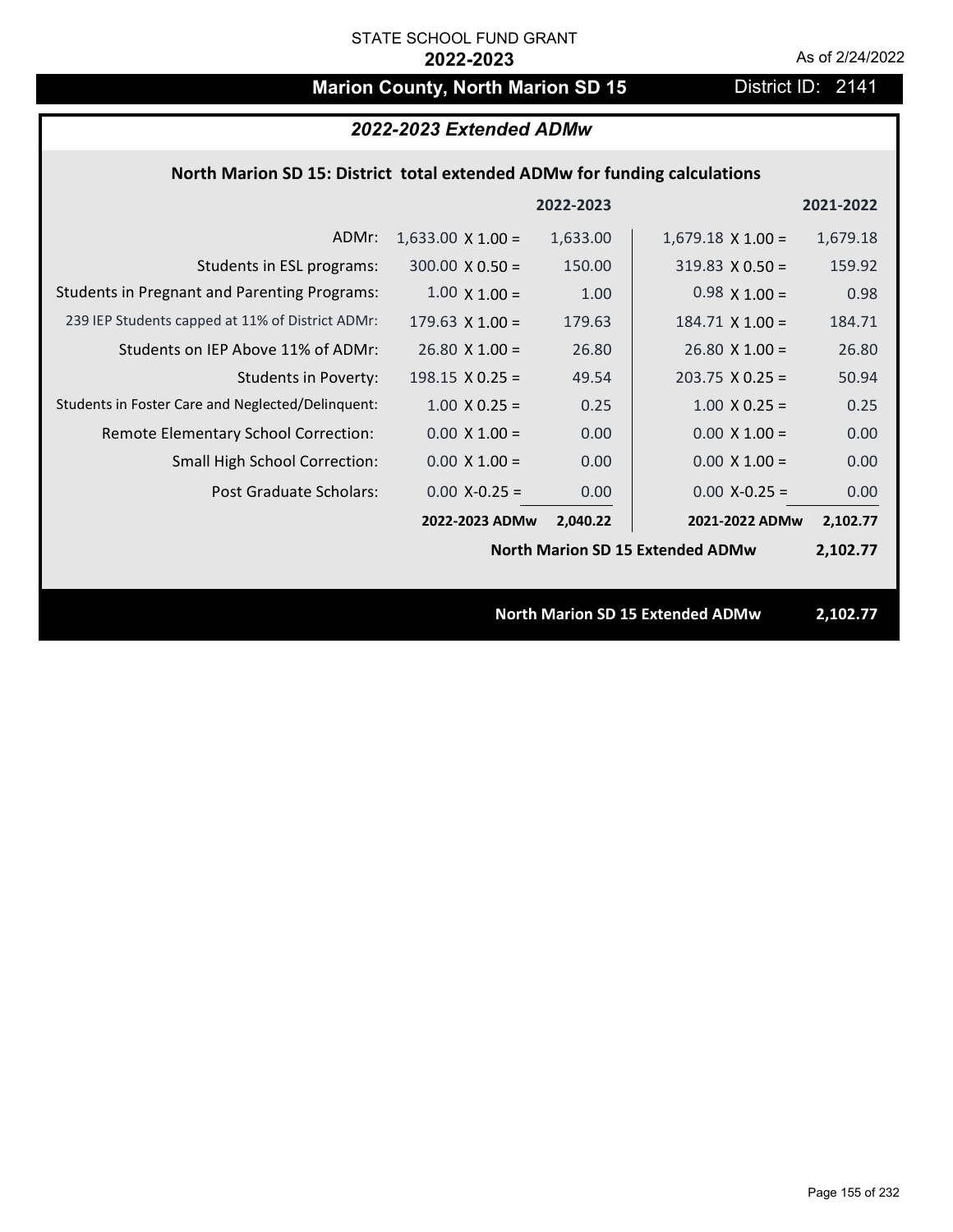## **Marion County, Salem-Keizer SD 24J District ID: 2142**

## *2022-2023 Extended ADMw*

## **Salem‐Keizer SD 24J: District total extended ADMw for funding calculations**

|                                                     |                                 | 2022-2023 |                           | 2021-2022 |
|-----------------------------------------------------|---------------------------------|-----------|---------------------------|-----------|
|                                                     | ADMr: $38,210.00 \times 1.00 =$ | 38,210.00 | $38,437.72 \times 1.00 =$ | 38,437.72 |
| Students in ESL programs:                           | $6,898.00 \times 0.50 =$        | 3,449.00  | $7,207.66 \times 0.50 =$  | 3,603.83  |
| <b>Students in Pregnant and Parenting Programs:</b> | 43.00 $\times$ 1.00 =           | 43.00     | 40.49 $\times$ 1.00 =     | 40.49     |
| 6392 IEP Students capped at 11% of District ADMr:   | 4,203.10 $\times$ 1.00 =        | 4,203.10  | 4,309.35 $\times$ 1.00 =  | 4,309.35  |
| Students on IEP Above 11% of ADMr:                  | $1,280.10$ X $1.00 =$           | 1,280.10  | $1,280.10$ X $1.00 =$     | 1,280.10  |
| <b>Students in Poverty:</b>                         | $5,756.54 \times 0.25 =$        | 1,439.14  | $5,790.17 \times 0.25 =$  | 1,447.54  |
| Students in Foster Care and Neglected/Delinquent:   | $214.00 \times 0.25 =$          | 53.50     | $214.00 \times 0.25 =$    | 53.50     |
| Remote Elementary School Correction:                | $0.00 \times 1.00 =$            | 0.00      | $0.00 \times 1.00 =$      | 0.00      |
| <b>Small High School Correction:</b>                | $0.00 \times 1.00 =$            | 0.00      | $0.00 \times 1.00 =$      | 0.00      |
| Post Graduate Scholars:                             | $0.00 X-0.25 =$                 | 0.00      | $0.00$ X-0.25 =           | 0.00      |
|                                                     | 2022-2023 ADMw                  | 48.677.84 | 2021-2022 ADMw            | 49.172.54 |

**Salem‐Keizer SD 24J Extended ADMw**

**49,956.58**

## **Howard Street Charter: Charter ADMw for information only**

|                                                     |                      | 2022-2023 |                        | 2021-2022 |
|-----------------------------------------------------|----------------------|-----------|------------------------|-----------|
| ADMr:                                               | $0.00 \times 1.00 =$ | 0.00      | $183.99 \times 1.00 =$ | 183.99    |
| Students in ESL programs:                           | $0.00 \times 0.50 =$ | 0.00      | $3.78 \times 0.50 =$   | 1.89      |
| <b>Students in Pregnant and Parenting Programs:</b> | $0.00 \times 1.00 =$ | 0.00      | $0.00 \times 1.00 =$   | 0.00      |
| 0 IEP Students capped at 11% of District ADMr:      | $0.00 \times 1.00 =$ | 0.00      | $0.00 \times 1.00 =$   | 0.00      |
| Students on IEP Above 11% of ADMr:                  | $0.00 \times 1.00 =$ | 0.00      | $0.00 \times 1.00 =$   | 0.00      |
| Students in Poverty:                                | $0.00 \times 0.25 =$ | 0.00      | $27.89 \times 0.25 =$  | 6.97      |
| Students in Foster Care and Neglected/Delinquent:   | $0.00 \times 0.25 =$ | 0.00      | $0.00 \times 0.25 =$   | 0.00      |
| Remote Elementary School Correction:                | $0.00 \times 1.00 =$ | 0.00      | $0.00 \times 1.00 =$   | 0.00      |
| <b>Small High School Correction:</b>                | $0.00 \times 1.00 =$ | 0.00      | $0.00 \times 1.00 =$   | 0.00      |
| Post Graduate Scholars:                             | $0.00 X-0.25 =$      | 0.00      | $0.00 X-0.25 =$        | 0.00      |
|                                                     | 2022-2023 ADMw       | 0.00      | 2021-2022 ADMw         | 192.85    |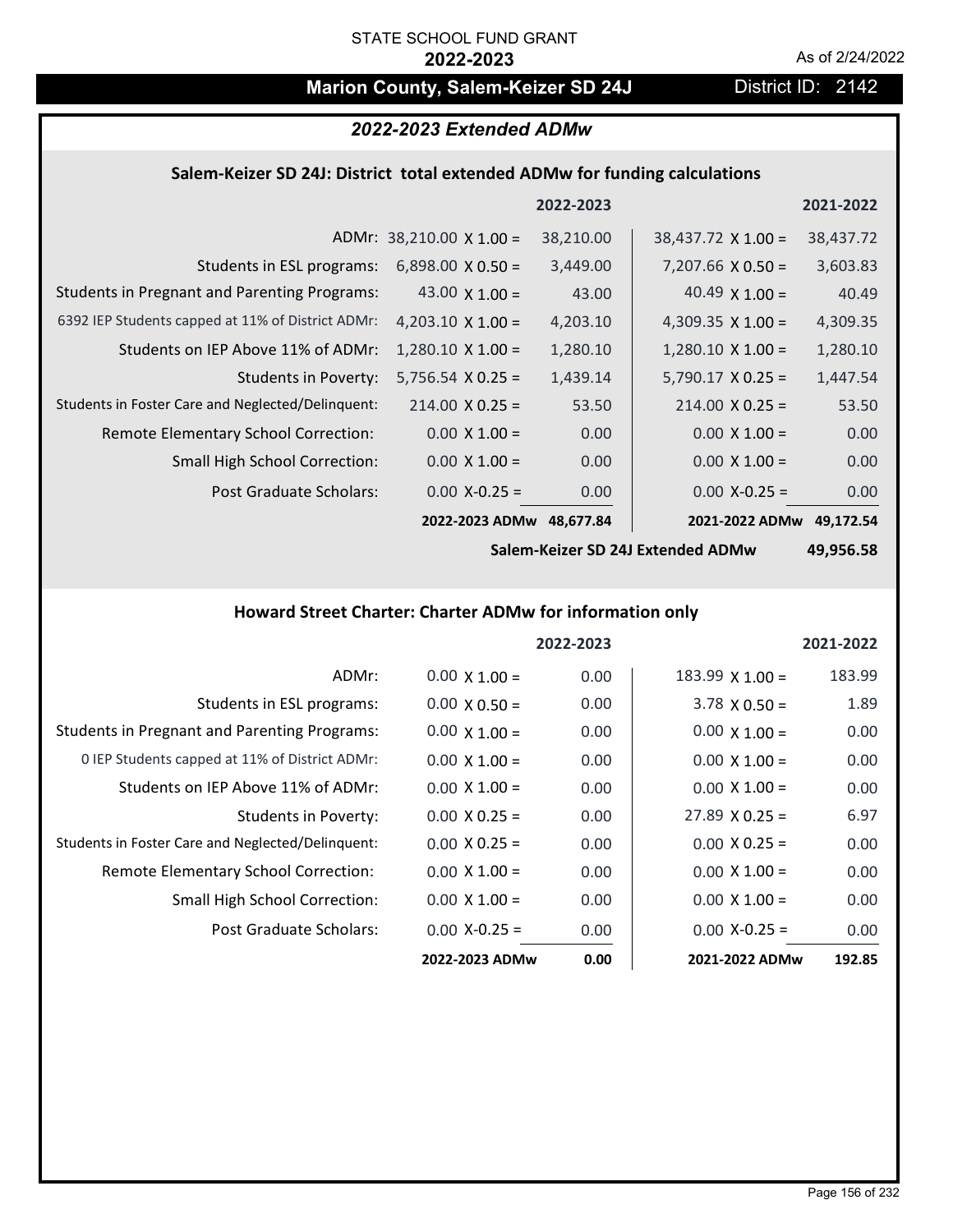| Optimum Learning Environment Charter School: Charter ADMw for information only |                      |           |                        |           |
|--------------------------------------------------------------------------------|----------------------|-----------|------------------------|-----------|
|                                                                                |                      | 2022-2023 |                        | 2021-2022 |
| ADMr:                                                                          | $0.00 \times 1.00 =$ | 0.00      | 127.22 $\times$ 1.00 = | 127.22    |
| Students in ESL programs:                                                      | $0.00 \times 0.50 =$ | 0.00      | $6.00 \times 0.50 =$   | 3.00      |
| <b>Students in Pregnant and Parenting Programs:</b>                            | $0.00 \times 1.00 =$ | 0.00      | $0.00 \times 1.00 =$   | 0.00      |
| 0 IEP Students capped at 11% of District ADMr:                                 | $0.00 \times 1.00 =$ | 0.00      | $0.00 \times 1.00 =$   | 0.00      |
| Students on IEP Above 11% of ADMr:                                             | $0.00 \times 1.00 =$ | 0.00      | $0.00 \times 1.00 =$   | 0.00      |
| Students in Poverty:                                                           | $0.00 \times 0.25 =$ | 0.00      | $19.28 \times 0.25 =$  | 4.82      |
| Students in Foster Care and Neglected/Delinquent:                              | $0.00 \times 0.25 =$ | 0.00      | $0.00 \times 0.25 =$   | 0.00      |
| Remote Elementary School Correction:                                           | $0.00 \times 1.00 =$ | 0.00      | $0.00 \times 1.00 =$   | 0.00      |
| <b>Small High School Correction:</b>                                           | $0.00 \times 1.00 =$ | 0.00      | $0.00 \times 1.00 =$   | 0.00      |
| Post Graduate Scholars:                                                        | $0.00 X - 0.25 =$    | 0.00      | $0.00$ X-0.25 =        | 0.00      |
|                                                                                | 2022-2023 ADMw       | 0.00      | 2021-2022 ADMw         | 135.04    |

# **Jane Goodall Environmental Middle Charter School: Charter ADMw for information only**

|                                                     |                      | 2022-2023 |                       | 2021-2022 |
|-----------------------------------------------------|----------------------|-----------|-----------------------|-----------|
| ADMr:                                               | $0.00 \times 1.00 =$ | 0.00      | $94.33 \times 1.00 =$ | 94.33     |
| Students in ESL programs:                           | $0.00 \times 0.50 =$ | 0.00      | $0.00 \times 0.50 =$  | 0.00      |
| <b>Students in Pregnant and Parenting Programs:</b> | $0.00 \times 1.00 =$ | 0.00      | $0.00 \times 1.00 =$  | 0.00      |
| 0 IEP Students capped at 11% of District ADMr:      | $0.00 \times 1.00 =$ | 0.00      | $0.00 \times 1.00 =$  | 0.00      |
| Students on IEP Above 11% of ADMr:                  | $0.00 \times 1.00 =$ | 0.00      | $0.00 \times 1.00 =$  | 0.00      |
| Students in Poverty:                                | $0.00 \times 0.25 =$ | 0.00      | $14.30 \times 0.25 =$ | 3.58      |
| Students in Foster Care and Neglected/Delinquent:   | $0.00 \times 0.25 =$ | 0.00      | $0.00 \times 0.25 =$  | 0.00      |
| Remote Elementary School Correction:                | $0.00 \times 1.00 =$ | 0.00      | $0.00 \times 1.00 =$  | 0.00      |
| <b>Small High School Correction:</b>                | $0.00 \times 1.00 =$ | 0.00      | $0.00 \times 1.00 =$  | 0.00      |
| Post Graduate Scholars:                             | $0.00$ X-0.25 =      | 0.00      | $0.00 X-0.25 =$       | 0.00      |
|                                                     | 2022-2023 ADMw       | 0.00      | 2021-2022 ADMw        | 97.91     |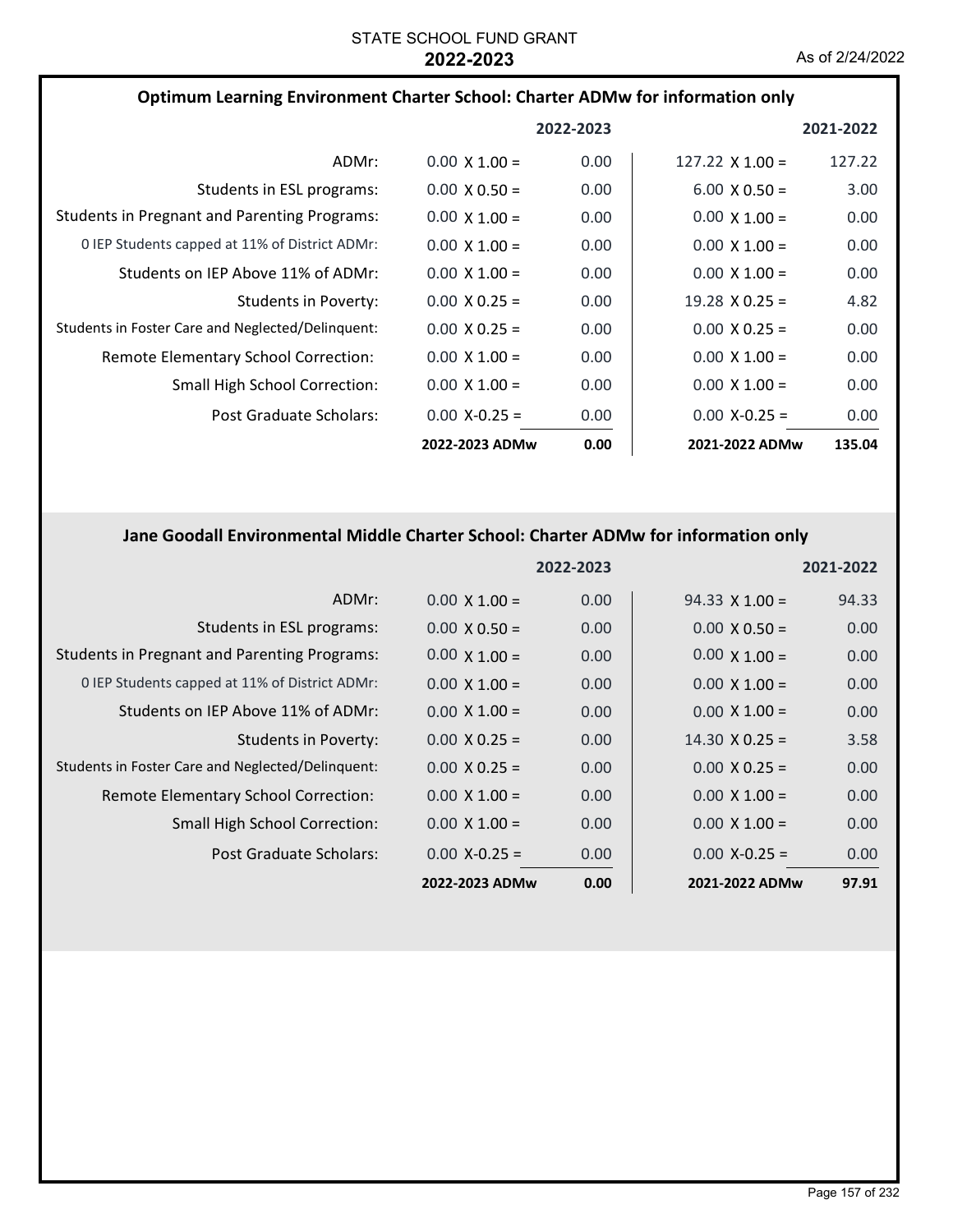### **Valley Inquiry Charter School: Charter ADMw for information only**

|                                                     |                      | 2022-2023 |                        | 2021-2022 |
|-----------------------------------------------------|----------------------|-----------|------------------------|-----------|
| ADMr:                                               | $0.00 \times 1.00 =$ | 0.00      | $203.47 \times 1.00 =$ | 203.47    |
| Students in ESL programs:                           | $0.00 \times 0.50 =$ | 0.00      | $8.92 \times 0.50 =$   | 4.46      |
| <b>Students in Pregnant and Parenting Programs:</b> | $0.00 \times 1.00 =$ | 0.00      | $0.00 \times 1.00 =$   | 0.00      |
| 0 IEP Students capped at 11% of District ADMr:      | $0.00 \times 1.00 =$ | 0.00      | $0.00 \times 1.00 =$   | 0.00      |
| Students on IEP Above 11% of ADMr:                  | $0.00 \times 1.00 =$ | 0.00      | $0.00 \times 1.00 =$   | 0.00      |
| Students in Poverty:                                | $0.00 \times 0.25 =$ | 0.00      | $30.84 \times 0.25 =$  | 7.71      |
| Students in Foster Care and Neglected/Delinquent:   | $0.00 \times 0.25 =$ | 0.00      | $0.00 \times 0.25 =$   | 0.00      |
| Remote Elementary School Correction:                | $0.00 \times 1.00 =$ | 0.00      | $0.00 \times 1.00 =$   | 0.00      |
| <b>Small High School Correction:</b>                | $0.00 \times 1.00 =$ | 0.00      | $0.00 \times 1.00 =$   | 0.00      |
| Post Graduate Scholars:                             | $0.00 X - 0.25 =$    | 0.00      | $0.00 X - 0.25 =$      | 0.00      |
|                                                     | 2022-2023 ADMw       | 0.00      | 2021-2022 ADMw         | 215.64    |

### **Eagle Charter School: Charter ADMw for information only**

|                                                     |                      | 2022-2023 |                        | 2021-2022 |
|-----------------------------------------------------|----------------------|-----------|------------------------|-----------|
| ADMr:                                               | $0.00 \times 1.00 =$ | 0.00      | $129.21 \times 1.00 =$ | 129.21    |
| Students in ESL programs:                           | $0.00 \times 0.50 =$ | 0.00      | $17.00 \times 0.50 =$  | 8.50      |
| <b>Students in Pregnant and Parenting Programs:</b> | $0.00 \times 1.00 =$ | 0.00      | $0.00 \times 1.00 =$   | 0.00      |
| 0 IEP Students capped at 11% of District ADMr:      | $0.00 \times 1.00 =$ | 0.00      | $0.00 \times 1.00 =$   | 0.00      |
| Students on IEP Above 11% of ADMr:                  | $0.00 \times 1.00 =$ | 0.00      | $0.00 \times 1.00 =$   | 0.00      |
| <b>Students in Poverty:</b>                         | $0.00 \times 0.25 =$ | 0.00      | $19.59 \times 0.25 =$  | 4.90      |
| Students in Foster Care and Neglected/Delinquent:   | $0.00 \times 0.25 =$ | 0.00      | $0.00 \times 0.25 =$   | 0.00      |
| Remote Elementary School Correction:                | $0.00 \times 1.00 =$ | 0.00      | $0.00 \times 1.00 =$   | 0.00      |
| Small High School Correction:                       | $0.00 \times 1.00 =$ | 0.00      | $0.00 \times 1.00 =$   | 0.00      |
| Post Graduate Scholars:                             | $0.00 X - 0.25 =$    | 0.00      | $0.00 X - 0.25 =$      | 0.00      |
|                                                     | 2022-2023 ADMw       | 0.00      | 2021-2022 ADMw         | 142.61    |

**Salem‐Keizer SD 24J Extended ADMw 49,956.58**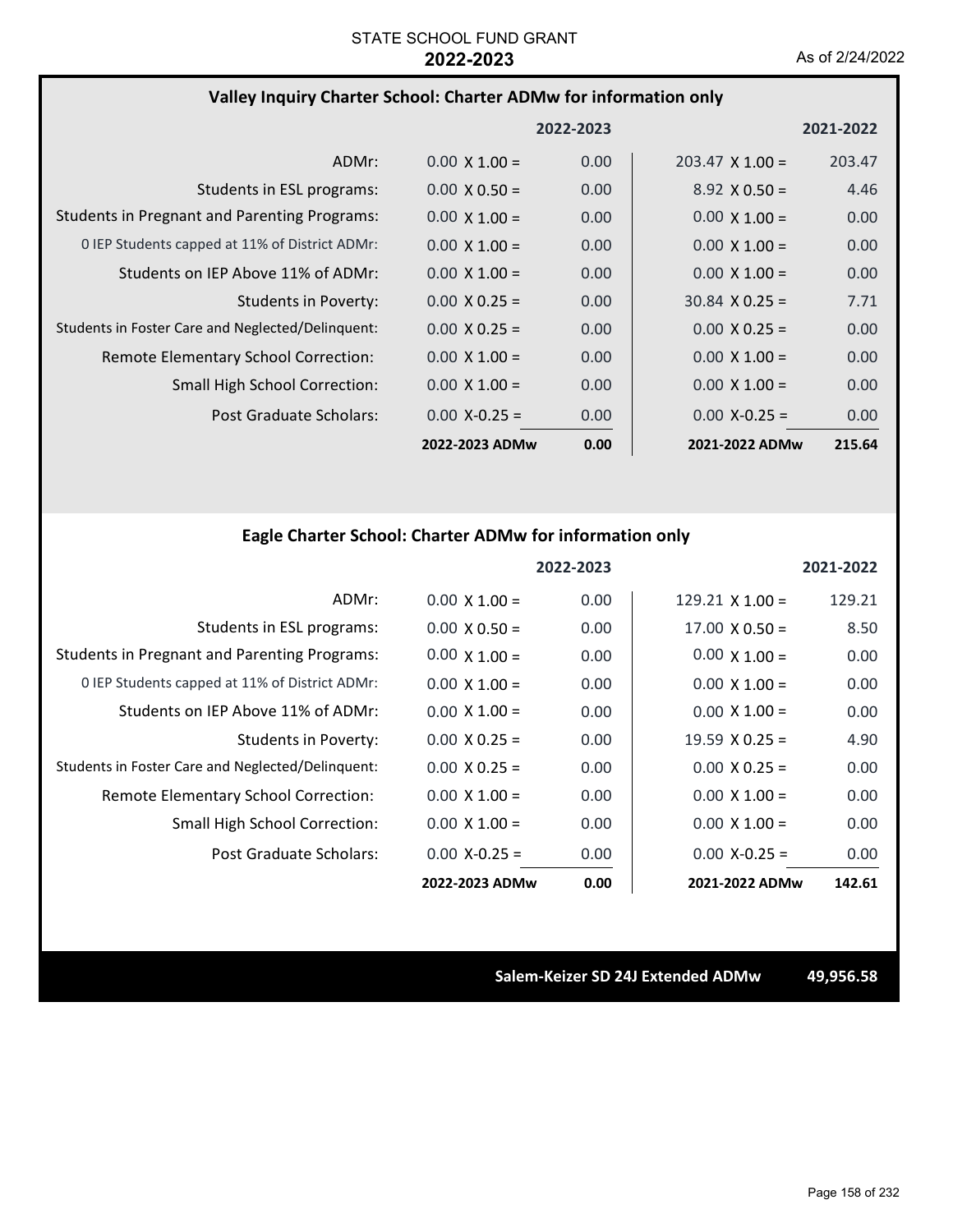# **Marion County, North Santiam SD 29J** District ID: 2143

## *2022-2023 Extended ADMw*

## **North Santiam SD 29J: District total extended ADMw for funding calculations**

| 2022-2023<br>2021-2022                                                                                                   |  |
|--------------------------------------------------------------------------------------------------------------------------|--|
| 2,000.00<br>ADMr:<br>$2,000.00 \times 1.00 =$<br>$2,018.76 \times 1.00 =$<br>2,018.76                                    |  |
| 42.50<br>Students in ESL programs:<br>$95.26 \times 0.50 =$<br>47.63<br>$85.00 \times 0.50 =$                            |  |
| <b>Students in Pregnant and Parenting Programs:</b><br>$0.29 \times 1.00 =$<br>$0.00 \times 1.00 =$<br>0.00<br>0.29      |  |
| 335 IEP Students capped at 11% of District ADMr:<br>$220.00 \times 1.00 =$<br>220.00<br>$222.06 \times 1.00 =$<br>222.06 |  |
| Students on IEP Above 11% of ADMr:<br>$31.20 \times 1.00 =$<br>$31.20$ X $1.00 =$<br>31.20<br>31.20                      |  |
| <b>Students in Poverty:</b><br>$204.49$ X 0.25 =<br>$206.40 \times 0.25 =$<br>51.12<br>51.60                             |  |
| Students in Foster Care and Neglected/Delinquent:<br>$5.00 \times 0.25 =$<br>$5.00 \times 0.25 =$<br>1.25<br>1.25        |  |
| Remote Elementary School Correction:<br>46.71<br>$46.71 \times 1.00 =$<br>46.71<br>$46.71$ X $1.00 =$                    |  |
| 0.00<br>$0.00 \times 1.00 =$<br>0.00<br><b>Small High School Correction:</b><br>$0.00 \times 1.00 =$                     |  |
| Post Graduate Scholars:<br>$0.00$ X-0.25 =<br>0.00<br>$0.00$ X-0.25 =<br>0.00                                            |  |
| 2022-2023 ADMw<br>2021-2022 ADMw<br>2,392.78<br>2,419.50                                                                 |  |
| <b>North Santiam SD 29J Extended ADMw</b><br>2,419.50                                                                    |  |
|                                                                                                                          |  |
| <b>North Santiam SD 29J Extended ADMw</b><br>2,419.50                                                                    |  |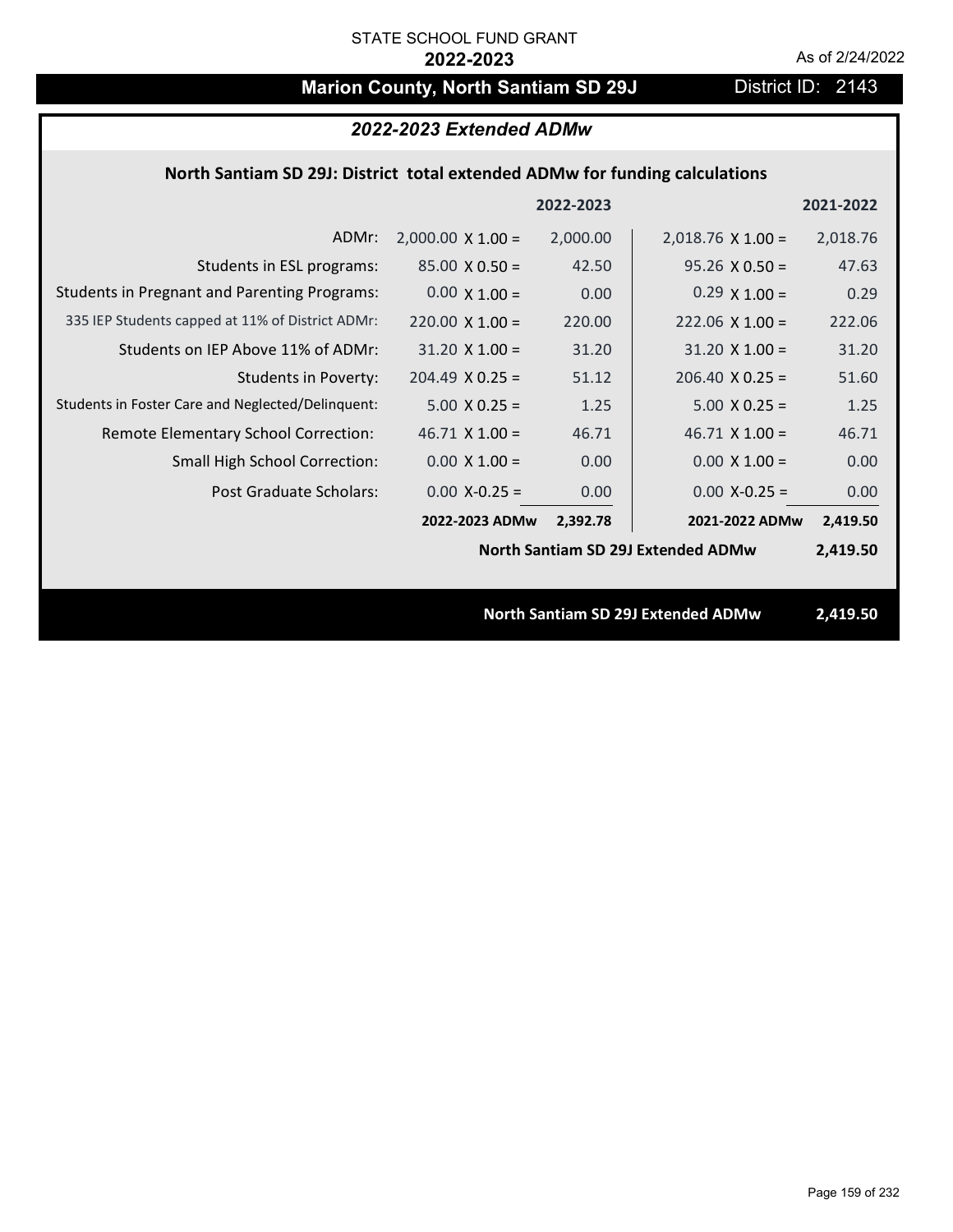# **Marion County, St Paul SD 45** District ID: 2144

## *2022-2023 Extended ADMw*

## **St Paul SD 45: District total extended ADMw for funding calculations**

|                                                     |                        | 2022-2023 |                                    | 2021-2022 |
|-----------------------------------------------------|------------------------|-----------|------------------------------------|-----------|
| ADMr:                                               | $238.00 \times 1.00 =$ | 238.00    | $252.41 \times 1.00 =$             | 252.41    |
| Students in ESL programs:                           | $30.00 \times 0.50 =$  | 15.00     | $32.52 \times 0.50 =$              | 16.26     |
| <b>Students in Pregnant and Parenting Programs:</b> | $0.00 \times 1.00 =$   | 0.00      | $0.00 \times 1.00 =$               | 0.00      |
| 20 IEP Students capped at 11% of District ADMr:     | $20.00 \times 1.00 =$  | 20.00     | $19.00 \times 1.00 =$              | 19.00     |
| Students on IEP Above 11% of ADMr:                  | $0.00 \times 1.00 =$   | 0.00      | $0.00 \times 1.00 =$               | 0.00      |
| Students in Poverty:                                | $20.57 \times 0.25 =$  | 5.14      | $21.81$ X 0.25 =                   | 5.45      |
| Students in Foster Care and Neglected/Delinquent:   | $0.00 \times 0.25 =$   | 0.00      | $0.00 X 0.25 =$                    | 0.00      |
| Remote Elementary School Correction:                | $55.54$ X 1.00 =       | 55.54     | $55.54 \times 1.00 =$              | 55.54     |
| <b>Small High School Correction:</b>                | 74.93 $X$ 1.00 =       | 74.93     | $74.93 \times 1.00 =$              | 74.93     |
| Post Graduate Scholars:                             | $0.00$ X-0.25 =        | 0.00      | $0.00$ X-0.25 =                    | 0.00      |
|                                                     | 2022-2023 ADMw         | 408.61    | 2021-2022 ADMw                     | 423.59    |
|                                                     |                        |           | <b>St Paul SD 45 Extended ADMw</b> | 423.59    |
|                                                     |                        |           |                                    |           |
|                                                     |                        |           | <b>St Paul SD 45 Extended ADMw</b> | 423.59    |
|                                                     |                        |           |                                    |           |

Page 160 of 232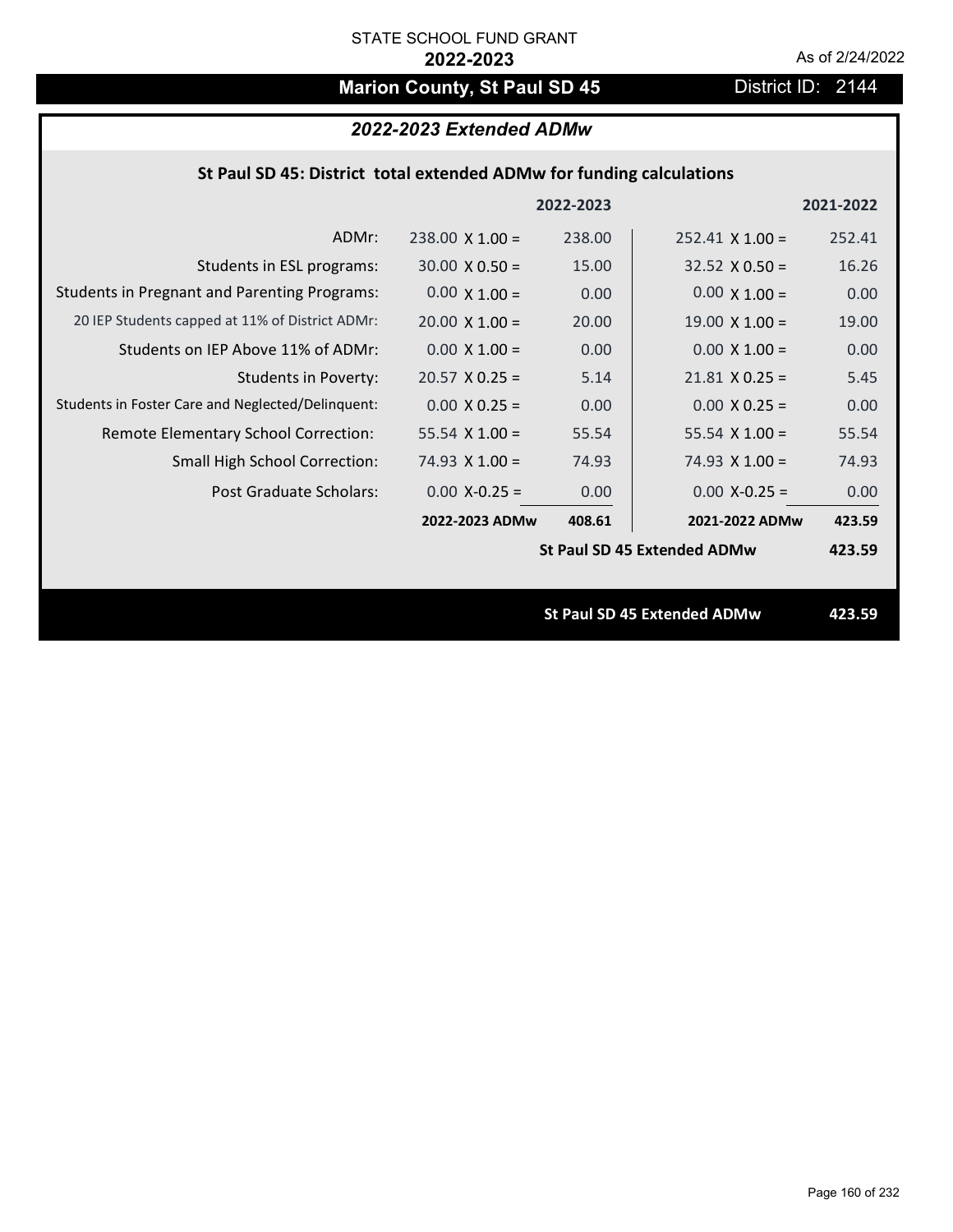# **Marion County, Mt Angel SD 91** District ID: 2145

## *2022-2023 Extended ADMw*

## **Mt Angel SD 91: District total extended ADMw for funding calculations**

|                                                     |                        | 2022-2023 |                              | 2021-2022 |
|-----------------------------------------------------|------------------------|-----------|------------------------------|-----------|
| ADMr:                                               | $644.00 \times 1.00 =$ | 644.00    | 623.55 $X$ 1.00 =            | 623.55    |
| Students in ESL programs:                           | $86.00 \times 0.50 =$  | 43.00     | $84.50 \times 0.50 =$        | 42.25     |
| <b>Students in Pregnant and Parenting Programs:</b> | $0.00 \times 1.00 =$   | 0.00      | $0.56 \times 1.00 =$         | 0.56      |
| 90 IEP Students capped at 11% of District ADMr:     | 70.84 $\times$ 1.00 =  | 70.84     | 68.59 $X$ 1.00 =             | 68.59     |
| Students on IEP Above 11% of ADMr:                  | $0.00 X 1.00 =$        | 0.00      | $0.00$ X $1.00 =$            | 0.00      |
| <b>Students in Poverty:</b>                         | 66.20 $X$ 0.25 =       | 16.55     | $64.10 \times 0.25 =$        | 16.03     |
| Students in Foster Care and Neglected/Delinquent:   | 4.00 $X$ 0.25 =        | 1.00      | 4.00 $X$ 0.25 =              | 1.00      |
| Remote Elementary School Correction:                | $0.00 \times 1.00 =$   | 0.00      | $0.00 \times 1.00 =$         | 0.00      |
| <b>Small High School Correction:</b>                | $86.50 \times 1.00 =$  | 86.50     | $86.50 \times 1.00 =$        | 86.50     |
| Post Graduate Scholars:                             | $0.00$ X-0.25 =        | 0.00      | $0.00$ X-0.25 =              | 0.00      |
|                                                     | 2022-2023 ADMw         | 861.89    | 2021-2022 ADMw               | 838.48    |
|                                                     |                        |           | Mt Angel SD 91 Extended ADMw | 861.89    |
|                                                     |                        |           |                              |           |
|                                                     |                        |           | Mt Angel SD 91 Extended ADMw | 861.89    |
|                                                     |                        |           |                              |           |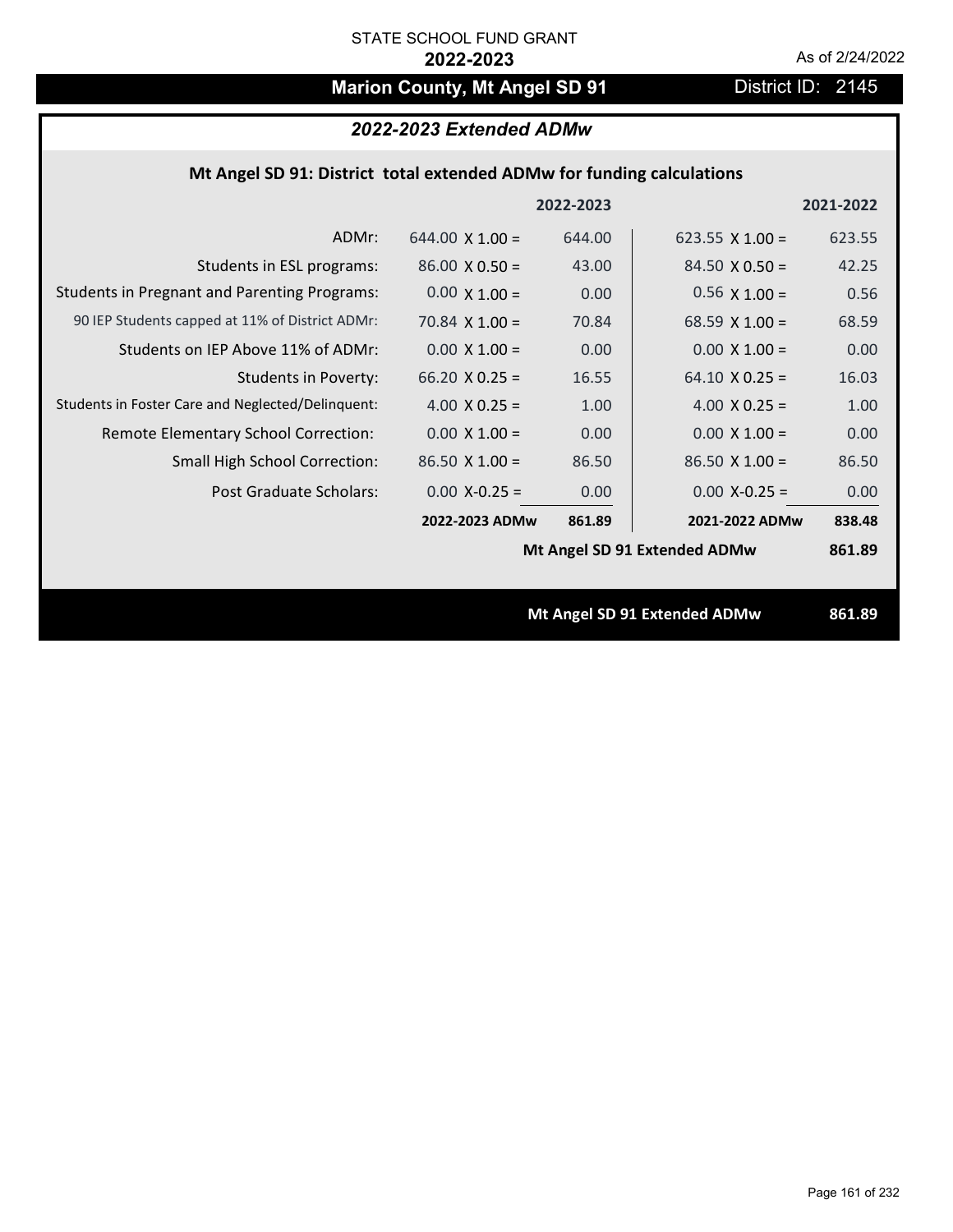# **Marion County, Woodburn SD 103** District ID: 2146

## *2022-2023 Extended ADMw*

#### **Woodburn SD 103: District total extended ADMw for funding calculations**

|                                                     |                          | 2022-2023 |                          | 2021-2022 |
|-----------------------------------------------------|--------------------------|-----------|--------------------------|-----------|
| ADMr:                                               | $5,301.00 \times 1.00 =$ | 5,301.00  | $5,062.05 \times 1.00 =$ | 5,062.05  |
| Students in ESL programs:                           | $1,820.00 \times 0.50 =$ | 910.00    | $1,926.20 \times 0.50 =$ | 963.10    |
| <b>Students in Pregnant and Parenting Programs:</b> | $5.00 \times 1.00 =$     | 5.00      | $8.39 \times 1.00 =$     | 8.39      |
| 776 IEP Students capped at 11% of District ADMr:    | $583.11 \times 1.00 =$   | 583.11    | $573.70 \times 1.00 =$   | 573.70    |
| Students on IEP Above 11% of ADMr:                  | $50.70 \times 1.00 =$    | 50.70     | $50.70 \times 1.00 =$    | 50.70     |
| Students in Poverty:                                | $897.78 \times 0.25 =$   | 224.45    | $857.31 \times 0.25 =$   | 214.33    |
| Students in Foster Care and Neglected/Delinquent:   | $16.00 \times 0.25 =$    | 4.00      | $16.00 \times 0.25 =$    | 4.00      |
| Remote Elementary School Correction:                | $0.00 \times 1.00 =$     | 0.00      | $0.00 \times 1.00 =$     | 0.00      |
| <b>Small High School Correction:</b>                | $0.00 \times 1.00 =$     | 0.00      | $0.00 \times 1.00 =$     | 0.00      |
| Post Graduate Scholars:                             | $0.00$ X-0.25 =          | 0.00      | $0.00$ X-0.25 =          | 0.00      |
|                                                     | 2022-2023 ADMw           | 7,078.26  | 2021-2022 ADMw           | 6,876.27  |

**Woodburn SD 103 Extended ADMw**

**7,078.26**

## **Woodburn Arthur Academy: Charter ADMw for information only**

|                                                     |                      | 2022-2023 |                        | 2021-2022 |
|-----------------------------------------------------|----------------------|-----------|------------------------|-----------|
| ADMr:                                               | $0.00 \times 1.00 =$ | 0.00      | $153.40 \times 1.00 =$ | 153.40    |
| Students in ESL programs:                           | $0.00 \times 0.50 =$ | 0.00      | $26.82 \times 0.50 =$  | 13.41     |
| <b>Students in Pregnant and Parenting Programs:</b> | $0.00 \times 1.00 =$ | 0.00      | $0.00 \times 1.00 =$   | 0.00      |
| 0 IEP Students capped at 11% of District ADMr:      | $0.00 \times 1.00 =$ | 0.00      | $0.00 \times 1.00 =$   | 0.00      |
| Students on IEP Above 11% of ADMr:                  | $0.00 \times 1.00 =$ | 0.00      | $0.00 \times 1.00 =$   | 0.00      |
| Students in Poverty:                                | $0.00 \times 0.25 =$ | 0.00      | $25.98 \times 0.25 =$  | 6.50      |
| Students in Foster Care and Neglected/Delinquent:   | $0.00 \times 0.25 =$ | 0.00      | $0.00 \times 0.25 =$   | 0.00      |
| Remote Elementary School Correction:                | $0.00 \times 1.00 =$ | 0.00      | $0.00 \times 1.00 =$   | 0.00      |
| <b>Small High School Correction:</b>                | $0.00 \times 1.00 =$ | 0.00      | $0.00 \times 1.00 =$   | 0.00      |
| Post Graduate Scholars:                             | $0.00 X - 0.25 =$    | 0.00      | $0.00 X - 0.25 =$      | 0.00      |
|                                                     | 2022-2023 ADMw       | 0.00      | 2021-2022 ADMw         | 173.31    |

**Woodburn SD 103 Extended ADMw 7,078.26**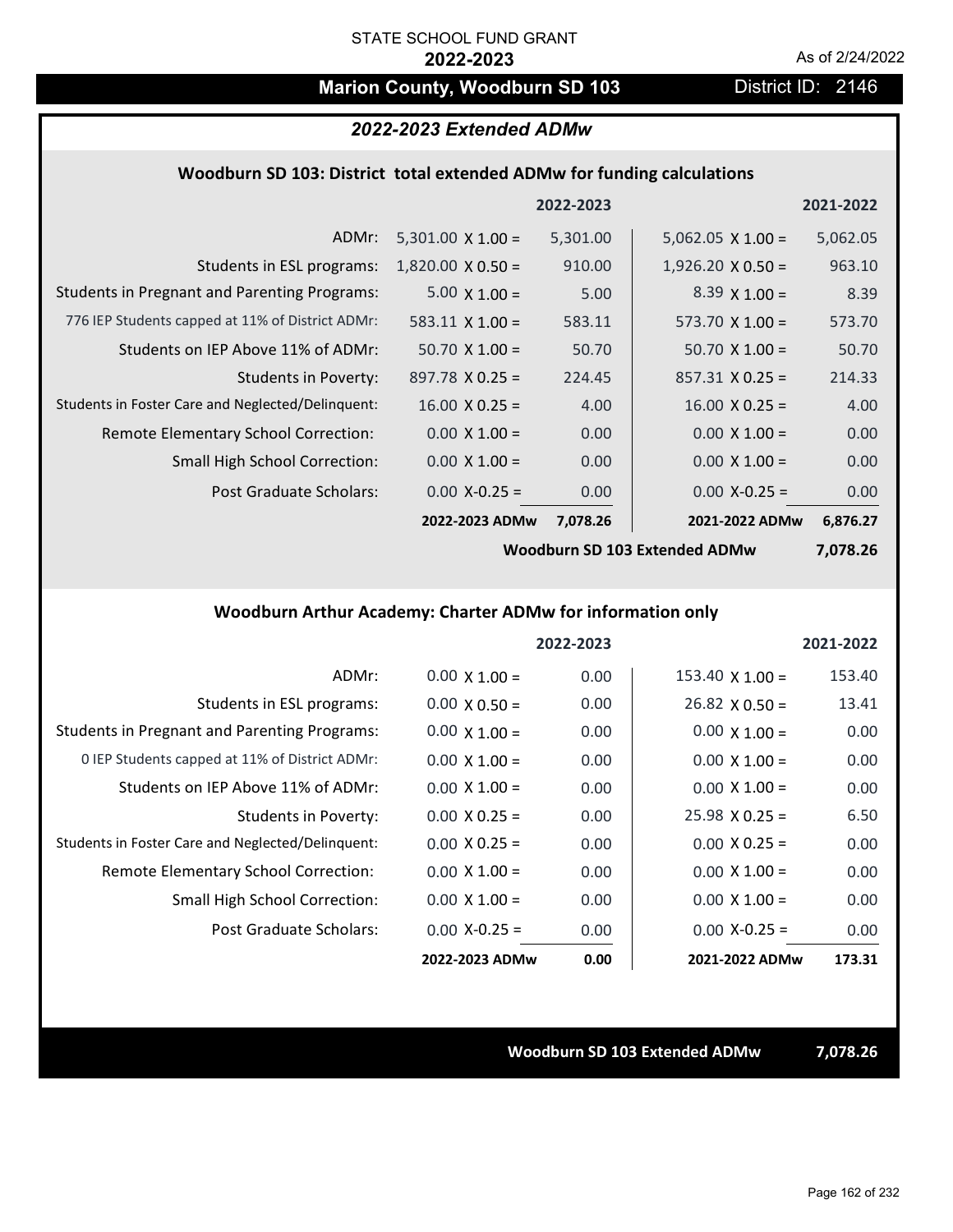# **Morrow County, Morrow SD 1** District ID: 2147

## *2022-2023 Extended ADMw*

## **Morrow SD 1: District total extended ADMw for funding calculations**

| 2022-2023<br>2021-2022                                                                |                                                     |
|---------------------------------------------------------------------------------------|-----------------------------------------------------|
| $2,264.00 \times 1.00 =$<br>2,264.00<br>$2,263.18 \times 1.00 =$<br>2,263.18<br>ADMr: |                                                     |
| 215.50<br>508.26 $\times$ 0.50 =<br>254.13<br>$431.00 \times 0.50 =$                  | Students in ESL programs:                           |
| $1.00 \times 1.00 =$<br>$3.00 \times 1.00 =$<br>3.00<br>1.00                          | <b>Students in Pregnant and Parenting Programs:</b> |
| 249.04<br>248.95<br>$249.04 \times 1.00 =$<br>$248.95 \times 1.00 =$                  | 296 IEP Students capped at 11% of District ADMr:    |
| $5.10 \times 1.00 =$<br>$5.10 \times 1.00 =$<br>5.10<br>5.10                          | Students on IEP Above 11% of ADMr:                  |
| $290.00 \times 0.25 =$<br>72.50<br>$290.00 \times 0.25 =$<br>72.50                    | <b>Students in Poverty:</b>                         |
| $29.00 \times 0.25 =$<br>$29.00 \times 0.25 =$<br>7.25<br>7.25                        | Students in Foster Care and Neglected/Delinquent:   |
| $27.03 \times 1.00 =$<br>27.03<br>$27.03 \times 1.00 =$<br>27.03                      | Remote Elementary School Correction:                |
| $201.78$ X $1.00 =$<br>$201.78 \times 1.00 =$<br>201.78<br>201.78                     | <b>Small High School Correction:</b>                |
| $0.00$ X-0.25 =<br>0.00<br>$0.00$ X-0.25 =<br>0.00                                    | Post Graduate Scholars:                             |
| 2022-2023 ADMw<br>2021-2022 ADMw<br>3,045.20<br>3,080.92                              |                                                     |
| <b>Morrow SD 1 Extended ADMw</b><br>3,080.92                                          |                                                     |
|                                                                                       |                                                     |
| <b>Morrow SD 1 Extended ADMw</b><br>3,080.92                                          |                                                     |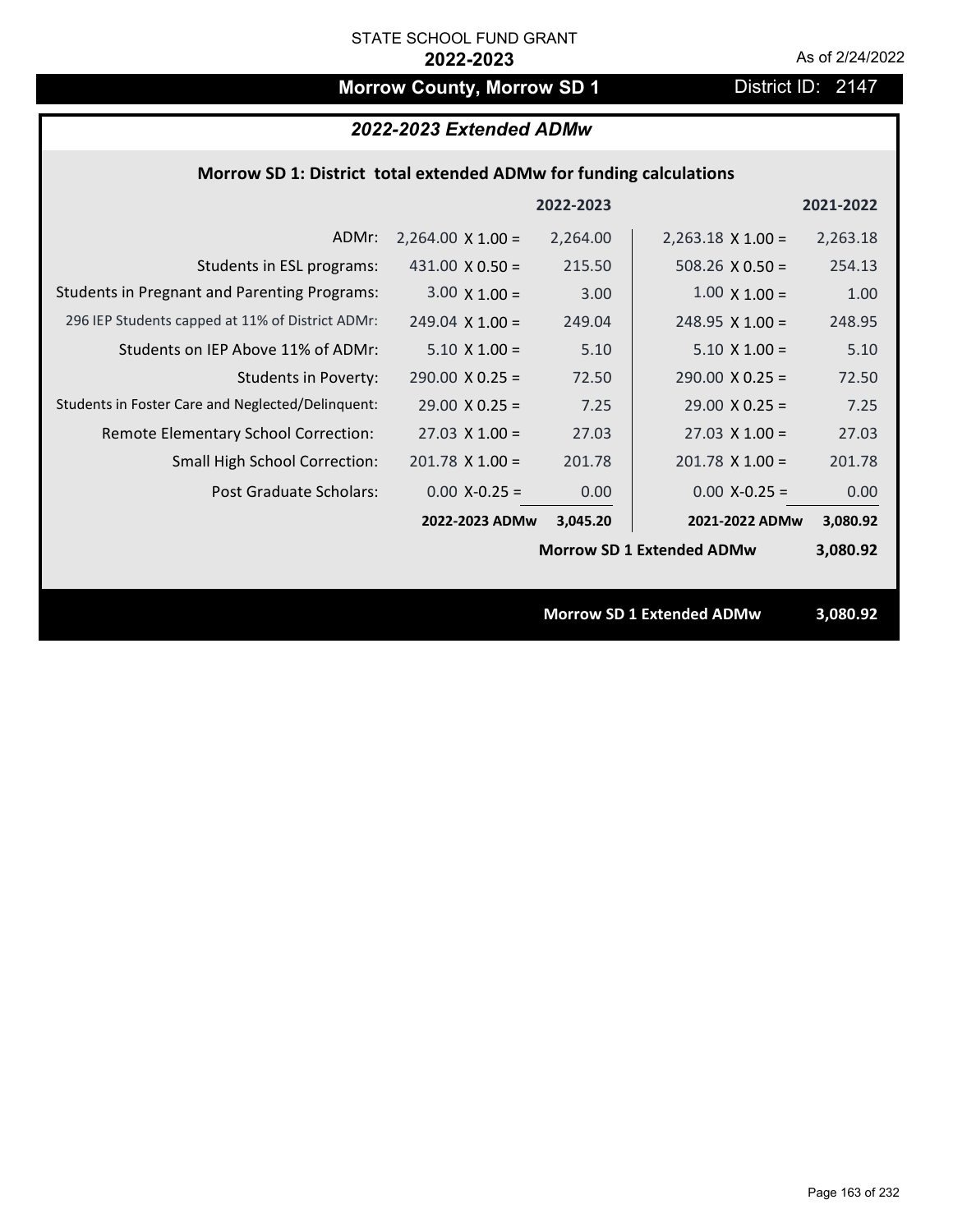## **Morrow County, Ione SD R2** District ID: 3997

## *2022-2023 Extended ADMw*

#### **Ione SD R2: District total extended ADMw for funding calculations**

|                                                     |                        | 2022-2023 |                                 | 2021-2022 |
|-----------------------------------------------------|------------------------|-----------|---------------------------------|-----------|
| ADMr:                                               | $130.00 \times 1.00 =$ | 130.00    | $2.65 \times 1.00 =$            | 2.65      |
| Students in ESL programs:                           | $10.00 \times 0.50 =$  | 5.00      | $0.00 \times 0.50 =$            | 0.00      |
| <b>Students in Pregnant and Parenting Programs:</b> | $0.00 \times 1.00 =$   | 0.00      | $0.00 \times 1.00 =$            | 0.00      |
| 28 IEP Students capped at 11% of District ADMr:     | $14.30 \times 1.00 =$  | 14.30     | $14.22 \times 1.00 =$           | 14.22     |
| Students on IEP Above 11% of ADMr:                  | $1.30 \times 1.00 =$   | 1.30      | $1.30 \times 1.00 =$            | 1.30      |
| Students in Poverty:                                | $8.00 \times 0.25 =$   | 2.00      | $0.16 \times 0.25 =$            | 0.04      |
| Students in Foster Care and Neglected/Delinquent:   | $2.00 \times 0.25 =$   | 0.50      | $2.00 \times 0.25 =$            | 0.50      |
| Remote Elementary School Correction:                | $0.00 \times 1.00 =$   | 0.00      | $0.00 \times 1.00 =$            | 0.00      |
| <b>Small High School Correction:</b>                | $0.00 \times 1.00 =$   | 0.00      | $0.00 \times 1.00 =$            | 0.00      |
| Post Graduate Scholars:                             | $0.00$ X-0.25 =        | 0.00      | $0.00 X - 0.25 =$               | 0.00      |
|                                                     | 2022-2023 ADMw         | 153.10    | 2021-2022 ADMw                  | 18.71     |
|                                                     |                        |           | <b>Ione SD R2 Extended ADMw</b> | 271.04    |

## **Ione Community Charter School: Charter ADMw for information only**

|                                                     |                       | 2022-2023 |                        | 2021-2022 |
|-----------------------------------------------------|-----------------------|-----------|------------------------|-----------|
| ADMr:                                               | $0.00 \times 1.00 =$  | 0.00      | $126.65 \times 1.00 =$ | 126.65    |
| Students in ESL programs:                           | $0.00 \times 0.50 =$  | 0.00      | $11.00 \times 0.50 =$  | 5.50      |
| <b>Students in Pregnant and Parenting Programs:</b> | $0.00 \times 1.00 =$  | 0.00      | $0.00 \times 1.00 =$   | 0.00      |
| 0 IEP Students capped at 11% of District ADMr:      | $0.00 \times 1.00 =$  | 0.00      | $0.00 \times 1.00 =$   | 0.00      |
| Students on IEP Above 11% of ADMr:                  | $0.00 \times 1.00 =$  | 0.00      | $0.00 \times 1.00 =$   | 0.00      |
| Students in Poverty:                                | $0.00 \times 0.25 =$  | 0.00      | 7.84 $X$ 0.25 =        | 1.96      |
| Students in Foster Care and Neglected/Delinquent:   | $0.00 \times 0.25 =$  | 0.00      | $0.00 \times 0.25 =$   | 0.00      |
| <b>Remote Elementary School Correction:</b>         | $67.48 \times 1.00 =$ | 67.48     | $67.48 \times 1.00 =$  | 67.48     |
| <b>Small High School Correction:</b>                | $50.46 \times 1.00 =$ | 50.46     | $50.46 \times 1.00 =$  | 50.46     |
| Post Graduate Scholars:                             | $0.00$ X-0.25 =       | 0.00      | $0.00$ X-0.25 =        | 0.00      |
|                                                     | 2022-2023 ADMw        | 117.94    | 2021-2022 ADMw         | 252.05    |

**Ione SD R2 Extended ADMw 271.04**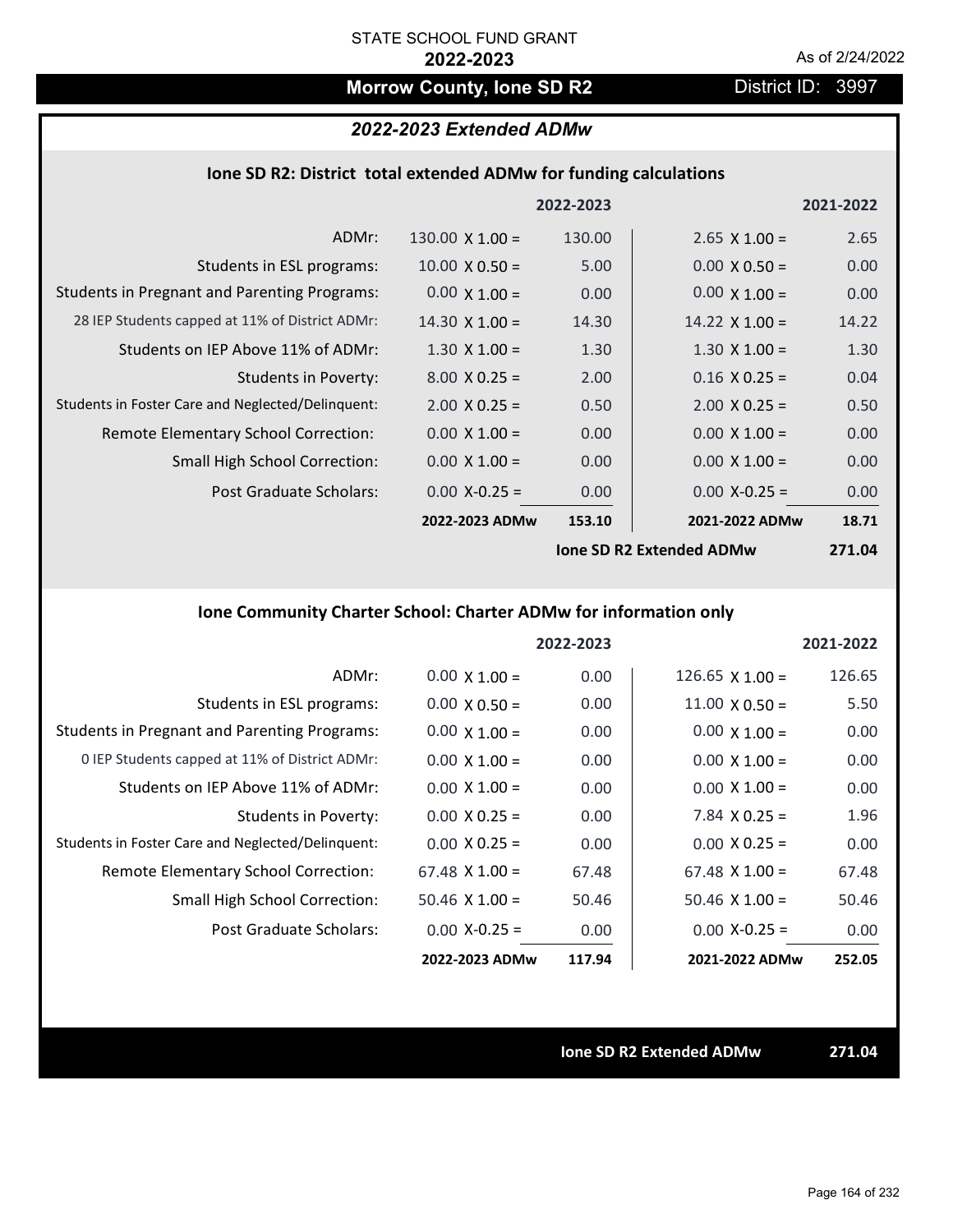# **Multnomah County, Portland SD 1J** District ID: 2180

## *2022-2023 Extended ADMw*

#### **Portland SD 1J: District total extended ADMw for funding calculations**

|                                                     |                                 | 2022-2023 |                           | 2021-2022 |
|-----------------------------------------------------|---------------------------------|-----------|---------------------------|-----------|
|                                                     | ADMr: 44,582.40 $\times$ 1.00 = | 44,582.40 | 43,493.88 $\times$ 1.00 = | 43,493.88 |
| Students in ESL programs:                           | $3,400.00 \times 0.50 =$        | 1,700.00  | $3,667.17 \times 0.50 =$  | 1,833.59  |
| <b>Students in Pregnant and Parenting Programs:</b> | 45.00 $\times$ 1.00 =           | 45.00     | 45.80 $\times$ 1.00 =     | 45.80     |
| 4904.1 IEP Students capped at 11% of District ADMr: | 4,904.06 $\times$ 1.00 =        | 4,904.06  | $4,963.00 \times 1.00 =$  | 4,963.00  |
| Students on IEP Above 11% of ADMr:                  | $1,083.30 \times 1.00 =$        | 1,083.30  | $1,083.30 \times 1.00 =$  | 1,083.30  |
| <b>Students in Poverty:</b>                         | $3,474.11 \times 0.25 =$        | 868.53    | $3,388.98 \times 0.25 =$  | 847.25    |
| Students in Foster Care and Neglected/Delinquent:   | $242.00 \times 0.25 =$          | 60.50     | $242.00 \times 0.25 =$    | 60.50     |
| Remote Elementary School Correction:                | $0.00 \times 1.00 =$            | 0.00      | $0.00 \times 1.00 =$      | 0.00      |
| <b>Small High School Correction:</b>                | $0.00 \times 1.00 =$            | 0.00      | $0.00 \times 1.00 =$      | 0.00      |
| Post Graduate Scholars:                             | $0.00$ X-0.25 =                 | 0.00      | $0.00$ X-0.25 =           | 0.00      |
|                                                     | 2022-2023 ADMw                  | 53,243.79 | 2021-2022 ADMw            | 52,327.31 |

**Portland SD 1J Extended ADMw**

**54,141.13**

## **Opal School of the Portland Children's Museum: Charter ADMw for information only**

|                                                     |                      | 2022-2023 |                      | 2021-2022         |
|-----------------------------------------------------|----------------------|-----------|----------------------|-------------------|
| ADMr:                                               | $0.00 \times 1.00 =$ | 0.00      | $0.00 \times 1.00 =$ | 0.00              |
| Students in ESL programs:                           | $0.00 \times 0.50 =$ | 0.00      | $0.00 \times 0.50 =$ | 0.00 <sub>1</sub> |
| <b>Students in Pregnant and Parenting Programs:</b> | $0.00 \times 1.00 =$ | 0.00      | $0.00 \times 1.00 =$ | 0.00              |
| 0 IEP Students capped at 11% of District ADMr:      | $0.00 \times 1.00 =$ | 0.00      | $0.00 \times 1.00 =$ | 0.00              |
| Students on IEP Above 11% of ADMr:                  | $0.00 \times 1.00 =$ | 0.00      | $0.00 \times 1.00 =$ | 0.00              |
| Students in Poverty:                                | $0.00 \times 0.25 =$ | 0.00      | $0.00 \times 0.25 =$ | 0.00              |
| Students in Foster Care and Neglected/Delinquent:   | $0.00 \times 0.25 =$ | 0.00      | $0.00 \times 0.25 =$ | 0.00              |
| Remote Elementary School Correction:                | $0.00 \times 1.00 =$ | 0.00      | $0.00 \times 1.00 =$ | 0.00              |
| Small High School Correction:                       | $0.00 \times 1.00 =$ | 0.00      | $0.00 \times 1.00 =$ | 0.00              |
| Post Graduate Scholars:                             | $0.00$ X-0.25 =      | 0.00      | $0.00$ X-0.25 =      | 0.00              |
|                                                     | 2022-2023 ADMw       | 0.00      | 2021-2022 ADMw       | 0.00              |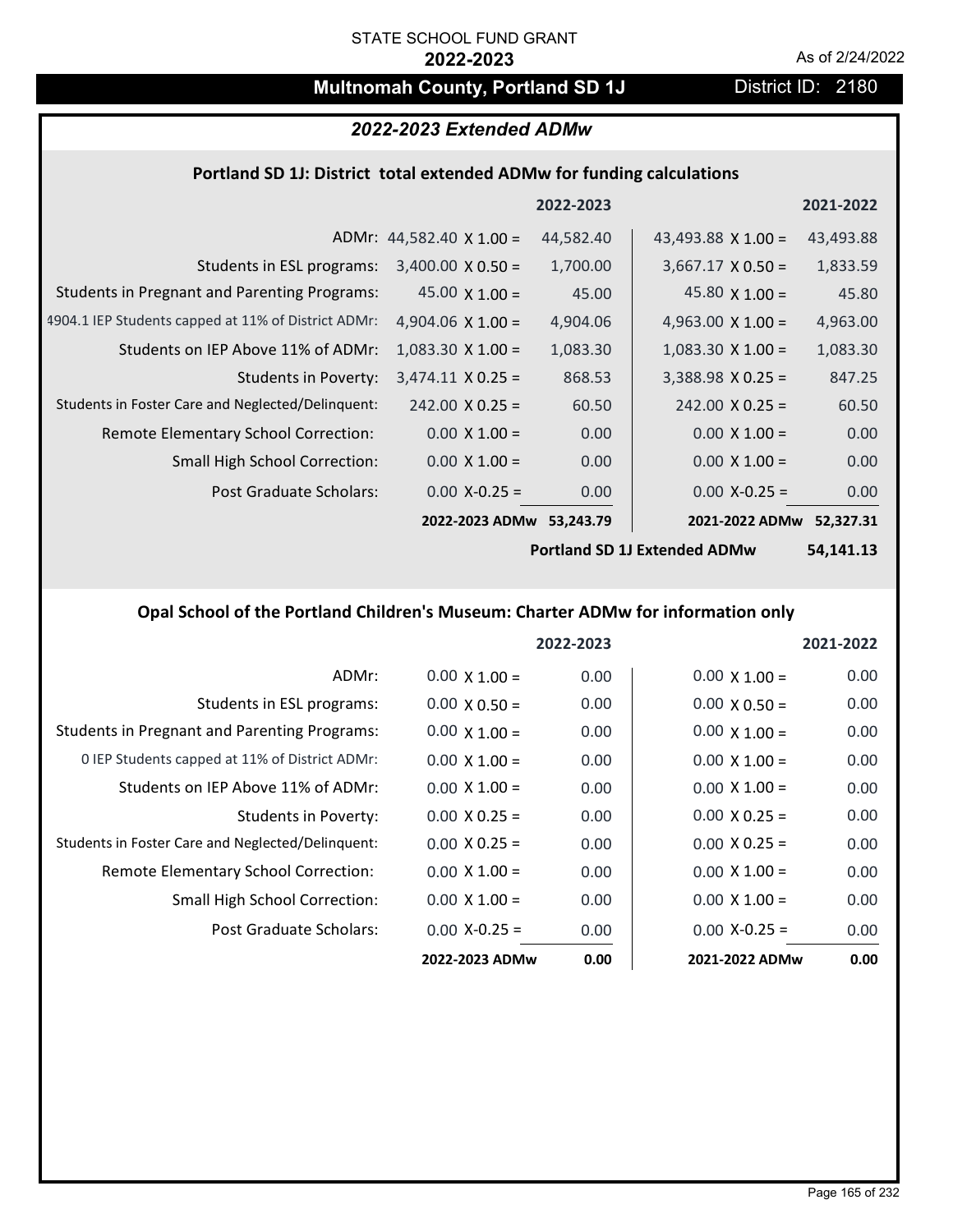## **Emerson School: Charter ADMw for information only**

|                                                     |                      | 2022-2023 |                        | 2021-2022 |
|-----------------------------------------------------|----------------------|-----------|------------------------|-----------|
| ADMr:                                               | $0.00 \times 1.00 =$ | 0.00      | $126.16 \times 1.00 =$ | 126.16    |
| Students in ESL programs:                           | $0.00 \times 0.50 =$ | 0.00      | $1.00 \times 0.50 =$   | 0.50      |
| <b>Students in Pregnant and Parenting Programs:</b> | $0.00 \times 1.00 =$ | 0.00      | $0.00 \times 1.00 =$   | 0.00      |
| 0 IEP Students capped at 11% of District ADMr:      | $0.00 \times 1.00 =$ | 0.00      | $0.00 \times 1.00 =$   | 0.00      |
| Students on IEP Above 11% of ADMr:                  | $0.00 \times 1.00 =$ | 0.00      | $0.00 \times 1.00 =$   | 0.00      |
| Students in Poverty:                                | $0.00 \times 0.25 =$ | 0.00      | $9.85 \times 0.25 =$   | 2.46      |
| Students in Foster Care and Neglected/Delinquent:   | $0.00 \times 0.25 =$ | 0.00      | $0.00 \times 0.25 =$   | 0.00      |
| Remote Elementary School Correction:                | $0.00 \times 1.00 =$ | 0.00      | $0.00 \times 1.00 =$   | 0.00      |
| <b>Small High School Correction:</b>                | $0.00 \times 1.00 =$ | 0.00      | $0.00 \times 1.00 =$   | 0.00      |
| Post Graduate Scholars:                             | $0.00 X - 0.25 =$    | 0.00      | $0.00 X - 0.25 =$      | 0.00      |
|                                                     | 2022-2023 ADMw       | 0.00      | 2021-2022 ADMw         | 129.12    |

## **Portland Arthur Academy Charter School: Charter ADMw for information only**

|                                                     |                      | 2022-2023 |                        | 2021-2022 |
|-----------------------------------------------------|----------------------|-----------|------------------------|-----------|
| ADMr:                                               | $0.00 \times 1.00 =$ | 0.00      | $156.70 \times 1.00 =$ | 156.70    |
| Students in ESL programs:                           | $0.00 \times 0.50 =$ | 0.00      | $17.47 \times 0.50 =$  | 8.74      |
| <b>Students in Pregnant and Parenting Programs:</b> | $0.00 \times 1.00 =$ | 0.00      | $0.00 \times 1.00 =$   | 0.00      |
| 0 IEP Students capped at 11% of District ADMr:      | $0.00 \times 1.00 =$ | 0.00      | $0.00 \times 1.00 =$   | 0.00      |
| Students on IEP Above 11% of ADMr:                  | $0.00 \times 1.00 =$ | 0.00      | $0.00 \times 1.00 =$   | 0.00      |
| Students in Poverty:                                | $0.00 \times 0.25 =$ | 0.00      | $12.24 \times 0.25 =$  | 3.06      |
| Students in Foster Care and Neglected/Delinquent:   | $0.00 \times 0.25 =$ | 0.00      | $0.00 \times 0.25 =$   | 0.00      |
| Remote Elementary School Correction:                | $0.00 \times 1.00 =$ | 0.00      | $0.00 \times 1.00 =$   | 0.00      |
| <b>Small High School Correction:</b>                | $0.00 \times 1.00 =$ | 0.00      | $0.00 \times 1.00 =$   | 0.00      |
| Post Graduate Scholars:                             | $0.00$ X-0.25 =      | 0.00      | $0.00 X - 0.25 =$      | 0.00      |
|                                                     | 2022-2023 ADMw       | 0.00      | 2021-2022 ADMw         | 168.50    |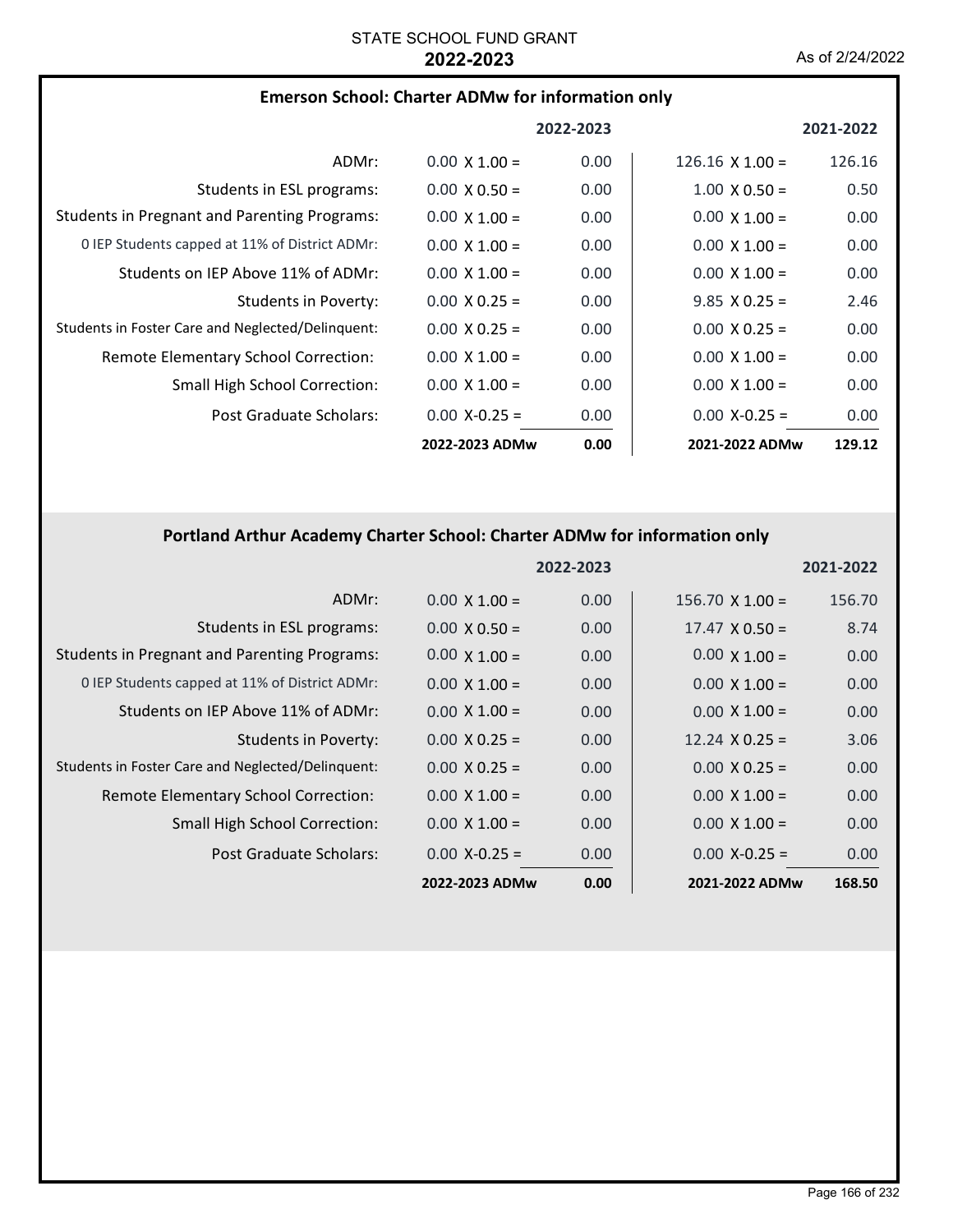## **Portland Village School: Charter ADMw for information only**

|                                                     |                      | 2022-2023         |                        | 2021-2022 |
|-----------------------------------------------------|----------------------|-------------------|------------------------|-----------|
| ADMr:                                               | $0.00 \times 1.00 =$ | 0.00              | 417.96 $\times$ 1.00 = | 417.96    |
| Students in ESL programs:                           | $0.00 \times 0.50 =$ | 0.00              | $10.10 \times 0.50 =$  | 5.05      |
| <b>Students in Pregnant and Parenting Programs:</b> | $0.00 \times 1.00 =$ | 0.00              | $0.00 \times 1.00 =$   | 0.00      |
| 0 IEP Students capped at 11% of District ADMr:      | $0.00 \times 1.00 =$ | 0.00              | $0.00 \times 1.00 =$   | 0.00      |
| Students on IEP Above 11% of ADMr:                  | $0.00 \times 1.00 =$ | 0.00              | $0.00 \times 1.00 =$   | 0.00      |
| <b>Students in Poverty:</b>                         | $0.00 \times 0.25 =$ | 0.00              | $32.64 \times 0.25 =$  | 8.16      |
| Students in Foster Care and Neglected/Delinquent:   | $0.00 \times 0.25 =$ | 0.00              | $0.00 \times 0.25 =$   | 0.00      |
| Remote Elementary School Correction:                | $0.00 \times 1.00 =$ | 0.00              | $0.00 \times 1.00 =$   | 0.00      |
| <b>Small High School Correction:</b>                | $0.00 \times 1.00 =$ | 0.00              | $0.00 \times 1.00 =$   | 0.00      |
| Post Graduate Scholars:                             | $0.00 X - 0.25 =$    | 0.00 <sub>1</sub> | $0.00$ X-0.25 =        | 0.00      |
|                                                     | 2022-2023 ADMw       | 0.00              | 2021-2022 ADMw         | 431.17    |

## **The Cottonwood School of Civics and Science: Charter ADMw for information only**

|                                                     |                      | 2022-2023 |                       | 2021-2022 |
|-----------------------------------------------------|----------------------|-----------|-----------------------|-----------|
| ADMr:                                               | $0.00 \times 1.00 =$ | 0.00      | $188.19$ X $1.00 =$   | 188.19    |
| Students in ESL programs:                           | $0.00 \times 0.50 =$ | 0.00      | $0.00 \times 0.50 =$  | 0.00      |
| <b>Students in Pregnant and Parenting Programs:</b> | $0.00 \times 1.00 =$ | 0.00      | $0.00 \times 1.00 =$  | 0.00      |
| 0 IEP Students capped at 11% of District ADMr:      | $0.00 \times 1.00 =$ | 0.00      | $0.00 \times 1.00 =$  | 0.00      |
| Students on IEP Above 11% of ADMr:                  | $0.00 \times 1.00 =$ | 0.00      | $0.00 \times 1.00 =$  | 0.00      |
| <b>Students in Poverty:</b>                         | $0.00 \times 0.25 =$ | 0.00      | $14.70 \times 0.25 =$ | 3.68      |
| Students in Foster Care and Neglected/Delinquent:   | $0.00 \times 0.25 =$ | 0.00      | $0.00 \times 0.25 =$  | 0.00      |
| Remote Elementary School Correction:                | $0.00 \times 1.00 =$ | 0.00      | $0.00 \times 1.00 =$  | 0.00      |
| <b>Small High School Correction:</b>                | $0.00 \times 1.00 =$ | 0.00      | $0.00 \times 1.00 =$  | 0.00      |
| Post Graduate Scholars:                             | $0.00 X-0.25 =$      | 0.00      | $0.00$ X-0.25 =       | 0.00      |
|                                                     | 2022-2023 ADMw       | 0.00      | 2021-2022 ADMw        | 191.87    |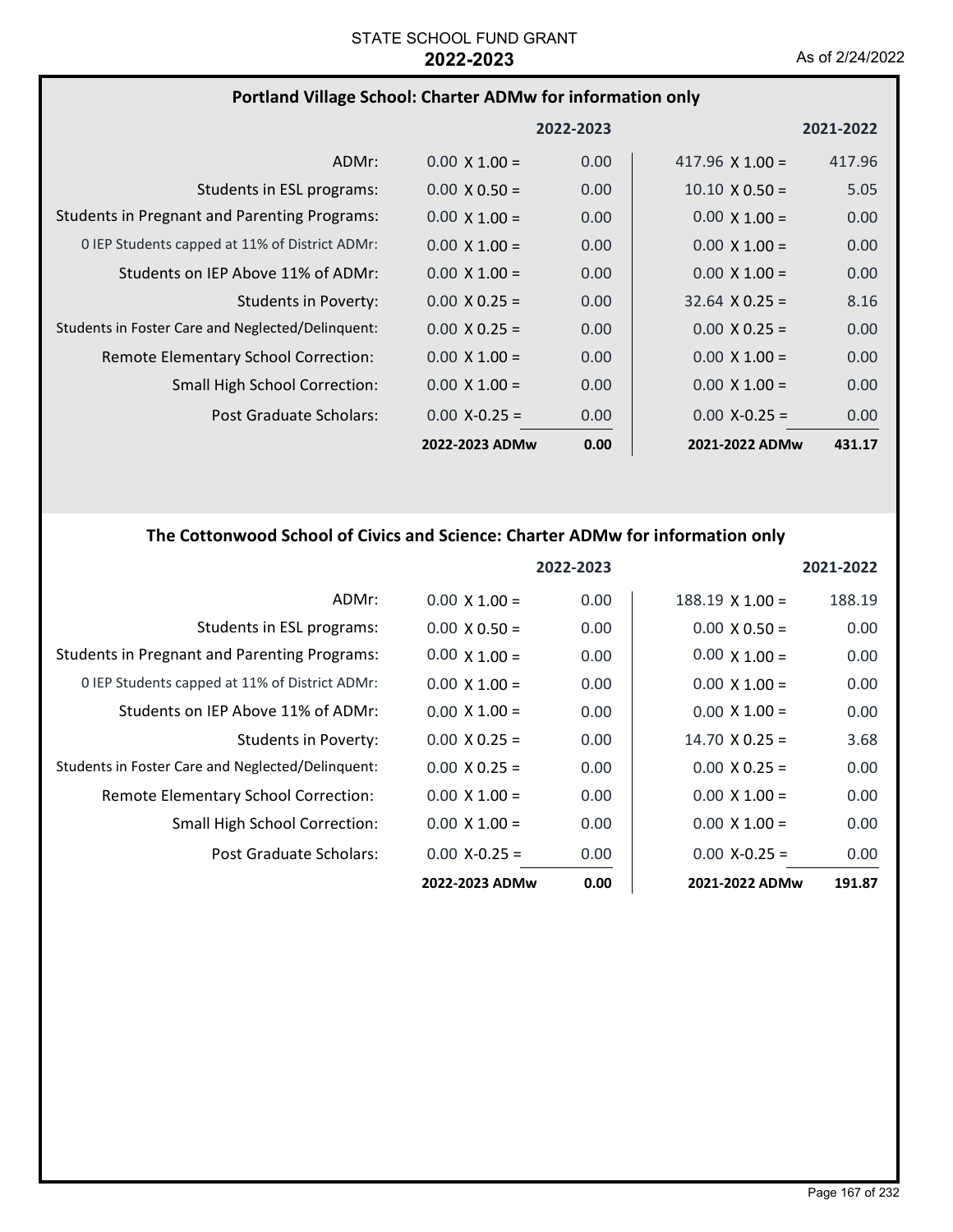## **The Ivy School: Charter ADMw for information only**

|                                                     |                      | 2022-2023 |                        | 2021-2022 |
|-----------------------------------------------------|----------------------|-----------|------------------------|-----------|
| ADMr:                                               | $0.00 \times 1.00 =$ | 0.00      | $276.28 \times 1.00 =$ | 276.28    |
| Students in ESL programs:                           | $0.00 \times 0.50 =$ | 0.00      | $0.00 \times 0.50 =$   | 0.00      |
| <b>Students in Pregnant and Parenting Programs:</b> | $0.00 \times 1.00 =$ | 0.00      | $0.00 \times 1.00 =$   | 0.00      |
| 0 IEP Students capped at 11% of District ADMr:      | $0.00 \times 1.00 =$ | 0.00      | $0.00 \times 1.00 =$   | 0.00      |
| Students on IEP Above 11% of ADMr:                  | $0.00 \times 1.00 =$ | 0.00      | $0.00 \times 1.00 =$   | 0.00      |
| Students in Poverty:                                | $0.00 \times 0.25 =$ | 0.00      | $21.58 \times 0.25 =$  | 5.40      |
| Students in Foster Care and Neglected/Delinguent:   | $0.00 \times 0.25 =$ | 0.00      | $0.00 \times 0.25 =$   | 0.00      |
| Remote Elementary School Correction:                | $0.00 \times 1.00 =$ | 0.00      | $0.00 \times 1.00 =$   | 0.00      |
| <b>Small High School Correction:</b>                | $0.00 \times 1.00 =$ | 0.00      | $0.00 \times 1.00 =$   | 0.00      |
| Post Graduate Scholars:                             | $0.00 X - 0.25 =$    | 0.00      | $0.00 X - 0.25 =$      | 0.00      |
|                                                     | 2022-2023 ADMw       | 0.00      | 2021-2022 ADMw         | 281.68    |

## **Le Monde French Immersion Public Charter School: Charter ADMw for information only**

|                                                     |                      | 2022-2023 |                        | 2021-2022 |
|-----------------------------------------------------|----------------------|-----------|------------------------|-----------|
| ADMr:                                               | $0.00 \times 1.00 =$ | 0.00      | $378.20 \times 1.00 =$ | 378.20    |
| Students in ESL programs:                           | $0.00 \times 0.50 =$ | 0.00      | $1.53 \times 0.50 =$   | 0.77      |
| <b>Students in Pregnant and Parenting Programs:</b> | $0.00 \times 1.00 =$ | 0.00      | $0.00 \times 1.00 =$   | 0.00      |
| 0 IEP Students capped at 11% of District ADMr:      | $0.00 \times 1.00 =$ | 0.00      | $0.00 \times 1.00 =$   | 0.00      |
| Students on IEP Above 11% of ADMr:                  | $0.00 \times 1.00 =$ | 0.00      | $0.00 \times 1.00 =$   | 0.00      |
| <b>Students in Poverty:</b>                         | $0.00 \times 0.25 =$ | 0.00      | $29.54 \times 0.25 =$  | 7.39      |
| Students in Foster Care and Neglected/Delinquent:   | $0.00 \times 0.25 =$ | 0.00      | $0.00 \times 0.25 =$   | 0.00      |
| Remote Elementary School Correction:                | $0.00 \times 1.00 =$ | 0.00      | $0.00 \times 1.00 =$   | 0.00      |
| <b>Small High School Correction:</b>                | $0.00 \times 1.00 =$ | 0.00      | $0.00 \times 1.00 =$   | 0.00      |
| Post Graduate Scholars:                             | $0.00$ X-0.25 =      | 0.00      | $0.00$ X-0.25 =        | 0.00      |
|                                                     | 2022-2023 ADMw       | 0.00      | 2021-2022 ADMw         | 386.35    |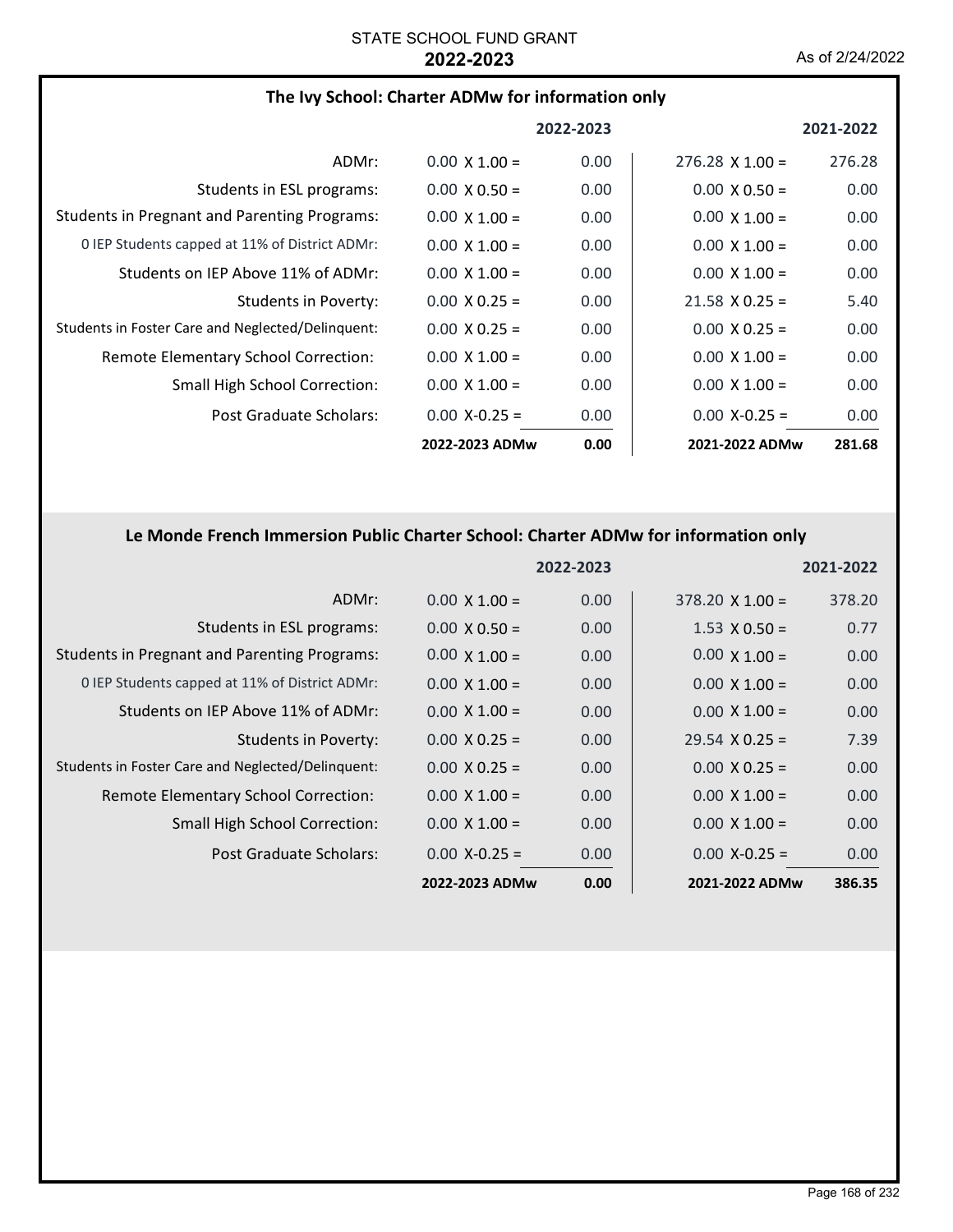#### **Kairos PDX: Charter ADMw for information only 0.00 225.14 2022‐2023 ADMw 2021‐2022 ADMw** ADMr: 0 IEP Students capped at 11% of District ADMr:  $0.00 \times 1.00 = 0.00$ Students in ESL programs:  $0.00 \times 0.50 = 0.00$ Students in Pregnant and Parenting Programs:  $0.00 \times 1.00 = 0.00$ Students in Foster Care and Neglected/Delinquent:  $0.00 \times 0.25 = 0.00$ Students in Poverty:  $0.00 \times 0.25 = 0.00$ Remote Elementary School Correction: Small High School Correction: **2022‐2023 2021‐2022** Students on IEP Above 11% of ADMr:  $0.00 \times 1.00 = 0.00$  $0.00 \times 0.50 =$  $0.00 \times 1.00 =$  $0.00 \times 1.00 =$  $0.00 \times 1.00 = 0.00$  $0.00 \times 0.25 =$  $0.00 \times 0.25 =$  $0.00 \times 1.00 = 0.00$  $0.00 \times 1.00 = 0.00$ 218.83 X 1.00 = 218.83 0.00  $4.08 \times 0.50 = 2.04$  $0.00 \times 1.00 = 0.00$  $0.00 \times 0.25 = 0.00$  $17.09 \times 0.25 = 4.27$  $0.00 \times 1.00 = 0.00$  $0.00 \times 1.00 = 0.00$  $0.00 \times 1.00 = 0.00$  $0.00 \times 1.00 =$ Post Graduate Scholars:  $0.00 \text{ X} - 0.25 = 0.00 \text{ X} - 0.25 = 0.00 \text{ X} - 0.25 = 0.00 \text{ X} - 0.00 \text{ X} - 0.00 \text{ X} - 0.00 \text{ X} - 0.00 \text{ X} - 0.00 \text{ X} - 0.00 \text{ X} - 0.00 \text{ X} - 0.00 \text{ X} - 0.00 \text{ X} - 0.00 \text{ X} - 0.00 \text{ X} - 0.00 \text{ X} - 0.$

**Portland SD 1J Extended ADMw 54,141.13**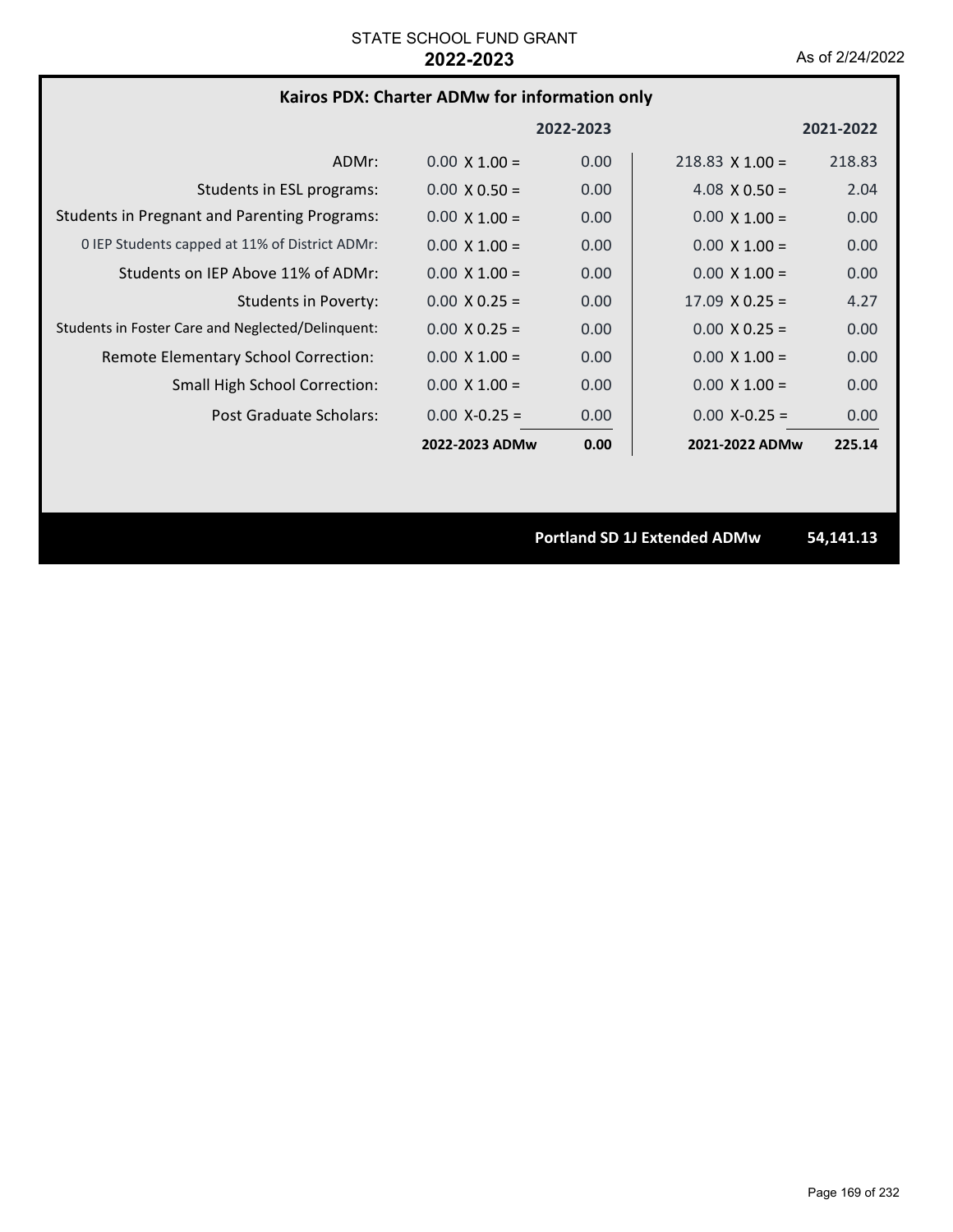# **Multnomah County, Parkrose SD 3** District ID: 2181

## *2022-2023 Extended ADMw*

## **Parkrose SD 3: District total extended ADMw for funding calculations**

|                                                     |                          | 2022-2023 |                                    | 2021-2022 |
|-----------------------------------------------------|--------------------------|-----------|------------------------------------|-----------|
| ADMr:                                               | $2,762.00 \times 1.00 =$ | 2,762.00  | $2,703.36 \times 1.00 =$           | 2,703.36  |
| Students in ESL programs:                           | $445.90 \times 0.50 =$   | 222.95    | 483.55 $X$ 0.50 =                  | 241.78    |
| <b>Students in Pregnant and Parenting Programs:</b> | $2.00 \times 1.00 =$     | 2.00      | $5.61 \times 1.00 =$               | 5.61      |
| 434 IEP Students capped at 11% of District ADMr:    | $303.82$ X 1.00 =        | 303.82    | $297.37 \times 1.00 =$             | 297.37    |
| Students on IEP Above 11% of ADMr:                  | $119.40 \times 1.00 =$   | 119.40    | 119.40 $X$ 1.00 =                  | 119.40    |
| <b>Students in Poverty:</b>                         | $346.70$ X 0.25 =        | 86.68     | $339.34$ X 0.25 =                  | 84.84     |
| Students in Foster Care and Neglected/Delinquent:   | $21.00 \times 0.25 =$    | 5.25      | $21.00 \times 0.25 =$              | 5.25      |
| Remote Elementary School Correction:                | $0.00 \times 1.00 =$     | 0.00      | $0.00 \times 1.00 =$               | 0.00      |
| <b>Small High School Correction:</b>                | $0.00 \times 1.00 =$     | 0.00      | $0.00 \times 1.00 =$               | 0.00      |
| Post Graduate Scholars:                             | $0.00$ X-0.25 =          | 0.00      | $0.00$ X-0.25 =                    | 0.00      |
|                                                     | 2022-2023 ADMw           | 3,502.10  | 2021-2022 ADMw                     | 3,457.60  |
|                                                     |                          |           | <b>Parkrose SD 3 Extended ADMw</b> | 3,502.10  |
|                                                     |                          |           |                                    |           |
|                                                     |                          |           | <b>Parkrose SD 3 Extended ADMw</b> | 3,502.10  |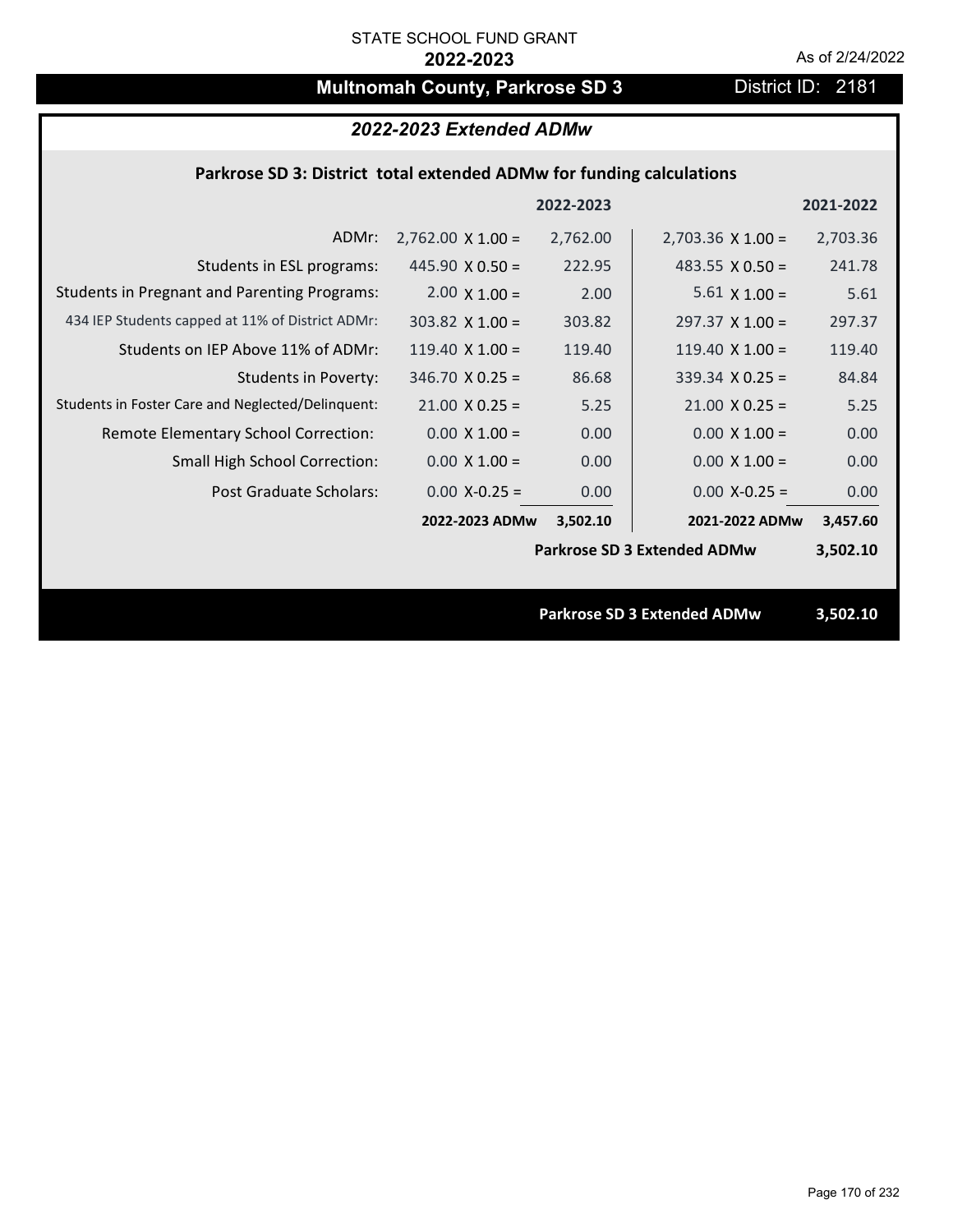## **Multnomah County, Reynolds SD 7** District ID: 2182

## *2022-2023 Extended ADMw*

#### **Reynolds SD 7: District total extended ADMw for funding calculations**

|                                                     |                                 | 2022-2023 |                          | 2021-2022 |
|-----------------------------------------------------|---------------------------------|-----------|--------------------------|-----------|
|                                                     | ADMr: $10,207.00 \times 1.00 =$ | 10,207.00 | $8,890.15 \times 1.00 =$ | 8,890.15  |
| Students in ESL programs:                           | $2,980.00 \times 0.50 =$        | 1,490.00  | $2,502.95 \times 0.50 =$ | 1,251.48  |
| <b>Students in Pregnant and Parenting Programs:</b> | $6.00 \times 1.00 =$            | 6.00      | $9.39 \times 1.00 =$     | 9.39      |
| 1534 IEP Students capped at 11% of District ADMr:   | $1,122.77 \times 1.00 =$        | 1,122.77  | $1,089.41 \times 1.00 =$ | 1,089.41  |
| Students on IEP Above 11% of ADMr:                  | $290.50 \times 1.00 =$          | 290.50    | $290.50 \times 1.00 =$   | 290.50    |
| <b>Students in Poverty:</b>                         | $1,527.47 \times 0.25 =$        | 381.87    | $1,330.41$ X 0.25 =      | 332.60    |
| Students in Foster Care and Neglected/Delinguent:   | $63.00 \times 0.25 =$           | 15.75     | $63.00 \times 0.25 =$    | 15.75     |
| Remote Elementary School Correction:                | $0.00 \times 1.00 =$            | 0.00      | $0.00 \times 1.00 =$     | 0.00      |
| <b>Small High School Correction:</b>                | $0.00 \times 1.00 =$            | 0.00      | $0.00 \times 1.00 =$     | 0.00      |
| Post Graduate Scholars:                             | $0.00$ X-0.25 =                 | 0.00      | $0.00$ X-0.25 =          | 0.00      |
|                                                     | 2022-2023 ADMw                  | 13,513.89 | 2021-2022 ADMw           | 11,879.28 |

**Reynolds SD 7 Extended ADMw**

**13,513.89**

## **Multnomah Learning Academy: Charter ADMw for information only**

|                                                     |                      | 2022-2023 |                        | 2021-2022 |
|-----------------------------------------------------|----------------------|-----------|------------------------|-----------|
| ADMr:                                               | $0.00 \times 1.00 =$ | 0.00      | $540.48 \times 1.00 =$ | 540.48    |
| Students in ESL programs:                           | $0.00 \times 0.50 =$ | 0.00      | $52.98 \times 0.50 =$  | 26.49     |
| <b>Students in Pregnant and Parenting Programs:</b> | $0.00 \times 1.00 =$ | 0.00      | $0.00 \times 1.00 =$   | 0.00      |
| 0 IEP Students capped at 11% of District ADMr:      | $0.00 \times 1.00 =$ | 0.00      | $0.00 \times 1.00 =$   | 0.00      |
| Students on IEP Above 11% of ADMr:                  | $0.00 \times 1.00 =$ | 0.00      | $0.00 \times 1.00 =$   | 0.00      |
| Students in Poverty:                                | $0.00 \times 0.25 =$ | 0.00      | $80.88 \times 0.25 =$  | 20.22     |
| Students in Foster Care and Neglected/Delinquent:   | $0.00 \times 0.25 =$ | 0.00      | $0.00 \times 0.25 =$   | 0.00      |
| Remote Elementary School Correction:                | $0.00 \times 1.00 =$ | 0.00      | $0.00 \times 1.00 =$   | 0.00      |
| <b>Small High School Correction:</b>                | $0.00 \times 1.00 =$ | 0.00      | $0.00 \times 1.00 =$   | 0.00      |
| Post Graduate Scholars:                             | $0.00 X-0.25 =$      | 0.00      | $0.00 X-0.25 =$        | 0.00      |
|                                                     | 2022-2023 ADMw       | 0.00      | 2021-2022 ADMw         | 587.19    |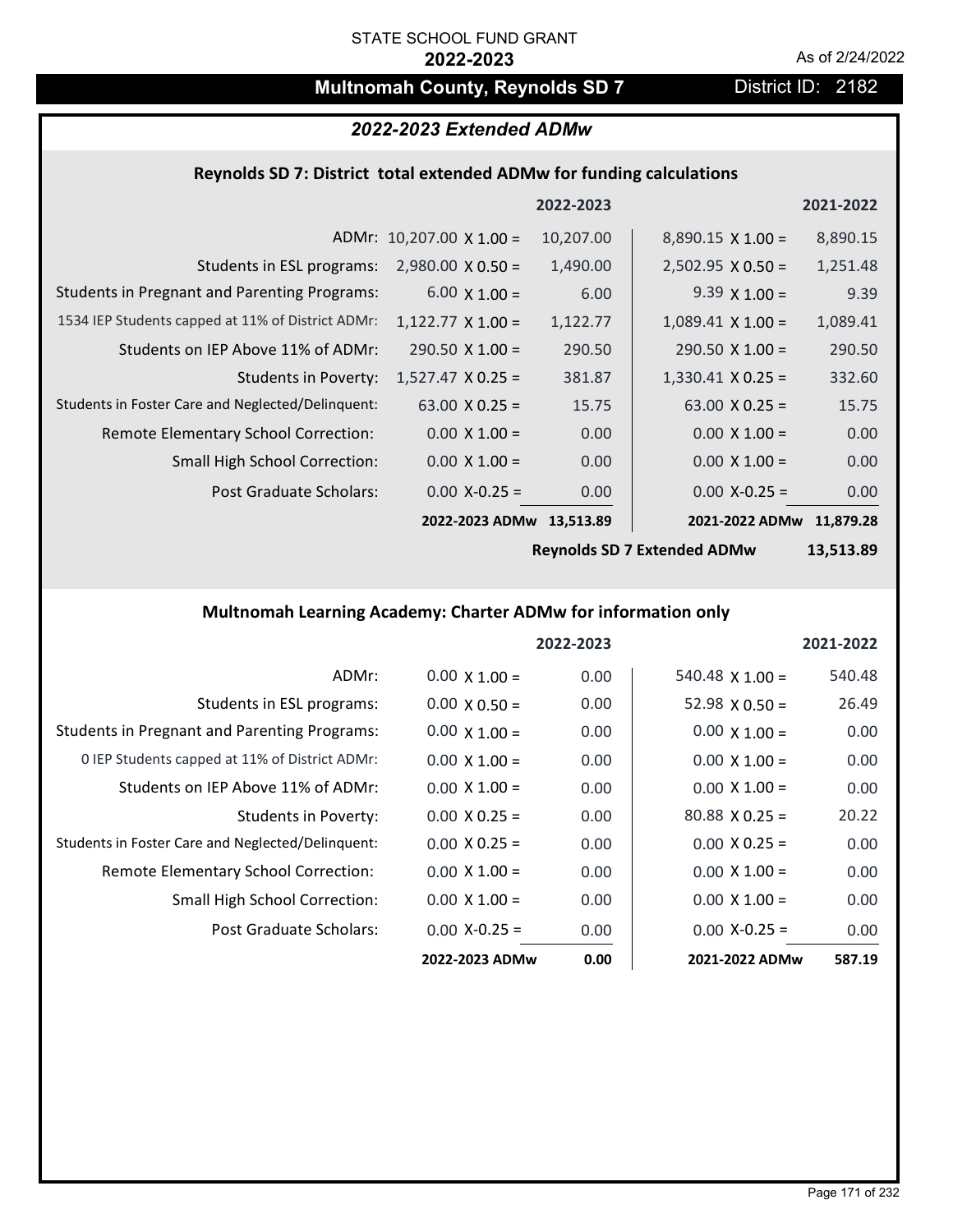#### **Reynolds Arthur Academy: Charter ADMw for information only**

|                                                     |                      | 2022-2023         |                        | 2021-2022 |
|-----------------------------------------------------|----------------------|-------------------|------------------------|-----------|
| ADMr:                                               | $0.00 \times 1.00 =$ | 0.00              | $154.17 \times 1.00 =$ | 154.17    |
| Students in ESL programs:                           | $0.00 \times 0.50 =$ | 0.00              | $22.12 \times 0.50 =$  | 11.06     |
| <b>Students in Pregnant and Parenting Programs:</b> | $0.00 \times 1.00 =$ | 0.00              | $0.00 \times 1.00 =$   | 0.00      |
| 0 IEP Students capped at 11% of District ADMr:      | $0.00 \times 1.00 =$ | 0.00              | $0.00 \times 1.00 =$   | 0.00      |
| Students on IEP Above 11% of ADMr:                  | $0.00 \times 1.00 =$ | 0.00              | $0.00 \times 1.00 =$   | 0.00      |
| <b>Students in Poverty:</b>                         | $0.00 \times 0.25 =$ | 0.00              | $23.07 \times 0.25 =$  | 5.77      |
| Students in Foster Care and Neglected/Delinquent:   | $0.00 \times 0.25 =$ | 0.00              | $0.00 \times 0.25 =$   | 0.00      |
| Remote Elementary School Correction:                | $0.00 \times 1.00 =$ | 0.00              | $0.00 \times 1.00 =$   | 0.00      |
| <b>Small High School Correction:</b>                | $0.00 \times 1.00 =$ | 0.00              | $0.00 \times 1.00 =$   | 0.00      |
| Post Graduate Scholars:                             | $0.00$ X-0.25 =      | 0.00 <sub>1</sub> | $0.00$ X-0.25 =        | 0.00      |
|                                                     | 2022-2023 ADMw       | 0.00              | 2021-2022 ADMw         | 171.00    |

### **Rockwood Preparatory Academy: Charter ADMw for information only**

|                                                     |                      | 2022-2023 |                        | 2021-2022 |
|-----------------------------------------------------|----------------------|-----------|------------------------|-----------|
| ADMr:                                               | $0.00 \times 1.00 =$ | 0.00      | $318.95 \times 1.00 =$ | 318.95    |
| Students in ESL programs:                           | $0.00 \times 0.50 =$ | 0.00      | $97.60 \times 0.50 =$  | 48.80     |
| <b>Students in Pregnant and Parenting Programs:</b> | $0.00 \times 1.00 =$ | 0.00      | $0.00 \times 1.00 =$   | 0.00      |
| 0 IEP Students capped at 11% of District ADMr:      | $0.00 \times 1.00 =$ | 0.00      | $0.00 \times 1.00 =$   | 0.00      |
| Students on IEP Above 11% of ADMr:                  | $0.00 \times 1.00 =$ | 0.00      | $0.00 \times 1.00 =$   | 0.00      |
| Students in Poverty:                                | $0.00 \times 0.25 =$ | 0.00      | 47.73 $\times$ 0.25 =  | 11.93     |
| Students in Foster Care and Neglected/Delinquent:   | $0.00 \times 0.25 =$ | 0.00      | $0.00 \times 0.25 =$   | 0.00      |
| Remote Elementary School Correction:                | $0.00 \times 1.00 =$ | 0.00      | $0.00 \times 1.00 =$   | 0.00      |
| <b>Small High School Correction:</b>                | $0.00 \times 1.00 =$ | 0.00      | $0.00 \times 1.00 =$   | 0.00      |
| Post Graduate Scholars:                             | $0.00$ X-0.25 =      | 0.00      | $0.00 X - 0.25 =$      | 0.00      |
|                                                     | 2022-2023 ADMw       | 0.00      | 2021-2022 ADMw         | 379.68    |

**Reynolds SD 7 Extended ADMw 13,513.89**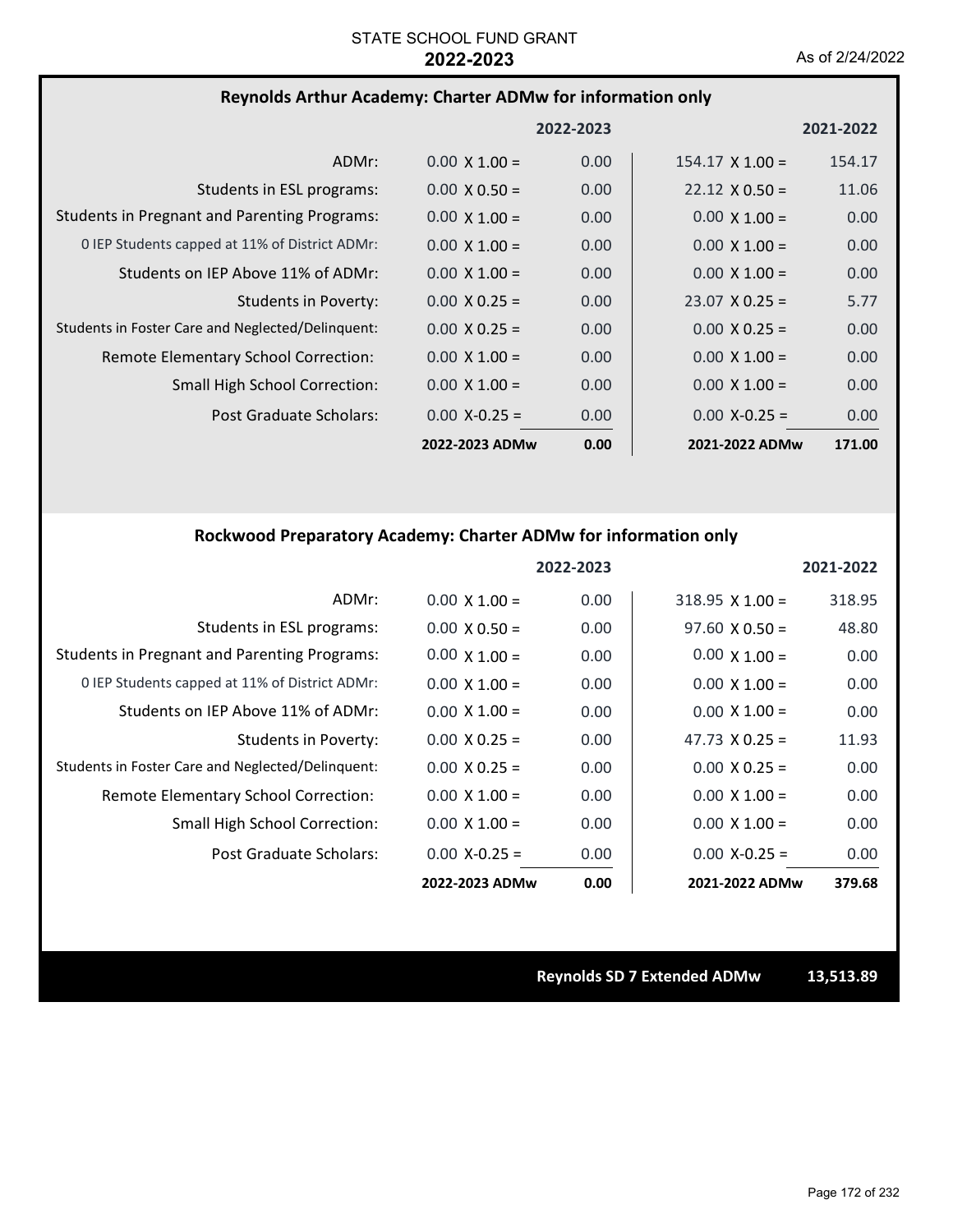# **Multnomah County, Gresham-Barlow SD 10J** District ID: 2183

## *2022-2023 Extended ADMw*

## **Gresham‐Barlow SD 10J: District total extended ADMw for funding calculations**

|                                                     |                                 | 2022-2023 |                           | 2021-2022 |
|-----------------------------------------------------|---------------------------------|-----------|---------------------------|-----------|
|                                                     | ADMr: $10,304.00 \times 1.00 =$ | 10,304.00 | $10,136.96 \times 1.00 =$ | 10,136.96 |
| Students in ESL programs:                           | $1,302.00 \times 0.50 =$        | 651.00    | $1,329.52 \times 0.50 =$  | 664.76    |
| <b>Students in Pregnant and Parenting Programs:</b> | $2.00 \times 1.00 =$            | 2.00      | 5.37 $\times$ 1.00 =      | 5.37      |
| 1378 IEP Students capped at 11% of District ADMr:   | $1,133.44 \times 1.00 =$        | 1,133.44  | $1,254.49 \times 1.00 =$  | 1,254.49  |
| Students on IEP Above 11% of ADMr:                  | $29.50 \times 1.00 =$           | 29.50     | $29.50 \times 1.00 =$     | 29.50     |
| <b>Students in Poverty:</b>                         | $1,003.33 \times 0.25 =$        | 250.83    | $987.00 \times 0.25 =$    | 246.75    |
| Students in Foster Care and Neglected/Delinquent:   | $64.00 \times 0.25 =$           | 16.00     | $64.00 \times 0.25 =$     | 16.00     |
| Remote Elementary School Correction:                | $0.00 \times 1.00 =$            | 0.00      | $0.00 \times 1.00 =$      | 0.00      |
| Small High School Correction:                       | $0.00 \times 1.00 =$            | 0.00      | $0.00 \times 1.00 =$      | 0.00      |
| Post Graduate Scholars:                             | $0.00$ X-0.25 =                 | 0.00      | $0.00$ X-0.25 =           | 0.00      |
|                                                     | 2022-2023 ADMw                  | 12,386.77 | 2021-2022 ADMw            | 12.353.83 |

**Gresham‐Barlow SD 10J Extended ADMw**

**13,685.41**

## **Center for Advanced Learning: Charter ADMw for information only**

|                                                     |                      | 2022-2023 |                      | 2021-2022 |
|-----------------------------------------------------|----------------------|-----------|----------------------|-----------|
| ADMr:                                               | $0.00 \times 1.00 =$ | 0.00      | $0.02 \times 1.00 =$ | 0.02      |
| Students in ESL programs:                           | $0.00 \times 0.50 =$ | 0.00      | $0.00 \times 0.50 =$ | 0.00      |
| <b>Students in Pregnant and Parenting Programs:</b> | $0.00 \times 1.00 =$ | 0.00      | $0.00 \times 1.00 =$ | 0.00      |
| 0 IEP Students capped at 11% of District ADMr:      | $0.00 \times 1.00 =$ | 0.00      | $0.00 \times 1.00 =$ | 0.00      |
| Students on IEP Above 11% of ADMr:                  | $0.00 \times 1.00 =$ | 0.00      | $0.00 \times 1.00 =$ | 0.00      |
| Students in Poverty:                                | $0.00 \times 0.25 =$ | 0.00      | $0.00 \times 0.25 =$ | 0.00      |
| Students in Foster Care and Neglected/Delinquent:   | $0.00 \times 0.25 =$ | 0.00      | $0.00 \times 0.25 =$ | 0.00      |
| Remote Elementary School Correction:                | $0.00 \times 1.00 =$ | 0.00      | $0.00 \times 1.00 =$ | 0.00      |
| <b>Small High School Correction:</b>                | $0.00 \times 1.00 =$ | 0.00      | $0.00 \times 1.00 =$ | 0.00      |
| Post Graduate Scholars:                             | $0.00 X-0.25 =$      | 0.00      | $0.00 X-0.25 =$      | 0.00      |
|                                                     | 2022-2023 ADMw       | 0.00      | 2021-2022 ADMw       | 0.02      |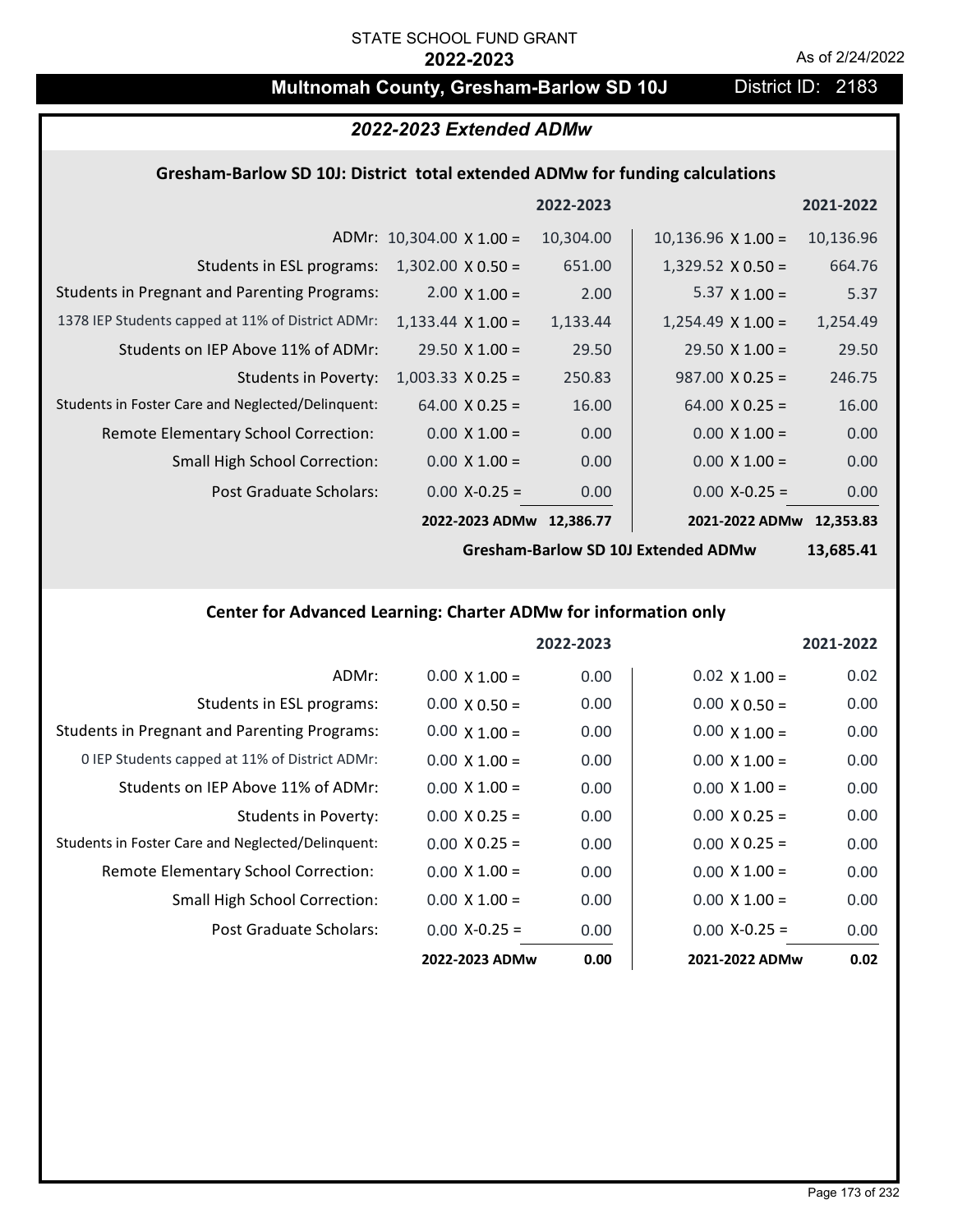## **Gresham Arthur Academy: Charter ADMw for information only**

|                                                     |                      | 2022-2023 |                        | 2021-2022 |
|-----------------------------------------------------|----------------------|-----------|------------------------|-----------|
| ADMr:                                               | $0.00 \times 1.00 =$ | 0.00      | $162.03 \times 1.00 =$ | 162.03    |
| Students in ESL programs:                           | $0.00 \times 0.50 =$ | 0.00      | $9.69 \times 0.50 =$   | 4.85      |
| <b>Students in Pregnant and Parenting Programs:</b> | $0.00 \times 1.00 =$ | 0.00      | $0.00 \times 1.00 =$   | 0.00      |
| 0 IEP Students capped at 11% of District ADMr:      | $0.00 \times 1.00 =$ | 0.00      | $0.00 \times 1.00 =$   | 0.00      |
| Students on IEP Above 11% of ADMr:                  | $0.00 \times 1.00 =$ | 0.00      | $0.00 \times 1.00 =$   | 0.00      |
| Students in Poverty:                                | $0.00 \times 0.25 =$ | 0.00      | $15.79 \times 0.25 =$  | 3.95      |
| Students in Foster Care and Neglected/Delinquent:   | $0.00 \times 0.25 =$ | 0.00      | $0.00 \times 0.25 =$   | 0.00      |
| Remote Elementary School Correction:                | $0.00 \times 1.00 =$ | 0.00      | $0.00 \times 1.00 =$   | 0.00      |
| <b>Small High School Correction:</b>                | $0.00 \times 1.00 =$ | 0.00      | $0.00 \times 1.00 =$   | 0.00      |
| Post Graduate Scholars:                             | $0.00 X - 0.25 =$    | 0.00      | $0.00 X - 0.25 =$      | 0.00      |
|                                                     | 2022-2023 ADMw       | 0.00      | 2021-2022 ADMw         | 170.82    |

## **Lewis and Clark Montessori Charter School: Charter ADMw for information only**

|                                                     |                      | 2022-2023 |                        | 2021-2022 |
|-----------------------------------------------------|----------------------|-----------|------------------------|-----------|
| ADMr:                                               | $0.00 \times 1.00 =$ | 0.00      | $332.68 \times 1.00 =$ | 332.68    |
| Students in ESL programs:                           | $0.00 \times 0.50 =$ | 0.00      | $3.66 \times 0.50 =$   | 1.83      |
| <b>Students in Pregnant and Parenting Programs:</b> | $0.00 \times 1.00 =$ | 0.00      | $0.00 \times 1.00 =$   | 0.00      |
| 0 IEP Students capped at 11% of District ADMr:      | $0.00 \times 1.00 =$ | 0.00      | $0.00 \times 1.00 =$   | 0.00      |
| Students on IEP Above 11% of ADMr:                  | $0.00 \times 1.00 =$ | 0.00      | $0.00 \times 1.00 =$   | 0.00      |
| <b>Students in Poverty:</b>                         | $0.00 \times 0.25 =$ | 0.00      | $32.41 \times 0.25 =$  | 8.10      |
| Students in Foster Care and Neglected/Delinquent:   | $0.00 \times 0.25 =$ | 0.00      | $0.00 \times 0.25 =$   | 0.00      |
| Remote Elementary School Correction:                | $0.00 \times 1.00 =$ | 0.00      | $0.00 \times 1.00 =$   | 0.00      |
| <b>Small High School Correction:</b>                | $0.00 \times 1.00 =$ | 0.00      | $0.00 \times 1.00 =$   | 0.00      |
| Post Graduate Scholars:                             | $0.00$ X-0.25 =      | 0.00      | $0.00 X - 0.25 =$      | 0.00      |
|                                                     | 2022-2023 ADMw       | 0.00      | 2021-2022 ADMw         | 342.61    |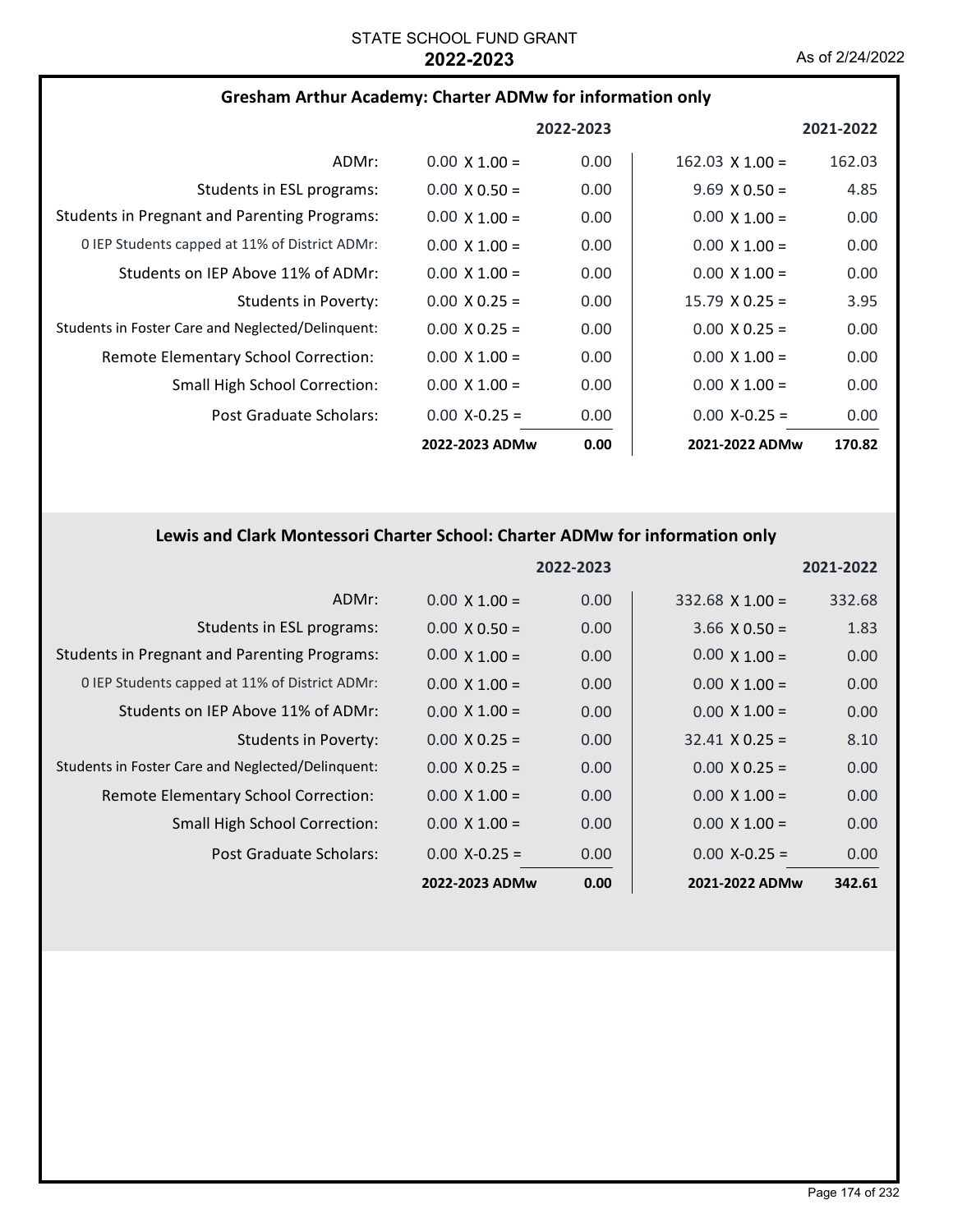## **Metro East Web Academy: Charter ADMw for information only**

|                                                     |                      | 2022-2023 |                        | 2021-2022 |
|-----------------------------------------------------|----------------------|-----------|------------------------|-----------|
| ADMr:                                               | $0.00 \times 1.00 =$ | 0.00      | 772.72 $\times$ 1.00 = | 772.72    |
| Students in ESL programs:                           | $0.00 \times 0.50 =$ | 0.00      | 40.70 $\times$ 0.50 =  | 20.35     |
| <b>Students in Pregnant and Parenting Programs:</b> | $0.00 \times 1.00 =$ | 0.00      | $6.24 \times 1.00 =$   | 6.24      |
| 0 IEP Students capped at 11% of District ADMr:      | $0.00 \times 1.00 =$ | 0.00      | $0.00 \times 1.00 =$   | 0.00      |
| Students on IEP Above 11% of ADMr:                  | $0.00 \times 1.00 =$ | 0.00      | $0.00 \times 1.00 =$   | 0.00      |
| Students in Poverty:                                | $0.00 \times 0.25 =$ | 0.00      | $75.28 \times 0.25 =$  | 18.82     |
| Students in Foster Care and Neglected/Delinquent:   | $0.00 \times 0.25 =$ | 0.00      | $0.00 \times 0.25 =$   | 0.00      |
| Remote Elementary School Correction:                | $0.00 \times 1.00 =$ | 0.00      | $0.00 \times 1.00 =$   | 0.00      |
| <b>Small High School Correction:</b>                | $0.00 \times 1.00 =$ | 0.00      | $0.00 \times 1.00 =$   | 0.00      |
| Post Graduate Scholars:                             | $0.00 X - 0.25 =$    | 0.00      | $0.00 X - 0.25 =$      | 0.00      |
|                                                     | 2022-2023 ADMw       | 0.00      | 2021-2022 ADMw         | 818.13    |

**Gresham‐Barlow SD 10J Extended ADMw 13,685.41**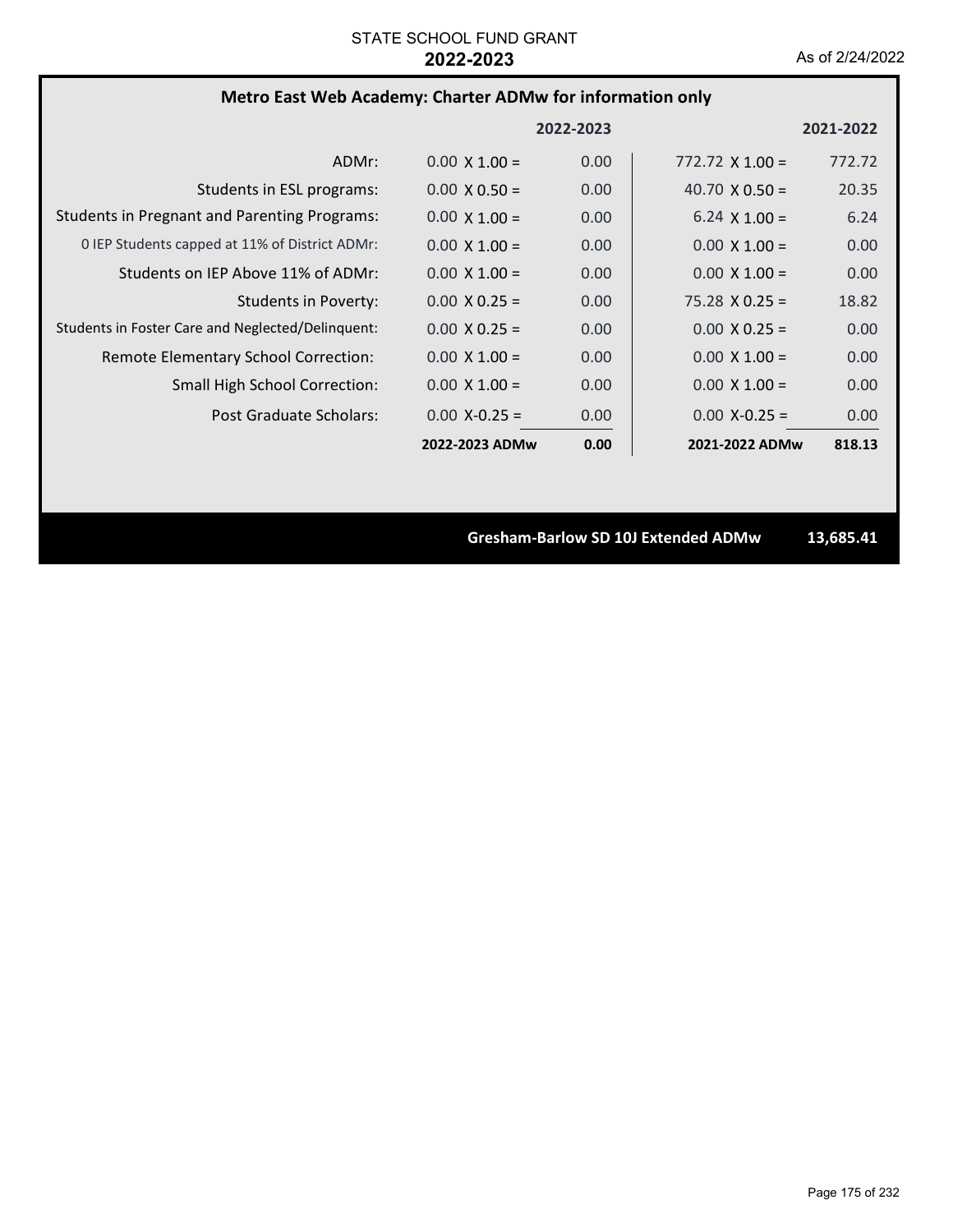## **Multnomah County, Centennial SD 28J** District ID: 2185

## *2022-2023 Extended ADMw*

### **Centennial SD 28J: District total extended ADMw for funding calculations**

|                                                     |                          | 2022-2023 |                                        | 2021-2022 |
|-----------------------------------------------------|--------------------------|-----------|----------------------------------------|-----------|
| ADMr:                                               | $5,510.00 \times 1.00 =$ | 5,510.00  | $5,536.79 \times 1.00 =$               | 5,536.79  |
| Students in ESL programs:                           | $1,173.00 \times 0.50 =$ | 586.50    | $1,256.37 \times 0.50 =$               | 628.19    |
| <b>Students in Pregnant and Parenting Programs:</b> | $11.00 \times 1.00 =$    | 11.00     | $10.80 \times 1.00 =$                  | 10.80     |
| 779 IEP Students capped at 11% of District ADMr:    | $606.10 \times 1.00 =$   | 606.10    | 609.05 $X$ 1.00 =                      | 609.05    |
| Students on IEP Above 11% of ADMr:                  | 58.80 $X$ 1.00 =         | 58.80     | $58.80$ X 1.00 =                       | 58.80     |
| <b>Students in Poverty:</b>                         | $811.90 \times 0.25 =$   | 202.98    | $815.85 \times 0.25 =$                 | 203.96    |
| Students in Foster Care and Neglected/Delinquent:   | $30.00 \times 0.25 =$    | 7.50      | $30.00 \times 0.25 =$                  | 7.50      |
| Remote Elementary School Correction:                | $0.00 \times 1.00 =$     | 0.00      | $0.00 \times 1.00 =$                   | 0.00      |
| <b>Small High School Correction:</b>                | $0.00 \times 1.00 =$     | 0.00      | $0.00 \times 1.00 =$                   | 0.00      |
| Post Graduate Scholars:                             | $0.00$ X-0.25 =          | 0.00      | $0.00$ X-0.25 =                        | 0.00      |
|                                                     | 2022-2023 ADMw           | 6,982.88  | 2021-2022 ADMw                         | 7,055.08  |
|                                                     |                          |           | <b>Centennial SD 28J Extended ADMw</b> | 7,055.08  |
|                                                     |                          |           |                                        |           |
|                                                     |                          |           | <b>Centennial SD 28J Extended ADMw</b> | 7,055.08  |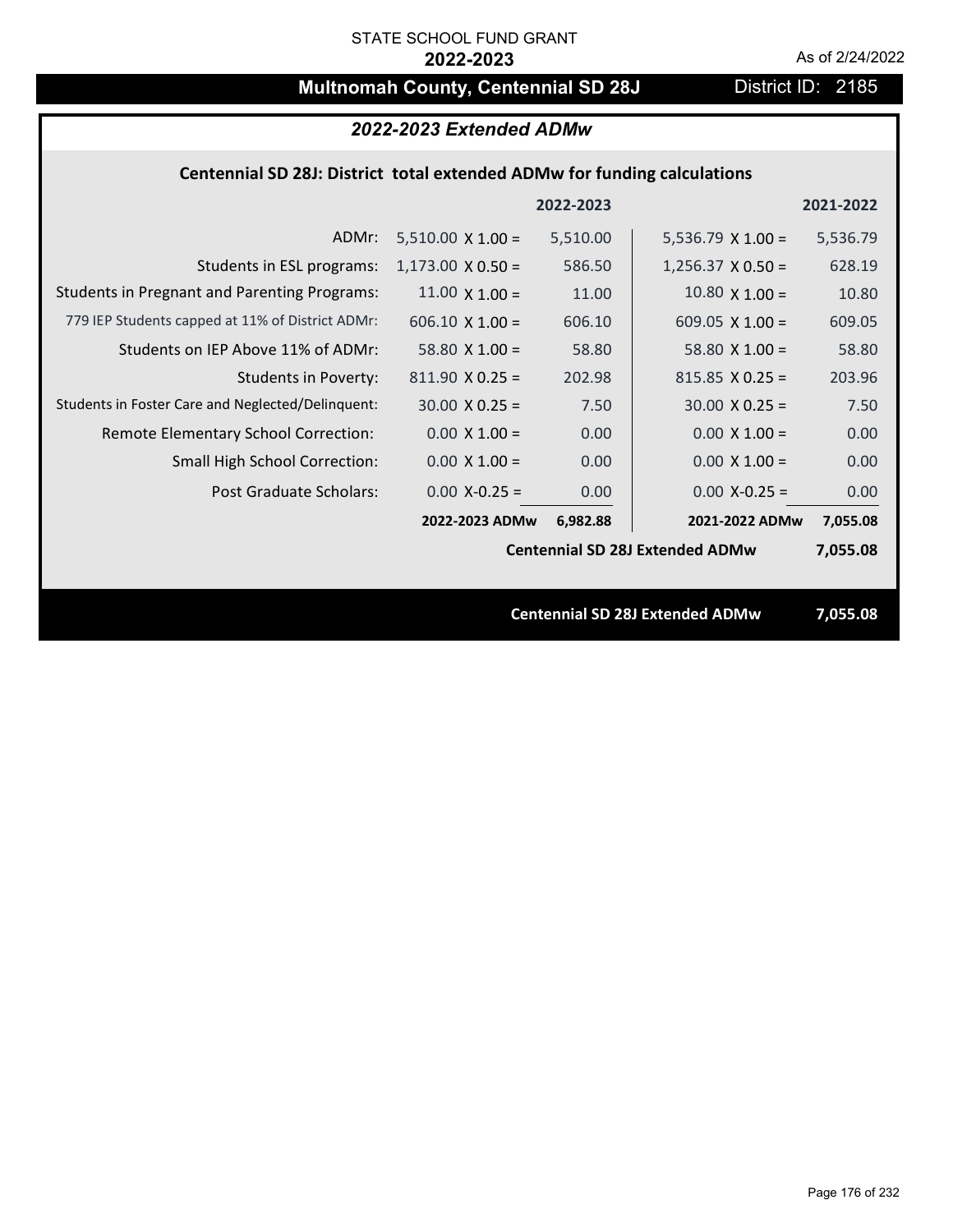## **Multnomah County, Corbett SD 39 District ID: 2186**

## *2022-2023 Extended ADMw*

#### **Corbett SD 39: District total extended ADMw for funding calculations**

|                                                     |                          | 2022-2023 |                        | 2021-2022                         |
|-----------------------------------------------------|--------------------------|-----------|------------------------|-----------------------------------|
| ADMr:                                               | $1,053.00 \times 1.00 =$ | 1,053.00  | $2.00 \times 1.00 =$   | 2.00                              |
| Students in ESL programs:                           | $20.00 \times 0.50 =$    | 10.00     | $0.00 \times 0.50 =$   | 0.00                              |
| <b>Students in Pregnant and Parenting Programs:</b> | $0.00 \times 1.00 =$     | 0.00      | $0.00 \times 1.00 =$   | 0.00                              |
| 151 IEP Students capped at 11% of District ADMr:    | 115.83 $X$ 1.00 =        | 115.83    | $114.20 \times 1.00 =$ | 114.20                            |
| Students on IEP Above 11% of ADMr:                  | $7.10 \times 1.00 =$     | 7.10      | $7.10 \times 1.00 =$   | 7.10                              |
| <b>Students in Poverty:</b>                         | 41.00 $X$ 0.25 =         | 10.25     | $0.08$ X 0.25 =        | 0.02                              |
| Students in Foster Care and Neglected/Delinquent:   | $2.00 \times 0.25 =$     | 0.50      | $2.00 \times 0.25 =$   | 0.50                              |
| Remote Elementary School Correction:                | $0.00 \times 1.00 =$     | 0.00      | $0.00 \times 1.00 =$   | 0.00                              |
| <b>Small High School Correction:</b>                | $0.00 \times 1.00 =$     | 0.00      | $0.00 \times 1.00 =$   | 0.00                              |
| Post Graduate Scholars:                             | $0.00$ X-0.25 =          | 0.00      | $0.00$ X-0.25 =        | 0.00                              |
|                                                     | 2022-2023 ADMw           | 1,196.68  | 2021-2022 ADMw         | 123.82                            |
|                                                     |                          |           |                        | $\overline{a}$ and $\overline{a}$ |

**Corbett SD 39 Extended ADMw**

**1,225.88**

## **Corbett School: Charter ADMw for information only**

|                                                     |                       | 2022-2023 |                          | 2021-2022 |
|-----------------------------------------------------|-----------------------|-----------|--------------------------|-----------|
| ADMr:                                               | $0.00 \times 1.00 =$  | 0.00      | $1,036.22 \times 1.00 =$ | 1,036.22  |
| Students in ESL programs:                           | $0.00 \times 0.50 =$  | 0.00      | $22.71 \times 0.50 =$    | 11.36     |
| <b>Students in Pregnant and Parenting Programs:</b> | $0.00 \times 1.00 =$  | 0.00      | $0.00 \times 1.00 =$     | 0.00      |
| 0 IEP Students capped at 11% of District ADMr:      | $0.00 \times 1.00 =$  | 0.00      | $0.00 \times 1.00 =$     | 0.00      |
| Students on IEP Above 11% of ADMr:                  | $0.00 \times 1.00 =$  | 0.00      | $0.00 \times 1.00 =$     | 0.00      |
| Students in Poverty:                                | $0.00 \times 0.25 =$  | 0.00      | 40.92 $\times$ 0.25 =    | 10.23     |
| Students in Foster Care and Neglected/Delinquent:   | $0.00 \times 0.25 =$  | 0.00      | $0.00 \times 0.25 =$     | 0.00      |
| Remote Elementary School Correction:                | $0.00 \times 1.00 =$  | 0.00      | $0.00 \times 1.00 =$     | 0.00      |
| <b>Small High School Correction:</b>                | $29.20 \times 1.00 =$ | 29.20     | $29.20 \times 1.00 =$    | 29.20     |
| Post Graduate Scholars:                             | $0.00$ X-0.25 =       | 0.00      | $0.00 X-0.25 =$          | 0.00      |
|                                                     | 2022-2023 ADMw        | 29.20     | 2021-2022 ADMw           | 1,087.01  |

**Corbett SD 39 Extended ADMw 1,225.88**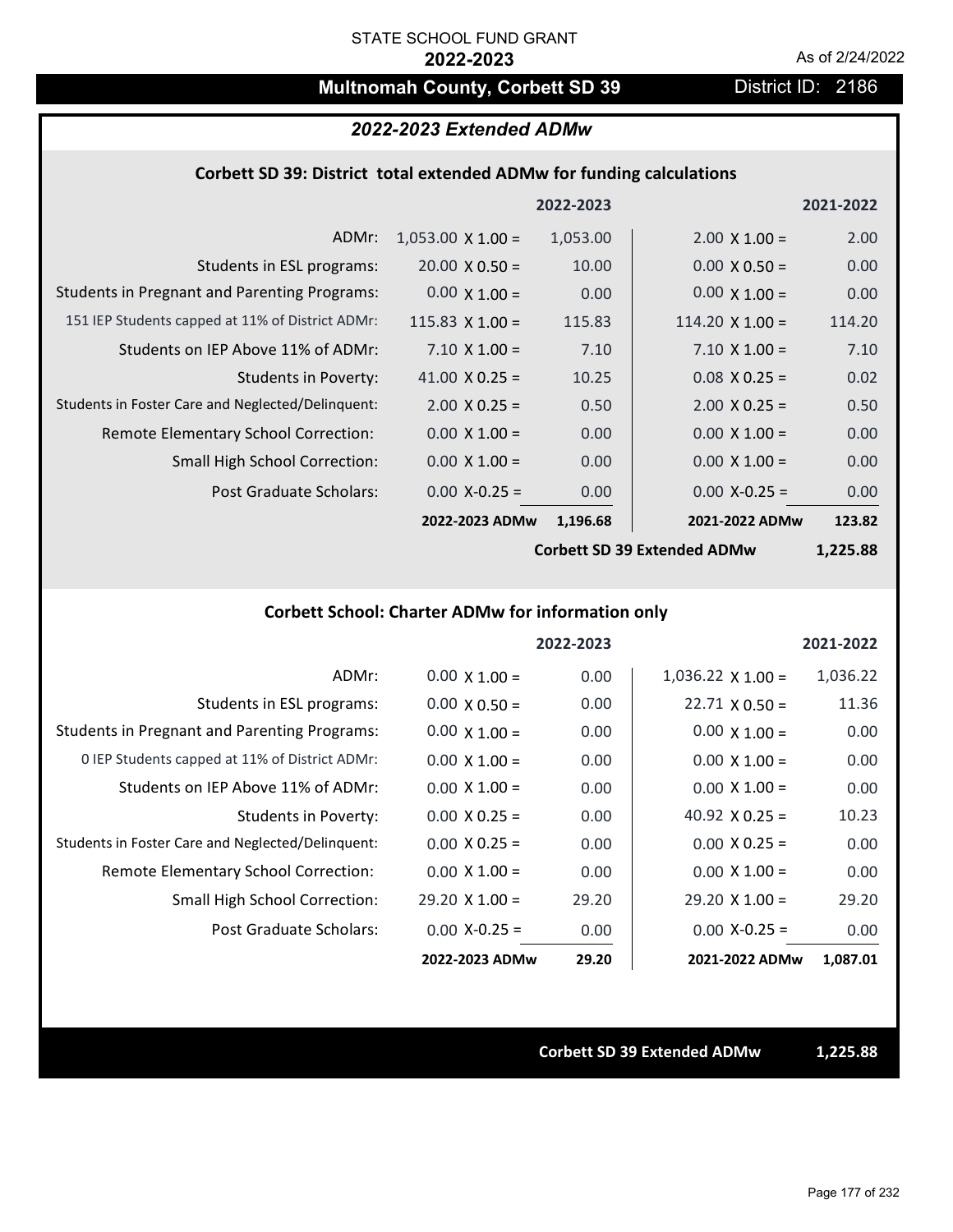## **Multnomah County, David Douglas SD 40** District ID: 2187

## *2022-2023 Extended ADMw*

#### **David Douglas SD 40: District total extended ADMw for funding calculations**

|                                                     |                          | 2022-2023 |                          | 2021-2022 |
|-----------------------------------------------------|--------------------------|-----------|--------------------------|-----------|
| ADMr:                                               | $8,288.30 \times 1.00 =$ | 8,288.30  | $8,674.59 \times 1.00 =$ | 8,674.59  |
| Students in ESL programs:                           | $1,879.50 \times 0.50 =$ | 939.75    | $1,911.58 \times 0.50 =$ | 955.79    |
| <b>Students in Pregnant and Parenting Programs:</b> | 4.00 $\times$ 1.00 =     | 4.00      | 2.86 $\times$ 1.00 =     | 2.86      |
| 1121 IEP Students capped at 11% of District ADMr:   | $911.71 \times 1.00 =$   | 911.71    | $970.94 \times 1.00 =$   | 970.94    |
| Students on IEP Above 11% of ADMr:                  | $23.20 \times 1.00 =$    | 23.20     | $23.20 \times 1.00 =$    | 23.20     |
| <b>Students in Poverty:</b>                         | $1,366.71$ X 0.25 =      | 341.68    | $1,430.39 \times 0.25 =$ | 357.60    |
| Students in Foster Care and Neglected/Delinquent:   | 41.00 $X$ 0.25 =         | 10.25     | 41.00 $X$ 0.25 =         | 10.25     |
| Remote Elementary School Correction:                | $0.00 \times 1.00 =$     | 0.00      | $0.00 \times 1.00 =$     | 0.00      |
| <b>Small High School Correction:</b>                | $0.00 \times 1.00 =$     | 0.00      | $0.00 \times 1.00 =$     | 0.00      |
| Post Graduate Scholars:                             | $0.00 X - 0.25 =$        | 0.00      | $0.00$ X-0.25 =          | 0.00      |
|                                                     | 2022-2023 ADMw           | 10,518.89 | 2021-2022 ADMw           | 10.995.23 |

**David Douglas SD 40 Extended ADMw**

**11,164.15**

#### **Arthur Academy: Charter ADMw for information only**

|                                                     |                      | 2022-2023 |                        | 2021-2022 |
|-----------------------------------------------------|----------------------|-----------|------------------------|-----------|
| ADMr:                                               | $0.00 \times 1.00 =$ | 0.00      | $152.14 \times 1.00 =$ | 152.14    |
| Students in ESL programs:                           | $0.00 \times 0.50 =$ | 0.00      | $21.00 \times 0.50 =$  | 10.50     |
| <b>Students in Pregnant and Parenting Programs:</b> | $0.00 \times 1.00 =$ | 0.00      | $0.00 \times 1.00 =$   | 0.00      |
| 0 IEP Students capped at 11% of District ADMr:      | $0.00 \times 1.00 =$ | 0.00      | $0.00 \times 1.00 =$   | 0.00      |
| Students on IEP Above 11% of ADMr:                  | $0.00 \times 1.00 =$ | 0.00      | $0.00 \times 1.00 =$   | 0.00      |
| Students in Poverty:                                | $0.00 \times 0.25 =$ | 0.00      | $25.11 \times 0.25 =$  | 6.28      |
| Students in Foster Care and Neglected/Delinquent:   | $0.00 \times 0.25 =$ | 0.00      | $0.00 \times 0.25 =$   | 0.00      |
| Remote Elementary School Correction:                | $0.00 \times 1.00 =$ | 0.00      | $0.00 \times 1.00 =$   | 0.00      |
| <b>Small High School Correction:</b>                | $0.00 \times 1.00 =$ | 0.00      | $0.00 \times 1.00 =$   | 0.00      |
| Post Graduate Scholars:                             | $0.00 X-0.25 =$      | 0.00      | $0.00 X-0.25 =$        | 0.00      |
|                                                     | 2022-2023 ADMw       | 0.00      | 2021-2022 ADMw         | 168.92    |

**David Douglas SD 40 Extended ADMw 11,164.15**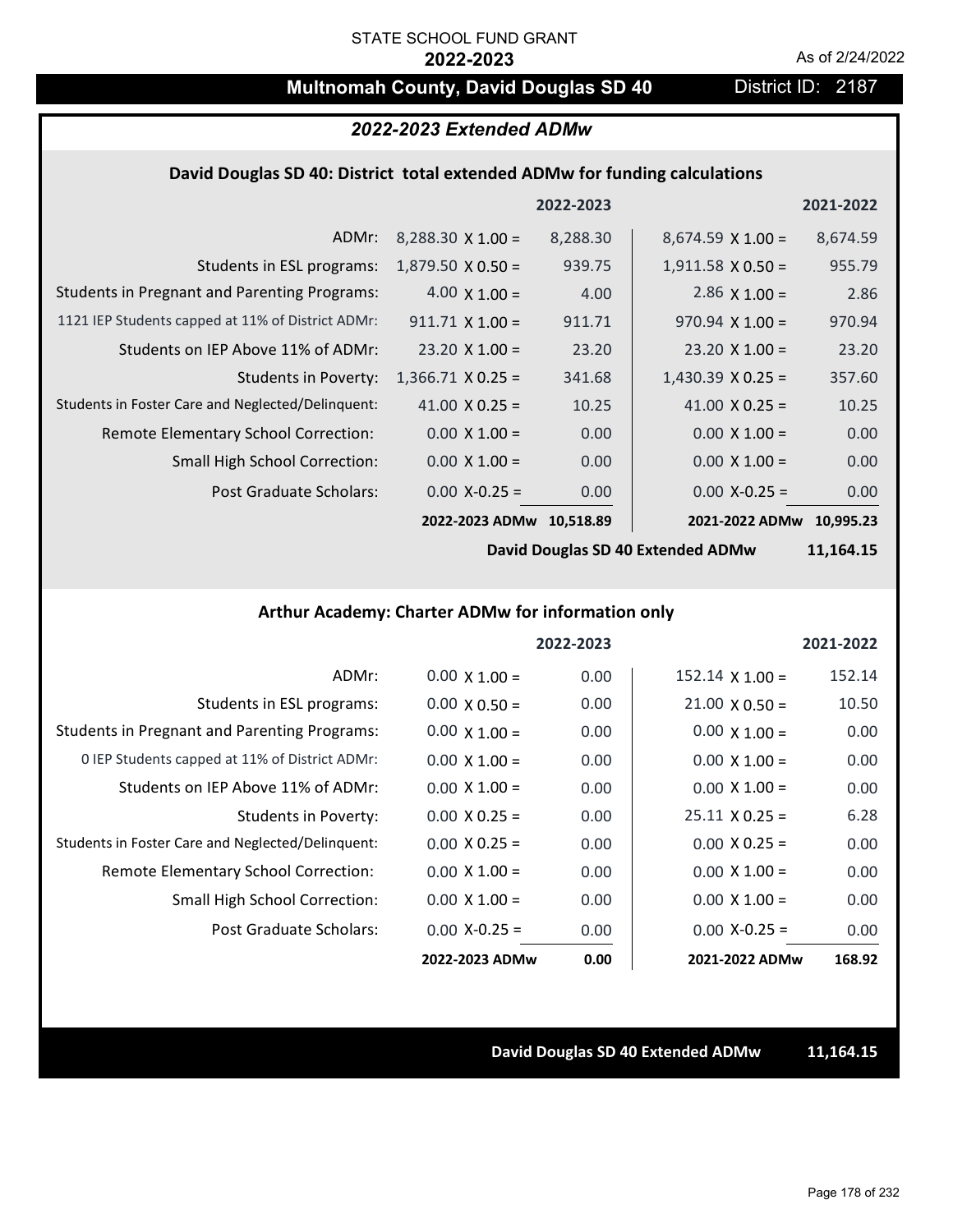# **Multnomah County, Riverdale SD 51J** District ID: 2188

## *2022-2023 Extended ADMw*

## **Riverdale SD 51J: District total extended ADMw for funding calculations**

|                                                     |                        | 2022-2023 |                                       | 2021-2022 |
|-----------------------------------------------------|------------------------|-----------|---------------------------------------|-----------|
| ADMr:                                               | 520.00 $\times$ 1.00 = | 520.00    | $526.29 \times 1.00 =$                | 526.29    |
| Students in ESL programs:                           | $0.00 \times 0.50 =$   | 0.00      | $1.00 \times 0.50 =$                  | 0.50      |
| <b>Students in Pregnant and Parenting Programs:</b> | $0.00 \times 1.00 =$   | 0.00      | $0.00 \times 1.00 =$                  | 0.00      |
| 59 IEP Students capped at 11% of District ADMr:     | $57.20 \times 1.00 =$  | 57.20     | 57.89 $\times$ 1.00 =                 | 57.89     |
| Students on IEP Above 11% of ADMr:                  | $0.00 \times 1.00 =$   | 0.00      | $0.00 X 1.00 =$                       | 0.00      |
| <b>Students in Poverty:</b>                         | $15.00 \times 0.25 =$  | 3.75      | $15.00 \times 0.25 =$                 | 3.75      |
| Students in Foster Care and Neglected/Delinquent:   | $0.00 \times 0.25 =$   | 0.00      | $0.00 X 0.25 =$                       | 0.00      |
| Remote Elementary School Correction:                | $0.00 \times 1.00 =$   | 0.00      | $0.00 \times 1.00 =$                  | 0.00      |
| <b>Small High School Correction:</b>                | $88.38$ X 1.00 =       | 88.38     | $88.38 \times 1.00 =$                 | 88.38     |
| Post Graduate Scholars:                             | $0.00$ X-0.25 =        | 0.00      | $0.00$ X-0.25 =                       | 0.00      |
|                                                     | 2022-2023 ADMw         | 669.33    | 2021-2022 ADMw                        | 676.81    |
|                                                     |                        |           | <b>Riverdale SD 51J Extended ADMw</b> | 676.81    |
|                                                     |                        |           |                                       |           |
|                                                     |                        |           | <b>Riverdale SD 51J Extended ADMw</b> | 676.81    |
|                                                     |                        |           |                                       |           |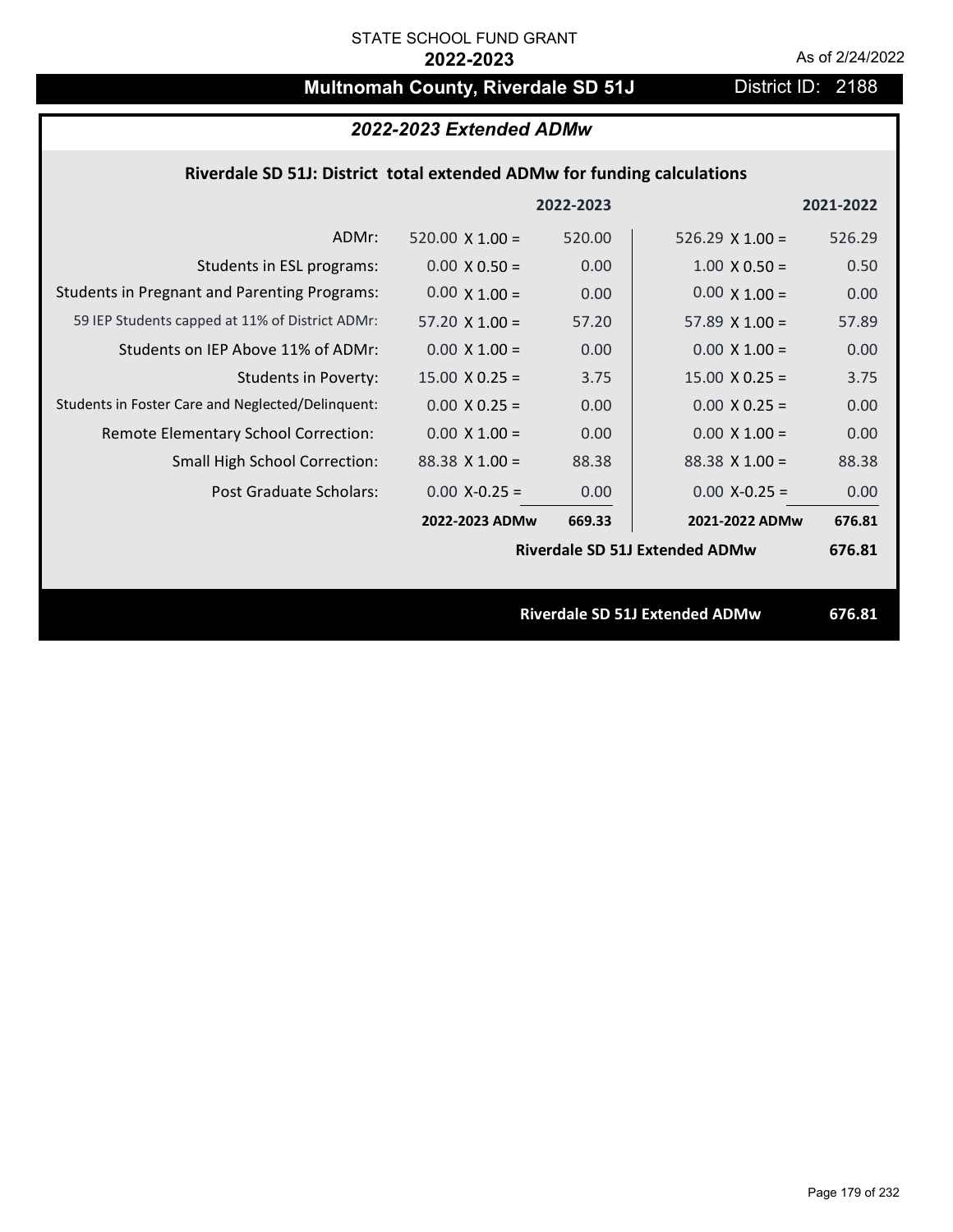## **Polk County, Dallas SD 2** District ID: 2190

## *2022-2023 Extended ADMw*

## **Dallas SD 2: District total extended ADMw for funding calculations**

|                                                     |                          | 2022-2023 |                           | 2021-2022 |
|-----------------------------------------------------|--------------------------|-----------|---------------------------|-----------|
| ADMr:                                               | $3,000.00 \times 1.00 =$ | 3,000.00  | $2,598.50 \times 1.00 =$  | 2,598.50  |
| Students in ESL programs:                           | $25.00 \times 0.50 =$    | 12.50     | $55.81 \times 0.50 =$     | 27.91     |
| <b>Students in Pregnant and Parenting Programs:</b> | $0.00 \times 1.00 =$     | 0.00      | $0.24 \times 1.00 =$      | 0.24      |
| 517 IEP Students capped at 11% of District ADMr:    | $330.00 \times 1.00 =$   | 330.00    | $332.09 \times 1.00 =$    | 332.09    |
| Students on IEP Above 11% of ADMr:                  | $85.60 \times 1.00 =$    | 85.60     | $85.60 \times 1.00 =$     | 85.60     |
| <b>Students in Poverty:</b>                         | $329.75 \times 0.25 =$   | 82.44     | $285.58 \times 0.25 =$    | 71.40     |
| Students in Foster Care and Neglected/Delinquent:   | $21.00 \times 0.25 =$    | 5.25      | $21.00 \times 0.25 =$     | 5.25      |
| Remote Elementary School Correction:                | $0.00 \times 1.00 =$     | 0.00      | $0.00 \times 1.00 =$      | 0.00      |
| <b>Small High School Correction:</b>                | $0.00 \times 1.00 =$     | 0.00      | $0.00 \times 1.00 =$      | 0.00      |
| Post Graduate Scholars:                             | $0.00$ X-0.25 =          | 0.00      | $0.00$ X-0.25 =           | 0.00      |
|                                                     | 2022-2023 ADMw           | 3,515.79  | 2021-2022 ADMw            | 3,120.98  |
|                                                     |                          |           | Dallac CD 2 Extended ADMu | 2 GN 12   |

**Dallas SD 2 Extended ADMw**

**3,602.13**

## **Luckiamute Valley Charter School: Charter ADMw for information only**

|                                                     |                       | 2022-2023 |                        | 2021-2022 |
|-----------------------------------------------------|-----------------------|-----------|------------------------|-----------|
| ADMr:                                               | $0.00 \times 1.00 =$  | 0.00      | $227.35 \times 1.00 =$ | 227.35    |
| Students in ESL programs:                           | $0.00 \times 0.50 =$  | 0.00      | $0.00 \times 0.50 =$   | 0.00      |
| <b>Students in Pregnant and Parenting Programs:</b> | $0.00 \times 1.00 =$  | 0.00      | $0.00 \times 1.00 =$   | 0.00      |
| 0 IEP Students capped at 11% of District ADMr:      | $0.00 \times 1.00 =$  | 0.00      | $0.00 \times 1.00 =$   | 0.00      |
| Students on IEP Above 11% of ADMr:                  | $0.00 \times 1.00 =$  | 0.00      | $0.00 \times 1.00 =$   | 0.00      |
| Students in Poverty:                                | $0.00 \times 0.25 =$  | 0.00      | $25.01 \times 0.25 =$  | 6.25      |
| Students in Foster Care and Neglected/Delinquent:   | $0.00 \times 0.25 =$  | 0.00      | $0.00 \times 0.25 =$   | 0.00      |
| Remote Elementary School Correction:                | 49.08 $\times$ 1.00 = | 49.08     | 49.08 $\times$ 1.00 =  | 49.08     |
| Small High School Correction:                       | $0.00 \times 1.00 =$  | 0.00      | $0.00 \times 1.00 =$   | 0.00      |
| Post Graduate Scholars:                             | $0.00$ X-0.25 =       | 0.00      | $0.00 X-0.25 =$        | 0.00      |
|                                                     | 2022-2023 ADMw        | 49.08     | 2021-2022 ADMw         | 282.68    |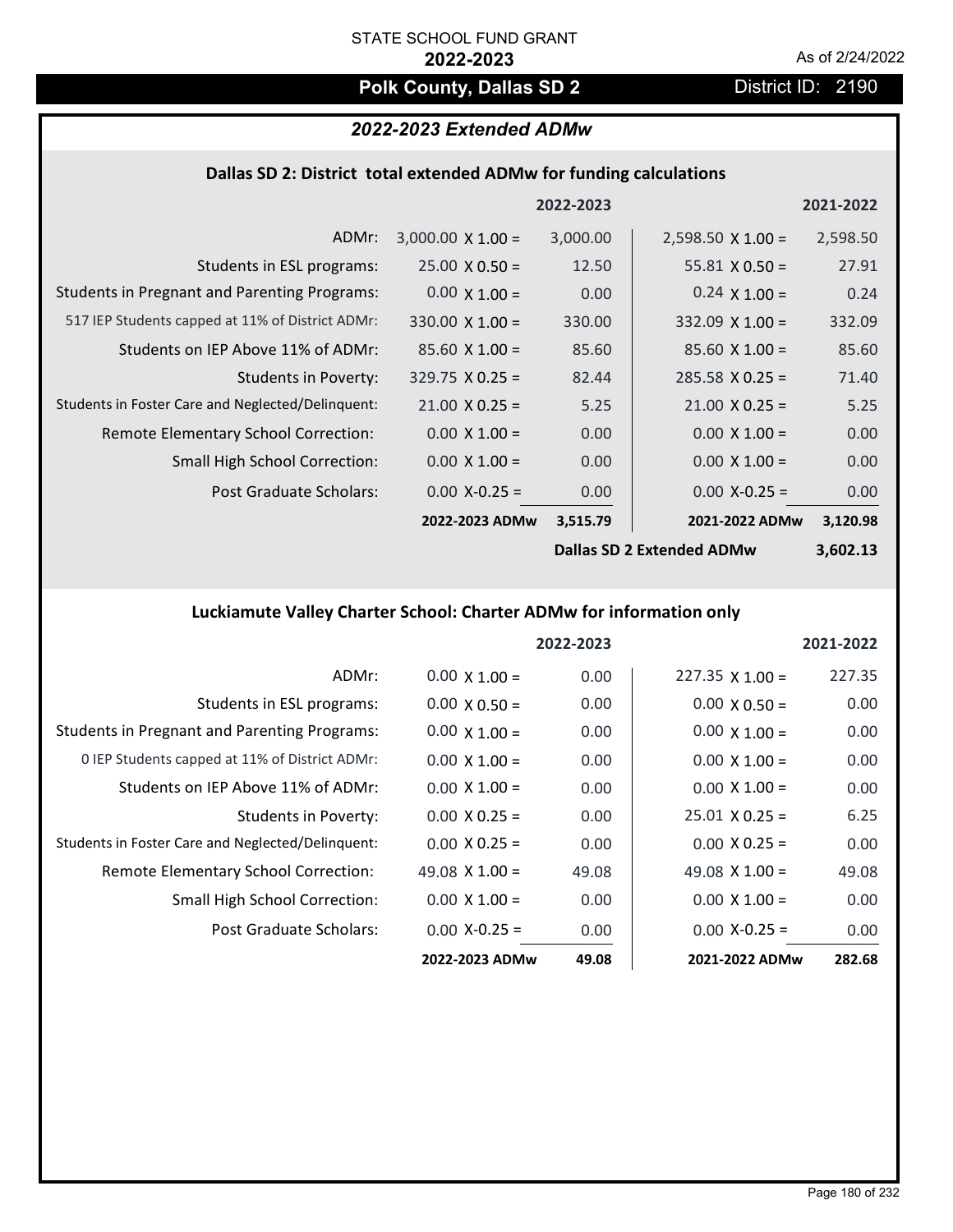## **Dallas Community Charter: Charter ADMw for information only**

|                                                     |                      | 2022-2023         |                        | 2021-2022 |
|-----------------------------------------------------|----------------------|-------------------|------------------------|-----------|
| ADMr:                                               | $0.00 \times 1.00 =$ | 0.00 <sub>1</sub> | $193.15 \times 1.00 =$ | 193.15    |
| Students in ESL programs:                           | $0.00 \times 0.50 =$ | 0.00 <sub>1</sub> | $0.00 \times 0.50 =$   | 0.00      |
| <b>Students in Pregnant and Parenting Programs:</b> | $0.00 \times 1.00 =$ | 0.00              | $0.00 \times 1.00 =$   | 0.00      |
| 0 IEP Students capped at 11% of District ADMr:      | $0.00 \times 1.00 =$ | 0.00              | $0.00 \times 1.00 =$   | 0.00      |
| Students on IEP Above 11% of ADMr:                  | $0.00 \times 1.00 =$ | 0.00 <sub>1</sub> | $0.00 \times 1.00 =$   | 0.00      |
| Students in Poverty:                                | $0.00 \times 0.25 =$ | 0.00 <sub>1</sub> | $21.25 \times 0.25 =$  | 5.31      |
| Students in Foster Care and Neglected/Delinguent:   | $0.00 \times 0.25 =$ | 0.00 <sub>1</sub> | $0.00 \times 0.25 =$   | 0.00      |
| Remote Elementary School Correction:                | $0.00 \times 1.00 =$ | 0.00              | $0.00 \times 1.00 =$   | 0.00      |
| <b>Small High School Correction:</b>                | $0.00 \times 1.00 =$ | 0.00              | $0.00 \times 1.00 =$   | 0.00      |
| Post Graduate Scholars:                             | $0.00 X - 0.25 =$    | 0.00 <sub>1</sub> | $0.00 X - 0.25 =$      | 0.00      |
|                                                     | 2022-2023 ADMw       | 0.00              | 2021-2022 ADMw         | 198.46    |

**Dallas SD 2 Extended ADMw 3,602.13**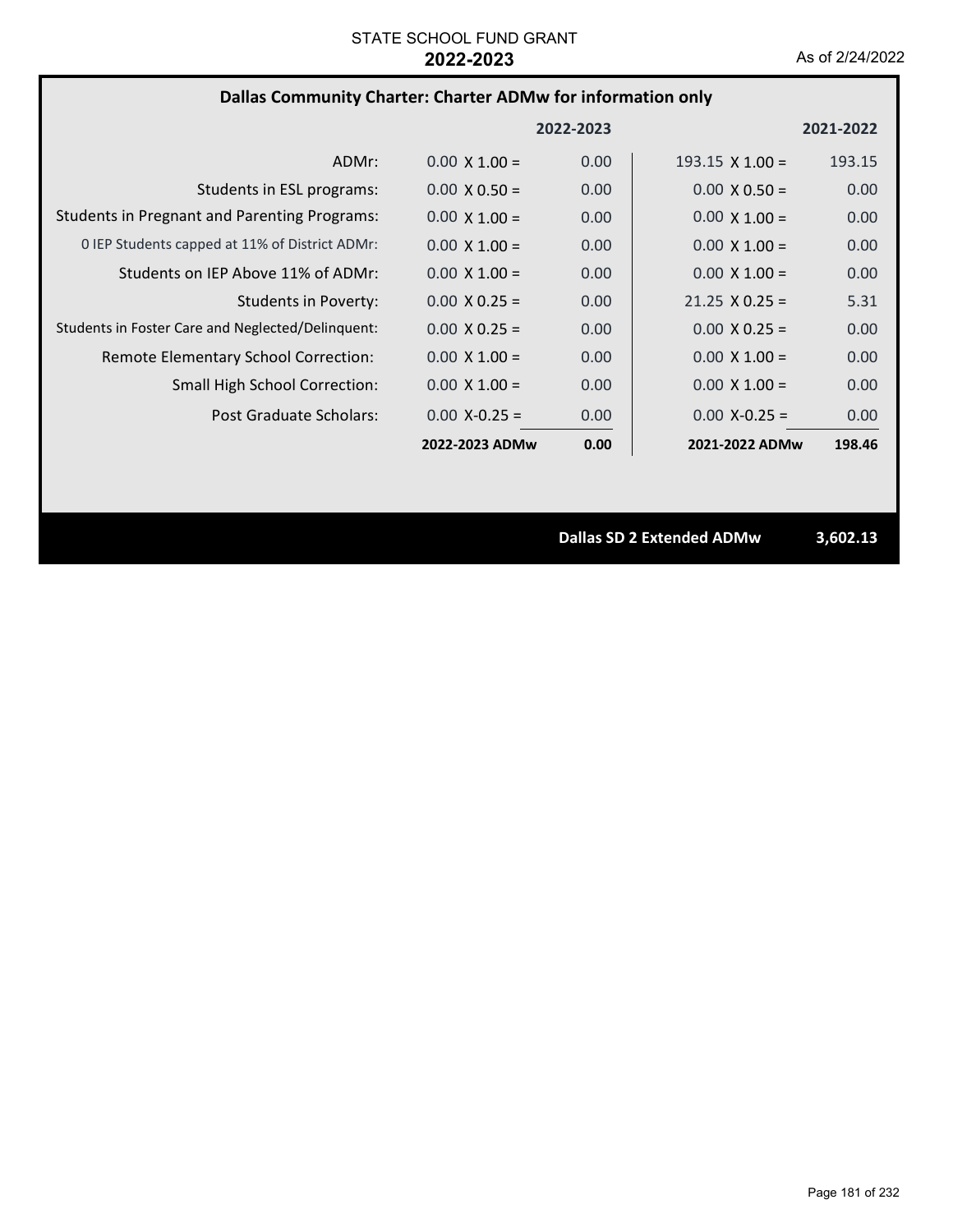# Polk County, Central SD 13J District ID: 2191

## *2022-2023 Extended ADMw*

## **Central SD 13J: District total extended ADMw for funding calculations**

|                                                     |                                     | 2022-2023 |                          | 2021-2022 |
|-----------------------------------------------------|-------------------------------------|-----------|--------------------------|-----------|
| ADMr:                                               | $3,130.00 \times 1.00 =$            | 3,130.00  | $3,168.29 \times 1.00 =$ | 3,168.29  |
| Students in ESL programs:                           | $600.00 \times 0.50 =$              | 300.00    | $535.10 \times 0.50 =$   | 267.55    |
| <b>Students in Pregnant and Parenting Programs:</b> | $2.00 \times 1.00 =$                | 2.00      | $0.00 \times 1.00 =$     | 0.00      |
| 369 IEP Students capped at 11% of District ADMr:    | $344.30 \times 1.00 =$              | 344.30    | $348.51$ X 1.00 =        | 348.51    |
| Students on IEP Above 11% of ADMr:                  | $0.00 \times 1.00 =$                | 0.00      | $0.00 \times 1.00 =$     | 0.00      |
| <b>Students in Poverty:</b>                         | $363.92$ X 0.25 =                   | 90.98     | $368.37$ X 0.25 =        | 92.09     |
| Students in Foster Care and Neglected/Delinquent:   | $14.00 \times 0.25 =$               | 3.50      | $14.00 \times 0.25 =$    | 3.50      |
| Remote Elementary School Correction:                | $0.00 \times 1.00 =$                | 0.00      | $0.00 \times 1.00 =$     | 0.00      |
| <b>Small High School Correction:</b>                | $0.00 \times 1.00 =$                | 0.00      | $0.00 \times 1.00 =$     | 0.00      |
| Post Graduate Scholars:                             | $0.00$ X-0.25 =                     | 0.00      | $0.00$ X-0.25 =          | 0.00      |
|                                                     | 2022-2023 ADMw                      | 3,870.78  | 2021-2022 ADMw           | 3,879.94  |
|                                                     | <b>Central SD 13J Extended ADMw</b> |           |                          | 3,879.94  |
|                                                     |                                     |           |                          |           |
|                                                     | <b>Central SD 13J Extended ADMw</b> |           |                          | 3,879.94  |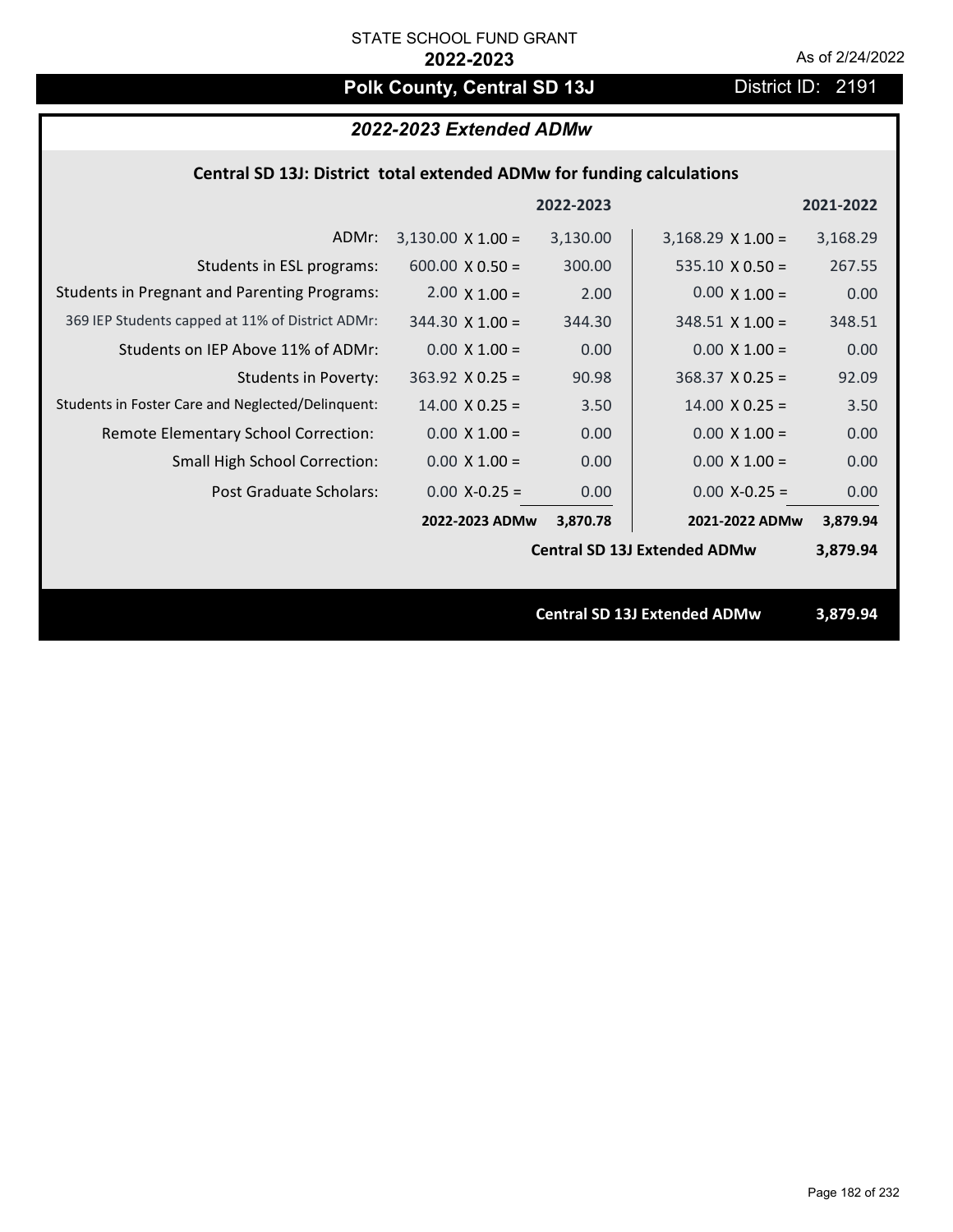# Polk County, Perrydale SD 21 **District ID: 2192**

# *2022-2023 Extended ADMw*

### **Perrydale SD 21: District total extended ADMw for funding calculations**

|                                                     |                               | 2022-2023 |                               | 2021-2022 |
|-----------------------------------------------------|-------------------------------|-----------|-------------------------------|-----------|
| ADMr:                                               | $314.00 \times 1.00 =$        | 314.00    | $297.43 \times 1.00 =$        | 297.43    |
| Students in ESL programs:                           | $2.00 \times 0.50 =$          | 1.00      | $3.00 \times 0.50 =$          | 1.50      |
| <b>Students in Pregnant and Parenting Programs:</b> | $0.00 \times 1.00 =$          | 0.00      | $0.00 \times 1.00 =$          | 0.00      |
| 30 IEP Students capped at 11% of District ADMr:     | $30.00 \times 1.00 =$         | 30.00     | $32.72 \times 1.00 =$         | 32.72     |
| Students on IEP Above 11% of ADMr:                  | $1.90 \times 1.00 =$          | 1.90      | $1.90 \times 1.00 =$          | 1.90      |
| <b>Students in Poverty:</b>                         | $17.00 \times 0.25 =$         | 4.25      | $17.00 \times 0.25 =$         | 4.25      |
| Students in Foster Care and Neglected/Delinquent:   | $2.00 \times 0.25 =$          | 0.50      | $2.00 \times 0.25 =$          | 0.50      |
| Remote Elementary School Correction:                | 41.38 $X$ 1.00 =              | 41.38     | 41.38 $\times$ 1.00 =         | 41.38     |
| <b>Small High School Correction:</b>                | 65.99 $X$ 1.00 =              | 65.99     | 65.99 $X$ 1.00 =              | 65.99     |
| Post Graduate Scholars:                             | $0.00 X - 0.25 =$             | 0.00      | $0.00 X - 0.25 =$             | 0.00      |
|                                                     | 2022-2023 ADMw                | 459.02    | 2021-2022 ADMw                | 445.67    |
|                                                     | Perrydale SD 21 Extended ADMw |           |                               |           |
|                                                     |                               |           |                               |           |
|                                                     |                               |           | Perrydale SD 21 Extended ADMw | 459.02    |
|                                                     |                               |           |                               |           |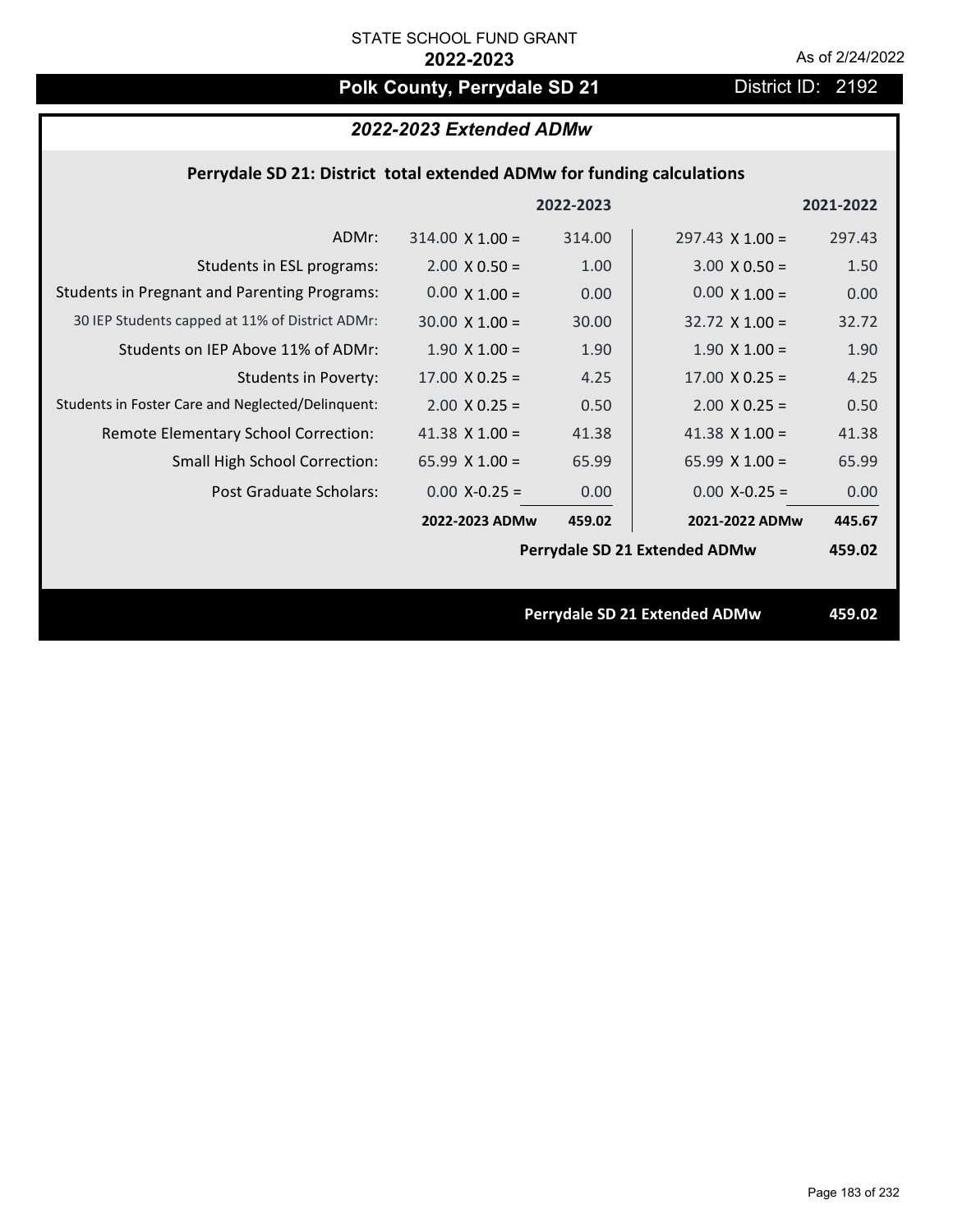## Polk County, Falls City SD 57 **District ID: 2193**

## *2022-2023 Extended ADMw*

## **Falls City SD 57: District total extended ADMw for funding calculations**

|                                                     |                                       | 2022-2023 |                       | 2021-2022 |
|-----------------------------------------------------|---------------------------------------|-----------|-----------------------|-----------|
| ADMr:                                               | $167.00 \times 1.00 =$                | 167.00    | $179.87$ X $1.00 =$   | 179.87    |
| Students in ESL programs:                           | $0.00 \times 0.50 =$                  | 0.00      | $0.00 \times 0.50 =$  | 0.00      |
| <b>Students in Pregnant and Parenting Programs:</b> | $0.00 \times 1.00 =$                  | 0.00      | $0.00 \times 1.00 =$  | 0.00      |
| 33 IEP Students capped at 11% of District ADMr:     | $18.37 \times 1.00 =$                 | 18.37     | 19.79 $\times$ 1.00 = | 19.79     |
| Students on IEP Above 11% of ADMr:                  | $2.70$ X $1.00 =$                     | 2.70      | $2.70 \times 1.00 =$  | 2.70      |
| <b>Students in Poverty:</b>                         | 44.63 $X$ 0.25 =                      | 11.16     | 48.07 $X$ 0.25 =      | 12.02     |
| Students in Foster Care and Neglected/Delinquent:   | $3.00 \times 0.25 =$                  | 0.75      | $3.00 X 0.25 =$       | 0.75      |
| Remote Elementary School Correction:                | $70.57 \times 1.00 =$                 | 70.57     | $70.57$ X 1.00 =      | 70.57     |
| <b>Small High School Correction:</b>                | $50.46$ X $1.00 =$                    | 50.46     | $50.46$ X $1.00 =$    | 50.46     |
| Post Graduate Scholars:                             | $0.00$ X-0.25 =                       | 0.00      | $0.00 X - 0.25 =$     | 0.00      |
|                                                     | 2022-2023 ADMw                        | 321.01    | 2021-2022 ADMw        | 336.15    |
|                                                     | <b>Falls City SD 57 Extended ADMw</b> |           |                       |           |
|                                                     |                                       |           |                       |           |
|                                                     | <b>Falls City SD 57 Extended ADMw</b> |           |                       |           |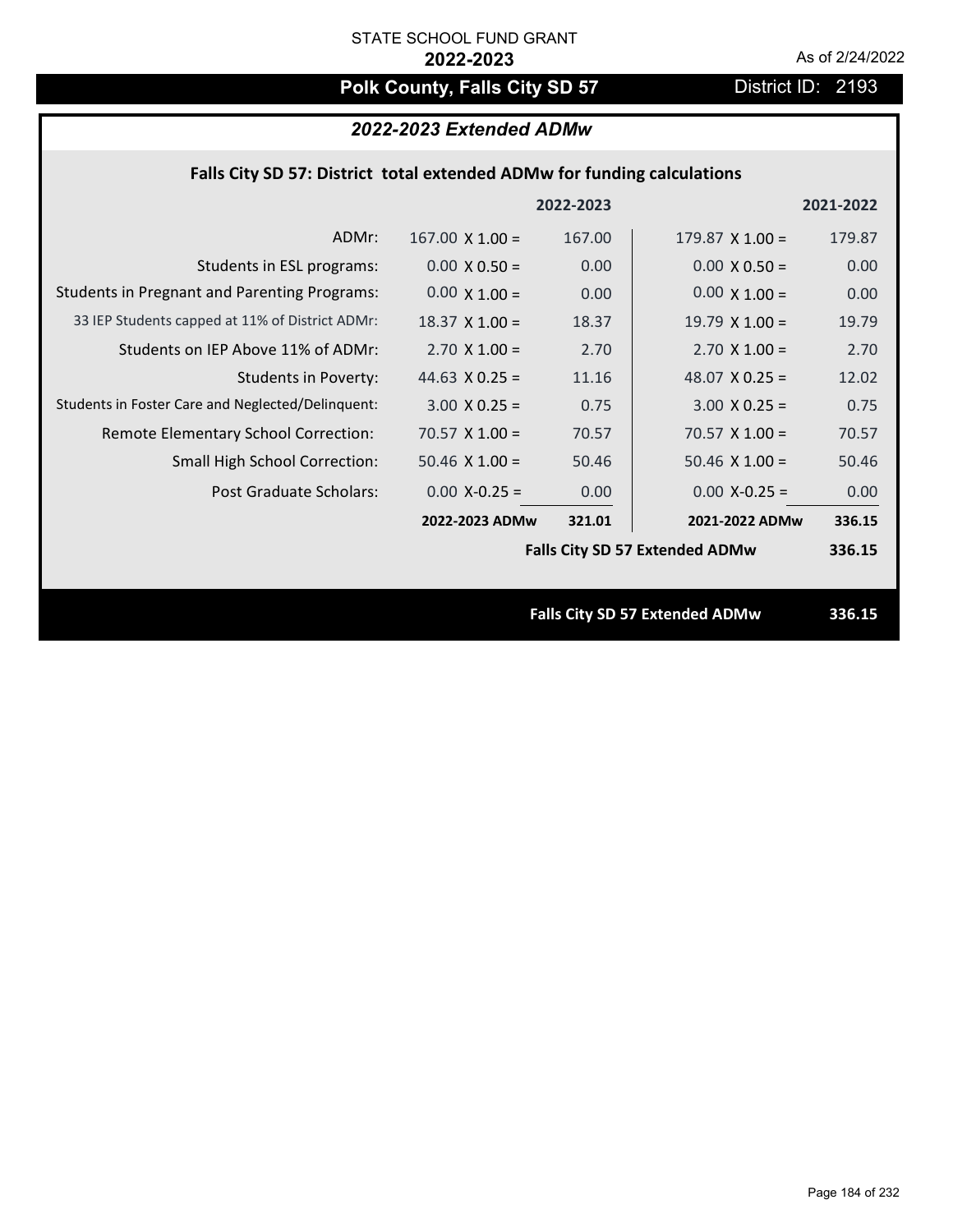# **Sherman County, Sherman County SD** District ID: 2195

## *2022-2023 Extended ADMw*

## **Sherman County SD: District total extended ADMw for funding calculations**

|                                        |        |                        | 2021-2022                              |
|----------------------------------------|--------|------------------------|----------------------------------------|
| $258.00 \times 1.00 =$                 | 258.00 | $246.34 \times 1.00 =$ | 246.34                                 |
| $3.00 \times 0.50 =$                   | 1.50   | $3.00 \times 0.50 =$   | 1.50                                   |
| $0.00 \times 1.00 =$                   | 0.00   | $0.00 \times 1.00 =$   | 0.00                                   |
| $28.38 \times 1.00 =$                  | 28.38  | $27.10 \times 1.00 =$  | 27.10                                  |
| $2.70 \times 1.00 =$                   | 2.70   | $2.70 \times 1.00 =$   | 2.70                                   |
| 44.00 $X$ 0.25 =                       | 11.00  | 44.00 $X$ 0.25 =       | 11.00                                  |
| $2.00 \times 0.25 =$                   | 0.50   | $2.00 \times 0.25 =$   | 0.50                                   |
| $60.23$ X 1.00 =                       | 60.23  | $60.23$ X 1.00 =       | 60.23                                  |
| $50.46$ X $1.00 =$                     | 50.46  | $50.46$ X $1.00 =$     | 50.46                                  |
| $0.00$ X-0.25 =                        | 0.00   | $0.00$ X-0.25 =        | 0.00                                   |
| 2022-2023 ADMw                         | 412.77 | 2021-2022 ADMw         | 399.83                                 |
| <b>Sherman County SD Extended ADMw</b> |        |                        |                                        |
|                                        |        |                        |                                        |
|                                        |        |                        | 412.77                                 |
|                                        |        | 2022-2023              | <b>Sherman County SD Extended ADMw</b> |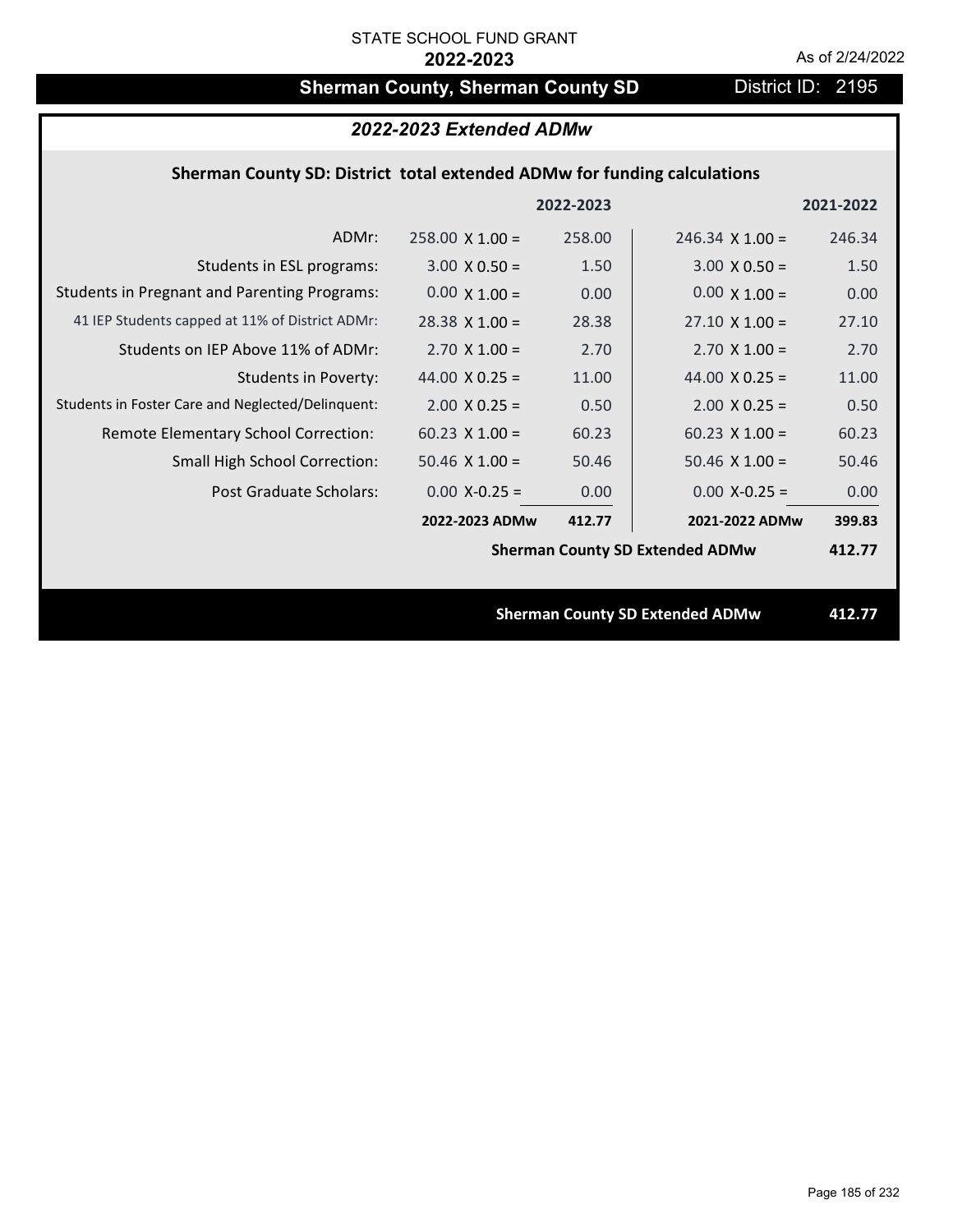# **Tillamook County, Tillamook SD 9** District ID: 2197

## *2022-2023 Extended ADMw*

## **Tillamook SD 9: District total extended ADMw for funding calculations**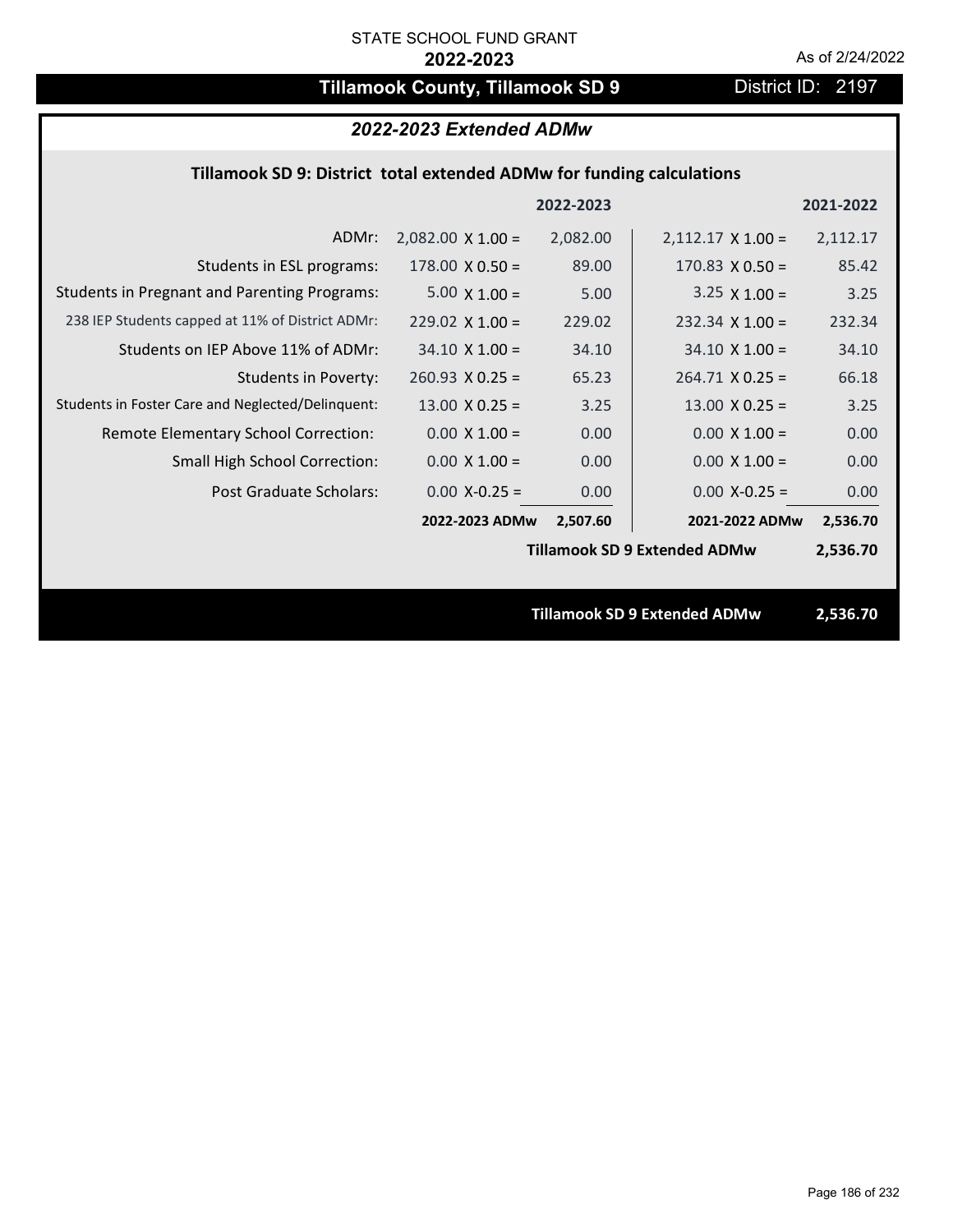## **Tillamook County, Neah-Kah-Nie SD 56** District ID: 2198

### *2022-2023 Extended ADMw*

## **Neah‐Kah‐Nie SD 56: District total extended ADMw for funding calculations**

|                                                     |                                  | 2022-2023 |                        | 2021-2022 |
|-----------------------------------------------------|----------------------------------|-----------|------------------------|-----------|
| ADMr:                                               | $705.00 \times 1.00 =$           | 705.00    | $686.02 \times 1.00 =$ | 686.02    |
| Students in ESL programs:                           | 40.00 $\times$ 0.50 =            | 20.00     | $27.31 \times 0.50 =$  | 13.66     |
| <b>Students in Pregnant and Parenting Programs:</b> | $0.00 \times 1.00 =$             | 0.00      | $0.00 \times 1.00 =$   | 0.00      |
| 100 IEP Students capped at 11% of District ADMr:    | 77.55 $X$ 1.00 =                 | 77.55     | $75.46 \times 1.00 =$  | 75.46     |
| Students on IEP Above 11% of ADMr:                  | $23.50 \times 1.00 =$            | 23.50     | $23.50 \times 1.00 =$  | 23.50     |
| <b>Students in Poverty:</b>                         | $103.17 \times 0.25 =$           | 25.79     | $100.39$ X 0.25 =      | 25.10     |
| Students in Foster Care and Neglected/Delinquent:   | $5.00 \times 0.25 =$             | 1.25      | $5.00 \times 0.25 =$   | 1.25      |
| Remote Elementary School Correction:                | $0.00 \times 1.00 =$             | 0.00      | $0.00 \times 1.00 =$   | 0.00      |
| <b>Small High School Correction:</b>                | 74.45 $\times$ 1.00 =            | 74.45     | 74.45 $\times$ 1.00 =  | 74.45     |
| Post Graduate Scholars:                             | $0.00$ X-0.25 =                  | 0.00      | $0.00$ X-0.25 =        | 0.00      |
|                                                     | 2022-2023 ADMw                   | 927.54    | 2021-2022 ADMw         | 899.43    |
|                                                     | Neah-Kah-Nie SD 56 Extended ADMw |           |                        |           |
|                                                     |                                  |           |                        |           |
|                                                     | Neah-Kah-Nie SD 56 Extended ADMw |           |                        | 927.54    |
|                                                     |                                  |           |                        |           |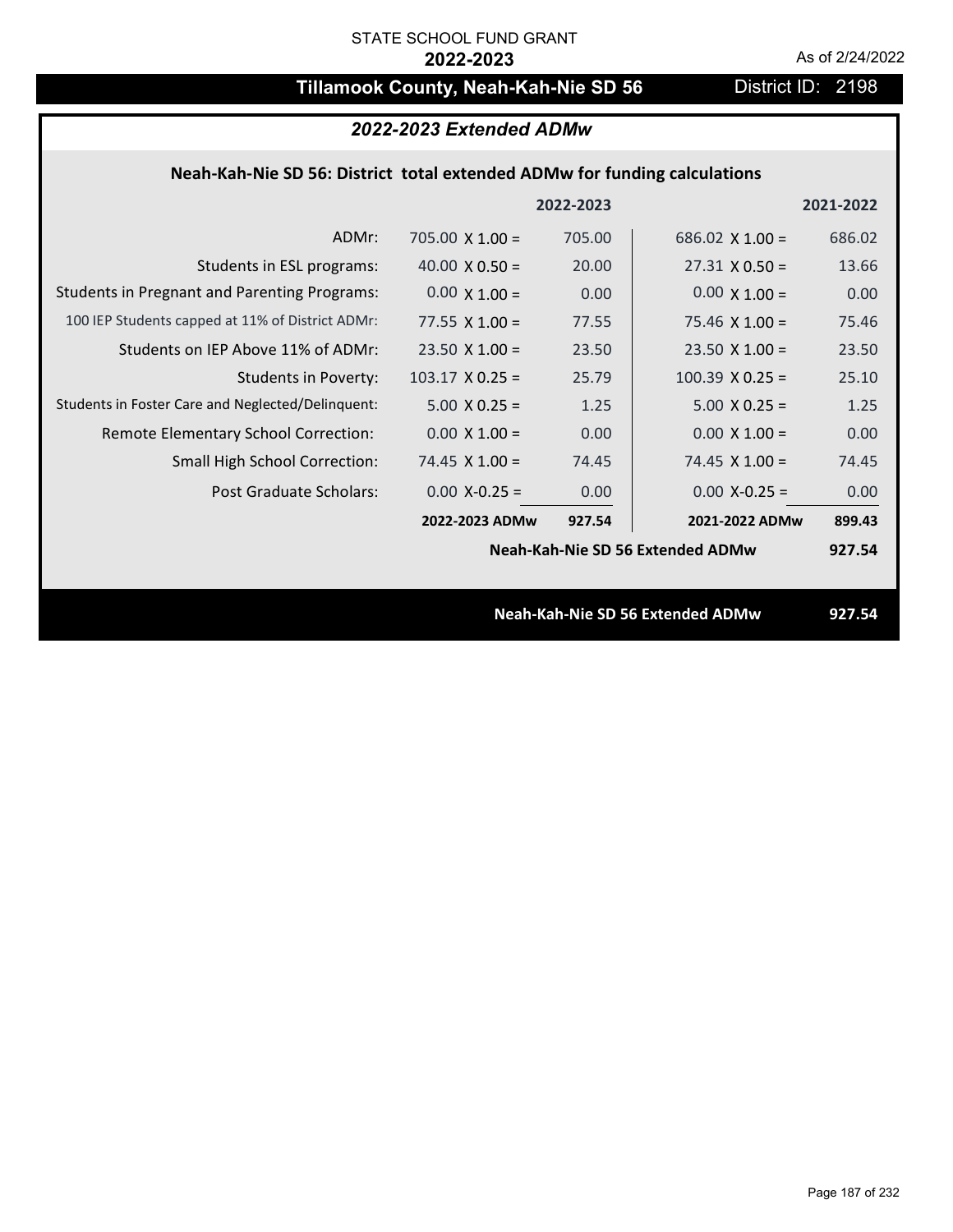## **Tillamook County, Nestucca Valley SD 101J** District ID: 2199

## *2022-2023 Extended ADMw*

## **Nestucca Valley SD 101J: District total extended ADMw for funding calculations**

|                                                     |                                              | 2022-2023 |                       | 2021-2022 |
|-----------------------------------------------------|----------------------------------------------|-----------|-----------------------|-----------|
| ADMr:                                               | $510.00 \times 1.00 =$                       | 510.00    | $474.67$ X 1.00 =     | 474.67    |
| Students in ESL programs:                           | $50.00 \times 0.50 =$                        | 25.00     | $54.93 \times 0.50 =$ | 27.47     |
| <b>Students in Pregnant and Parenting Programs:</b> | $0.00 \times 1.00 =$                         | 0.00      | $0.00 \times 1.00 =$  | 0.00      |
| 81 IEP Students capped at 11% of District ADMr:     | $56.10 \times 1.00 =$                        | 56.10     | $52.21$ X 1.00 =      | 52.21     |
| Students on IEP Above 11% of ADMr:                  | $11.30$ X $1.00 =$                           | 11.30     | $11.30 \times 1.00 =$ | 11.30     |
| <b>Students in Poverty:</b>                         | 66.83 $X$ 0.25 =                             | 16.71     | $62.20 \times 0.25 =$ | 15.55     |
| Students in Foster Care and Neglected/Delinquent:   | $1.00 \times 0.25 =$                         | 0.25      | $1.00 \times 0.25 =$  | 0.25      |
| Remote Elementary School Correction:                | $0.00 \times 1.00 =$                         | 0.00      | $0.00 \times 1.00 =$  | 0.00      |
| <b>Small High School Correction:</b>                | $87.07$ X 1.00 =                             | 87.07     | $87.07 \times 1.00 =$ | 87.07     |
| Post Graduate Scholars:                             | $0.00$ X-0.25 =                              | 0.00      | $0.00 X - 0.25 =$     | 0.00      |
|                                                     | 2022-2023 ADMw                               | 706.43    | 2021-2022 ADMw        | 668.52    |
|                                                     | <b>Nestucca Valley SD 101J Extended ADMw</b> |           |                       |           |
|                                                     |                                              |           |                       |           |
|                                                     | <b>Nestucca Valley SD 101J Extended ADMw</b> |           |                       |           |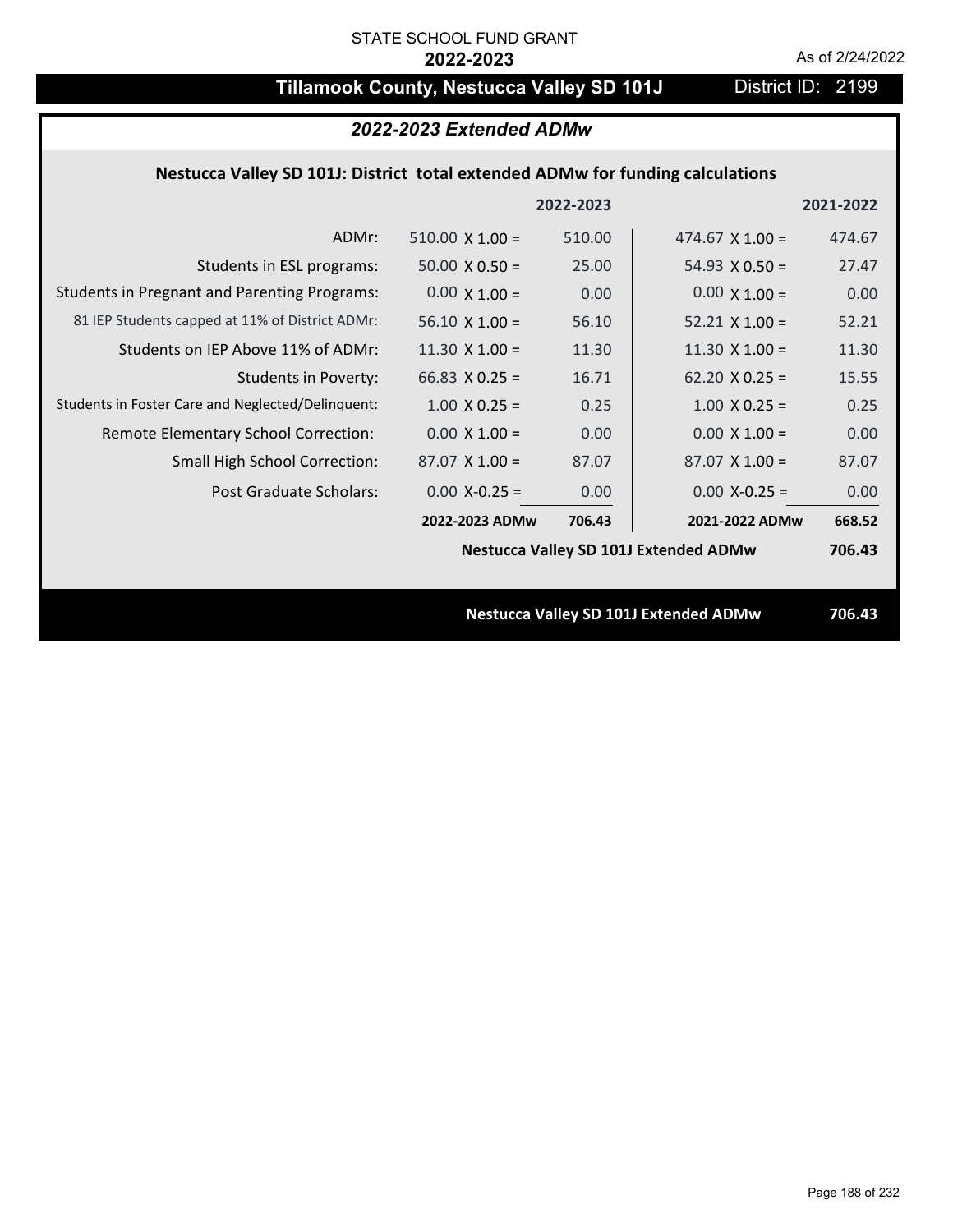## **Umatilla County, Helix SD 1** District ID: 2201

## *2022-2023 Extended ADMw*

### **Helix SD 1: District total extended ADMw for funding calculations**

|                                                     |                                 | 2022-2023                       |                        | 2021-2022 |
|-----------------------------------------------------|---------------------------------|---------------------------------|------------------------|-----------|
| ADMr:                                               | $177.00 \times 1.00 =$          | 177.00                          | $159.88 \times 1.00 =$ | 159.88    |
| Students in ESL programs:                           | $0.00 \times 0.50 =$            | 0.00                            | $0.00 \times 0.50 =$   | 0.00      |
| <b>Students in Pregnant and Parenting Programs:</b> | $0.00 \times 1.00 =$            | 0.00                            | $0.00 \times 1.00 =$   | 0.00      |
| 17 IEP Students capped at 11% of District ADMr:     | $17.00 \times 1.00 =$           | 17.00                           | $17.59 \times 1.00 =$  | 17.59     |
| Students on IEP Above 11% of ADMr:                  | $0.00 \times 1.00 =$            | 0.00                            | $0.00 \times 1.00 =$   | 0.00      |
| <b>Students in Poverty:</b>                         | $7.00 \times 0.25 =$            | 1.75                            | $7.00 \times 0.25 =$   | 1.75      |
| Students in Foster Care and Neglected/Delinquent:   | $0.00 \times 0.25 =$            | 0.00                            | $0.00 \times 0.25 =$   | 0.00      |
| Remote Elementary School Correction:                | $71.42$ X $1.00 =$              | 71.42                           | $71.42 \times 1.00 =$  | 71.42     |
| <b>Small High School Correction:</b>                | $50.46 \times 1.00 =$           | 50.46                           | $50.46 \times 1.00 =$  | 50.46     |
| Post Graduate Scholars:                             | $0.00 X - 0.25 =$               | 0.00                            | $0.00 X - 0.25 =$      | 0.00      |
|                                                     | 2022-2023 ADMw                  | 317.63                          | 2021-2022 ADMw         | 301.10    |
|                                                     | <b>Helix SD 1 Extended ADMw</b> |                                 | 317.63                 |           |
|                                                     |                                 |                                 |                        |           |
|                                                     |                                 | <b>Helix SD 1 Extended ADMw</b> |                        | 317.63    |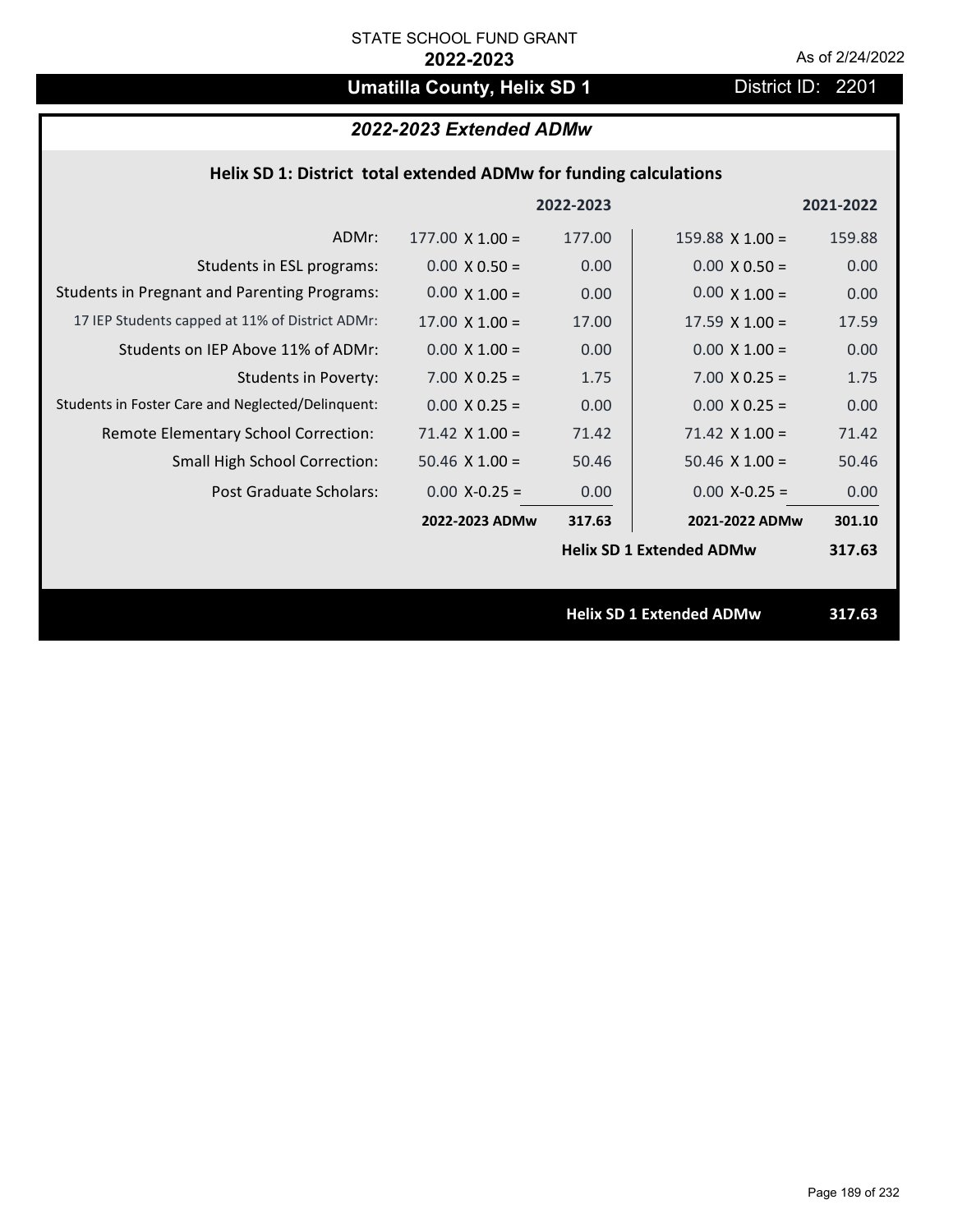# **Umatilla County, Pilot Rock SD 2** District ID: 2202

## *2022-2023 Extended ADMw*

## **Pilot Rock SD 2: District total extended ADMw for funding calculations**

|                                      | 2022-2023 |                        | 2021-2022                            |
|--------------------------------------|-----------|------------------------|--------------------------------------|
| $302.00 \times 1.00 =$               | 302.00    | $283.83 \times 1.00 =$ | 283.83                               |
| $3.00 \times 0.50 =$                 | 1.50      | $2.00 \times 0.50 =$   | 1.00                                 |
| $0.00 \times 1.00 =$                 | 0.00      | $0.00 \times 1.00 =$   | 0.00                                 |
| $33.22 \times 1.00 =$                | 33.22     | $31.22 \times 1.00 =$  | 31.22                                |
| $0.50 \times 1.00 =$                 | 0.50      | $0.50$ X 1.00 =        | 0.50                                 |
| $25.44 \times 0.25 =$                | 6.36      | $23.91$ X 0.25 =       | 5.98                                 |
| $2.00 \times 0.25 =$                 | 0.50      | $2.00 \times 0.25 =$   | 0.50                                 |
| 43.91 $X$ 1.00 =                     | 43.91     | 43.91 $\times$ 1.00 =  | 43.91                                |
| $70.55 \times 1.00 =$                | 70.55     | $70.55 \times 1.00 =$  | 70.55                                |
| $0.00$ X-0.25 =                      | 0.00      | $0.00 X - 0.25 =$      | 0.00                                 |
| 2022-2023 ADMw                       | 458.54    | 2021-2022 ADMw         | 437.49                               |
| <b>Pilot Rock SD 2 Extended ADMw</b> |           |                        |                                      |
|                                      |           |                        |                                      |
|                                      |           |                        | 458.54                               |
|                                      |           |                        | <b>Pilot Rock SD 2 Extended ADMw</b> |

Page 190 of 232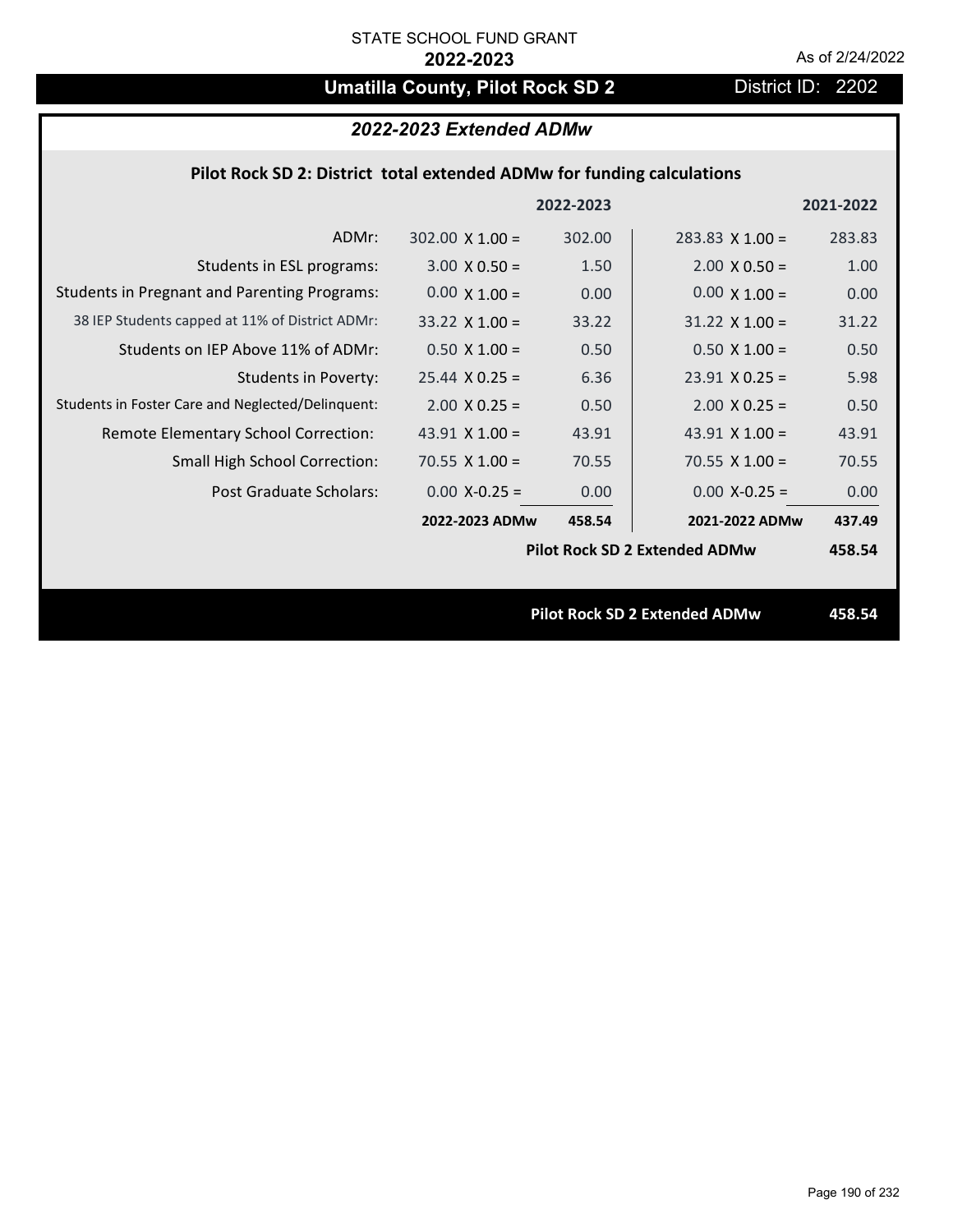## **Umatilla County, Echo SD 5** District ID: 2203

## *2022-2023 Extended ADMw*

## **Echo SD 5: District total extended ADMw for funding calculations**

|                                                     |                                | 2022-2023 |                                | 2021-2022 |
|-----------------------------------------------------|--------------------------------|-----------|--------------------------------|-----------|
| ADMr:                                               | $295.00 \times 1.00 =$         | 295.00    | $301.55 \times 1.00 =$         | 301.55    |
| Students in ESL programs:                           | $0.00 \times 0.50 =$           | 0.00      | $5.00 \times 0.50 =$           | 2.50      |
| <b>Students in Pregnant and Parenting Programs:</b> | $0.00 \times 1.00 =$           | 0.00      | $0.00 \times 1.00 =$           | 0.00      |
| 44 IEP Students capped at 11% of District ADMr:     | $32.45 \times 1.00 =$          | 32.45     | $33.17 \times 1.00 =$          | 33.17     |
| Students on IEP Above 11% of ADMr:                  | $0.90 \times 1.00 =$           | 0.90      | $0.90 \times 1.00 =$           | 0.90      |
| <b>Students in Poverty:</b>                         | $17.00 \times 0.25 =$          | 4.25      | $17.00 \times 0.25 =$          | 4.25      |
| Students in Foster Care and Neglected/Delinquent:   | $1.00 \times 0.25 =$           | 0.25      | $1.00 \times 0.25 =$           | 0.25      |
| Remote Elementary School Correction:                | 41.65 $X$ 1.00 =               | 41.65     | 41.65 $X$ 1.00 =               | 41.65     |
| <b>Small High School Correction:</b>                | $62.28 \times 1.00 =$          | 62.28     | $62.28 \times 1.00 =$          | 62.28     |
| Post Graduate Scholars:                             | $0.00$ X-0.25 =                | 0.00      | $0.00 X - 0.25 =$              | 0.00      |
|                                                     | 2022-2023 ADMw                 | 436.78    | 2021-2022 ADMw                 | 446.55    |
|                                                     |                                |           | <b>Echo SD 5 Extended ADMw</b> | 446.55    |
|                                                     |                                |           |                                |           |
|                                                     | <b>Echo SD 5 Extended ADMw</b> |           |                                | 446.55    |
|                                                     |                                |           |                                |           |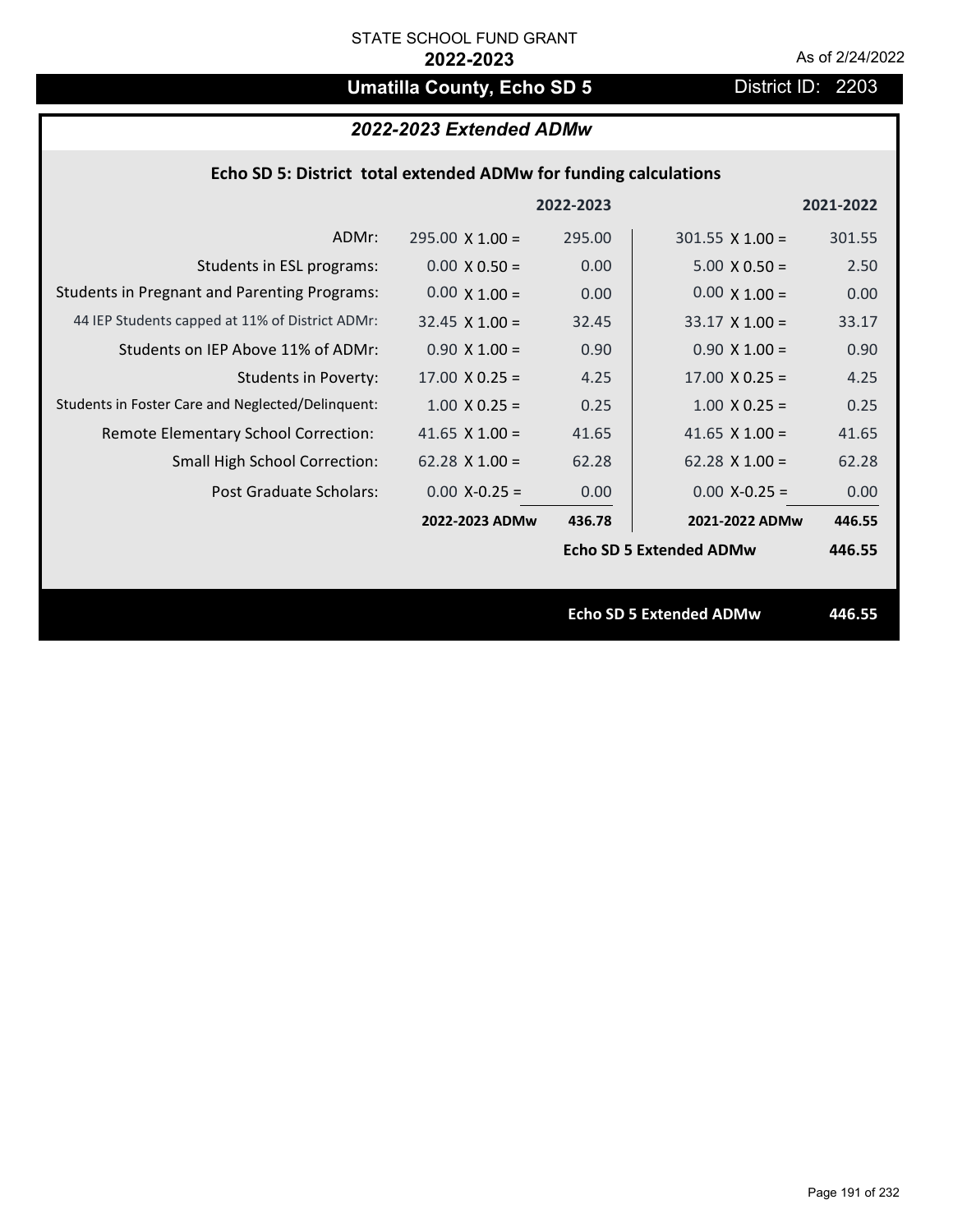## **Umatilla County, Umatilla SD 6R** District ID: 2204

## *2022-2023 Extended ADMw*

## **Umatilla SD 6R: District total extended ADMw for funding calculations**

|                                                     |                                     | 2022-2023 |                          | 2021-2022 |  |
|-----------------------------------------------------|-------------------------------------|-----------|--------------------------|-----------|--|
| ADMr:                                               | $1,344.00 \times 1.00 =$            | 1,344.00  | $1,358.57 \times 1.00 =$ | 1,358.57  |  |
| Students in ESL programs:                           | $385.00 \times 0.50 =$              | 192.50    | $402.16 \times 0.50 =$   | 201.08    |  |
| <b>Students in Pregnant and Parenting Programs:</b> | $3.00 \times 1.00 =$                | 3.00      | 4.77 $\times$ 1.00 =     | 4.77      |  |
| 143 IEP Students capped at 11% of District ADMr:    | $143.00 \times 1.00 =$              | 143.00    | 133.00 $\times$ 1.00 =   | 133.00    |  |
| Students on IEP Above 11% of ADMr:                  | $0.00 \times 1.00 =$                | 0.00      | $0.00 \times 1.00 =$     | 0.00      |  |
| <b>Students in Poverty:</b>                         | $202.06$ X 0.25 =                   | 50.52     | $204.25 \times 0.25 =$   | 51.06     |  |
| Students in Foster Care and Neglected/Delinquent:   | $6.00 \times 0.25 =$                | 1.50      | $6.00 \times 0.25 =$     | 1.50      |  |
| Remote Elementary School Correction:                | $0.00 \times 1.00 =$                | 0.00      | $0.00 \times 1.00 =$     | 0.00      |  |
| <b>Small High School Correction:</b>                | $0.00 \times 1.00 =$                | 0.00      | $0.00 \times 1.00 =$     | 0.00      |  |
| Post Graduate Scholars:                             | $0.00 X - 0.25 =$                   | 0.00      | $0.00 X - 0.25 =$        | 0.00      |  |
|                                                     | 2022-2023 ADMw                      | 1,734.52  | 2021-2022 ADMw           | 1,749.98  |  |
|                                                     | <b>Umatilla SD 6R Extended ADMw</b> | 1,749.98  |                          |           |  |
|                                                     |                                     |           |                          |           |  |
|                                                     |                                     | 1,749.98  |                          |           |  |
|                                                     | <b>Umatilla SD 6R Extended ADMw</b> |           |                          |           |  |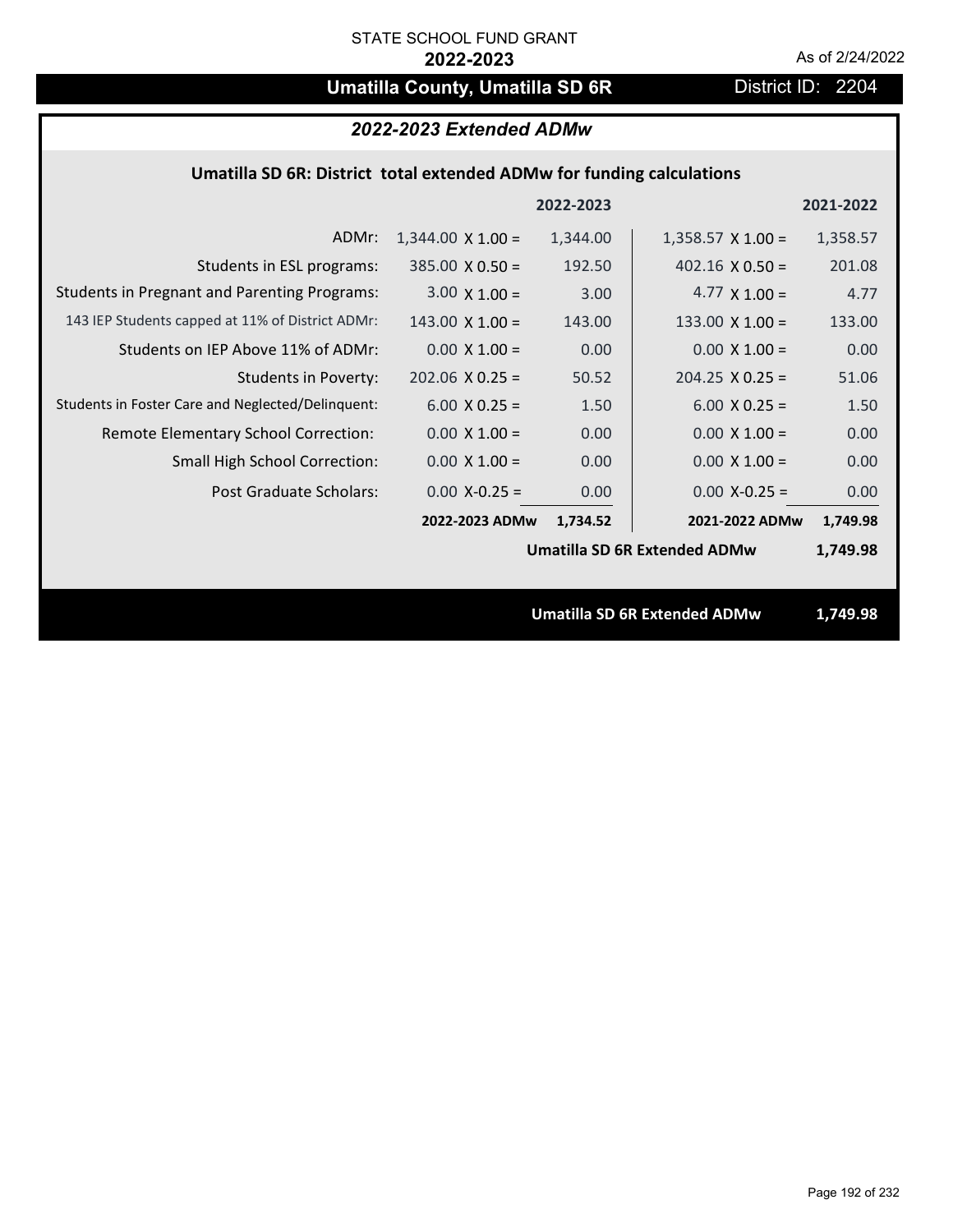## **Umatilla County, Milton-Freewater Unified SD 7** District ID: 2205

## *2022-2023 Extended ADMw*

### **Milton‐Freewater Unified SD 7: District total extended ADMw for funding calculations**

|                                                     |                                                    | 2022-2023 |                                                    | 2021-2022 |
|-----------------------------------------------------|----------------------------------------------------|-----------|----------------------------------------------------|-----------|
| ADMr:                                               | $1,650.00 \times 1.00 =$                           | 1,650.00  | $1,670.59$ X $1.00 =$                              | 1,670.59  |
| Students in ESL programs:                           | $310.00 \times 0.50 =$                             | 155.00    | $355.33 \times 0.50 =$                             | 177.67    |
| <b>Students in Pregnant and Parenting Programs:</b> | $0.00 \times 1.00 =$                               | 0.00      | $0.00 \times 1.00 =$                               | 0.00      |
| 230 IEP Students capped at 11% of District ADMr:    | $181.50 \times 1.00 =$                             | 181.50    | $183.76 \times 1.00 =$                             | 183.76    |
| Students on IEP Above 11% of ADMr:                  | $3.10 \times 1.00 =$                               | 3.10      | $3.10 \times 1.00 =$                               | 3.10      |
| <b>Students in Poverty:</b>                         | $216.75 \times 0.25 =$                             | 54.19     | $219.46 \times 0.25 =$                             | 54.87     |
| Students in Foster Care and Neglected/Delinquent:   | $6.00 \times 0.25 =$                               | 1.50      | $6.00 \times 0.25 =$                               | 1.50      |
| Remote Elementary School Correction:                | $0.00 \times 1.00 =$                               | 0.00      | $0.00 \times 1.00 =$                               | 0.00      |
| <b>Small High School Correction:</b>                | $0.00 \times 1.00 =$                               | 0.00      | $0.00 \times 1.00 =$                               | 0.00      |
| Post Graduate Scholars:                             | $0.00$ X-0.25 =                                    | 0.00      | $0.00$ X-0.25 =                                    | 0.00      |
|                                                     | 2022-2023 ADMw                                     | 2,045.29  | 2021-2022 ADMw                                     | 2,091.48  |
|                                                     | <b>Milton-Freewater Unified SD 7 Extended ADMw</b> |           |                                                    | 2,091.48  |
|                                                     |                                                    |           |                                                    |           |
|                                                     |                                                    |           | <b>Milton-Freewater Unified SD 7 Extended ADMw</b> | 2,091.48  |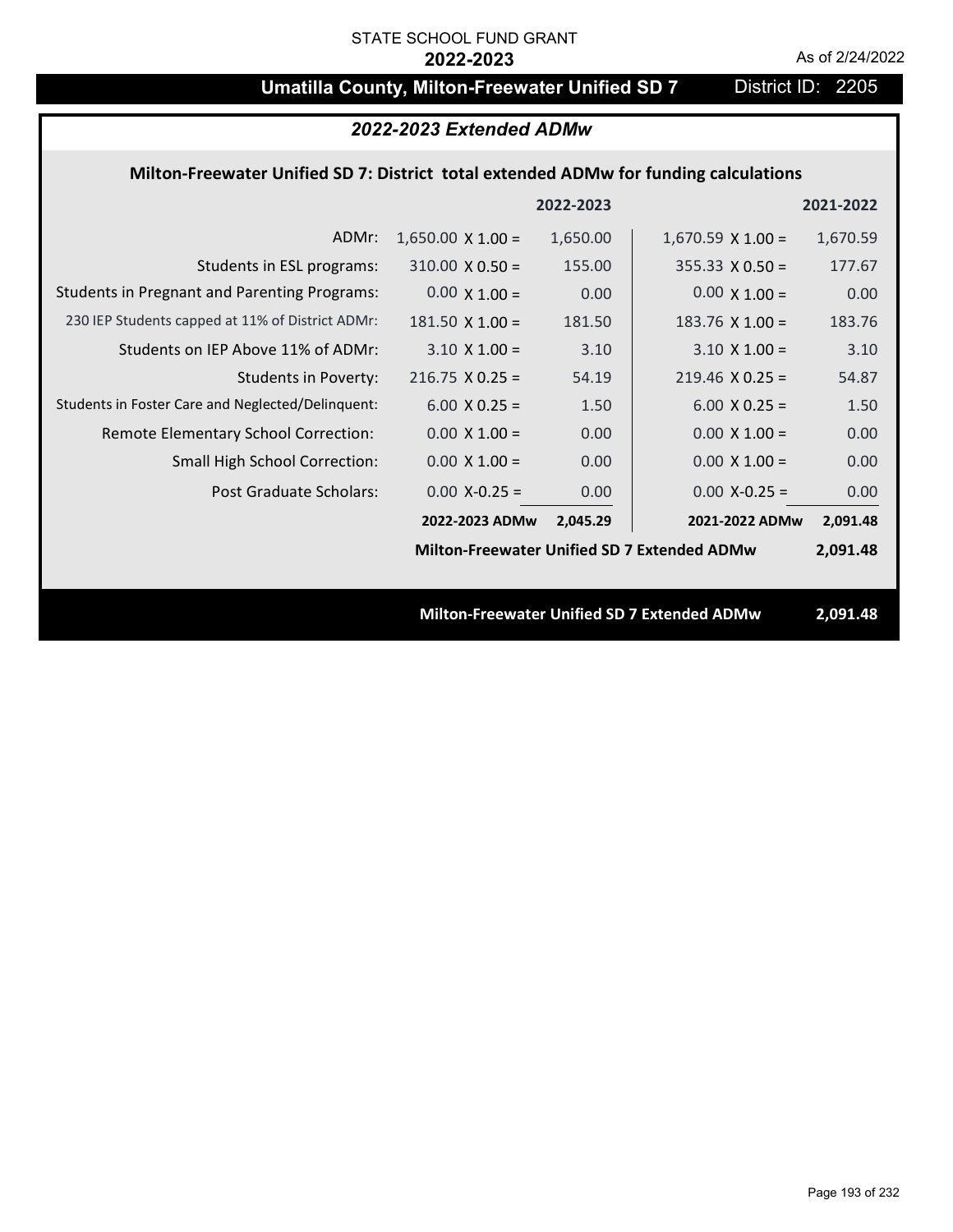## **Umatilla County, Hermiston SD 8** District ID: 2206

## *2022-2023 Extended ADMw*

## **Hermiston SD 8: District total extended ADMw for funding calculations**

|                                                     |                          | 2022-2023 |                                     | 2021-2022 |
|-----------------------------------------------------|--------------------------|-----------|-------------------------------------|-----------|
| ADMr:                                               | $5,335.00 \times 1.00 =$ | 5,335.00  | $5,400.28 \times 1.00 =$            | 5,400.28  |
| Students in ESL programs:                           | $1,050.00 \times 0.50 =$ | 525.00    | $1,029.85 \times 0.50 =$            | 514.93    |
| <b>Students in Pregnant and Parenting Programs:</b> | $5.00 \times 1.00 =$     | 5.00      | $3.77 \times 1.00 =$                | 3.77      |
| 676 IEP Students capped at 11% of District ADMr:    | 586.85 $X$ 1.00 =        | 586.85    | 594.03 $\times$ 1.00 =              | 594.03    |
| Students on IEP Above 11% of ADMr:                  | 4.60 $X$ 1.00 =          | 4.60      | 4.60 $X$ 1.00 =                     | 4.60      |
| <b>Students in Poverty:</b>                         | 598.00 $X$ 0.25 =        | 149.50    | 598.00 $X$ 0.25 =                   | 149.50    |
| Students in Foster Care and Neglected/Delinquent:   | $54.00 \times 0.25 =$    | 13.50     | $54.00 \times 0.25 =$               | 13.50     |
| Remote Elementary School Correction:                | $0.00 \times 1.00 =$     | 0.00      | $0.00 \times 1.00 =$                | 0.00      |
| <b>Small High School Correction:</b>                | $0.00 \times 1.00 =$     | 0.00      | $0.00 \times 1.00 =$                | 0.00      |
| Post Graduate Scholars:                             | $0.00$ X-0.25 =          | 0.00      | $0.00 X - 0.25 =$                   | 0.00      |
|                                                     | 2022-2023 ADMw           | 6,619.45  | 2021-2022 ADMw                      | 6,680.61  |
|                                                     |                          |           | <b>Hermiston SD 8 Extended ADMw</b> | 6,680.61  |
|                                                     |                          |           |                                     |           |
|                                                     |                          |           | <b>Hermiston SD 8 Extended ADMw</b> | 6,680.61  |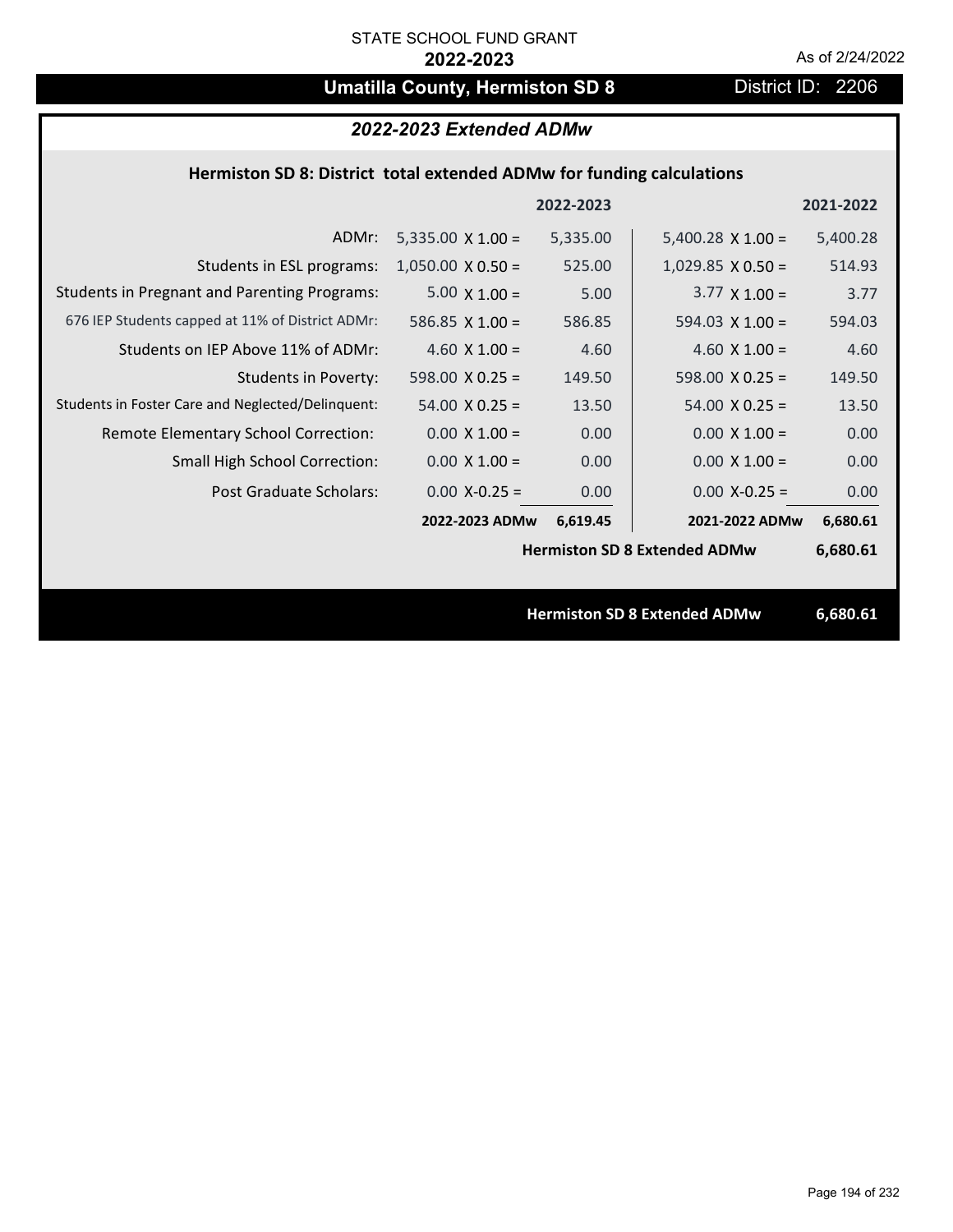## **Umatilla County, Pendleton SD 16** District ID: 2207

## *2022-2023 Extended ADMw*

### **Pendleton SD 16: District total extended ADMw for funding calculations**

| $2,928.36 \times 1.00 =$<br>$3,011.00 \times 1.00 =$<br>3,011.00<br>2,928.36<br>ADMr:<br>Students in ESL programs:<br>52.24<br>$100.00 \times 0.50 =$<br>50.00<br>$104.48 \times 0.50 =$<br><b>Students in Pregnant and Parenting Programs:</b><br>$0.00 \times 1.00 =$<br>$1.00 \times 1.00 =$<br>0.00<br>1.00<br>480 IEP Students capped at 11% of District ADMr:<br>331.21<br>$331.75 \times 1.00 =$<br>331.75<br>$331.21 \times 1.00 =$<br>Students on IEP Above 11% of ADMr:<br>41.20 $\times$ 1.00 =<br>41.20 $\times$ 1.00 =<br>41.20<br>41.20<br><b>Students in Poverty:</b><br>$332.92 \times 0.25 =$<br>$342.33 \times 0.25 =$<br>85.58<br>83.23<br>Students in Foster Care and Neglected/Delinquent:<br>46.00 $X$ 0.25 =<br>46.00 $X$ 0.25 =<br>11.50<br>11.50<br>0.00<br>Remote Elementary School Correction:<br>$0.00 \times 1.00 =$<br>0.00<br>$0.00 \times 1.00 =$<br><b>Small High School Correction:</b><br>$0.00 \times 1.00 =$<br>0.00<br>$0.00 \times 1.00 =$<br>0.00<br>Post Graduate Scholars:<br>$0.00$ X-0.25 =<br>$0.00$ X-0.25 =<br>0.00<br>0.00 |  | 2022-2023 | 2021-2022 |
|----------------------------------------------------------------------------------------------------------------------------------------------------------------------------------------------------------------------------------------------------------------------------------------------------------------------------------------------------------------------------------------------------------------------------------------------------------------------------------------------------------------------------------------------------------------------------------------------------------------------------------------------------------------------------------------------------------------------------------------------------------------------------------------------------------------------------------------------------------------------------------------------------------------------------------------------------------------------------------------------------------------------------------------------------------------------------|--|-----------|-----------|
|                                                                                                                                                                                                                                                                                                                                                                                                                                                                                                                                                                                                                                                                                                                                                                                                                                                                                                                                                                                                                                                                            |  |           |           |
|                                                                                                                                                                                                                                                                                                                                                                                                                                                                                                                                                                                                                                                                                                                                                                                                                                                                                                                                                                                                                                                                            |  |           |           |
|                                                                                                                                                                                                                                                                                                                                                                                                                                                                                                                                                                                                                                                                                                                                                                                                                                                                                                                                                                                                                                                                            |  |           |           |
|                                                                                                                                                                                                                                                                                                                                                                                                                                                                                                                                                                                                                                                                                                                                                                                                                                                                                                                                                                                                                                                                            |  |           |           |
|                                                                                                                                                                                                                                                                                                                                                                                                                                                                                                                                                                                                                                                                                                                                                                                                                                                                                                                                                                                                                                                                            |  |           |           |
|                                                                                                                                                                                                                                                                                                                                                                                                                                                                                                                                                                                                                                                                                                                                                                                                                                                                                                                                                                                                                                                                            |  |           |           |
|                                                                                                                                                                                                                                                                                                                                                                                                                                                                                                                                                                                                                                                                                                                                                                                                                                                                                                                                                                                                                                                                            |  |           |           |
|                                                                                                                                                                                                                                                                                                                                                                                                                                                                                                                                                                                                                                                                                                                                                                                                                                                                                                                                                                                                                                                                            |  |           |           |
|                                                                                                                                                                                                                                                                                                                                                                                                                                                                                                                                                                                                                                                                                                                                                                                                                                                                                                                                                                                                                                                                            |  |           |           |
|                                                                                                                                                                                                                                                                                                                                                                                                                                                                                                                                                                                                                                                                                                                                                                                                                                                                                                                                                                                                                                                                            |  |           |           |
| 2022-2023 ADMw<br>2021-2022 ADMw<br>3,531.49<br>3,448.28                                                                                                                                                                                                                                                                                                                                                                                                                                                                                                                                                                                                                                                                                                                                                                                                                                                                                                                                                                                                                   |  |           |           |

**Pendleton SD 16 Extended ADMw**

**3,538.72**

### **Nixyaawii Community School: Charter ADMw for information only**

|                                                     |                      | 2022-2023 |                       | 2021-2022 |
|-----------------------------------------------------|----------------------|-----------|-----------------------|-----------|
| ADMr:                                               | $0.00 \times 1.00 =$ | 0.00      | $87.57 \times 1.00 =$ | 87.57     |
| Students in ESL programs:                           | $0.00 \times 0.50 =$ | 0.00      | $0.75 \times 0.50 =$  | 0.38      |
| <b>Students in Pregnant and Parenting Programs:</b> | $0.00 \times 1.00 =$ | 0.00      | $0.00 \times 1.00 =$  | 0.00      |
| 0 IEP Students capped at 11% of District ADMr:      | $0.00 \times 1.00 =$ | 0.00      | $0.00 \times 1.00 =$  | 0.00      |
| Students on IEP Above 11% of ADMr:                  | $0.00 \times 1.00 =$ | 0.00      | $0.00 \times 1.00 =$  | 0.00      |
| Students in Poverty:                                | $0.00 \times 0.25 =$ | 0.00      | $9.97 \times 0.25 =$  | 2.49      |
| Students in Foster Care and Neglected/Delinquent:   | $0.00 \times 0.25 =$ | 0.00      | $0.00 \times 0.25 =$  | 0.00      |
| Remote Elementary School Correction:                | $0.00 \times 1.00 =$ | 0.00      | $0.00 \times 1.00 =$  | 0.00      |
| <b>Small High School Correction:</b>                | $0.00 \times 1.00 =$ | 0.00      | $0.00 \times 1.00 =$  | 0.00      |
| Post Graduate Scholars:                             | $0.00 X-0.25 =$      | 0.00      | $0.00 X - 0.25 =$     | 0.00      |
|                                                     | 2022-2023 ADMw       | 0.00      | 2021-2022 ADMw        | 90.44     |

**Pendleton SD 16 Extended ADMw 3,538.72**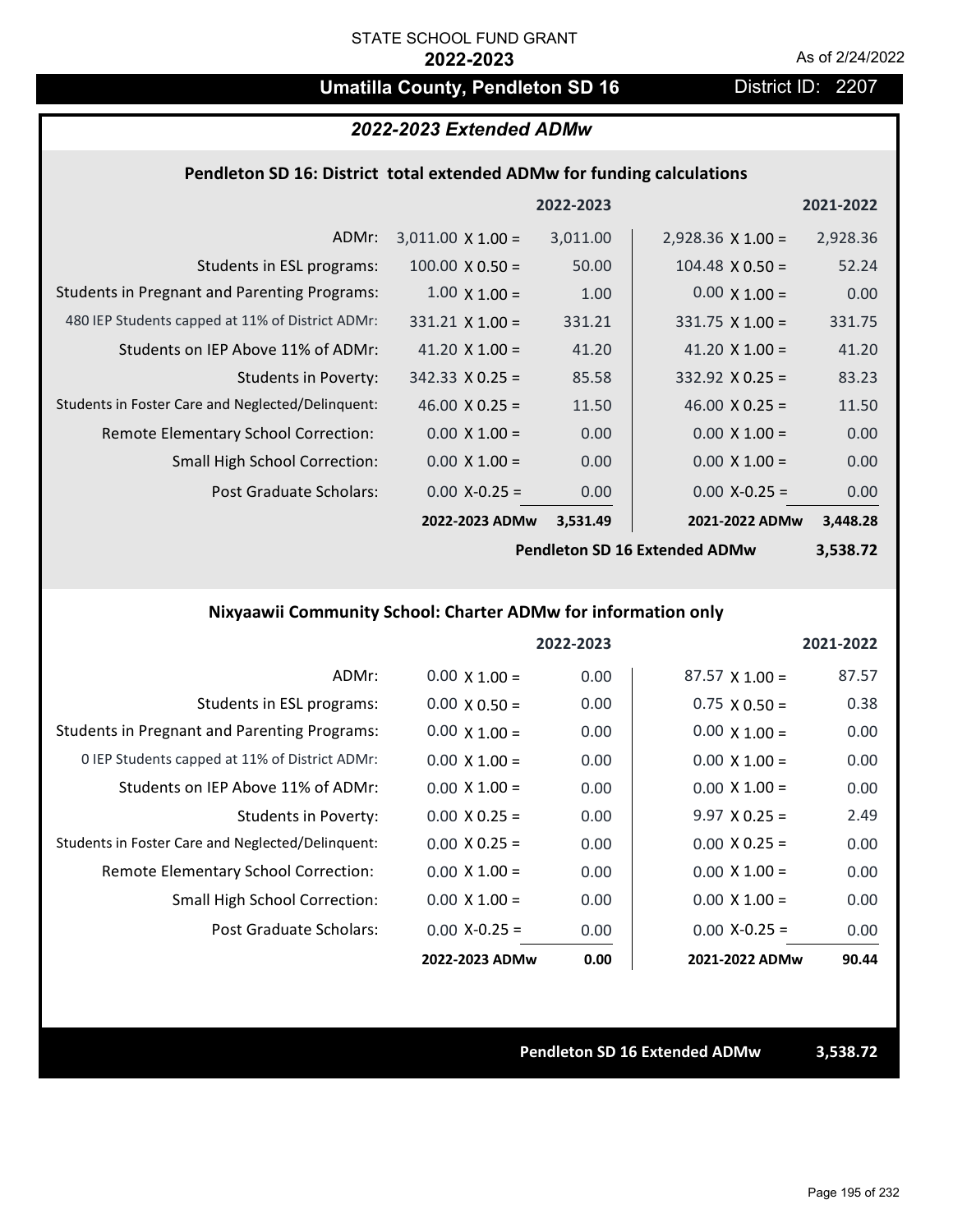# **Umatilla County, Athena-Weston SD 29RJ** District ID: 2208

## *2022-2023 Extended ADMw*

## **Athena‐Weston SD 29RJ: District total extended ADMw for funding calculations**

|                                                     |                                     | 2022-2023 |                                     | 2021-2022 |
|-----------------------------------------------------|-------------------------------------|-----------|-------------------------------------|-----------|
| ADMr:                                               | 560.00 $\times$ 1.00 =              | 560.00    | 598.38 $\times$ 1.00 =              | 598.38    |
| Students in ESL programs:                           | $0.00 \times 0.50 =$                | 0.00      | $2.00 \times 0.50 =$                | 1.00      |
| <b>Students in Pregnant and Parenting Programs:</b> | $0.00 \times 1.00 =$                | 0.00      | $0.92 \times 1.00 =$                | 0.92      |
| 86 IEP Students capped at 11% of District ADMr:     | 61.60 $\times$ 1.00 =               | 61.60     | 65.82 $\times$ 1.00 =               | 65.82     |
| Students on IEP Above 11% of ADMr:                  | $1.50 \times 1.00 =$                | 1.50      | $1.50 \times 1.00 =$                | 1.50      |
| <b>Students in Poverty:</b>                         | $57.00 \times 0.25 =$               | 14.25     | $57.00 \times 0.25 =$               | 14.25     |
| Students in Foster Care and Neglected/Delinquent:   | 11.00 $X$ 0.25 =                    | 2.75      | $11.00 \times 0.25 =$               | 2.75      |
| Remote Elementary School Correction:                | $0.00 \times 1.00 =$                | 0.00      | $0.00 \times 1.00 =$                | 0.00      |
| <b>Small High School Correction:</b>                | $86.10 \times 1.00 =$               | 86.10     | $86.10 \times 1.00 =$               | 86.10     |
| Post Graduate Scholars:                             | $0.00 X - 0.25 =$                   | 0.00      | $0.00$ X-0.25 =                     | 0.00      |
|                                                     | 2022-2023 ADMw                      | 726.20    | 2021-2022 ADMw                      | 770.72    |
|                                                     |                                     |           | Athena-Weston SD 29RJ Extended ADMw | 770.72    |
|                                                     |                                     |           |                                     |           |
|                                                     | Athena-Weston SD 29RJ Extended ADMw |           |                                     |           |
|                                                     |                                     |           |                                     |           |

Page 196 of 232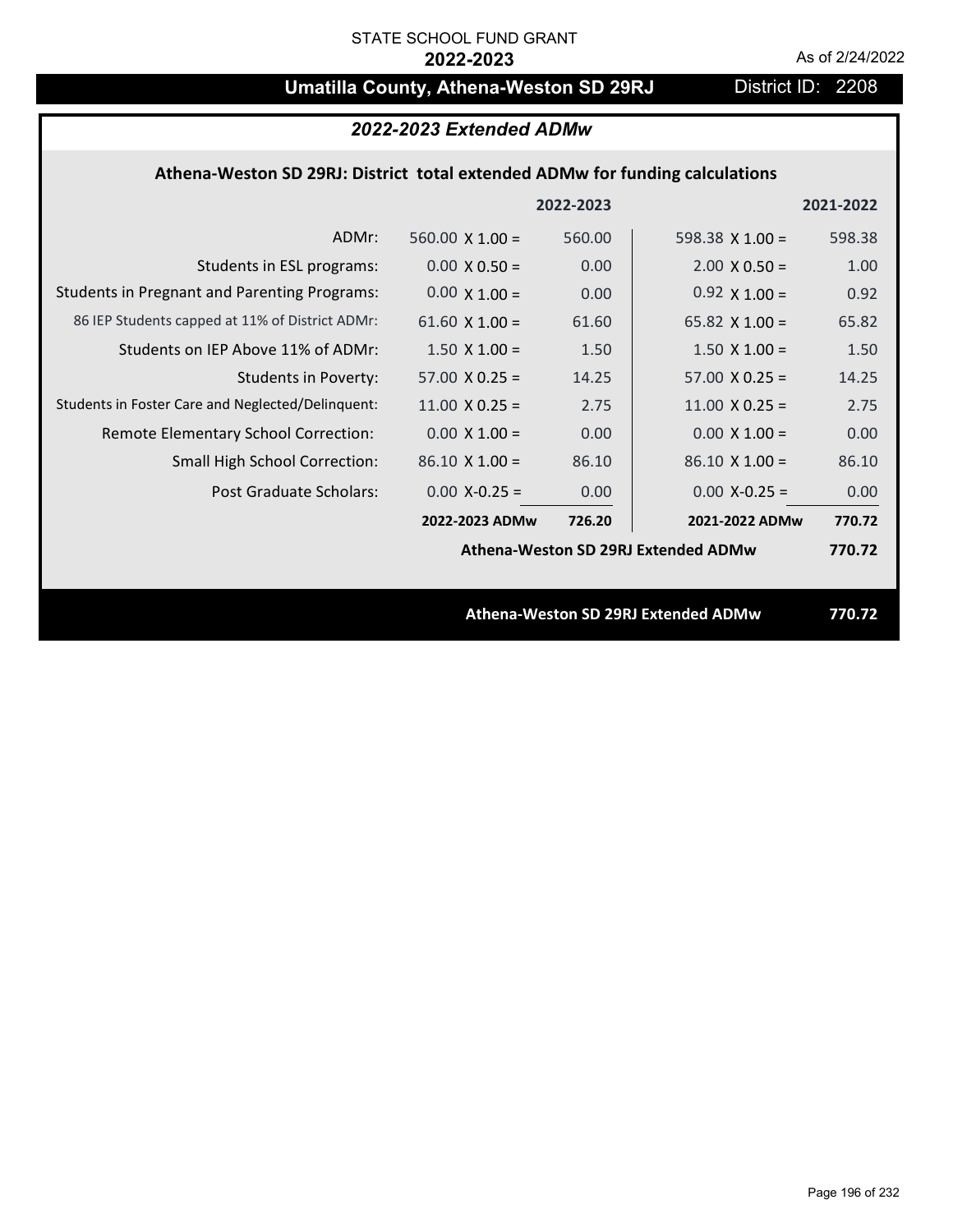# **Umatilla County, Stanfield SD 61** District ID: 2209

## *2022-2023 Extended ADMw*

## **Stanfield SD 61: District total extended ADMw for funding calculations**

|                                                     |                        | 2022-2023 |                                      | 2021-2022 |
|-----------------------------------------------------|------------------------|-----------|--------------------------------------|-----------|
| ADMr:                                               | $520.00 \times 1.00 =$ | 520.00    | $516.87$ X $1.00 =$                  | 516.87    |
| Students in ESL programs:                           | 120.00 $\times$ 0.50 = | 60.00     | $62.00 \times 0.50 =$                | 31.00     |
| <b>Students in Pregnant and Parenting Programs:</b> | $1.00 \times 1.00 =$   | 1.00      | $0.00 \times 1.00 =$                 | 0.00      |
| 75 IEP Students capped at 11% of District ADMr:     | $57.20 \times 1.00 =$  | 57.20     | 56.86 $\times$ 1.00 =                | 56.86     |
| Students on IEP Above 11% of ADMr:                  | $0.70 \times 1.00 =$   | 0.70      | $0.70$ X $1.00 =$                    | 0.70      |
| <b>Students in Poverty:</b>                         | $37.49 \times 0.25 =$  | 9.37      | $37.26$ X 0.25 =                     | 9.32      |
| Students in Foster Care and Neglected/Delinquent:   | $8.00 \times 0.25 =$   | 2.00      | $8.00 \times 0.25 =$                 | 2.00      |
| Remote Elementary School Correction:                | $0.00 \times 1.00 =$   | 0.00      | $0.00 \times 1.00 =$                 | 0.00      |
| <b>Small High School Correction:</b>                | $88.60$ X 1.00 =       | 88.60     | $88.60 \times 1.00 =$                | 88.60     |
| Post Graduate Scholars:                             | $0.00 X - 0.25 =$      | 0.00      | $0.00$ X-0.25 =                      | 0.00      |
|                                                     | 2022-2023 ADMw         | 738.87    | 2021-2022 ADMw                       | 705.34    |
|                                                     |                        |           | <b>Stanfield SD 61 Extended ADMw</b> | 738.87    |
|                                                     |                        |           |                                      |           |
|                                                     |                        |           | <b>Stanfield SD 61 Extended ADMw</b> | 738.87    |
|                                                     |                        |           |                                      |           |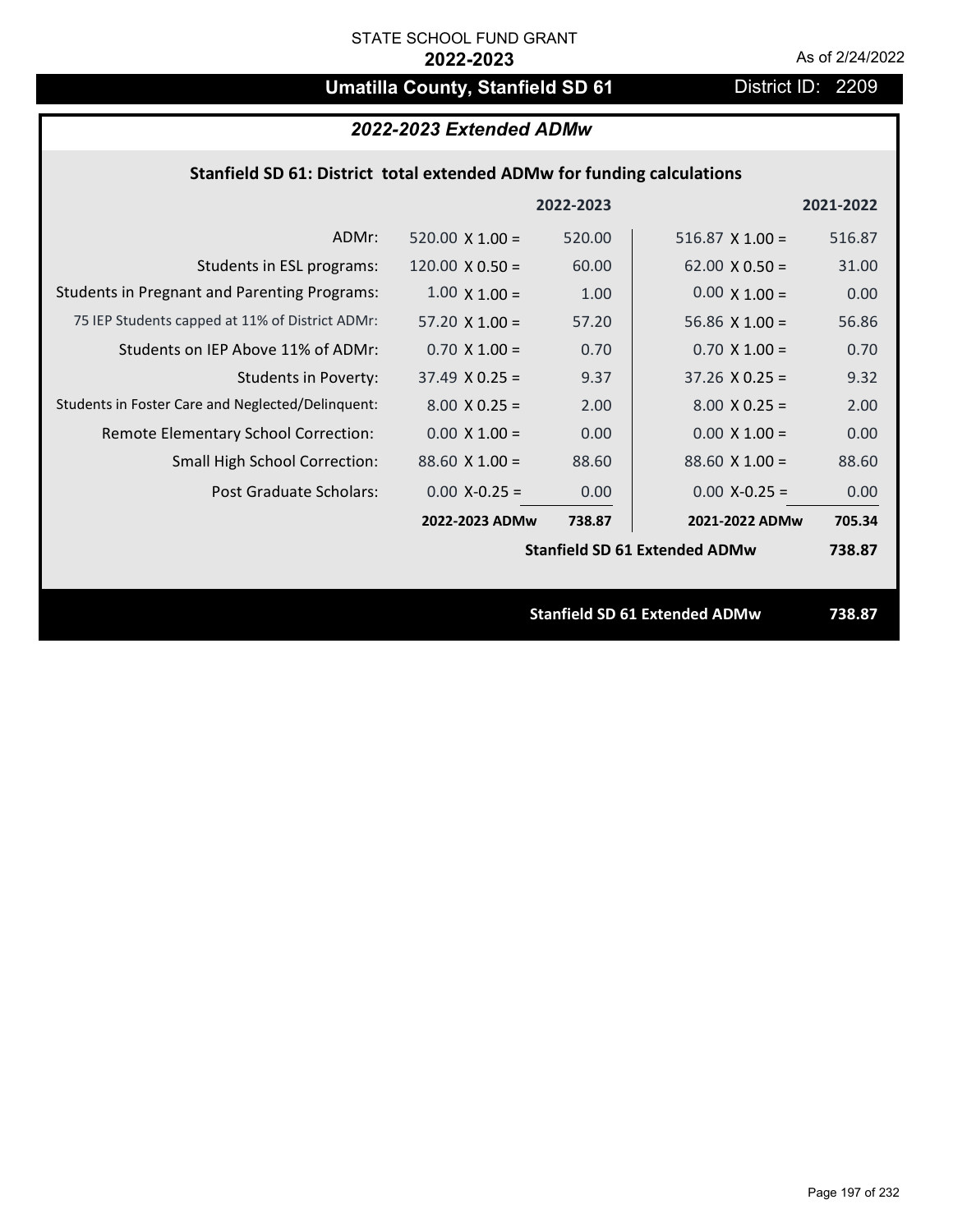# **Umatilla County, Ukiah SD 80R** District ID: 2210

## *2022-2023 Extended ADMw*

## **Ukiah SD 80R: District total extended ADMw for funding calculations**

|                                                     |                       | 2022-2023 |                                   | 2021-2022 |
|-----------------------------------------------------|-----------------------|-----------|-----------------------------------|-----------|
| ADMr:                                               | $22.00 \times 1.00 =$ | 22.00     | $23.70 \times 1.00 =$             | 23.70     |
| Students in ESL programs:                           | $0.00 \times 0.50 =$  | 0.00      | $0.00 \times 0.50 =$              | 0.00      |
| <b>Students in Pregnant and Parenting Programs:</b> | $1.00 \times 1.00 =$  | 1.00      | $0.00 \times 1.00 =$              | 0.00      |
| 3 IEP Students capped at 11% of District ADMr:      | $2.42 \times 1.00 =$  | 2.42      | $2.61$ X $1.00 =$                 | 2.61      |
| Students on IEP Above 11% of ADMr:                  | $0.00 \times 1.00 =$  | 0.00      | $0.00 \times 1.00 =$              | 0.00      |
| <b>Students in Poverty:</b>                         | $1.50 \times 0.25 =$  | 0.38      | $1.62$ X 0.25 =                   | 0.41      |
| Students in Foster Care and Neglected/Delinquent:   | $0.00 \times 0.25 =$  | 0.00      | $0.00 X 0.25 =$                   | 0.00      |
| Remote Elementary School Correction:                | $25.54$ X 1.00 =      | 25.54     | $25.54$ X 1.00 =                  | 25.54     |
| <b>Small High School Correction:</b>                | $50.46$ X 1.00 =      | 50.46     | $50.46$ X $1.00 =$                | 50.46     |
| Post Graduate Scholars:                             | $0.00$ X-0.25 =       | 0.00      | $0.00$ X-0.25 =                   | 0.00      |
|                                                     | 2022-2023 ADMw        | 101.80    | 2021-2022 ADMw                    | 102.71    |
|                                                     |                       |           | <b>Ukiah SD 80R Extended ADMw</b> | 102.71    |
|                                                     |                       |           |                                   |           |
|                                                     |                       |           | <b>Ukiah SD 80R Extended ADMw</b> | 102.71    |
|                                                     |                       |           |                                   |           |

Page 198 of 232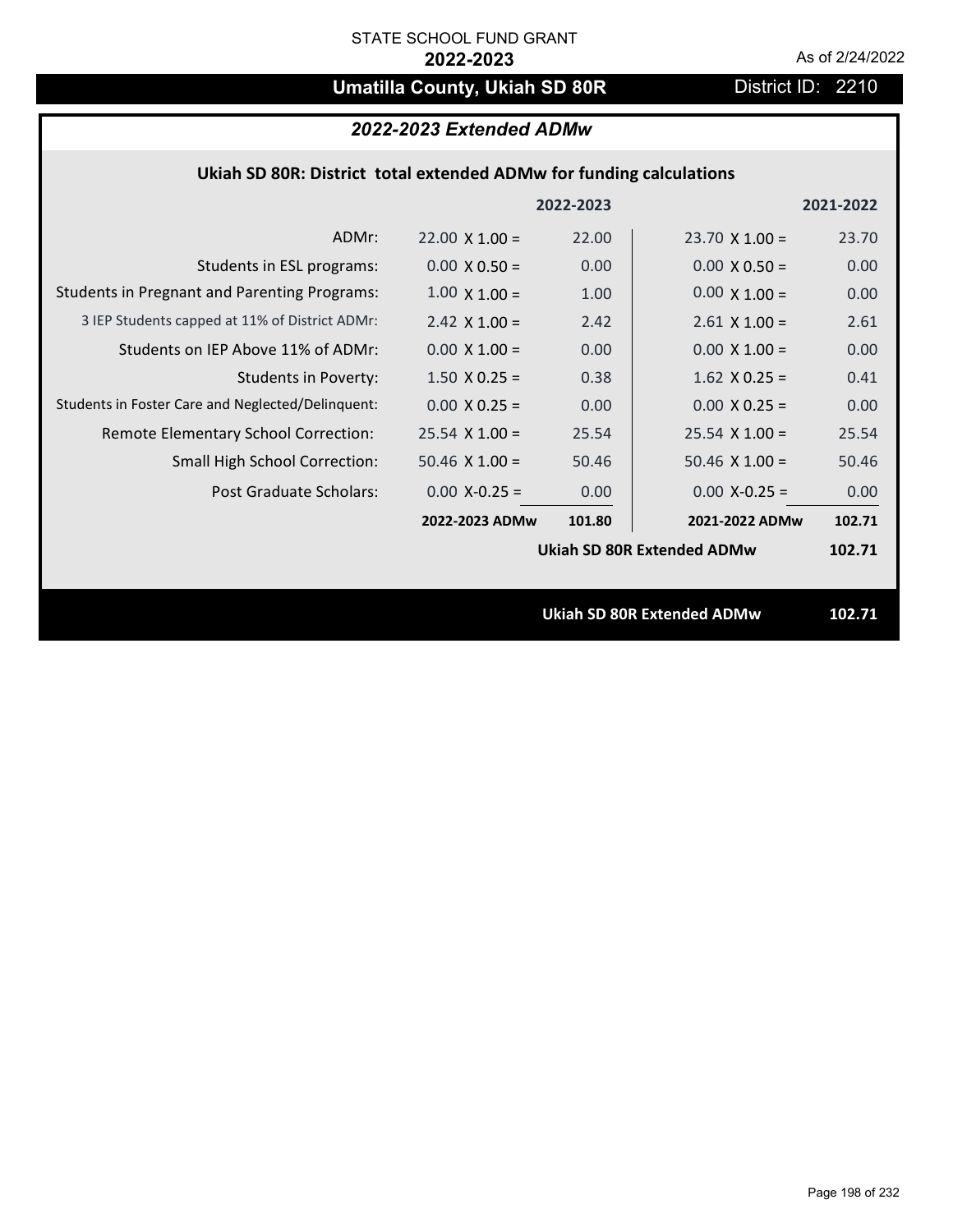## **Union County, La Grande SD 1** District ID: 2212

## *2022-2023 Extended ADMw*

## **La Grande SD 1: District total extended ADMw for funding calculations**

|                                                     |                          | 2022-2023 |                              | 2021-2022 |
|-----------------------------------------------------|--------------------------|-----------|------------------------------|-----------|
| ADMr:                                               | $2,136.50 \times 1.00 =$ | 2,136.50  | $2,121.17 \times 1.00 =$     | 2,121.17  |
| Students in ESL programs:                           | $54.00 \times 0.50 =$    | 27.00     | 57.86 $\times$ 0.50 =        | 28.93     |
| <b>Students in Pregnant and Parenting Programs:</b> | $1.00 \times 1.00 =$     | 1.00      | $1.47 \times 1.00 =$         | 1.47      |
| 386 IEP Students capped at 11% of District ADMr:    | $235.02 \times 1.00 =$   | 235.02    | $233.33 \times 1.00 =$       | 233.33    |
| Students on IEP Above 11% of ADMr:                  | $36.30 \times 1.00 =$    | 36.30     | $36.30 \times 1.00 =$        | 36.30     |
| <b>Students in Poverty:</b>                         | $296.48$ X 0.25 =        | 74.12     | $294.35 \times 0.25 =$       | 73.59     |
| Students in Foster Care and Neglected/Delinquent:   | $19.00 \times 0.25 =$    | 4.75      | $19.00 \times 0.25 =$        | 4.75      |
| Remote Elementary School Correction:                | $0.00 \times 1.00 =$     | 0.00      | $0.00 \times 1.00 =$         | 0.00      |
| <b>Small High School Correction:</b>                | $0.00 \times 1.00 =$     | 0.00      | $0.00 \times 1.00 =$         | 0.00      |
| Post Graduate Scholars:                             | $0.00$ X-0.25 =          | 0.00      | $0.00$ X-0.25 =              | 0.00      |
|                                                     | 2022-2023 ADMw           | 2,514.69  | 2021-2022 ADMw               | 2,499.54  |
|                                                     |                          |           | La Grande SD 1 Extended ADMw | 2,514.69  |
|                                                     |                          |           |                              |           |
|                                                     |                          |           | La Grande SD 1 Extended ADMw | 2,514.69  |
|                                                     |                          |           |                              |           |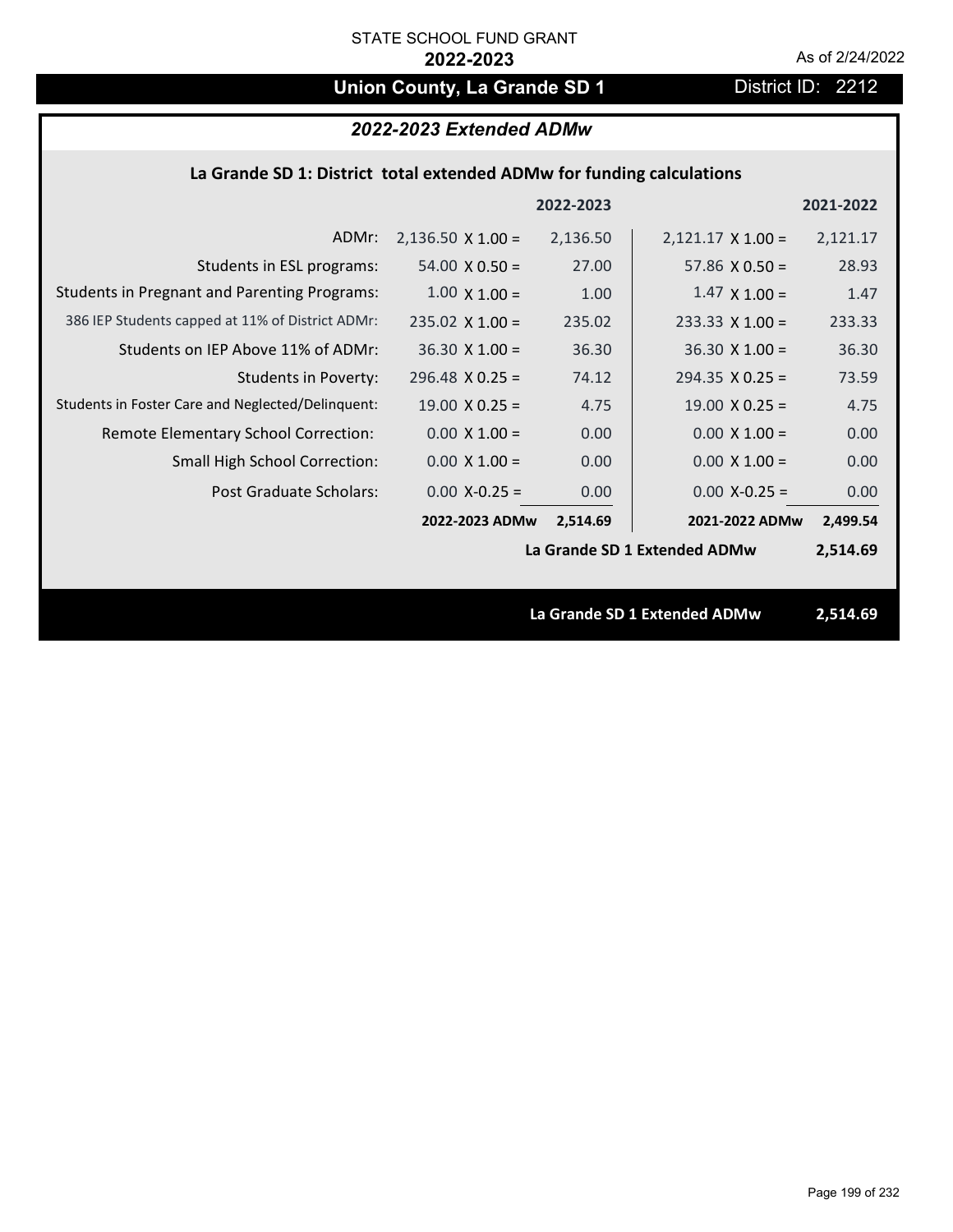# **Union County, Union SD 5** District ID: 2213

## *2022-2023 Extended ADMw*

| Union SD 5: District total extended ADMw for funding calculations |  |  |  |
|-------------------------------------------------------------------|--|--|--|
|-------------------------------------------------------------------|--|--|--|

|                                                     |                        | 2022-2023 |                                 | 2021-2022 |
|-----------------------------------------------------|------------------------|-----------|---------------------------------|-----------|
| ADMr:                                               | $349.00 \times 1.00 =$ | 349.00    | $366.48 \times 1.00 =$          | 366.48    |
| Students in ESL programs:                           | $0.00 \times 0.50 =$   | 0.00      | $0.00 \times 0.50 =$            | 0.00      |
| <b>Students in Pregnant and Parenting Programs:</b> | $0.00 \times 1.00 =$   | 0.00      | $0.00 \times 1.00 =$            | 0.00      |
| 54 IEP Students capped at 11% of District ADMr:     | $38.39 \times 1.00 =$  | 38.39     | 40.31 $\times$ 1.00 =           | 40.31     |
| Students on IEP Above 11% of ADMr:                  | $0.00 \times 1.00 =$   | 0.00      | $0.00 \times 1.00 =$            | 0.00      |
| <b>Students in Poverty:</b>                         | $37.55 \times 0.25 =$  | 9.39      | $39.43 \times 0.25 =$           | 9.86      |
| Students in Foster Care and Neglected/Delinquent:   | $1.00 \times 0.25 =$   | 0.25      | $1.00 \times 0.25 =$            | 0.25      |
| Remote Elementary School Correction:                | $0.00 \times 1.00 =$   | 0.00      | $0.00 \times 1.00 =$            | 0.00      |
| <b>Small High School Correction:</b>                | $70.46 \times 1.00 =$  | 70.46     | $70.46 \times 1.00 =$           | 70.46     |
| Post Graduate Scholars:                             | $0.00 X - 0.25 =$      | 0.00      | $0.00 X - 0.25 =$               | 0.00      |
|                                                     | 2022-2023 ADMw         | 467.49    | 2021-2022 ADMw                  | 487.36    |
|                                                     |                        |           | <b>Union SD 5 Extended ADMw</b> | 487.36    |
|                                                     |                        |           |                                 |           |
|                                                     |                        |           | <b>Union SD 5 Extended ADMw</b> | 487.36    |
|                                                     |                        |           |                                 |           |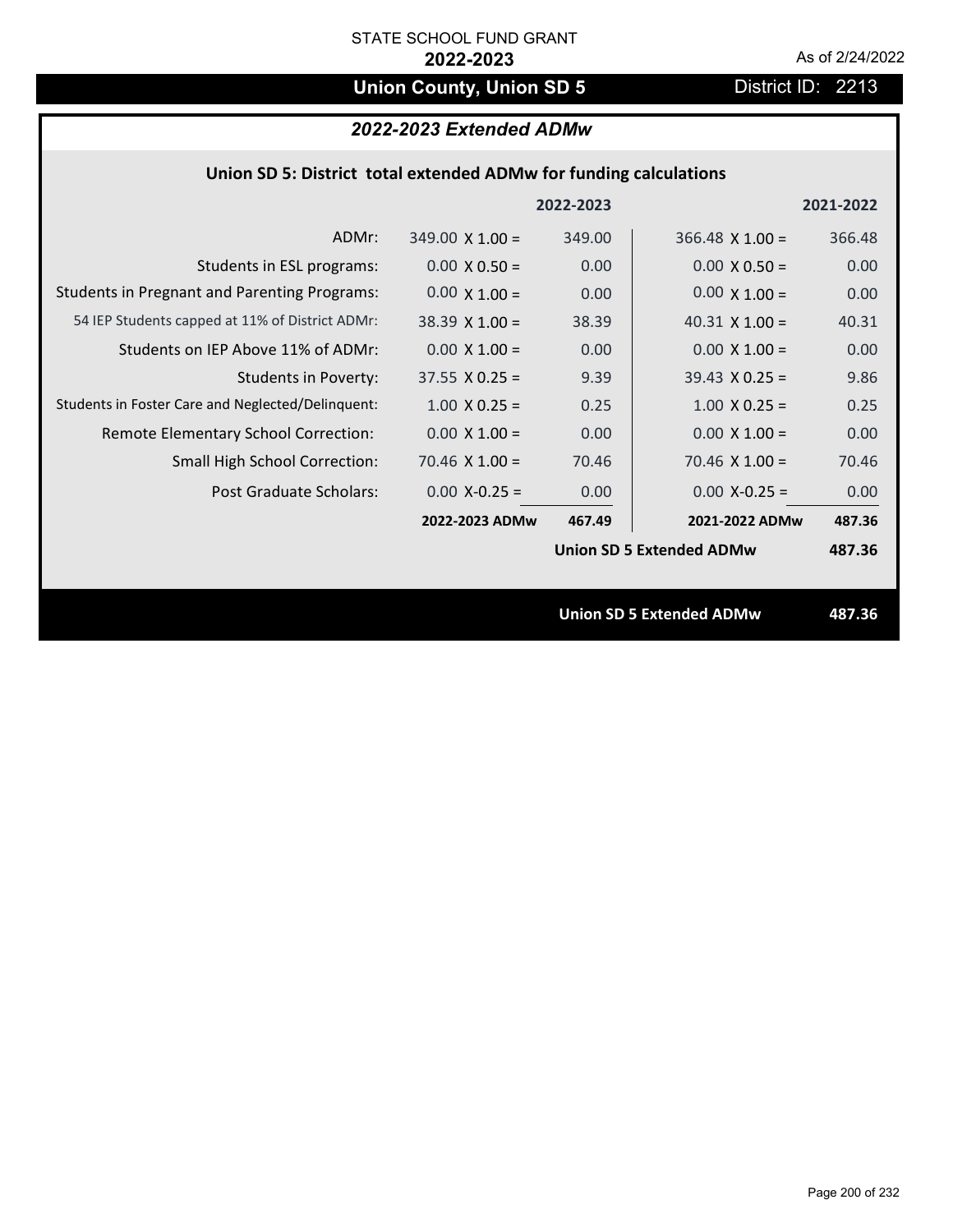## **Union County, North Powder SD 8J** District ID: 2214

### *2022-2023 Extended ADMw*

#### **North Powder SD 8J: District total extended ADMw for funding calculations**

|                                                     |                        | 2022-2023 |                       | 2021-2022 |
|-----------------------------------------------------|------------------------|-----------|-----------------------|-----------|
| ADMr:                                               | $269.00 \times 1.00 =$ | 269.00    | 4.80 $\times$ 1.00 =  | 4.80      |
| Students in ESL programs:                           | $14.00 \times 0.50 =$  | 7.00      | $0.00 \times 0.50 =$  | 0.00      |
| <b>Students in Pregnant and Parenting Programs:</b> | $0.00 \times 1.00 =$   | 0.00      | $0.00 \times 1.00 =$  | 0.00      |
| 36 IEP Students capped at 11% of District ADMr:     | $29.59 \times 1.00 =$  | 29.59     | $29.23 \times 1.00 =$ | 29.23     |
| Students on IEP Above 11% of ADMr:                  | $0.30 \times 1.00 =$   | 0.30      | $0.30 \times 1.00 =$  | 0.30      |
| <b>Students in Poverty:</b>                         | 43.00 $X$ 0.25 =       | 10.75     | $0.78$ X 0.25 =       | 0.20      |
| Students in Foster Care and Neglected/Delinquent:   | $3.00 \times 0.25 =$   | 0.75      | $3.00 X 0.25 =$       | 0.75      |
| Remote Elementary School Correction:                | $0.00 \times 1.00 =$   | 0.00      | $0.00 \times 1.00 =$  | 0.00      |
| <b>Small High School Correction:</b>                | $0.00 \times 1.00 =$   | 0.00      | $0.00 \times 1.00 =$  | 0.00      |
| Post Graduate Scholars:                             | $0.00$ X-0.25 =        | 0.00      | $0.00 X - 0.25 =$     | 0.00      |
|                                                     | 2022-2023 ADMw         | 317.39    | 2021-2022 ADMw        | 35.27     |
|                                                     |                        |           |                       |           |

**North Powder SD 8J Extended ADMw**

**437.58**

#### **North Powder Charter School: Charter ADMw for information only**

|                                                     |                       | 2022-2023 |                       | 2021-2022 |
|-----------------------------------------------------|-----------------------|-----------|-----------------------|-----------|
| ADMr:                                               | $0.00 \times 1.00 =$  | 0.00      | $260.89$ X 1.00 =     | 260.89    |
| Students in ESL programs:                           | $0.00 \times 0.50 =$  | 0.00      | $14.07 \times 0.50 =$ | 7.04      |
| <b>Students in Pregnant and Parenting Programs:</b> | $0.00 \times 1.00 =$  | 0.00      | $0.00 \times 1.00 =$  | 0.00      |
| 0 IEP Students capped at 11% of District ADMr:      | $0.00 \times 1.00 =$  | 0.00      | $0.00 \times 1.00 =$  | 0.00      |
| Students on IEP Above 11% of ADMr:                  | $0.00 \times 1.00 =$  | 0.00      | $0.00 \times 1.00 =$  | 0.00      |
| Students in Poverty:                                | $0.00 \times 0.25 =$  | 0.00      | 42.22 $X$ 0.25 =      | 10.56     |
| Students in Foster Care and Neglected/Delinquent:   | $0.00 \times 0.25 =$  | 0.00      | $0.00 \times 0.25 =$  | 0.00      |
| Remote Elementary School Correction:                | $60.50 \times 1.00 =$ | 60.50     | $60.50 \times 1.00 =$ | 60.50     |
| <b>Small High School Correction:</b>                | $59.69 \times 1.00 =$ | 59.69     | $59.69 \times 1.00 =$ | 59.69     |
| Post Graduate Scholars:                             | $0.00$ X-0.25 =       | 0.00      | $0.00$ X-0.25 =       | 0.00      |
|                                                     | 2022-2023 ADMw        | 120.19    | 2021-2022 ADMw        | 398.67    |

**North Powder SD 8J Extended ADMw 437.58**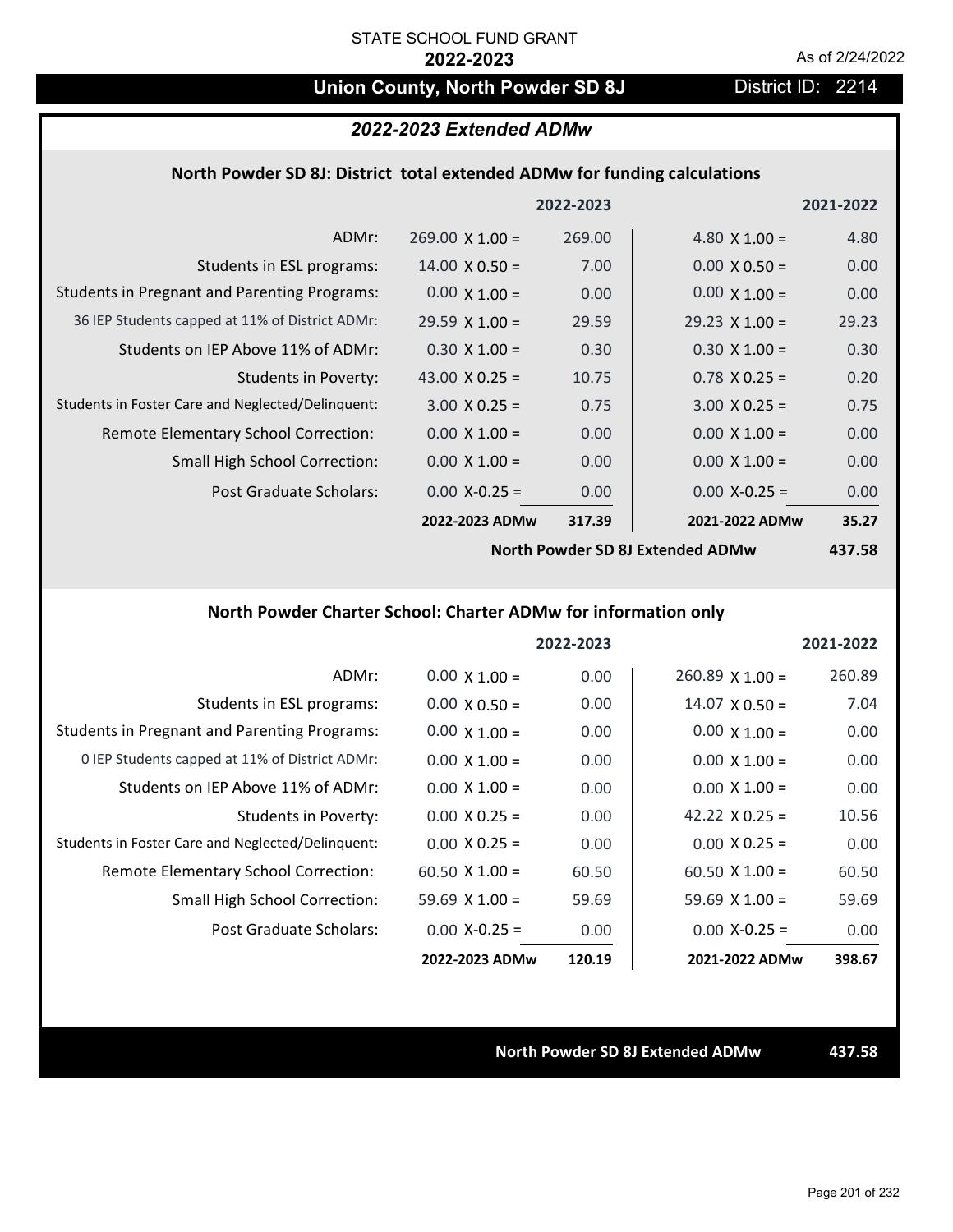## **Union County, Imbler SD 11** District ID: 2215

## *2022-2023 Extended ADMw*

#### **Imbler SD 11: District total extended ADMw for funding calculations**

|                                                     |                        | 2022-2023 |                       | 2021-2022 |
|-----------------------------------------------------|------------------------|-----------|-----------------------|-----------|
| ADMr:                                               | $280.00 \times 1.00 =$ | 280.00    | $1.04 \times 1.00 =$  | 1.04      |
| Students in ESL programs:                           | $0.00 \times 0.50 =$   | 0.00      | $0.00 \times 0.50 =$  | 0.00      |
| <b>Students in Pregnant and Parenting Programs:</b> | $0.00 \times 1.00 =$   | 0.00      | $0.00 \times 1.00 =$  | 0.00      |
| 23 IEP Students capped at 11% of District ADMr:     | $23.00 \times 1.00 =$  | 23.00     | $31.21 \times 1.00 =$ | 31.21     |
| Students on IEP Above 11% of ADMr:                  | $0.40 \times 1.00 =$   | 0.40      | $0.40 \times 1.00 =$  | 0.40      |
| <b>Students in Poverty:</b>                         | $20.00 \times 0.25 =$  | 5.00      | $0.07$ X 0.25 =       | 0.02      |
| Students in Foster Care and Neglected/Delinquent:   | $1.00 \times 0.25 =$   | 0.25      | $1.00 \times 0.25 =$  | 0.25      |
| Remote Elementary School Correction:                | $0.00 \times 1.00 =$   | 0.00      | $0.00 \times 1.00 =$  | 0.00      |
| <b>Small High School Correction:</b>                | $0.00 \times 1.00 =$   | 0.00      | $0.00 \times 1.00 =$  | 0.00      |
| Post Graduate Scholars:                             | $0.00$ X-0.25 =        | 0.00      | $0.00$ X-0.25 =       | 0.00      |
|                                                     | 2022-2023 ADMw         | 308.65    | 2021-2022 ADMw        | 32.92     |
|                                                     |                        |           |                       | $\sim$    |

**Imbler SD 11 Extended ADMw**

**437.62**

## **Imbler Charter School: Charter ADMw for information only**

|                                                     |                       | 2022-2023 |                       | 2021-2022 |
|-----------------------------------------------------|-----------------------|-----------|-----------------------|-----------|
| ADMr:                                               | $0.00 \times 1.00 =$  | 0.00      | $282.67$ X 1.00 =     | 282.67    |
| Students in ESL programs:                           | $0.00 \times 0.50 =$  | 0.00      | $0.00 \times 0.50 =$  | 0.00      |
| <b>Students in Pregnant and Parenting Programs:</b> | $0.00 \times 1.00 =$  | 0.00      | $0.00 \times 1.00 =$  | 0.00      |
| 0 IEP Students capped at 11% of District ADMr:      | $0.00 \times 1.00 =$  | 0.00      | $0.00 \times 1.00 =$  | 0.00      |
| Students on IEP Above 11% of ADMr:                  | $0.00 \times 1.00 =$  | 0.00      | $0.00 \times 1.00 =$  | 0.00      |
| Students in Poverty:                                | $0.00 \times 0.25 =$  | 0.00      | $19.93 \times 0.25 =$ | 4.98      |
| Students in Foster Care and Neglected/Delinquent:   | $0.00 \times 0.25 =$  | 0.00      | $0.00 \times 0.25 =$  | 0.00      |
| Remote Elementary School Correction:                | $52.42 \times 1.00 =$ | 52.42     | $52.42 \times 1.00 =$ | 52.42     |
| <b>Small High School Correction:</b>                | 64.63 $X$ 1.00 =      | 64.63     | $64.63 \times 1.00 =$ | 64.63     |
| Post Graduate Scholars:                             | $0.00$ X-0.25 =       | 0.00      | $0.00 X-0.25 =$       | 0.00      |
|                                                     | 2022-2023 ADMw        | 117.05    | 2021-2022 ADMw        | 404.70    |

**Imbler SD 11 Extended ADMw 437.62**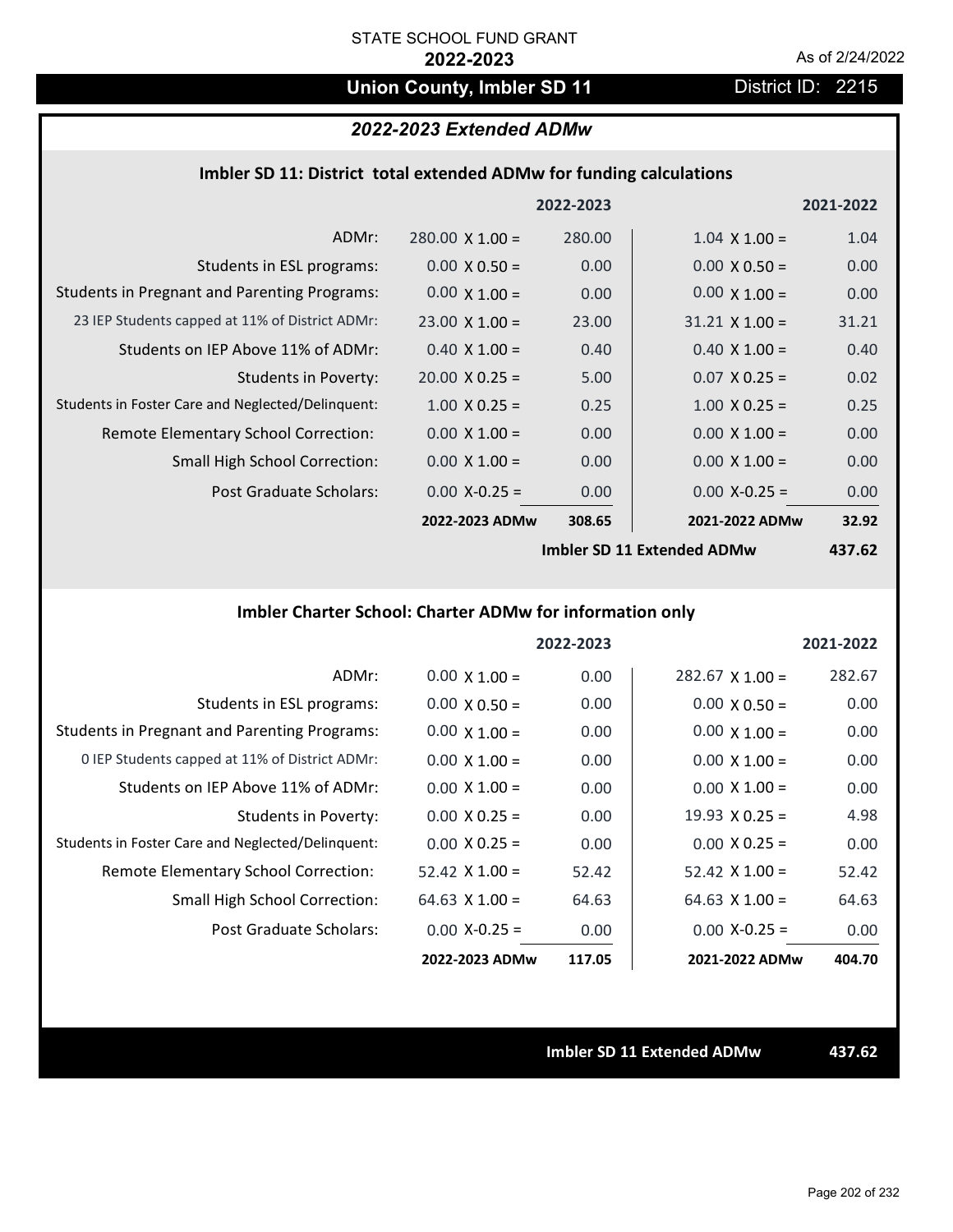## **Union County, Cove SD 15** District ID: 2216

## *2022-2023 Extended ADMw*

### **Cove SD 15: District total extended ADMw for funding calculations**

|                                                     |                        | 2022-2023 |                          | 2021-2022        |
|-----------------------------------------------------|------------------------|-----------|--------------------------|------------------|
| ADMr:                                               | $321.00 \times 1.00 =$ | 321.00    | $0.00 \times 1.00 =$     | 0.00             |
| Students in ESL programs:                           | $0.00 \times 0.50 =$   | 0.00      | $0.00 \times 0.50 =$     | 0.00             |
| <b>Students in Pregnant and Parenting Programs:</b> | $0.00 \times 1.00 =$   | 0.00      | $0.00 \times 1.00 =$     | 0.00             |
| 39 IEP Students capped at 11% of District ADMr:     | $35.31 \times 1.00 =$  | 35.31     | $31.67 \times 1.00 =$    | 31.67            |
| Students on IEP Above 11% of ADMr:                  | $0.00 \times 1.00 =$   | 0.00      | $0.00 \times 1.00 =$     | 0.00             |
| <b>Students in Poverty:</b>                         | $39.00 \times 0.25 =$  | 9.75      | $0.00 \times 0.25 =$     | 0.00             |
| Students in Foster Care and Neglected/Delinquent:   | $0.00 \times 0.25 =$   | 0.00      | $0.00 \times 0.25 =$     | 0.00             |
| Remote Elementary School Correction:                | $0.00 \times 1.00 =$   | 0.00      | $0.00 \times 1.00 =$     | 0.00             |
| <b>Small High School Correction:</b>                | $0.00 \times 1.00 =$   | 0.00      | $0.00 \times 1.00 =$     | 0.00             |
| Post Graduate Scholars:                             | $0.00$ X-0.25 =        | 0.00      | $0.00 X - 0.25 =$        | 0.00             |
|                                                     | 2022-2023 ADMw         | 366.06    | 2021-2022 ADMw           | 31.67            |
|                                                     |                        |           | Coun CD 15 Extended ADMu | 101 <sub>5</sub> |

**Cove SD 15 Extended ADMw**

**491.64**

## **Cove Charter School: Charter ADMw for information only**

|                                                     |                       | 2022-2023 |                        | 2021-2022 |
|-----------------------------------------------------|-----------------------|-----------|------------------------|-----------|
| ADMr:                                               | $0.00 \times 1.00 =$  | 0.00      | $287.93 \times 1.00 =$ | 287.93    |
| Students in ESL programs:                           | $0.00 \times 0.50 =$  | 0.00      | $0.00 \times 0.50 =$   | 0.00      |
| <b>Students in Pregnant and Parenting Programs:</b> | $0.00 \times 1.00 =$  | 0.00      | $0.00 \times 1.00 =$   | 0.00      |
| 0 IEP Students capped at 11% of District ADMr:      | $0.00 \times 1.00 =$  | 0.00      | $0.00 \times 1.00 =$   | 0.00      |
| Students on IEP Above 11% of ADMr:                  | $0.00 \times 1.00 =$  | 0.00      | $0.00 \times 1.00 =$   | 0.00      |
| Students in Poverty:                                | $0.00 \times 0.25 =$  | 0.00      | $35.99 \times 0.25 =$  | 9.00      |
| Students in Foster Care and Neglected/Delinquent:   | $0.00 \times 0.25 =$  | 0.00      | $0.00 \times 0.25 =$   | 0.00      |
| Remote Elementary School Correction:                | $60.16 \times 1.00 =$ | 60.16     | $60.16 \times 1.00 =$  | 60.16     |
| <b>Small High School Correction:</b>                | 65.42 $X$ 1.00 =      | 65.42     | $65.42 \times 1.00 =$  | 65.42     |
| Post Graduate Scholars:                             | $0.00$ X-0.25 =       | 0.00      | $0.00$ X-0.25 =        | 0.00      |
|                                                     | 2022-2023 ADMw        | 125.58    | 2021-2022 ADMw         | 422.51    |

**Cove SD 15 Extended ADMw 491.64**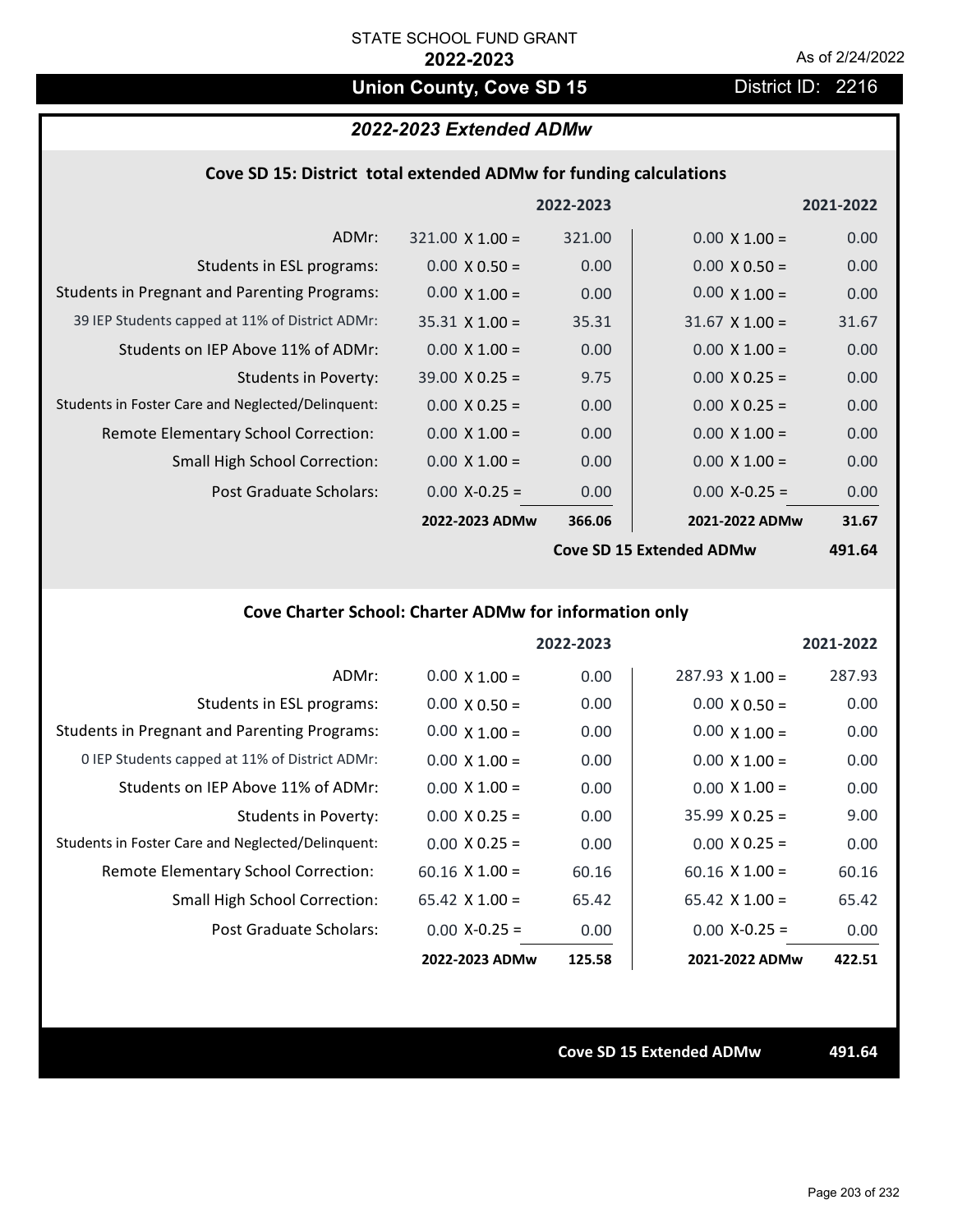# **Union County, Elgin SD 23** District ID: 2217

## *2022-2023 Extended ADMw*

| Elgin SD 23: District total extended ADMw for funding calculations |  |  |  |
|--------------------------------------------------------------------|--|--|--|
|--------------------------------------------------------------------|--|--|--|

|                                                     |                        | 2022-2023 |                                  | 2021-2022 |
|-----------------------------------------------------|------------------------|-----------|----------------------------------|-----------|
| ADMr:                                               | 423.00 $\times$ 1.00 = | 423.00    | $394.91 \times 1.00 =$           | 394.91    |
| Students in ESL programs:                           | $0.00 \times 0.50 =$   | 0.00      | $0.00 \times 0.50 =$             | 0.00      |
| <b>Students in Pregnant and Parenting Programs:</b> | $0.00 \times 1.00 =$   | 0.00      | $0.00 \times 1.00 =$             | 0.00      |
| 54 IEP Students capped at 11% of District ADMr:     | 46.53 $\times$ 1.00 =  | 46.53     | 43.44 $\times$ 1.00 =            | 43.44     |
| Students on IEP Above 11% of ADMr:                  | $0.30 \times 1.00 =$   | 0.30      | $0.30 X 1.00 =$                  | 0.30      |
| <b>Students in Poverty:</b>                         | $51.13 \times 0.25 =$  | 12.78     | 47.74 $X$ 0.25 =                 | 11.94     |
| Students in Foster Care and Neglected/Delinquent:   | $2.00 \times 0.25 =$   | 0.50      | $2.00 \times 0.25 =$             | 0.50      |
| Remote Elementary School Correction:                | $0.00 \times 1.00 =$   | 0.00      | $0.00 \times 1.00 =$             | 0.00      |
| <b>Small High School Correction:</b>                | $80.48 \times 1.00 =$  | 80.48     | $80.48$ X 1.00 =                 | 80.48     |
| <b>Post Graduate Scholars:</b>                      | $0.00$ X-0.25 =        | 0.00      | $0.00 X - 0.25 =$                | 0.00      |
|                                                     | 2022-2023 ADMw         | 563.59    | 2021-2022 ADMw                   | 531.57    |
|                                                     |                        |           | <b>Elgin SD 23 Extended ADMw</b> | 563.59    |
|                                                     |                        |           |                                  |           |
|                                                     |                        |           | <b>Elgin SD 23 Extended ADMw</b> | 563.59    |
|                                                     |                        |           |                                  |           |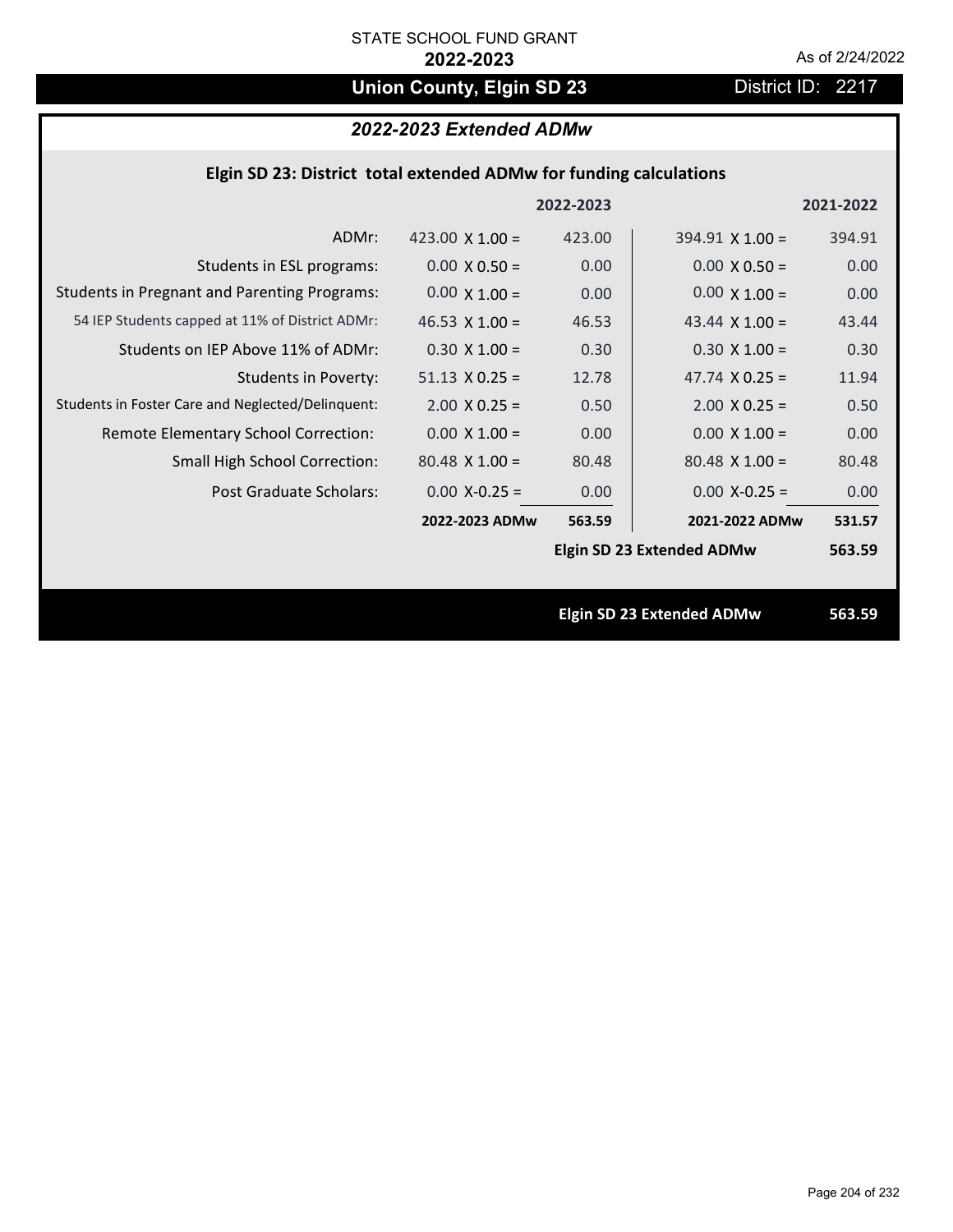## **Wallowa County, Joseph SD 6** District ID: 2219

## *2022-2023 Extended ADMw*

#### **Joseph SD 6: District total extended ADMw for funding calculations**

|                                                     |                        | 2022-2023 |                       | 2021-2022 |
|-----------------------------------------------------|------------------------|-----------|-----------------------|-----------|
| ADMr:                                               | $291.00 \times 1.00 =$ | 291.00    | 5.98 $\times$ 1.00 =  | 5.98      |
| Students in ESL programs:                           | $0.00 \times 0.50 =$   | 0.00      | $0.00 \times 0.50 =$  | 0.00      |
| <b>Students in Pregnant and Parenting Programs:</b> | $0.00 \times 1.00 =$   | 0.00      | $0.00 \times 1.00 =$  | 0.00      |
| 31 IEP Students capped at 11% of District ADMr:     | $31.00 \times 1.00 =$  | 31.00     | $30.05 \times 1.00 =$ | 30.05     |
| Students on IEP Above 11% of ADMr:                  | $0.20 \times 1.00 =$   | 0.20      | $0.20 \times 1.00 =$  | 0.20      |
| <b>Students in Poverty:</b>                         | $35.00 \times 0.25 =$  | 8.75      | $0.77 \times 0.25 =$  | 0.19      |
| Students in Foster Care and Neglected/Delinquent:   | $1.00 \times 0.25 =$   | 0.25      | $1.00 \times 0.25 =$  | 0.25      |
| Remote Elementary School Correction:                | $25.54 \times 1.00 =$  | 25.54     | $25.54 \times 1.00 =$ | 25.54     |
| <b>Small High School Correction:</b>                | $0.00 \times 1.00 =$   | 0.00      | $0.00 \times 1.00 =$  | 0.00      |
| Post Graduate Scholars:                             | $0.00 X - 0.25 =$      | 0.00      | $0.00$ X-0.25 =       | 0.00      |
|                                                     | 2022-2023 ADMw         | 356.74    | 2021-2022 ADMw        | 62.21     |
|                                                     |                        |           |                       |           |

**Joseph SD 6 Extended ADMw**

**481.34**

## **Joseph Charter School: Charter ADMw for information only**

|                                                     |                       | 2022-2023 |                        | 2021-2022 |
|-----------------------------------------------------|-----------------------|-----------|------------------------|-----------|
| ADMr:                                               | $0.00 \times 1.00 =$  | 0.00      | $267.22 \times 1.00 =$ | 267.22    |
| Students in ESL programs:                           | $0.00 \times 0.50 =$  | 0.00      | $0.00 \times 0.50 =$   | 0.00      |
| <b>Students in Pregnant and Parenting Programs:</b> | $0.00 \times 1.00 =$  | 0.00      | $0.00 \times 1.00 =$   | 0.00      |
| 0 IEP Students capped at 11% of District ADMr:      | $0.00 \times 1.00 =$  | 0.00      | $0.00 \times 1.00 =$   | 0.00      |
| Students on IEP Above 11% of ADMr:                  | $0.00 \times 1.00 =$  | 0.00      | $0.00 \times 1.00 =$   | 0.00      |
| Students in Poverty:                                | $0.00 \times 0.25 =$  | 0.00      | $34.23 \times 0.25 =$  | 8.56      |
| Students in Foster Care and Neglected/Delinquent:   | $0.00 \times 0.25 =$  | 0.00      | $0.00 \times 0.25 =$   | 0.00      |
| Remote Elementary School Correction:                | $59.40 \times 1.00 =$ | 59.40     | $59.40 \times 1.00 =$  | 59.40     |
| Small High School Correction:                       | 65.20 $X$ 1.00 =      | 65.20     | $65.20 \times 1.00 =$  | 65.20     |
| Post Graduate Scholars:                             | $0.00$ X-0.25 =       | 0.00      | $0.00 X-0.25 =$        | 0.00      |
|                                                     | 2022-2023 ADMw        | 124.60    | 2021-2022 ADMw         | 400.38    |

**Joseph SD 6 Extended ADMw 481.34**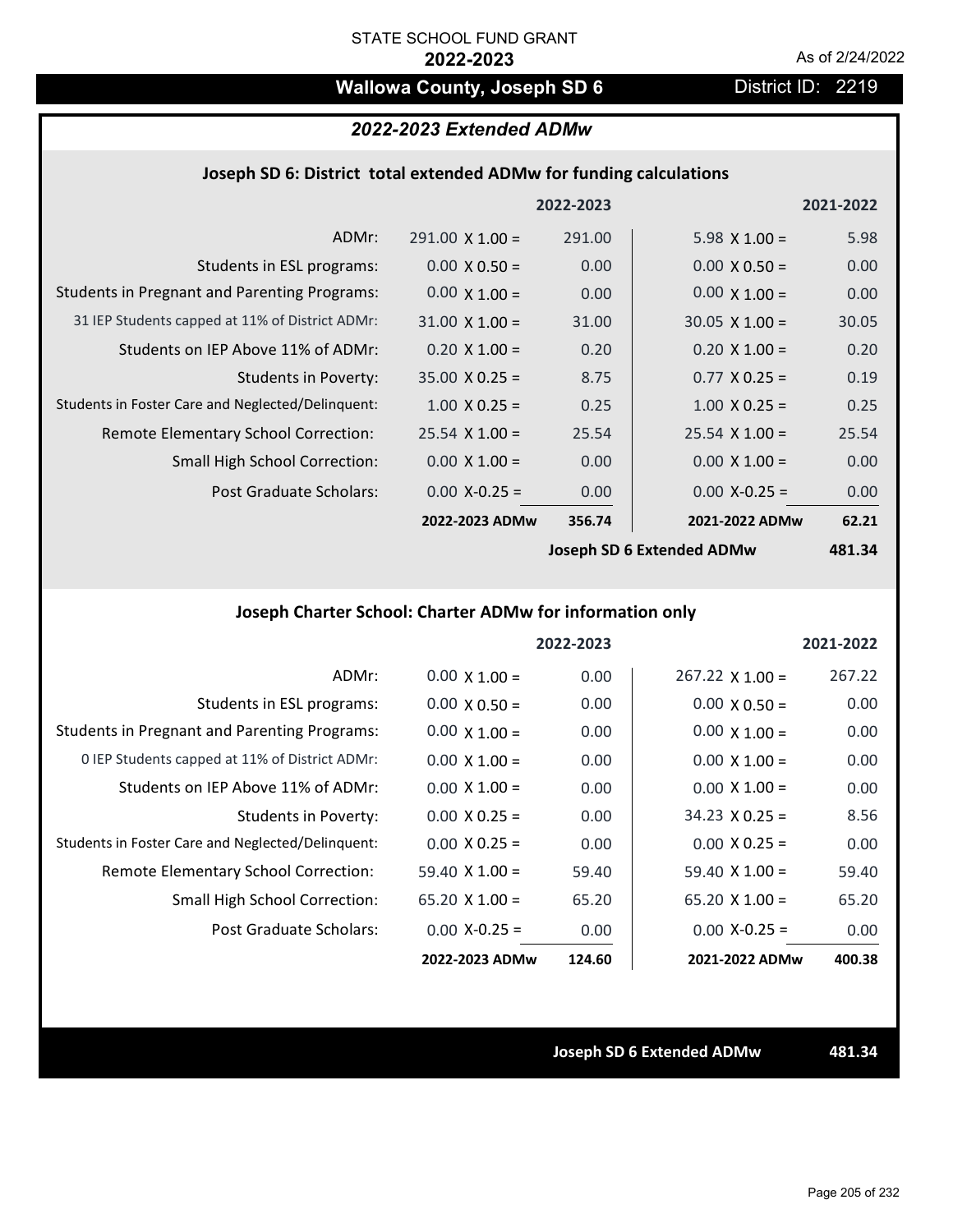## **Wallowa County, Wallowa SD 12** District ID: 2220

## *2022-2023 Extended ADMw*

## **Wallowa SD 12: District total extended ADMw for funding calculations**

|                                                     |                        | 2022-2023 |                                    | 2021-2022 |
|-----------------------------------------------------|------------------------|-----------|------------------------------------|-----------|
| ADMr:                                               | $196.00 \times 1.00 =$ | 196.00    | $197.99 \times 1.00 =$             | 197.99    |
| Students in ESL programs:                           | $0.00 \times 0.50 =$   | 0.00      | $0.00 \times 0.50 =$               | 0.00      |
| <b>Students in Pregnant and Parenting Programs:</b> | $0.00 \times 1.00 =$   | 0.00      | $0.00 \times 1.00 =$               | 0.00      |
| 29 IEP Students capped at 11% of District ADMr:     | $21.56 \times 1.00 =$  | 21.56     | $21.78 \times 1.00 =$              | 21.78     |
| Students on IEP Above 11% of ADMr:                  | $2.10 \times 1.00 =$   | 2.10      | $2.10 \times 1.00 =$               | 2.10      |
| Students in Poverty:                                | $27.33 \times 0.25 =$  | 6.83      | $27.61$ X 0.25 =                   | 6.90      |
| Students in Foster Care and Neglected/Delinquent:   | $3.00 \times 0.25 =$   | 0.75      | $3.00 \times 0.25 =$               | 0.75      |
| Remote Elementary School Correction:                | 53.63 $X$ 1.00 =       | 53.63     | 53.63 $X$ 1.00 =                   | 53.63     |
| <b>Small High School Correction:</b>                | $56.47$ X 1.00 =       | 56.47     | $56.47 \times 1.00 =$              | 56.47     |
| Post Graduate Scholars:                             | $0.00$ X-0.25 =        | 0.00      | $0.00$ X-0.25 =                    | 0.00      |
|                                                     | 2022-2023 ADMw         | 337.34    | 2021-2022 ADMw                     | 339.62    |
|                                                     |                        |           | <b>Wallowa SD 12 Extended ADMw</b> | 339.62    |
|                                                     |                        |           |                                    |           |
|                                                     |                        |           | <b>Wallowa SD 12 Extended ADMw</b> | 339.62    |
|                                                     |                        |           |                                    |           |

Page 206 of 232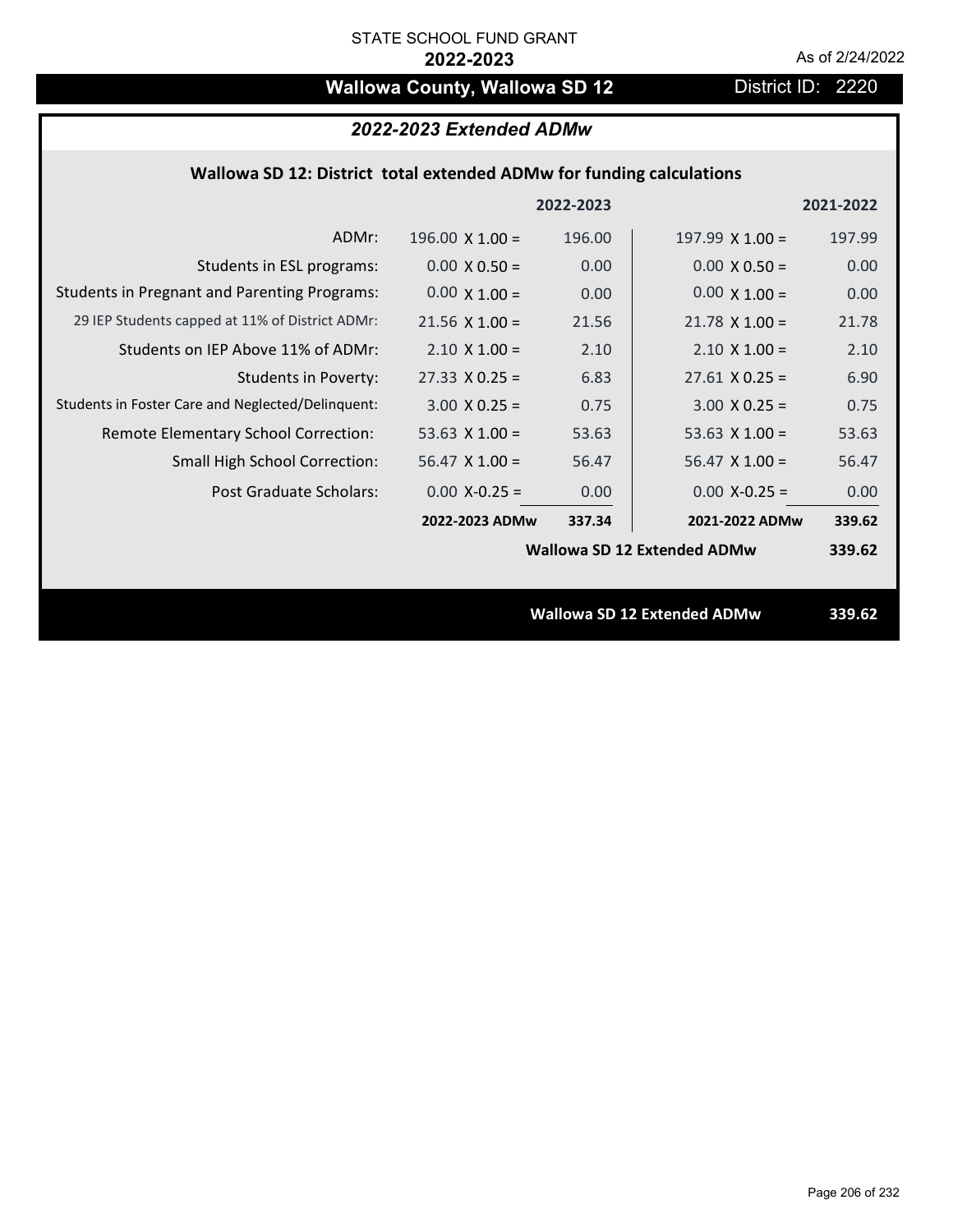## **Wallowa County, Enterprise SD 21** District ID: 2221

## *2022-2023 Extended ADMw*

## **Enterprise SD 21: District total extended ADMw for funding calculations**

|                                                     |                        | 2022-2023 |                                       | 2021-2022 |
|-----------------------------------------------------|------------------------|-----------|---------------------------------------|-----------|
| ADMr:                                               | 405.00 $\times$ 1.00 = | 405.00    | 402.62 $\times$ 1.00 =                | 402.62    |
| Students in ESL programs:                           | $0.00 \times 0.50 =$   | 0.00      | $0.00 \times 0.50 =$                  | 0.00      |
| <b>Students in Pregnant and Parenting Programs:</b> | $0.00 \times 1.00 =$   | 0.00      | $0.00 \times 1.00 =$                  | 0.00      |
| 63 IEP Students capped at 11% of District ADMr:     | 44.55 $\times$ 1.00 =  | 44.55     | 44.29 $\times$ 1.00 =                 | 44.29     |
| Students on IEP Above 11% of ADMr:                  | 4.60 $X$ 1.00 =        | 4.60      | 4.60 $X$ 1.00 =                       | 4.60      |
| <b>Students in Poverty:</b>                         | $64.27$ X 0.25 =       | 16.07     | 63.89 $X$ 0.25 =                      | 15.97     |
| Students in Foster Care and Neglected/Delinquent:   | $2.00 \times 0.25 =$   | 0.50      | $2.00 \times 0.25 =$                  | 0.50      |
| Remote Elementary School Correction:                | $0.00 \times 1.00 =$   | 0.00      | $0.00 \times 1.00 =$                  | 0.00      |
| <b>Small High School Correction:</b>                | $82.12$ X 1.00 =       | 82.12     | $82.12 \times 1.00 =$                 | 82.12     |
| Post Graduate Scholars:                             | $0.00$ X-0.25 =        | 0.00      | $0.00$ X-0.25 =                       | 0.00      |
|                                                     | 2022-2023 ADMw         | 552.84    | 2021-2022 ADMw                        | 550.10    |
|                                                     |                        |           | <b>Enterprise SD 21 Extended ADMw</b> | 552.84    |
|                                                     |                        |           |                                       |           |
|                                                     |                        |           | <b>Enterprise SD 21 Extended ADMw</b> | 552.84    |
|                                                     |                        |           |                                       |           |

Page 207 of 232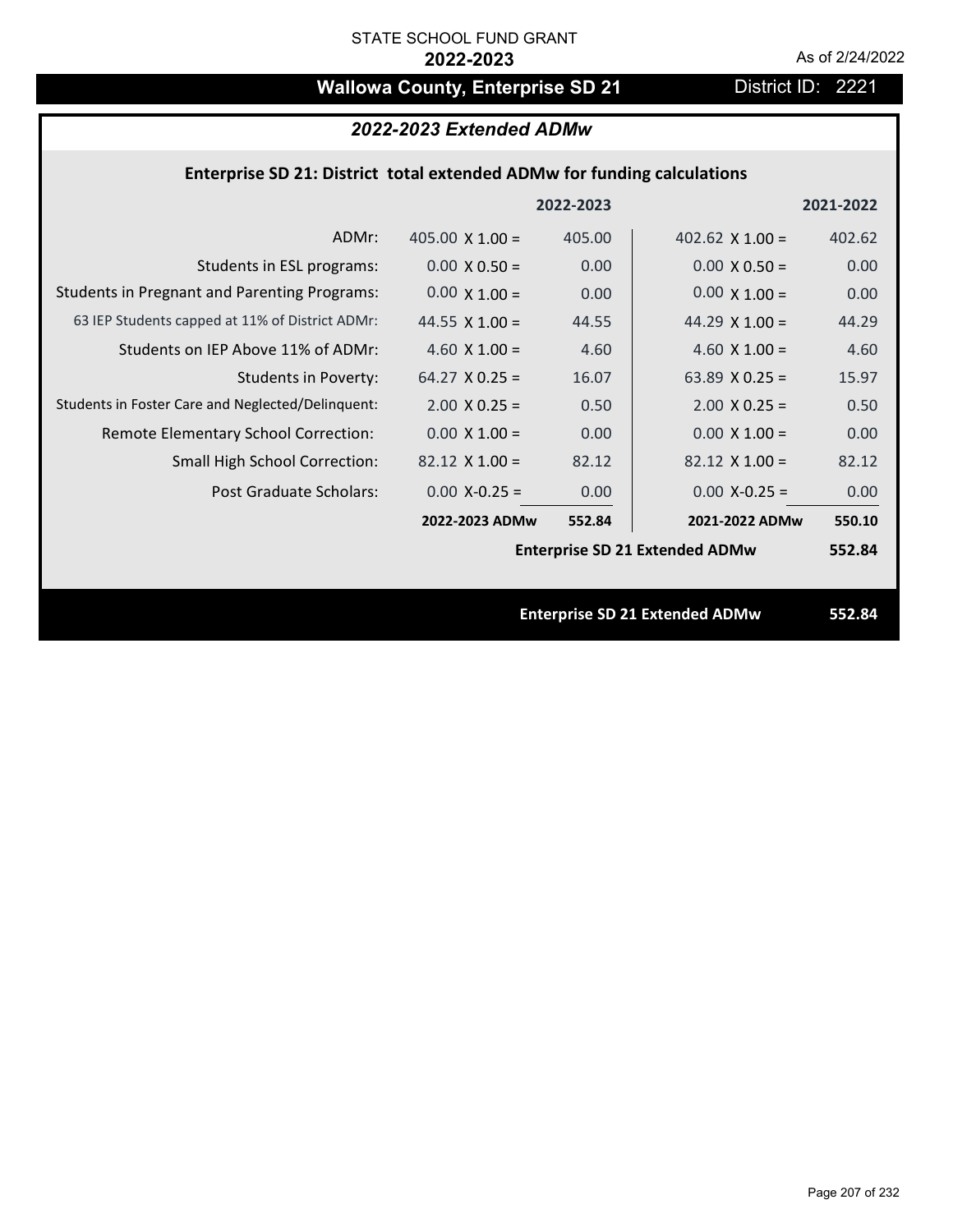# **Wallowa County, Troy SD 54** District ID: 2222

## *2022-2023 Extended ADMw*

|                                                     |                      | 2022-2023         |                                 | 2021-2022 |
|-----------------------------------------------------|----------------------|-------------------|---------------------------------|-----------|
| ADMr:                                               | $2.00 \times 1.00 =$ | 2.00              | $2.00 \times 1.00 =$            | 2.00      |
| Students in ESL programs:                           | $0.00 \times 0.50 =$ | 0.00              | $0.00 \times 0.50 =$            | 0.00      |
| <b>Students in Pregnant and Parenting Programs:</b> | $0.00 \times 1.00 =$ | 0.00              | $0.00 \times 1.00 =$            | 0.00      |
| 0 IEP Students capped at 11% of District ADMr:      | $0.00 \times 1.00 =$ | 0.00              | $0.00 \times 1.00 =$            | 0.00      |
| Students on IEP Above 11% of ADMr:                  | $0.00 \times 1.00 =$ | 0.00              | $0.00 X 1.00 =$                 | 0.00      |
| Students in Poverty:                                | $0.00 \times 0.25 =$ | 0.00              | $0.00 X 0.25 =$                 | 0.00      |
| Students in Foster Care and Neglected/Delinquent:   | $0.00 \times 0.25 =$ | 0.00              | $0.00 X 0.25 =$                 | 0.00      |
| Remote Elementary School Correction:                | $25.54$ X 1.00 =     | 25.54             | $25.54 \times 1.00 =$           | 25.54     |
| <b>Small High School Correction:</b>                | $0.00 \times 1.00 =$ | 0.00 <sub>1</sub> | $0.00 \times 1.00 =$            | 0.00      |
| Post Graduate Scholars:                             | $0.00 X - 0.25 =$    | 0.00              | $0.00$ X-0.25 =                 | 0.00      |
|                                                     | 2022-2023 ADMw       | 27.54             | 2021-2022 ADMw                  | 27.54     |
|                                                     |                      |                   | <b>Troy SD 54 Extended ADMw</b> | 27.54     |
|                                                     |                      |                   |                                 |           |
|                                                     |                      |                   | <b>Troy SD 54 Extended ADMw</b> | 27.54     |
|                                                     |                      |                   |                                 |           |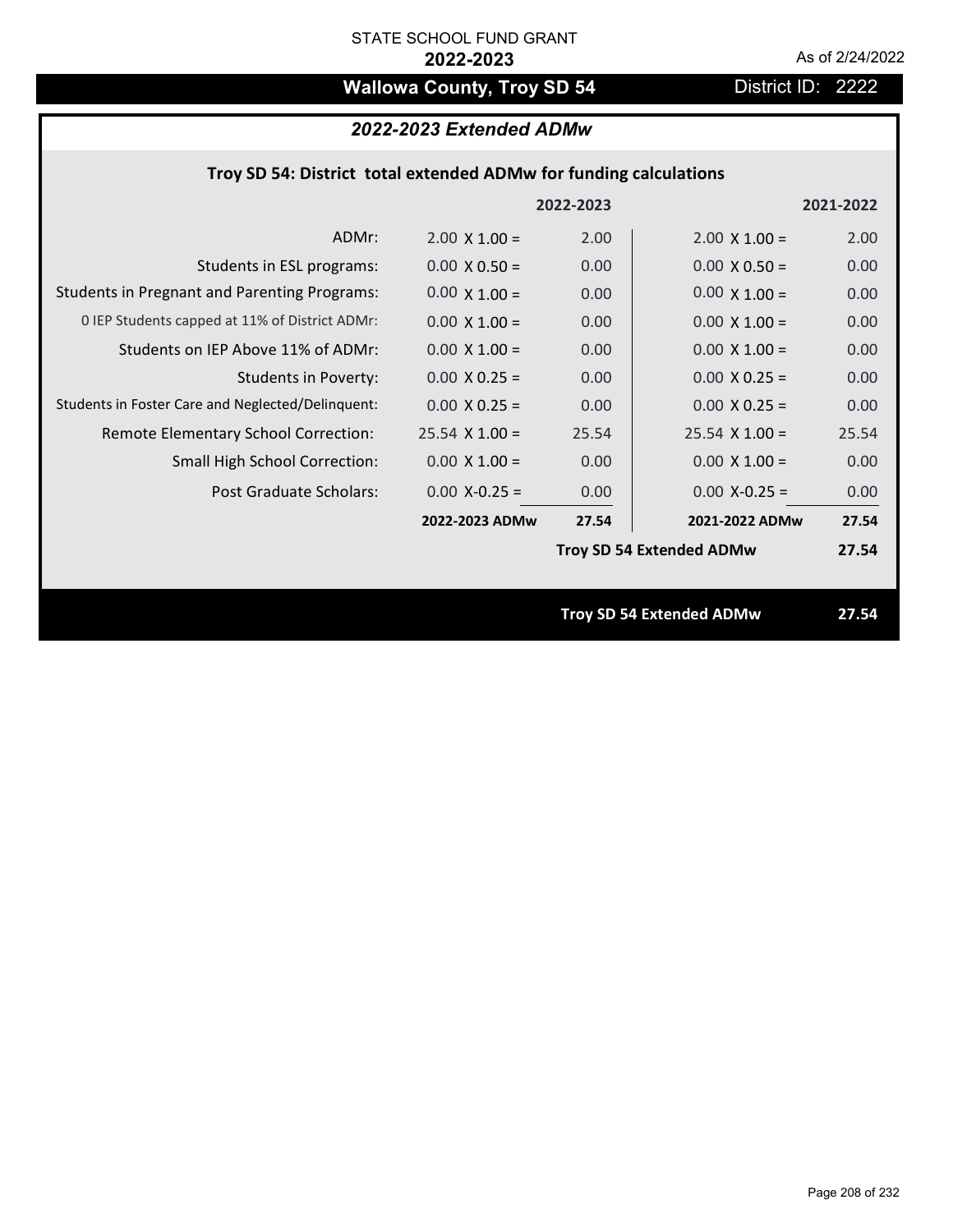# Wasco County, South Wasco County SD 1 District ID: 2225

| 2022-2023 Extended ADMw                                                        |                        |           |                                       |           |  |
|--------------------------------------------------------------------------------|------------------------|-----------|---------------------------------------|-----------|--|
| South Wasco County SD 1: District total extended ADMw for funding calculations |                        |           |                                       |           |  |
|                                                                                |                        | 2022-2023 |                                       | 2021-2022 |  |
| ADMr:                                                                          | $213.00 \times 1.00 =$ | 213.00    | $225.80 \times 1.00 =$                | 225.80    |  |
| Students in ESL programs:                                                      | $20.00 \times 0.50 =$  | 10.00     | 11.85 $\times$ 0.50 =                 | 5.93      |  |
| <b>Students in Pregnant and Parenting Programs:</b>                            | $0.00 \times 1.00 =$   | 0.00      | $0.00 \times 1.00 =$                  | 0.00      |  |
| 33 IEP Students capped at 11% of District ADMr:                                | $23.43 \times 1.00 =$  | 23.43     | $24.84 \times 1.00 =$                 | 24.84     |  |
| Students on IEP Above 11% of ADMr:                                             | $0.70$ X $1.00 =$      | 0.70      | $0.70 \times 1.00 =$                  | 0.70      |  |
| <b>Students in Poverty:</b>                                                    | 44.84 $X$ 0.25 =       | 11.21     | 47.54 $X$ 0.25 =                      | 11.89     |  |
| Students in Foster Care and Neglected/Delinquent:                              | $1.00$ X 0.25 =        | 0.25      | $1.00$ X 0.25 =                       | 0.25      |  |
| Remote Elementary School Correction:                                           | 64.69 $X$ 1.00 =       | 64.69     | 64.69 $X$ 1.00 =                      | 64.69     |  |
| Small High School Correction:                                                  | $58.41$ X 1.00 =       | 58.41     | $58.41$ X 1.00 =                      | 58.41     |  |
| <b>Post Graduate Scholars:</b>                                                 | $0.00$ X-0.25 =        | 0.00      | $0.00$ X-0.25 =                       | 0.00      |  |
|                                                                                | 2022-2023 ADMw         | 381.69    | 2021-2022 ADMw                        | 392.50    |  |
|                                                                                |                        |           | South Wasco County SD 1 Extended ADMw | 392.50    |  |
|                                                                                |                        |           |                                       |           |  |
|                                                                                |                        |           | South Wasco County SD 1 Extended ADMw | 392.50    |  |
|                                                                                |                        |           |                                       |           |  |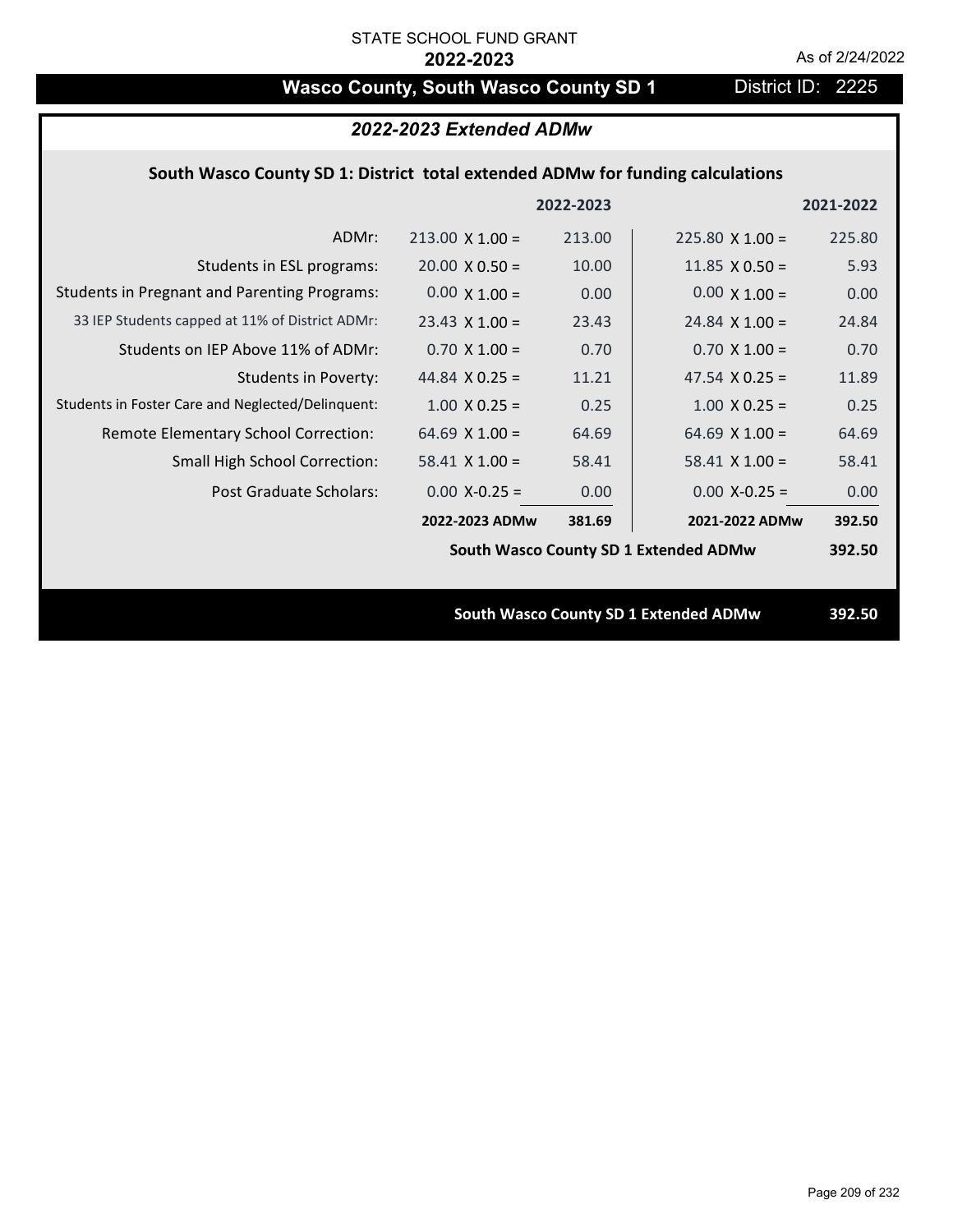## Wasco County, North Wasco County SD 21 District ID: 4131

### *2022-2023 Extended ADMw*

#### **North Wasco County SD 21: District total extended ADMw for funding calculations**

|                                                     |                          | 2022-2023 |                          | 2021-2022 |
|-----------------------------------------------------|--------------------------|-----------|--------------------------|-----------|
| ADMr:                                               | $2,850.00 \times 1.00 =$ | 2,850.00  | $2,543.54 \times 1.00 =$ | 2,543.54  |
| Students in ESL programs:                           | $370.00 \times 0.50 =$   | 185.00    | $385.17 \times 0.50 =$   | 192.59    |
| <b>Students in Pregnant and Parenting Programs:</b> | $0.00 \times 1.00 =$     | 0.00      | $0.00 \times 1.00 =$     | 0.00      |
| 455 IEP Students capped at 11% of District ADMr:    | $313.50 \times 1.00 =$   | 313.50    | $302.46 \times 1.00 =$   | 302.46    |
| Students on IEP Above 11% of ADMr:                  | $35.10 \times 1.00 =$    | 35.10     | $35.10 \times 1.00 =$    | 35.10     |
| Students in Poverty:                                | 408.70 $X$ 0.25 =        | 102.18    | $364.63 \times 0.25 =$   | 91.16     |
| Students in Foster Care and Neglected/Delinquent:   | $37.00 \times 0.25 =$    | 9.25      | $37.00 \times 0.25 =$    | 9.25      |
| Remote Elementary School Correction:                | $0.00 \times 1.00 =$     | 0.00      | $0.00 \times 1.00 =$     | 0.00      |
| <b>Small High School Correction:</b>                | $0.00 \times 1.00 =$     | 0.00      | $0.00 \times 1.00 =$     | 0.00      |
| Post Graduate Scholars:                             | $0.00$ X-0.25 =          | 0.00      | $0.00$ X-0.25 =          | 0.00      |
|                                                     | 2022-2023 ADMw           | 3,495.03  | 2021-2022 ADMw           | 3,174.10  |
|                                                     |                          |           |                          |           |

**North Wasco County SD 21 Extended ADMw**

# **3,552.74**

## **Mosier Community School: Charter ADMw for information only**

|                                                     |                       | 2022-2023 |                        | 2021-2022 |
|-----------------------------------------------------|-----------------------|-----------|------------------------|-----------|
| ADMr:                                               | $0.00 \times 1.00 =$  | 0.00      | $176.32 \times 1.00 =$ | 176.32    |
| Students in ESL programs:                           | $0.00 \times 0.50 =$  | 0.00      | $20.68 \times 0.50 =$  | 10.34     |
| <b>Students in Pregnant and Parenting Programs:</b> | $0.00 \times 1.00 =$  | 0.00      | $0.00 \times 1.00 =$   | 0.00      |
| 0 IEP Students capped at 11% of District ADMr:      | $0.00 \times 1.00 =$  | 0.00      | $0.00 \times 1.00 =$   | 0.00      |
| Students on IEP Above 11% of ADMr:                  | $0.00 \times 1.00 =$  | 0.00      | $0.00 \times 1.00 =$   | 0.00      |
| <b>Students in Poverty:</b>                         | $0.00 \times 0.25 =$  | 0.00      | $25.39 \times 0.25 =$  | 6.35      |
| Students in Foster Care and Neglected/Delinquent:   | $0.00 \times 0.25 =$  | 0.00      | $0.00 \times 0.25 =$   | 0.00      |
| Remote Elementary School Correction:                | $57.71 \times 1.00 =$ | 57.71     | $57.71 \times 1.00 =$  | 57.71     |
| <b>Small High School Correction:</b>                | $0.00 \times 1.00 =$  | 0.00      | $0.00 \times 1.00 =$   | 0.00      |
| Post Graduate Scholars:                             | $0.00$ X-0.25 =       | 0.00      | $0.00 X-0.25 =$        | 0.00      |
|                                                     | 2022-2023 ADMw        | 57.71     | 2021-2022 ADMw         | 250.72    |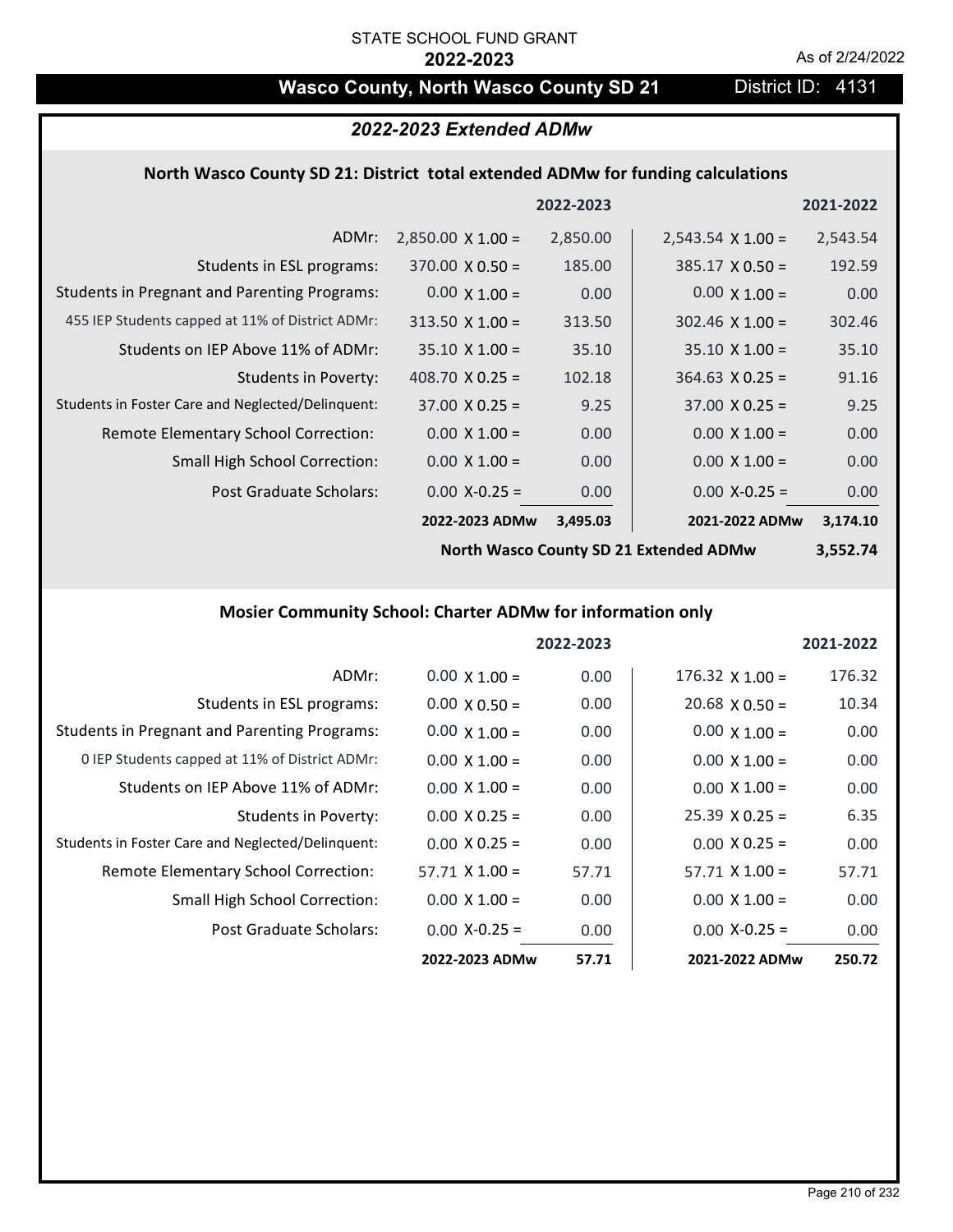## **Riverbend Community School: Charter ADMw for information only**

|                                                     |                      | 2022-2023         |                       | 2021-2022 |
|-----------------------------------------------------|----------------------|-------------------|-----------------------|-----------|
| ADMr:                                               | $0.00 \times 1.00 =$ | 0.00              | $29.82 \times 1.00 =$ | 29.82     |
| Students in ESL programs:                           | $0.00 \times 0.50 =$ | 0.00              | $2.00 \times 0.50 =$  | 1.00      |
| <b>Students in Pregnant and Parenting Programs:</b> | $0.00 \times 1.00 =$ | 0.00              | $0.00 \times 1.00 =$  | 0.00      |
| 0 IEP Students capped at 11% of District ADMr:      | $0.00 \times 1.00 =$ | 0.00              | $0.00 \times 1.00 =$  | 0.00      |
| Students on IEP Above 11% of ADMr:                  | $0.00 \times 1.00 =$ | 0.00              | $0.00 \times 1.00 =$  | 0.00      |
| Students in Poverty:                                | $0.00 \times 0.25 =$ | 0.00              | 4.29 $X$ 0.25 =       | 1.07      |
| Students in Foster Care and Neglected/Delinquent:   | $0.00 \times 0.25 =$ | 0.00              | $0.00 \times 0.25 =$  | 0.00      |
| Remote Elementary School Correction:                | $0.00 \times 1.00 =$ | 0.00              | $0.00 \times 1.00 =$  | 0.00      |
| <b>Small High School Correction:</b>                | $0.00 \times 1.00 =$ | 0.00              | $0.00 \times 1.00 =$  | 0.00      |
| Post Graduate Scholars:                             | $0.00$ X-0.25 =      | 0.00 <sub>1</sub> | $0.00$ X-0.25 =       | 0.00      |
|                                                     | 2022-2023 ADMw       | 0.00              | 2021-2022 ADMw        | 31.89     |

**North Wasco County SD 21 Extended ADMw 3,552.74**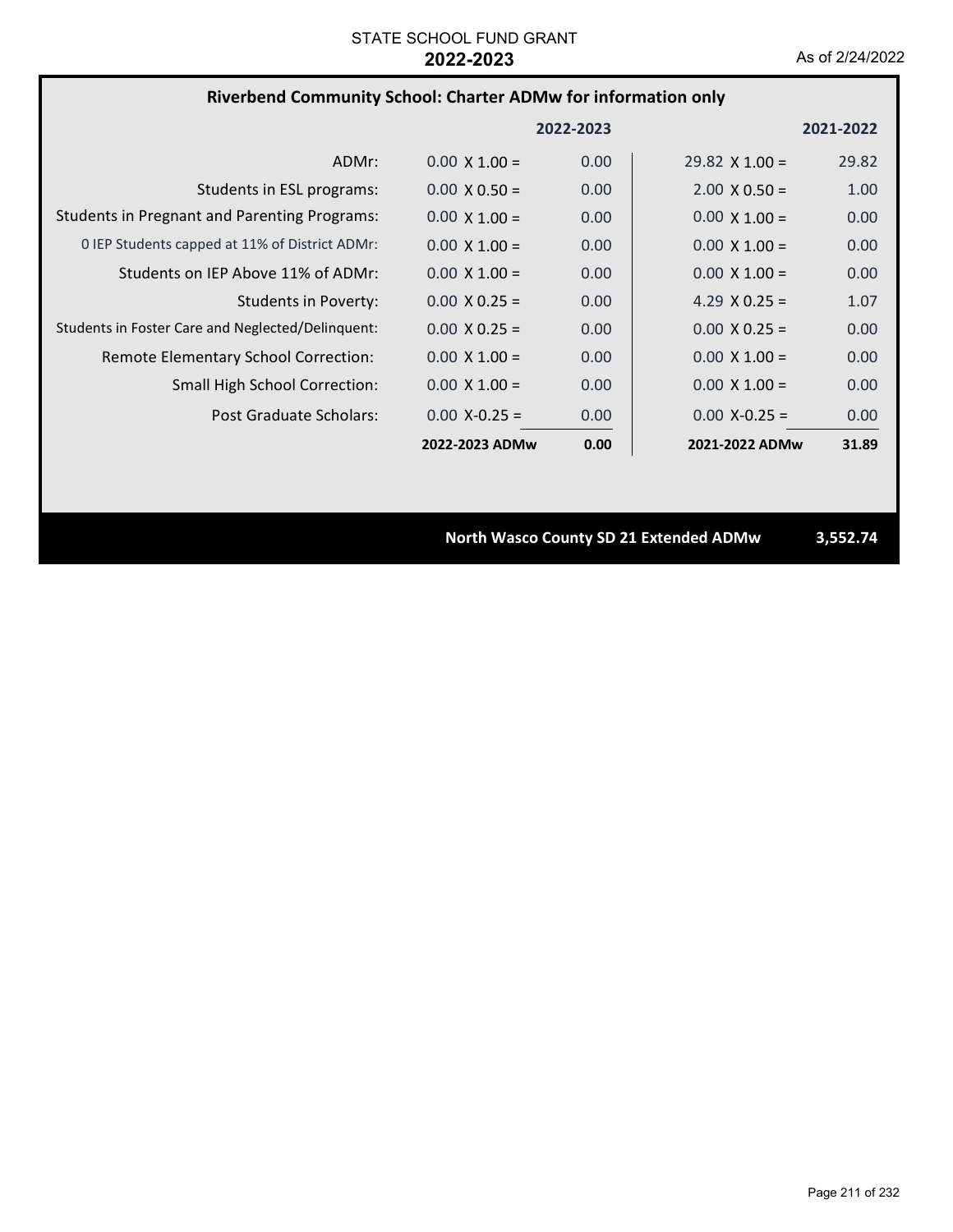## **Wasco County, Dufur SD 29** District ID: 2229

## *2022-2023 Extended ADMw*

## **Dufur SD 29: District total extended ADMw for funding calculations**

|                                                     |                        | 2022-2023 |                                  | 2021-2022 |
|-----------------------------------------------------|------------------------|-----------|----------------------------------|-----------|
| ADMr:                                               | $352.00 \times 1.00 =$ | 352.00    | $353.35 \times 1.00 =$           | 353.35    |
| Students in ESL programs:                           | $0.00 \times 0.50 =$   | 0.00      | $0.00 \times 0.50 =$             | 0.00      |
| <b>Students in Pregnant and Parenting Programs:</b> | $0.00 \times 1.00 =$   | 0.00      | $0.00 \times 1.00 =$             | 0.00      |
| 49 IEP Students capped at 11% of District ADMr:     | $38.72 \times 1.00 =$  | 38.72     | $38.87$ X 1.00 =                 | 38.87     |
| Students on IEP Above 11% of ADMr:                  | $0.00 \times 1.00 =$   | 0.00      | $0.00 \times 1.00 =$             | 0.00      |
| <b>Students in Poverty:</b>                         | $36.00 \times 0.25 =$  | 9.00      | $36.00 \times 0.25 =$            | 9.00      |
| Students in Foster Care and Neglected/Delinquent:   | $2.00 \times 0.25 =$   | 0.50      | $2.00 \times 0.25 =$             | 0.50      |
| Remote Elementary School Correction:                | $14.33 \times 1.00 =$  | 14.33     | $14.33 \times 1.00 =$            | 14.33     |
| <b>Small High School Correction:</b>                | 74.85 $X$ 1.00 =       | 74.85     | 74.85 $\times$ 1.00 =            | 74.85     |
| Post Graduate Scholars:                             | $0.00 X-0.25 =$        | 0.00      | $0.00 X - 0.25 =$                | 0.00      |
|                                                     | 2022-2023 ADMw         | 489.40    | 2021-2022 ADMw                   | 490.90    |
|                                                     |                        |           | Dufur SD 29 Extended ADMw        | 490.90    |
|                                                     |                        |           |                                  |           |
|                                                     |                        |           | <b>Dufur SD 29 Extended ADMw</b> | 490.90    |
|                                                     |                        |           |                                  |           |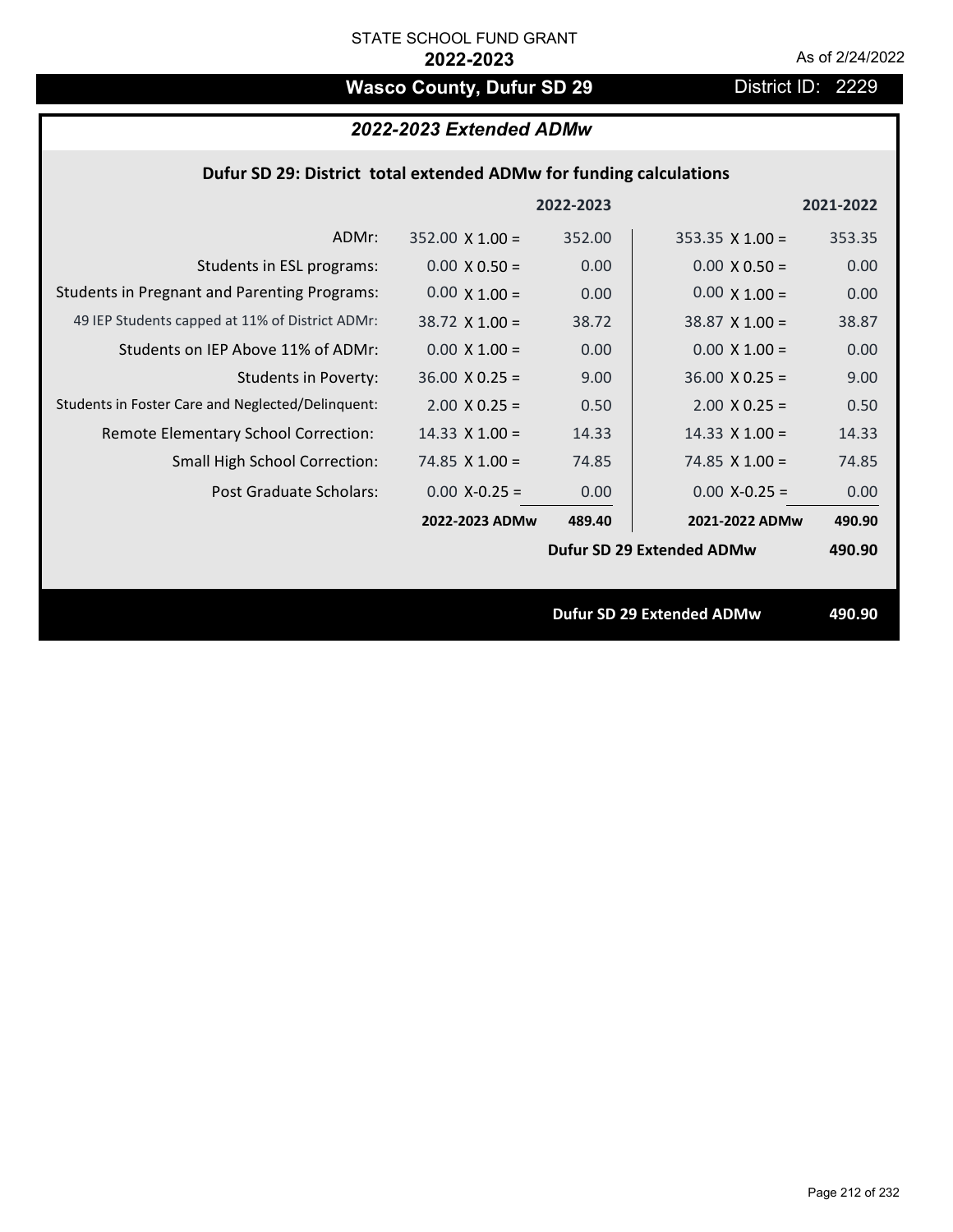## **Washington County, Hillsboro SD 1J** District ID: 2239

## *2022-2023 Extended ADMw*

#### **Hillsboro SD 1J: District total extended ADMw for funding calculations**

|                                                     |                                 | 2022-2023 |                           | 2021-2022 |
|-----------------------------------------------------|---------------------------------|-----------|---------------------------|-----------|
|                                                     | ADMr: $19,213.00 \times 1.00 =$ | 19,213.00 | $18,561.82 \times 1.00 =$ | 18,561.82 |
| Students in ESL programs:                           | $3,150.00 \times 0.50 =$        | 1,575.00  | $3,411.87 \times 0.50 =$  | 1,705.94  |
| <b>Students in Pregnant and Parenting Programs:</b> | $4.50 \times 1.00 =$            | 4.50      | $0.00 \times 1.00 =$      | 0.00      |
| 3040 IEP Students capped at 11% of District ADMr:   | $2,113.43 \times 1.00 =$        | 2,113.43  | $2,070.58 \times 1.00 =$  | 2,070.58  |
| Students on IEP Above 11% of ADMr:                  | $352.10 \times 1.00 =$          | 352.10    | $352.10 \times 1.00 =$    | 352.10    |
| <b>Students in Poverty:</b>                         | $1,395.68$ X 0.25 =             | 348.92    | $1,348.37 \times 0.25 =$  | 337.09    |
| Students in Foster Care and Neglected/Delinquent:   | $77.00 \times 0.25 =$           | 19.25     | $77.00 \times 0.25 =$     | 19.25     |
| Remote Elementary School Correction:                | $0.00 \times 1.00 =$            | 0.00      | $0.00 \times 1.00 =$      | 0.00      |
| <b>Small High School Correction:</b>                | $0.00 \times 1.00 =$            | 0.00      | $0.00 \times 1.00 =$      | 0.00      |
| Post Graduate Scholars:                             | $0.00$ X-0.25 =                 | 0.00      | $0.00$ X-0.25 =           | 0.00      |
|                                                     | 2022-2023 ADMw                  | 23,626.20 | 2021-2022 ADMw            | 23,046.78 |

**Hillsboro SD 1J Extended ADMw**

**23,626.20**

### **City View Charter School: Charter ADMw for information only**

|                                                     |                      | 2022-2023 |                        | 2021-2022 |
|-----------------------------------------------------|----------------------|-----------|------------------------|-----------|
| ADMr:                                               | $0.00 \times 1.00 =$ | 0.00      | $261.64 \times 1.00 =$ | 261.64    |
| Students in ESL programs:                           | $0.00 \times 0.50 =$ | 0.00      | 7.94 $\times$ 0.50 =   | 3.97      |
| <b>Students in Pregnant and Parenting Programs:</b> | $0.00 \times 1.00 =$ | 0.00      | $0.00 \times 1.00 =$   | 0.00      |
| 0 IEP Students capped at 11% of District ADMr:      | $0.00 \times 1.00 =$ | 0.00      | $0.00 \times 1.00 =$   | 0.00      |
| Students on IEP Above 11% of ADMr:                  | $0.00 \times 1.00 =$ | 0.00      | $0.00 \times 1.00 =$   | 0.00      |
| Students in Poverty:                                | $0.00 \times 0.25 =$ | 0.00      | $19.01 \times 0.25 =$  | 4.75      |
| Students in Foster Care and Neglected/Delinquent:   | $0.00 \times 0.25 =$ | 0.00      | $0.00 \times 0.25 =$   | 0.00      |
| Remote Elementary School Correction:                | $0.00 \times 1.00 =$ | 0.00      | $0.00 \times 1.00 =$   | 0.00      |
| <b>Small High School Correction:</b>                | $0.00 \times 1.00 =$ | 0.00      | $0.00 \times 1.00 =$   | 0.00      |
| Post Graduate Scholars:                             | $0.00$ X-0.25 =      | 0.00      | $0.00$ X-0.25 =        | 0.00      |
|                                                     | 2022-2023 ADMw       | 0.00      | 2021-2022 ADMw         | 270.36    |

#### **Hillsboro SD 1J Extended ADMw 23,626.20**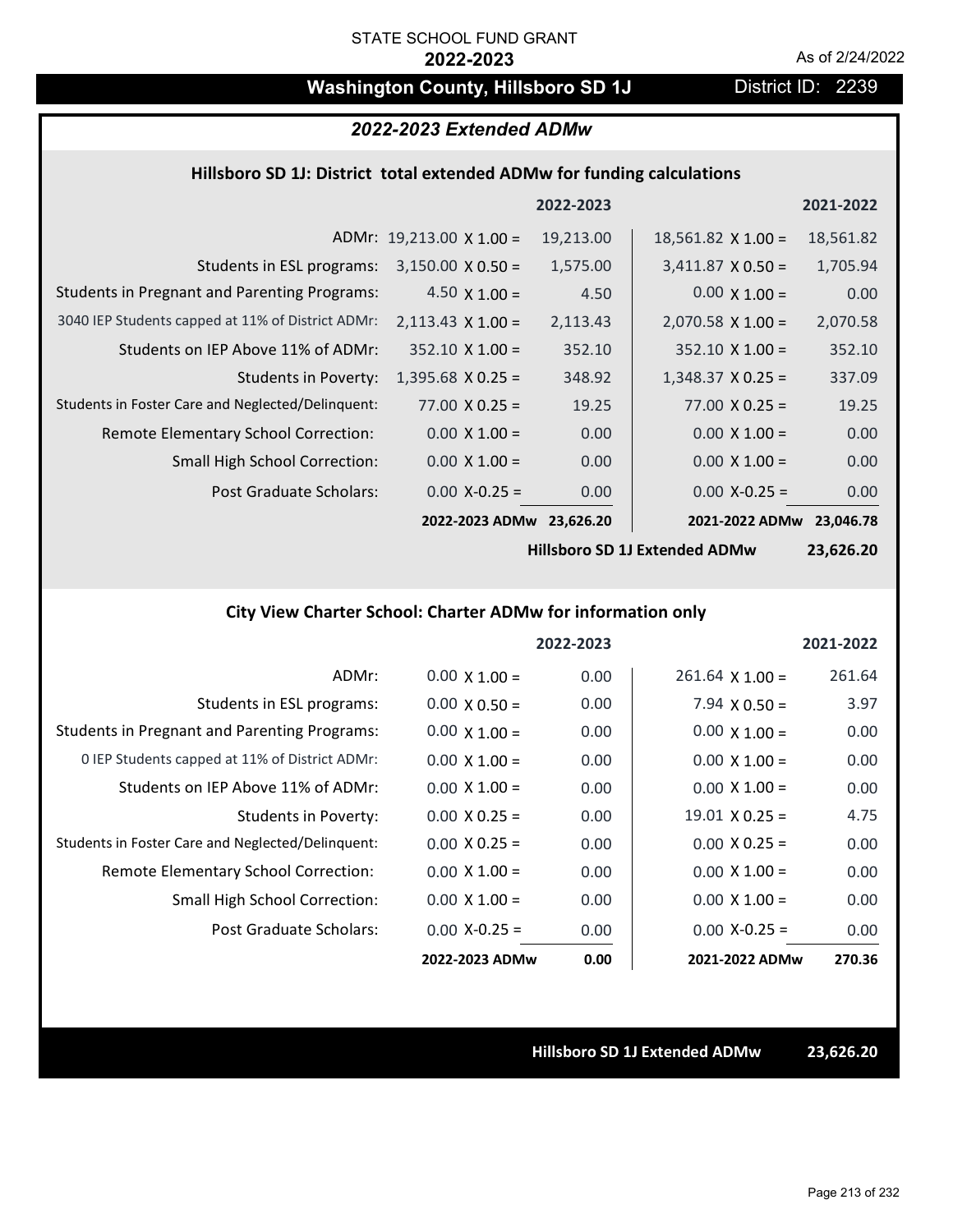## **Washington County, Banks SD 13** District ID: 2240

## *2022-2023 Extended ADMw*

### **Banks SD 13: District total extended ADMw for funding calculations**

|                                                     |                          | 2022-2023 |                                  | 2021-2022 |
|-----------------------------------------------------|--------------------------|-----------|----------------------------------|-----------|
| ADMr:                                               | $1,040.00 \times 1.00 =$ | 1,040.00  | $996.44 \times 1.00 =$           | 996.44    |
| Students in ESL programs:                           | $27.00 \times 0.50 =$    | 13.50     | $27.47 \times 0.50 =$            | 13.74     |
| <b>Students in Pregnant and Parenting Programs:</b> | $0.00 \times 1.00 =$     | 0.00      | $0.00 \times 1.00 =$             | 0.00      |
| 144 IEP Students capped at 11% of District ADMr:    | $114.40 \times 1.00 =$   | 114.40    | $109.61$ X $1.00 =$              | 109.61    |
| Students on IEP Above 11% of ADMr:                  | 4.20 $X$ 1.00 =          | 4.20      | 4.20 $X$ 1.00 =                  | 4.20      |
| <b>Students in Poverty:</b>                         | 41.75 $X$ 0.25 =         | 10.44     | 40.00 $X$ 0.25 =                 | 10.00     |
| Students in Foster Care and Neglected/Delinquent:   | $2.00 \times 0.25 =$     | 0.50      | $2.00 \times 0.25 =$             | 0.50      |
| Remote Elementary School Correction:                | $0.00 \times 1.00 =$     | 0.00      | $0.00 \times 1.00 =$             | 0.00      |
| <b>Small High School Correction:</b>                | $1.91$ X $1.00 =$        | 1.91      | $1.91$ X $1.00 =$                | 1.91      |
| Post Graduate Scholars:                             | $0.00$ X-0.25 =          | 0.00      | $0.00$ X-0.25 =                  | 0.00      |
|                                                     | 2022-2023 ADMw           | 1,184.95  | 2021-2022 ADMw                   | 1,136.39  |
|                                                     |                          |           | <b>Banks SD 13 Extended ADMw</b> | 1,184.95  |
|                                                     |                          |           |                                  |           |
|                                                     |                          |           | <b>Banks SD 13 Extended ADMw</b> | 1,184.95  |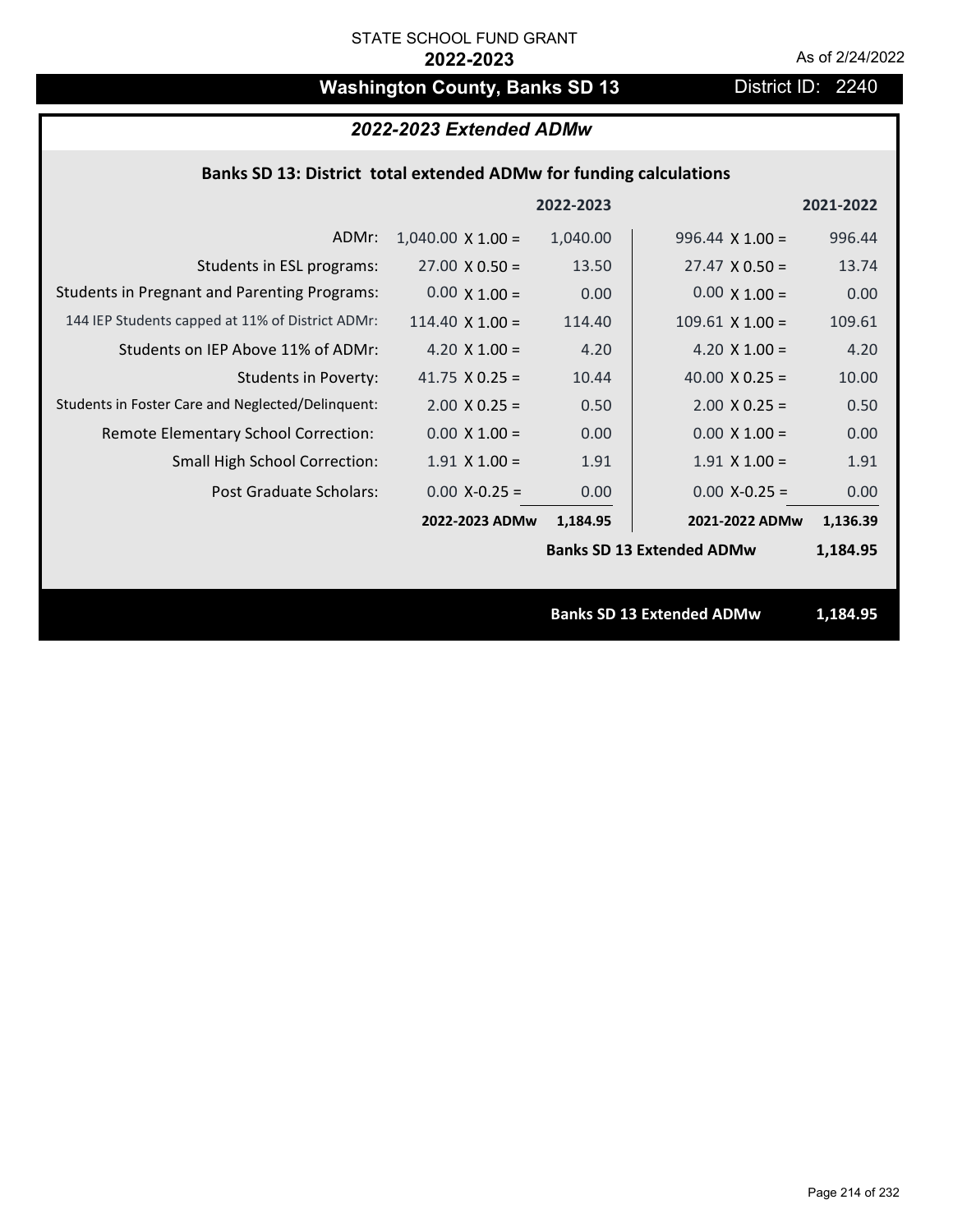## Washington County, Forest Grove SD 15 District ID: 2241

## *2022-2023 Extended ADMw*

#### **Forest Grove SD 15: District total extended ADMw for funding calculations**

|                                                     |                          | 2022-2023 |                          | 2021-2022 |
|-----------------------------------------------------|--------------------------|-----------|--------------------------|-----------|
| ADMr:                                               | $5,832.00 \times 1.00 =$ | 5,832.00  | $5,570.79 \times 1.00 =$ | 5,570.79  |
| Students in ESL programs:                           | $995.00 \times 0.50 =$   | 497.50    | $1,027.05 \times 0.50 =$ | 513.53    |
| <b>Students in Pregnant and Parenting Programs:</b> | $5.00 \times 1.00 =$     | 5.00      | 4.61 $\times$ 1.00 =     | 4.61      |
| 890 IEP Students capped at 11% of District ADMr:    | 641.52 $\times$ 1.00 =   | 641.52    | 634.85 $\times$ 1.00 =   | 634.85    |
| Students on IEP Above 11% of ADMr:                  | $118.30 \times 1.00 =$   | 118.30    | $118.30 \times 1.00 =$   | 118.30    |
| Students in Poverty:                                | $523.76 \times 0.25 =$   | 130.94    | $500.29 \times 0.25 =$   | 125.07    |
| Students in Foster Care and Neglected/Delinquent:   | $29.00 \times 0.25 =$    | 7.25      | $29.00 \times 0.25 =$    | 7.25      |
| Remote Elementary School Correction:                | $0.00 \times 1.00 =$     | 0.00      | $0.00 \times 1.00 =$     | 0.00      |
| <b>Small High School Correction:</b>                | $0.00 \times 1.00 =$     | 0.00      | $0.00 \times 1.00 =$     | 0.00      |
| Post Graduate Scholars:                             | $0.00 X - 0.25 =$        | 0.00      | $0.00$ X-0.25 =          | 0.00      |
|                                                     | 2022-2023 ADMw           | 7,232.51  | 2021-2022 ADMw           | 6,974.40  |

**Forest Grove SD 15 Extended ADMw**

**7,232.51**

### **Forest Grove Community School: Charter ADMw for information only**

|                                                     |                      | 2022-2023 |                        | 2021-2022 |
|-----------------------------------------------------|----------------------|-----------|------------------------|-----------|
| ADMr:                                               | $0.00 \times 1.00 =$ | 0.00      | $200.59 \times 1.00 =$ | 200.59    |
| Students in ESL programs:                           | $0.00 \times 0.50 =$ | 0.00      | $3.00 \times 0.50 =$   | 1.50      |
| <b>Students in Pregnant and Parenting Programs:</b> | $0.00 \times 1.00 =$ | 0.00      | $0.00 \times 1.00 =$   | 0.00      |
| 0 IEP Students capped at 11% of District ADMr:      | $0.00 \times 1.00 =$ | 0.00      | $0.00 \times 1.00 =$   | 0.00      |
| Students on IEP Above 11% of ADMr:                  | $0.00 \times 1.00 =$ | 0.00      | $0.00 \times 1.00 =$   | 0.00      |
| Students in Poverty:                                | $0.00 \times 0.25 =$ | 0.00      | $18.03 \times 0.25 =$  | 4.51      |
| Students in Foster Care and Neglected/Delinquent:   | $0.00 \times 0.25 =$ | 0.00      | $0.00 \times 0.25 =$   | 0.00      |
| Remote Elementary School Correction:                | $0.00 \times 1.00 =$ | 0.00      | $0.00 \times 1.00 =$   | 0.00      |
| <b>Small High School Correction:</b>                | $0.00 \times 1.00 =$ | 0.00      | $0.00 \times 1.00 =$   | 0.00      |
| Post Graduate Scholars:                             | $0.00$ X-0.25 =      | 0.00      | $0.00 X - 0.25 =$      | 0.00      |
|                                                     | 2022-2023 ADMw       | 0.00      | 2021-2022 ADMw         | 206.60    |

**Forest Grove SD 15 Extended ADMw 7,232.51**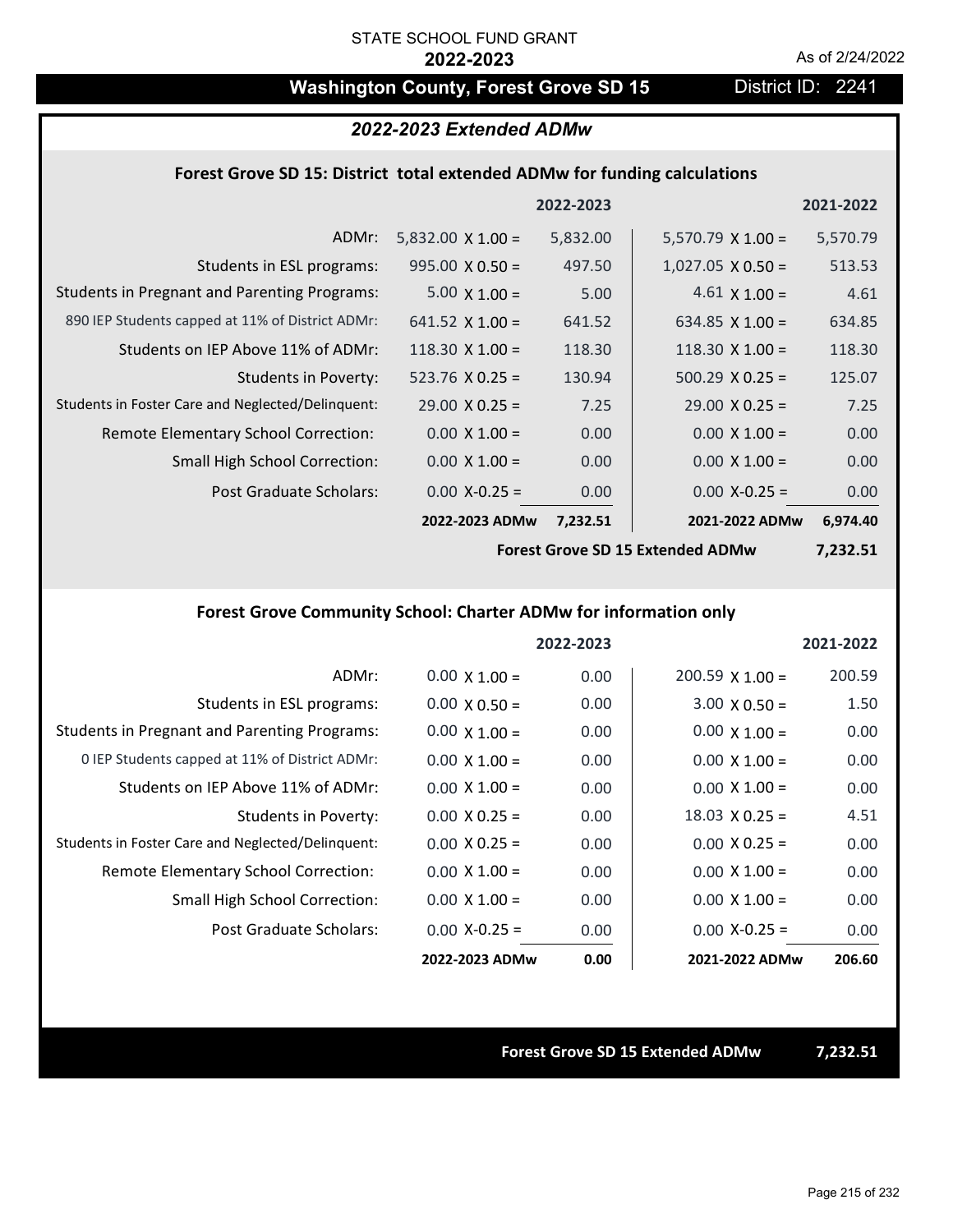## Washington County, Tigard-Tualatin SD 23J District ID: 2242

### *2022-2023 Extended ADMw*

#### **Tigard‐Tualatin SD 23J: District total extended ADMw for funding calculations**

|                                                     |                                 | 2022-2023 |                           | 2021-2022 |
|-----------------------------------------------------|---------------------------------|-----------|---------------------------|-----------|
|                                                     | ADMr: $11,884.00 \times 1.00 =$ | 11,884.00 | $11,468.10 \times 1.00 =$ | 11,468.10 |
| Students in ESL programs:                           | $1,121.60 \times 0.50 =$        | 560.80    | $1,239.92 \times 0.50 =$  | 619.96    |
| <b>Students in Pregnant and Parenting Programs:</b> | $8.00 \times 1.00 =$            | 8.00      | $5.59 \times 1.00 =$      | 5.59      |
| 1369 IEP Students capped at 11% of District ADMr:   | $1,307.24 \times 1.00 =$        | 1,307.24  | $1,286.22 \times 1.00 =$  | 1,286.22  |
| Students on IEP Above 11% of ADMr:                  | $1.80 \times 1.00 =$            | 1.80      | $1.80 \times 1.00 =$      | 1.80      |
| <b>Students in Poverty:</b>                         | $779.91 \times 0.25 =$          | 194.98    | $752.58$ X 0.25 =         | 188.15    |
| Students in Foster Care and Neglected/Delinquent:   | $29.00 \times 0.25 =$           | 7.25      | $29.00 \times 0.25 =$     | 7.25      |
| Remote Elementary School Correction:                | $0.00 \times 1.00 =$            | 0.00      | $0.00 \times 1.00 =$      | 0.00      |
| <b>Small High School Correction:</b>                | $0.00 \times 1.00 =$            | 0.00      | $0.00 \times 1.00 =$      | 0.00      |
| Post Graduate Scholars:                             | $0.00 X - 0.25 =$               | 0.00      | $0.00$ X-0.25 =           | 0.00      |
|                                                     | 2022-2023 ADMw                  | 13,964.07 | 2021-2022 ADMw 13,577.07  |           |
|                                                     |                                 |           |                           |           |

**Tigard‐Tualatin SD 23J Extended ADMw**

**13,964.07**

## **Multi‐sensory Instruction Teaching Children Hands‐On (MITCH): Charter ADMw for information only**

|                                                     |                      | 2022-2023 |                        | 2021-2022 |
|-----------------------------------------------------|----------------------|-----------|------------------------|-----------|
| ADMr:                                               | $0.00 \times 1.00 =$ | 0.00      | $224.85 \times 1.00 =$ | 224.85    |
| Students in ESL programs:                           | $0.00 \times 0.50 =$ | 0.00      | $18.85 \times 0.50 =$  | 9.43      |
| <b>Students in Pregnant and Parenting Programs:</b> | $0.00 \times 1.00 =$ | 0.00      | $0.00 \times 1.00 =$   | 0.00      |
| 0 IEP Students capped at 11% of District ADMr:      | $0.00 \times 1.00 =$ | 0.00      | $0.00 \times 1.00 =$   | 0.00      |
| Students on IEP Above 11% of ADMr:                  | $0.00 \times 1.00 =$ | 0.00      | $0.00 \times 1.00 =$   | 0.00      |
| Students in Poverty:                                | $0.00 \times 0.25 =$ | 0.00      | $14.79 \times 0.25 =$  | 3.70      |
| Students in Foster Care and Neglected/Delinquent:   | $0.00 \times 0.25 =$ | 0.00      | $0.00 \times 0.25 =$   | 0.00      |
| <b>Remote Elementary School Correction:</b>         | $0.00 \times 1.00 =$ | 0.00      | $0.00 \times 1.00 =$   | 0.00      |
| Small High School Correction:                       | $0.00 \times 1.00 =$ | 0.00      | $0.00 \times 1.00 =$   | 0.00      |
| Post Graduate Scholars:                             | $0.00 X - 0.25 =$    | 0.00      | $0.00$ X-0.25 =        | 0.00      |
|                                                     | 2022-2023 ADMw       | 0.00      | 2021-2022 ADMw         | 237.97    |

**Tigard‐Tualatin SD 23J Extended ADMw 13,964.07**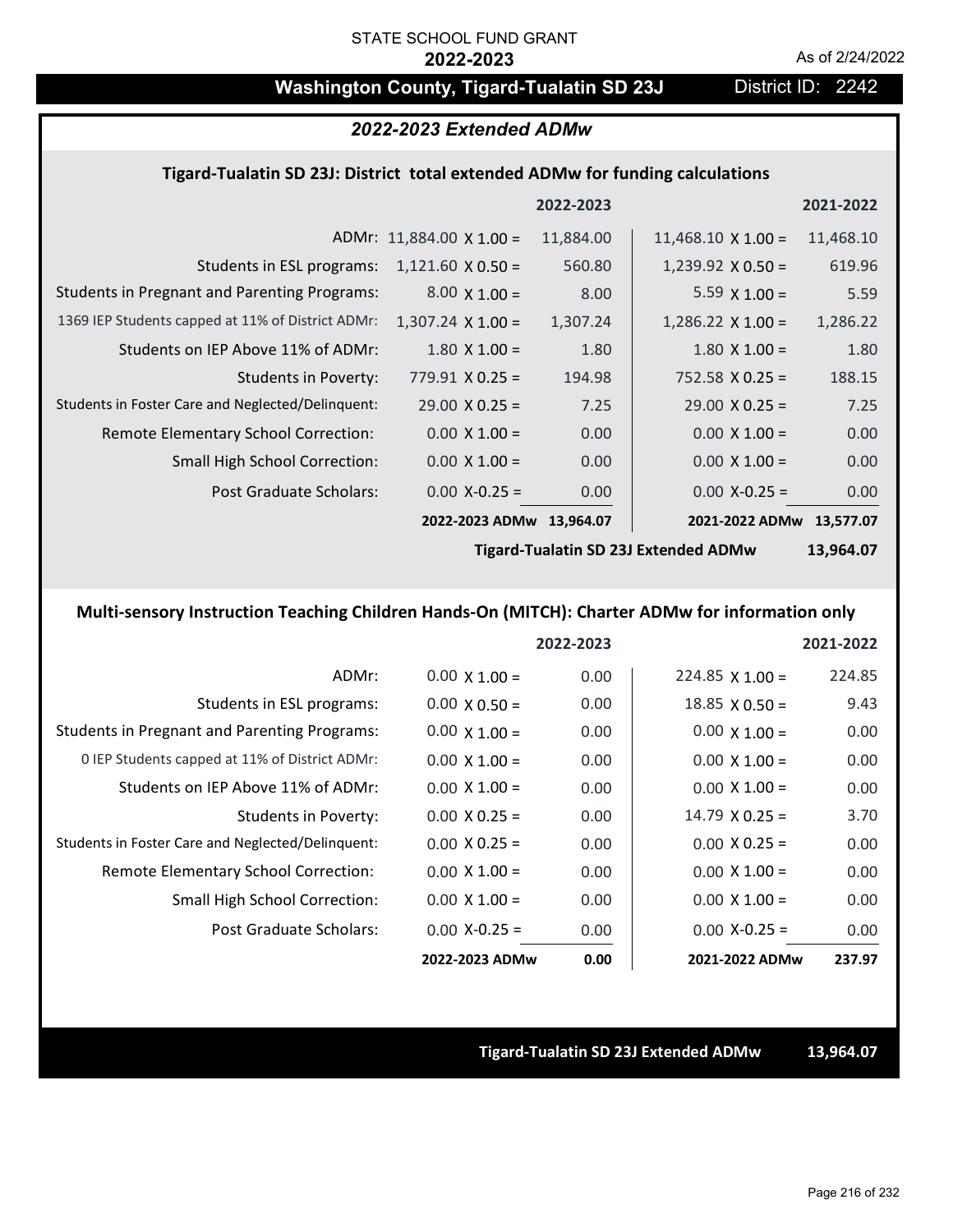# **Washington County, Beaverton SD 48J** District ID: 2243

## *2022-2023 Extended ADMw*

#### **Beaverton SD 48J: District total extended ADMw for funding calculations**

|                                                     |                                 | 2022-2023 |                           | 2021-2022 |
|-----------------------------------------------------|---------------------------------|-----------|---------------------------|-----------|
|                                                     | ADMr: $38,917.00 \times 1.00 =$ | 38,917.00 | $38,371.81 \times 1.00 =$ | 38,371.81 |
| Students in ESL programs:                           | 4,650.00 $\times$ 0.50 =        | 2,325.00  | 4,939.37 $\times$ 0.50 =  | 2,469.69  |
| <b>Students in Pregnant and Parenting Programs:</b> | $10.00 \times 1.00 =$           | 10.00     | 4.20 $\times$ 1.00 =      | 4.20      |
| 4666 IEP Students capped at 11% of District ADMr:   | 4,280.87 $\times$ 1.00 =        | 4,280.87  | 4,300.65 $\times$ 1.00 =  | 4,300.65  |
| Students on IEP Above 11% of ADMr:                  | $120.20 \times 1.00 =$          | 120.20    | $120.20 \times 1.00 =$    | 120.20    |
| <b>Students in Poverty:</b>                         | $2,346.91$ X 0.25 =             | 586.73    | $2,313.93$ X 0.25 =       | 578.48    |
| Students in Foster Care and Neglected/Delinquent:   | $75.00 \times 0.25 =$           | 18.75     | $75.00 \times 0.25 =$     | 18.75     |
| Remote Elementary School Correction:                | $0.00 \times 1.00 =$            | 0.00      | $0.00 \times 1.00 =$      | 0.00      |
| Small High School Correction:                       | $0.00 \times 1.00 =$            | 0.00      | $0.00 \times 1.00 =$      | 0.00      |
| Post Graduate Scholars:                             | $0.00$ X-0.25 =                 | 0.00      | $0.00$ X-0.25 =           | 0.00      |
|                                                     | 2022-2023 ADMw                  | 46.258.55 | 2021-2022 ADMw            | 45.863.78 |

**Beaverton SD 48J Extended ADMw**

**46,627.73**

## **Arco Iris Spanish Immersion School: Charter ADMw for information only**

|                                                     |                      | 2022-2023 |                        | 2021-2022 |
|-----------------------------------------------------|----------------------|-----------|------------------------|-----------|
| ADMr:                                               | $0.00 \times 1.00 =$ | 0.00      | $397.00 \times 1.00 =$ | 397.00    |
| Students in ESL programs:                           | $0.00 \times 0.50 =$ | 0.00      | $33.83 \times 0.50 =$  | 16.92     |
| <b>Students in Pregnant and Parenting Programs:</b> | $0.00 \times 1.00 =$ | 0.00      | $0.00 \times 1.00 =$   | 0.00      |
| 0 IEP Students capped at 11% of District ADMr:      | $0.00 \times 1.00 =$ | 0.00      | $0.00 \times 1.00 =$   | 0.00      |
| Students on IEP Above 11% of ADMr:                  | $0.00 \times 1.00 =$ | 0.00      | $0.00 \times 1.00 =$   | 0.00      |
| Students in Poverty:                                | $0.00 \times 0.25 =$ | 0.00      | $23.99 \times 0.25 =$  | 6.00      |
| Students in Foster Care and Neglected/Delinquent:   | $0.00 \times 0.25 =$ | 0.00      | $0.00 \times 0.25 =$   | 0.00      |
| Remote Elementary School Correction:                | $0.00 \times 1.00 =$ | 0.00      | $0.00 \times 1.00 =$   | 0.00      |
| <b>Small High School Correction:</b>                | $0.00 \times 1.00 =$ | 0.00      | $0.00 \times 1.00 =$   | 0.00      |
| Post Graduate Scholars:                             | $0.00 X-0.25 =$      | 0.00      | $0.00 X-0.25 =$        | 0.00      |
|                                                     | 2022-2023 ADMw       | 0.00      | 2021-2022 ADMw         | 419.91    |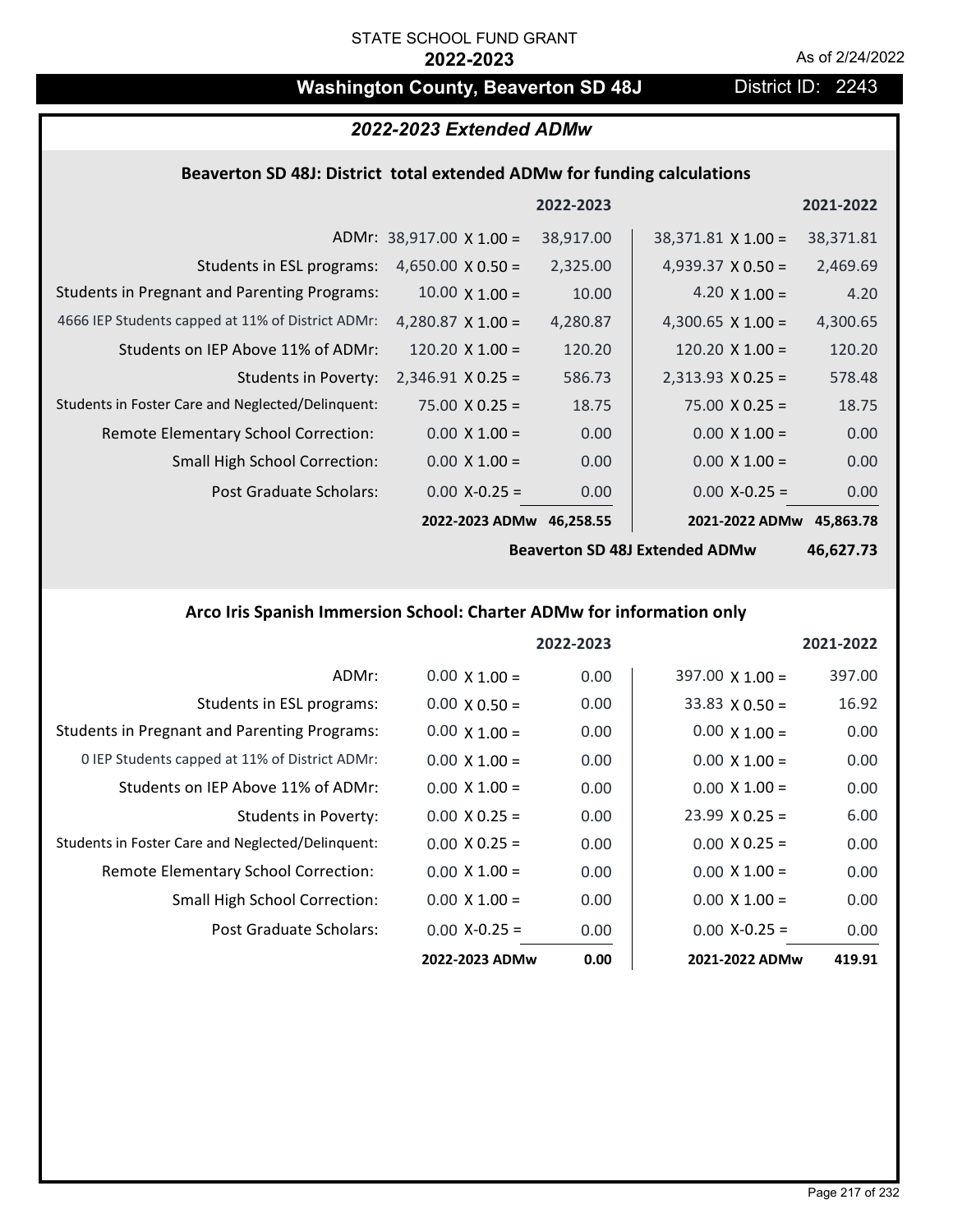## **Hope Chinese Charter School: Charter ADMw for information only**

|                                                     |                      | 2022-2023         |                        | 2021-2022 |
|-----------------------------------------------------|----------------------|-------------------|------------------------|-----------|
| ADMr:                                               | $0.00 \times 1.00 =$ | 0.00              | $328.03 \times 1.00 =$ | 328.03    |
| Students in ESL programs:                           | $0.00 \times 0.50 =$ | 0.00              | $22.10 \times 0.50 =$  | 11.05     |
| <b>Students in Pregnant and Parenting Programs:</b> | $0.00 \times 1.00 =$ | 0.00              | $0.00 \times 1.00 =$   | 0.00      |
| 0 IEP Students capped at 11% of District ADMr:      | $0.00 \times 1.00 =$ | 0.00              | $0.00 \times 1.00 =$   | 0.00      |
| Students on IEP Above 11% of ADMr:                  | $0.00 \times 1.00 =$ | 0.00              | $0.00 \times 1.00 =$   | 0.00      |
| Students in Poverty:                                | $0.00 \times 0.25 =$ | 0.00              | $19.83 \times 0.25 =$  | 4.96      |
| Students in Foster Care and Neglected/Delinguent:   | $0.00 \times 0.25 =$ | 0.00              | $0.00 \times 0.25 =$   | 0.00      |
| Remote Elementary School Correction:                | $0.00 \times 1.00 =$ | 0.00              | $0.00 \times 1.00 =$   | 0.00      |
| <b>Small High School Correction:</b>                | $0.00 \times 1.00 =$ | 0.00              | $0.00 \times 1.00 =$   | 0.00      |
| Post Graduate Scholars:                             | $0.00 X - 0.25 =$    | 0.00 <sub>1</sub> | $0.00 X - 0.25 =$      | 0.00      |
|                                                     | 2022-2023 ADMw       | 0.00              | 2021-2022 ADMw         | 344.04    |

**Beaverton SD 48J Extended ADMw 46,627.73**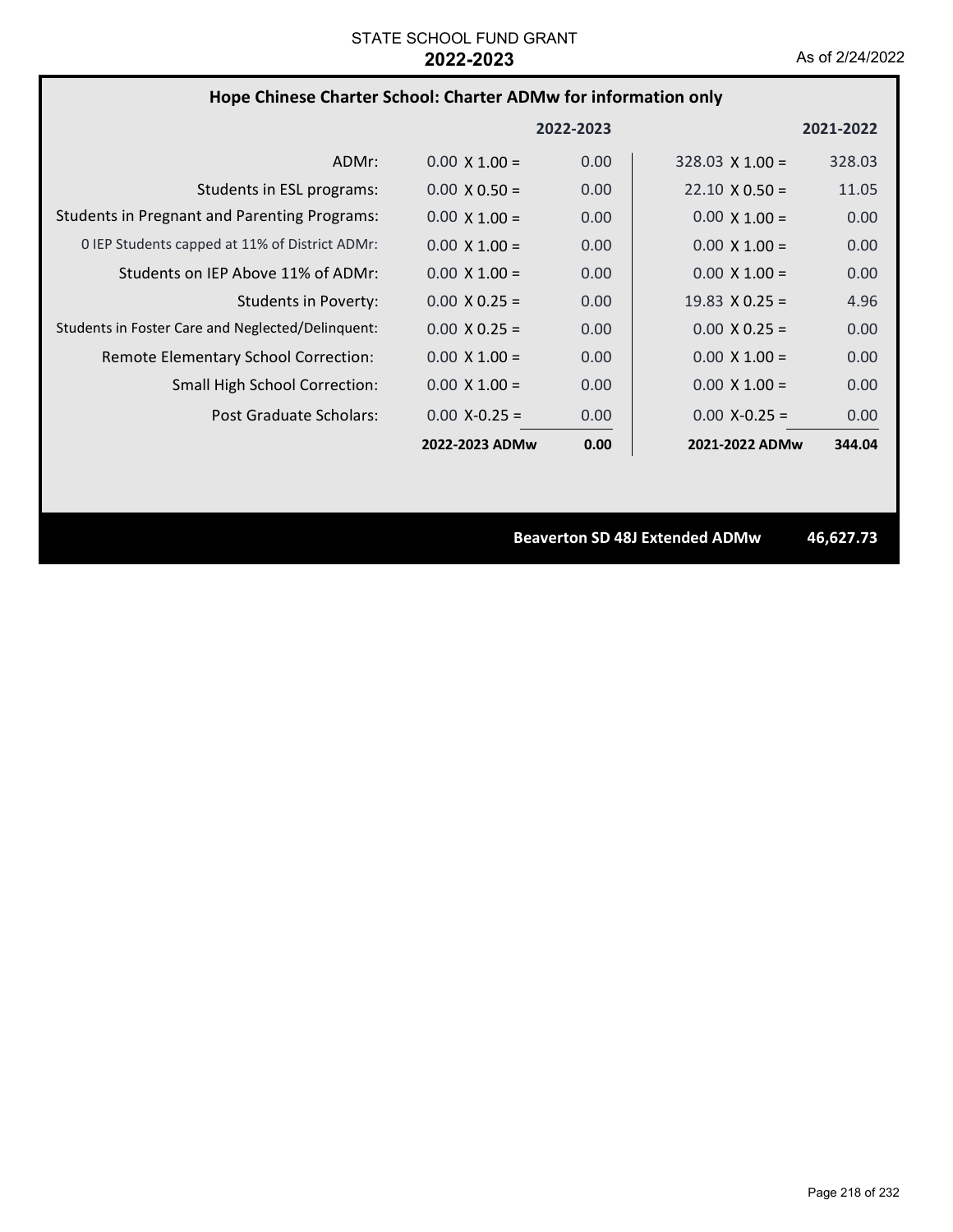# Washington County, Sherwood SD 88J District ID: 2244

## *2022-2023 Extended ADMw*

#### **Sherwood SD 88J: District total extended ADMw for funding calculations**

|                                                     |                          | 2022-2023 |                          | 2021-2022 |
|-----------------------------------------------------|--------------------------|-----------|--------------------------|-----------|
| ADMr:                                               | $5,119.00 \times 1.00 =$ | 5,119.00  | 4,715.97 $\times$ 1.00 = | 4,715.97  |
| Students in ESL programs:                           | $116.00 \times 0.50 =$   | 58.00     | $120.30 \times 0.50 =$   | 60.15     |
| <b>Students in Pregnant and Parenting Programs:</b> | $0.00 \times 1.00 =$     | 0.00      | $0.00 \times 1.00 =$     | 0.00      |
| 237 IEP Students capped at 11% of District ADMr:    | $237.00 \times 1.00 =$   | 237.00    | $521.00 \times 1.00 =$   | 521.00    |
| Students on IEP Above 11% of ADMr:                  | $0.00 \times 1.00 =$     | 0.00      | $0.00 \times 1.00 =$     | 0.00      |
| <b>Students in Poverty:</b>                         | $143.24 \times 0.25 =$   | 35.81     | $131.96 \times 0.25 =$   | 32.99     |
| Students in Foster Care and Neglected/Delinquent:   | 4.00 $X$ 0.25 =          | 1.00      | 4.00 $X$ 0.25 =          | 1.00      |
| Remote Elementary School Correction:                | $0.00 \times 1.00 =$     | 0.00      | $0.00 \times 1.00 =$     | 0.00      |
| <b>Small High School Correction:</b>                | $0.00 \times 1.00 =$     | 0.00      | $0.00 \times 1.00 =$     | 0.00      |
| Post Graduate Scholars:                             | $0.00 X - 0.25 =$        | 0.00      | $0.00$ X-0.25 =          | 0.00      |
|                                                     | 2022-2023 ADMw           | 5,450.81  | 2021-2022 ADMw           | 5,331.11  |

**Sherwood SD 88J Extended ADMw**

**5,534.73**

## **Sherwood Charter School: Charter ADMw for information only**

|                                                     |                      | 2022-2023 |                      | 2021-2022 |
|-----------------------------------------------------|----------------------|-----------|----------------------|-----------|
| ADMr:                                               | $0.00 \times 1.00 =$ | 0.00      | $201.21$ X $1.00 =$  | 201.21    |
| Students in ESL programs:                           | $0.00 \times 0.50 =$ | 0.00      | $2.00 \times 0.50 =$ | 1.00      |
| <b>Students in Pregnant and Parenting Programs:</b> | $0.00 \times 1.00 =$ | 0.00      | $0.00 \times 1.00 =$ | 0.00      |
| 0 IEP Students capped at 11% of District ADMr:      | $0.00 \times 1.00 =$ | 0.00      | $0.00 \times 1.00 =$ | 0.00      |
| Students on IEP Above 11% of ADMr:                  | $0.00 \times 1.00 =$ | 0.00      | $0.00 \times 1.00 =$ | 0.00      |
| Students in Poverty:                                | $0.00 \times 0.25 =$ | 0.00      | $5.63 \times 0.25 =$ | 1.41      |
| Students in Foster Care and Neglected/Delinquent:   | $0.00 \times 0.25 =$ | 0.00      | $0.00 \times 0.25 =$ | 0.00      |
| Remote Elementary School Correction:                | $0.00 \times 1.00 =$ | 0.00      | $0.00 \times 1.00 =$ | 0.00      |
| <b>Small High School Correction:</b>                | $0.00 \times 1.00 =$ | 0.00      | $0.00 \times 1.00 =$ | 0.00      |
| Post Graduate Scholars:                             | $0.00 X-0.25 =$      | 0.00      | $0.00 X-0.25 =$      | 0.00      |
|                                                     | 2022-2023 ADMw       | 0.00      | 2021-2022 ADMw       | 203.62    |

**Sherwood SD 88J Extended ADMw 5,534.73**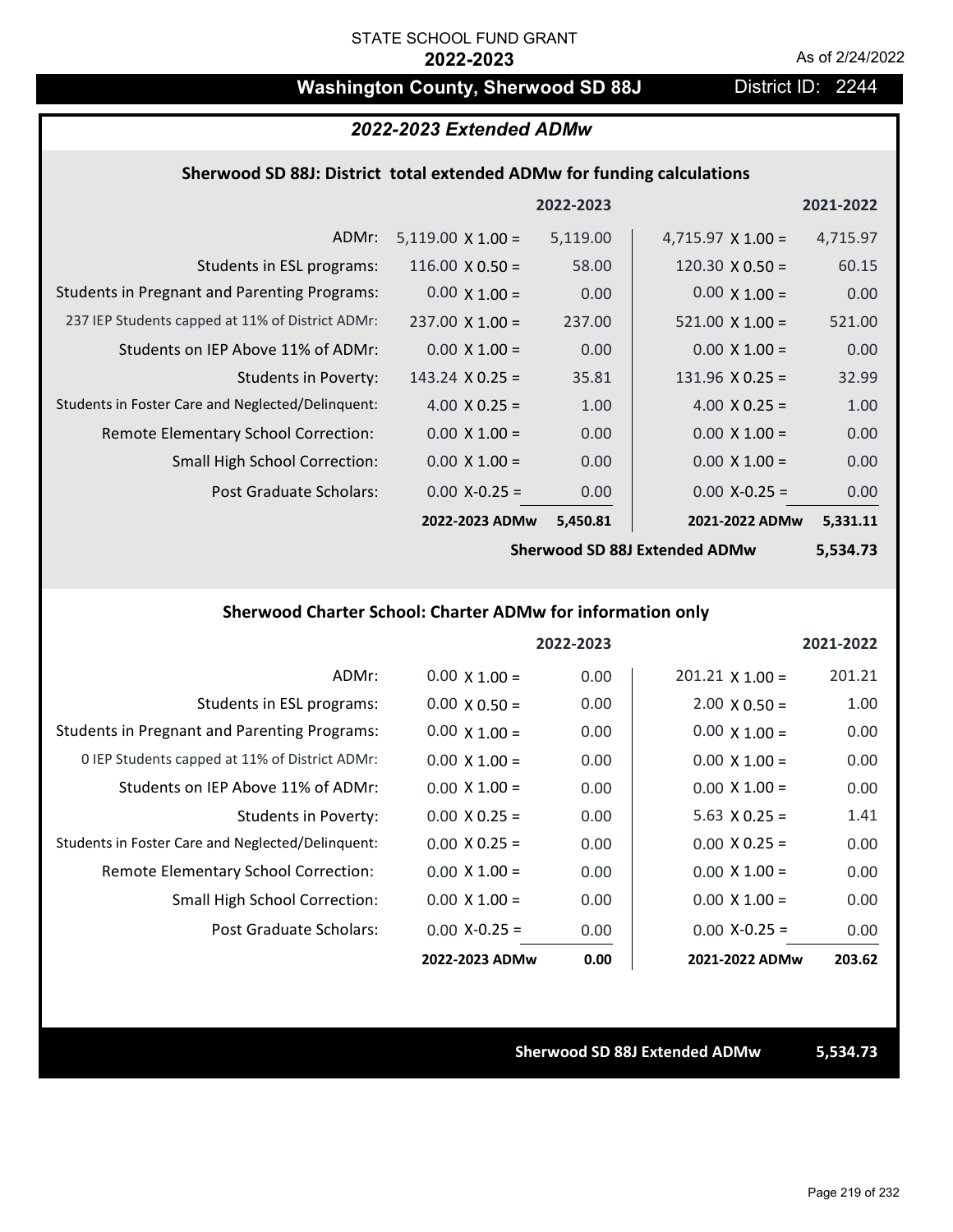# Washington County, Gaston SD 511J District ID: 2245

# *2022-2023 Extended ADMw*

## **Gaston SD 511J: District total extended ADMw for funding calculations**

|                                                     |                        | 2022-2023 |                                     | 2021-2022 |
|-----------------------------------------------------|------------------------|-----------|-------------------------------------|-----------|
| ADMr:                                               | 500.00 $\times$ 1.00 = | 500.00    | 491.42 $\times$ 1.00 =              | 491.42    |
| Students in ESL programs:                           | $5.00 \times 0.50 =$   | 2.50      | $5.00 \times 0.50 =$                | 2.50      |
| <b>Students in Pregnant and Parenting Programs:</b> | $0.00 \times 1.00 =$   | 0.00      | $0.00 \times 1.00 =$                | 0.00      |
| 80 IEP Students capped at 11% of District ADMr:     | $55.00 \times 1.00 =$  | 55.00     | $54.06 \times 1.00 =$               | 54.06     |
| Students on IEP Above 11% of ADMr:                  | 4.40 $X$ 1.00 =        | 4.40      | 4.40 $X$ 1.00 =                     | 4.40      |
| <b>Students in Poverty:</b>                         | $41.51$ X 0.25 =       | 10.38     | 40.80 $X$ 0.25 =                    | 10.20     |
| Students in Foster Care and Neglected/Delinquent:   | $2.00 \times 0.25 =$   | 0.50      | $2.00 \times 0.25 =$                | 0.50      |
| Remote Elementary School Correction:                | $0.00 \times 1.00 =$   | 0.00      | $0.00 \times 1.00 =$                | 0.00      |
| <b>Small High School Correction:</b>                | $88.66$ X 1.00 =       | 88.66     | $88.66$ X 1.00 =                    | 88.66     |
| Post Graduate Scholars:                             | $0.00$ X-0.25 =        | 0.00      | $0.00$ X-0.25 =                     | 0.00      |
|                                                     | 2022-2023 ADMw         | 661.44    | 2021-2022 ADMw                      | 651.74    |
|                                                     |                        |           | <b>Gaston SD 511J Extended ADMw</b> | 661.44    |
|                                                     |                        |           |                                     |           |
|                                                     |                        |           | <b>Gaston SD 511J Extended ADMw</b> | 661.44    |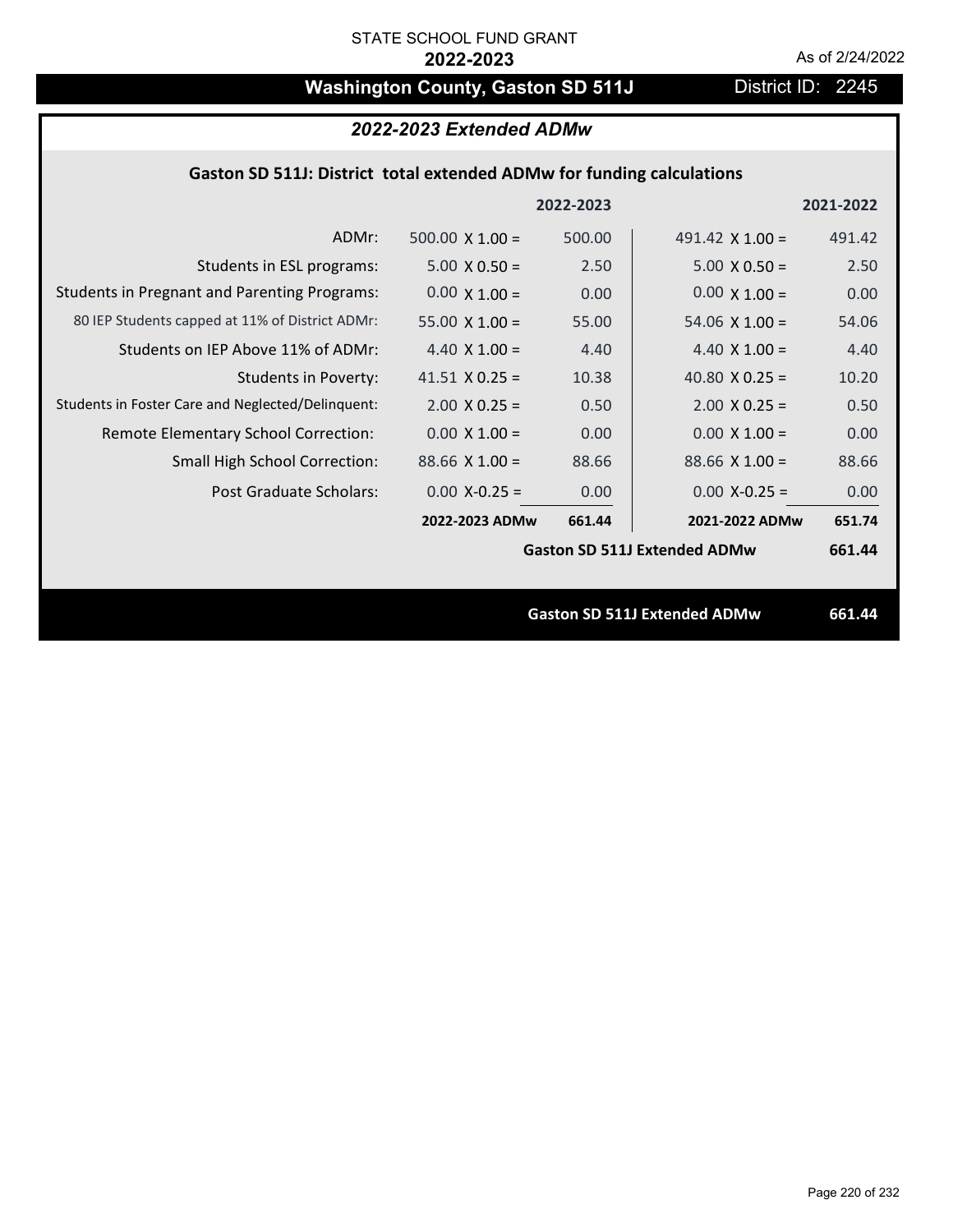# **Wheeler County, Spray SD 1** District ID: 2247

## *2022-2023 Extended ADMw*

|  |  |  | Spray SD 1: District total extended ADMw for funding calculations |
|--|--|--|-------------------------------------------------------------------|
|--|--|--|-------------------------------------------------------------------|

|                                                     |                       | 2022-2023         |                                 | 2021-2022 |
|-----------------------------------------------------|-----------------------|-------------------|---------------------------------|-----------|
| ADMr:                                               | 65.00 $\times$ 1.00 = | 65.00             | 65.48 $X$ 1.00 =                | 65.48     |
| Students in ESL programs:                           | $0.00 \times 0.50 =$  | 0.00 <sub>1</sub> | $0.00 \times 0.50 =$            | 0.00      |
| <b>Students in Pregnant and Parenting Programs:</b> | $0.00 \times 1.00 =$  | 0.00              | $0.00 \times 1.00 =$            | 0.00      |
| 6 IEP Students capped at 11% of District ADMr:      | $6.00 \times 1.00 =$  | 6.00              | $6.00 \times 1.00 =$            | 6.00      |
| Students on IEP Above 11% of ADMr:                  | $0.00 \times 1.00 =$  | 0.00 <sub>1</sub> | $0.00 \times 1.00 =$            | 0.00      |
| <b>Students in Poverty:</b>                         | $8.00 \times 0.25 =$  | 2.00              | $8.00 \times 0.25 =$            | 2.00      |
| Students in Foster Care and Neglected/Delinquent:   | $0.00 \times 0.25 =$  | 0.00 <sub>1</sub> | $0.00 \times 0.25 =$            | 0.00      |
| Remote Elementary School Correction:                | $29.04 \times 1.00 =$ | 29.04             | $29.04$ X 1.00 =                | 29.04     |
| <b>Small High School Correction:</b>                | $50.46$ X $1.00 =$    | 50.46             | $50.46 \times 1.00 =$           | 50.46     |
| Post Graduate Scholars:                             | $0.00 X - 0.25 =$     | 0.00 <sub>1</sub> | $0.00$ X-0.25 =                 | 0.00      |
|                                                     | 2022-2023 ADMw        | 152.50            | 2021-2022 ADMw                  | 152.98    |
|                                                     |                       |                   | <b>Spray SD 1 Extended ADMw</b> | 152.98    |
|                                                     |                       |                   |                                 |           |
|                                                     |                       |                   | <b>Spray SD 1 Extended ADMw</b> | 152.98    |
|                                                     |                       |                   |                                 |           |

Page 221 of 232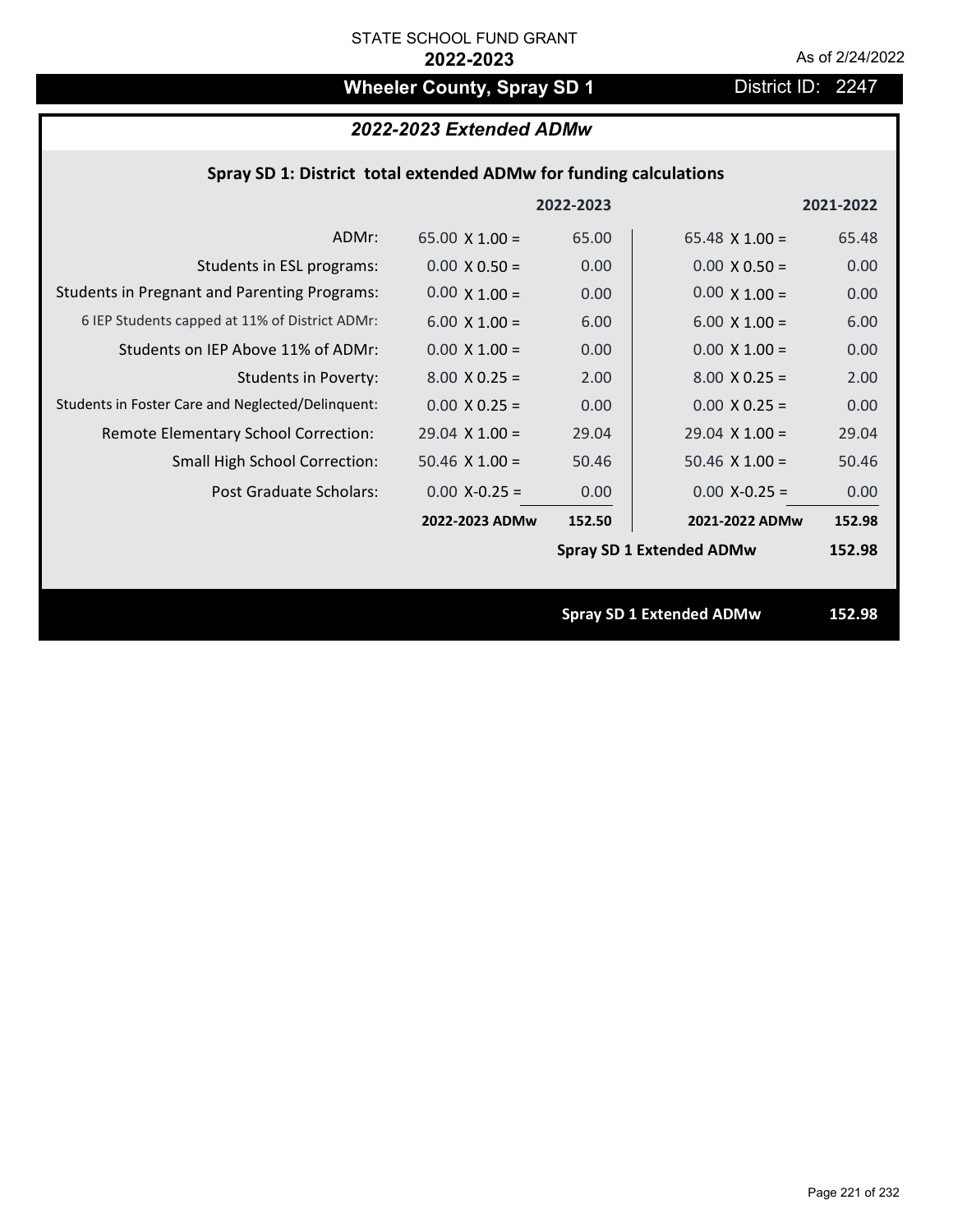# Wheeler County, Fossil SD 21J **District ID: 2248**

## *2022-2023 Extended ADMw*

#### **Fossil SD 21J: District total extended ADMw for funding calculations**

| 0.00  |
|-------|
| 0.00  |
| 0.00  |
| 65.00 |
| 0.00  |
| 0.00  |
| 0.25  |
| 0.00  |
| 0.00  |
| 0.00  |
| 65.25 |
|       |

**Fossil SD 21J Extended ADMw**

**1,962.21**

## **Fossil Charter School: Charter ADMw for information only**

|                                                     |                      | 2022-2023 |                          | 2021-2022 |
|-----------------------------------------------------|----------------------|-----------|--------------------------|-----------|
| ADMr:                                               | $0.00 \times 1.00 =$ | 0.00      | $1,427.76 \times 1.00 =$ | 1,427.76  |
| Students in ESL programs:                           | $0.00 \times 0.50 =$ | 0.00      | $0.00 \times 0.50 =$     | 0.00      |
| <b>Students in Pregnant and Parenting Programs:</b> | $0.00 \times 1.00 =$ | 0.00      | $0.00 \times 1.00 =$     | 0.00      |
| 0 IEP Students capped at 11% of District ADMr:      | $0.00 \times 1.00 =$ | 0.00      | $0.00 \times 1.00 =$     | 0.00      |
| Students on IEP Above 11% of ADMr:                  | $0.00 \times 1.00 =$ | 0.00      | $0.00 \times 1.00 =$     | 0.00      |
| <b>Students in Poverty:</b>                         | $0.00 \times 0.25 =$ | 0.00      | $18.00 \times 0.25 =$    | 4.50      |
| Students in Foster Care and Neglected/Delinquent:   | $0.00 \times 0.25 =$ | 0.00      | $0.00 \times 0.25 =$     | 0.00      |
| Remote Elementary School Correction:                | $0.00 \times 1.00 =$ | 0.00      | $0.00 \times 1.00 =$     | 0.00      |
| <b>Small High School Correction:</b>                | $50.46$ X 1.00 =     | 50.46     | $50.46 \times 1.00 =$    | 50.46     |
| Post Graduate Scholars:                             | $0.00$ X-0.25 =      | 0.00      | $0.00 X-0.25 =$          | 0.00      |
|                                                     | 2022-2023 ADMw       | 50.46     | 2021-2022 ADMw           | 1,482.72  |

#### **Fossil SD 21J Extended ADMw 1,962.21**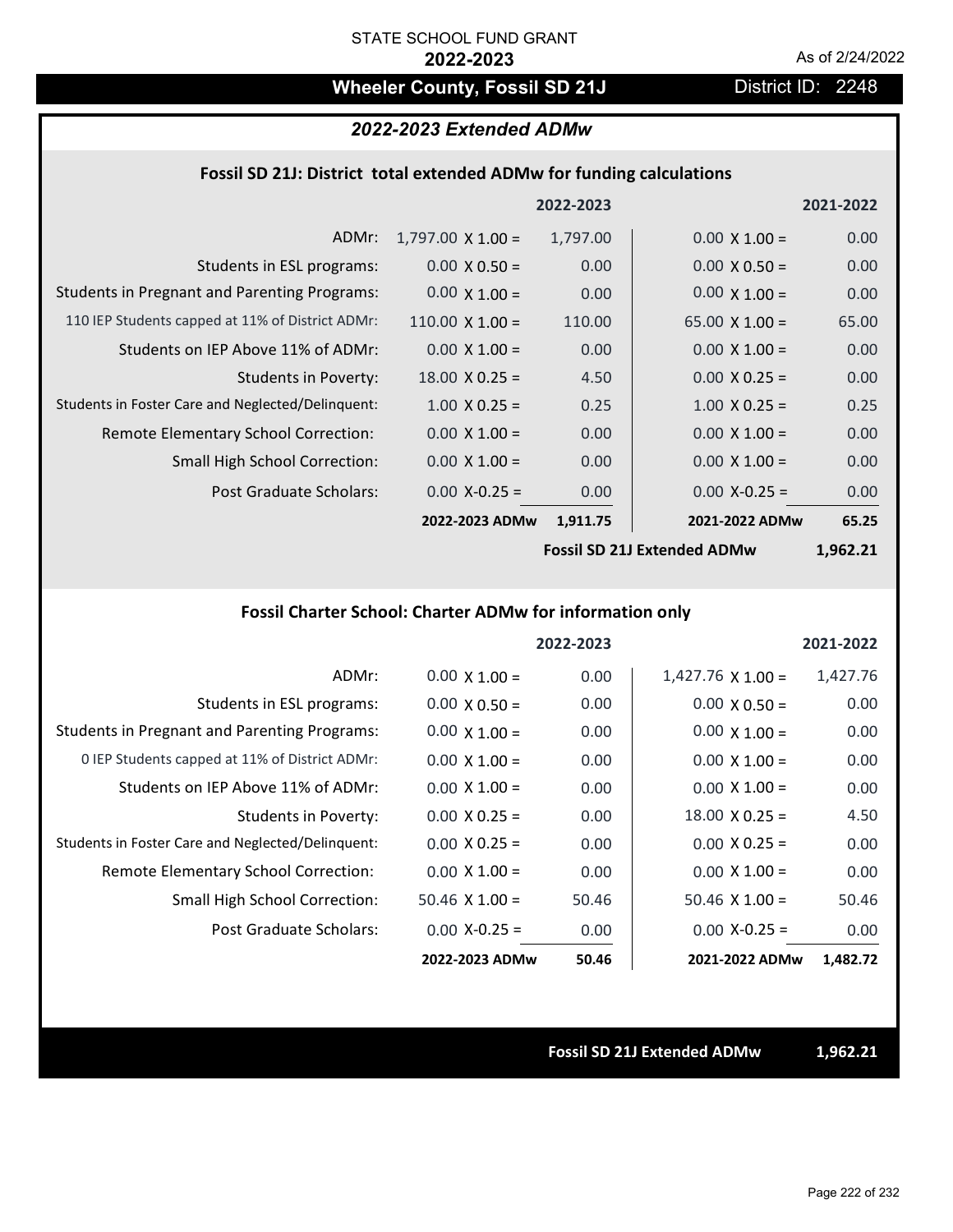# Wheeler County, Mitchell SD 55 **District ID: 2249**

## *2022-2023 Extended ADMw*

## **Mitchell SD 55: District total extended ADMw for funding calculations**

|                                                     |                          | 2022-2023         |                        | 2021-2022 |
|-----------------------------------------------------|--------------------------|-------------------|------------------------|-----------|
| ADMr:                                               | $1,497.00 \times 1.00 =$ | 1,497.00          | 40.00 $\times$ 1.00 =  | 40.00     |
| Students in ESL programs:                           | 79.00 $\times$ 0.50 =    | 39.50             | $5.00 \times 0.50 =$   | 2.50      |
| <b>Students in Pregnant and Parenting Programs:</b> | 2.00 $\times$ 1.00 =     | 2.00              | $0.00 \times 1.00 =$   | 0.00      |
| 248 IEP Students capped at 11% of District ADMr:    | $164.67 \times 1.00 =$   | 164.67            | $131.70 \times 1.00 =$ | 131.70    |
| Students on IEP Above 11% of ADMr:                  | $0.00 \times 1.00 =$     | 0.00 <sub>1</sub> | $0.00 \times 1.00 =$   | 0.00      |
| <b>Students in Poverty:</b>                         | $9.00 \times 0.25 =$     | 2.25              | $0.30 \times 0.25 =$   | 0.08      |
| Students in Foster Care and Neglected/Delinquent:   | $0.00 \times 0.25 =$     | 0.00 <sub>1</sub> | $0.00 \times 0.25 =$   | 0.00      |
| Remote Elementary School Correction:                | $27.99 \times 1.00 =$    | 27.99             | $27.99 \times 1.00 =$  | 27.99     |
| <b>Small High School Correction:</b>                | $50.46 \times 1.00 =$    | 50.46             | $50.46 \times 1.00 =$  | 50.46     |
| Post Graduate Scholars:                             | $0.00$ X-0.25 =          | 0.00 <sub>1</sub> | $0.00$ X-0.25 =        | 0.00      |
|                                                     | 2022-2023 ADMw           | 1,783.87          | 2021-2022 ADMw         | 252.72    |
|                                                     |                          |                   |                        |           |

**Mitchell SD 55 Extended ADMw**

**1,783.87**

# **Insight School of Oregon Painted Hills: Charter ADMw for information only**

|                                                     |                      | 2022-2023 |                        | 2021-2022 |
|-----------------------------------------------------|----------------------|-----------|------------------------|-----------|
| ADMr:                                               | $0.00 \times 1.00 =$ | 0.00      | $249.31 \times 1.00 =$ | 249.31    |
| Students in ESL programs:                           | $0.00 \times 0.50 =$ | 0.00      | $4.14 \times 0.50 =$   | 2.07      |
| <b>Students in Pregnant and Parenting Programs:</b> | $0.00 \times 1.00 =$ | 0.00      | $2.41 \times 1.00 =$   | 2.41      |
| 0 IEP Students capped at 11% of District ADMr:      | $0.00 \times 1.00 =$ | 0.00      | $0.00 \times 1.00 =$   | 0.00      |
| Students on IEP Above 11% of ADMr:                  | $0.00 \times 1.00 =$ | 0.00      | $0.00 \times 1.00 =$   | 0.00      |
| Students in Poverty:                                | $0.00 \times 0.25 =$ | 0.00      | $1.87 \times 0.25 =$   | 0.47      |
| Students in Foster Care and Neglected/Delinquent:   | $0.00 \times 0.25 =$ | 0.00      | $0.00 \times 0.25 =$   | 0.00      |
| Remote Elementary School Correction:                | $0.00 \times 1.00 =$ | 0.00      | $0.00 \times 1.00 =$   | 0.00      |
| <b>Small High School Correction:</b>                | $0.00 \times 1.00 =$ | 0.00      | $0.00 \times 1.00 =$   | 0.00      |
| Post Graduate Scholars:                             | $0.00$ X-0.25 =      | 0.00      | $0.00 X-0.25 =$        | 0.00      |
|                                                     | 2022-2023 ADMw       | 0.00      | 2021-2022 ADMw         | 254.26    |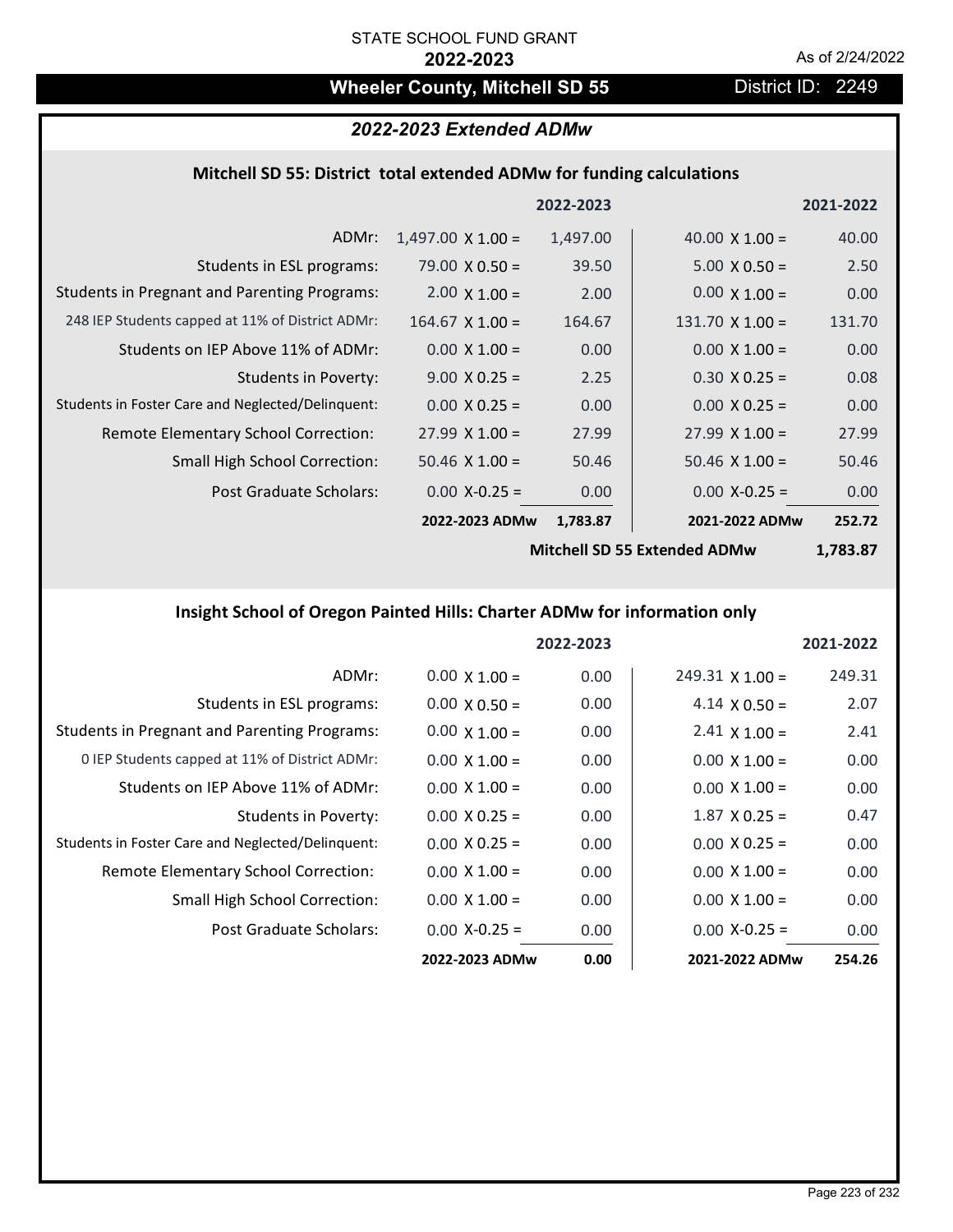### **Cascade Virtual Academy: Charter ADMw for information only**

|                                                     |                      | 2022-2023         |                        | 2021-2022 |
|-----------------------------------------------------|----------------------|-------------------|------------------------|-----------|
| ADMr:                                               | $0.00 \times 1.00 =$ | 0.00              | $787.05 \times 1.00 =$ | 787.05    |
| Students in ESL programs:                           | $0.00 \times 0.50 =$ | 0.00              | 47.50 $\times$ 0.50 =  | 23.75     |
| <b>Students in Pregnant and Parenting Programs:</b> | $0.00 \times 1.00 =$ | 0.00              | $0.00 \times 1.00 =$   | 0.00      |
| 0 IEP Students capped at 11% of District ADMr:      | $0.00 \times 1.00 =$ | 0.00              | $0.00 \times 1.00 =$   | 0.00      |
| Students on IEP Above 11% of ADMr:                  | $0.00 \times 1.00 =$ | 0.00              | $0.00 \times 1.00 =$   | 0.00      |
| <b>Students in Poverty:</b>                         | $0.00 \times 0.25 =$ | 0.00              | $5.92 \times 0.25 =$   | 1.48      |
| Students in Foster Care and Neglected/Delinquent:   | $0.00 \times 0.25 =$ | 0.00              | $0.00 \times 0.25 =$   | 0.00      |
| Remote Elementary School Correction:                | $0.00 \times 1.00 =$ | 0.00              | $0.00 \times 1.00 =$   | 0.00      |
| <b>Small High School Correction:</b>                | $0.00 \times 1.00 =$ | 0.00              | $0.00 \times 1.00 =$   | 0.00      |
| Post Graduate Scholars:                             | $0.00 X - 0.25 =$    | 0.00 <sub>1</sub> | $0.00$ X-0.25 =        | 0.00      |
|                                                     | 2022-2023 ADMw       | 0.00              | 2021-2022 ADMw         | 812.28    |

## **Destinations Career Academy of Oregon: Charter ADMw for information only**

|                                                     |                      | 2022-2023 |                        | 2021-2022 |
|-----------------------------------------------------|----------------------|-----------|------------------------|-----------|
| ADMr:                                               | $0.00 \times 1.00 =$ | 0.00      | $120.87 \times 1.00 =$ | 120.87    |
| Students in ESL programs:                           | $0.00 \times 0.50 =$ | 0.00      | $3.86 \times 0.50 =$   | 1.93      |
| <b>Students in Pregnant and Parenting Programs:</b> | $0.00 \times 1.00 =$ | 0.00      | $0.00 \times 1.00 =$   | 0.00      |
| 0 IEP Students capped at 11% of District ADMr:      | $0.00 \times 1.00 =$ | 0.00      | $0.00 \times 1.00 =$   | 0.00      |
| Students on IFP Above 11% of ADMr:                  | $0.00 \times 1.00 =$ | 0.00      | $0.00 \times 1.00 =$   | 0.00      |
| Students in Poverty:                                | $0.00 \times 0.25 =$ | 0.00      | $0.91 X 0.25 =$        | 0.23      |
| Students in Foster Care and Neglected/Delinquent:   | $0.00 \times 0.25 =$ | 0.00      | $0.00 \times 0.25 =$   | 0.00      |
| Remote Elementary School Correction:                | $0.00 \times 1.00 =$ | 0.00      | $0.00 \times 1.00 =$   | 0.00      |
| Small High School Correction:                       | $0.00 \times 1.00 =$ | 0.00      | $0.00 \times 1.00 =$   | 0.00      |
| Post Graduate Scholars:                             | $0.00 X - 0.25 =$    | 0.00      | $0.00$ X-0.25 =        | 0.00      |
|                                                     | 2022-2023 ADMw       | 0.00      | 2021-2022 ADMw         | 123.03    |

**Mitchell SD 55 Extended ADMw 1,783.87**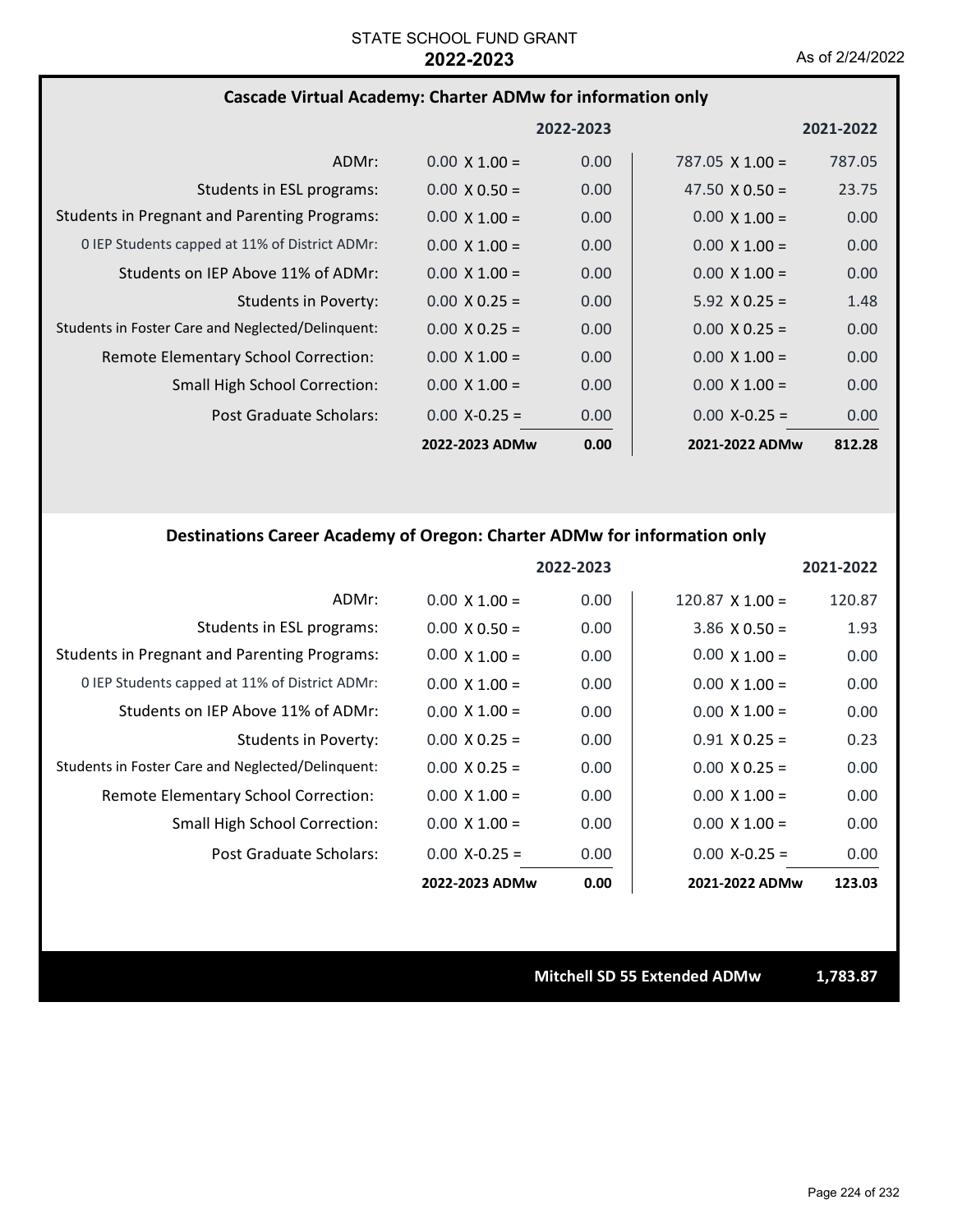# Yamhill County, Yamhill Carlton SD 1 District ID: 2251

## *2022-2023 Extended ADMw*

## **Yamhill Carlton SD 1: District total extended ADMw for funding calculations**

|                                                     |                          | 2022-2023 |                                           | 2021-2022 |
|-----------------------------------------------------|--------------------------|-----------|-------------------------------------------|-----------|
| ADMr:                                               | $1,014.00 \times 1.00 =$ | 1,014.00  | $1,008.22 \times 1.00 =$                  | 1,008.22  |
| Students in ESL programs:                           | $17.00 \times 0.50 =$    | 8.50      | $17.23 \times 0.50 =$                     | 8.62      |
| <b>Students in Pregnant and Parenting Programs:</b> | $0.00 \times 1.00 =$     | 0.00      | $0.00 \times 1.00 =$                      | 0.00      |
| 113 IEP Students capped at 11% of District ADMr:    | 111.54 $\times$ 1.00 =   | 111.54    | $110.90 \times 1.00 =$                    | 110.90    |
| Students on IEP Above 11% of ADMr:                  | $2.50 \times 1.00 =$     | 2.50      | $2.50 \times 1.00 =$                      | 2.50      |
| <b>Students in Poverty:</b>                         | 63.12 $X$ 0.25 =         | 15.78     | $62.76$ X 0.25 =                          | 15.69     |
| Students in Foster Care and Neglected/Delinquent:   | $2.00 \times 0.25 =$     | 0.50      | $2.00 \times 0.25 =$                      | 0.50      |
| Remote Elementary School Correction:                | $0.00 \times 1.00 =$     | 0.00      | $0.00 \times 1.00 =$                      | 0.00      |
| <b>Small High School Correction:</b>                | $0.00 \times 1.00 =$     | 0.00      | $0.00 \times 1.00 =$                      | 0.00      |
| Post Graduate Scholars:                             | $0.00$ X-0.25 =          | 0.00      | $0.00$ X-0.25 =                           | 0.00      |
|                                                     | 2022-2023 ADMw           | 1,152.82  | 2021-2022 ADMw                            | 1,146.43  |
|                                                     |                          |           | <b>Yamhill Carlton SD 1 Extended ADMw</b> | 1,152.82  |
|                                                     |                          |           |                                           |           |
|                                                     |                          |           | <b>Yamhill Carlton SD 1 Extended ADMw</b> | 1,152.82  |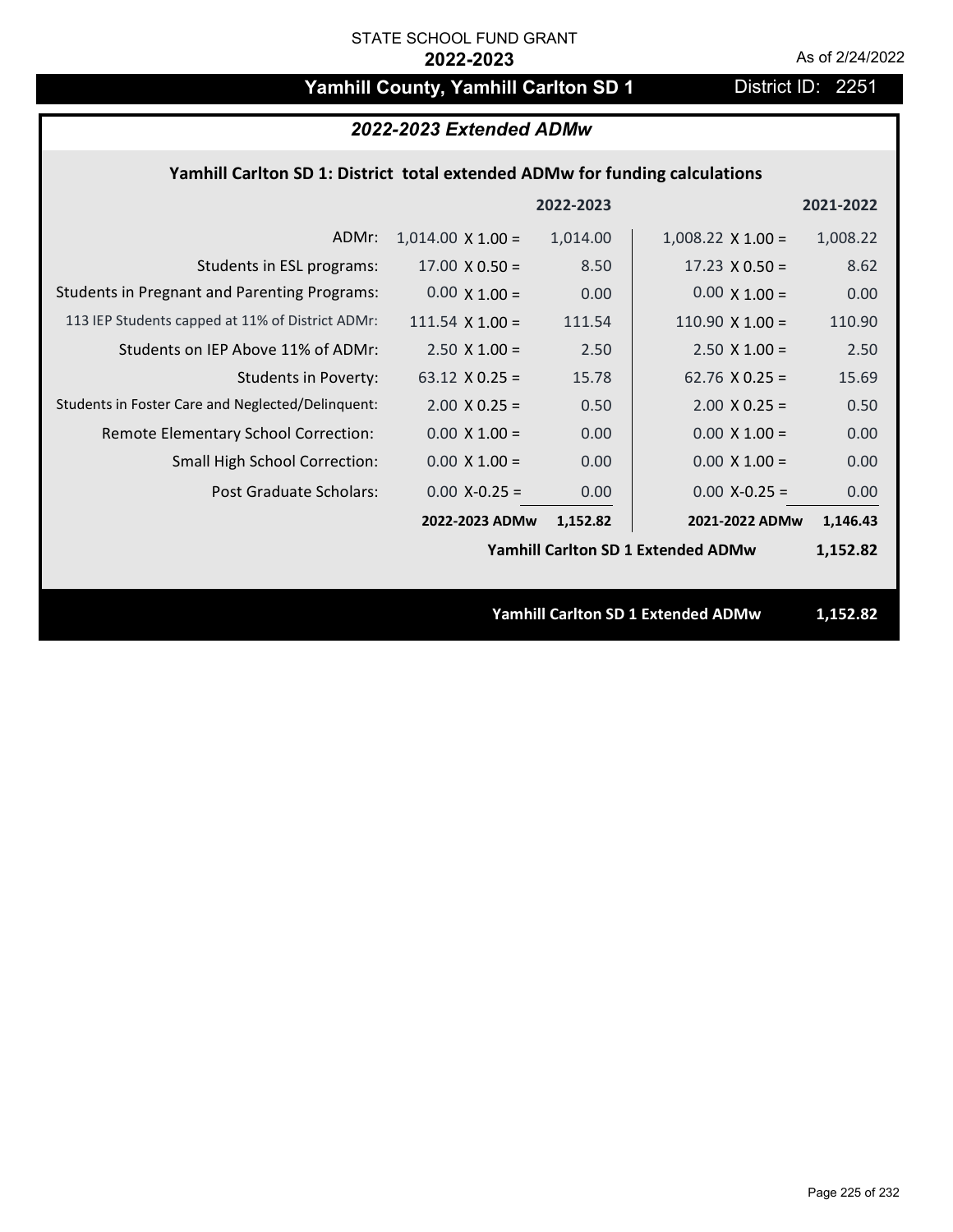# Yamhill County, Amity SD 4J District ID: 2252

## *2022-2023 Extended ADMw*

#### **Amity SD 4J: District total extended ADMw for funding calculations**

|                                                     |                        | 2022-2023 |                              | 2021-2022 |
|-----------------------------------------------------|------------------------|-----------|------------------------------|-----------|
| ADMr:                                               | $788.00 \times 1.00 =$ | 788.00    | $724.08 \times 1.00 =$       | 724.08    |
| Students in ESL programs:                           | $30.00 \times 0.50 =$  | 15.00     | 41.53 $\times$ 0.50 =        | 20.77     |
| <b>Students in Pregnant and Parenting Programs:</b> | $0.00 \times 1.00 =$   | 0.00      | $0.00 \times 1.00 =$         | 0.00      |
| 120 IEP Students capped at 11% of District ADMr:    | $86.68$ X 1.00 =       | 86.68     | $82.39 \times 1.00 =$        | 82.39     |
| Students on IEP Above 11% of ADMr:                  | $7.30 \times 1.00 =$   | 7.30      | $7.30 \times 1.00 =$         | 7.30      |
| <b>Students in Poverty:</b>                         | $77.74 \times 0.25 =$  | 19.44     | $71.43 \times 0.25 =$        | 17.86     |
| Students in Foster Care and Neglected/Delinquent:   | $2.00 \times 0.25 =$   | 0.50      | $2.00 \times 0.25 =$         | 0.50      |
| Remote Elementary School Correction:                | $0.00 \times 1.00 =$   | 0.00      | $0.00 \times 1.00 =$         | 0.00      |
| <b>Small High School Correction:</b>                | $79.31 \times 1.00 =$  | 79.31     | $79.31 \times 1.00 =$        | 79.31     |
| Post Graduate Scholars:                             | $0.00 X-0.25 =$        | 0.00      | $0.00 X - 0.25 =$            | 0.00      |
|                                                     | 2022-2023 ADMw         | 996.23    | 2021-2022 ADMw               | 932.20    |
|                                                     |                        |           | Amity CD 41 Fytopolool ADMAU | nne aa    |

**Amity SD 4J Extended ADMw**

**996.23**

# **Eola Hills Charter School: Charter ADMw for information only**

|                                                     |                      | 2022-2023 |                       | 2021-2022         |
|-----------------------------------------------------|----------------------|-----------|-----------------------|-------------------|
| ADMr:                                               | $0.00 \times 1.00 =$ | 0.00      | $24.90 \times 1.00 =$ | 24.90             |
| Students in ESL programs:                           | $0.00 \times 0.50 =$ | 0.00      | $0.00 \times 0.50 =$  | 0.00              |
| <b>Students in Pregnant and Parenting Programs:</b> | $0.00 \times 1.00 =$ | 0.00      | $0.00 \times 1.00 =$  | 0.00              |
| 0 IEP Students capped at 11% of District ADMr:      | $0.00 \times 1.00 =$ | 0.00      | $0.00 \times 1.00 =$  | 0.00              |
| Students on IEP Above 11% of ADMr:                  | $0.00 \times 1.00 =$ | 0.00      | $0.00 \times 1.00 =$  | 0.00 <sub>1</sub> |
| Students in Poverty:                                | $0.00 \times 0.25 =$ | 0.00      | $2.46 \times 0.25 =$  | 0.62              |
| Students in Foster Care and Neglected/Delinquent:   | $0.00 \times 0.25 =$ | 0.00      | $0.00 \times 0.25 =$  | 0.00              |
| Remote Elementary School Correction:                | $0.00 \times 1.00 =$ | 0.00      | $0.00 \times 1.00 =$  | 0.00              |
| <b>Small High School Correction:</b>                | $0.00 \times 1.00 =$ | 0.00      | $0.00 \times 1.00 =$  | 0.00              |
| Post Graduate Scholars:                             | $0.00 X-0.25 =$      | 0.00      | $0.00 X-0.25 =$       | 0.00              |
|                                                     | 2022-2023 ADMw       | 0.00      | 2021-2022 ADMw        | 25.52             |

**Amity SD 4J Extended ADMw 996.23**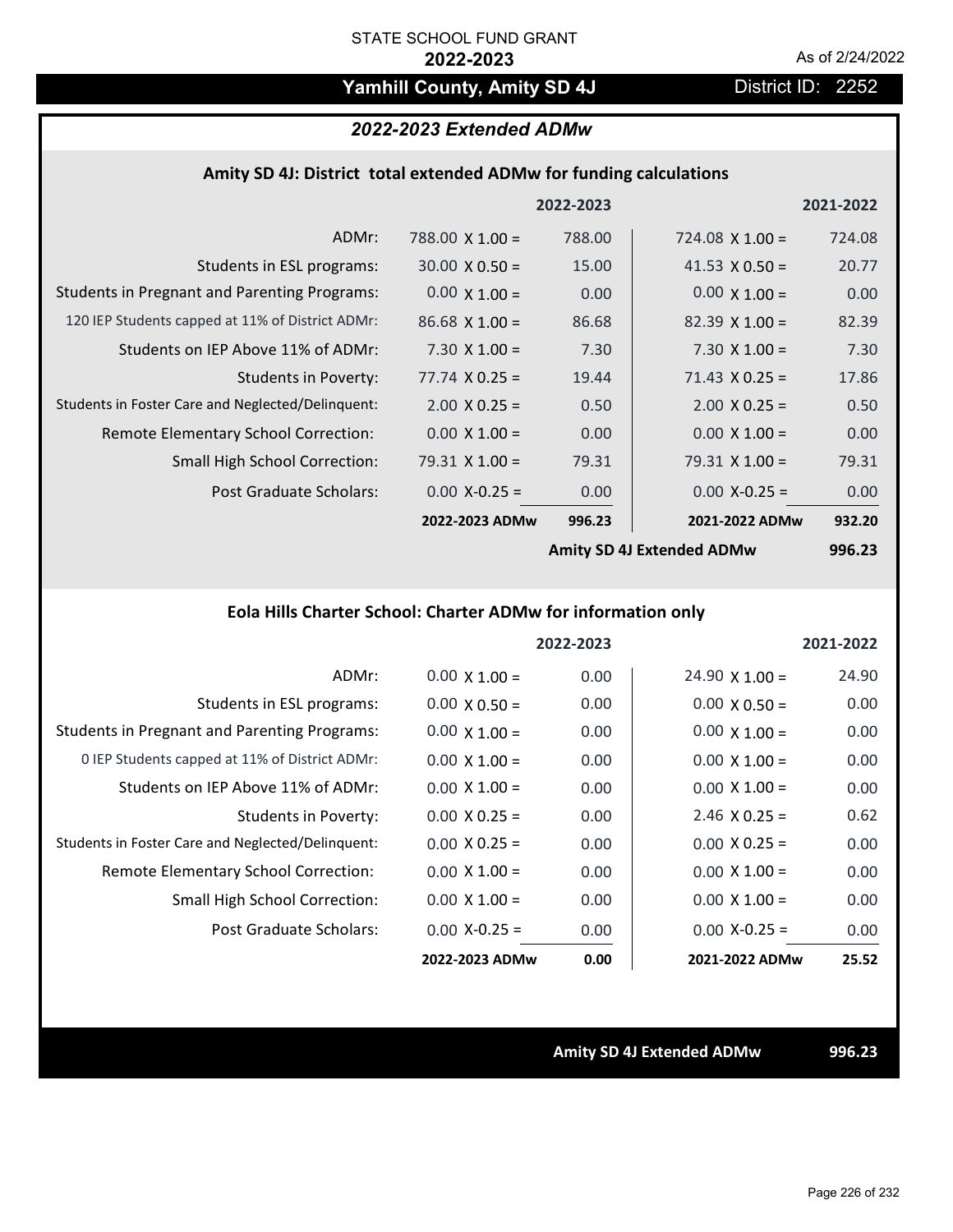# Yamhill County, Dayton SD 8 **District ID: 2253**

# *2022-2023 Extended ADMw*

## **Dayton SD 8: District total extended ADMw for funding calculations**

|                                                     |                        | 2022-2023 |                                  | 2021-2022 |  |
|-----------------------------------------------------|------------------------|-----------|----------------------------------|-----------|--|
| ADMr:                                               | $890.00 \times 1.00 =$ | 890.00    | $898.28$ X 1.00 =                | 898.28    |  |
| Students in ESL programs:                           | $120.00 \times 0.50 =$ | 60.00     | $131.69 \times 0.50 =$           | 65.85     |  |
| <b>Students in Pregnant and Parenting Programs:</b> | $0.00 \times 1.00 =$   | 0.00      | $0.00 \times 1.00 =$             | 0.00      |  |
| 110 IEP Students capped at 11% of District ADMr:    | $97.90 \times 1.00 =$  | 97.90     | $98.81$ X 1.00 =                 | 98.81     |  |
| Students on IEP Above 11% of ADMr:                  | $1.30 \times 1.00 =$   | 1.30      | $1.30 \times 1.00 =$             | 1.30      |  |
| <b>Students in Poverty:</b>                         | $74.24 \times 0.25 =$  | 18.56     | $74.93 \times 0.25 =$            | 18.73     |  |
| Students in Foster Care and Neglected/Delinquent:   | $3.00 \times 0.25 =$   | 0.75      | $3.00 \times 0.25 =$             | 0.75      |  |
| Remote Elementary School Correction:                | $0.00 \times 1.00 =$   | 0.00      | $0.00 \times 1.00 =$             | 0.00      |  |
| <b>Small High School Correction:</b>                | $23.87$ X 1.00 =       | 23.87     | $23.87 \times 1.00 =$            | 23.87     |  |
| Post Graduate Scholars:                             | $0.00$ X-0.25 =        | 0.00      | $0.00$ X-0.25 =                  | 0.00      |  |
|                                                     | 2022-2023 ADMw         | 1,092.38  | 2021-2022 ADMw                   | 1,107.59  |  |
|                                                     |                        |           | <b>Dayton SD 8 Extended ADMw</b> | 1,107.59  |  |
|                                                     |                        |           |                                  |           |  |
|                                                     |                        |           | <b>Dayton SD 8 Extended ADMw</b> | 1,107.59  |  |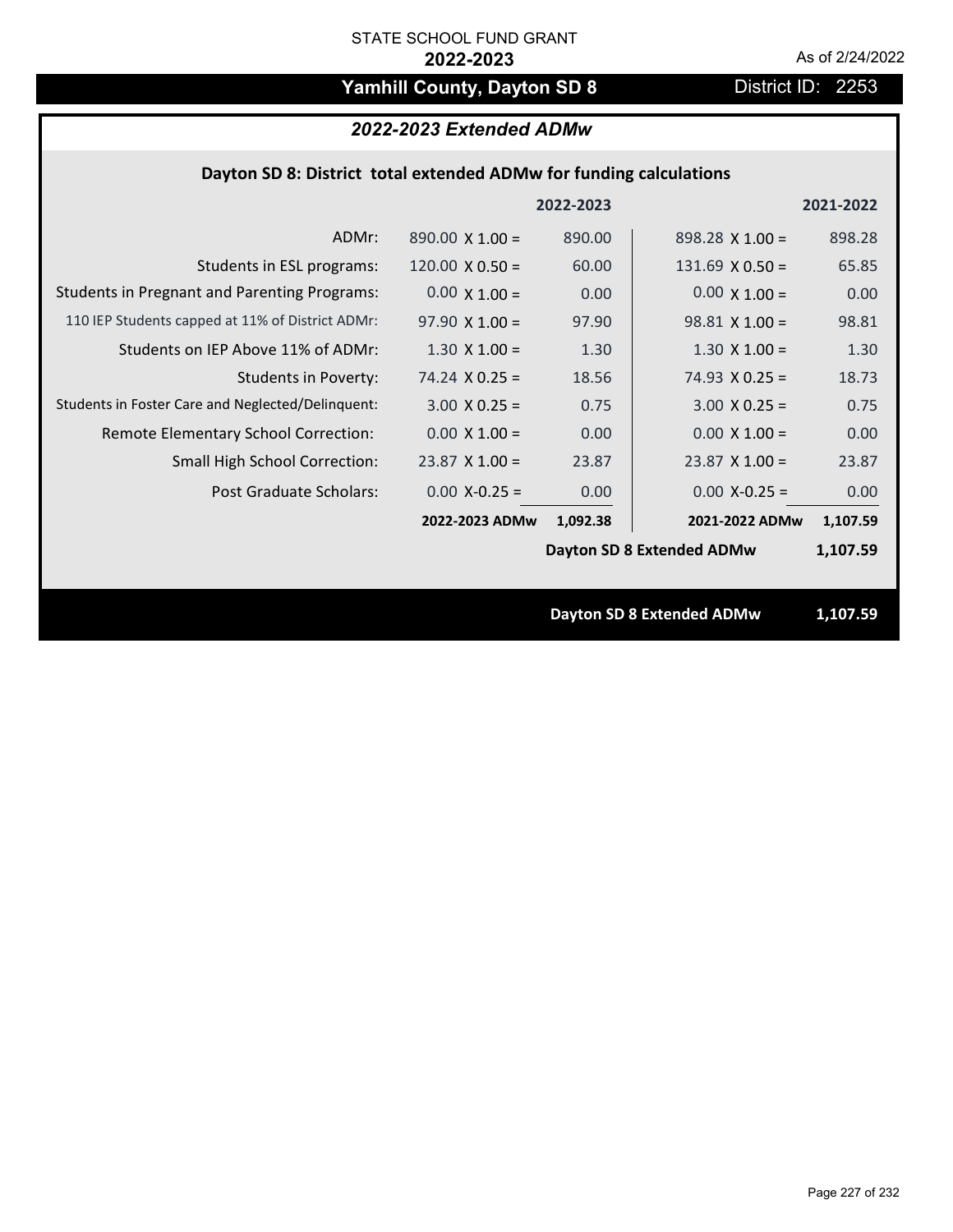# Yamhill County, Newberg SD 29J District ID: 2254

# *2022-2023 Extended ADMw*

## **Newberg SD 29J: District total extended ADMw for funding calculations**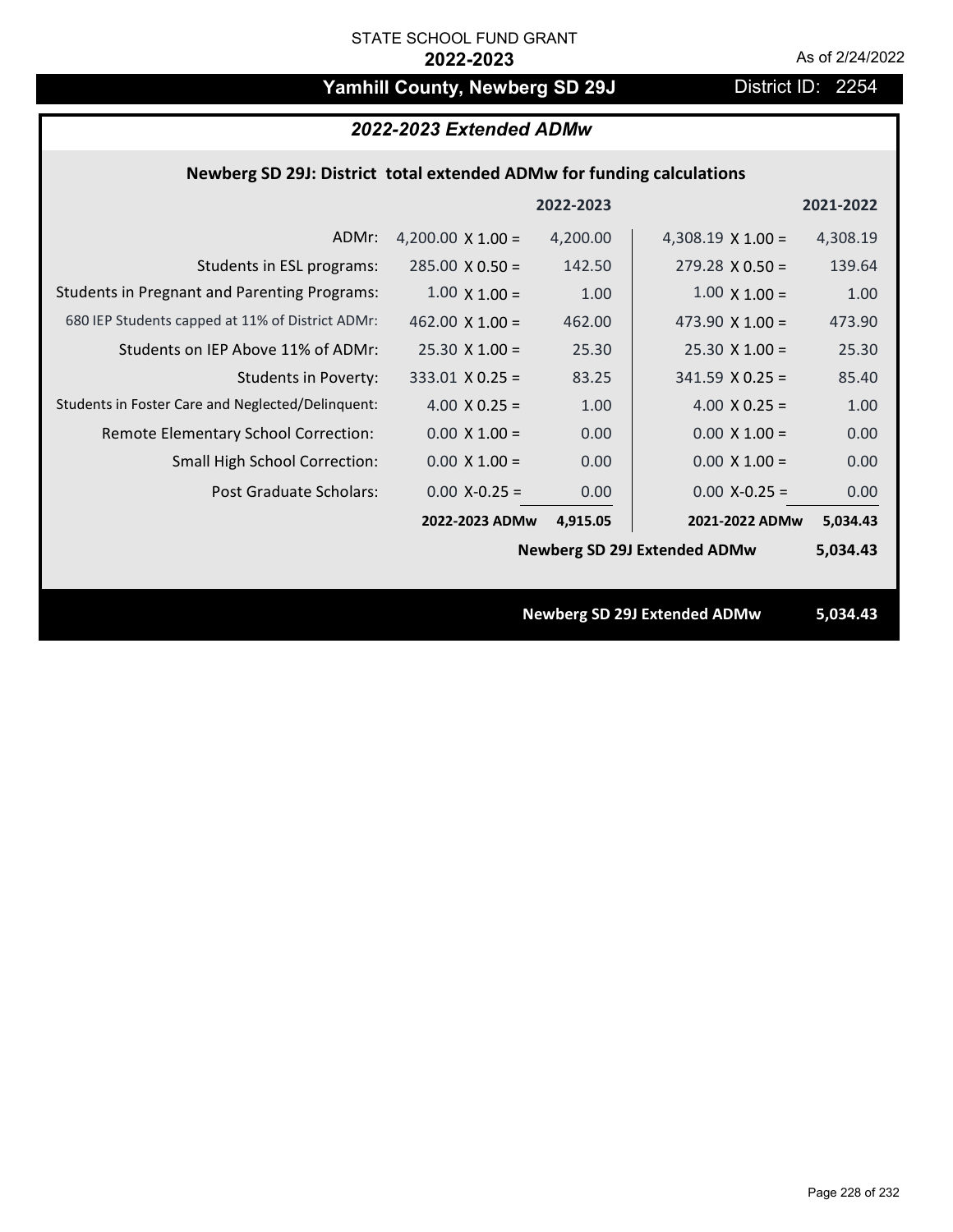# Yamhill County, Willamina SD 30J District ID: 2255

# *2022-2023 Extended ADMw*

## **Willamina SD 30J: District total extended ADMw for funding calculations**

|                                                     |                        | 2022-2023 |                                | 2021-2022 |
|-----------------------------------------------------|------------------------|-----------|--------------------------------|-----------|
| ADMr:                                               | $854.00 \times 1.00 =$ | 854.00    | $855.09$ X 1.00 =              | 855.09    |
| Students in ESL programs:                           | $1.00 \times 0.50 =$   | 0.50      | $0.65 \times 0.50 =$           | 0.33      |
| <b>Students in Pregnant and Parenting Programs:</b> | $1.00 \times 1.00 =$   | 1.00      | $0.56 \times 1.00 =$           | 0.56      |
| 135 IEP Students capped at 11% of District ADMr:    | $93.94 \times 1.00 =$  | 93.94     | $94.06 \times 1.00 =$          | 94.06     |
| Students on IEP Above 11% of ADMr:                  | 12.90 $X$ 1.00 =       | 12.90     | 12.90 $X$ 1.00 =               | 12.90     |
| <b>Students in Poverty:</b>                         | $109.69$ X 0.25 =      | 27.42     | 109.83 $X$ 0.25 =              | 27.46     |
| Students in Foster Care and Neglected/Delinquent:   | $6.00 \times 0.25 =$   | 1.50      | $6.00 \times 0.25 =$           | 1.50      |
| Remote Elementary School Correction:                | $0.00 \times 1.00 =$   | 0.00      | $0.00 \times 1.00 =$           | 0.00      |
| <b>Small High School Correction:</b>                | 67.86 $X$ 1.00 =       | 67.86     | $67.86 \times 1.00 =$          | 67.86     |
| Post Graduate Scholars:                             | $0.00$ X-0.25 =        | 0.00      | $0.00$ X-0.25 =                | 0.00      |
|                                                     | 2022-2023 ADMw         | 1,059.12  | 2021-2022 ADMw                 | 1,059.75  |
|                                                     |                        |           | Willamina SD 30J Extended ADMw | 1,059.75  |
|                                                     |                        |           |                                |           |
|                                                     |                        |           | Willamina SD 30J Extended ADMw | 1,059.75  |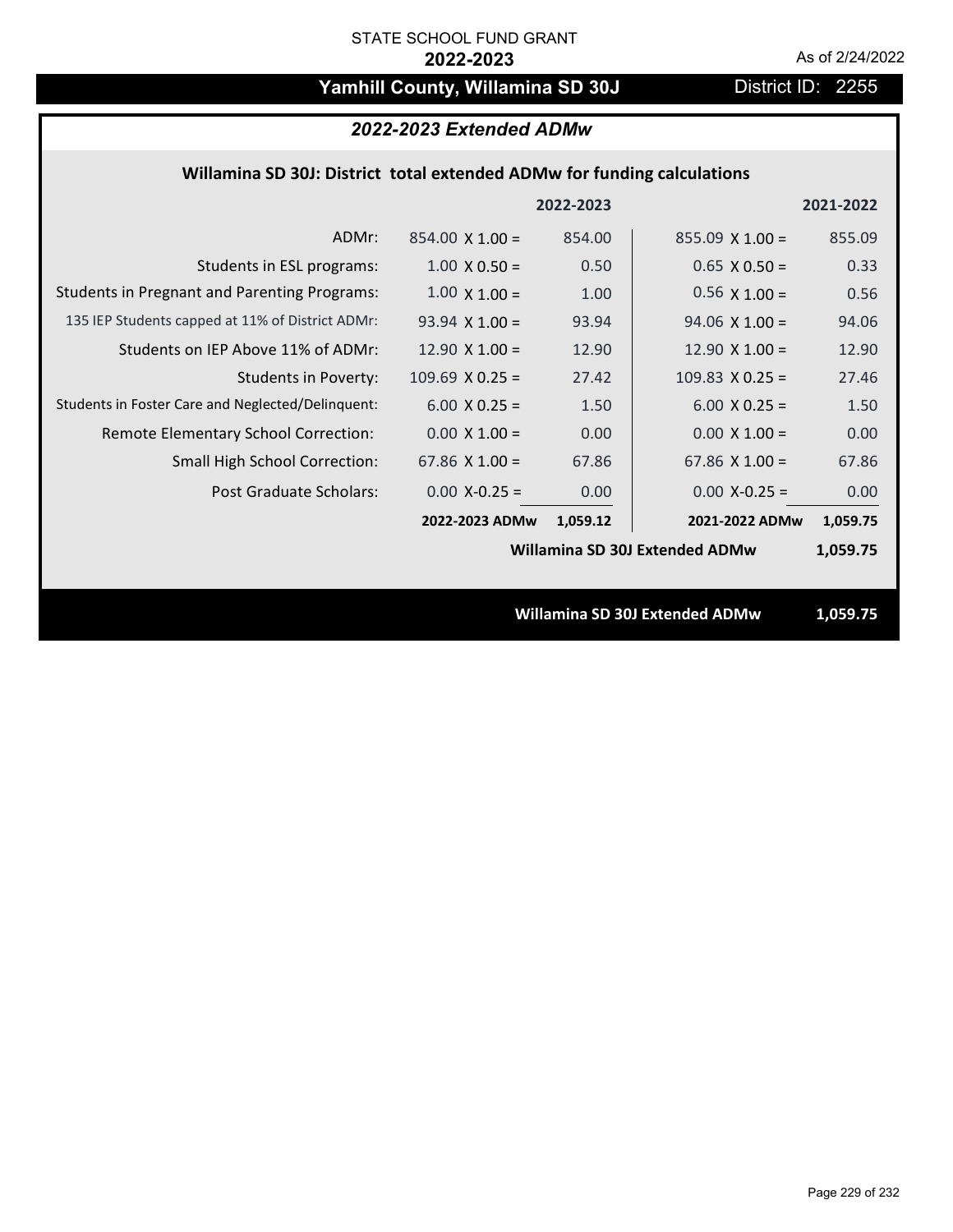# Yamhill County, McMinnville SD 40 District ID: 2256

# *2022-2023 Extended ADMw*

## **McMinnville SD 40: District total extended ADMw for funding calculations**

|                                                     |                          | 2022-2023 |                                        | 2021-2022 |  |
|-----------------------------------------------------|--------------------------|-----------|----------------------------------------|-----------|--|
| ADMr:                                               | $6,332.00 \times 1.00 =$ | 6,332.00  | $6,429.27 \times 1.00 =$               | 6,429.27  |  |
| Students in ESL programs:                           | $670.00 \times 0.50 =$   | 335.00    | $774.95 \times 0.50 =$                 | 387.48    |  |
| <b>Students in Pregnant and Parenting Programs:</b> | $3.00 \times 1.00 =$     | 3.00      | $0.79 \times 1.00 =$                   | 0.79      |  |
| 800 IEP Students capped at 11% of District ADMr:    | 696.52 $\times$ 1.00 =   | 696.52    | 707.22 $\times$ 1.00 =                 | 707.22    |  |
| Students on IEP Above 11% of ADMr:                  | $13.80 \times 1.00 =$    | 13.80     | 13.80 $X$ 1.00 =                       | 13.80     |  |
| <b>Students in Poverty:</b>                         | 666.29 $X$ 0.25 =        | 166.57    | 676.52 $X$ 0.25 =                      | 169.13    |  |
| Students in Foster Care and Neglected/Delinquent:   | $22.00 \times 0.25 =$    | 5.50      | $22.00 \times 0.25 =$                  | 5.50      |  |
| Remote Elementary School Correction:                | $0.00 \times 1.00 =$     | 0.00      | $0.00 \times 1.00 =$                   | 0.00      |  |
| <b>Small High School Correction:</b>                | $0.00 \times 1.00 =$     | 0.00      | $0.00 \times 1.00 =$                   | 0.00      |  |
| Post Graduate Scholars:                             | $0.00$ X-0.25 =          | 0.00      | $0.00$ X-0.25 =                        | 0.00      |  |
|                                                     | 2022-2023 ADMw           | 7,552.39  | 2021-2022 ADMw                         | 7,713.18  |  |
|                                                     |                          |           | <b>McMinnville SD 40 Extended ADMw</b> | 7,713.18  |  |
|                                                     |                          |           |                                        |           |  |
|                                                     |                          |           | <b>McMinnville SD 40 Extended ADMw</b> | 7,713.18  |  |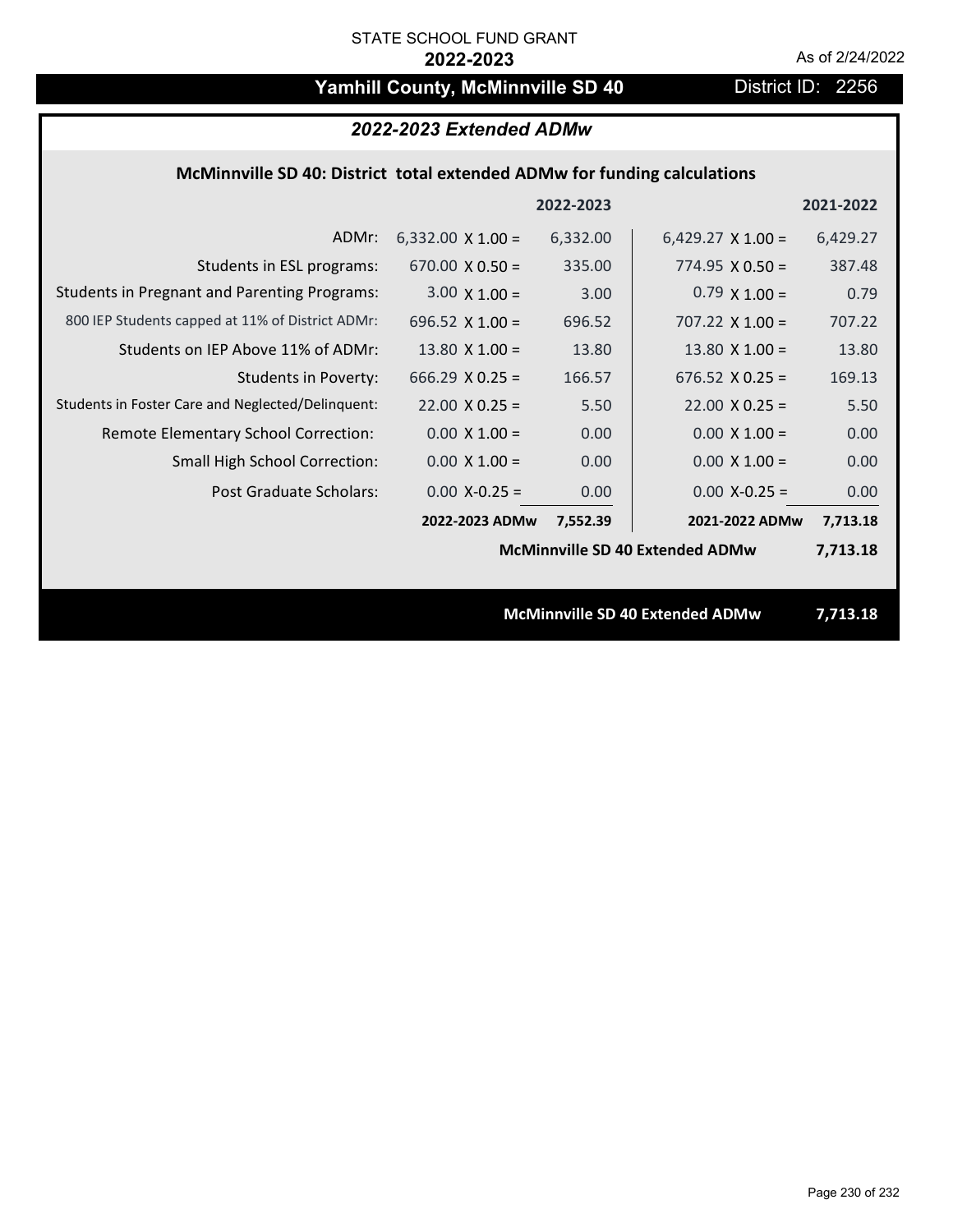# Yamhill County, Sheridan SD 48J District ID: 2257

# *2022-2023 Extended ADMw*

#### **Sheridan SD 48J: District total extended ADMw for funding calculations**

|                                                     |                        | 2022-2023 |                        | 2021-2022 |
|-----------------------------------------------------|------------------------|-----------|------------------------|-----------|
| ADMr:                                               | $890.00 \times 1.00 =$ | 890.00    | 696.90 $\times$ 1.00 = | 696.90    |
| Students in ESL programs:                           | $14.00 \times 0.50 =$  | 7.00      | $14.71 \times 0.50 =$  | 7.36      |
| <b>Students in Pregnant and Parenting Programs:</b> | $4.00 \times 1.00 =$   | 4.00      | $0.00 \times 1.00 =$   | 0.00      |
| 128 IEP Students capped at 11% of District ADMr:    | $97.90 \times 1.00 =$  | 97.90     | $100.06$ X $1.00 =$    | 100.06    |
| Students on IEP Above 11% of ADMr:                  | $3.60 \times 1.00 =$   | 3.60      | $3.60 \times 1.00 =$   | 3.60      |
| Students in Poverty:                                | $105.79 \times 0.25 =$ | 26.45     | $82.81 \times 0.25 =$  | 20.70     |
| Students in Foster Care and Neglected/Delinquent:   | $2.00 \times 0.25 =$   | 0.50      | $2.00 \times 0.25 =$   | 0.50      |
| Remote Elementary School Correction:                | $0.00 \times 1.00 =$   | 0.00      | $0.00 \times 1.00 =$   | 0.00      |
| <b>Small High School Correction:</b>                | $86.90 \times 1.00 =$  | 86.90     | $86.90 \times 1.00 =$  | 86.90     |
| Post Graduate Scholars:                             | $0.00$ X-0.25 =        | 0.00      | $0.00$ X-0.25 =        | 0.00      |
|                                                     | 2022-2023 ADMw         | 1,116.35  | 2021-2022 ADMw         | 916.02    |

**Sheridan SD 48J Extended ADMw**

**1,136.96**

## **Sheridan Japanese School: Charter ADMw for information only**

|                                                     |                      | 2022-2023 |                       | 2021-2022 |
|-----------------------------------------------------|----------------------|-----------|-----------------------|-----------|
| ADMr:                                               | $0.00 \times 1.00 =$ | 0.00      | $54.12 \times 1.00 =$ | 54.12     |
| Students in ESL programs:                           | $0.00 \times 0.50 =$ | 0.00      | $0.00 \times 0.50 =$  | 0.00      |
| <b>Students in Pregnant and Parenting Programs:</b> | $0.00 \times 1.00 =$ | 0.00      | $0.00 \times 1.00 =$  | 0.00      |
| 0 IEP Students capped at 11% of District ADMr:      | $0.00 \times 1.00 =$ | 0.00      | $0.00 \times 1.00 =$  | 0.00      |
| Students on IEP Above 11% of ADMr:                  | $0.00 \times 1.00 =$ | 0.00      | $0.00 \times 1.00 =$  | 0.00      |
| Students in Poverty:                                | $0.00 \times 0.25 =$ | 0.00      | 6.44 $X$ 0.25 =       | 1.61      |
| Students in Foster Care and Neglected/Delinquent:   | $0.00 \times 0.25 =$ | 0.00      | $0.00 \times 0.25 =$  | 0.00      |
| Remote Elementary School Correction:                | $0.00 \times 1.00 =$ | 0.00      | $0.00 \times 1.00 =$  | 0.00      |
| <b>Small High School Correction:</b>                | $0.00 \times 1.00 =$ | 0.00      | $0.00 \times 1.00 =$  | 0.00      |
| Post Graduate Scholars:                             | $0.00 X-0.25 =$      | 0.00      | $0.00 X-0.25 =$       | 0.00      |
|                                                     | 2022-2023 ADMw       | 0.00      | 2021-2022 ADMw        | 55.73     |